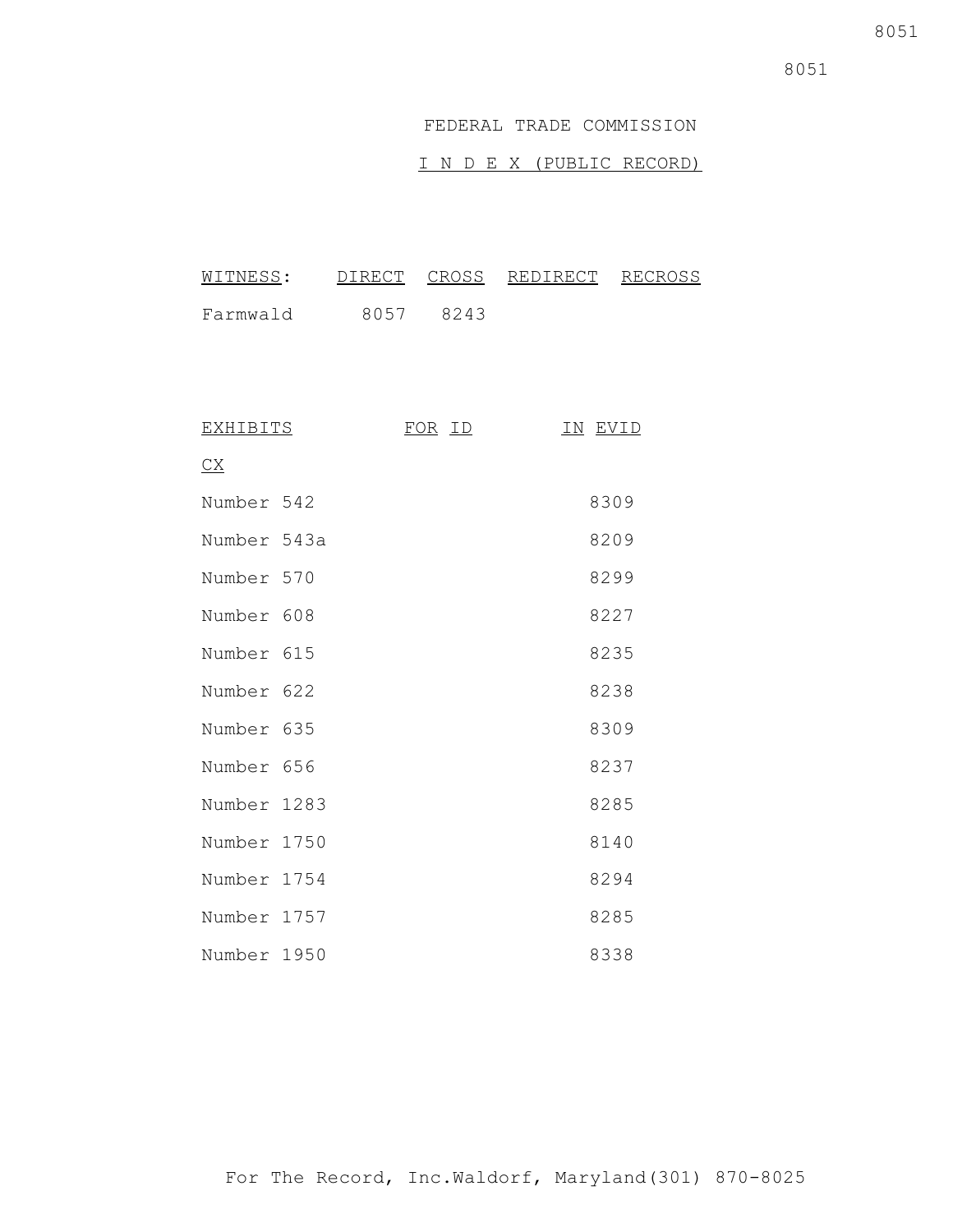8052

| EXHIBITS   | FOR ID | IN EVID |
|------------|--------|---------|
| <u>RX</u>  |        |         |
| Number 24  |        | 8151    |
| Number 67  |        | 8184    |
| Number 82  |        | 8150    |
| Number 102 |        | 8173    |
| Number 167 |        | 8201    |

#### $\overline{DX}$

| Number 251 | 8075 |
|------------|------|
| Number 252 | 8082 |
| Number 253 | 8107 |
| Number 254 | 8121 |
| Number 255 | 8167 |
| Number 256 | 8193 |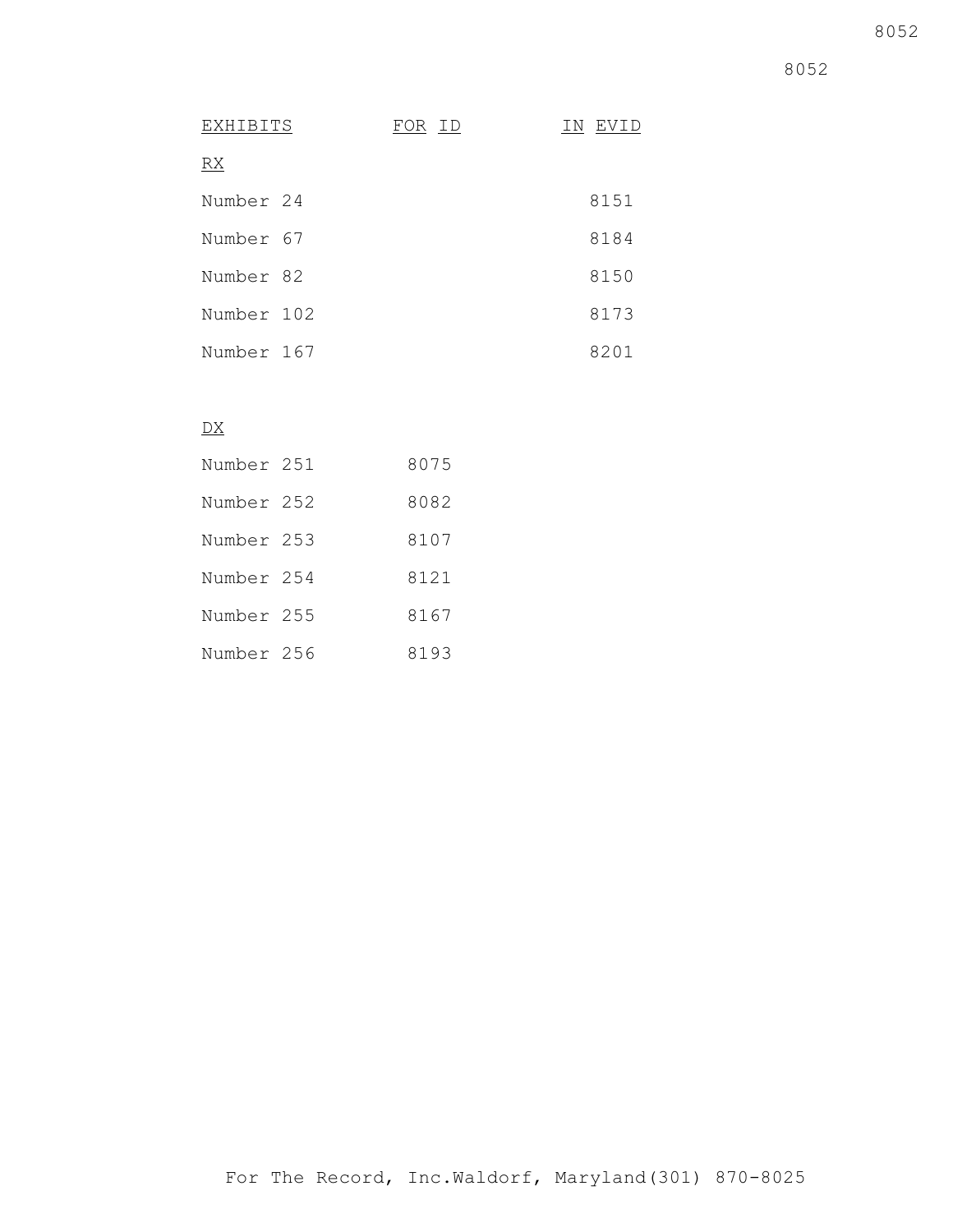#### UNITED STATES OF AMERICA

#### FEDERAL TRADE COMMISSION

In the Matter of: ) Rambus, Inc. (a) Docket No. 9302 ------------------------------)

> Wednesday, July 9, 2003 9:31 a.m.

## **TRIAL VOLUME 39 PART 1 PUBLIC RECORD**

BEFORE THE HONORABLE STEPHEN J. McGUIRE Chief Administrative Law Judge Federal Trade Commission 600 Pennsylvania Avenue, N.W. Washington, D.C.

Reported by: Josett F. Hall, RMR-CRR

For The Record, Inc.Waldorf, Maryland(301) 870-8025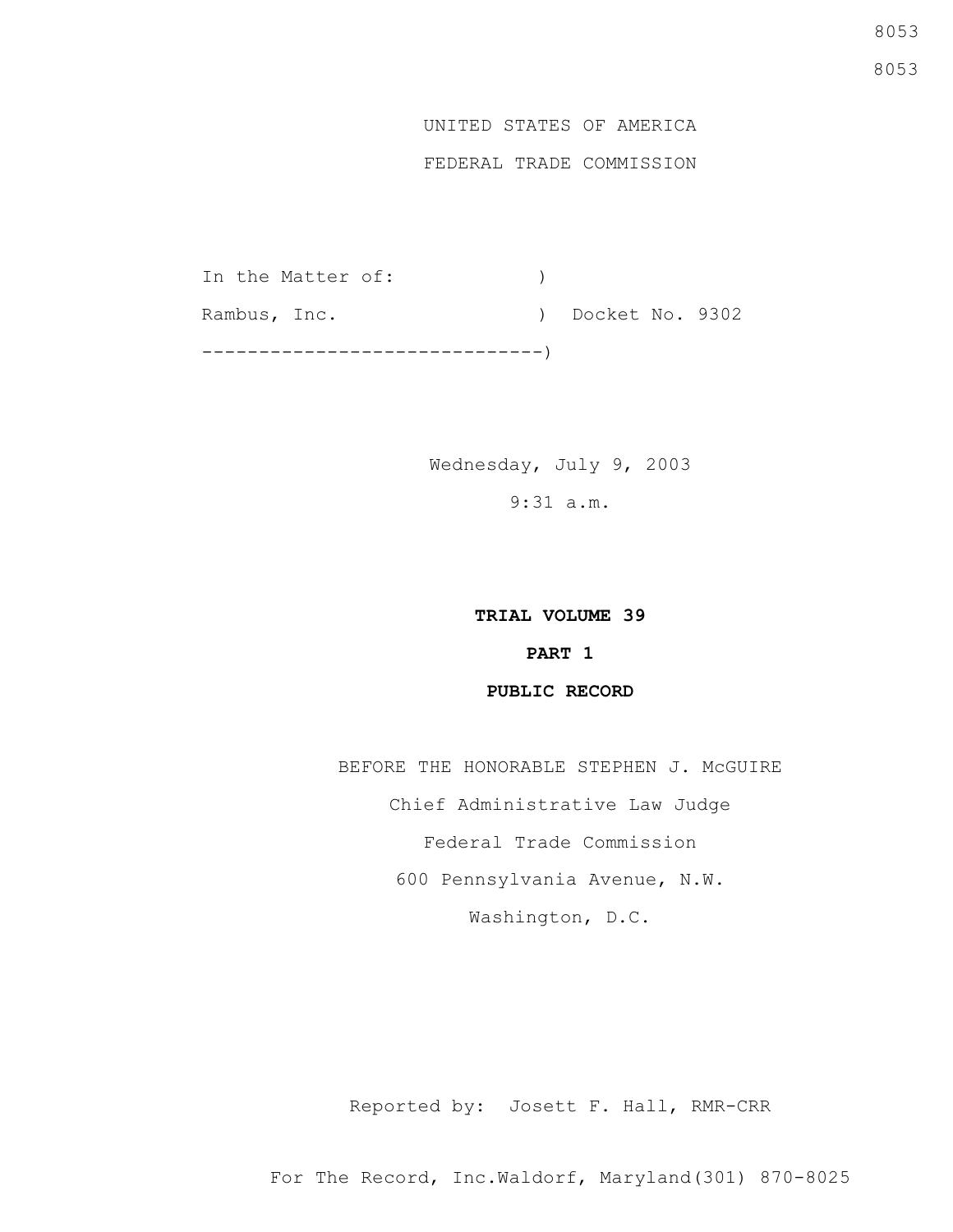#### ON BEHALF OF THE FEDERAL TRADE COMMISSION:

**M. SEAN ROYALL, Attorney GEOFFREY OLIVER, Attorney JOHN C. WEBER, Attorney MICHAEL FRANCHAK, Attorney** Federal Trade Commission 601 New Jersey Avenue, N.W. Washington, D.C. 20580-0000 (202) 326-3663

ON BEHALF OF THE RESPONDENT:

**GREGORY P. STONE, Attorney STEVEN M. PERRY, Attorney PETER A. DETRE, Attorney SEAN GATES, Attorney** Munger, Tolles & Olson LLP 355 South Grand Avenue, 35th Floor Los Angeles, California 90071-1560 (213) 683-9255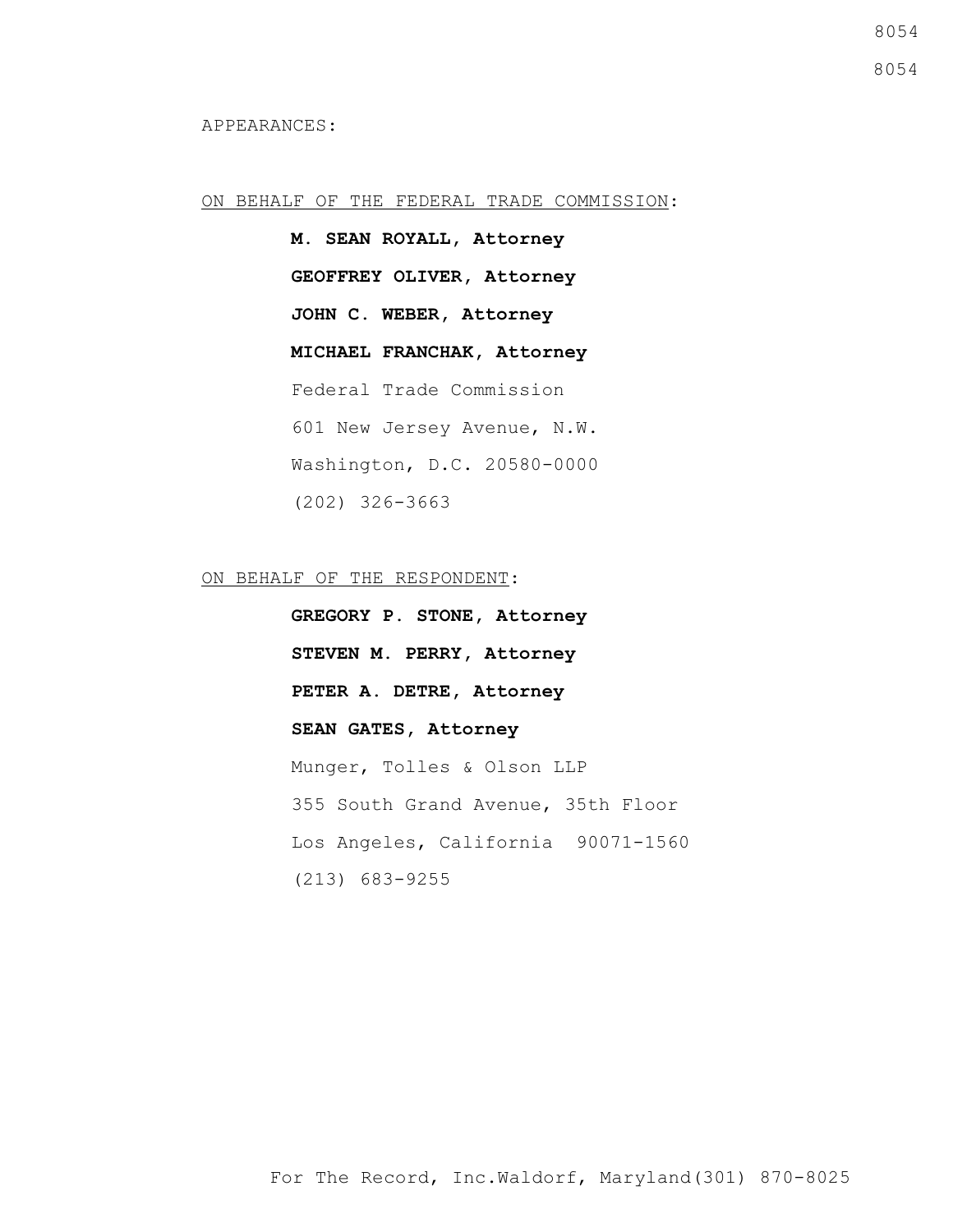8055

8055

#### APPEARANCES:

#### ON BEHALF OF THE RESPONDENT:

**A. DOUGLAS MELAMED, Attorney** Wilmer, Cutler & Pickering 2445 M Street, N.W. Washington, D.C. 20037-1420 (202) 663-6090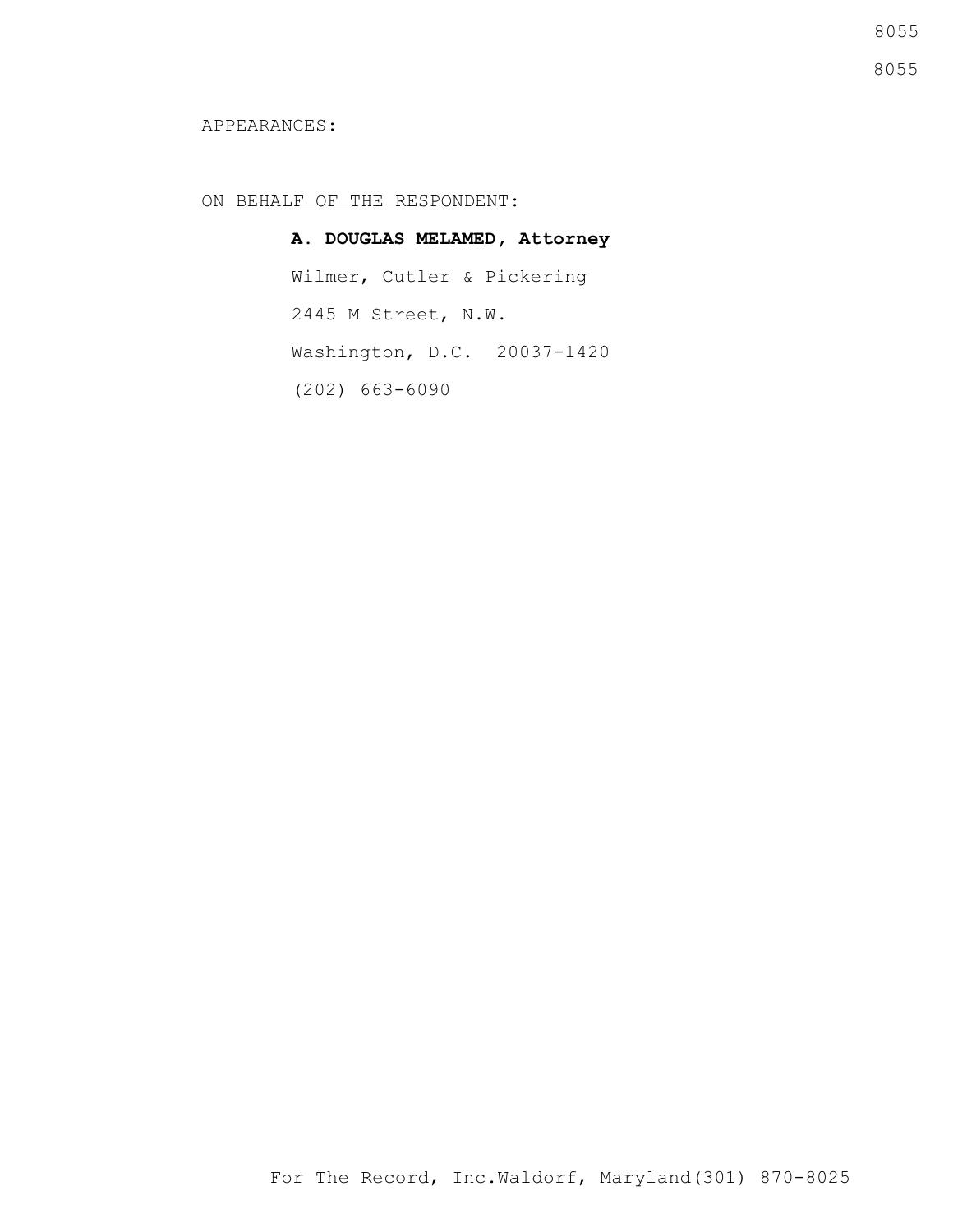$PROC E E D IN G S----$ 

 JUDGE McGUIRE: Before we get started this morning, are there any housekeeping items we need to take up?

 MR. ROYALL: The only thing I want to mention, Your Honor, is with respect to the in camera motion that Rambus filed.

 JUDGE McGUIRE: That was one of the things I was going to take up.

MR. ROYALL: We don't have any objection.

 JUDGE McGUIRE: Very good. That was my next question. Thank you, Mr. Royall.

Is there anything from respondents?

MR. STONE: I don't think so, Your Honor.

 JUDGE McGUIRE: Then at this time you may call your first witness.

MR. STONE: Thank you, Your Honor.

At this time Rambus would call

Dr. Mike Farmwald.

 JUDGE McGUIRE: Sir, you may approach and you will be sworn in by the court reporter.

- - - - -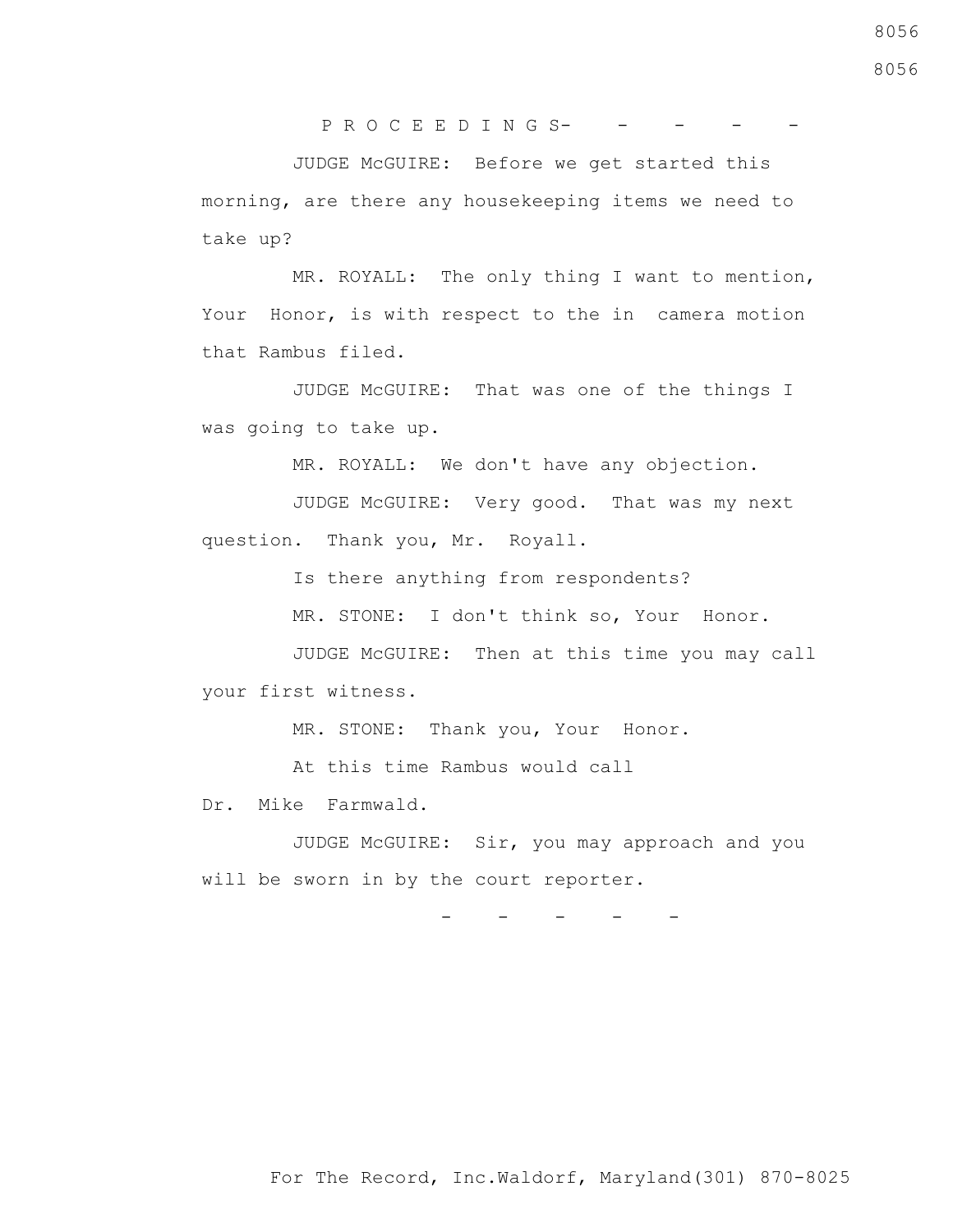8057

8057

Whereupon --

#### **PAUL MICHAEL FARMWALD**

a witness, called for examination, having been first duly sworn, was examined and testified as follows:

DIRECT EXAMINATION

BY MR. STONE:

Q. Good morning, Dr. Farmwald.

A. Good morning.

Q. Would you state your full name for the record,

please.

A. Paul Michael Farmwald.

Q. And where do you presently live?

A. Portola Valley, California.

Q. Where is that?

A. That's near the Stanford campus.

Q. And what do you currently do?

A. Somewhere between an inventor and an investor,

I sort of do both.

Q. Have you at any time worked for Rambus?

A. Yes, I have.

Q. What was your initial relationship or

involvement with Rambus?

 A. It was originally my idea, and Mark Horowitz and I were the founders of the company.

Q. And do you have any current relationship with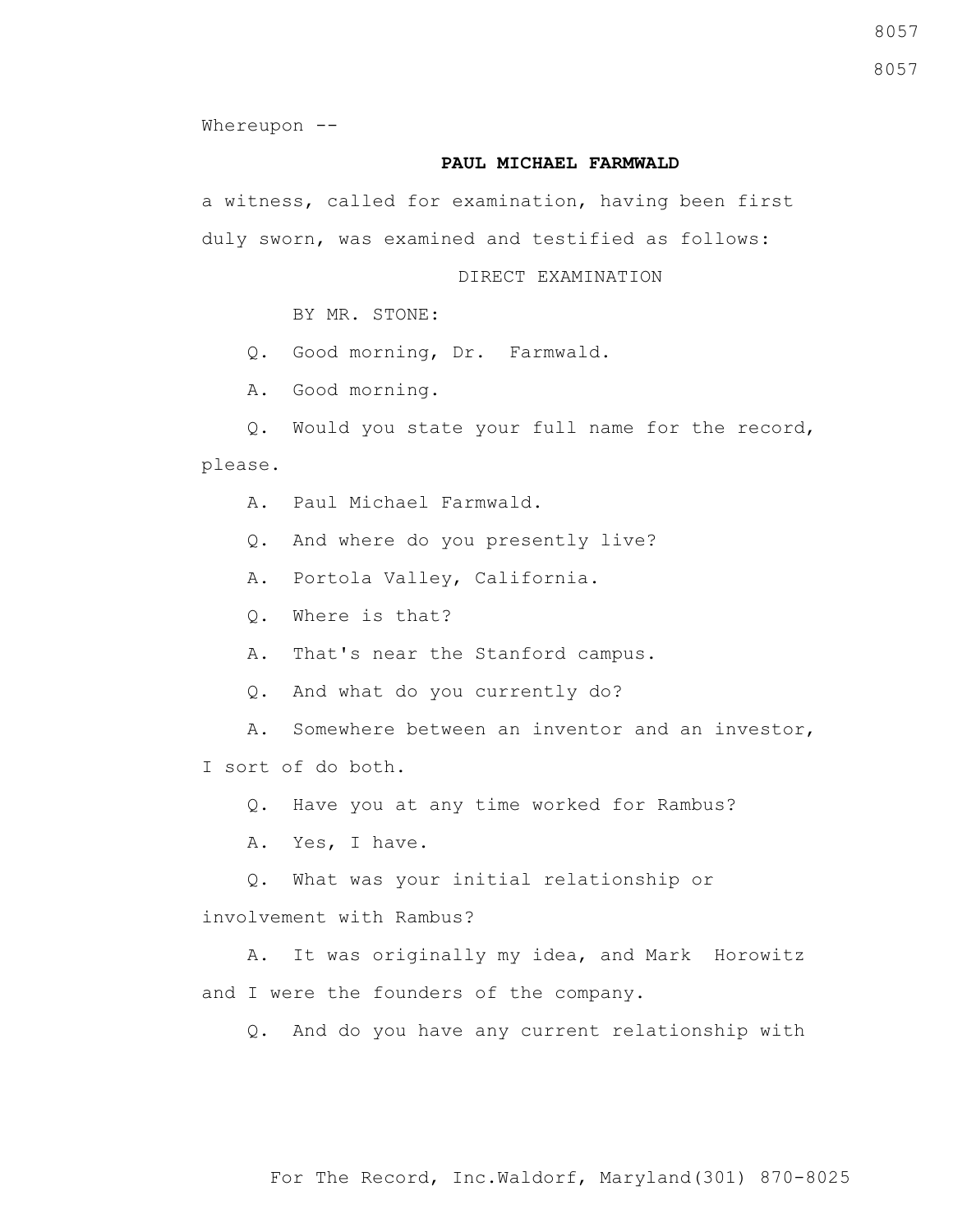Rambus?

A. I'm still on the board of directors.

Q. And do you still own stock in the company?

A. Yes, I do.

 Q. Let me ask you just for a little bit of background if I could.

Would you tell us where you were born.

A. Anderson, Indiana.

Q. And where did you go grow up?

A. It's a small town in northeastern Indiana.

It's called Topeka, Indiana.

Q. And then where did you go to college?

A. Purdue University.

Q. When did you graduate from Purdue?

A. 1974.

 Q. And how long were you there getting that degree?

A. Three years.

 Q. And after you graduated from Purdue in 1974, what did you do next?

 A. I went to Stanford University and was a graduate student in computer science there.

 Q. Now, what did you get your degree in when you were at Purdue?

A. Mathematics.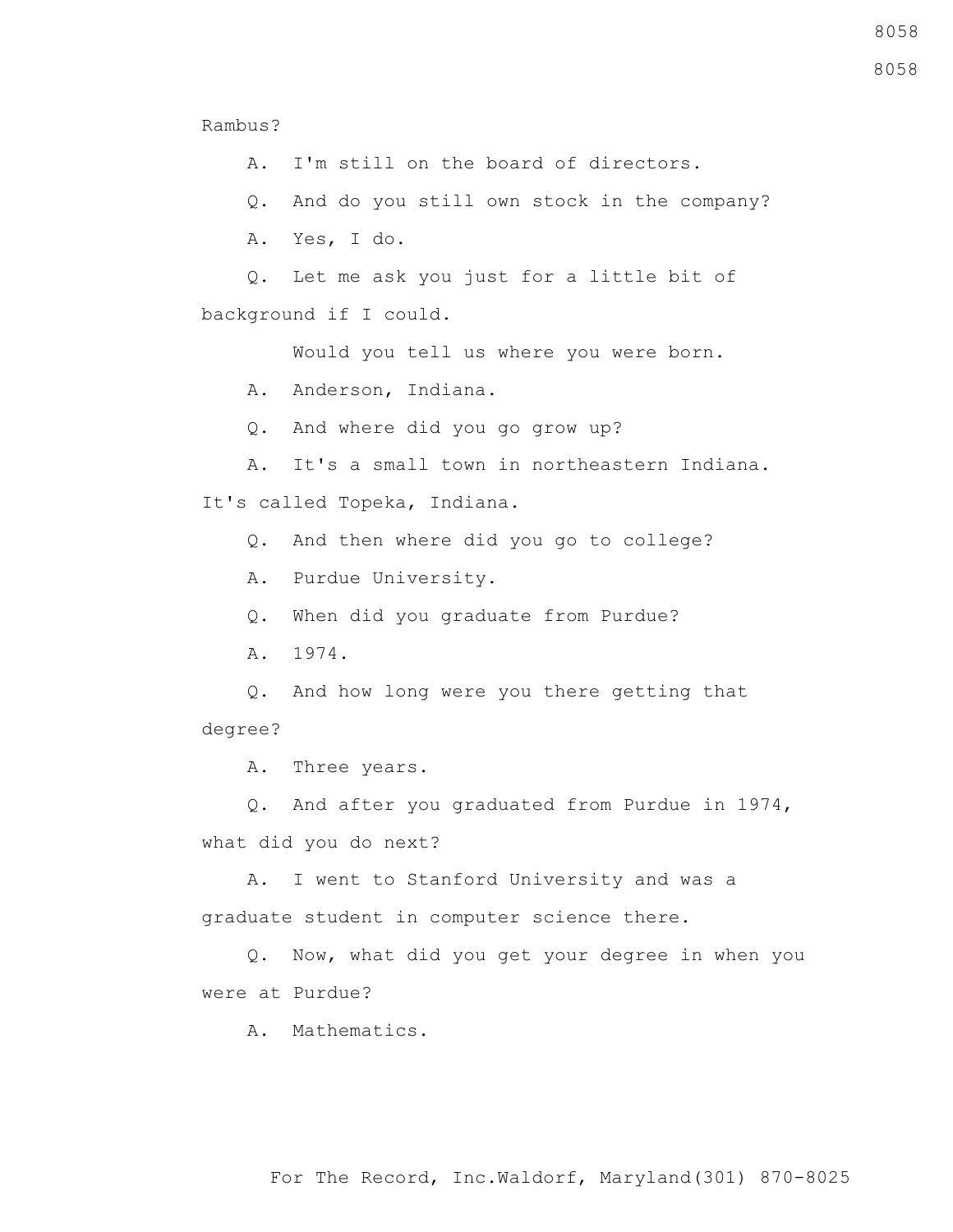Q. And so you started at Stanford then in 1974?

A. Yes.

Q. And did you obtain a degree from Stanford?

A. Yes. A Ph.D. in computer science.

Q. And when did you get that?

A. 1981.

 Q. And while you were at Stanford, did you work solely on getting your Ph.D. or did you do other things?

A. I did other things. I worked at

Lawrence Livermore National Lab for actually most of the time I was a graduate student.

Q. And what did you do at Lawrence Livermore?

 A. I joined a project there which was building a supercomputer. I ended up actually running the project in the end.

Q. Let me step back for a minute.

 What's Lawrence Livermore, if you could take just a moment and tell us.

 A. There's two large sort of national weapons laboratories. There's one in Los Alamos and there's one in Livermore, so this is the one in Livermore.

 Q. And you said you were involved in a supercomputer project?

A. Yes.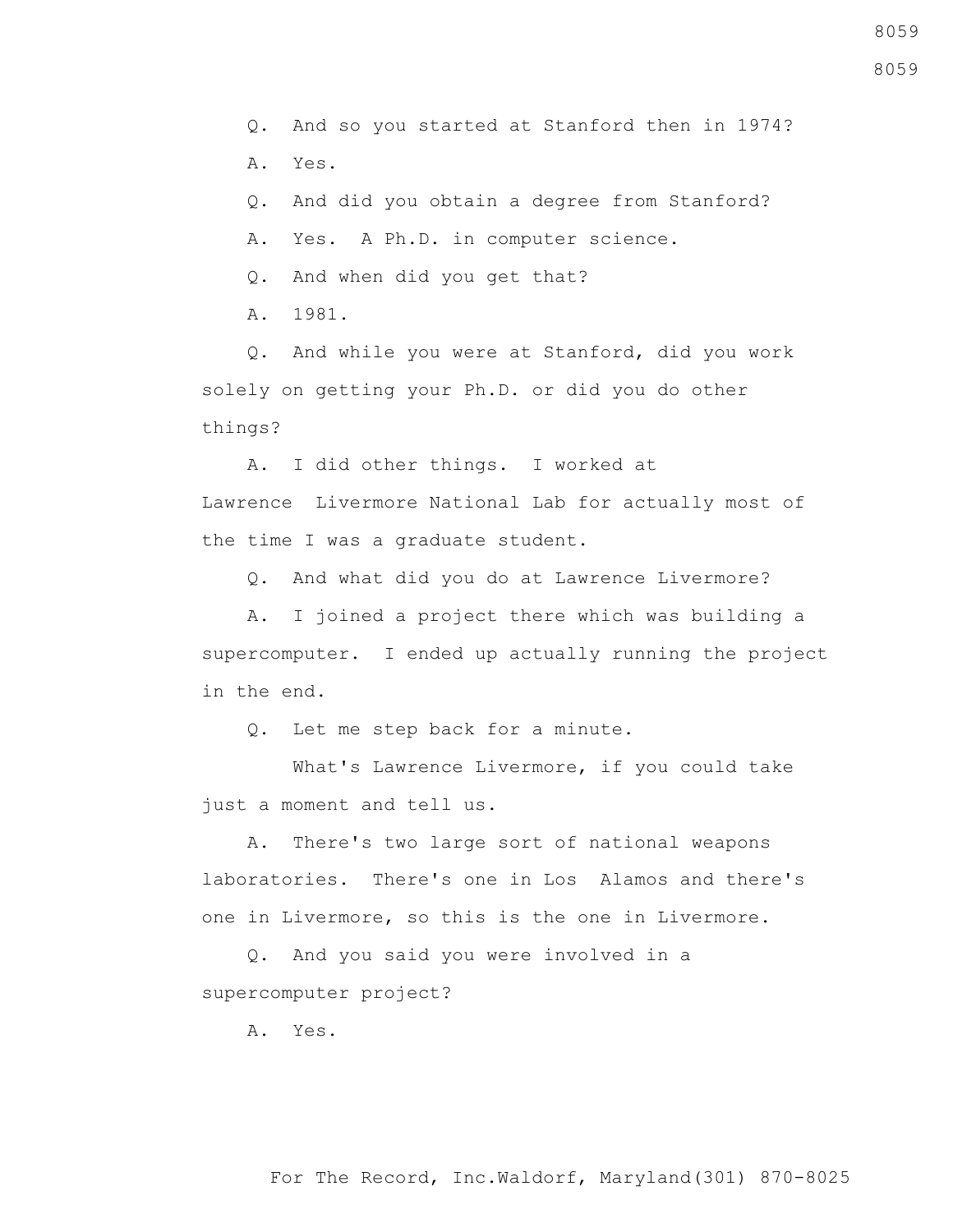Q. What's a supercomputer?

 A. To first order, it's a computer that costs more than a million dollars. It's sort of the largest, fastest computer you can build at a given point in time.

 Q. And what was your involvement with that when you were at Lawrence Livermore?

 A. I started out sort of as an engineer designing a piece of it and ended up co-running it with another gentleman.

Q. And what was the result of that project?

 A. We built a series of three separate computers, three generations of computers.

 Q. After you graduated from Stanford, what did you do?

 A. Well, for a while I continued to work at Livermore for another four years after that. And then I started a company called FTL.

Q. And did FTL stand for something?

A. Yes, it did. It stood for Faster Than Light.

Q. What was that a reference to?

 A. Well, when you build computers, the speed of light inside computers is one of the things that sort of limits their performance, so this was a little bit of a joke saying that we're going to build a computer 8060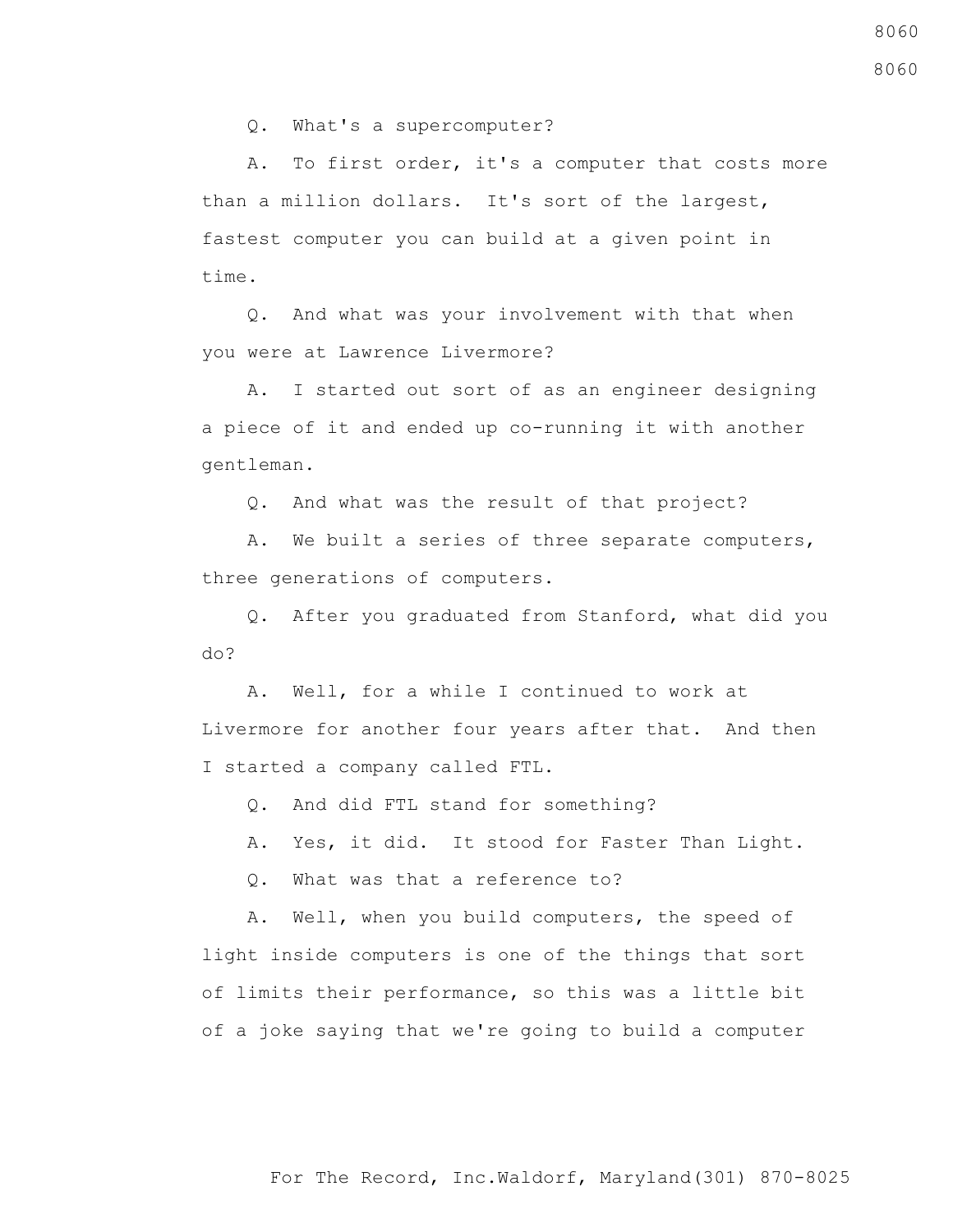saying that it's faster than anybody else's.

Q. So you started a company to do that?

A. Yes, I did.

Q. And who did you start that with?

A. Three people I knew that -- so three other colleagues and I started it basically.

 Q. And what was the result of that company or that project?

 A. We were acquired almost immediately just the three -- or the four of us total. We started to raise money and then somebody came along, a company called MIPS Computer Systems, and offered to buy us, so we were bought by them.

 Q. And was a computer ultimately developed as a result of these efforts?

 A. Yes, it was. It was the first of and probably maybe the only or maybe one of two ECL microprocessors.

Q. And what's ECL?

A. ECL is emitter coupled logic. Back then -that's fifteen or more years ago -- there were two forms of logic that computers were built out of. One was called ECL, emitter coupled logic, which is very fast and very hot and very expensive, and CMOS, which is what all computers are built out of now, which was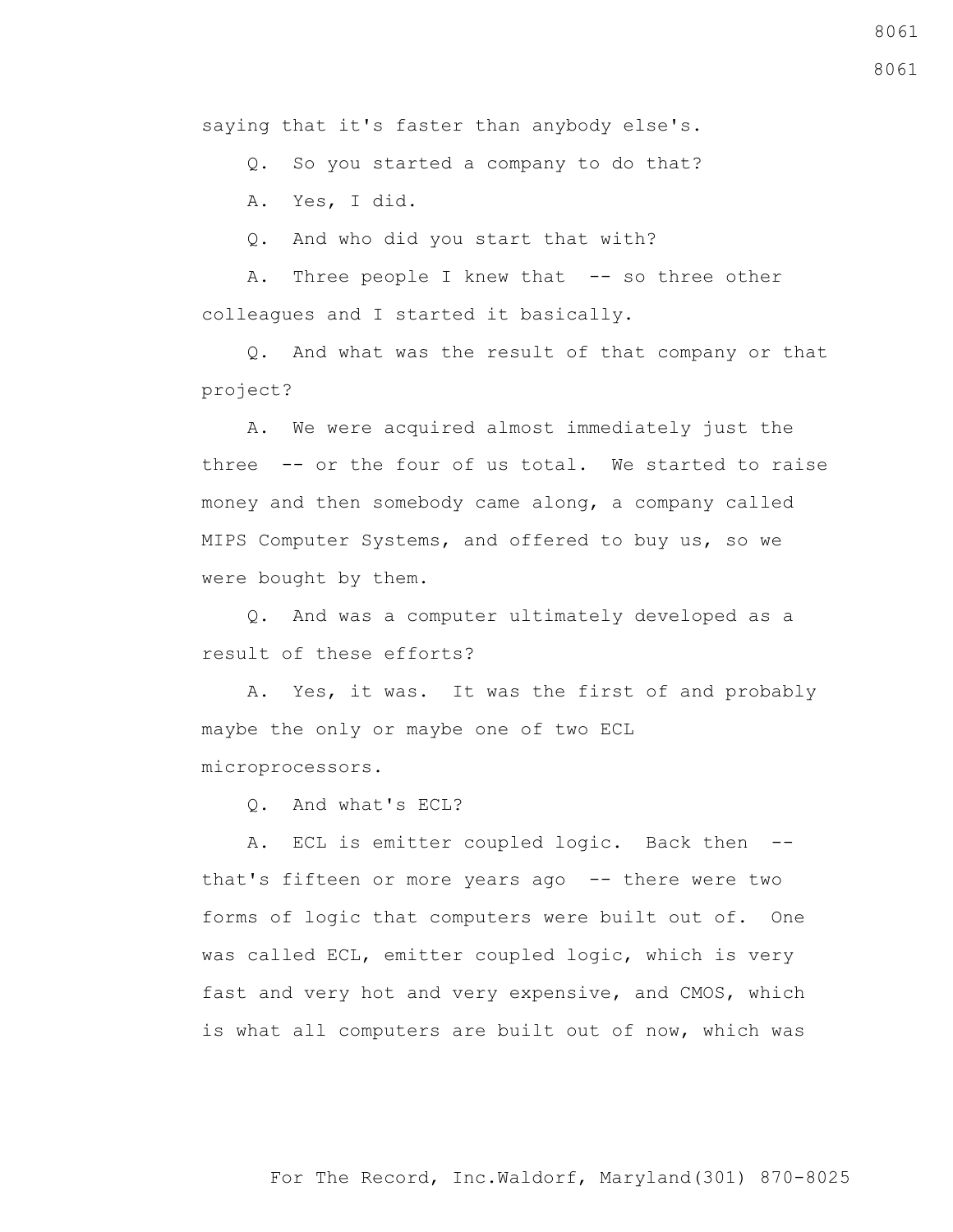For The Record, Inc.Waldorf, Maryland(301) 870-8025

 So we were building out of the fast, expensive set.

much slower and much lower power and much cheaper.

 Q. In the course of this proceeding we've heard people talking about silicon, for example, and chips made out of a silicon substrate. Is that -- when you say "CMOS," is there a relationship there?

 A. They're both -- ECL and CMOS are made out of silicon; it's just they're made in different ways.

Q. And what was the result of the project?

 A. We built a computer and we sold quite a few of them. My recollection is we sold about a half a billion dollars worth of the computer systems through MIPS.

Q. Through MIPS?

A. Yeah.

Q. And what is MIPS?

A. MIPS was a computer company started by

John Hennessey and some others to implement sort of the first commercial RISC microprocessor.

 Q. We need to spend a little time on definition of terms.

Tell us what RISC is.

 A. RISC is R-I-S-C. It stands for reduced instruction set computer.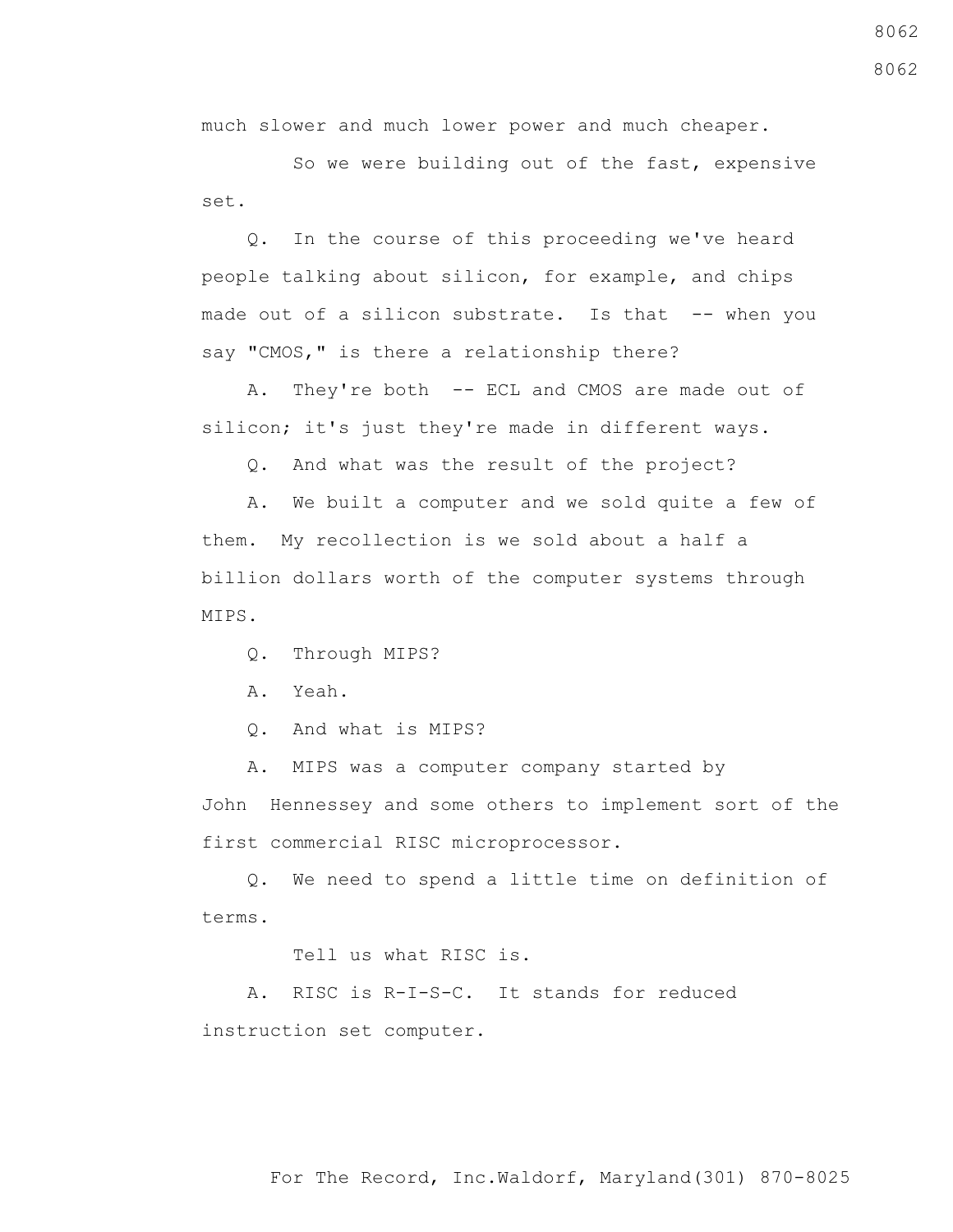Q. And what does that mean?

A. The idea -- it was invented mostly by a gentleman at IBM named John Cocke, but then John Hennessey and another gentleman at Berkeley, whose name escapes me right now, pursued it further. And the idea is the -- if you build simpler instruction computers, you can make them run faster. It was a very successful idea.

 Q. And whose idea was it ultimately to start FTL, the company you just described?

 A. It was my idea. I convinced the other guys to do it.

 Q. And then did you continue to work at MIPS after FTL was acquired?

A. Yes, I did.

Q. How long did you stay at MIPS?

A. I was there for roughly three years.

Q. And were any patents related to that project?

A. At least one patent that I can remember, yes.

Q. What did you do after MIPS?

 A. I went to the University of Illinois for one year basically.

 Q. And when was that that you went to the University of Illinois?

A. I believe it was 1988 .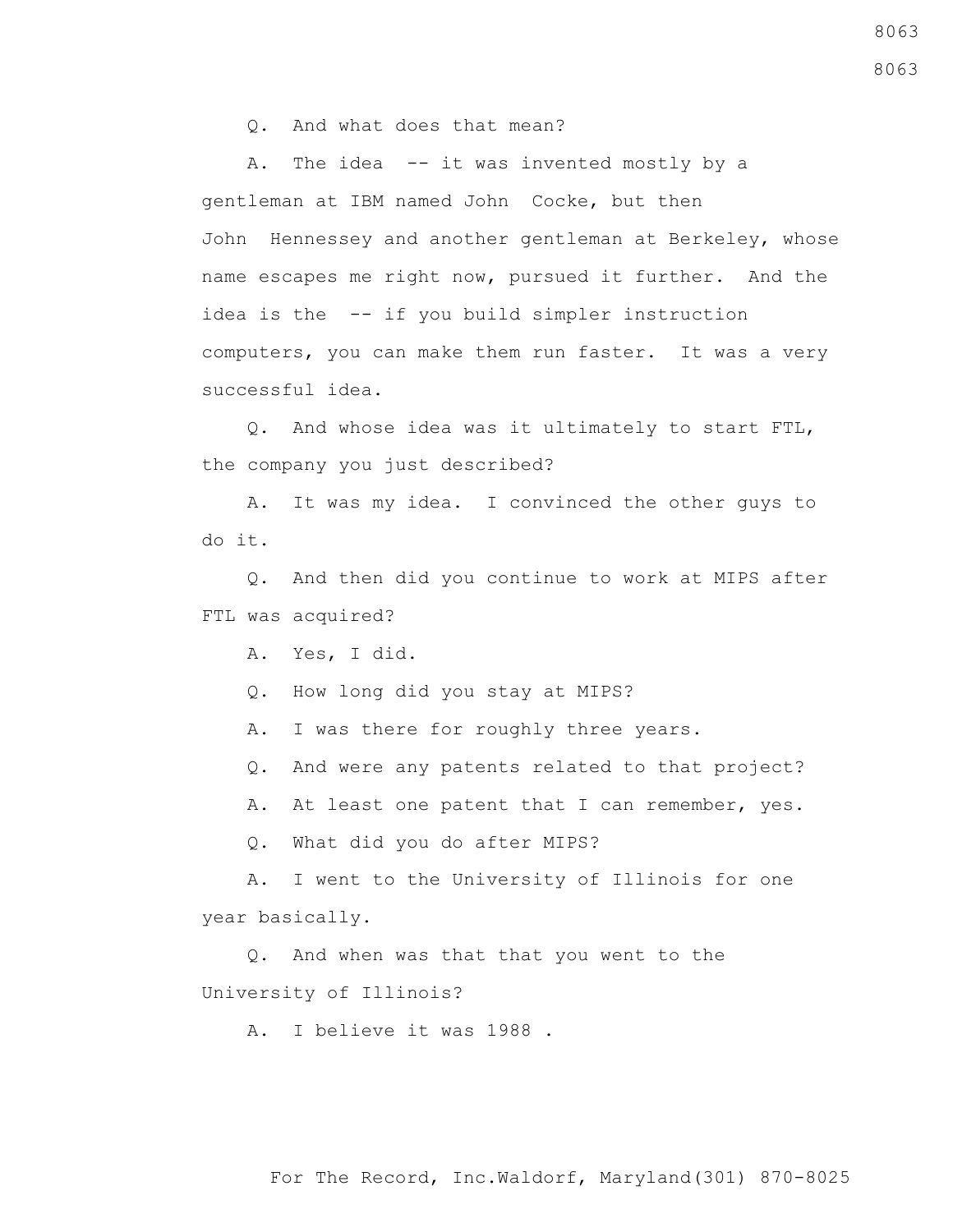Q. And what caused you to go there?

 A. A friend of mine, a very good friend of mine named Dave Kuck, was running a supercomputer project at the University of Illinois. It was mostly a large software project with a little bit of a hardware group attached to it. The hardware group was in trouble, so he convinced me to come and partly be a professor and partly try to fix the hardware group, to make it work basically.

- Q. So that's what you did?
- A. That's what I did.
- Q. And how long did you stay there?
- A. I was just there one year.

 Q. And what was the -- what caused you to leave, and what happened with the project while you were there?

 A. Well, several things. The main thing is my girlfriend decided she didn't want to move to Illinois, so that was the major factor.

 The other factor was the hardware group. After I was there for a while, I decided that it was unfixable, and so I convinced Dr. Kuck to kill the project, to kill the hardware project.

- Q. Did the rest of the project continue?
- A. Oh, yeah. The software group was very

For The Record, Inc.Waldorf, Maryland(301) 870-8025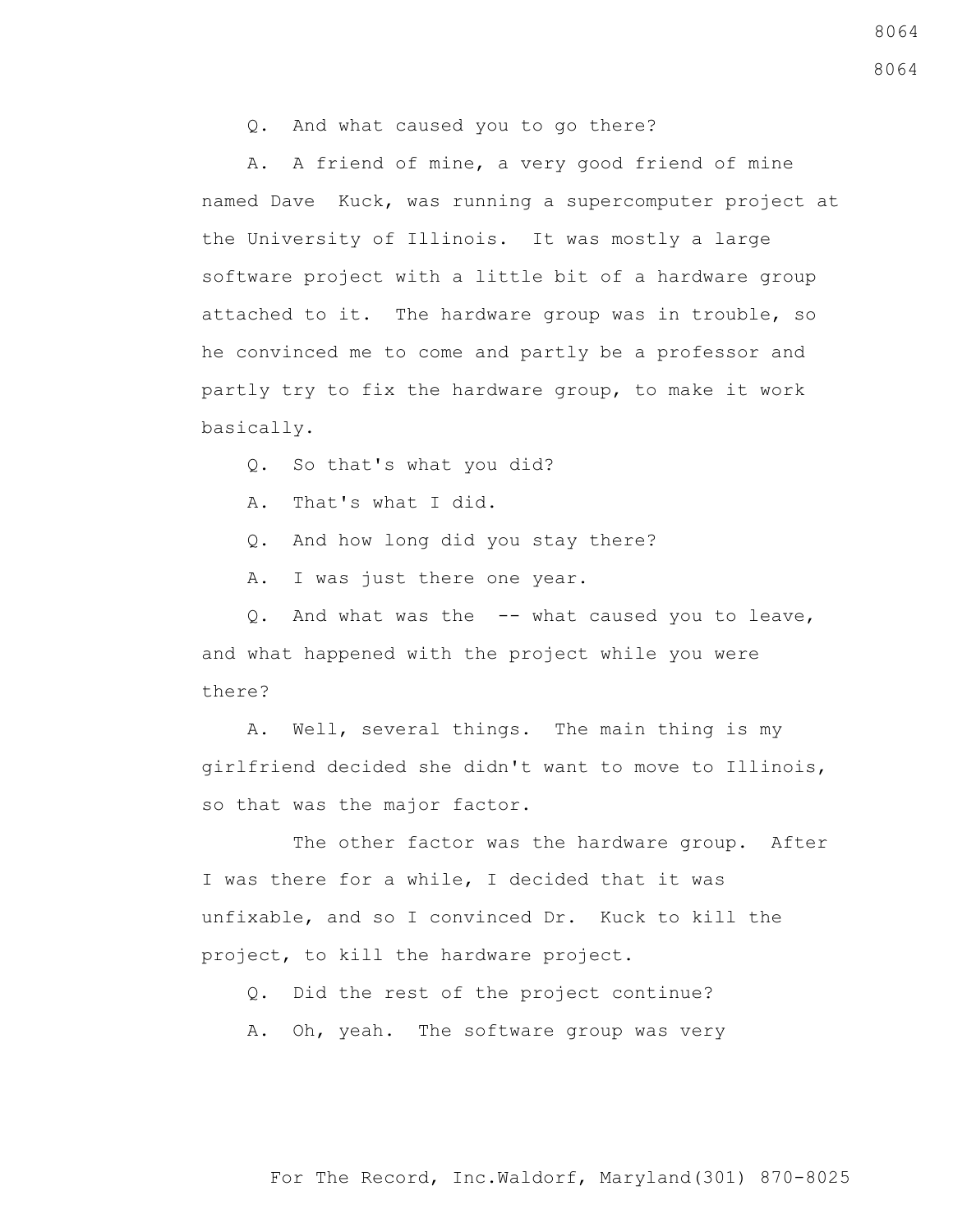successful. It's quite a famous project, so it was very successful.

Q. Did you teach while you were at Illinois?

 A. Somewhat. Not very much. A little bit but not very much. Mostly I had students that I advised.

Q. Graduate students?

A. Graduate students, yes.

 Q. And while you were there, did you begin work on what ultimately resulted in Rambus?

A. Yeah.

 So while I was there and partly as a result of the fact that I sort of figured out fairly early on I wasn't going to stay, I started thinking about a new problem that I had realized was an issue while I was at MIPS. After MIPS bought us, I was assigned a specific task, and that was to design a backplane bus and the memory card that got plugged into the backplane bus.

 Q. I'm going to interrupt you for a minute and if you could just take a second -- we've heard some testimony about this, but if you could explain what a backplane bus is, that would be helpful I think.

A. I'll try and do it visually.

If you -- the way computers used to be built back then -- this was sort of the middle to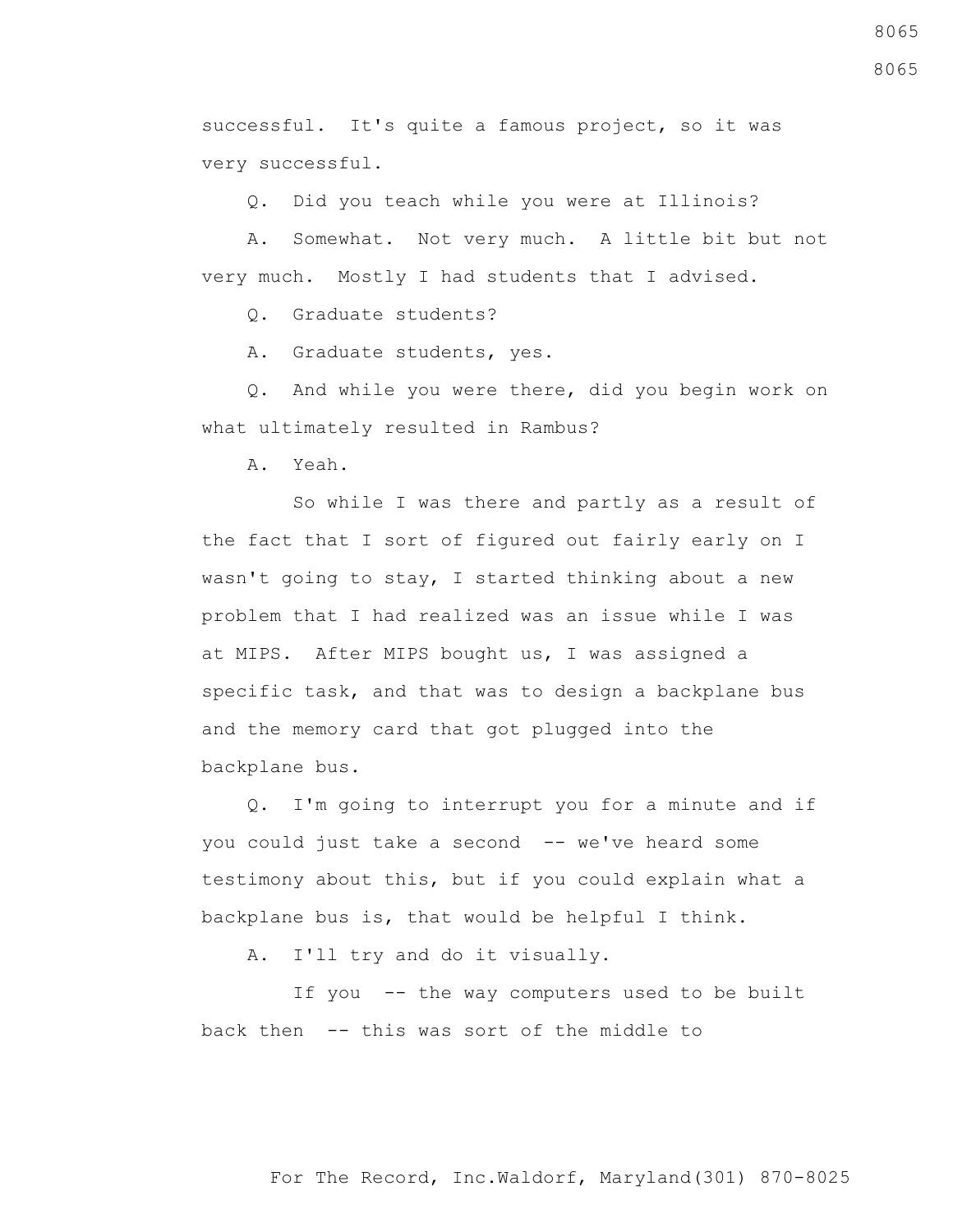late '80s -- especially larger scale. This was a couple-hundred-thousand-dollars computer. It was a fairly expensive computer. It would be -- consist of fairly large cards, larger than this actually, so --

Q. So larger than a binder?

 A. Larger than a binder. Not thicker. They'd be flat.

 And they'd have a lot of chips on either one or both sides, and these would have a connector along one edge and the cards would slide into a rack, into another card that was at right angles, and along that card would be connectors.

 So you would slide it in and it would plug in, and then the backplane bus was along the back edge so that each card could talk to all the other cards by going through the backplane bus. There would be a series of parallel wires on the back plane, which is how they communicated.

 So I designed that bus and that card for that system.

- Q. And tell us about -- was that a memory card?
- A. A memory card, yes.
- Q. And what did that consist of, the memory card? And this was at MIPS; right.
- A. This was at MIPS, yeah.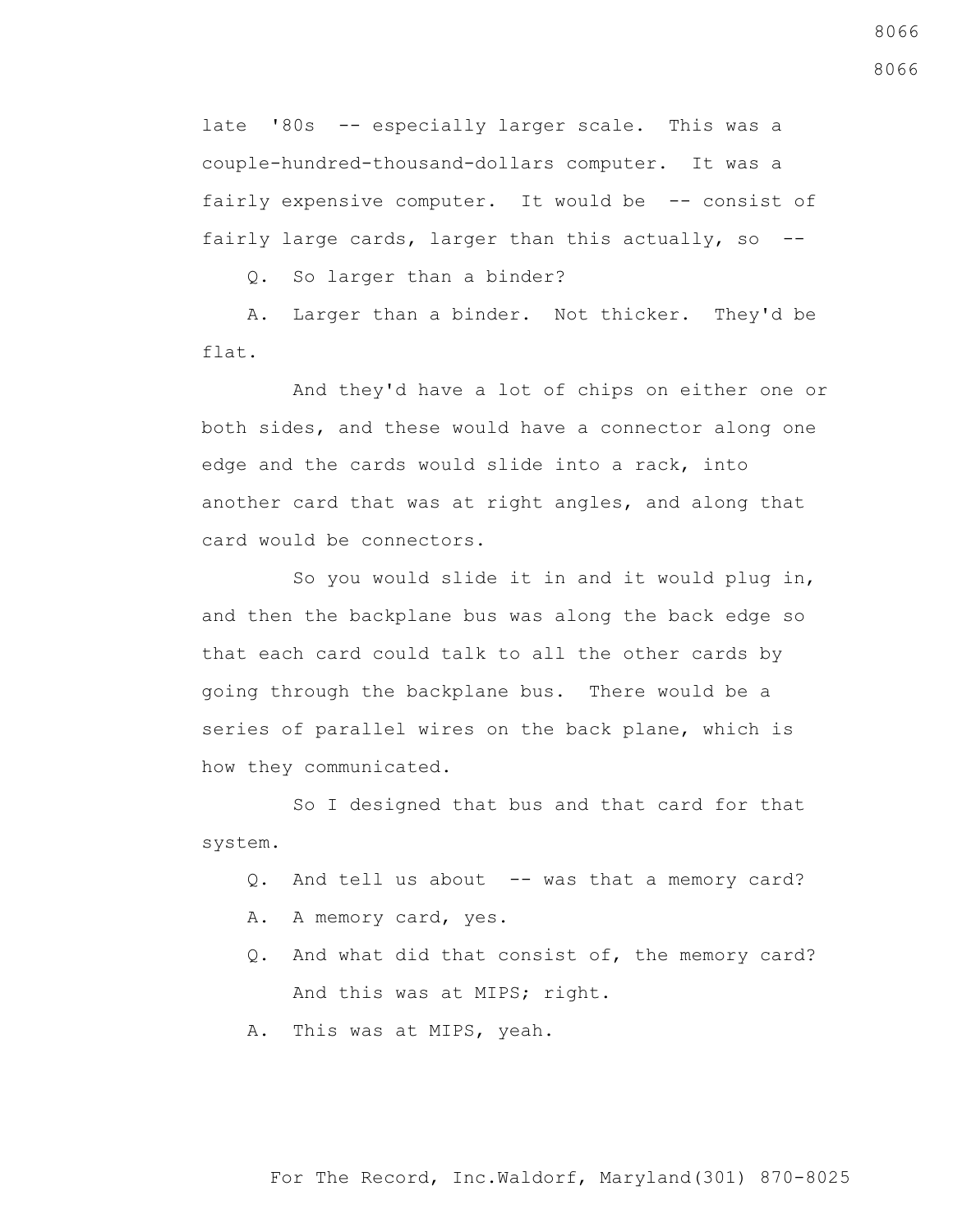So we had built a very, very fast microprocessor for the time. My recollection is it ran at 80 million instructions per second, which is pretty fast for the time, not fast anymore, but back then it was.

 So I had built a memory card that could actually feed the processor and because the DRAM chips -- DRAMs of course are the things at issue here. Back then the DRAM chips were so slow that it required, my best recollection is, 320 DRAM chips on a single card -- it was a very large card -- all running in parallel to feed a single processor and you couldn't do it with less than 320 memory chips. It needed that many minimum.

 And that was a big problem because I knew that the next-generation processors were either going to - were going to go up by a factor of two to four times faster and the memory chips weren't going to speed up by much.

- Q. Let me interrupt you. JUDGE McGUIRE: Good. BY MR. STONE:
- Q. I'll try to interrupt you and slow you down.
- A. Sorry.
- Q. That's okay.

8067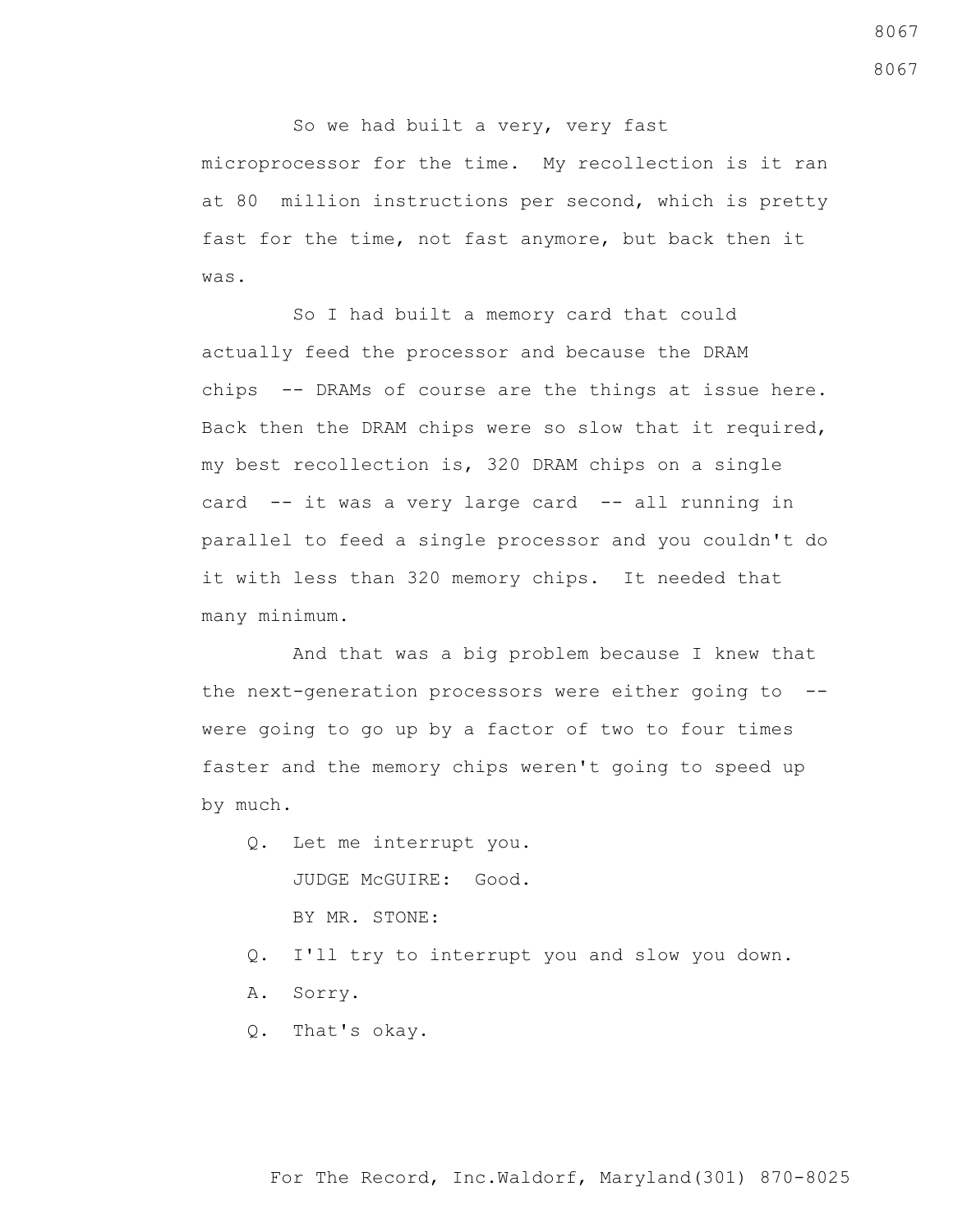You said that processor speeds were going to go up by two to four times in the next generation.

A. Yes.

Q. Why is that?

 A. It -- partly because it just happens. That's the way it is. There's a very famous law called Moore's law by Gordon Moore of Intel which says that historically and he predicts in the future that processor speeds will increase by a factor of four every three years, which is equivalent to saying a factor of two every 18 months. They're the same, same thing.

 Q. Okay. And has that been true over some period of time?

 A. It's been true for an incredibly long time. He made the prediction I think in the early '80s or late '70s and it's been true ever since then. It's still true even now.

 Q. And so tell us again -- so you were thinking about Moore's law and then you --

A. Yes.

 Q. And then you had an issue with respect to the memory card, and what did that lead you to conclude or visualize?

A. Well, that the bottleneck in the future was not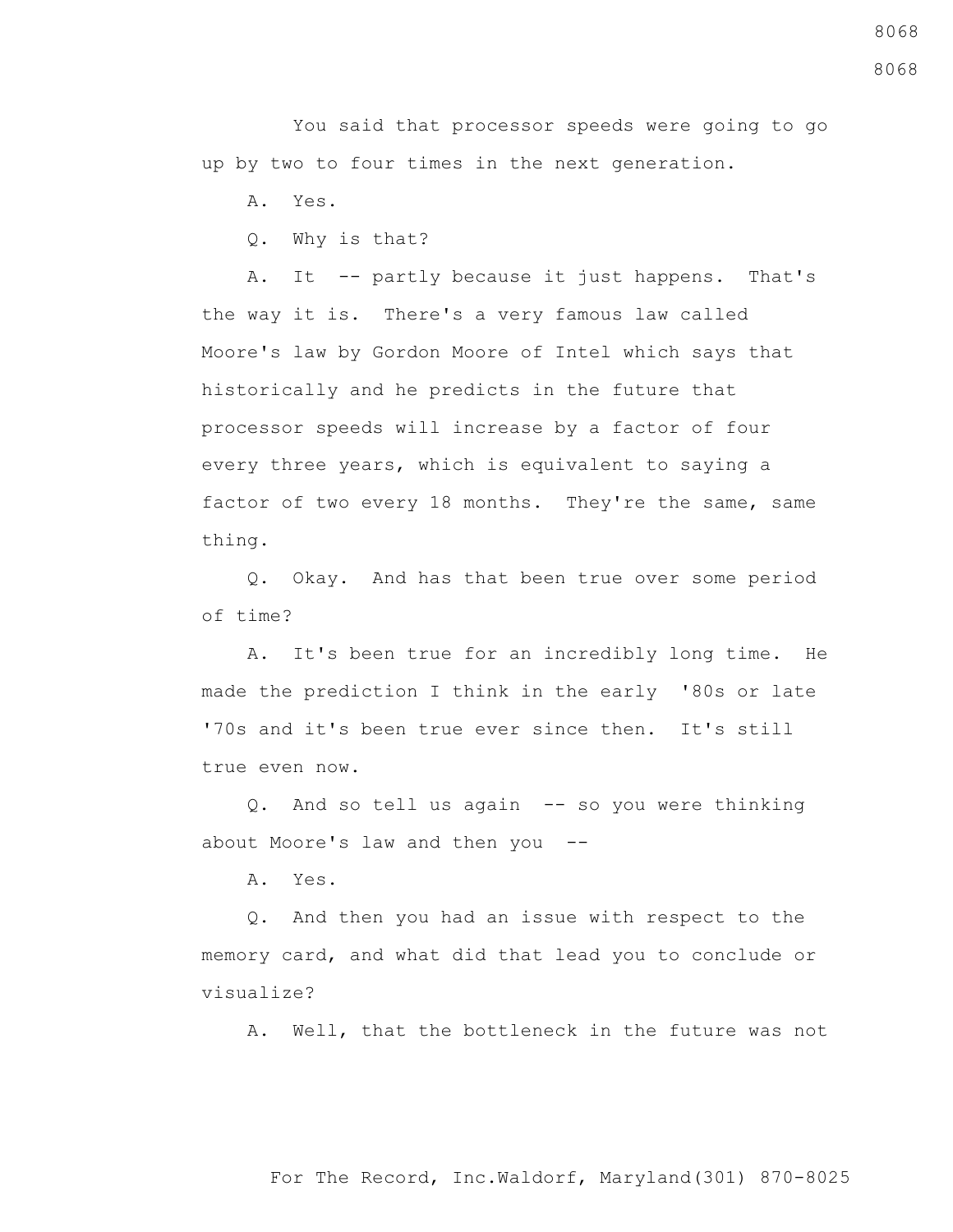going to be the processor; it was going to be the memory. Because within limits, you can just add more memory chips. You can -- you could take one processor chip and have ten or a hundred or a thousand memory chips all running in parallel to sort of feed the processor, but if you calculated the numbers going forward, the number of memory chips you would need was going to get incredibly large.

 As I said, for our next generation that we were planning at MIPS, we would have needed a thousand memory chips running in parallel to feed the processor, and that's a minimum. It's an incredibly large number. It's basically not sustainable. You can't really build processors inexpensively if that was going to keep on.

 Q. And did you sort of at the time do some analysis of this problem that led you to decide it was worthwhile to begin to try to think about solving it?

 A. Yes, I did. I mean, I knew it was a big problem. So I just started thinking about how does one fix this.

 Q. I used -- you were here for the opening statement and I used a chart that showed a performance gap. Do you recall that chart?

A. Yes, I do.

#### For The Record, Inc.Waldorf, Maryland(301) 870-8025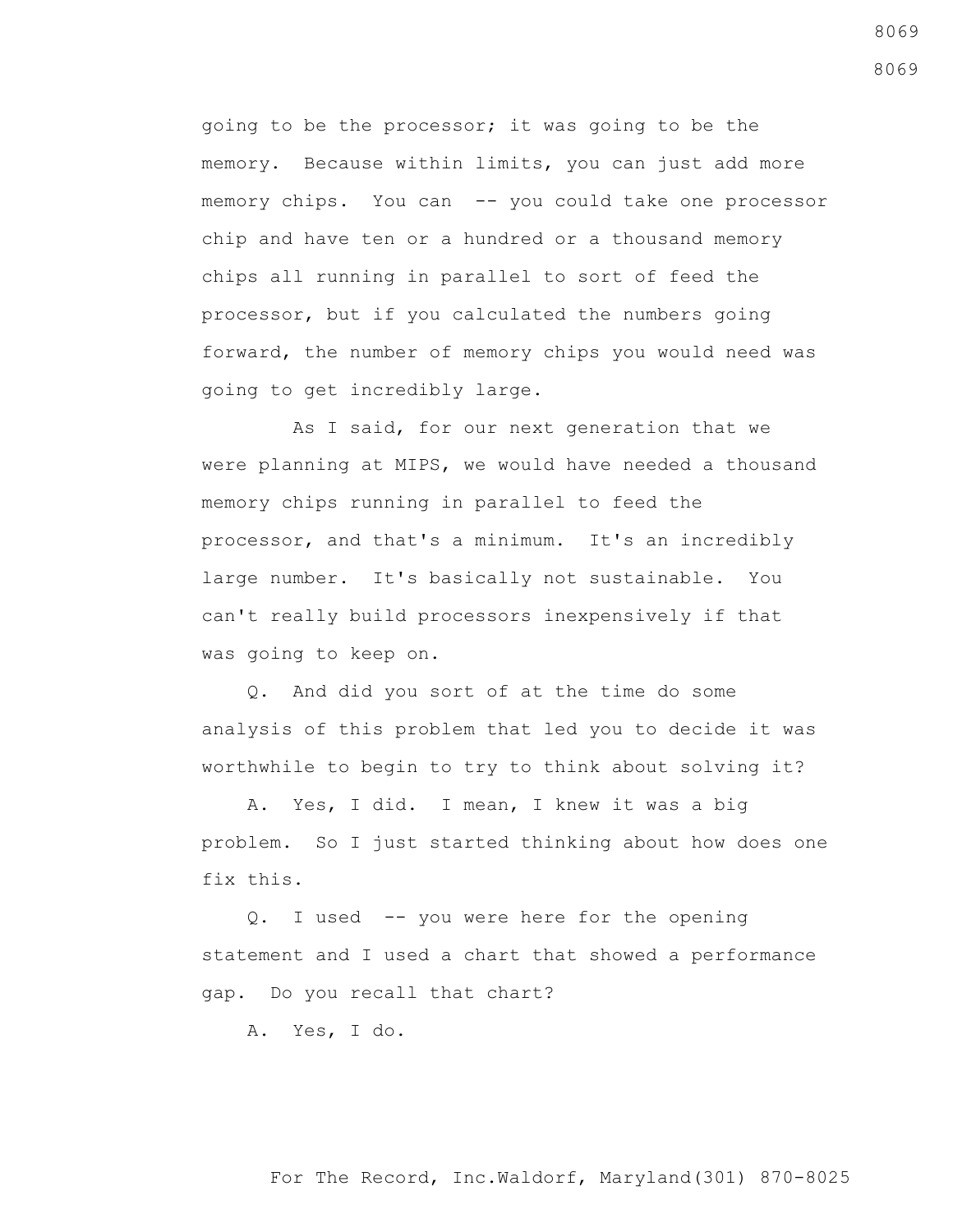Q. Did you do something like that back at the time?

A. Yes, I did.

 Q. Could you try to recreate it for us if you wouldn't mind on the easel right behind you. There's some pens on the table.

A. I'd be happy to.

 So I'm going to do a graph. And this is pretty much the way I did it back then.

So this is  $-$ - on one axis of the graph is time, and you know, back then it was sort of the late '80s, so I'll do it by every five years, so '85, '90, '95, 2000, 2005 .

 And then the first thing you could plot, which is basically just Moore's law, which is the performance of processors, and back in sort of this time frame somewhere in here --

 JUDGE McGUIRE: When you say "this," sir, we don't know what "this" is on the transcript, so try to state the date.

THE WITNESS: Okay. So in about -- about the time I was thinking about this was 1988 , so about right in here, a microprocessor, an Intel microprocessor, was about one MIPS, so I'll put that on the chart at one MIPS. That means one million

8070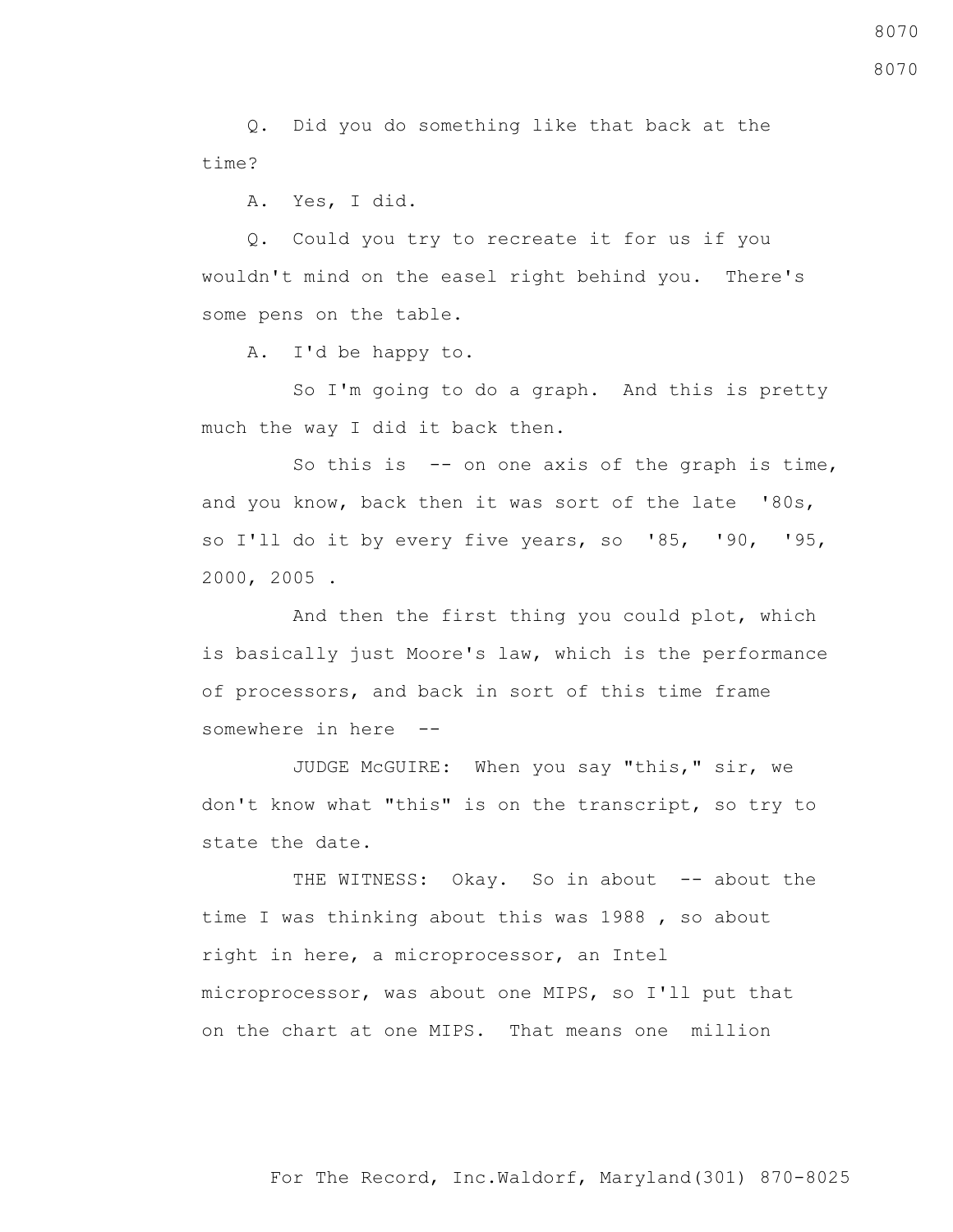instructions per second.

BY MR. STONE:

 Q. And you put a dot at the intersection of 1988 and one MIPS?

 A. That's from memory, and I really didn't go back, so I may be off by a little bit.

 And what's happened now, if we look at 2003 , which is where we are now  $-$  I'm going to do this on a scale. It's -- because it's an exponential it's hard to do, but we're at 3,000 MIPS now, so if I go out and buy the high-end Intel microprocessor, it runs at 3,000 MIPS, so we're 3,000 times faster now than we were back then.

 And what's happened since then is it's went on an exponential curve. It sort of looks like this **(indicating)**. This is the kind of curve -- if you look every two years or every 18 months, the performance doubles.

 Q. Label that curve if you would "processor speed."

A. Okay.

 And this is Moore's law, by the way. That's a very famous law. Everybody accepts this. It's been happening -- there's a lot of argument whether it's going to keep on, but most people think it will for

For The Record, Inc.Waldorf, Maryland(301) 870-8025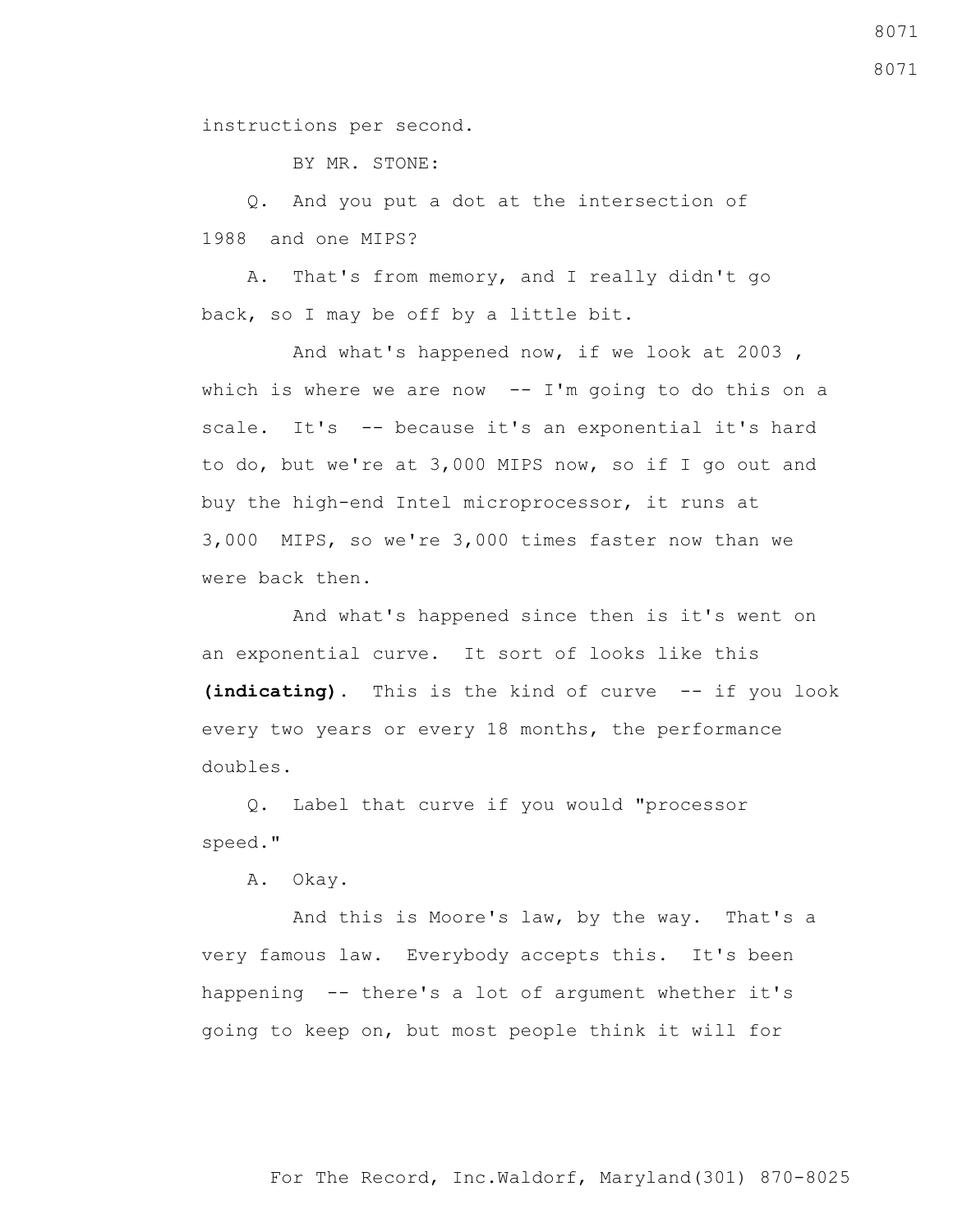quite some time.

 Q. So you drew for us now the processor speed curve.

 What else did you think about at the time that you could sort of replicate for us if you would.

 A. So then the next thing to think about or at least  $-$  i mean, this is a very famous  $-$  everybody knows about this one.

 So what was somewhat more interesting is I was also thinking about -- you can plot in a similar curve over time the performance of individual DRAM chips.

 So if I took an individual DRAM chip, they used to be fairly fast compared to the microprocessor back in the early '80s, but as time went on, they didn't improve in performance nearly as fast. They were increasing very slowly historically.

 Q. So you've drawn a curve that runs from 1988 out to past 2005 ?

 A. Exactly. And this is extrapolation, so this is sort of a dotted line. If I just took the curve, historical curve, and extrapolated it, it was also an exponential, but it was a much lower exponential than the processor curve.

Q. Label that curve for us if you would.

A. So that's memory performance.

8072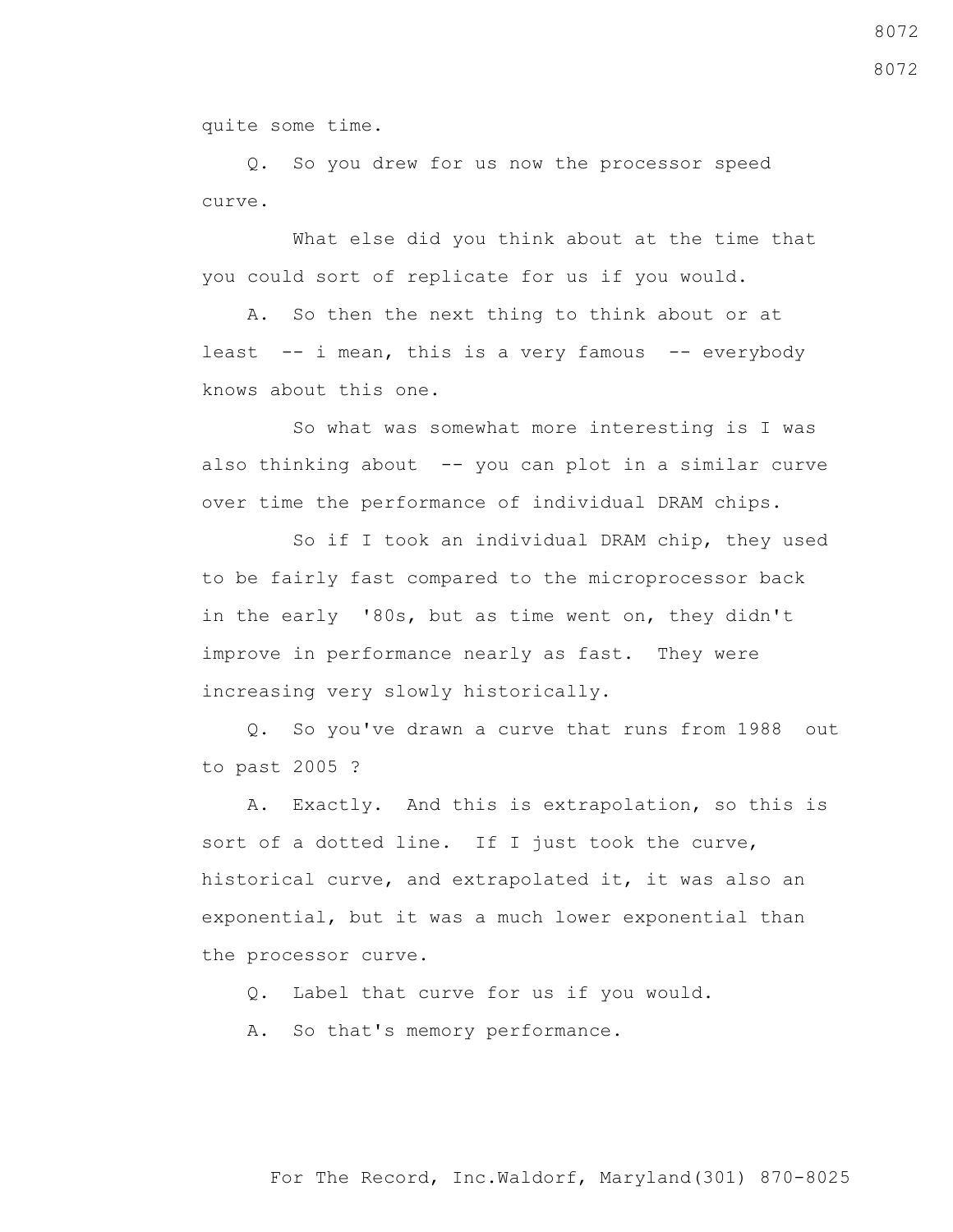Q. Okay.

 A. And the graphs I had done back then were fairly detailed. I mean, I'd actually done a lot of points and tried to do it fairly accurately.

 But the interesting conclusion I drew from it, which is -- the details to some extent matter less than the fact that this ratio, the ratio  $-$ - if I take this number and divide it by this number --

 Q. Because for the record we've got to make it clear, this number divided by this number --

JUDGE McGUIRE: You've got to -- go ahead, Mr. Stone.

BY MR. STONE:

 Q. For any given point in time what you're saying is if I take the number that is on the CPU or the performance curve --

A. For processor speed.

Q. The processor speed curve?

 A. And divide it by the memory performance, the individual chip memory performance, that tells me how many DRAMs I need to feed a single microprocessor.

Q. Okay.

A. It's just -- it's a number you can plot. That number becomes extremely large over time.

And then there was a third chart that I drew on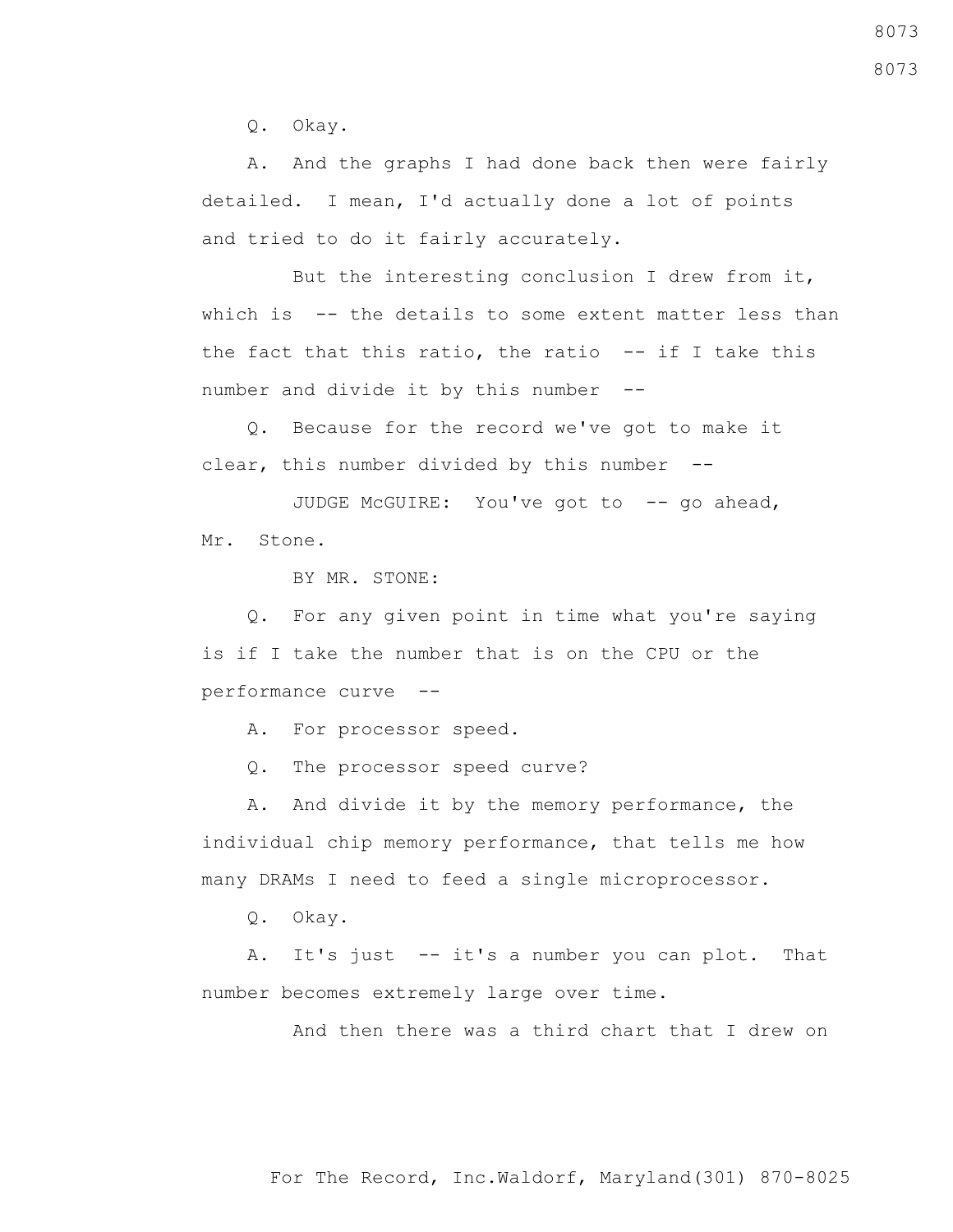the same thing over time.

Q. Why don't you draw that one --

 A. And I will draw that. And that is the cost of a system.

 So I'm doing it with another axis here of course. So this is dollars as compared to this performance. And that was the average cost of a computer system that was shipped at that time.

 So back in the early '80s, the average cost of a system was probably \$50,000. They were fairly expensive back then. And of course, over time it drops. You know, by 1990 PCs were starting to become popular, so the average cost of a system, you know, between expensive and cheap ones, was probably down into the \$20,000 range, maybe ten to twenty thousand dollars, but it was dropping very rapidly, which was the interesting thing.

It was dropping -- and so now we're down to the point where the average cost of a computer system here in 2003 is about a thousand dollars. It's actually maybe even a little bit less than that because computers to me and to most people include not only big computers and PCs but games and things like that because those are really computers in the end, and so you blend them altogether and you get an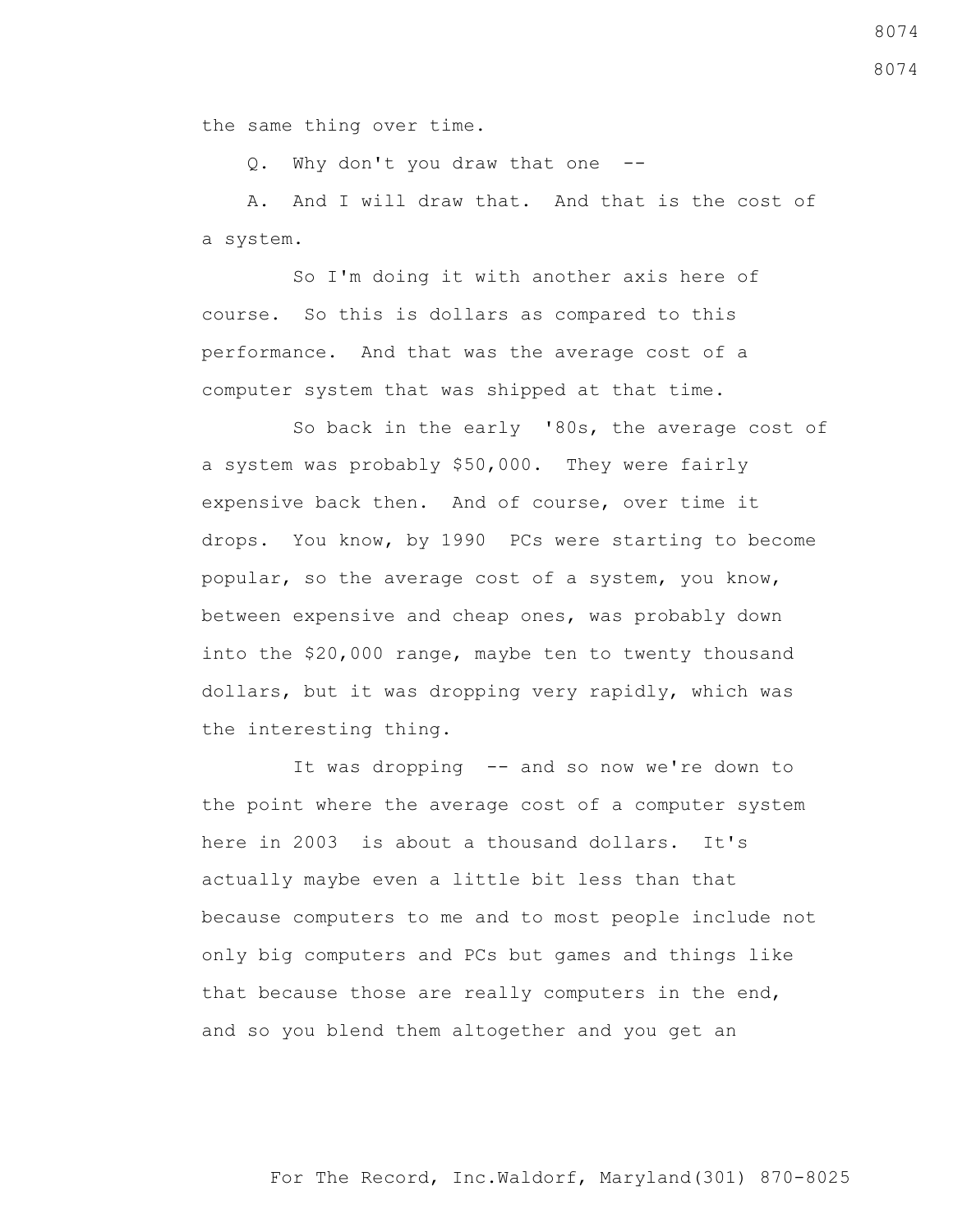average cost of a computer which is substantially less than a thousand dollars and it's going to keep going.

I mean, it's very clear -- again, this graph is -- has been a very regular graph. If you extend it into the future, the average cost of a computer system is going to go down to a hundred dollars or two hundred dollars in time.

 Q. And I want you to label that line that you just drew "computer cost."

#### A. **(Witness complies.)**

 Q. Now, we're going to mark if we can what you've just drawn as DX-251.

> May I approach and do that, Your Honor? JUDGE McGUIRE: Yes. Noted.

### **(DX Exhibit Number 251 was marked for identification.)**

BY MR. STONE:

 Q. So I've marked the chart that you've just drawn for us, Dr. Farmwald, as DX-251.

 And can you explain, if you can use that chart as a reference as to what you were thinking back in 1988 , what that led you to see as a problem that you wanted to address.

A. So the obvious conclusion from this to me at

8075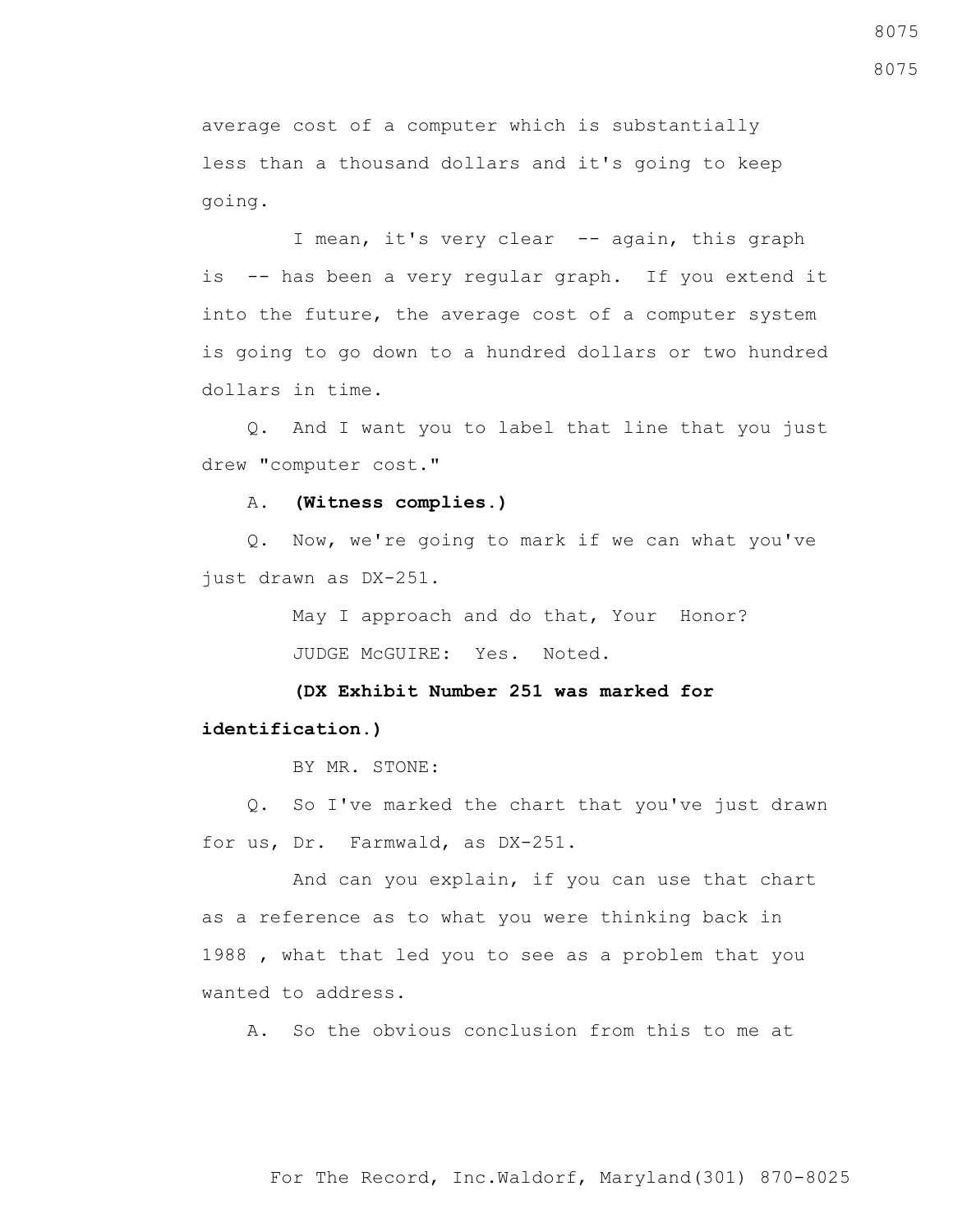the time was -- is -- this was inconsistent. If I looked at the cost of a -- the inherent cost of the DRAMs, just the DRAMs, it was going to be very expensive because I was going to take a very large number, which is the CPU speed, divide it by what appeared to be a fairly small number, which is the extrapolated performance of a DRAM, and that would say that you'd need thousands of DRAMs even to feed a very inexpensive microprocessor.

 Okay. That's fine as long as computer systems are very expensive. You can have thousands of chips. It's just a cost issue. But I also knew that the average system was going to get very cheap, and so there was something broken. That couldn't work.

 And so the obvious thing is that this curve of memory performance needed to be shifted so that it was on a much steeper slope, and so that's the problem I decided I wanted to work on.

 Q. Okay. So if you'd resume the stand, that would be great.

 Was it consistent with your prior experience that as you continued to design faster computers they were going to need more DRAMs.

A. Yes.

Q. And where had you had that experience?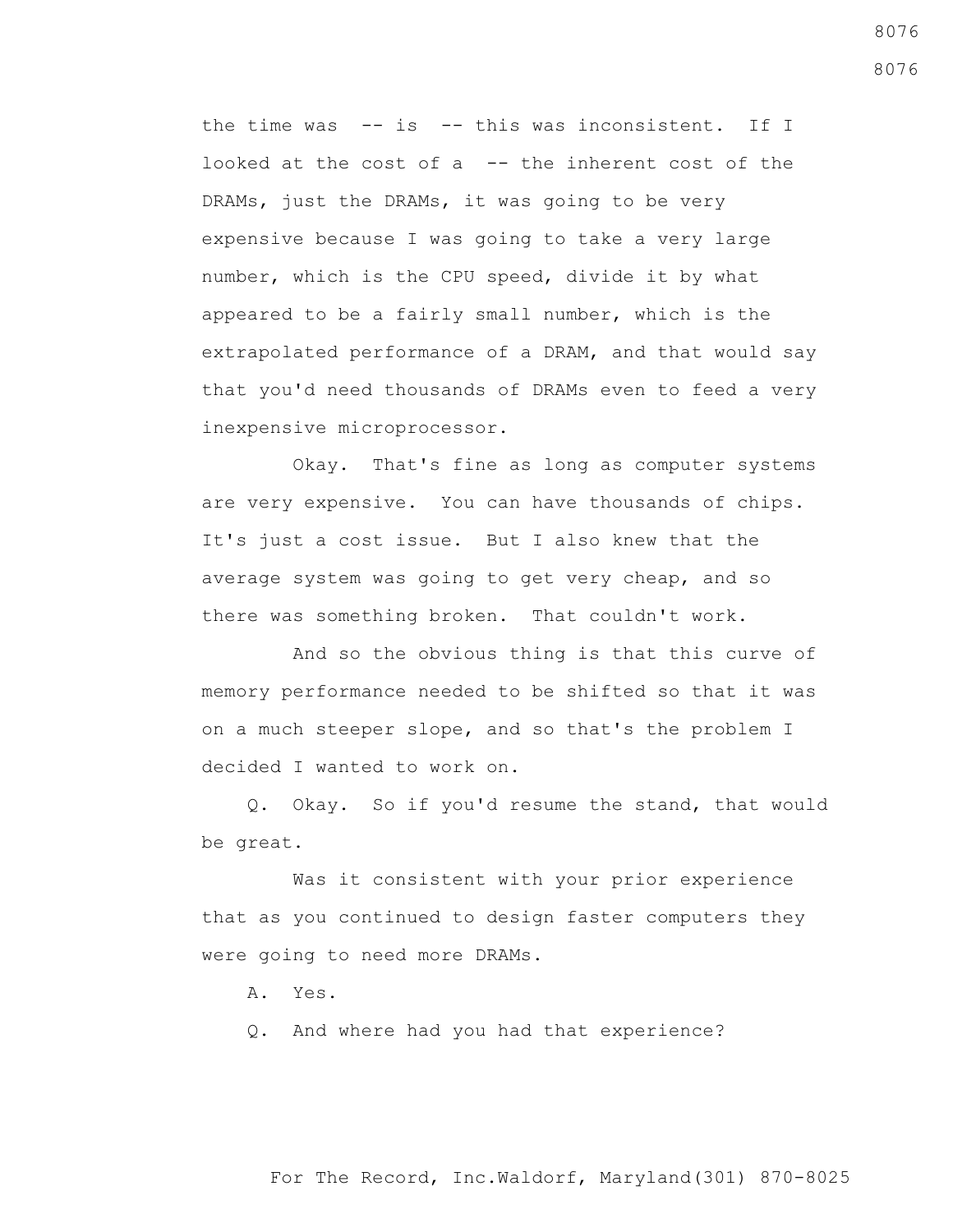A. Well, in general, I had a background of designing large-scale computers, you know, supercomputers and other fast machines, so my whole history said that that was true.

 Q. And had it been true in your experience at MIPS?

A. Yes. Absolutely.

 Q. So back in the time having identified this problem that you've summarized for us here fairly quickly, what did you do then to try to address the problem?

A. I tried to think of how to make a DRAM faster.

 Q. And I want to -- can I put DRAM speed in some context here?

A. Sure.

Q. Could I interrupt you for that.

 When you say the speed of a DRAM, what do you mean, what do you refer to.

A. And I admit, I do use it -- there's two ways of looking at a DRAM's speed and I tend to think of one more than the other.

 The performance I'm thinking about is the bandwidth of a DRAM, which is the number of bytes per second or bits per second that it can read or write, as compared to the other kind of speed is the time it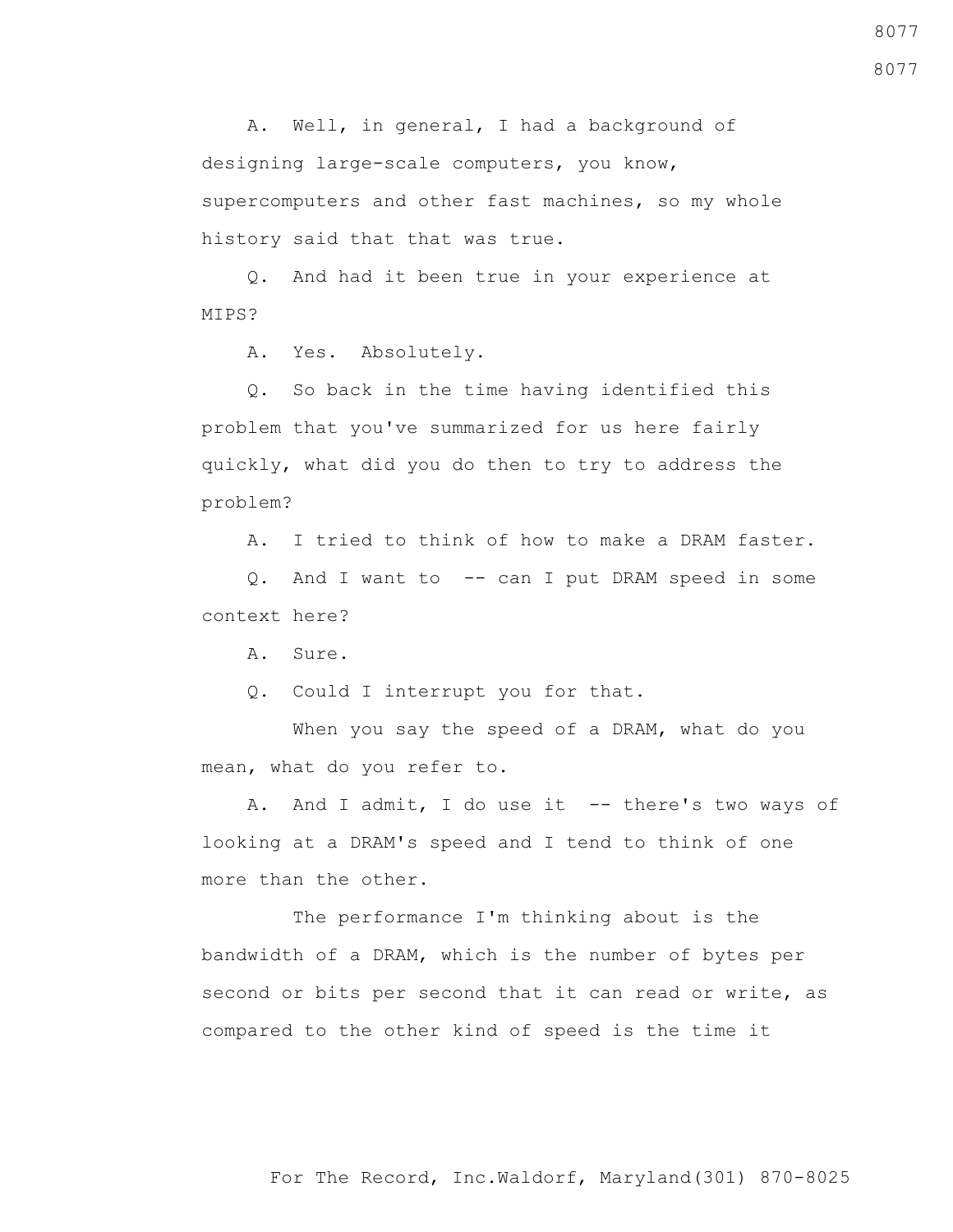takes to return the first bit of information. To me, that's much less important.

 Q. Okay. So -- and tell us what a byte or a bit is or both.

 A. A bit is a single -- you know, it's a yes or a no. It's the single smallest piece of information you can have.

Q. So a one or a zero?

A. A one or a zero, absolutely.

 A byte -- in the early days a byte was a variable number of bits. Now it's become standardized. It's eight bits, so it's a 64-bit number now.

Q. And when you say 64 bits, what's that?

A. I'm sorry. It's an -- i apologize. It's an eight-bit number that can take one of 64 values. I'm sorry.

 Q. And just to make sure we all understand, and probably this is elementary to everybody here, but if you're writing in binary with zeros and ones and you have a string of eight digits, one, zero, zero, one, one, eight of them, that gives you 64 combinations?

A. Yes. It's two to the number of bits.

 Q. So then when you measure the bandwidth of a DRAM, when you think about the bandwidth, do you think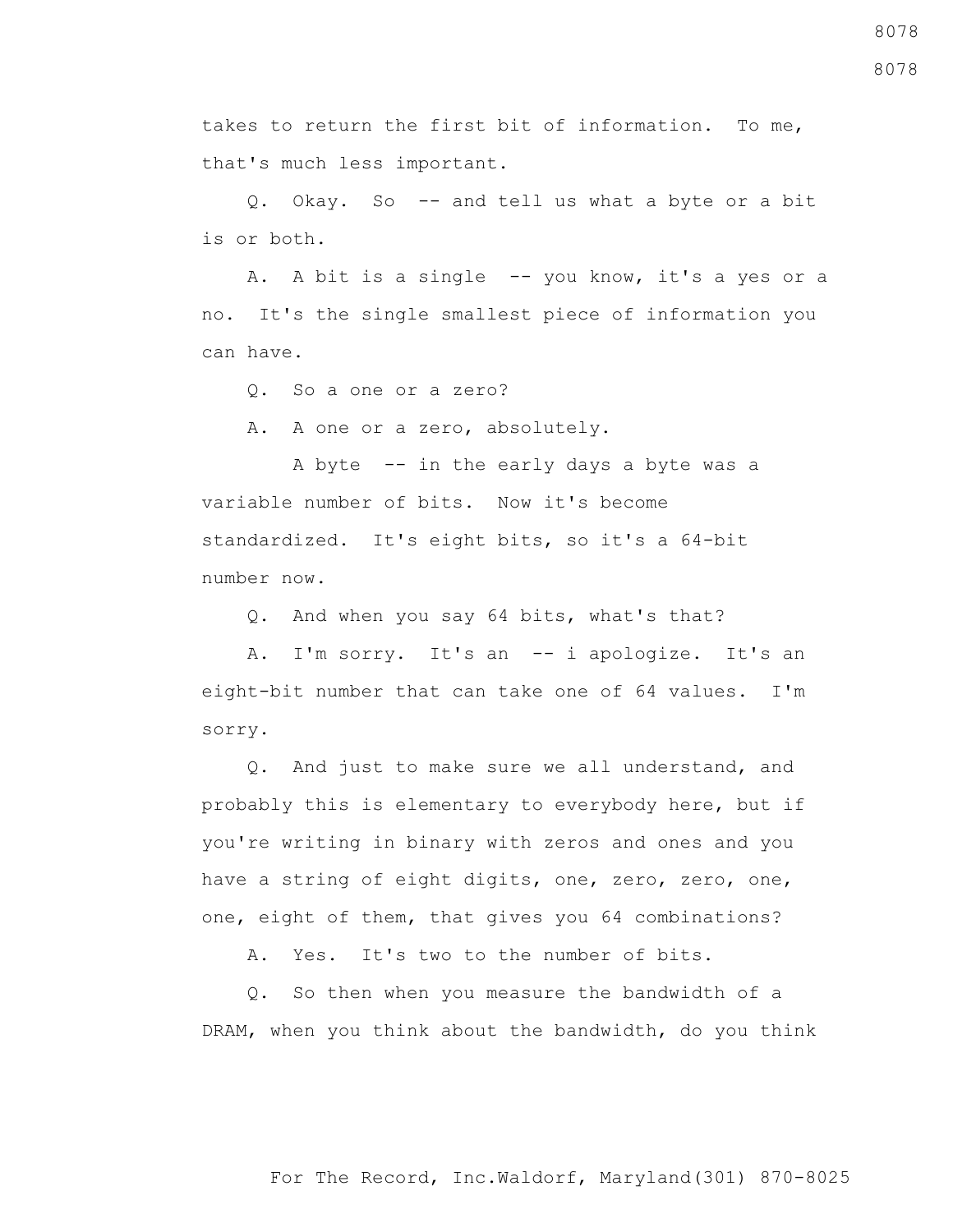For The Record, Inc.Waldorf, Maryland(301) 870-8025

8079

of how many of those bits or how many of those bytes could be transferred out of the DRAM at a particular period of time?

A. Yes.

 Q. And as you were thinking about this problem in 1988 , what was sort of the speed of DRAMs as you thought about it in bandwidth terms?

 A. Roughly speaking, back then a DRAM could produce typically either a half or one byte every hundred nanoseconds.

 MR. STONE: May I ask him to go back to the board.

JUDGE McGUIRE: Yes. Go ahead.

BY MR. STONE:

 Q. Could you go back and flip to another sheet if you would.

 And I want you to put a couple of definitions up there so we have them, and the first one I want you to do is you just said -- you used the phrase "nanosecond" and if you would write "nanosecond" and tell us what a nanosecond is.

 A. It's usually abbreviated NS, but spelled out it's nanosecond. So it's a billionth of a second. And it's usually written  $10^9$  seconds.

Q. And what's a millionth of a second?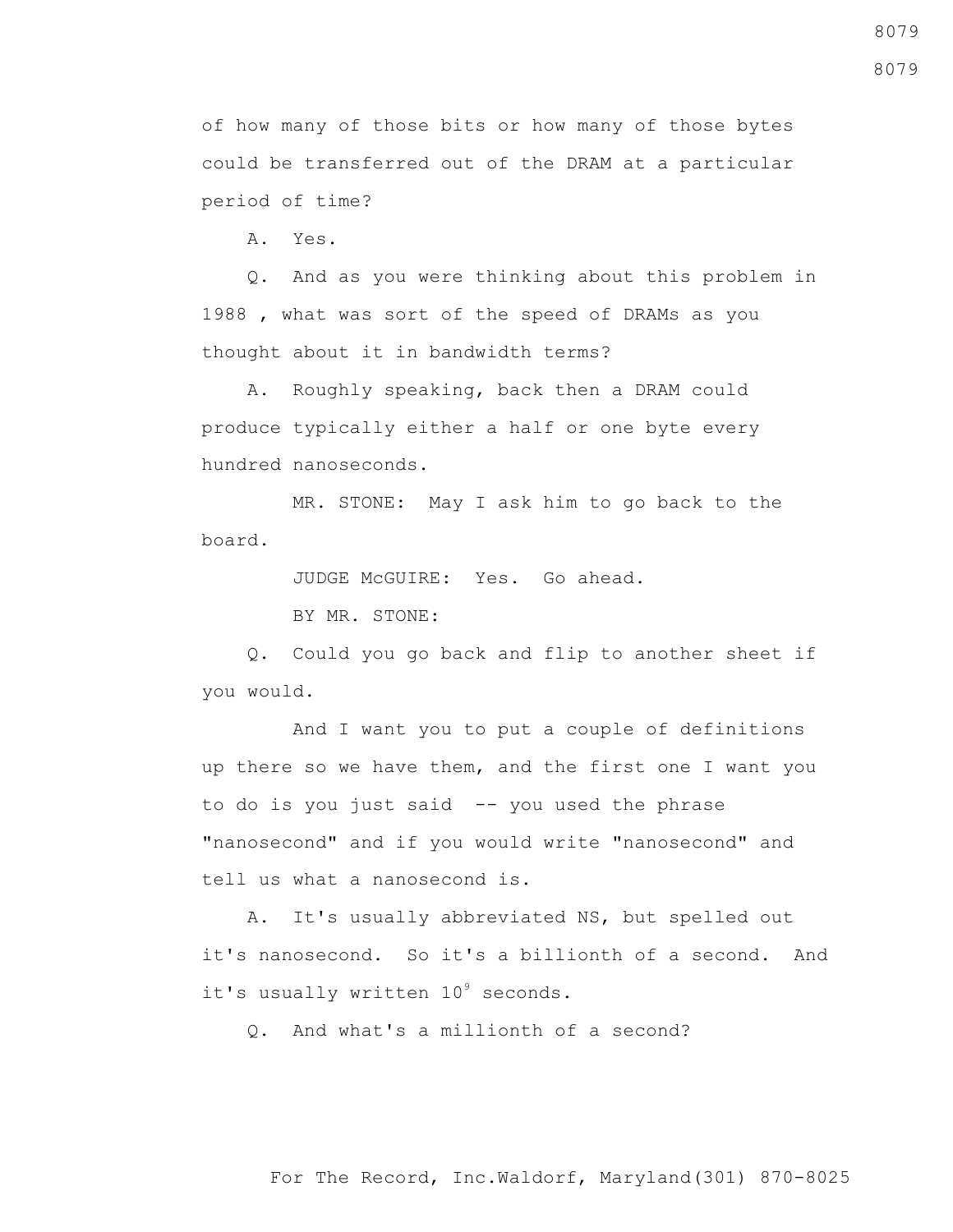A. So that's one microsecond. It's usually abbreviated microsecond. So it's a millionth of a second.

 Q. I'm going to jump ahead here a second to some terms that I think are going to come up and ask you - we've heard testimony about computer speeds talked about sometimes in terms of megahertz.

 Is there a -- can you just define for us what a megahertz is.

 A. A megahertz is -- it's a -- it's sort of an inverse of a microsecond. If I have a -- if I'm doing something every microsecond, then I'm doing it at a one-megahertz clock rate.

 Q. If you were doing something at a nanosecond, every nanosecond, what would that translate to?

A. That's a gigahertz.

 Q. And to put it in some context, PCs today like many of us have on the tables here, what speeds do they run at?

 A. Most current big PCs run at one to three gigahertz, which is the same as -- well, it is the same as 1,000 to 3,000 megahertz.

 Q. And back with the first computer you were building at MIPS and Faster Than Light, write down the Faster Than Light speed if you would.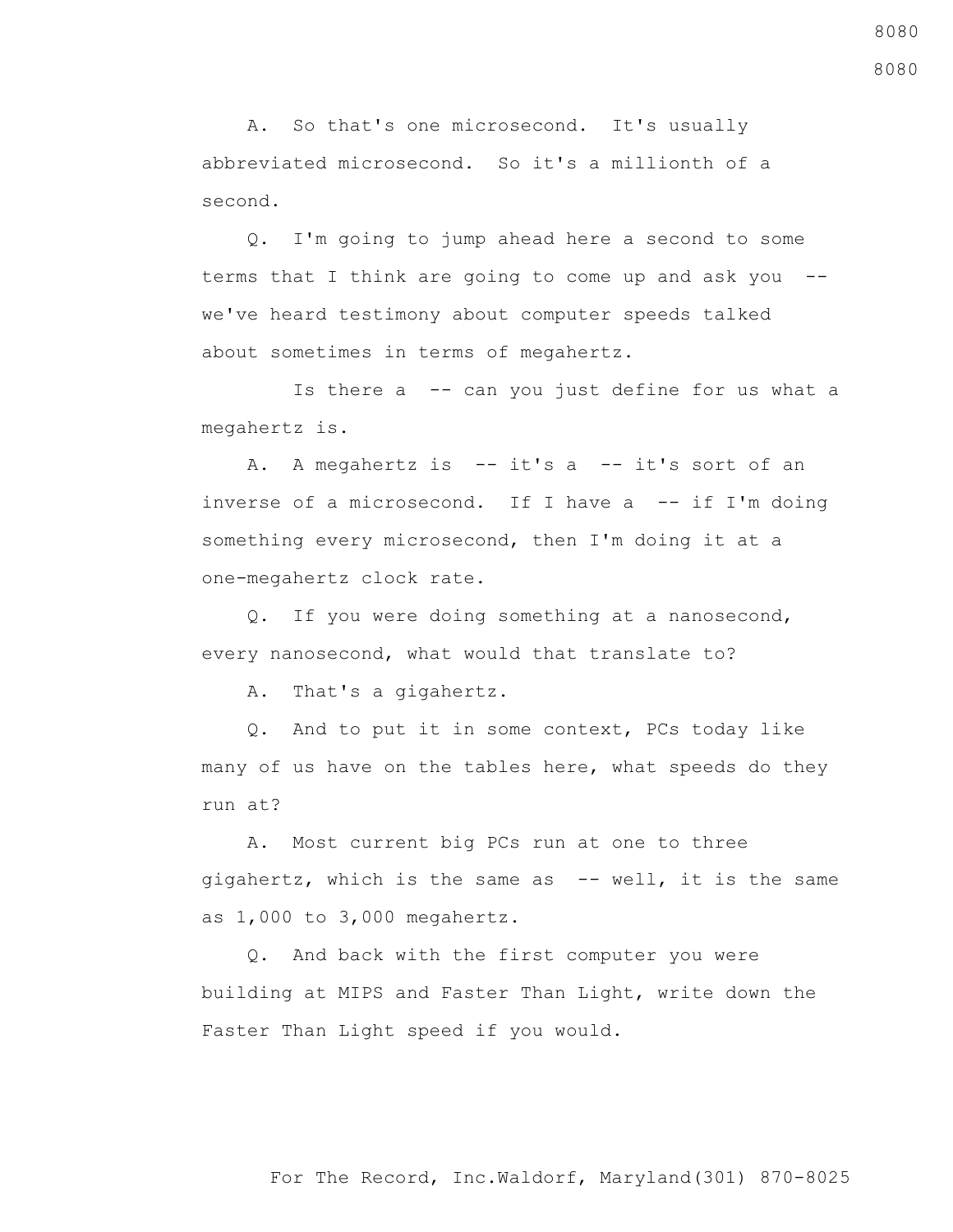- A. We were running at 80 megahertz.
- Q. As compared to the 1,000 to 3,000 today?

A. That's correct.

 Q. So DRAMs then in the 1988 time frame, just go ahead on this chart, if you would write out the speed at which in general terms you understood DRAMs to transfer information.

 A. They cycled at roughly 100 nanoseconds, which is the same as 10 megahertz. This is .1 milliseconds, which is the same as 10 megahertz. And they typically produced one-half to one byte per cycle so that you could multiply the two together and so it typically ran at 5 to 10 megabytes per second per chip.

Q. And what did you think -- one more question.

 In 1988 , what were you hoping to be able to get a DRAM to do as compared to what you then understood them to do?

 A. Well, because I was a supercomputer designer, I mean, that was sort of my background -- the most famous supercomputer at the time was called a Cray I. It was a very famous, still somewhat a famous computer. It's a physically large machine. I couldn't -- it would take probably three of us to put our arms around it and it's six, seven feet tall. It's a big machine. It takes a hundred kilowatts of power. The entire memory

8081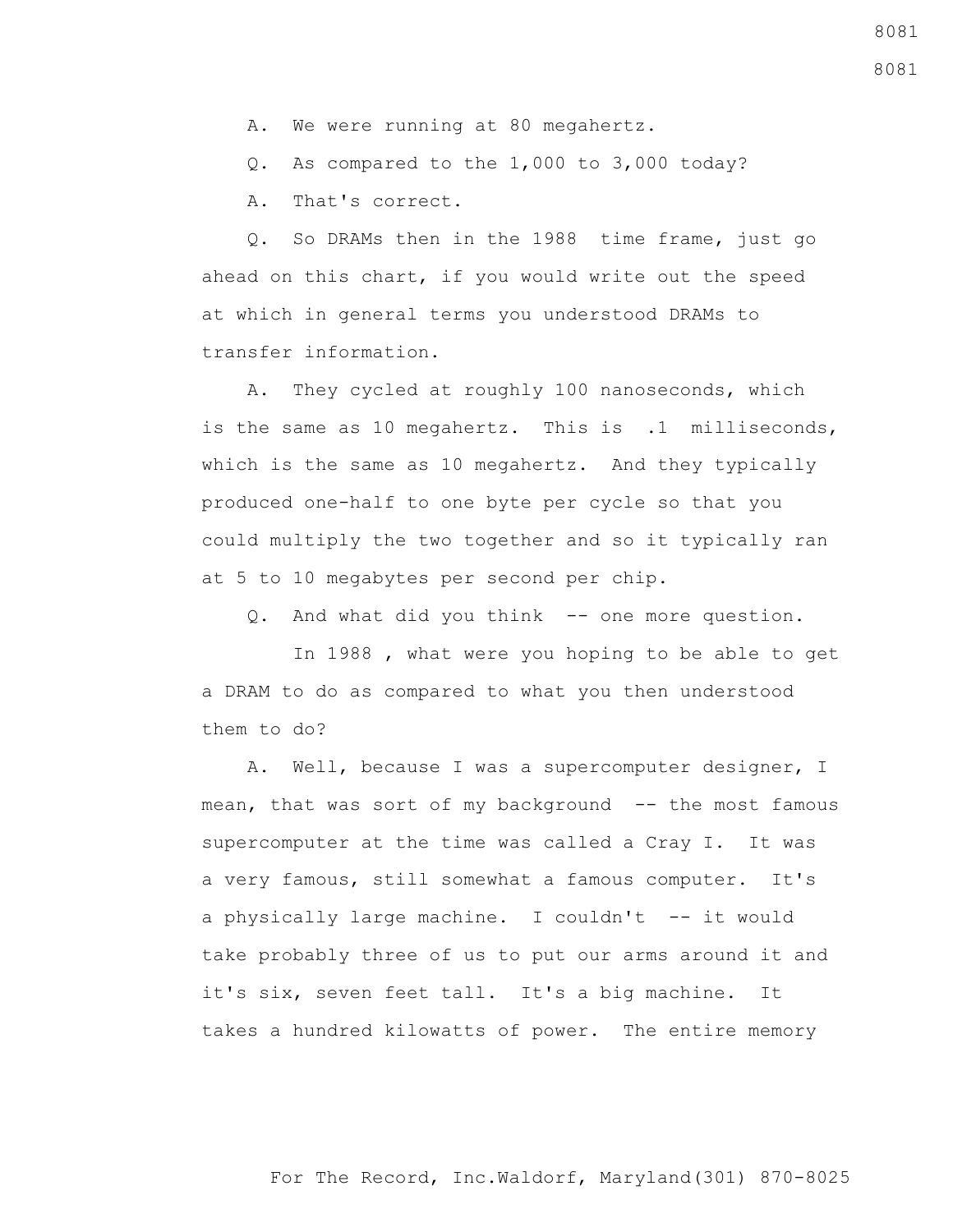system of that computer ran at 500 megabytes per second, so I sort of thought an interesting goal would be to have a DRAM chip that could run at the same speed as this giant supercomputer.

 Q. So I want you to write "goal" at the bottom of this chart and write out "500 megabytes."

A. So that was our goal.

Q. Okay. You can resume the stand if you would.

Your Honor, could I approach and mark this DX-252, this chart?

JUDGE McGUIRE: Yes.

 **(DX Exhibit Number 252 was marked for identification.)**

BY MR. STONE:

 Q. Okay. Well, with this little tutorial for which we thank you and with your goal in mind, tell us if you can what it is that you then thought about how to address this problem.

 A. Well, because of what I had just done at MIPS, I knew sort of the physics behind how backplane buses worked. I had gone into a lot of detail of making what was at the time a very, very fast backplane bus.

 So I understood that sort of paradoxically the smaller I make the backplane, you know, if a backplane is really big, because of the way light works, it runs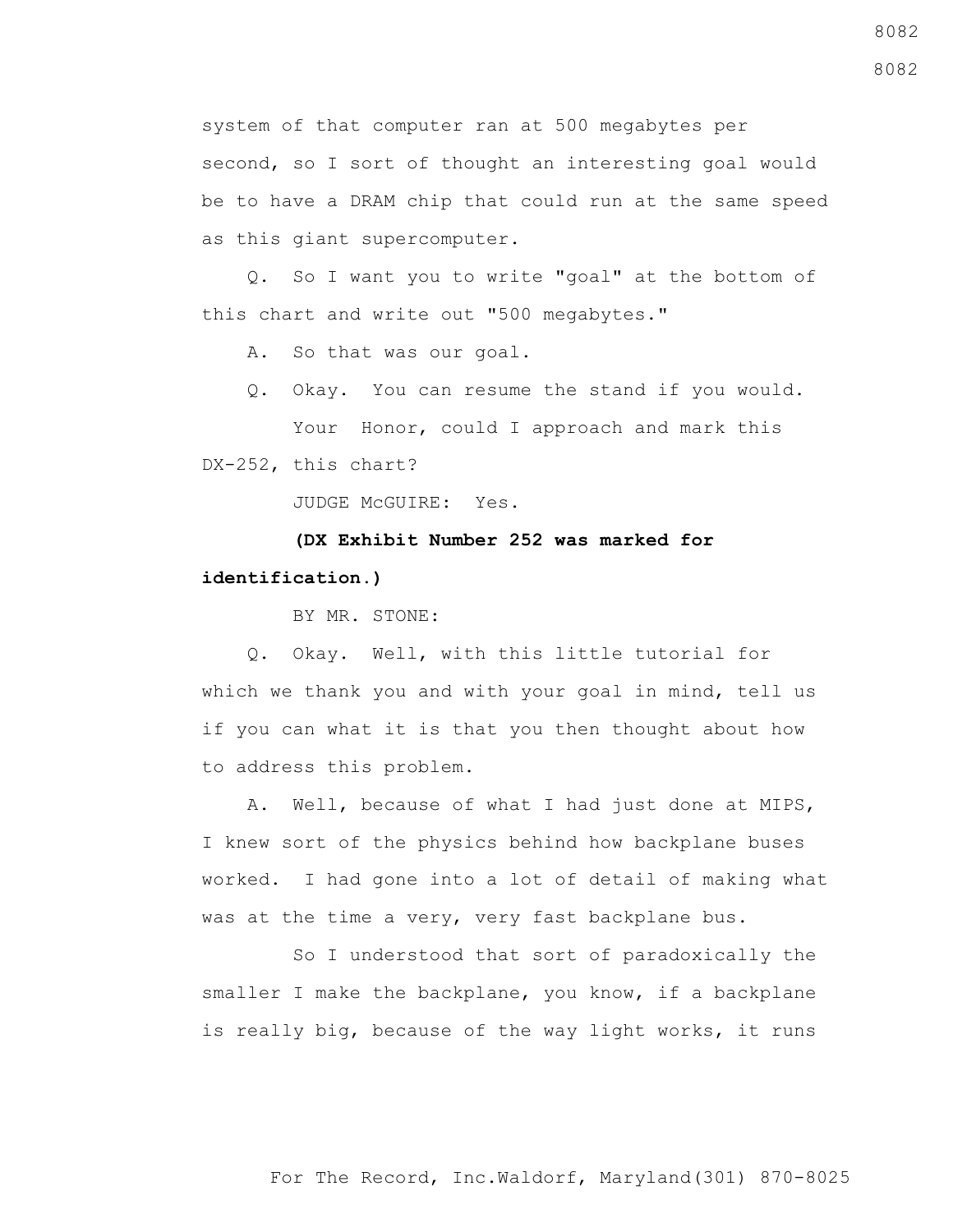slow, and so the way to make a backplane bus that's really fast is to make it really tiny.

 So at least conceptually somewhere along the line I made the leap of if I can make a DRAM chip that looks like a memory card, acts like a memory card, and plug it into a little, tiny backplane bus, instead of a big thing a little, tiny thing, that it has the chance at least of running very fast.

Q. What does light have to do with this?

 A. In computers you use electrons to send signals from one point to another, and light travels at the speed of light of course, and electrons travel close to the speed of light, typically not quite but close. So typically they'll travel at maybe six-tenths or eight-tenths or nine-tenths of the speed of light, so to first order they're about the same thing.

 So it's a -- i mean, it's pretty fast, but it's still, at the scales and the speeds we're talking about, it's a constraint because light typically travels about a nanosecond per foot, so you know, in about a foot it takes light one nanosecond, a billionth of a second, to go that distance.

 MR. STONE: Your Honor, can he add that to the chart?

JUDGE McGUIRE: Sure. Go ahead.

For The Record, Inc.Waldorf, Maryland(301) 870-8025

8083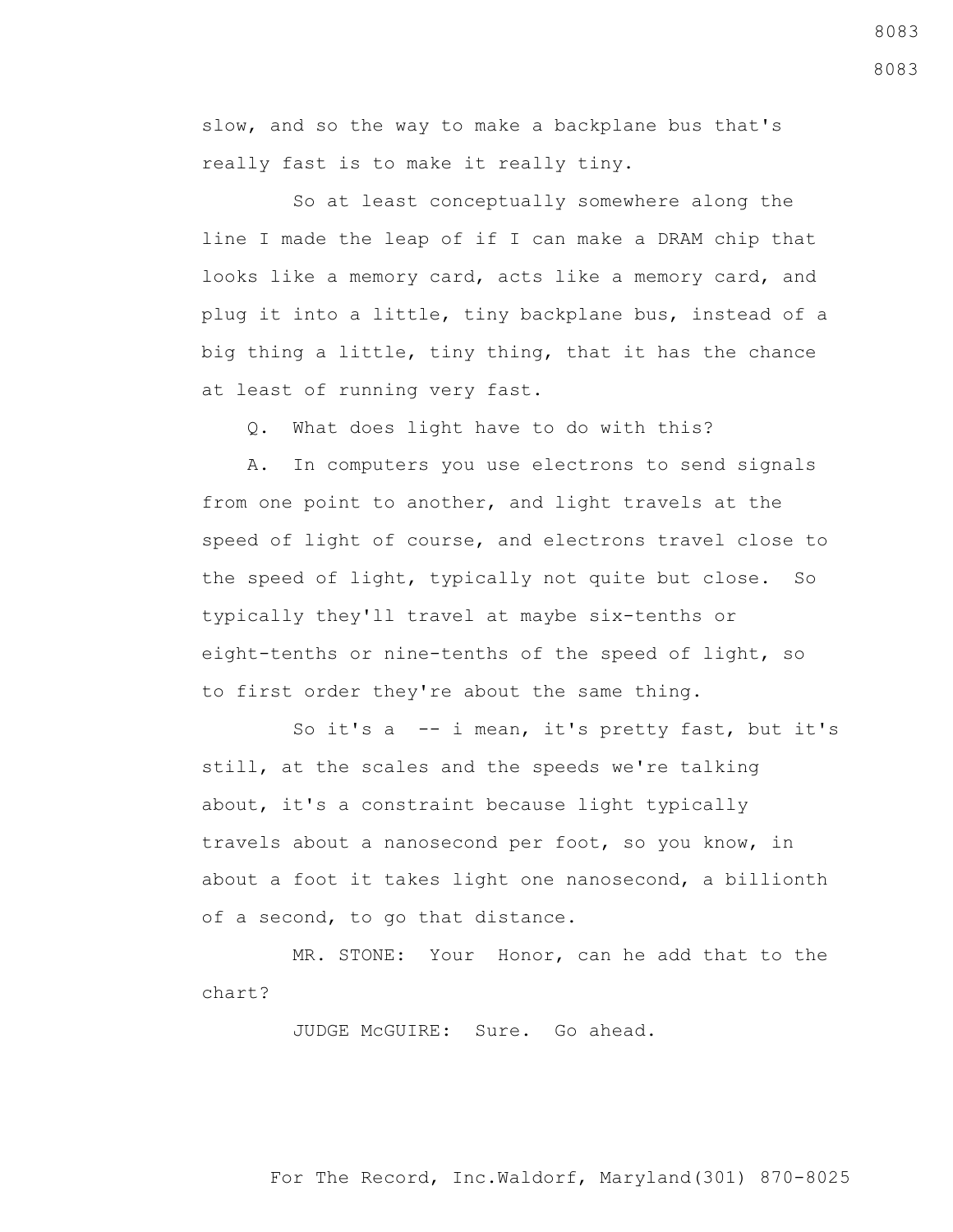BY MR. STONE:

 Q. Go back to DX-252 if you would and put how far light travels at a nanosecond. Put it on the one you have right there for me.

A. So I'll try and make roughly two marks.

 So it takes light about one nanosecond to go roughly that far **(indicating)**.

 Q. And write "light" underneath where you put one nanosecond.

Why was -- to go back to the question, so you mentioned light to us and you told us you wanted to make a smaller backplane, but what does the speed of light have to do with making it smaller.

 A. Well, since electrons travel at almost but not quite the speed of light, you can think of it as the same issue. The smaller I can make it, the faster I can make it. It's for the same reason, because the electrons have to travel from one card or from one place and they have to travel through the wires and then go to the other place, and that's a distance and it takes a certain amount of time to do that.

 Q. So the shorter the distance, the faster they can get there?

A. That's right.

Now, there's a lot of  $-$ -it's  $-$  i'm

#### For The Record, Inc.Waldorf, Maryland(301) 870-8025

8084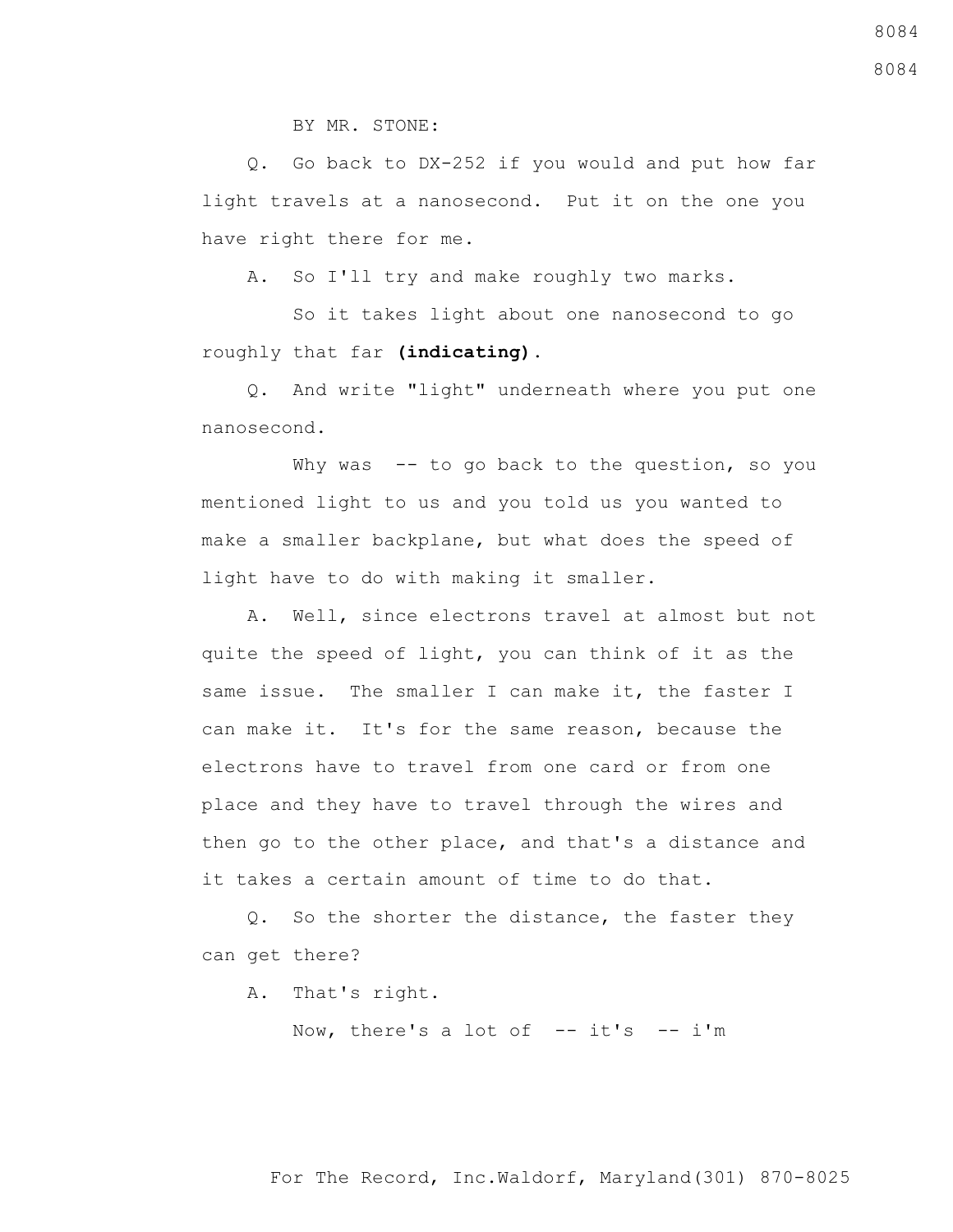simplifying it a lot. It turns out it's a lot more complicated than that because electrons don't travel quite so freely as photons do, and so there's some other issues that make them even slower in real life. But again, to first order, smaller is faster.

Q. So let me ask you then about size.

 How big were DRAMs in the 1988 time frame when you were thinking about this problem.

A. How big physically?

Q. Yeah, how big physically.

 A. You know, six-tenths of an inch tall, something like that. Something like that.

Q. And how big are they today?

 A. A little bit bigger, not much bigger, about the same size, a little bit bigger. They have more pins now but about the same size.

 Q. So if the size of them can stay roughly the same, what did this idea of having a smaller backplane -- what did that mean to you at the time you were thinking about it?

 A. What I wanted to do instead of putting the DRAM chips on a card, instead of putting the DRAMs on a card and having to go from the chip, across the card, across the connector, through a backplane, onto to another card, across the card to another chip, I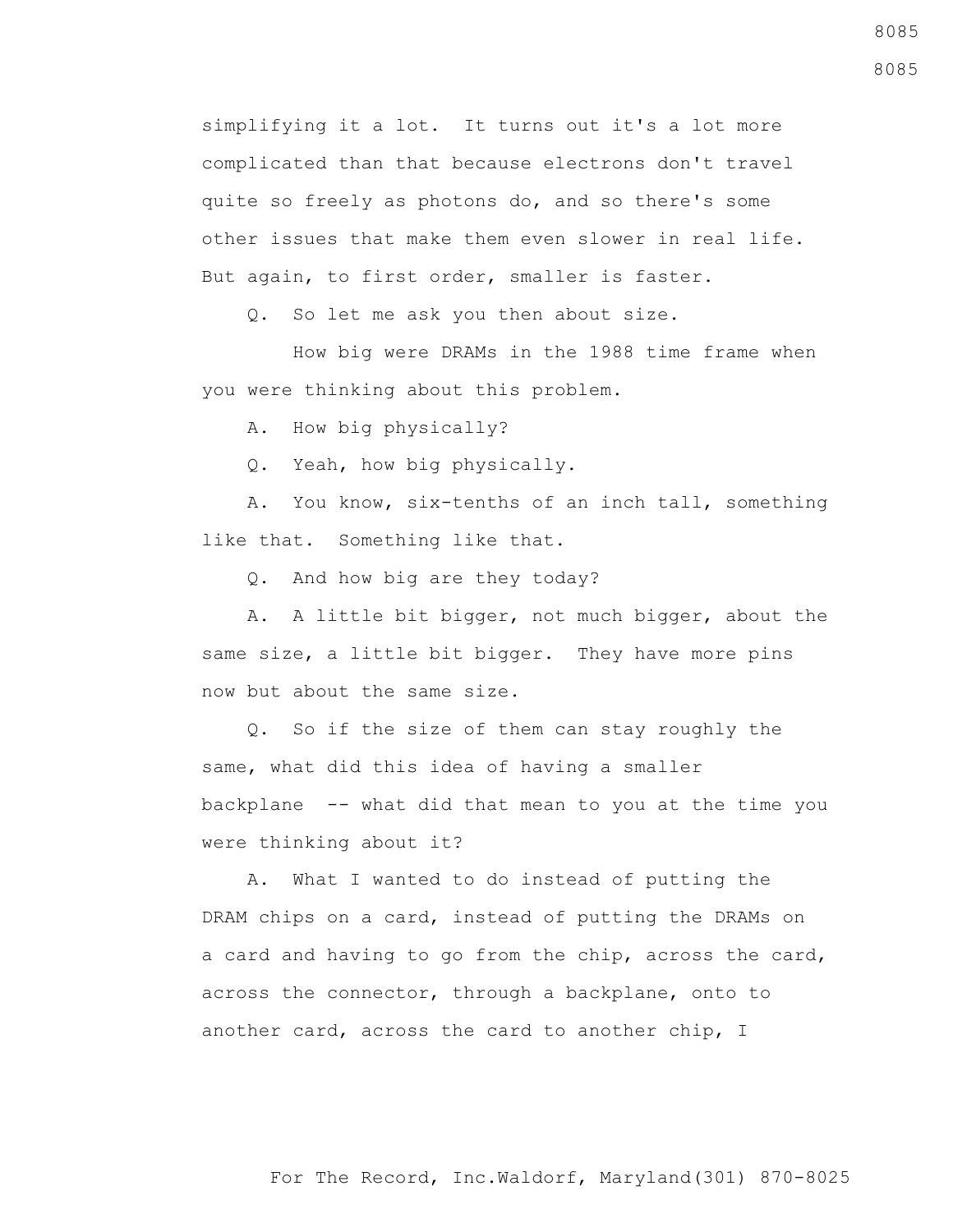wanted to go directly from the chip directly onto another little card and directly to the next chip and have distances that were very tiny, you know, an inch or two instead of many, many, many inches or maybe even feet.

 Q. So in your mind, what did that mean you had to do to make that happen?

 A. To make that work, I had to have the functionality, the same intelligence of the entire large memory card. I had to be able to put it into a single DRAM chip.

 Q. You told us earlier that the memory card for the computer that you designed at MIPS I think had 320 DRAMs more or less on it?

A. Yeah.

Q. Is that right?

A. That's right.

 Q. What was your goal in terms of how many DRAMs it would take for that same computer if you were able to make your design work?

 A. Well, I wanted to build a faster memory system with one chip, so I wanted a single chip to be faster than the entire 320-chip board.

 Q. And when you say "a single chip," that would be like a single DRAM?

#### For The Record, Inc.Waldorf, Maryland(301) 870-8025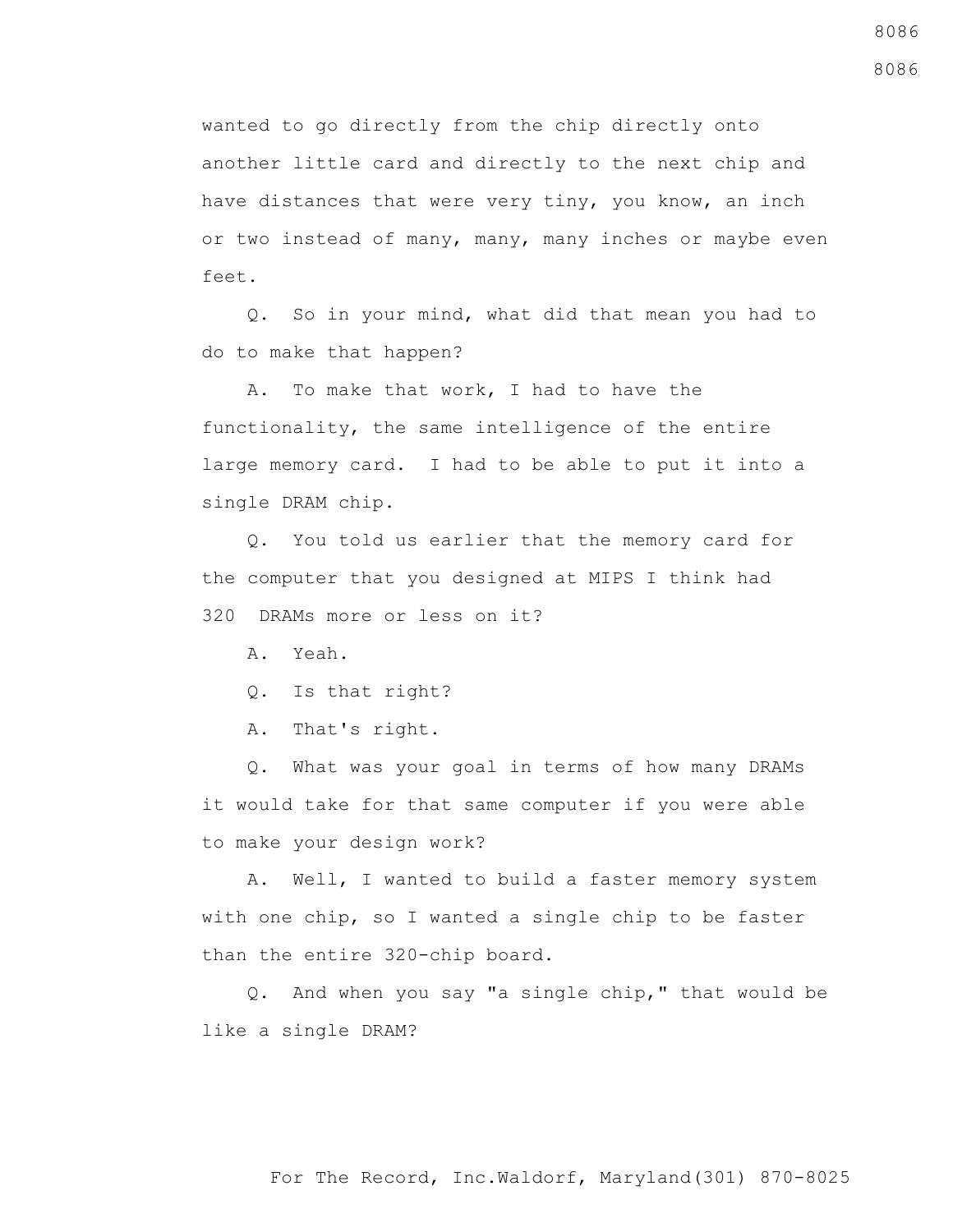A. A single DRAM chip, yes.

 Q. So put this in a time context. You started thinking about this problem when?

A. 1988 .

 Q. And how long did you sort of think about it on your own? I assume longer than it's taken you to describe this morning?

 A. Yeah. I don't remember exact time scales. It was probably on the order of six months or so that I was thinking about the problem.

 Q. And what ideas did you come up with then in a general sense if you would?

 A. Well, I came up with the idea of a simplified bus protocol and a simplified bus controller that was plausibly simple enough to put on a DRAM. And then that leads to the next set of problems, is okay, you've made something that's now physically quite small, how do you make it run fast enough.

 Just because the signals can propagate that fast doesn't mean that you can send that fast of signals; i.e., you have to have drivers and receivers and clocking and a whole bunch of other things that can also go that fast, and I started to think about those kinds of things.

Q. When you say "bus protocol," what do you mean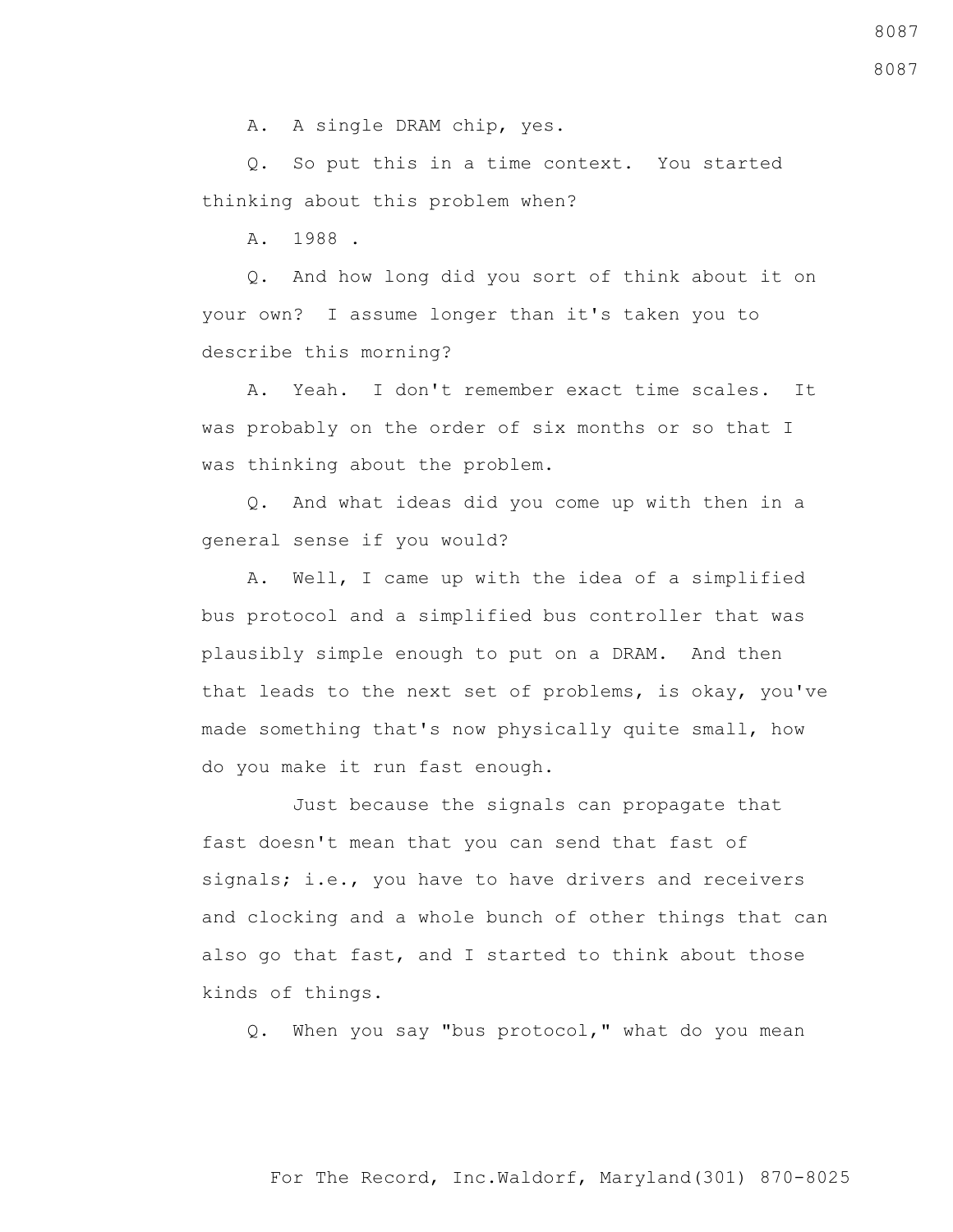by that?

A. Sort of a set of -- the -- it's the organization of the bits and the timing of the bits that specify, you know, so you can look at it and say, well, this is a read request and here's the address and essentially trying to figure out what I should do. It tells me whether I should read it or write it, where the address is, where the data is, and so on.

 Q. Just -- we've heard this to some extent but just to refresh us, when you say "read" and "write" in the context of a DRAM, what do you mean?

 A. A read of a DRAM is you want to tell the DRAM an address and it wants -- it will return the data at that address. A write is the opposite. You tell it an address and give it some data and it stores the data that you give it into that address.

 Q. So you either say go get me what's at this address or go put this at that address?

A. Yes.

 Q. And when you used the phrase earlier "bus controller," what did that mean?

 A. That's the thing that interprets whatever the protocol is, so it actually looks at the bits in the request, the read or write command, and the address and figures out what to do with it, figures out whether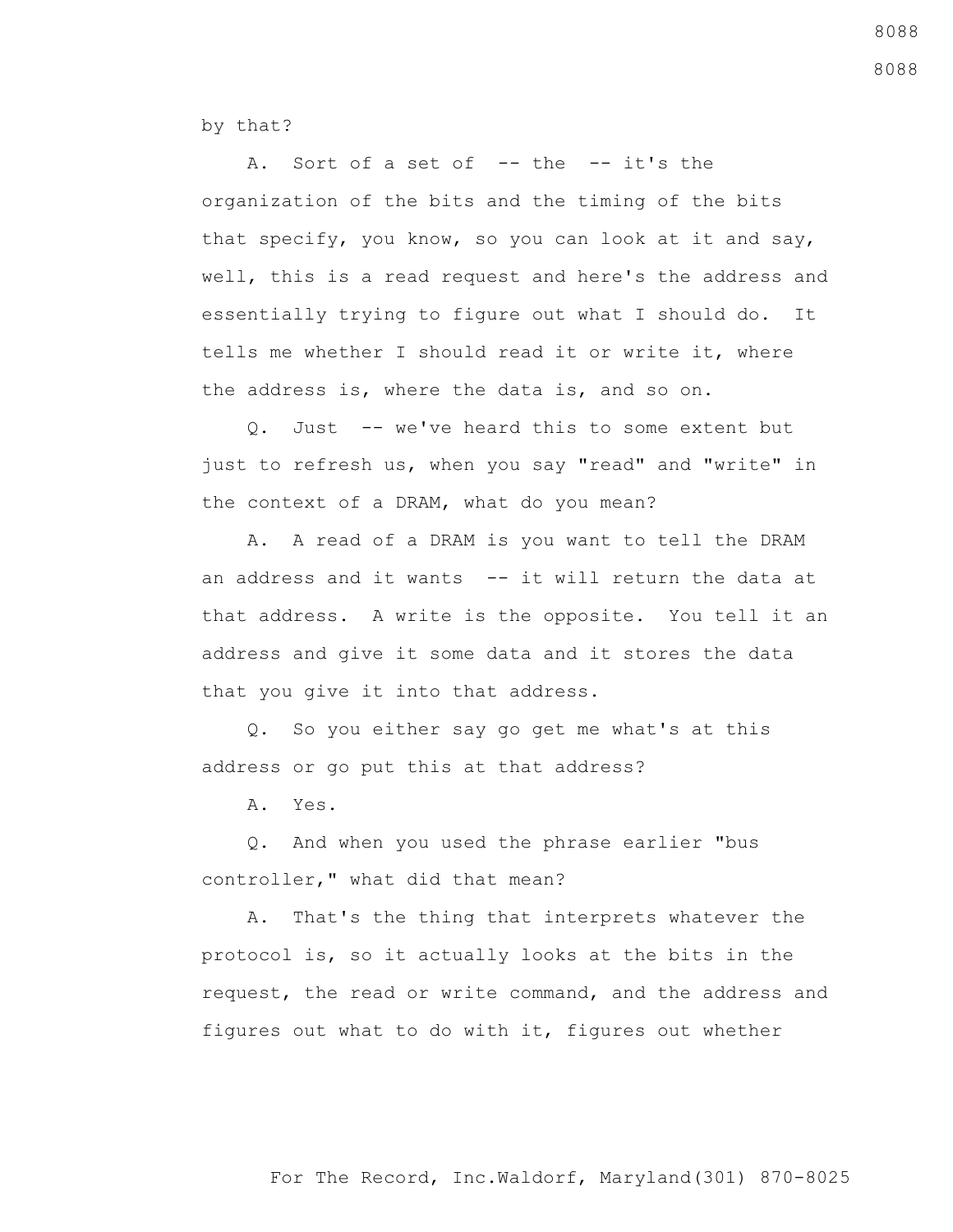it's a read or write and, you know, what it should do with the request.

 Q. Did there come a time as you were thinking about how to solve the problem you described for us when you decided to interact or engage with others on that problem?

 A. Yes. Fairly early on. I'm a computer architect probably more than anything else, so I think about how to put together computers, but I was quickly running into problems of, as I said, the drivers and the receivers and the clocking. That's more of a circuits problem and I'm not at all a circuits person. I know a little bit, maybe enough to be dangerous, but I'm certainly not an expert, so I decided to go back to California and approach some people I knew who I thought were the best circuit designers in the world to see what they thought.

Q. And when was that?

 A. I can't tell you exactly. It was in the very late part of 1988 . And the reason I remember that is because it was cold and rainy, so I think it was in the winter of 1988 .

- Q. And who did you contact?
- A. Mark Horowitz and Mark Johnson.
- Q. And what were their respective relationships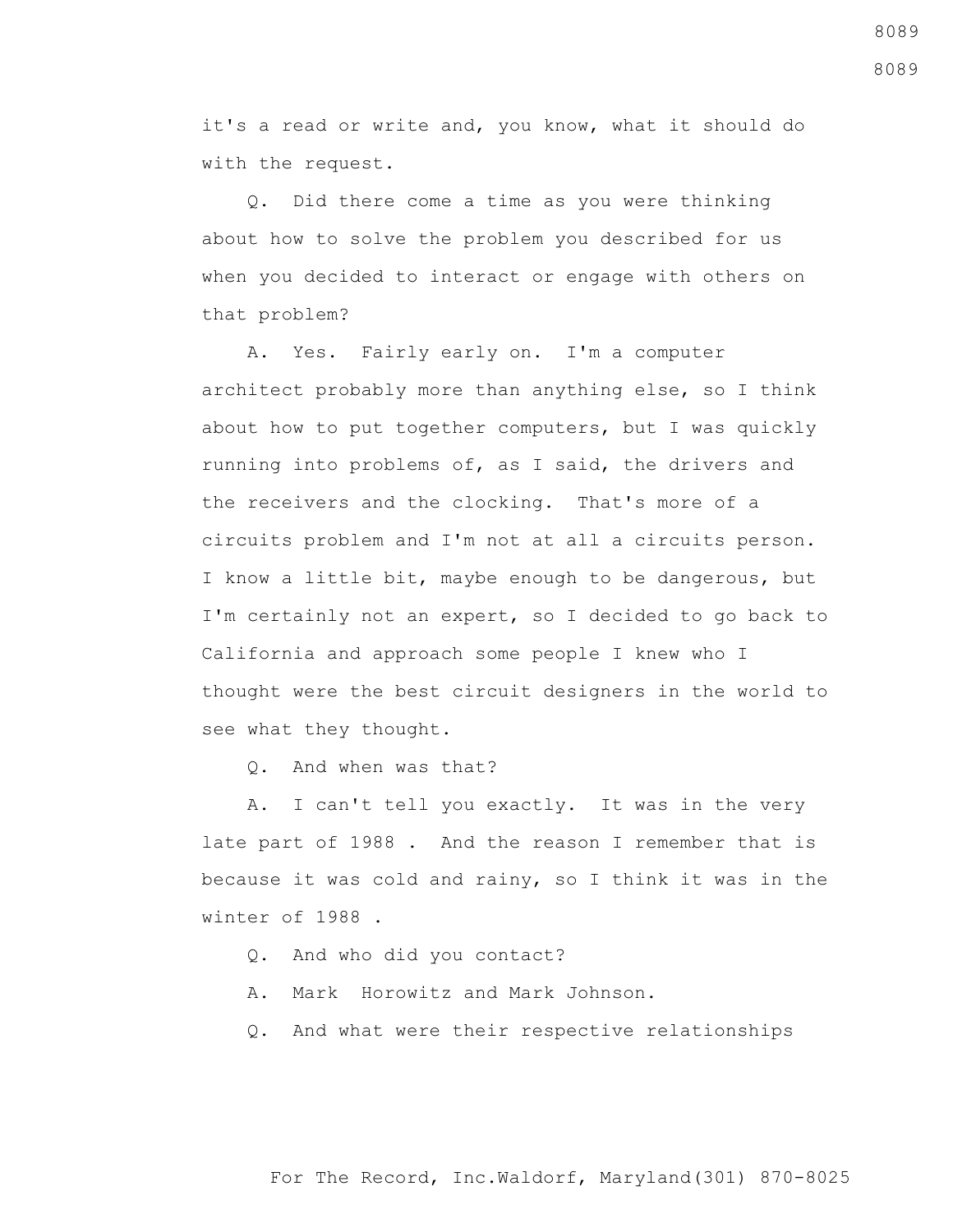with you at the time? How did you know them?

 A. I had worked with both of them at MIPS. Mark Horowitz was a Stanford professor who had consulted to our project, the ECL project I mentioned, as a circuit designer. And Mark Johnson was a CMOS circuit designer who had worked on another project at MIPS. And I knew both of them, and in my view, they're the smartest guys I knew in circuits, so I wanted to talk to them.

 Q. So this was sometime when it was, by California standards, cold and rainy?

A. Yes.

- Q. And that was at the end of '88?
- A. Yes.
- Q. So did you meet with them?

 A. Yes, I did. We met at a restaurant called Saint Michael's Alley.

Q. Is the restaurant still there?

A. I don't think it is. I think it's gone now.

 JUDGE McGUIRE: So is that line of questioning, by the way.

MR. STONE: I understand.

BY MR. STONE:

 Q. So what did you ask them or what did you tell them at this first meeting?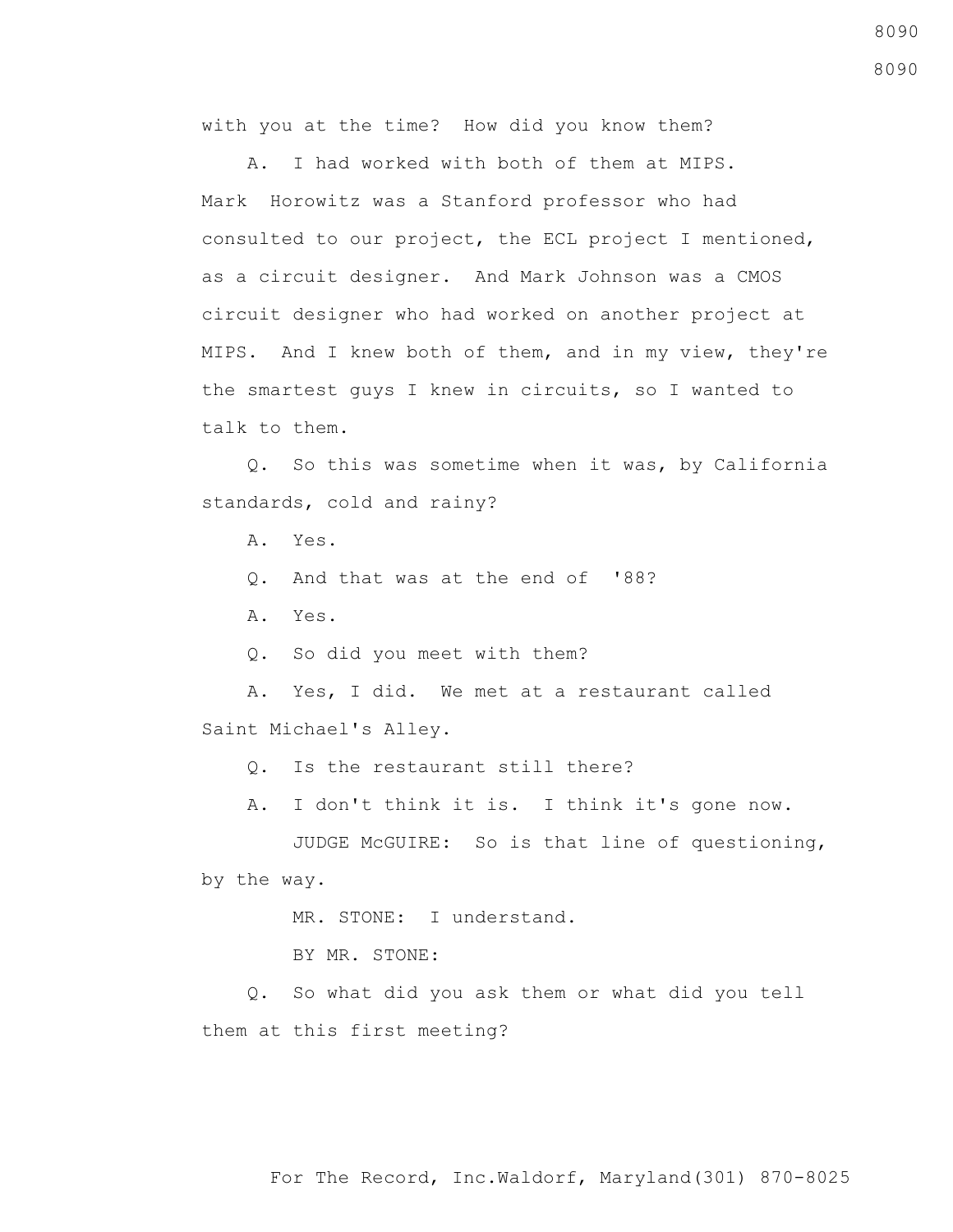A. I presented my ideas to them, both the protocol -- you know, the overall idea, what the problem was, and said we should go start a company. I also gave them my first-pass ideas on how to build circuits.

So I sort of tried to present them with  $a$  -- at least the beginnings of an idea as to how to go do this, and I said let's go start a company to do it.

Q. What was their reaction?

A. They both thought it was plausible but -especially Mark Horowitz. And I've known him for a long time, and he calmed down when he got married, but up until then he was very -- every new idea that he'd see, his automatic first reaction is to point out every single flaw in it, and it can be sort of intimidating, and he proceeded to do that.

 He told me especially that my circuit ideas were really stupid and couldn't possibly work. And so you know, again, he thought it was an interesting idea, but he thought that my specific implementation couldn't possibly work.

 Q. And then did you have further communications with either or both of them?

 A. Yeah. Actually the next day Mark called me back and said, Okay. Well, the ideas are pretty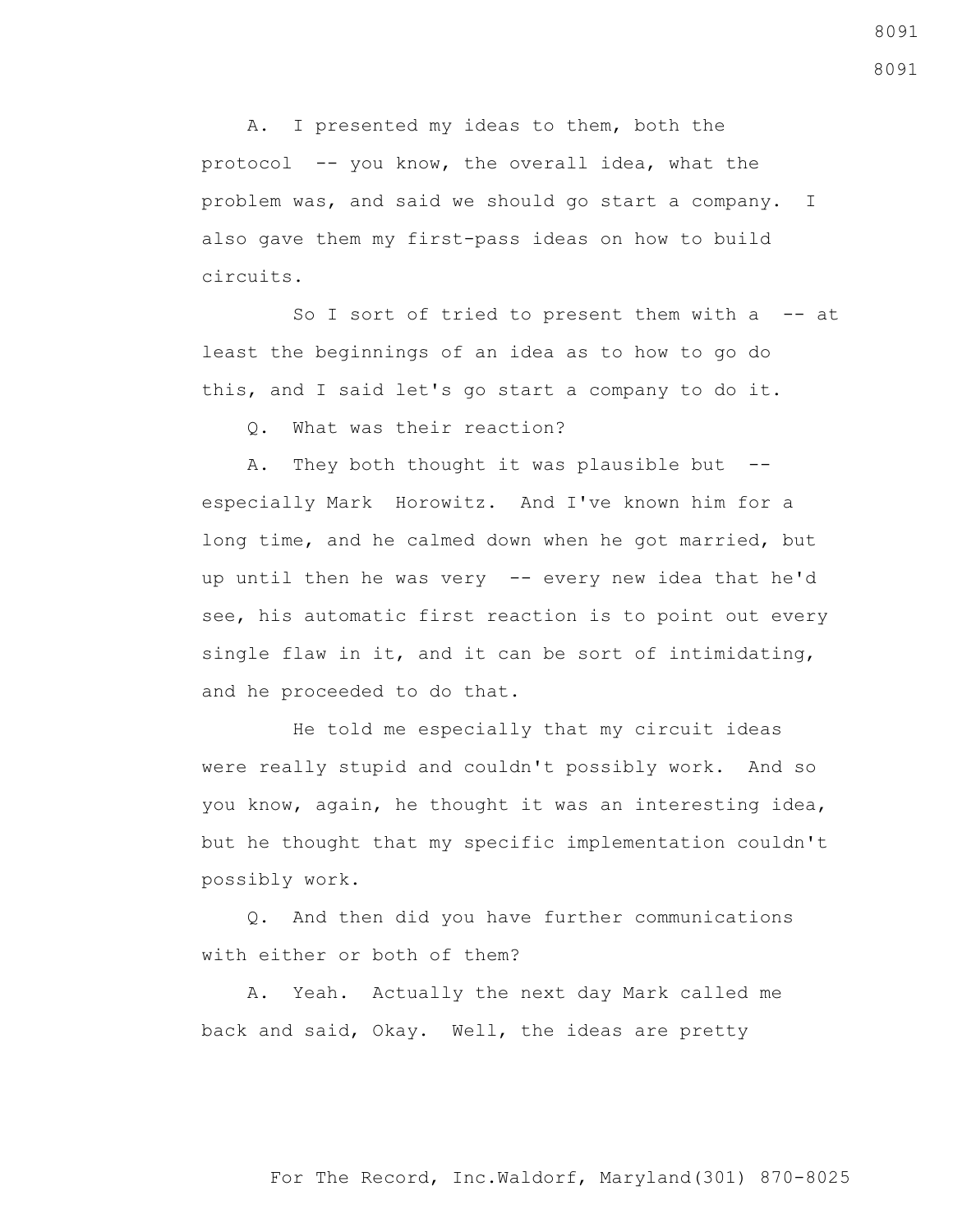stupid, but I think I actually know how to fix them and make them work right, so it's not as totally stupid as I -- he thought. The first day he always hates it and the next day he always comes back and tells you how to make it work, so I expected that.

 Q. So at that point was there interest on his part in working with you on this problem?

 A. There was. Mark was not ready to go start a company. He was a professor at Stanford, didn't have tenure yet. I don't think he was at first all that interested in leaving.

Q. What about Mark Johnson?

 A. I think he was even less interested in leaving. He was fairly happy at his job and at first at least certainly wasn't interested in starting a company.

Q. So at that point what did you do next?

 A. Well, I worked on both of them. I basically got -- with some cajoling convinced both of them that if one would join, then the other -- you know, they'd do it together. If one did it, then the other one would.

 And I finally got Mark Horowitz to agree that he'd take a year's leave or take a leave from Stanford and actually see if we could get this going. He didn't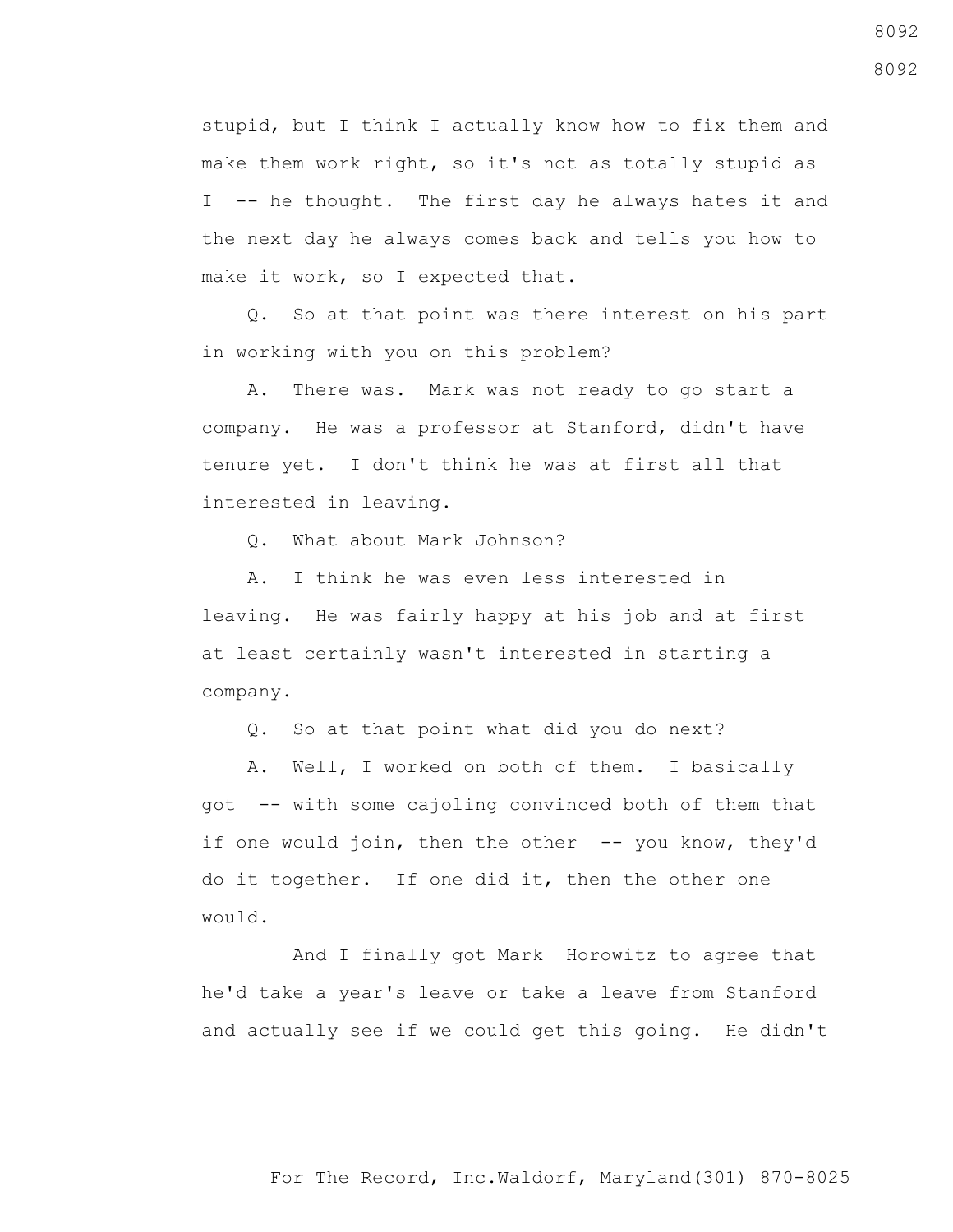8093

think we were going to make any money, but he thought it was an interesting project.

 And then Mark Johnson decided not to join; he bailed out.

Q. But did Mark Horowitz continue on?

A. Yes, he did.

 Q. So when about was this, how long after your first meeting?

 A. Fairly -- i don't remember, but I think it was within a month or less of that.

 Q. So was it then you and Mark Horowitz working together on the problem?

A. Yeah, we started working together.

 Of course I had gone back to Illinois. I was still a professor there, and he was still of course a professor at Stanford. I had already told Illinois that I was leaving, and so I had to sort of finish out the year as did Mark, so Mark applied for a leave, and so we started doing a little bit of work on the phone but mostly waiting until we were done with our respective universities.

 Q. So when was that that you finished up that work?

 A. It was in the spring of, you know, late spring of 1989 .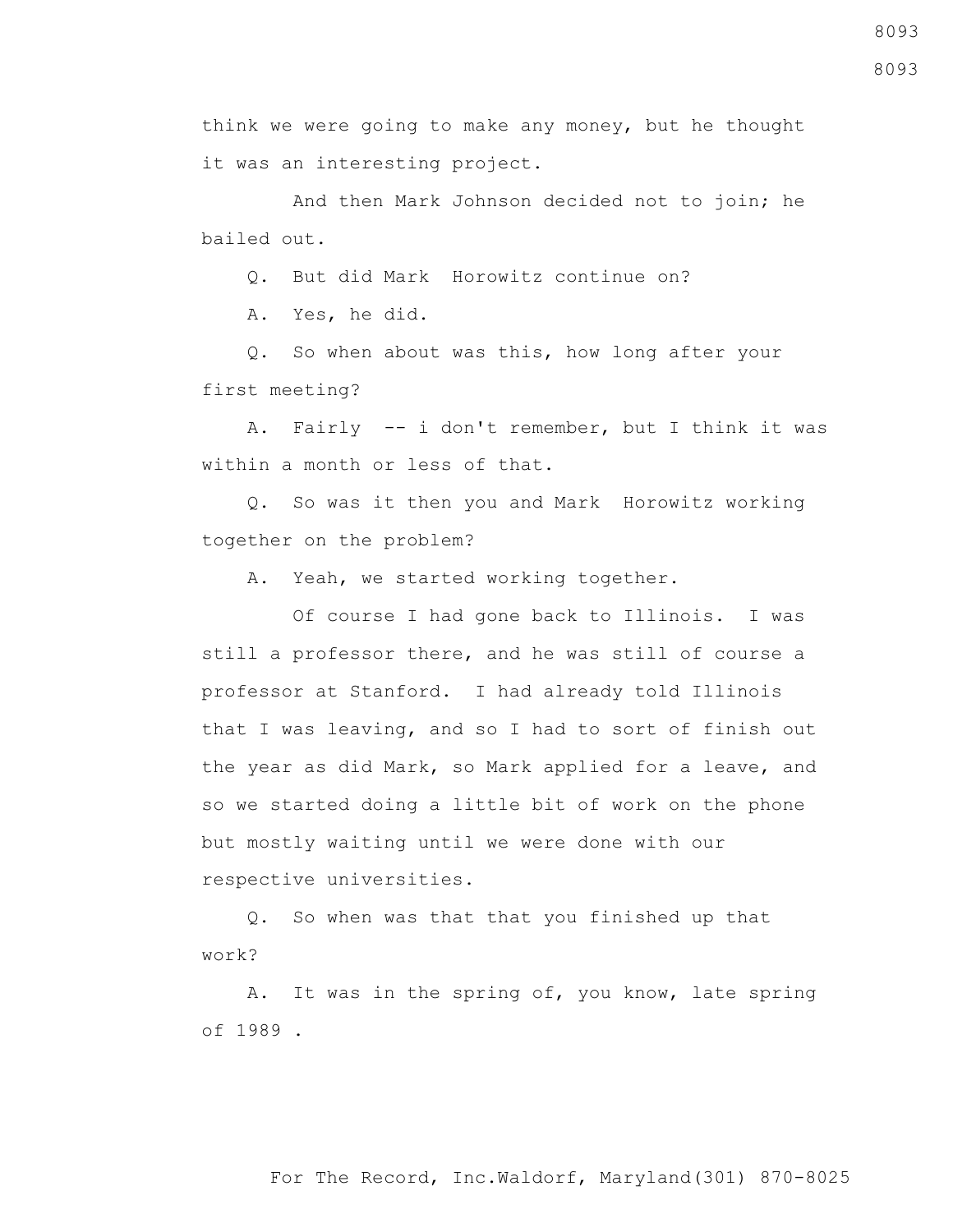Q. And did the two of you then start working more regularly together?

 A. Yes, we did. I moved back to California and started -- i'd mostly -- i lived in Berkeley at the time and Mark lived in I believe Menlo Park or Palo Alto, right at the boundary between the two, so I would come down and work at Mark's house mostly.

Q. Did you have offices?

 A. Not at first. We actually would work in his house, either his living room or his kitchen.

 Q. And did you -- in addition to working on the technical problem you described, you told us one of the things you wanted to do is start a company. Did you begin to think about that?

A. Yes.

 Q. Can you -- let me -- i know you're going to take control here. I'm trying to hang onto whatever I can.

 Did you at some point in time come up with sort of an idea or a model for a business that you wanted to start?

 A. Actually I did. I had the model even when I presented it to Mark and Mark, so I had the model very early on as to what the business could be or should be.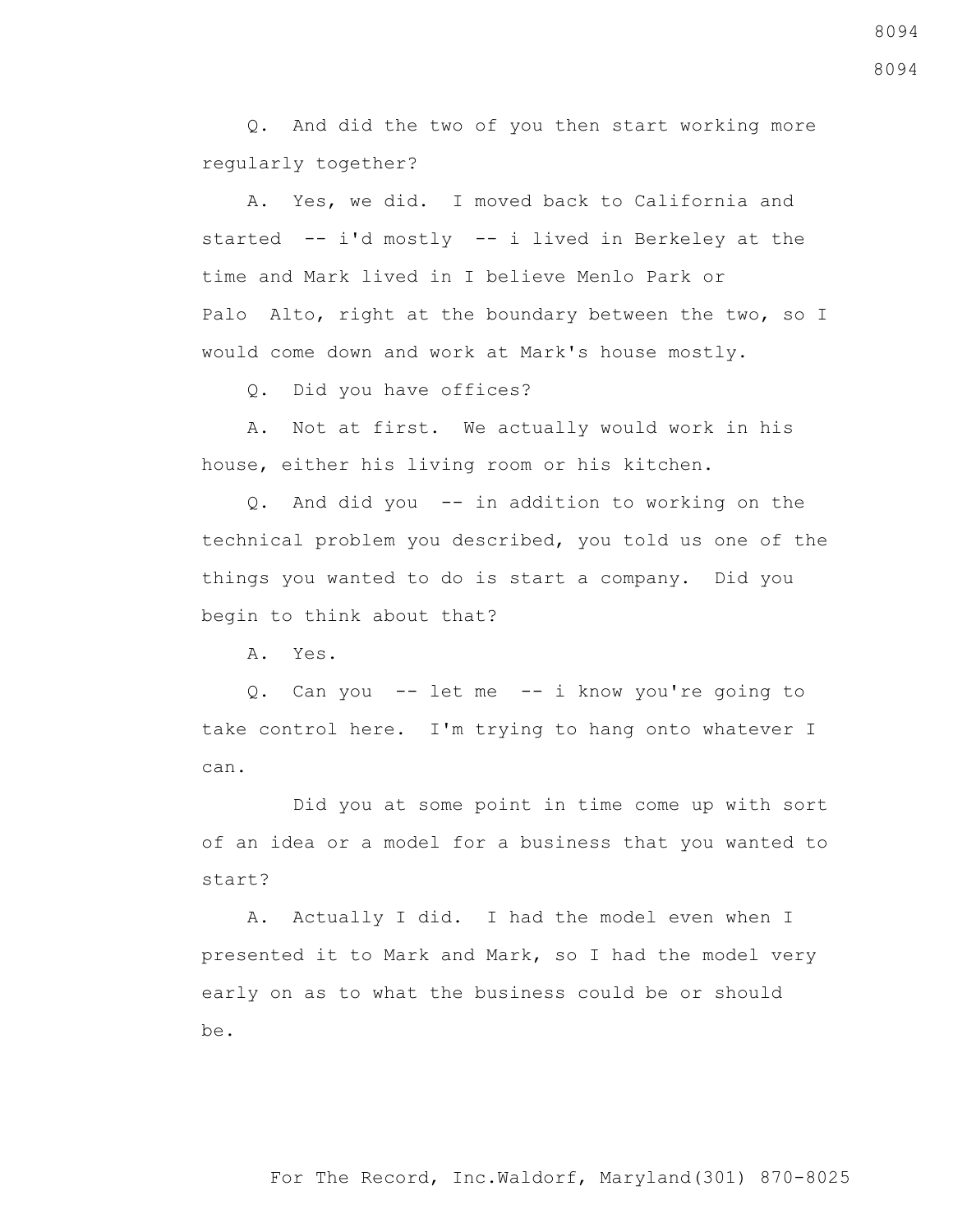Q. Tell us if you would what your original business model or ideas were.

 A. Well, when I thought about it, it very quickly came down that there was only one possible model in my view. We could -- you could build very, I thought, compelling parts using this idea, but DRAM fabrication plants are extremely expensive things. They -- my best recollection at the time they cost a half a billion dollars; now they cost two or three billion dollars. They're very expensive.

 As a start-up company there was no chance whatsoever that anybody was going to give two, you know, ex-professors or two professors, you know, a billion dollars to build chips. So the only possible business model that made any sense was to patent it, convince others to build it, and charge them royalties.

 Q. What did you do to move forward with that idea?

A. Well, Mark started doing a lot of -- most I'd say of the technical work, so I started talking to potential partners and customers and investors, so I started doing a lot of the business development.

 Q. Who were, just in a general sense, who were potential customers?

## For The Record, Inc.Waldorf, Maryland(301) 870-8025

8095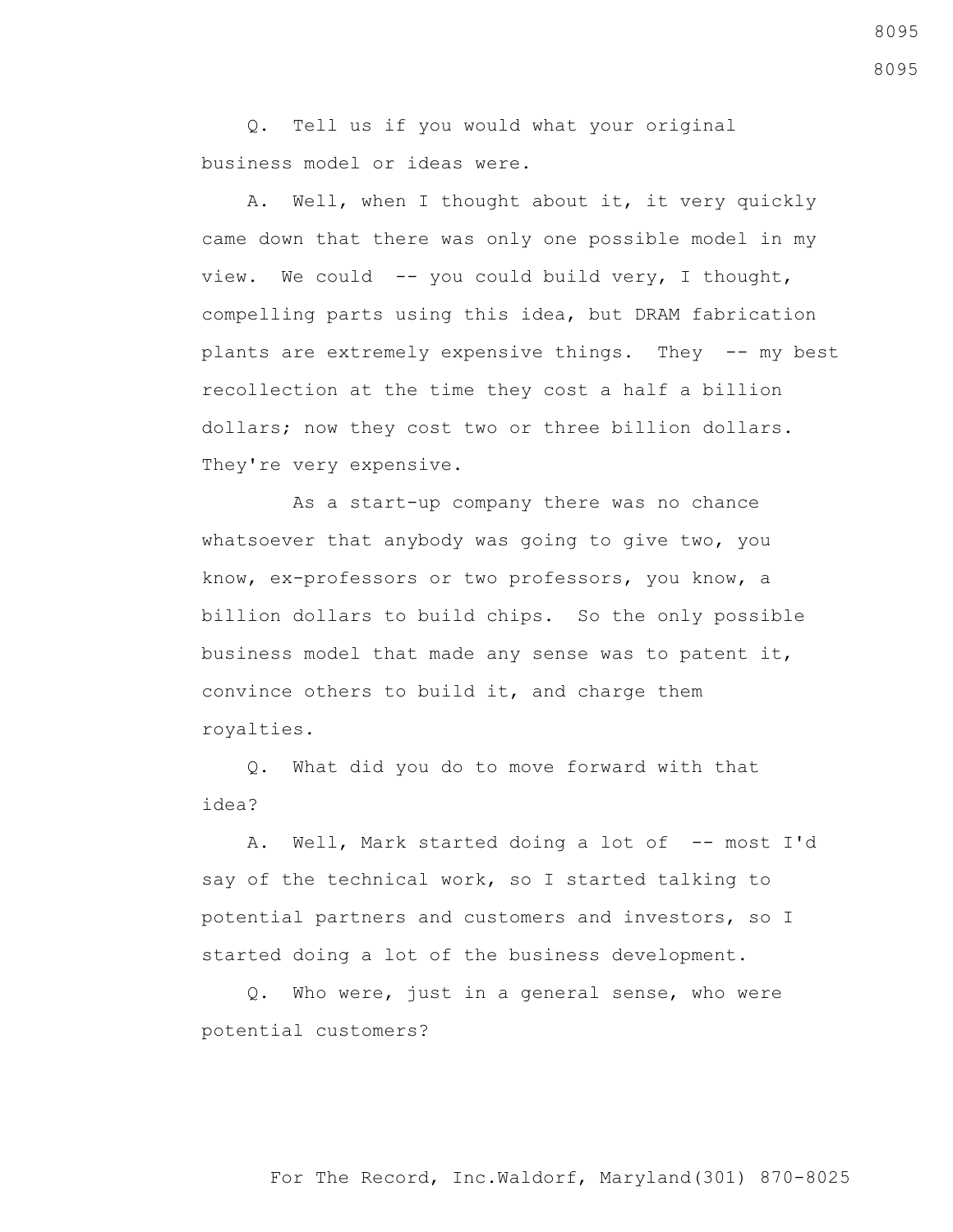A. Well, you could think of it two ways. There's the DRAM companies who to some extent are your customers, but they're really in my view not the customers. The customers are the people who build - who buy the DRAMs -- sorry -- who actually purchase and use the DRAMs. So those would mostly be computer companies.

 At the time of course IBM was one of the largest computer companies, so -- and I had a very good friend, a gentleman named John Cocke, who was actually the inventor of RISC, who was an IBM fellow, who I sort of approached and told him about the idea.

 Q. And you said he's an IBM fellow. Can you tell us just for a second what that means?

 A. IBM, it's a big company and they have a management track for people who like to manage, but a long time ago they also developed a track for their best sort of thinkers, their best engineers and scientists, and so on, so if you don't want to be a manager, then you can become a fellow and it essentially gives you the sort of power and freedom that a senior manager would have.

Q. What role, if any, did he play?

A. He was very helpful. He introduced me -- he gave me encouragement. He liked the idea a lot, so he

8096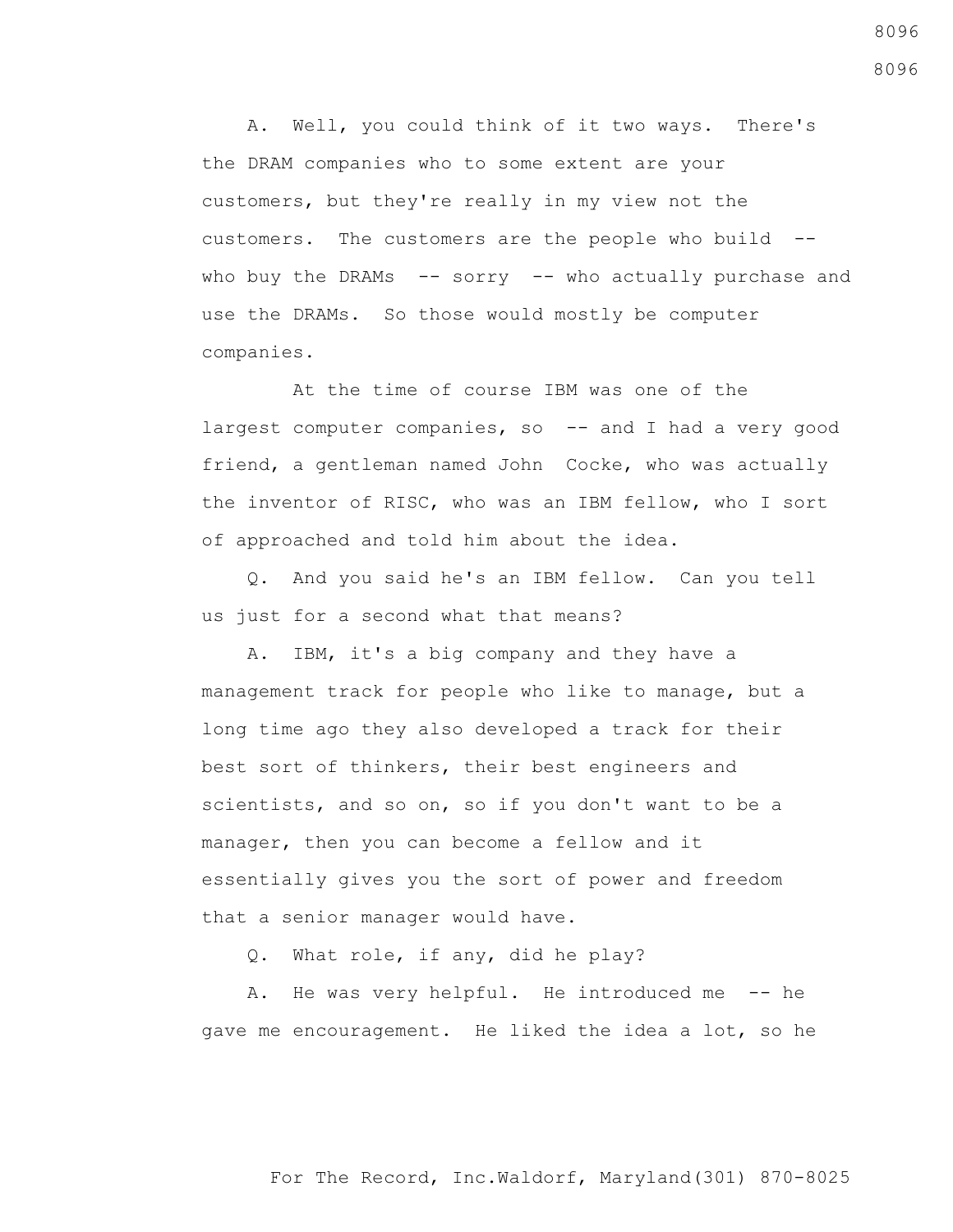gave me a lot of encouragement. And he also introduced me to a friend of his named Andy Heller, who was also an IBM fellow but who had just quit IBM and gone to be a venture capitalist actually.

 Q. So customers at the time -- you mentioned IBM at the time.

 Were there other companies that you would have at the time thought of as potential customers for this.

A. Yes.

Q. Who were they?

 A. Well, it's a large list. Intel obviously is a big customer. There was, you know, MIPS was a potential customer. Anybody who manufactured computers at the time would have been a potential customer.

 Q. What about at the time who did you consider to be potential manufacturers of the product?

 A. All of the DRAM makers. We from the very early stages wanted to -- we wanted this to be an open thing. We wanted to license it to everybody. We wanted everybody to manufacture the part.

 So every DRAM manufacturer there was. Toshiba. NEC. Micron. IBM. It turns out IBM was, at the time at least, not only the largest consumer but the largest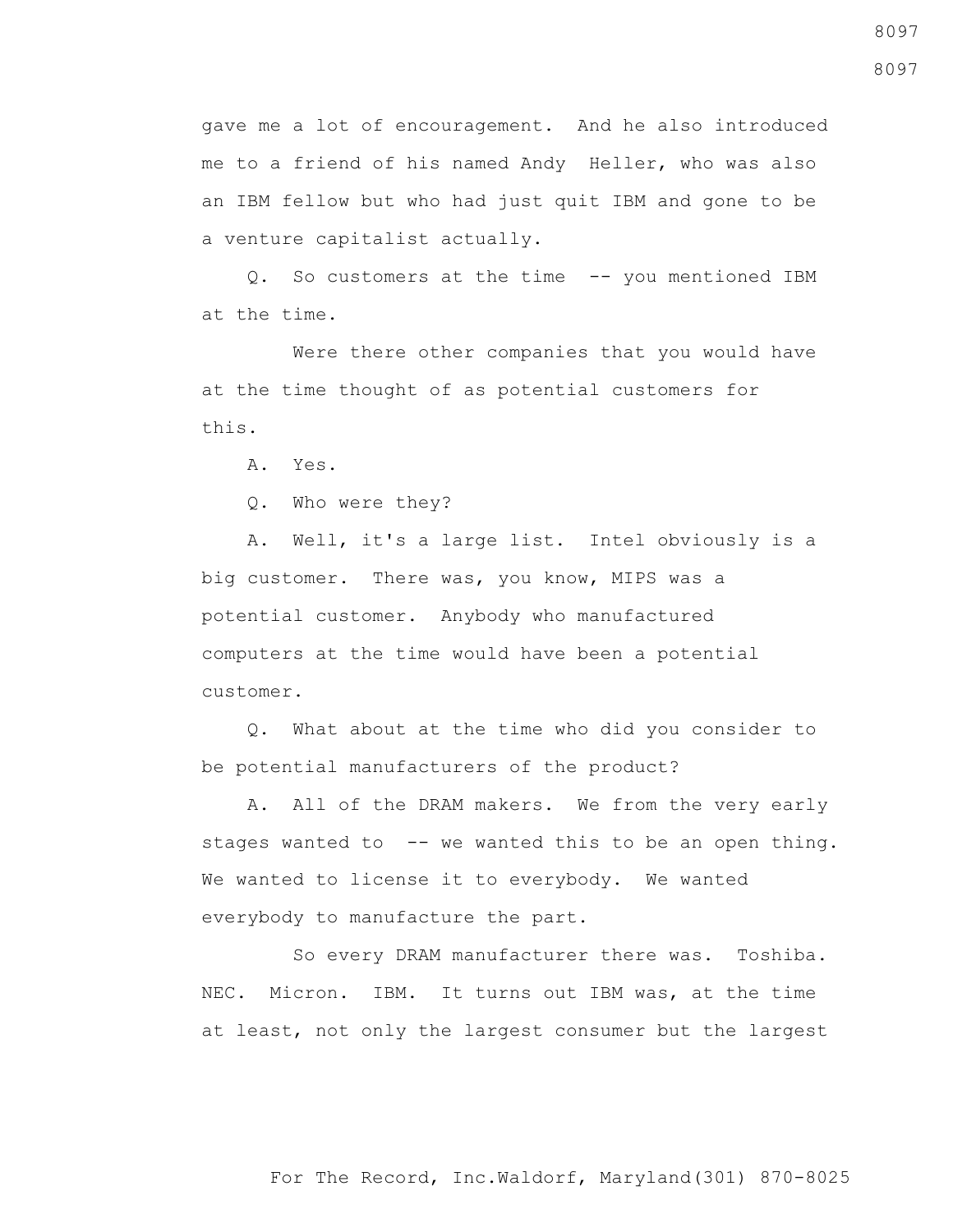producer of DRAMs in the world.

Q. Not true today?

A. Not true today.

 Q. What about then investors, the third group you mentioned? Who were sort of the investors you were thinking of in these early days?

 A. Well, I didn't start out knowing that much about it. Through the FTL experience I had met with a couple of investors, and then of course John Cocke introduced me to his friend Andy Heller who was at Kleiner Perkins.

So for various reasons I approached Andy first.

 Q. When you say Andy Heller was at Kleiner Perkins --

 A. I should give the full name of it. It's called Kleiner Perkins Caufield and -- what was the last one? -- kP -- i can't remember the last one -- KPCB. It's a very large -- it's actually probably one of the largest venture capital firms in the world. It's a very famous company.

 Q. What were you hoping these venture capital firms like Kleiner Perkins would do?

 A. Well, I wanted them to get excited and give me money, and help, too, but mostly money.

Q. What was your plan as to how they would give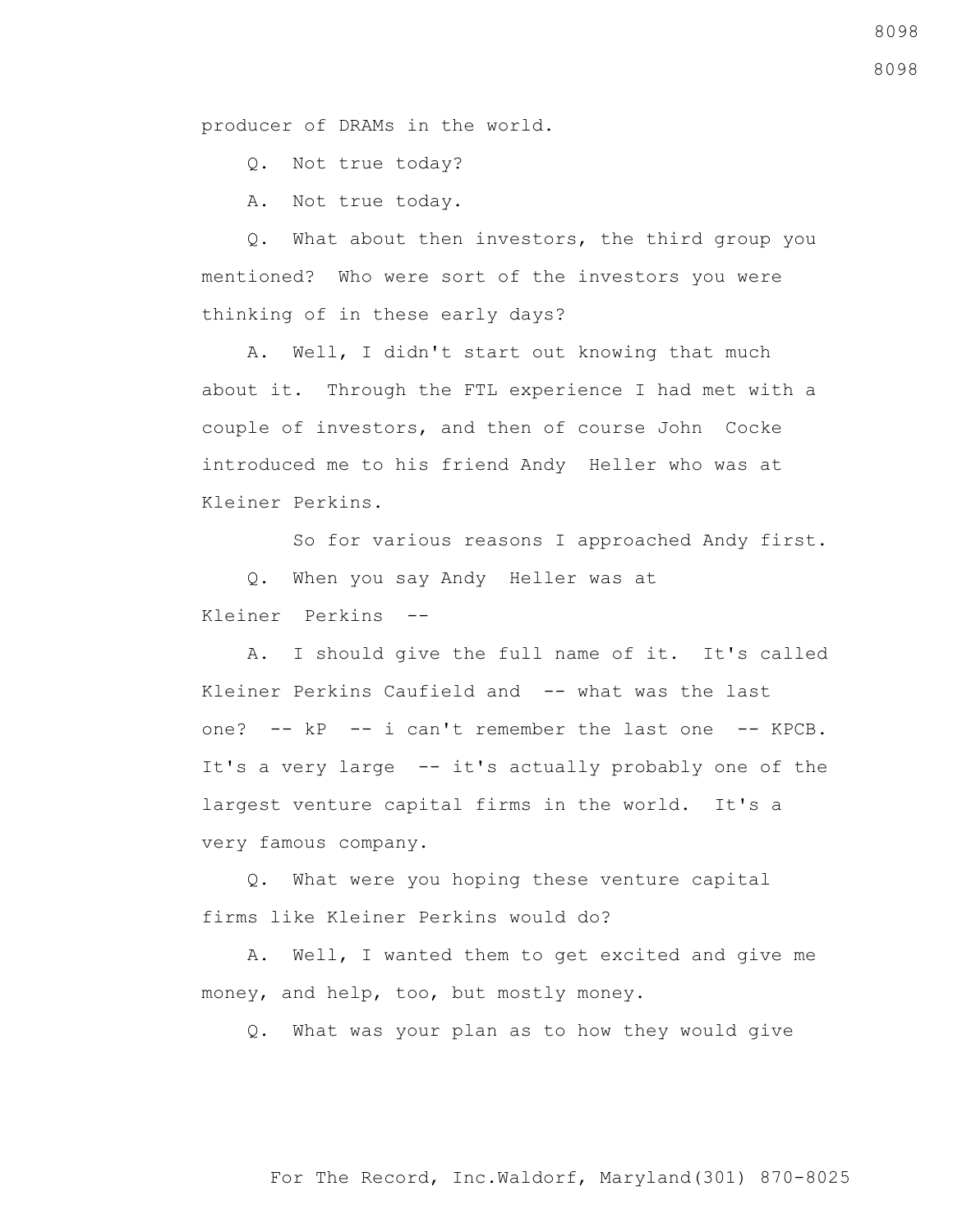you money to do this company?

 A. It's the usual thing. You go in and show them what your idea is and tell them how great you are, and if they like you, they will typically start talking to you about how much money do you need and how much of the company can they own, so they put in a certain amount of money in exchange for a certain percent of the company.

 Q. In this early 1990 time frame after you came back from California from your stint in Illinois, did you have conversations with companies in these various groups you've described other than just the ones you've mentioned with the fellow at IBM and Andy Heller?

 A. Well, Andy brought me in to meet all the partners at Kleiner Perkins, so we had a series of meetings with Kleiner Perkins.

 I also met with some other firms. I had had previous experience with Merrill Pickard Anderson and Eyre, which is another venture firm  $-$ - you can abbreviate it MPAE if you want  $-$ - and also another venture firm called Mohr Davidow.

Q. That's M-O-H-R?

A. M-O-H-R, comma, Davidow.

And I don't remember how I was introduced to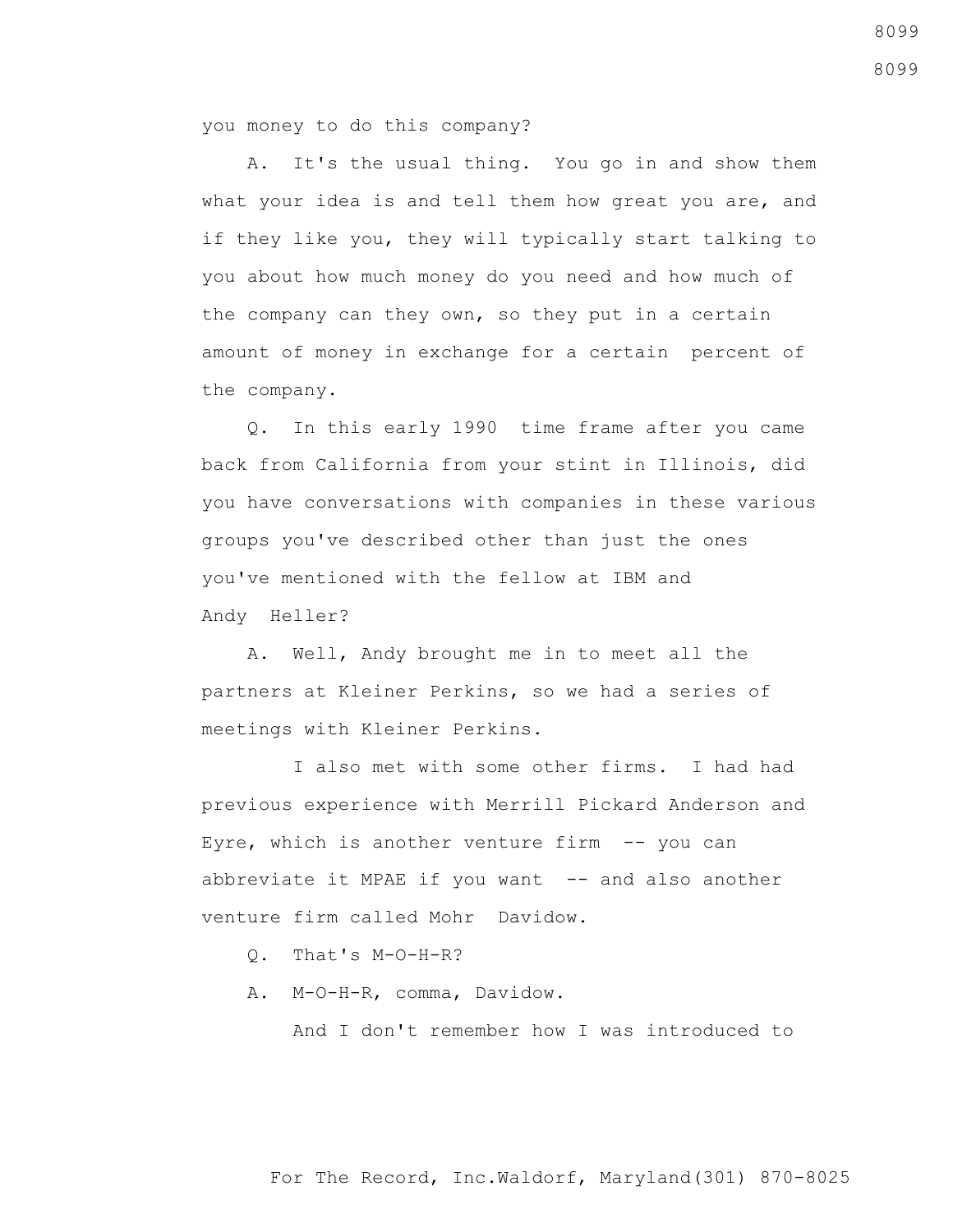them, but I talked to them, too.

 Q. Would you prepare materials to show them? Would you give them things in writing?

A. Yes.

 Q. I have a binder in front of you, and I'm just going to give the same binder if I can to the complaint counsel.

 And turn to, if you would, what I hope is the first document in your binder, which is RX-15.

A. Okay.

 Q. Directing your attention to what has earlier been marked and admitted as RX-15 -- you can bring it up on the screen if you could -- can you tell us what this document is?

 A. It appears to be a draft of an early business plan, partly from the date and partly from the fact that there are large pieces of it which are really just outlines and not finished.

 Q. You'll notice on the first page it has a date of June 26, 1989 . Do you see that?

A. Yes.

 Q. And then if you look to the second page, page 2 at the bottom, you'll see "draft" in the lower left corner, August 18, 1989 . Do you see that?

A. Yes, I do.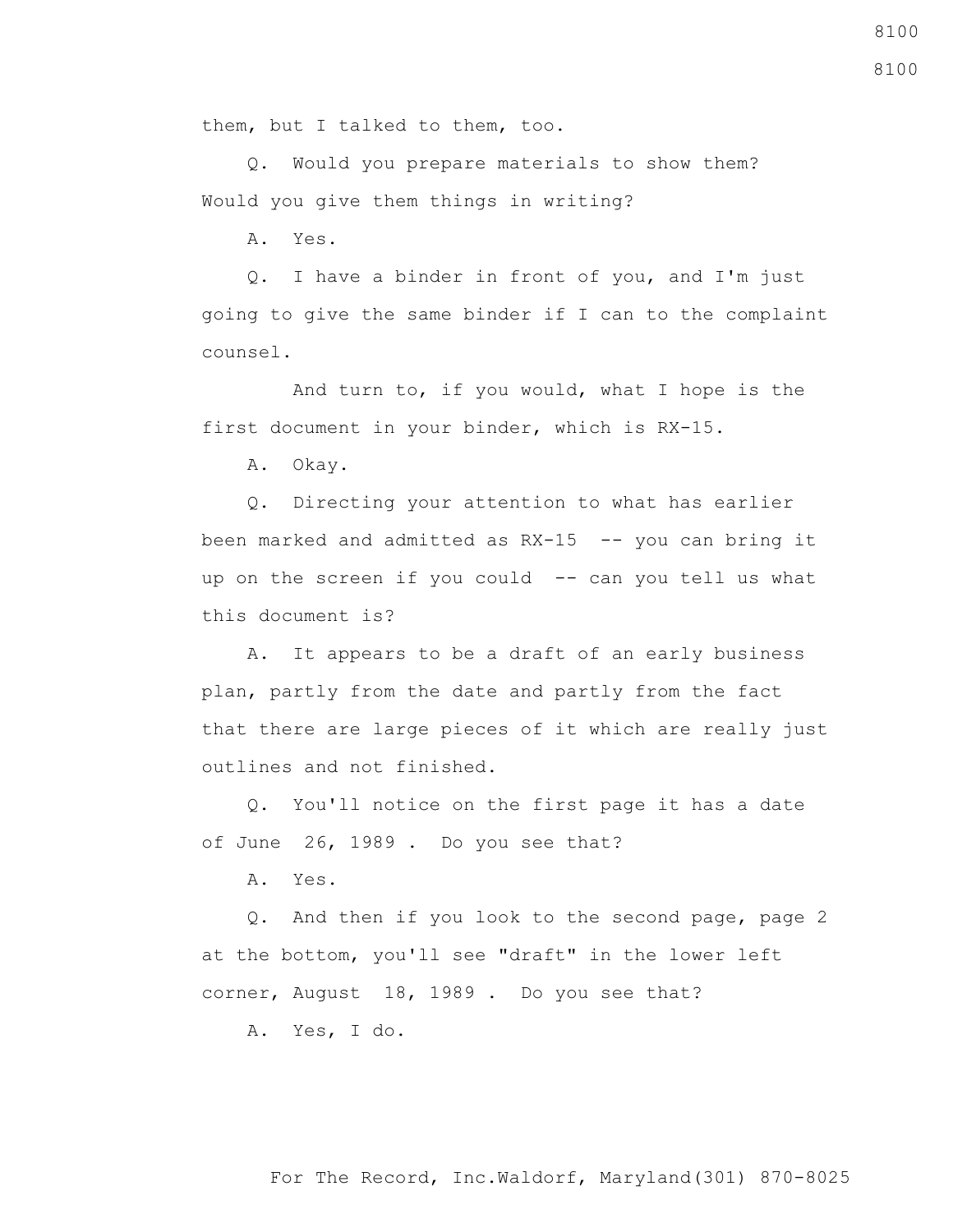For The Record, Inc.Waldorf, Maryland(301) 870-8025

8101

8101

 Q. Are those two dates around the time frame you were trying to put something like this together and having these meetings you've just told us about?

A. Yes.

 Q. Going back to the first page of it, if you would, you have -- it says "RamBus Inc." down there, with a capital R and a capital B, and then an address in Berkeley. Do you see that?

A. Yes.

 Q. Was there a company Rambus, Inc. in June or August of 1989 ?

 A. No. We hadn't actually formed the company yet.

Q. But you'd picked a name for it?

A. We had picked a name, yes.

Q. And who picked the name?

 A. I think I did. That's my memory anyway, that I did.

Q. And how did you come to settle on that name?

 A. Well, we're a RAM. We were going to put a bus on a RAM, so that sort of came to mind, and I have a vague recollection that there was a very popular movie called Rambo, so Rambus sounded like Rambo, so it seemed cute.

Q. When you say "a RAM," why -- what's the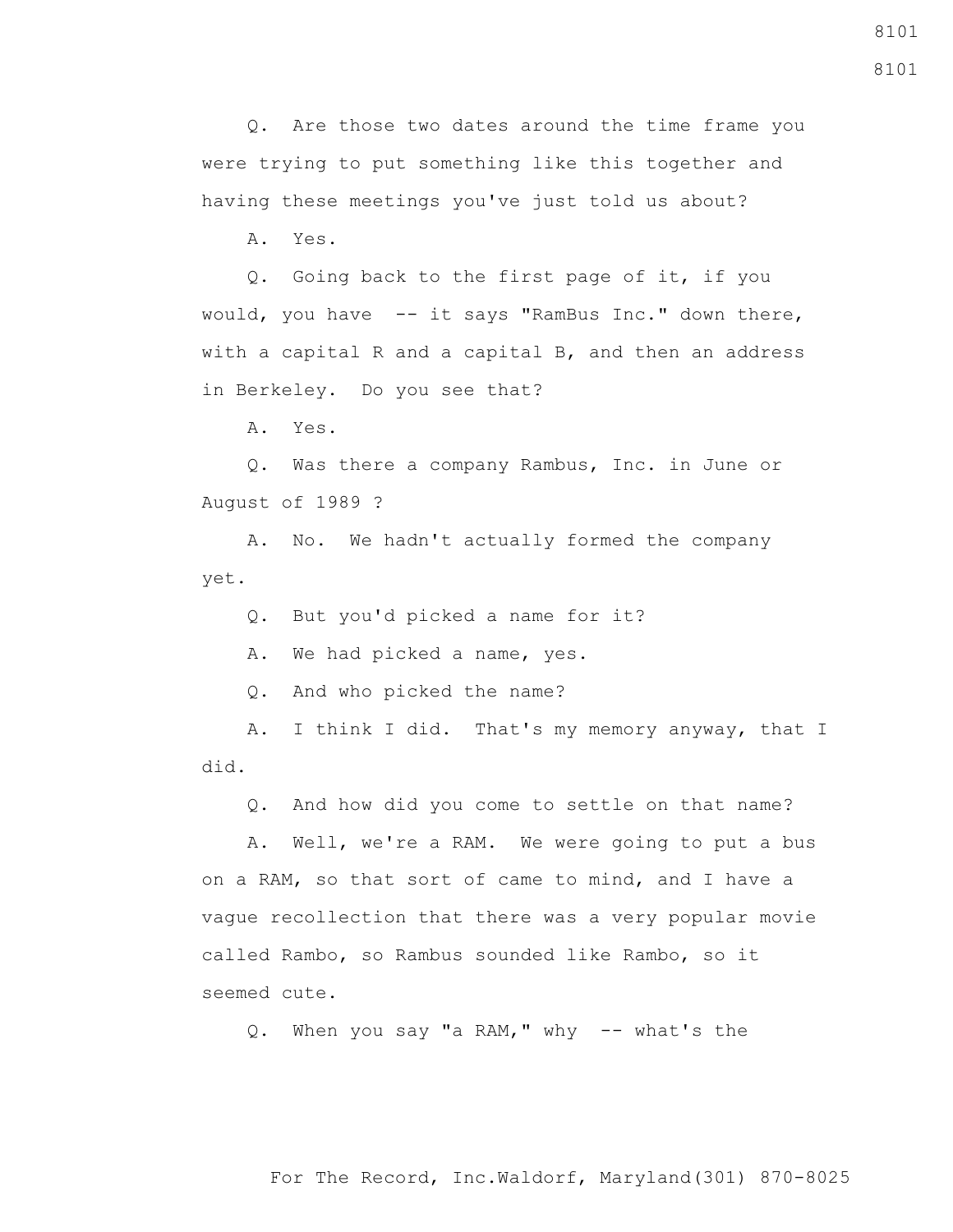relationship between RAM and DRAM?

 A. Well, a RAM is a more general kind of DRAM. RAM means random access memory. It means you can read or write any arbitrary address with pretty much the same speed.

 Q. And the address in Berkeley, what address was that?

A. That's my home address.

 Q. So you didn't have an office at this point in time?

A. It appears not, no.

 Q. I want you to turn if you would to the second page of this document, still RX-15, and look under the heading 1.2, which says "Rambus and RamStack product descriptions."

A. Yes.

 Q. And then down there, there's three bullet points, and if you would, tell us what the first bullet point refers to.

 A. It says "a highly optimized 8-bit bus and interface built into each DRAM and/or CPU chip."

 This is back to what we wanted to do was to do a DRAM, to implement a DRAM that had more or less the functionality of a memory card in an older-style system, so it was a -- the bus and the interface is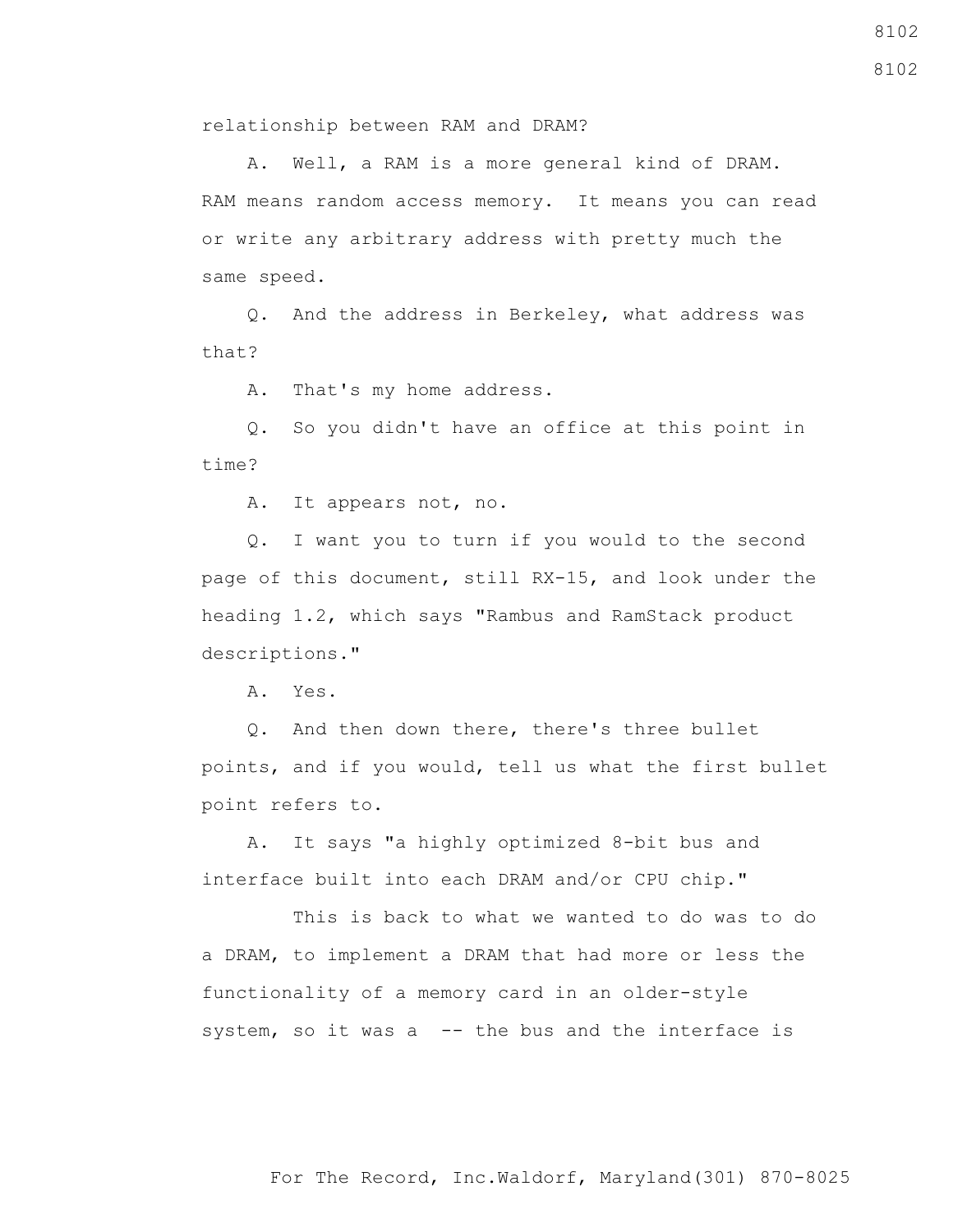sort of a smart memory card.

 Q. And are the bus and the interface different things as you used the terms here?

 A. Yeah, actually they are. The bus in my view is the actual connections between the chips, and the interface is the part in the chip that talks to the bus.

 Q. And tell us then what the second bullet point refers to where it says, "The ability to address individual chips and even individual memory arrays within a chip." What does that refer to?

 A. Because each chip was like an independent memory card, that meant that when you made a request, it would go to a single chip, and so hence you had to be able to address any arbitrary chip because you needed to talk to all of them, so you could actually talk to any individual chip and it would return the full data bandwidth back.

 Q. When you say "a memory card," tell us what the difference is between a memory card and just a DRAM.

 A. A memory card is a collection of DRAM chips, anywhere from a few, although in these days it was typically a few hundred, it was large.

 Q. And what was on that card besides just some number of DRAMs?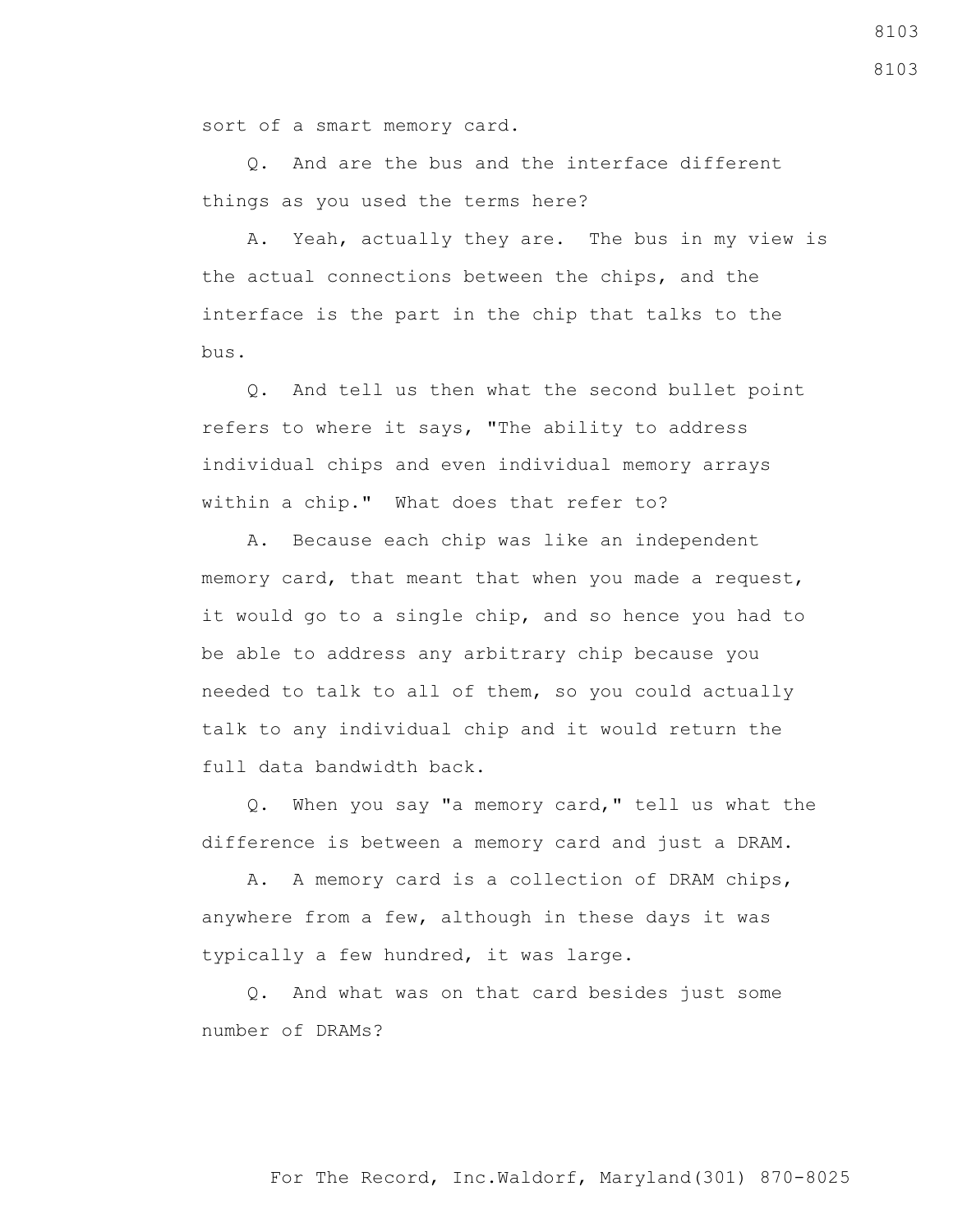A. A bunch of logic that would implement the controller and the bus interface. And those would be separate chips from the DRAMs.

 Q. And you -- are you describing here that you wanted to put that logic and controller onto a DRAM itself?

A. Yes.

 Q. Could you -- i'm going to ask you, with the court's permission, if you could draw one more picture for us, and flip to the next page in the pad if you would. And draw us just pictorially what a DRAM was like in the 1988 -1989 time frame and how you envisioned a DRAM looking to be like in the memory card.

 A. So I'll take it a little bit -- one step even further maybe even a little bit.

 If you look at an old-style memory card, you would have a bunch of DRAM chips on it, so I'll just draw one, and somewhere there would be a bunch of logic. This would be the bunch of chips. And these chips are not DRAMs. That would drive the address lines to the DRAM chip. This is to a single DRAM chip and then some data would come back to it or could be driven to it. This is typically one way or the other.

So essentially it was a fairly dumb thing.

For The Record, Inc.Waldorf, Maryland(301) 870-8025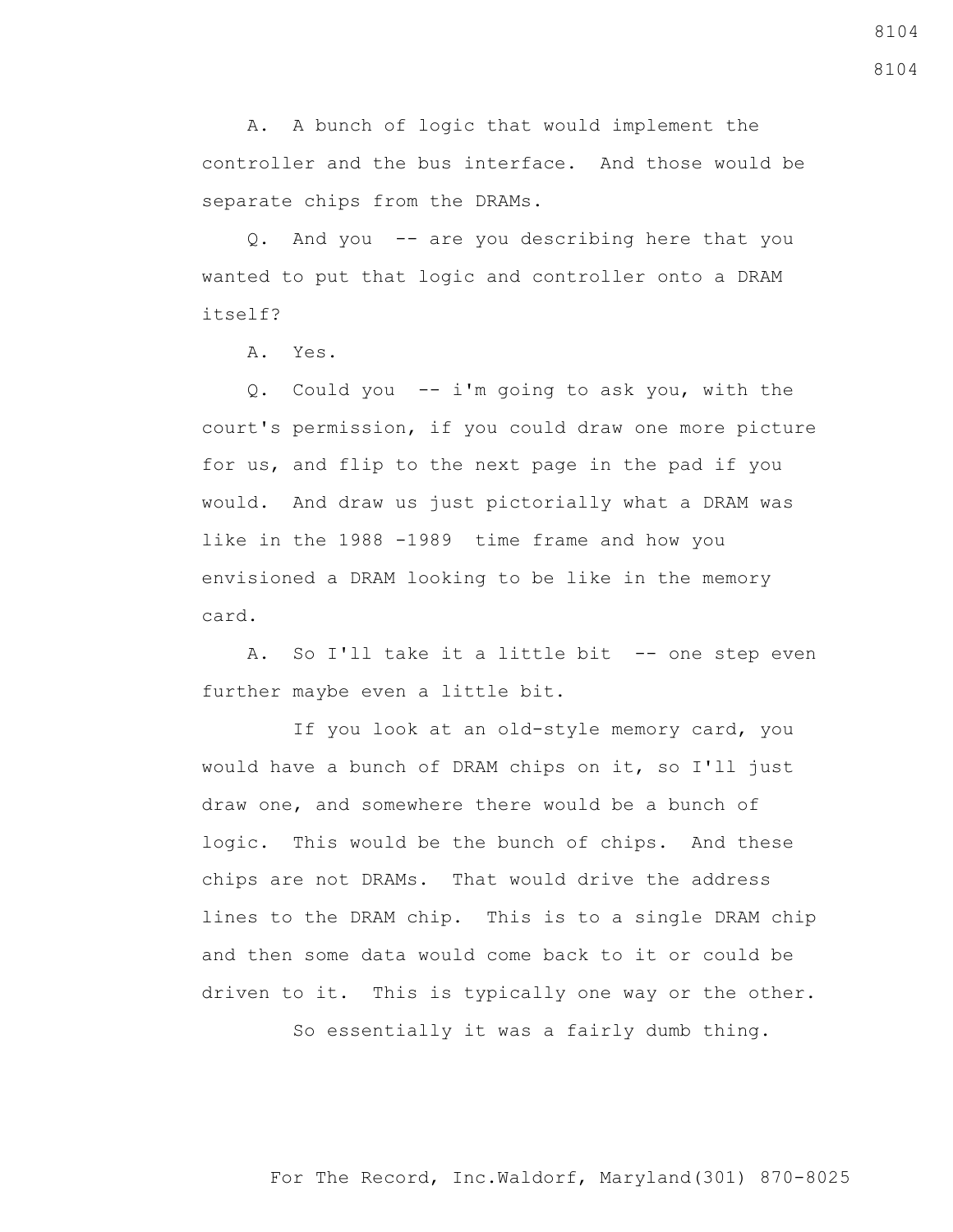You would give an address, there would be a couple of lines that would say whether I wanted to read or write, and then you would either, you know, read the data and some stuff would come back or you would write it.

 Q. I'll interrupt you for a second because I want you to put some labels on it before we go too far.

Write "memory card" on the big outside box.

## A. **(Witness complies.)**

 Q. And then write -- okay. Go ahead. And then write "DRAM."

A. Okay. I did actually.

Q. Oh, you did.

 And then the other set of chips that the data goes back into, label those, if you would.

## A. **(Witness complies.)**

Q. And how have you labeled those? Controller?

A. Controller, yes.

Q. Okay. So is there more then to your

description of a memory card?

 A. I was just going to say that's what happens with one DRAM chip.

Q. Start over, if you would, Dr. Farmwald.

 A. You would replicate this same thing over and over again. You'd have another DRAM chip with either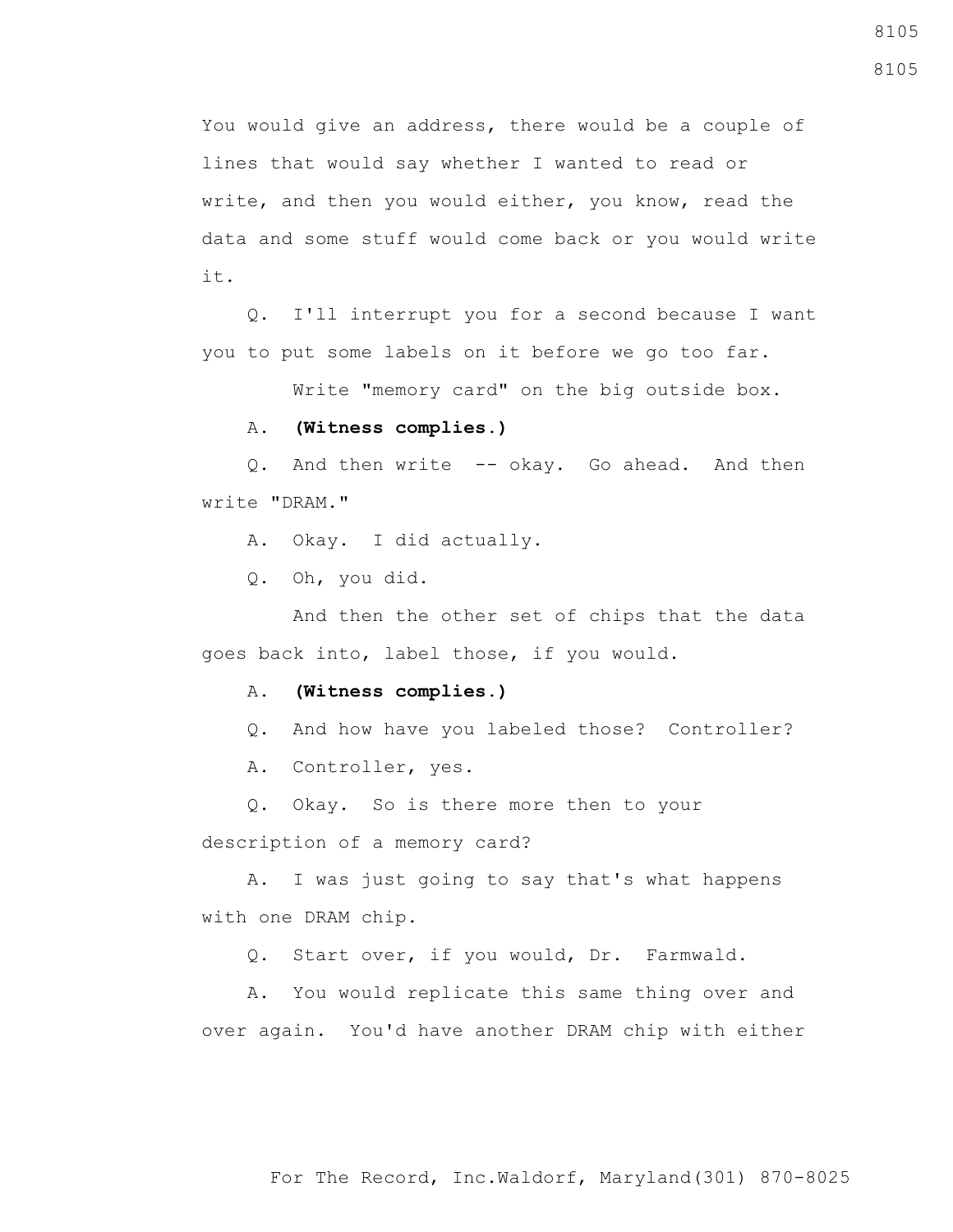shared or different address lines going to it and some different -- generally different data lines coming back, and that would be replicated as many times as you needed to to fill up the card with DRAMs.

 Q. Now, on the bottom half of this chart if you would draw what you were envisioning to be a DRAM that was like a memory card.

 A. So I'll do it this way. Here's a single DRAM chip. What we wanted to do is -- inside the chip there's a piece of silicon, a dot  $-$ - it's the same thing in here -- that actually implements it, and then there's wires that come off of that to the pins in the chip, and what we wanted to do was put a little bit of logic on the DRAM chip itself.

 So here's the core of the DRAM with all its logic. We wanted to put a little bit of logic along one edge and have drivers that directly drove the pins so that you could connect this chip to another chip that sits right beside it.

 I'm not very good at drawing, but I'll try. It's like this **(indicating)**.

 So this chip could talk to this, the next chip, which could talk to the next chip, which could talk to the next chip, but the whole thing would be really tiny.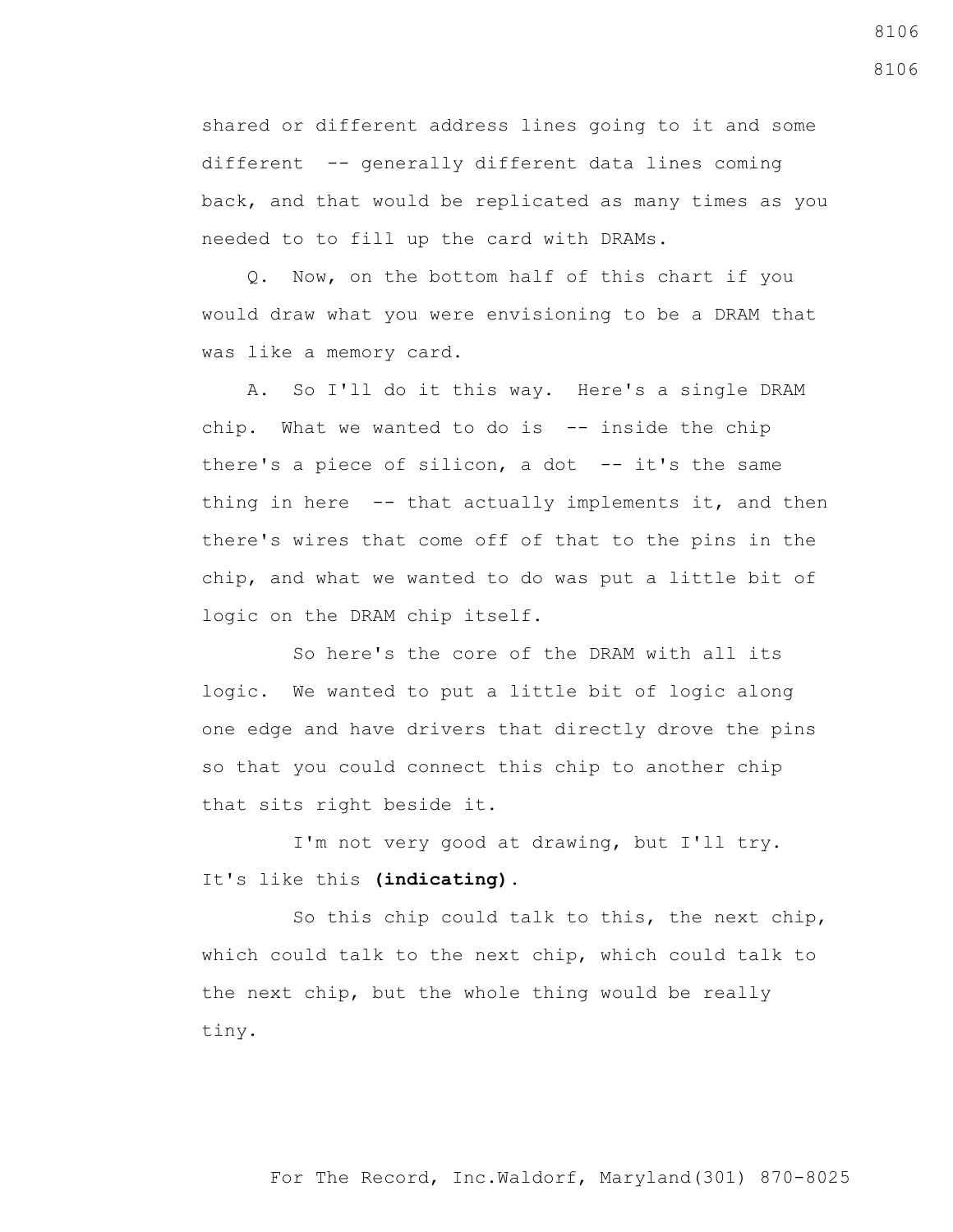Q. So on that first chip you drew, label it "new DRAM."

A. Okay. Can I -- how about Rambus DRAM?

Q. Okay.

 And then separately label the logic you described would be on that chip.

A. It's really tiny, so I'll draw an arrow to it.

Q. And you've written "controller" as the label?

A. Yeah.

 Q. And did you think that that logic would be control logic as you showed us up on the memory card?

 A. It had to be simplified. This -- because in order to make it fit on a single chip and not take up very much space, we had to simplify it drastically over what this logic was. But in essence it was the same thing; it was just simplified a lot.

 Q. Okay. Thank you. If you would resume. Could I approach to label that, Your Honor? JUDGE McGUIRE: Yes.

MR. STONE: This will be DX-253**.**

 **(DX Exhibit Number 253 was marked for identification.)**

BY MR. STONE:

 Q. Taking you back, Dr. Farmwald, to the exhibit that is in front of you, which is RX-15, and asking

For The Record, Inc.Waldorf, Maryland(301) 870-8025

8107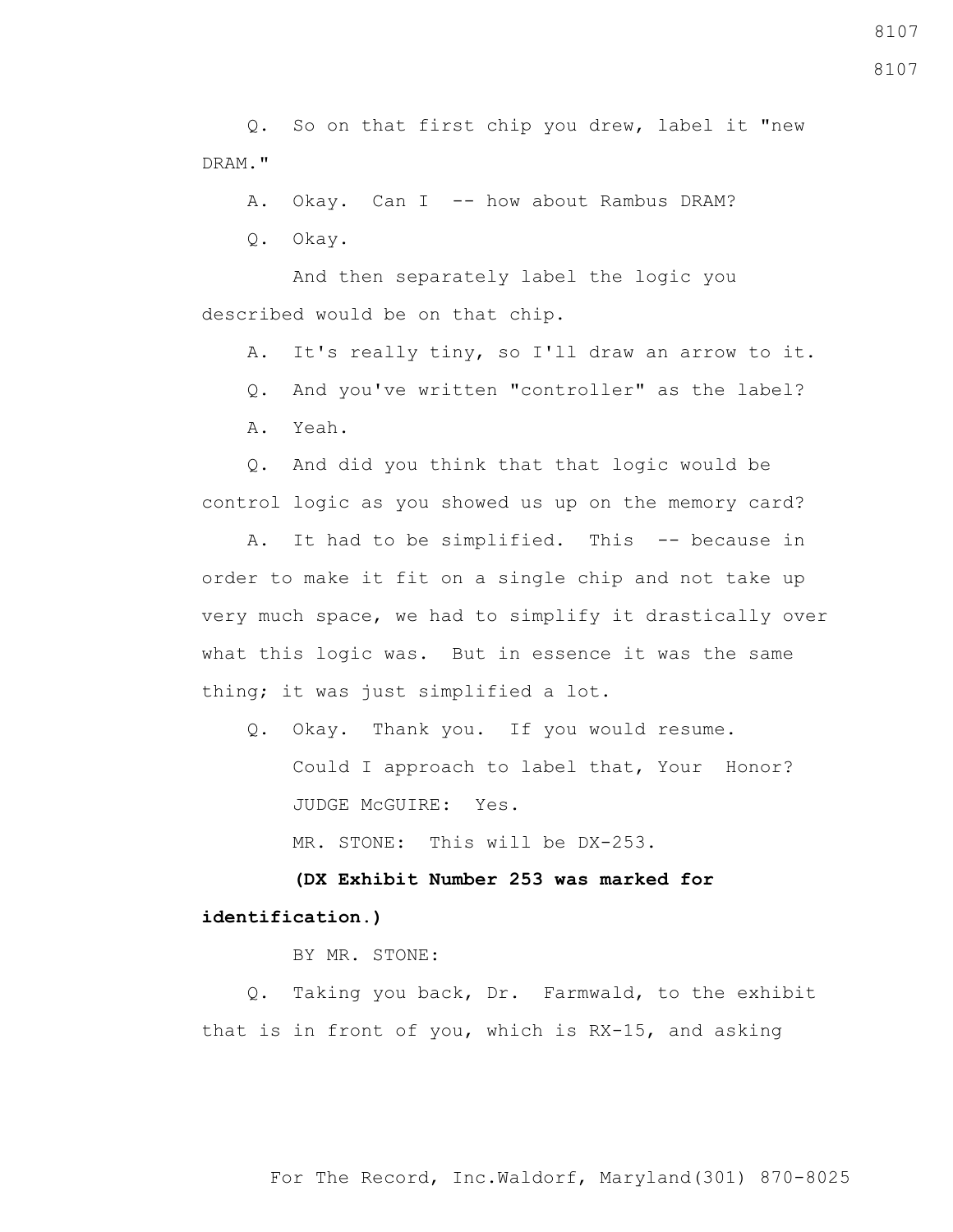you again to look at the second page, you've just talked a bit about that second bullet point, and I'd ask you now to look at the third bullet point, which says, "A very dense three-dimensional packaging scheme made practical only by the inclusion of the bus interface."

 And can you tell us if you would what you were referring to there?

 A. That's what I just described here where you stack the chips, essentially you just stack them on top of each other so that conceptually along at least one edge of all the chips is -- they talk to each other along some traces that go along one edge of the chips, so they can be stacked very tightly together.

Q. Turn if you would to the third page of RX-15.

 And here you have a description under the heading 1.3, Market Analysis, that I'd like to ask you about for a moment.

 You earlier told us a bit about your understanding of the cost of building a fab, I think you called it, and there's a reference in this first sentence to a DRAM fabrication plant. Is there some relationship between that and a fab?

A. Yes.

Q. What's that relationship?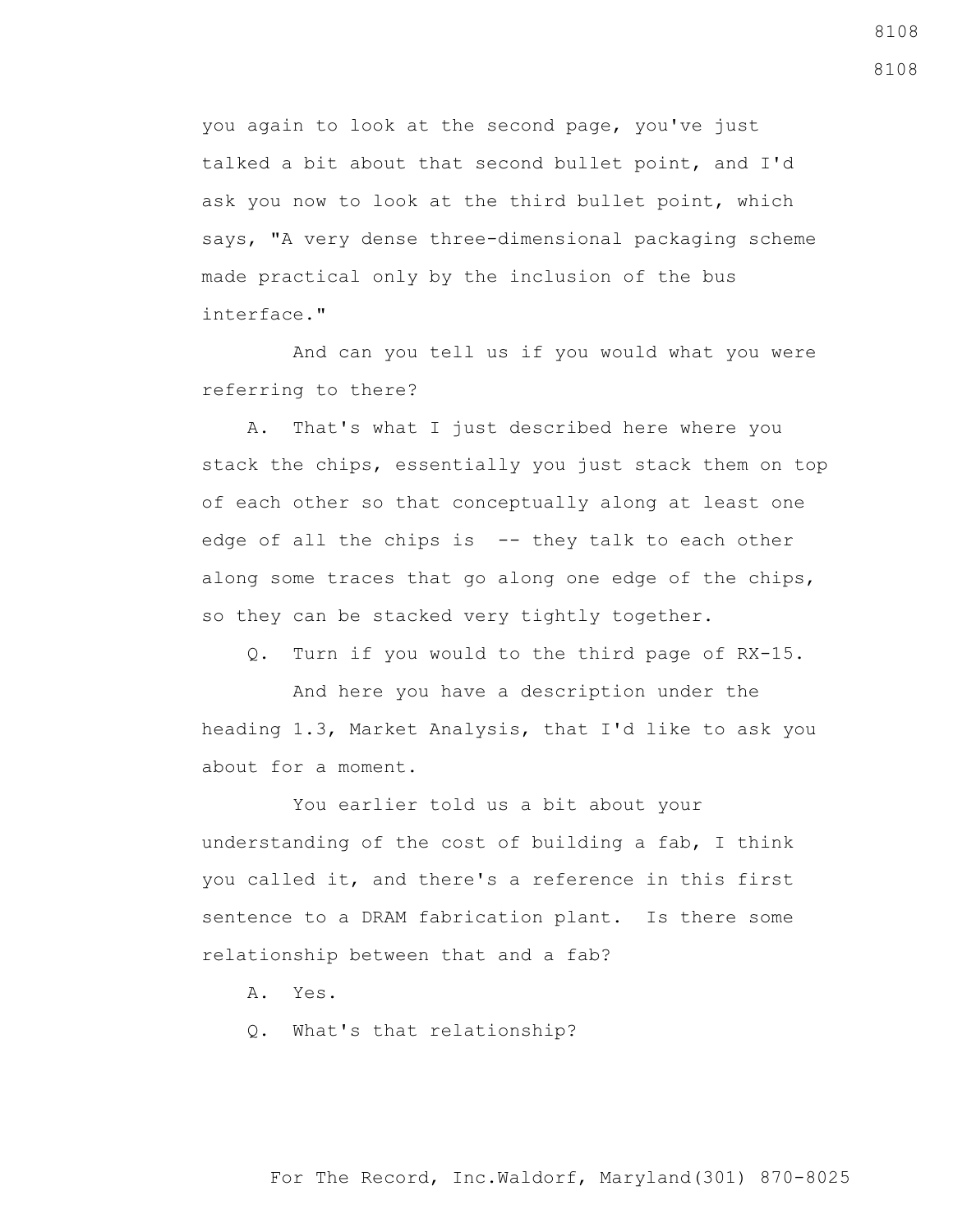A. Fab and fabrication plant are the same thing, yeah. It's the factory in which you build chips themselves.

 Q. And in this section here, Market Analysis, was this the type of description that you were trying to give to potential investors and others in this early time period?

A. Yes.

 Q. I want to ask you to look at the second paragraph here, and you'll see at the bottom of the second paragraph there is a sentence which goes, "The assumption of a 50 percent penetration of the established DRAM market within five years is not unrealistic, in view of the standardized cookie-cutter approach in the industry."

Do you see that sentence.

A. Yes.

 Q. Could you explain to us if you would what you meant by that sentence.

 A. In many parts of the chip industry but especially the DRAM industry, whatever the most popular chip is becomes even more popular, because if one person is using it, then that makes it cheaper, so other people start to use it, which makes it even cheaper. So typically, it's been true for quite some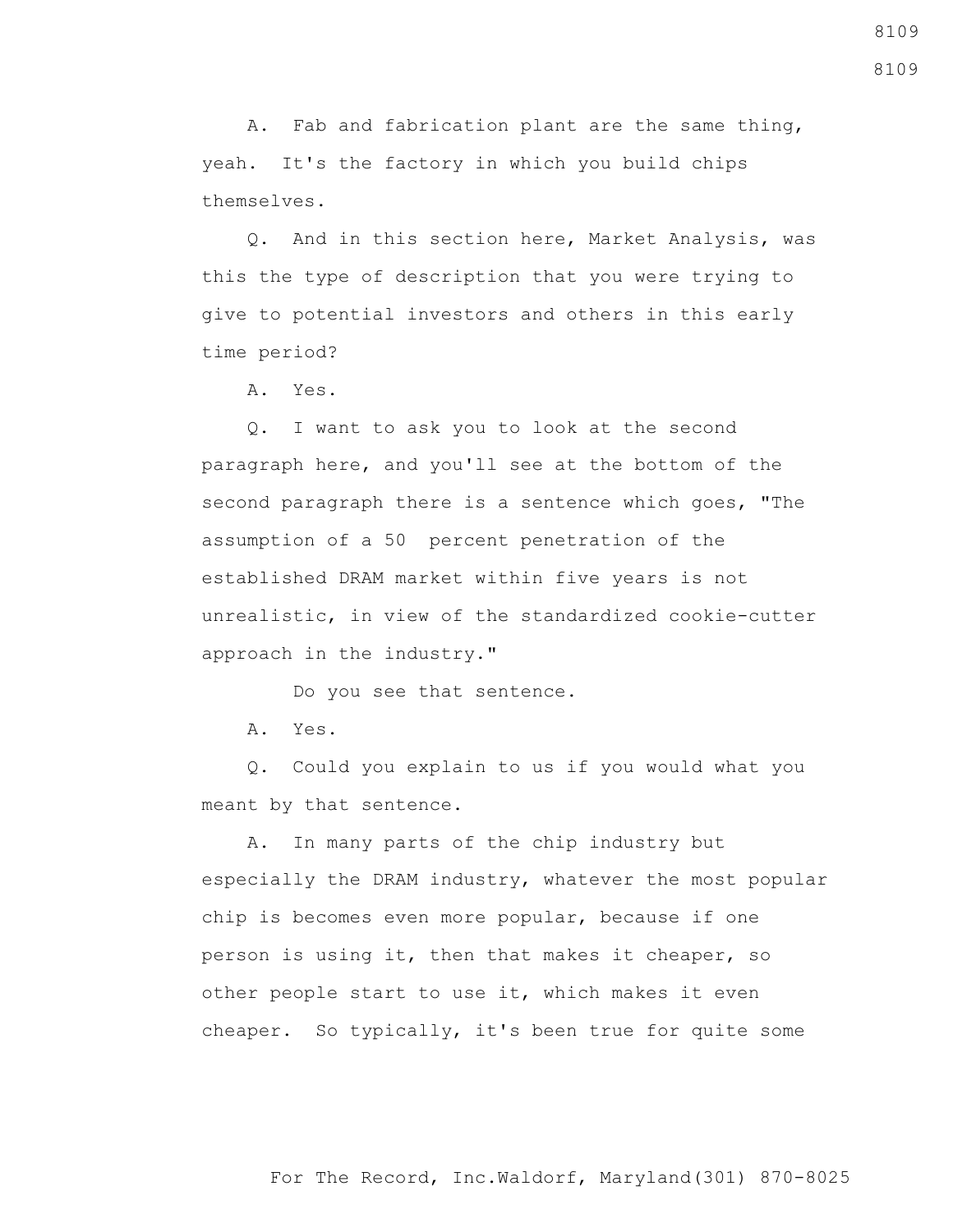time that whatever the most popular chip is, it has way more than 50 percent market share.

 Q. And when you say "standardized cookie-cutter approach," we've heard a lot of testimony in this case about standards set by organizations like JEDEC. You've heard of JEDEC?

A. Yes.

 Q. Were you referring here to standards like those set by JEDEC?

 A. Absolutely not. Up to this point DRAMs had not been done by standards committees. It had been done by whatever the chip that came out that people started to use sort of became a standard just by sort of people adopting it. We thought our chip could become the standard just by virtue of people adopting it and using it.

 Q. In the last sentence in this paragraph where it says, "DRAMs made by different vendors all share a common interface" -- do you see that reference?

A. Yes.

Q. What did you mean there by "common interface"?

 A. It was more of a practical statement that because of this approach that people want to use  $-$ - if one part starts to become popular and common, then other manufacturers start to build the same part too,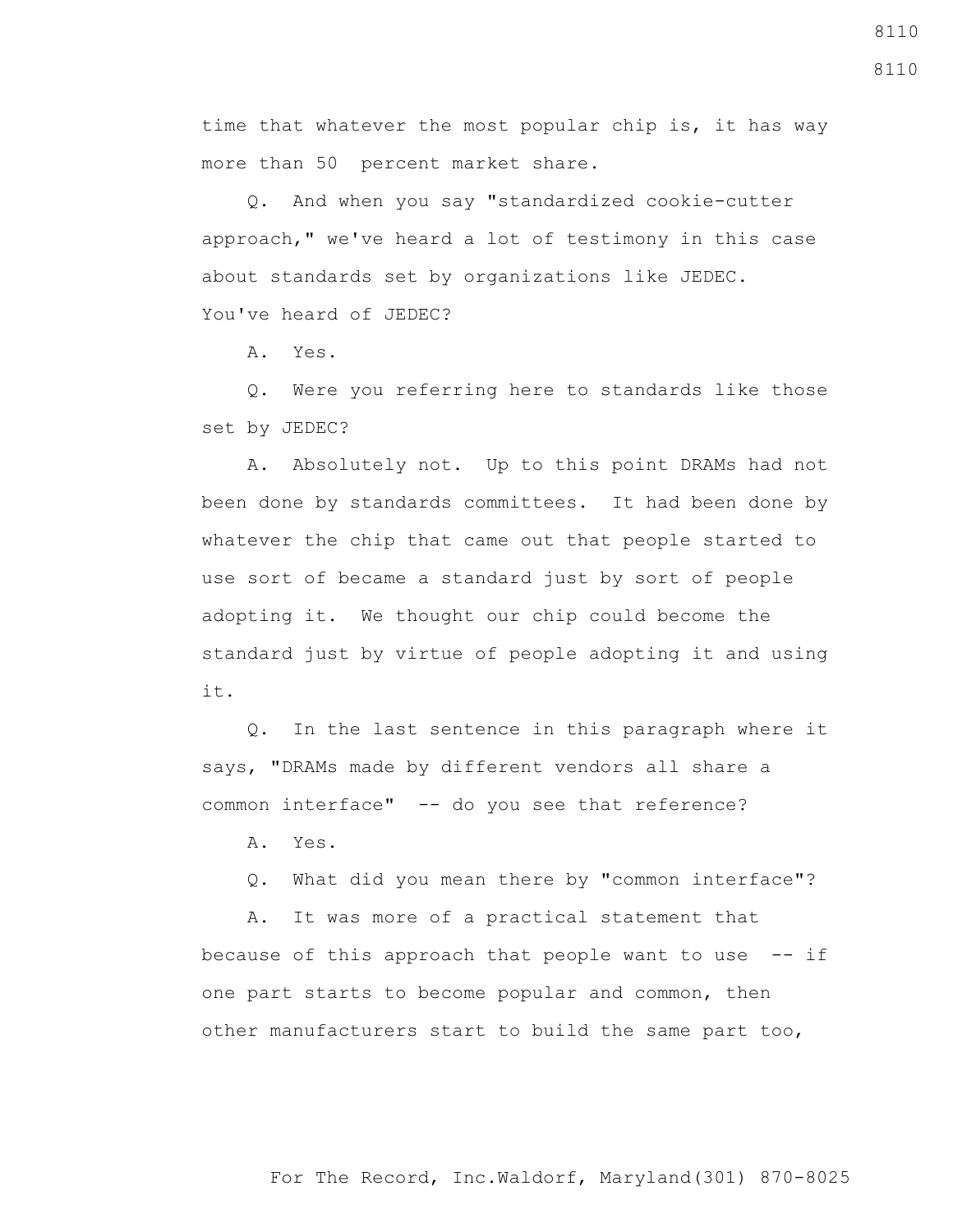because that's what people are using, so things very quickly coalesce around whatever the popular thing is. It's a -- it's just a -- been a fact of life in the DRAM industry for quite a long time.

 Q. And then in the last part of that sentence where it says, "New technologies generally are either adopted by everyone in the industry or by no one," what did you mean when you wrote that?

 A. If a new technology is desirable and it starts to get adopted, then everyone picks it up very quickly. Conversely, if it's picked up only by a small number of people, then it tends to remain expensive and people generally stop using it at some point, so that's what I meant by either everyone or no one.

 Q. And then turn if you would to page 9 of Exhibit RX-15.

 And I want you to look under the heading Rambus Company Profile if you would.

The first paragraph, I want to direct your attention to the second half of that first paragraph that begins, "Unlike the chaotic situation today in the RISC microprocessor world." Do you see that sentence.

A. Yes.

Q. It then goes on to say, "This will be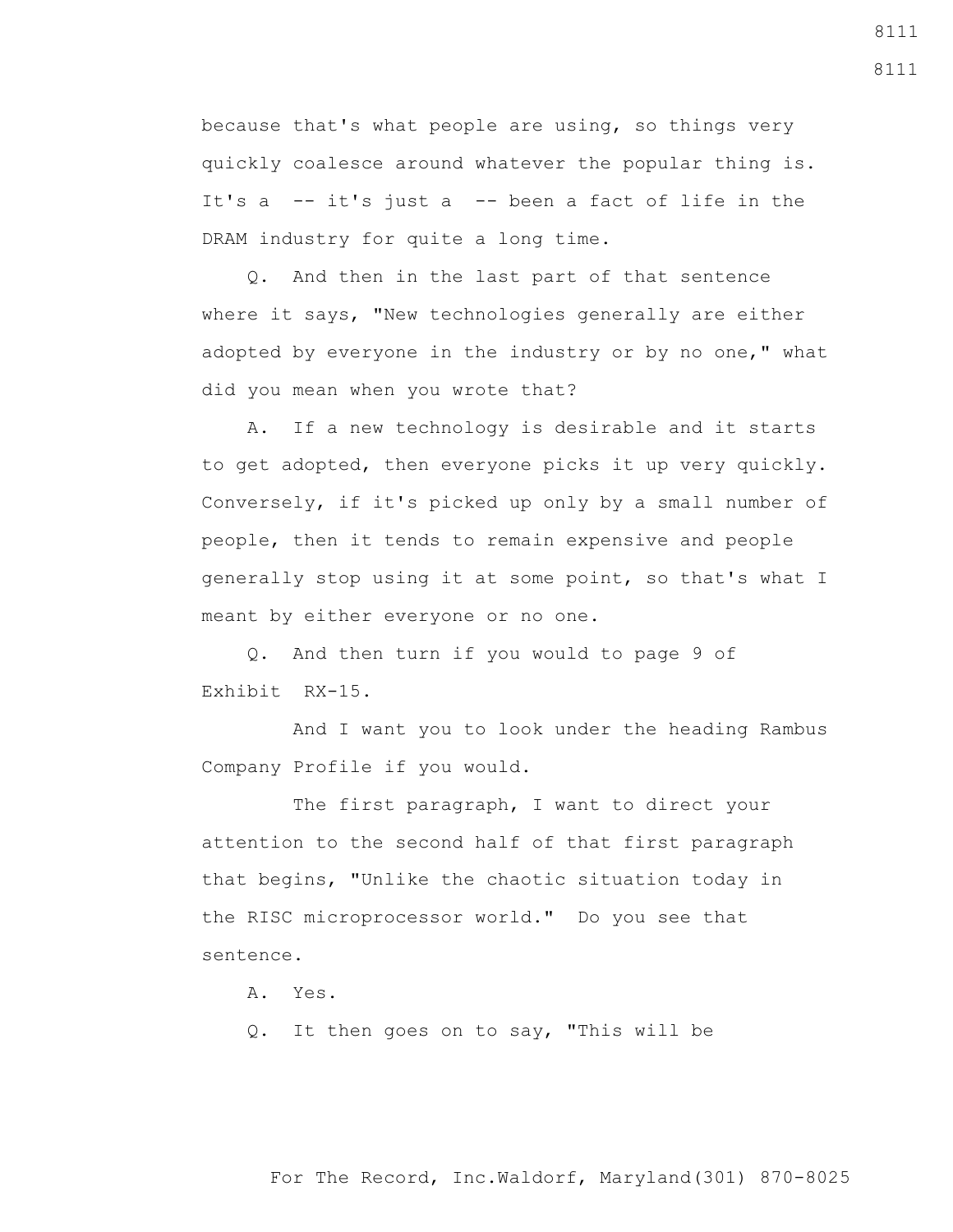accomplished" -- well, let me go back.

The full sentence that I just started to read says, "Unlike the chaotic situation today in the RISC microprocessor world where competing families of products provide only slight differences in functionality, the patented Rambus technology still has the opportunity to establish a single high-performance DRAM standard."

What did you mean by that sentence.

 A. We thought our ideas were sufficiently interesting and advanced and had a long enough life and solved a compelling enough problem that we could convince initially a few people and then from there everybody to use our interface and our ideas.

 Q. You go on to say, "This will be accomplished by offering all interested DRAM and CPU vendors a sufficiently low licensing fee (2 percent) that it will not be worth their time and effort to attempt to circumvent or violate the patents."

What were you meaning to say there?

 A. Well, again, we thought we had invented a pretty compelling idea. We were still working on the patents at this point in time in 1989 , we didn't file until 1990 , but we thought it was pretty significant.

We thought it was going to be pretty hard to

For The Record, Inc.Waldorf, Maryland(301) 870-8025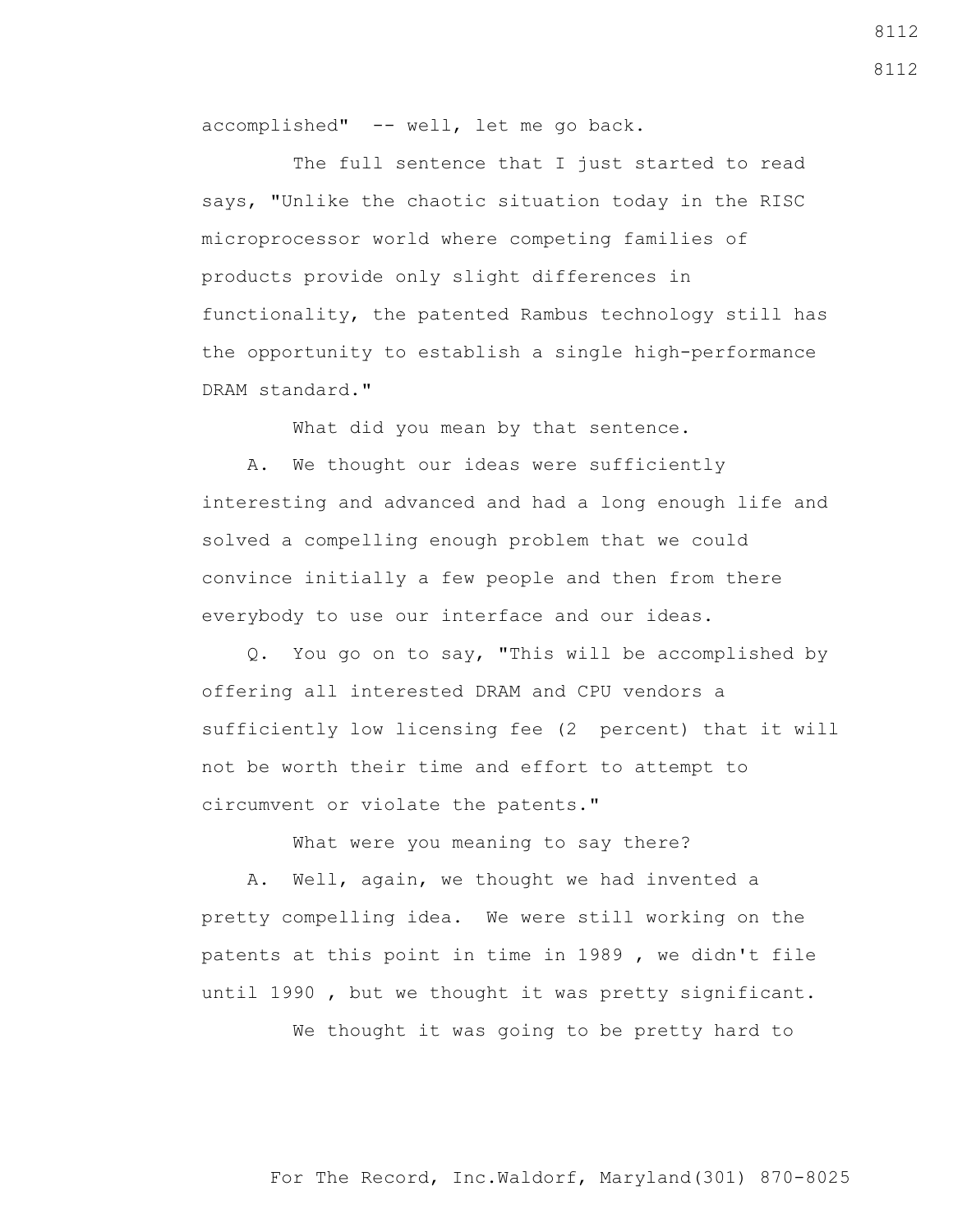implement. It was a pretty large leap forward. We were going from, you know, 5 or 10 megabytes per second per DRAM, which was the current state of the art, to 500 megabytes. It was a big leap. I mean, it was a factor of a hundred. It wasn't a factor of two or anything like that.

 So we thought that between the complexity and the fact that we felt that our patents would be good even, though we hadn't filed them yet, that a smallish royalty would be palatable to people and that they would go for that.

 Q. We've heard various people refer to your ideas in the course of this case as revolutionary. Would you agree or disagree with that characterization?

A. We think they probably were, yeah.

Q. They probably were?

 A. In both the good and the bad sense, in the sense that they were revolutionary in that they were substantially different but also revolutionary in that a lot of people didn't like them, so...

 Q. We've also heard some other developments in this industry described as evolutionary. Is that a term you have some understanding of?

A. Yes.

Q. And would you consider what you were doing as

## For The Record, Inc.Waldorf, Maryland(301) 870-8025

8113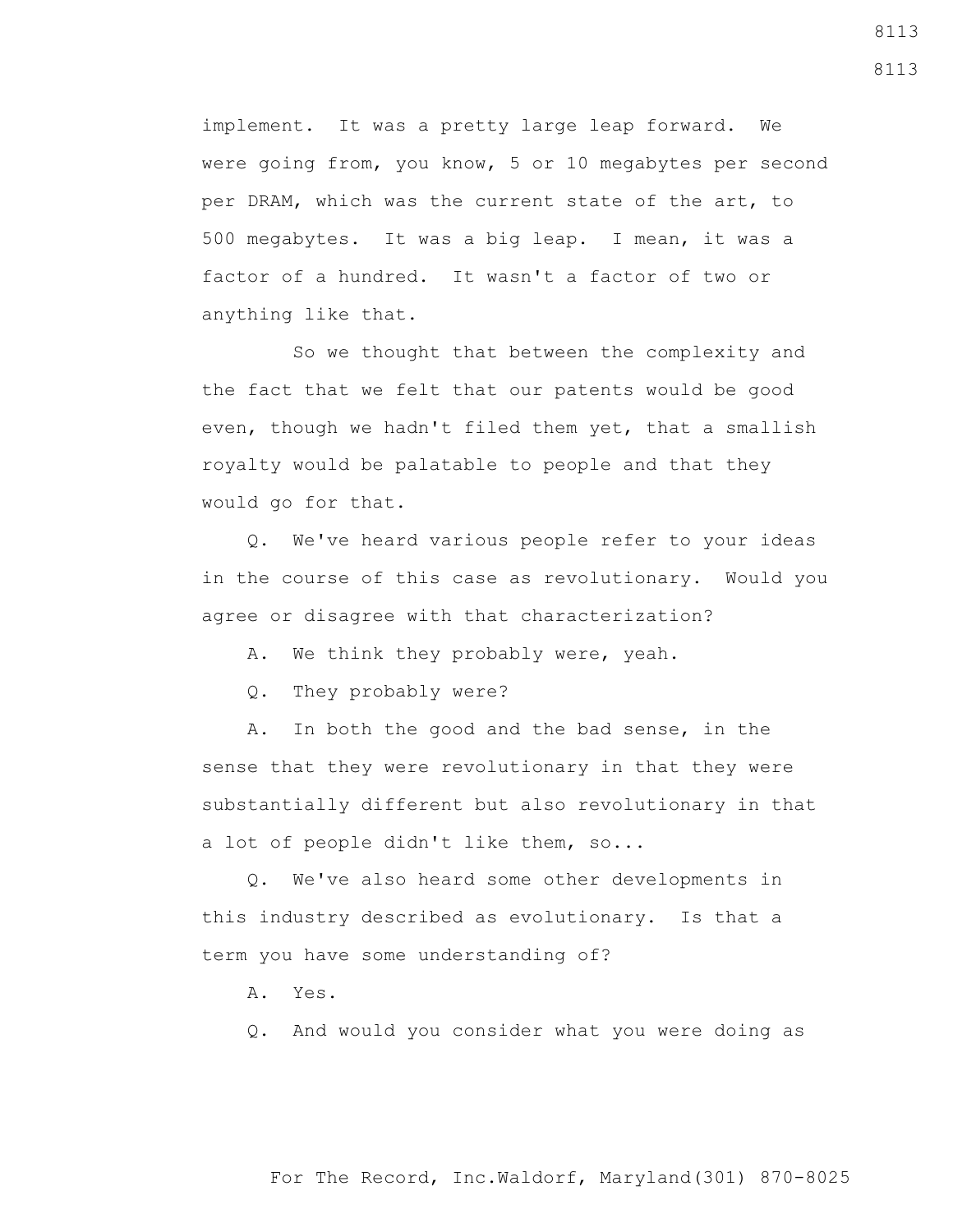8114

an evolutionary development in the DRAM industry or not?

A. No. I would say it's revolutionary.

 Q. And what would you describe as something that was evolutionary?

 A. Well, you could look at it from several different points of view. I think the simplest one is how much performance gain you got. If you go up by factors of two or four, that's probably evolutionary. And we went up by a factor of 500; I'd say that's revolutionary.

 Q. You mentioned sort of the ideas you had which you thought were critical to your inventions.

 Could you -- i'm not asking you to give us hundreds of patent claims here or anything like that and I'm sort of asking you in a nonpatent context, if I can, just as an inventor, if I might, to list for us if you would sort of those ideas.

If it's helpful to the court, maybe he can make a list on the chart of the ideas he felt were part of their original inventions, Your Honor?

JUDGE McGUIRE: Yes. Go ahead.

THE WITNESS: At least in my mind, I think about it in two different categories, so I'll sort of try and outline it that way.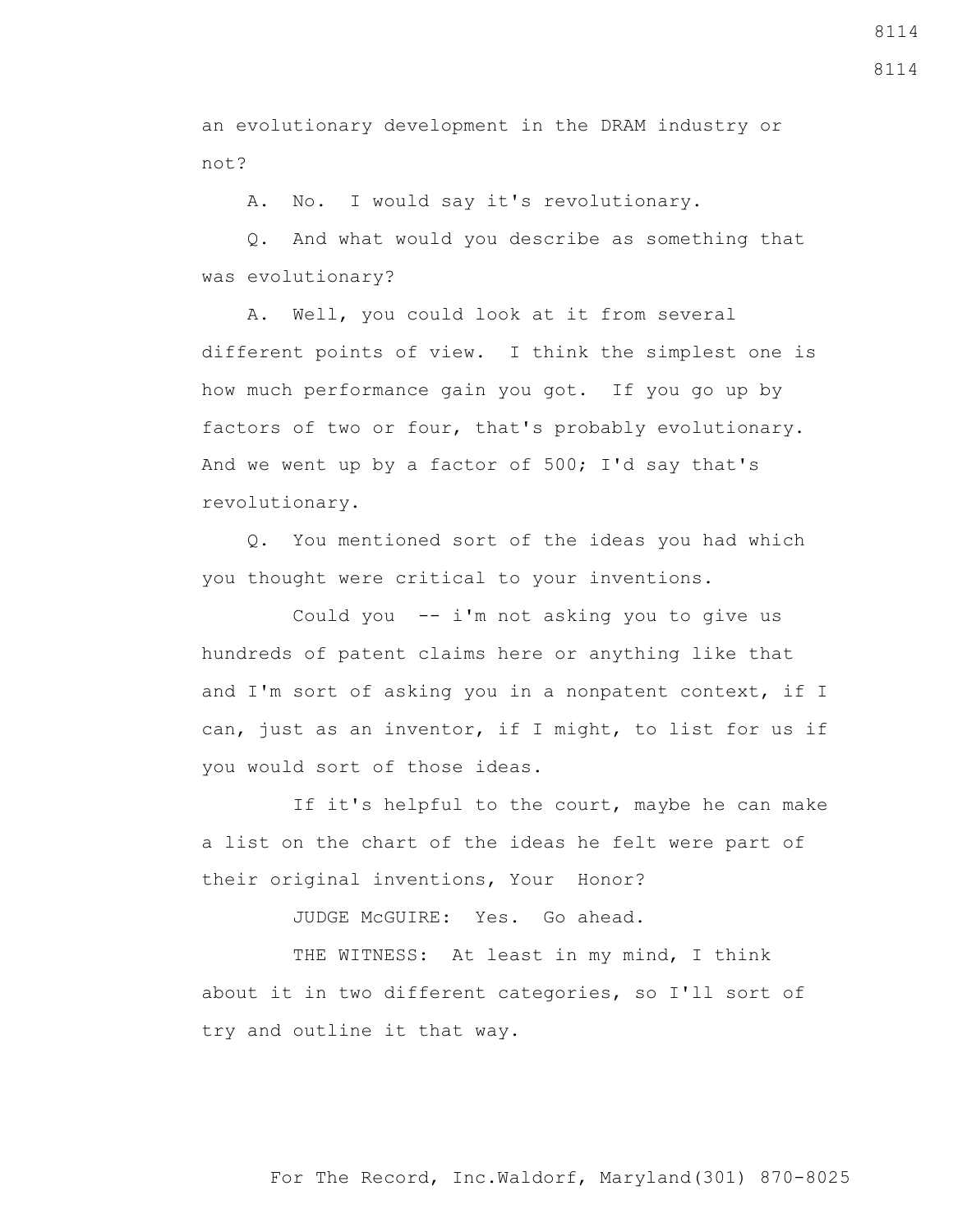A bunch had to do with the idea of putting a bus protocol inside the DRAM, and so these are sort of more architecture-type things.

 And this note has to do with registers, having a pipeline, block transfers, having a protocol at all actually.

So a bunch of things relating to what  $-$ - the idea of putting a simplified bus protocol inside a DRAM, because simplifying it was actually a pretty important thing. You couldn't just blindly take the same bus protocol that you'd use in a giant backplane bus and put it in a DRAM, so there had to be a lot of cleverness -- well, there had to be a lot of thinking -- let's put it that way -- to try to make it simple enough to put it inside the DRAM and yet fast and flexible, and so on and so forth.

 I mean, there's -- i can -- if I think harder, I could come up with more, but there's a bunch of things relating to the bus protocol.

 Q. I'm going to interrupt you for a second and ask you to just take a moment and tell us what, when you wrote "register" down --

 A. Well, the fact that there are registers inside the DRAM, that that was something new at the time, that you could have control registers that you could read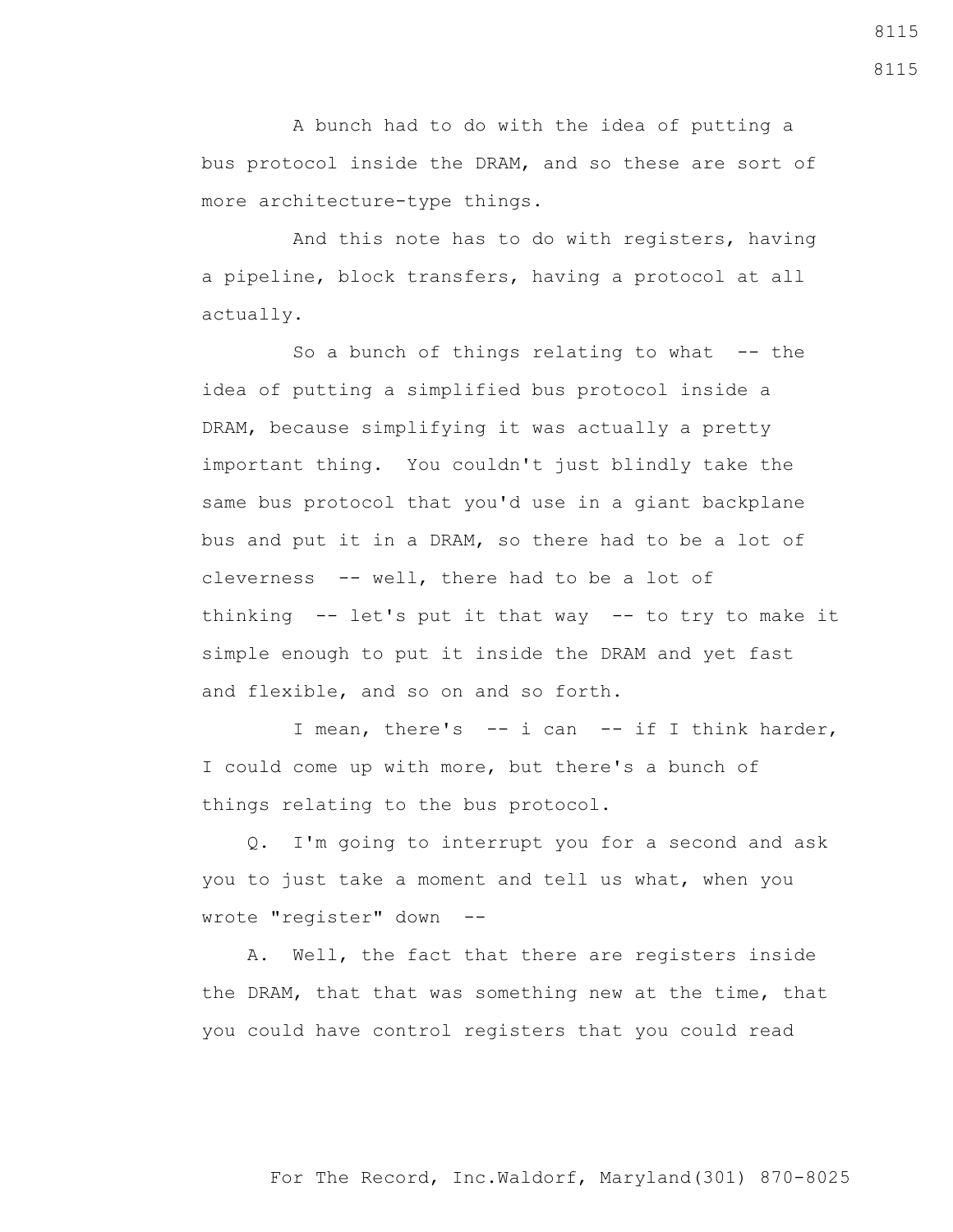and write that were separate from the memory itself but that controlled the functionality of the DRAM or the interface itself.

So registers, you know, control registers.

 Q. When you say "pipeline block transfer," what are you referring to there, if you could help us understand?

 A. The concept here is that I can send the request -- i have a bunch of DRAMs. I have more than one DRAM connected potentially to this bus, so the CPU can send a request to one DRAM and, while that DRAM is thinking, it can send another request to a different DRAM and then go back to the first DRAM, get its data back, and then go to the second DRAM, get its data back.

 So that's pipelining. You're sort of getting two things at once, is one way to think about it.

 Q. When you say "block transfer," what does that mean?

 A. The idea of pulling back instead of one byte at a time -- computers don't use one byte at a time. Computers use typically a cache line at a time, which is typically 128 or so bytes. It's a fairly large number. So why not just bring the whole block back at once. Instead of saying here's an address, give me the

For The Record, Inc.Waldorf, Maryland(301) 870-8025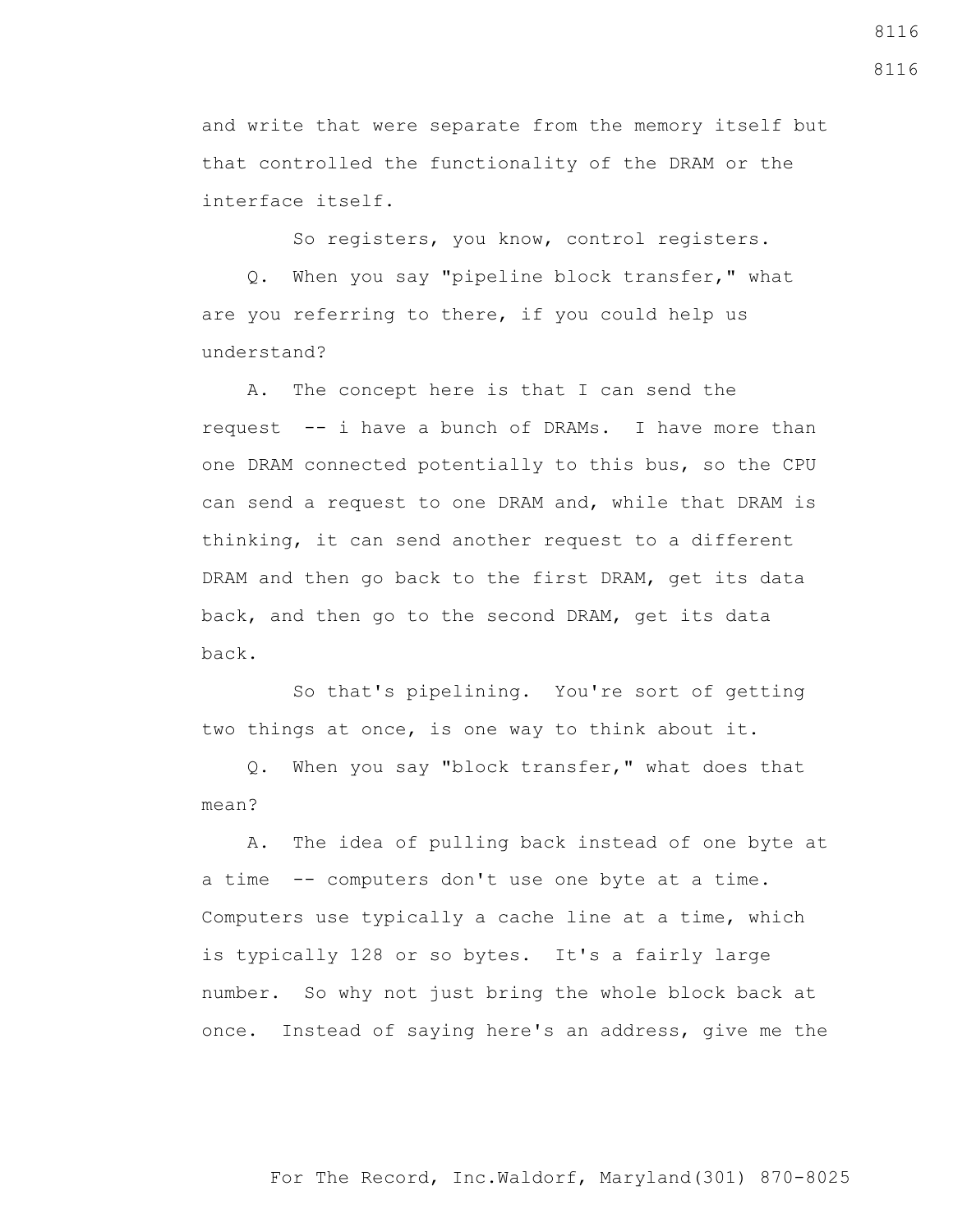bytes, and here's an address plus one, give me the next byte, which is how the normal DRAMs worked at the time, why not just give me the whole block.

 Q. And when you say you were going to put the protocol -- that the very idea of a protocol was something that you thought --

 A. Exactly. Each issue was having a simple protocol, too. These things are part of the protocol. The protocol is sort of the more general thing of what these are subsets of.

 Q. And was there a second part that you were going  $to$   $--$ 

A. Yes.

Q. -- describe?

What's -- let me ask you, Dr. Farmwald, slow down if you can and let me finish, please.

 And if you would describe the second part of your ideas that were part of what you thought was the technology you were developing.

 A. The other part had to do with the bus interface itself, or let's just call it the interface, the high-speed -- in fact, really the way I want to think about it is a high-speed interface. Because once you got a bus protocol, that doesn't necessarily mean it's going to work fast.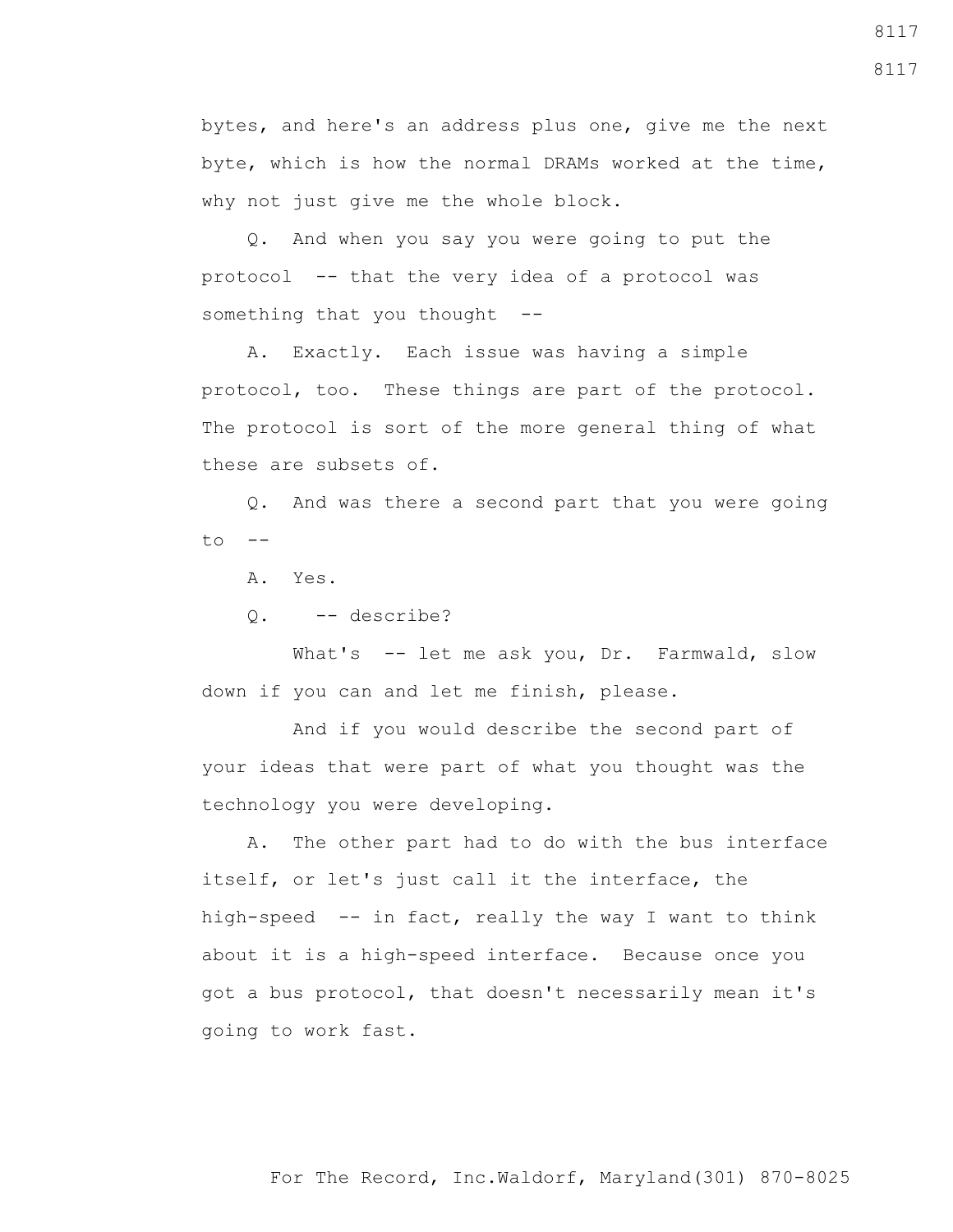Now, the other part of the coin is how do you make it run fast, because it's got to work together. The protocol allows you to have something that can run fast and the high-speed interface is what actually makes it run fast.

 So the high-speed interface itself, it mostly has to do with circuits. And it's the bus -- well, just in general the driver -- i'm just going to call it the drivers and receivers.

The clocking, the use of DLLs -- in fact in my view one of the most significant things is the use of DLLs and PLLs to synchronize the clocks, the use of dual-edge clocks or using both edges of the clocks.

 I'm sure there's more, but that's what I think of right now.

 Q. Before I ask you to sit back down, could you tell us -- we heard a lot about the latter two on this list, but could you explain the drivers and receivers to us.

 A. Yeah. This also generates a list of things. The drivers -- in order to send a signal from one chip to another, you have to sort of push the electrons, so the drivers are the things that push the electrons, you know, out through wires into the next chip, and the receivers are the things that sort of look at the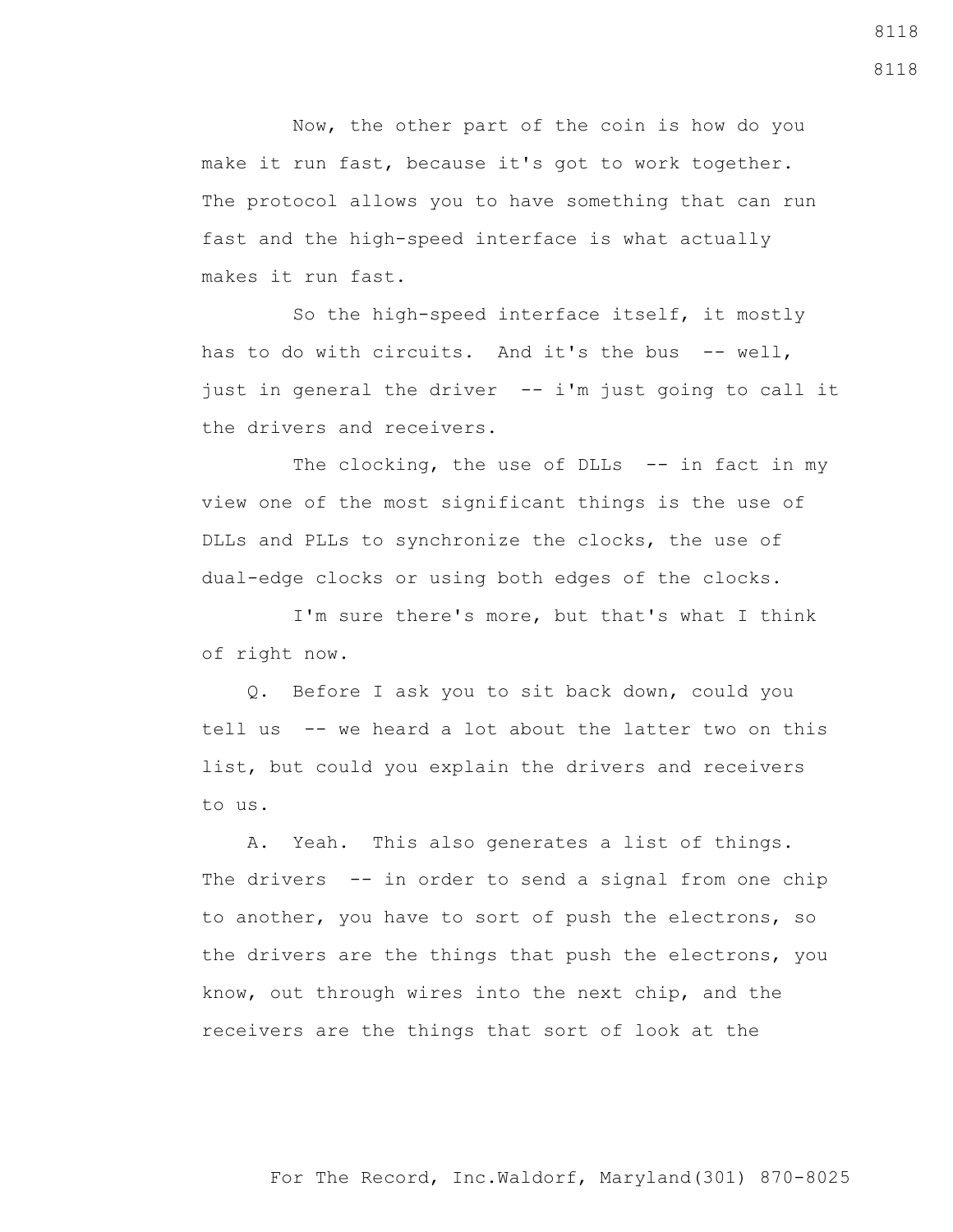electrons coming in.

 So it's the things that, you know, drive and receive the signals. Those are circuits that need to run very fast in order to run at two nanoseconds. Typical delays at the time in CMOS were five nanoseconds or so, so in order to build drivers and receivers that could run at fractions of two nanoseconds -- you know, you can't -- they have to run faster than two nanoseconds to run at two nanoseconds -- required a lot of cleverness, mostly on Mark's part, not mine.

 And also in order to do that we had to reduce signal swings. The normal CMOS signal levels at the time switched between zero and five volts, so a five-volt signal swing. We went down to a one-volt signal swing and we used current mode logic in determinated lines instead of the way normal things were done.

 All of these were done for the purpose of making things run fast.

Q. I want to ask you more about that.

 When you say the delays were five nanoseconds in CMOS at the time, what were you referring to.

 A. The average time that it took to get from the  $-$  if I take a gate, you know, maybe an and gate

For The Record, Inc.Waldorf, Maryland(301) 870-8025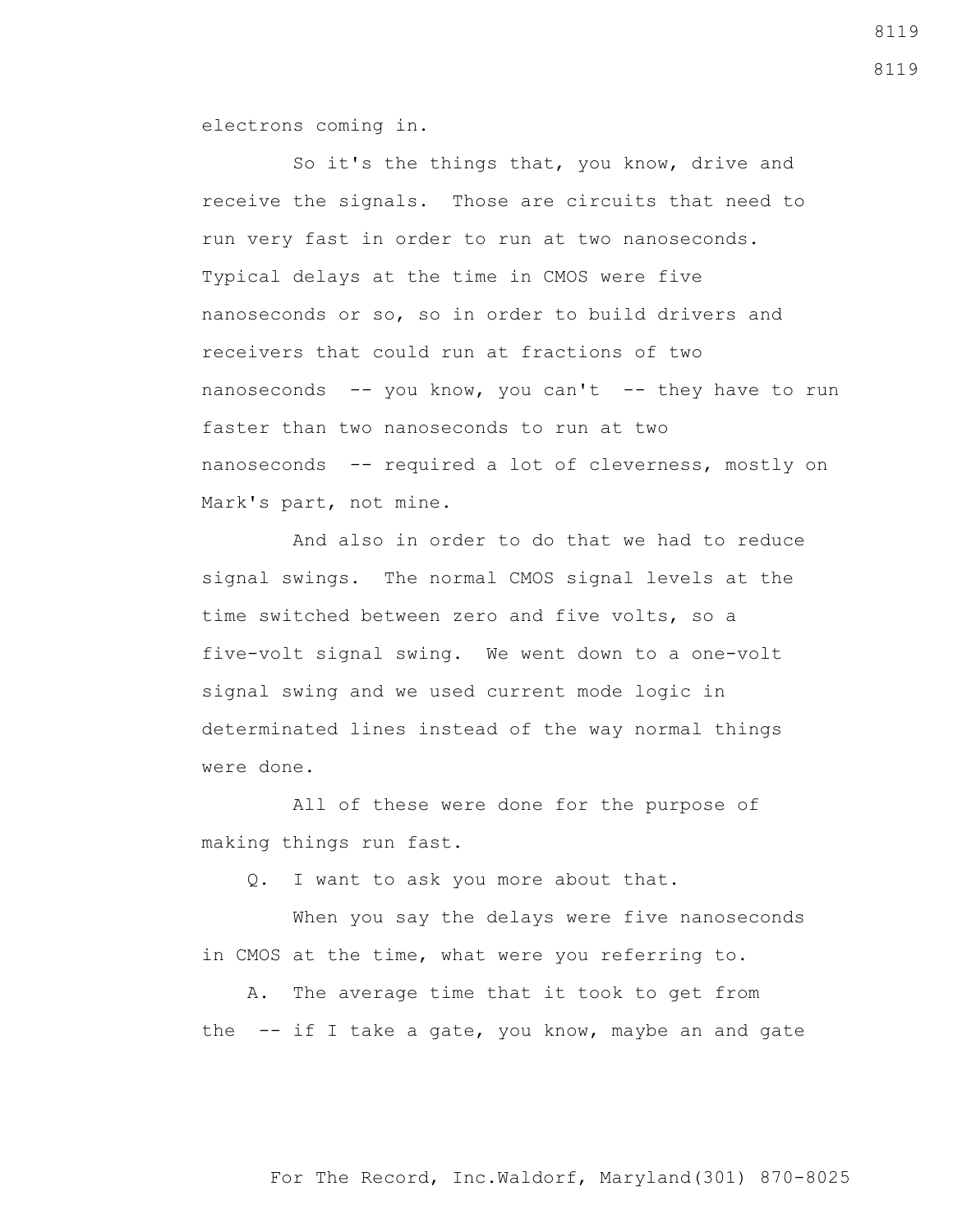that says that both the inputs are high, then the outputs are high, the delay from when the signal comes into that gate to when it comes out could be typically five nanoseconds or so.

So that's a problem because if  $-$ - typically the gate delay is also the same as the slew time. Signals -- i can draw on the side here **(indicating)** --

Q. You said slew?

A. Yes. Slew rate.

 The way you send a signal is you either have one voltage -- in this case it needs to be zero volts and five volts, so the signal volt will go from one level to another. It's a change. And normally you draw it as if it was instantaneous, but it's not. In fact, there's a time it takes to go from the low level to the high level. That's called the slew rate or the rise time. And that time is typically roughly the same as the gate delay.

So -- and that's a problem. Again, if this time, rise time, is of five nanoseconds and we want to design a bus that runs at two nanoseconds, that doesn't work. You have to fix that.

 So Mark had to design drivers and receivers out of the same crummy logic that everybody else was using -- that was a key -- that ran much faster.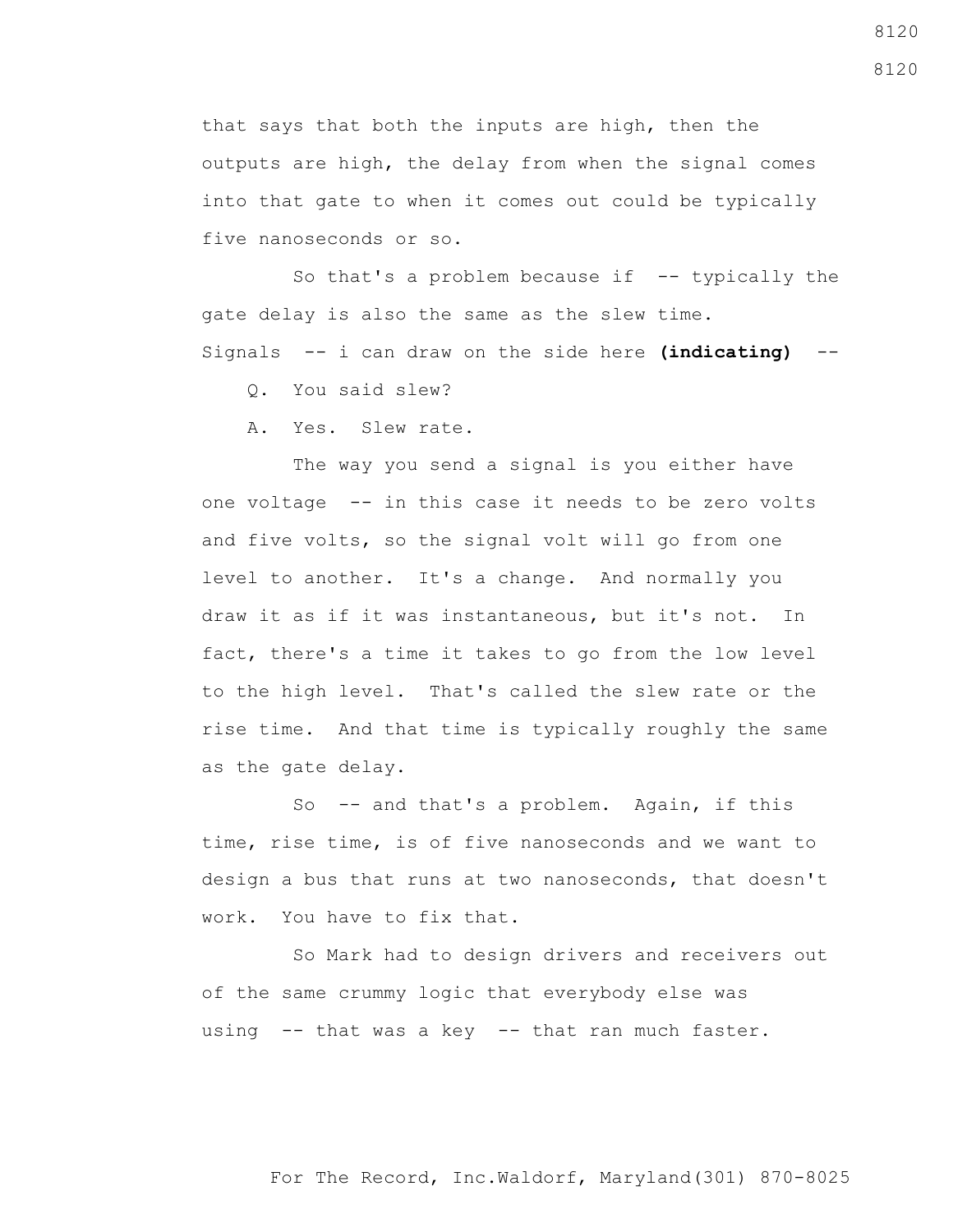A. The gates. The gates themselves.

Q. And the gates are devices etched in silicon?

 A. Exactly. Little devices etched in silicon, exactly. Sorry.

 Q. I think that covers what I wanted you to write up there, if you could resume the stand.

Could I mark it, Your Honor.

 JUDGE McGUIRE: Yes. That will be marked DX-254.

 **(DX Exhibit Number 254 was marked for identification.)**

BY MR. STONE:

 Q. Dr. Farmwald, I want to direct you now with this background back to RX-15 and back to page 9 where we were a moment ago and ask you again to try to stay slow in your responses here for me if you would. I want to direct your attention to the second and third paragraphs under that heading 3.1.

 The first one talks about "Rambus technology provides several strong barriers to entry for potential competitors, the strongest of which are its patents and the overwhelming 'unfair' advantage its technology enjoys," and then it goes on from there.

Tell us if you would what you were referring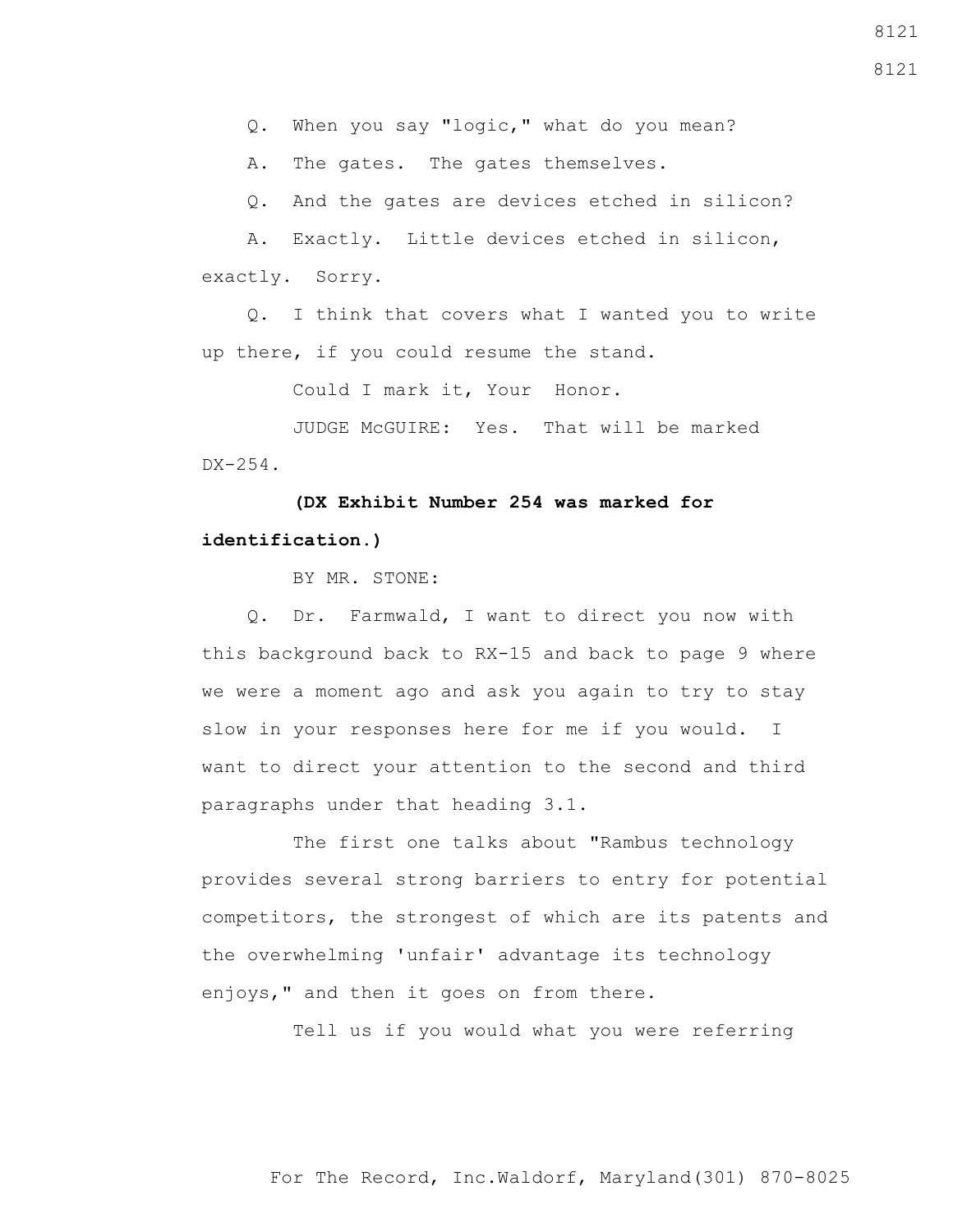to there when you were talking about barriers to entry.

 A. We felt, still feel actually, that the ideas were very new and very interesting and that the patents themselves were going to be pretty broad because the ideas were new and had not been looked at before, and so a good, strong, broad patent is a good protection we felt.

 We also felt that you can have broad patents on an idea that doesn't have any advantages. We also felt that the idea had advantages, that it was a lot faster, a lot denser, which means you pack it together tighter, a lot lower power and a lot cheaper than any other approach we knew of, so we thought all those things together was pretty compelling.

 Q. Did you at the time -- and I'm talking now about this  $188-89$  time frame  $-$ - did you then give thought to whether there might be other ways, other than the ways you've described, to speed up the transfer of data from a DRAM?

A. Yes, we did.

 Q. And did you think that there were or were not other ways of doing it than what you were doing?

 A. We actually made an effort, Mark and I, to sit down and carefully think of all the possible ways we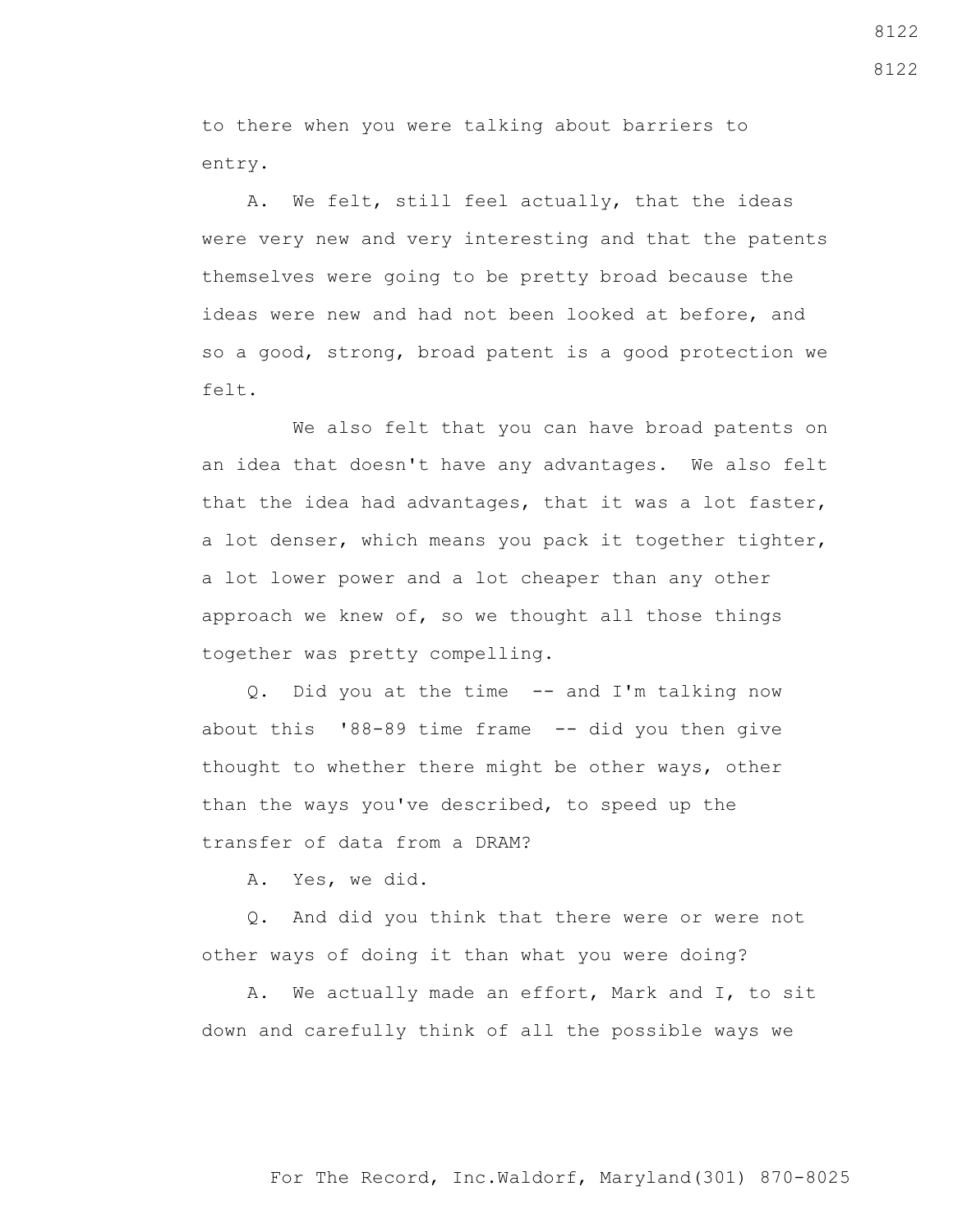could of doing this, partly to make sure that our approach was the best one but also partly to understand all the different approaches that we could, so yes, we thought about that pretty carefully.

 Q. And did you conclude that there were other ways of doing this thing overall than the way you had done it?

 A. We concluded that at least some of these ideas in our view were absolutely necessary, and in fact we couldn't figure out a way around some of these ideas.

Q. Let me direct you to the next paragraph.

When you say Rambus -- it goes, "Furthermore, Rambus is not only stiff competition from a technical point of view," and then it goes on from there.

 When you said "stiff competition from a technical point of view," what were you referring to there?

 A. We thought the part had enormous technical advantages because it was faster mostly.

 Q. Okay. And then you say in the next sentence, you say, "The DRAM industry's penchant for standardization combined with the Rambus marketing strategy of licensing all the major vendors make it extremely unlikely that any potential competitor would be able to gain critical mass enough to challenge an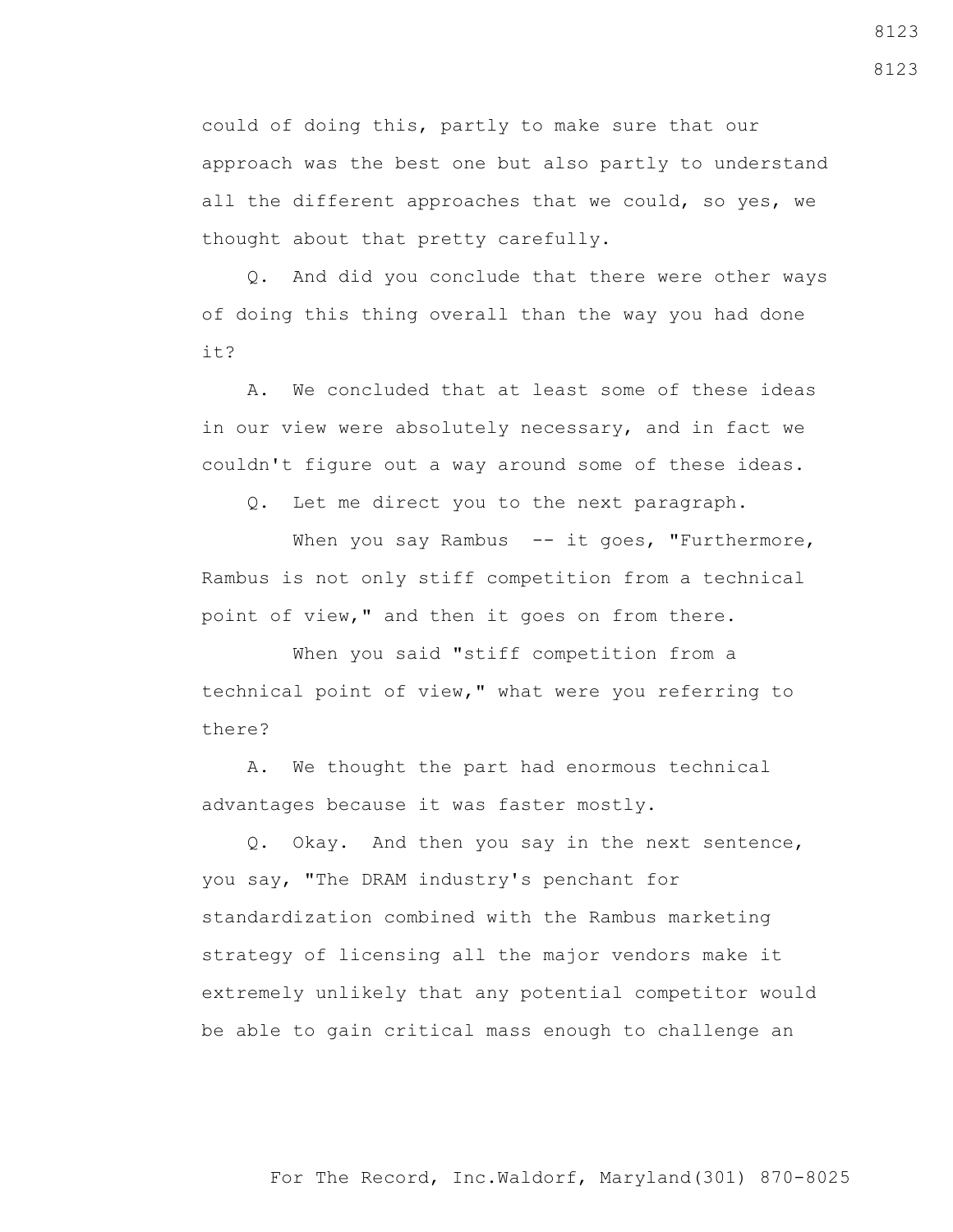For The Record, Inc.Waldorf, Maryland(301) 870-8025

8124

8124

already established and ubiquitous Rambus chip."

Do you see that sentence.

A. Yes.

 Q. When you said "potential competitor" in that sentence, what were you referring to?

 A. An alternative interface, alternative high-speed interface.

Q. So a different design or --

A. A different design, a different idea.

 Q. And when you talk about the penchant for standardization, is that what you described for us earlier or something different?

 A. It's just what I've described earlier, that just because of the nature of the business, they all want to build the same part.

 Q. And you also mentioned here the Rambus marketing strategy. Was there a strategy in 1989 ?

A. There was the beginnings of one.

 Q. What was the beginnings of the strategy as you envisioned it then?

 A. We were going to try and find customers for our parts, big customers, and we were going to try and license all the DRAM makers to build our part to supply those customers.

Q. Okay.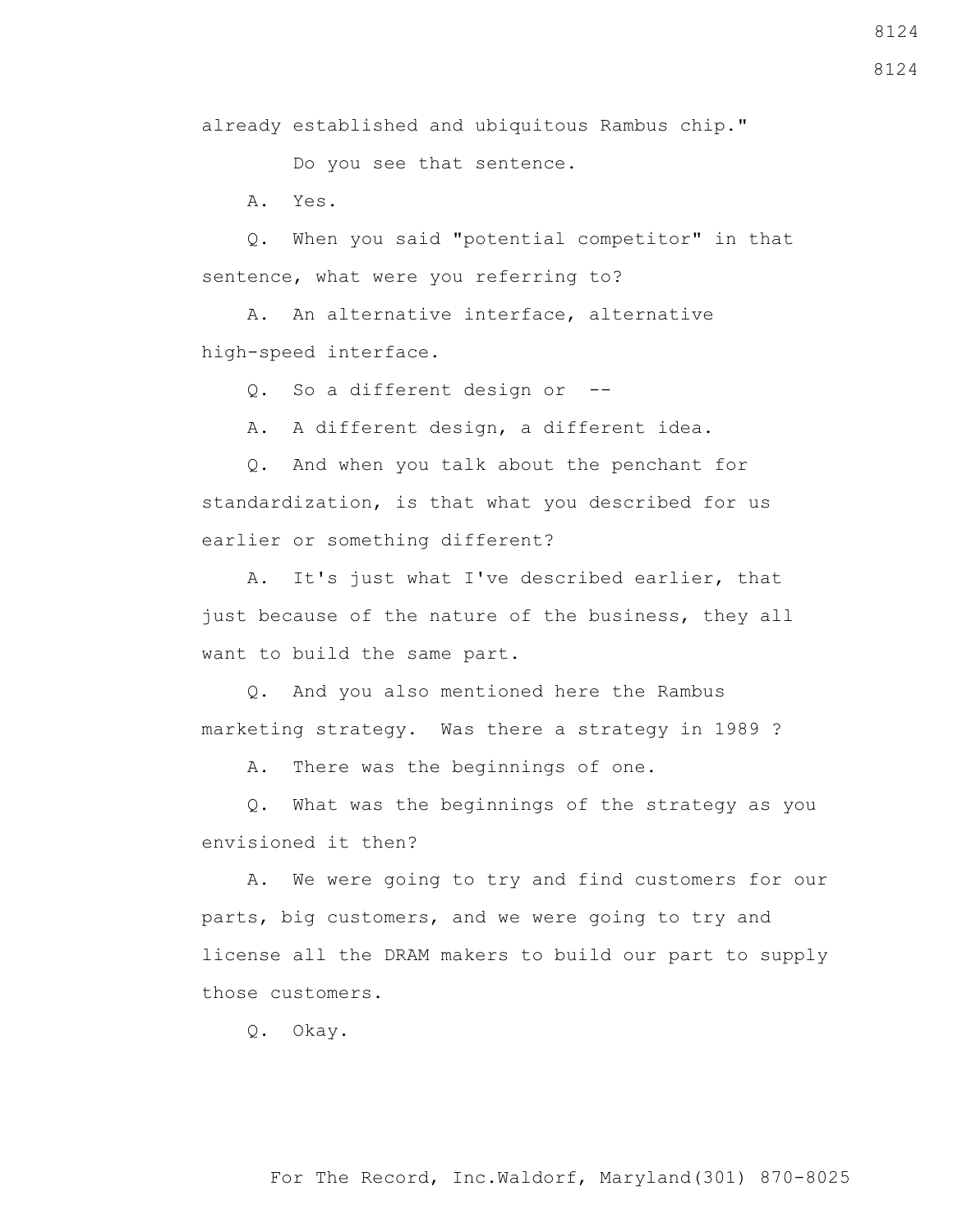JUDGE McGUIRE: I want to go back over part of that testimony so I'm clear.

 When you're talking regarding the DRAM industry's penchant for standardization and your answer was "they all want to build the same part," but in that term, did you mean that it goes through a process by which it becomes an industry standard in the concept of, say, JEDEC, or are you talking about in other ways that I come up with the idea and everyone else just employs it or purchases it?

 I mean, I think that term is important when you're talking about standardization.

I mean, how did you intend that in this plan?

 THE WITNESS: We definitely intended it in the sense of de facto standards. We felt that the history of the DRAM industry was that whatever part somebody started to use that became popular, everybody else just started copying it.

 So there was no standards process; it was just what happened.

 JUDGE McGUIRE: So you're saying they could only copy it if they agreed to terms under -- and I assume these ideas are all under patents, so they would have to pay for that use under the patent?

THE WITNESS: That was our intent, yes.

For The Record, Inc.Waldorf, Maryland(301) 870-8025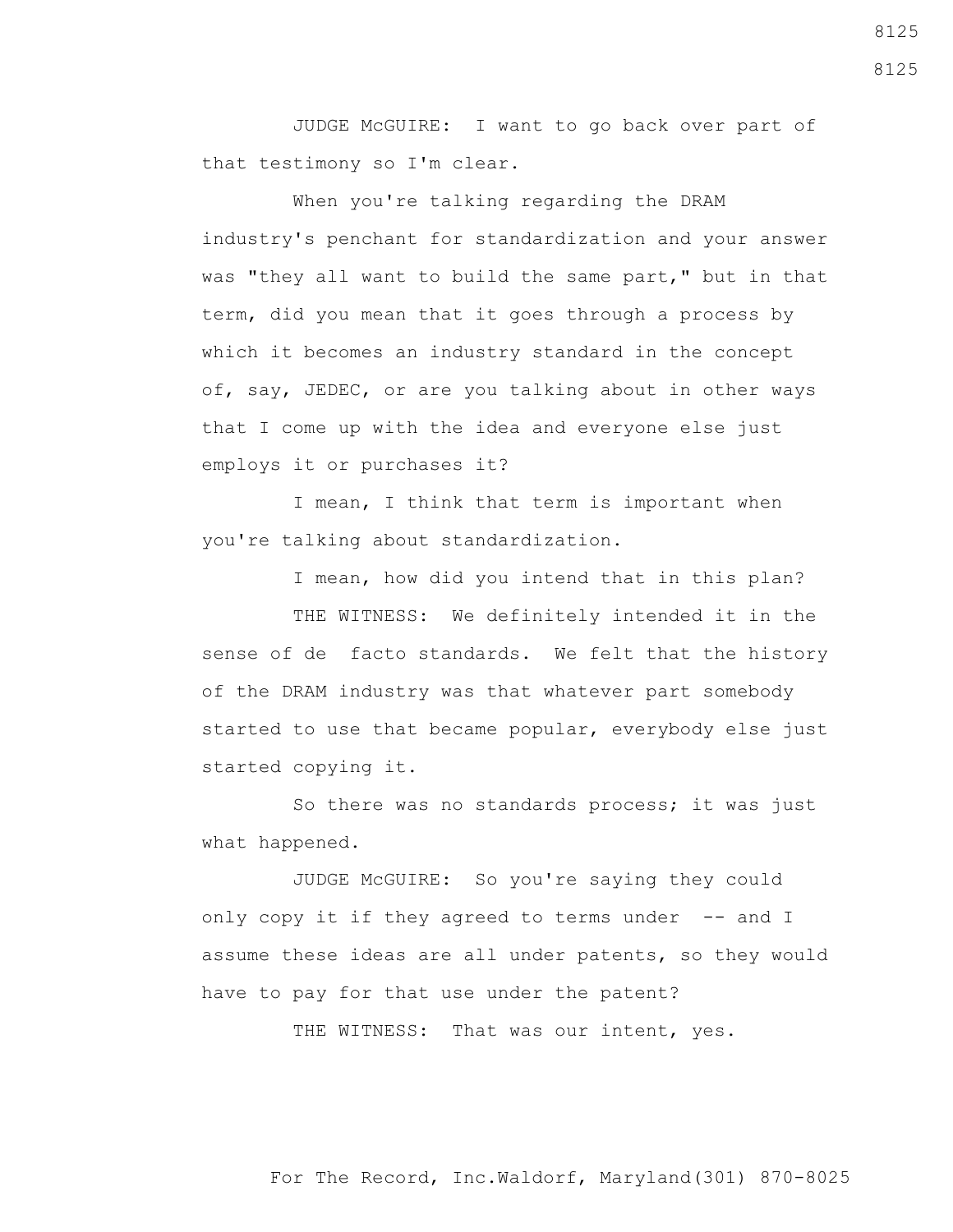Because some of the previous  $- -$  if I could just add a little bit, the previous standard interface was called the RAS/CAS interface and it had not been patented.

 So somebody came out with it and it became popular, everybody else started copying it, but there weren't any patents on it.

 JUDGE McGUIRE: Well, I just have an interest in the term "standardization," but yet that's really not how you employed it. You're talking about a de facto standard.

THE WITNESS: Exactly. De facto standards, yes.

> JUDGE McGUIRE: All right, Mr. Stone. MR. STONE: Thank you, Your Honor. BY MR. STONE:

 Q. I ask if you would turn to page 19 of this same document, RX-15, Dr. Farmwald.

 And this is under the heading Potential Risks and Problems, and if you can, tell us why you included this in the document, this section, why was this section there.

 A. There's sort of a stylized way you do a business plan and having potential risks is something you always put into a business plan, you know, what the potential problems might be.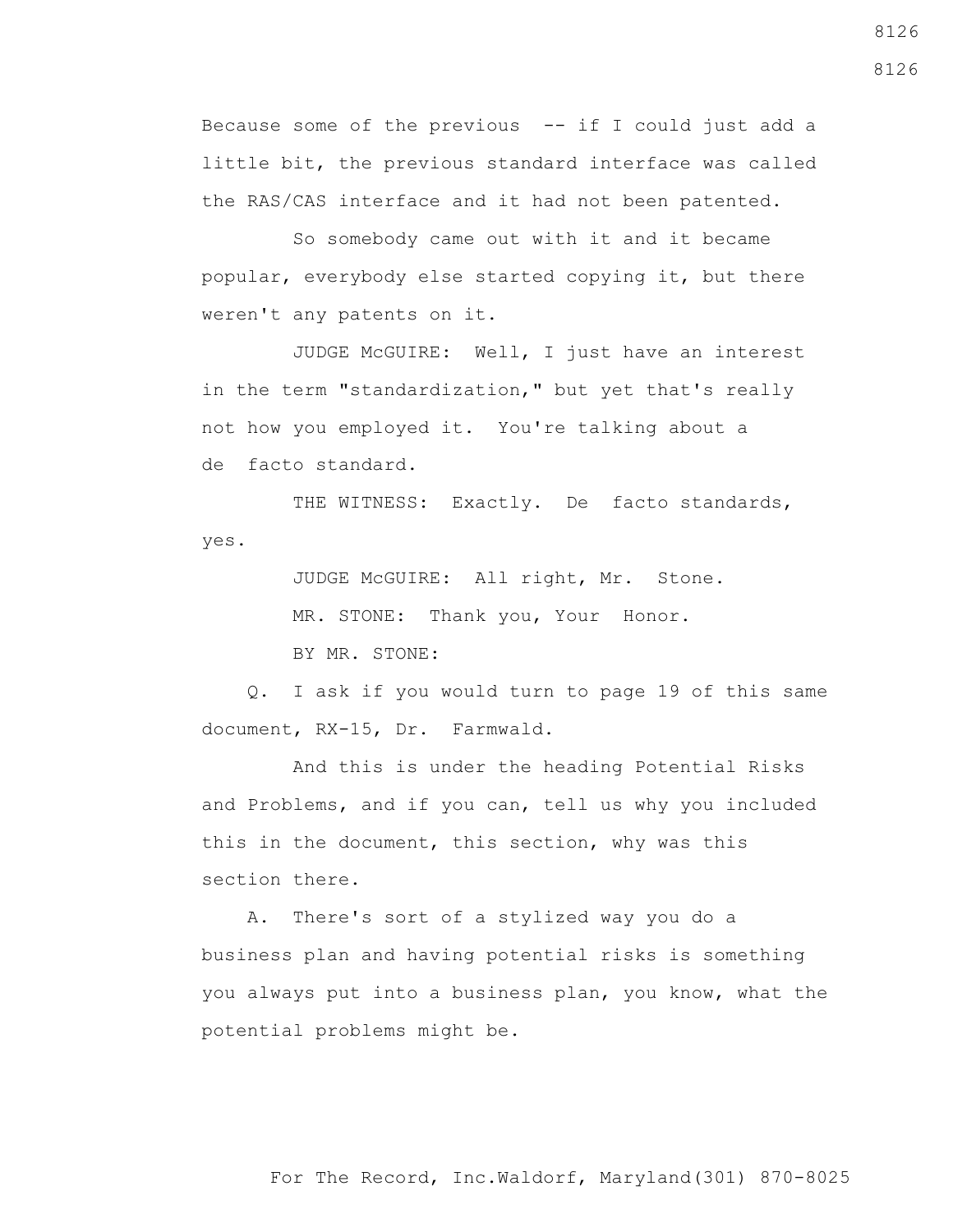Q. And what were the potential risks that you identified in the 1989 time frame?

 A. As I said earlier, this appears to have been a draft, so this looks like more the beginnings of an outline. But at that time we seemed to have identified three things, which is -- one is somebody else doing pretty much the same thing that we just don't know about yet and that we couldn't know about until  $-$ - you know, we were going to be somewhat  $-$ - you know, we're only going to talk under NDA, so maybe they were only going to talk under NDA for a while.

Q. When you say "NDA" --

A. Nondisclosure agreement.

 Q. Okay. Slow down a little bit if you would, but tell us on the second point here, Rambus must be established as a standard to effect large royalty payments, what did you mean by that, and again if you would focus on the issue of what you meant by "standard" in this context.

 A. To us, and I still think of it that way, but certainly at the time, the standard is it's just the part that everybody uses. It's, you know, when you think of a memory chip, at that point you thought RAS/CAS interface. There was no standards body that had subdivided that. It was just that was it.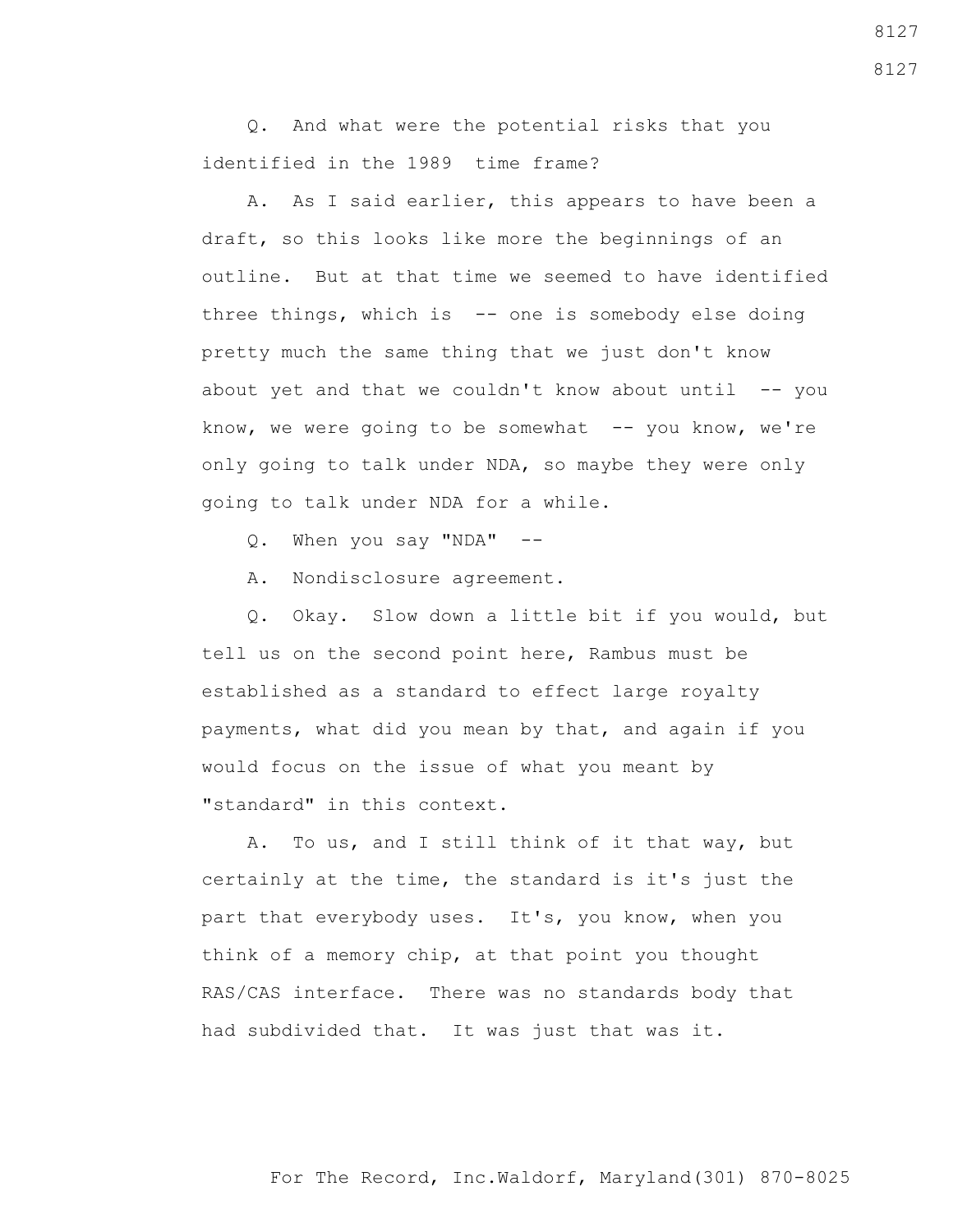So we wanted to become the new standard, the part that everybody used.

 Q. And when you said here "large royalty payments," what did you have in mind in this time frame?

 A. All along we wanted to have sort of single-digit -- lowish single-digit royalties. We thought that was reasonable and fair given sort of our contribution to the thing. But the DRAM market as a whole is very large.

 So that's what we meant. It's a relatively small number times a fairly large market.

 Q. What made you at the time in your mind think that a smallish single-digit or low single-digit number was fair in light of your contributions?

 A. Well, there were two, maybe three ways of thinking about it. One is what others were charging for DRAM patent royalties.

 At the time, my recollection was that TI was still charging in the range of 8 to 10 percent for royalties on DRAMs. It was a very large number. But they owned some pretty fundamental patents on the insides of DRAMs, too, so that seemed like an upward bound. It seemed like that's what we think they were charging but ours should be a little less than that.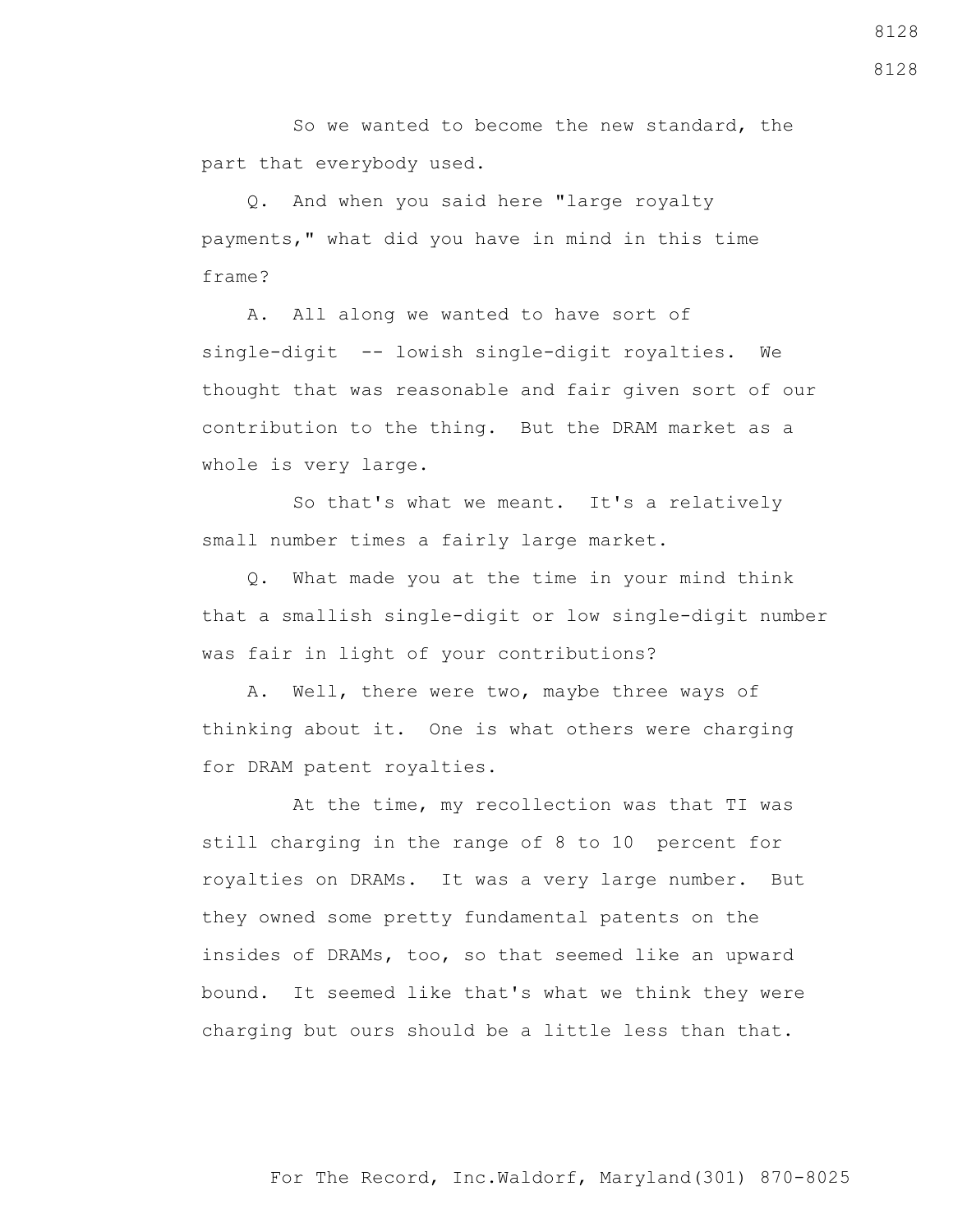The other thing we thought about was if you try and charge too high a number, people will just be scared off. I mean, you know, you're trying to convince people to adopt your part, so you can't go in and just charge someone, you know, a completely obscene number. You have to charge something reasonable.

 So all of those factors sort of said that, you know, small, you know, low single-digit numbers seemed fair.

 Q. Okay. And the last point on this page 19 of Exhibit RX-15 where it says, "Will patent be enforceable and broad enough to stop imitators," why was that listed as a potential risk?

 A. In the long run, no matter what, even if the numbers are small, even if the number is 2 or 3 percent, which in general is a fairly low number, if people can get out of paying, they will.

 And so the patent has got to be pretty good. It's got to be, you know, both broad enough that it's difficult or impossible to get around and enforceable. It has to be legal and something that will hold up in court.

 MR. STONE: Your Honor, I'm going to move to another exhibit. Would now be a convenient time for

8129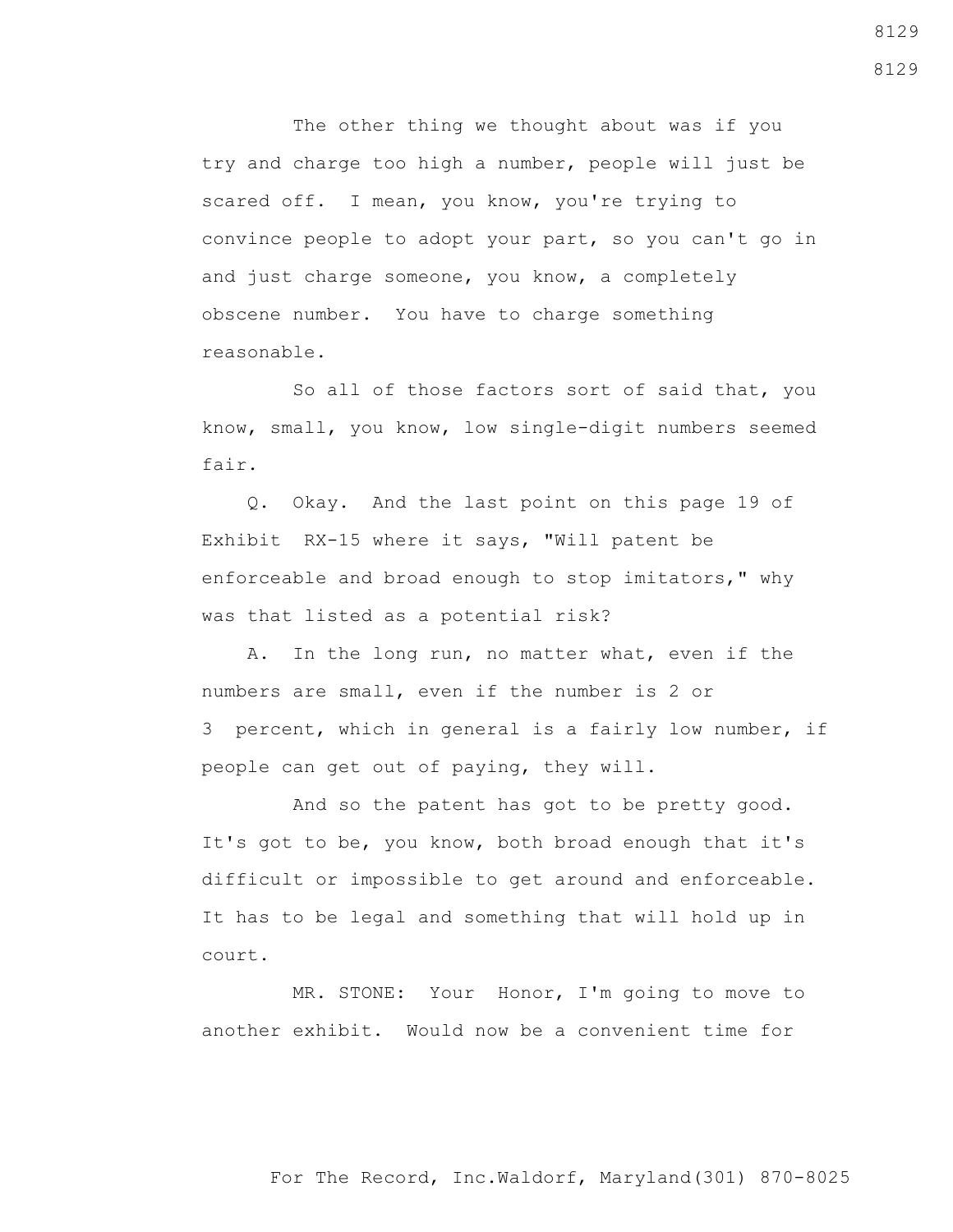8130

8130

the court?

 JUDGE McGUIRE: Let's do that. Let's take a ten-minute break and we'll return at that time.

## **(Recess)**

 JUDGE McGUIRE: At this time you may proceed with your inquiry, Mr. Stone.

MR. STONE: Thank you, Your Honor.

BY MR. STONE:

 Q. Dr. Farmwald, I'd like you to turn if you would to your next document in your binder, which is Exhibit CX-1702.

 And if you would, take a look at this document and then if you can tell us what it is.

A. I'm pretty sure it's my notes -- it's my handwriting. I know that. It's the notes from a Kleiner Perkins venture capital meeting, and I'm pretty sure it's not the first meeting that we had with them.

 Q. And it has a date on the first page at the top. Do you see that? Is that the date of the meeting?

A. I believe so, yes.

- Q. What date is that?
- A. 8-28-89.

Q. And I want you if you would to turn all the way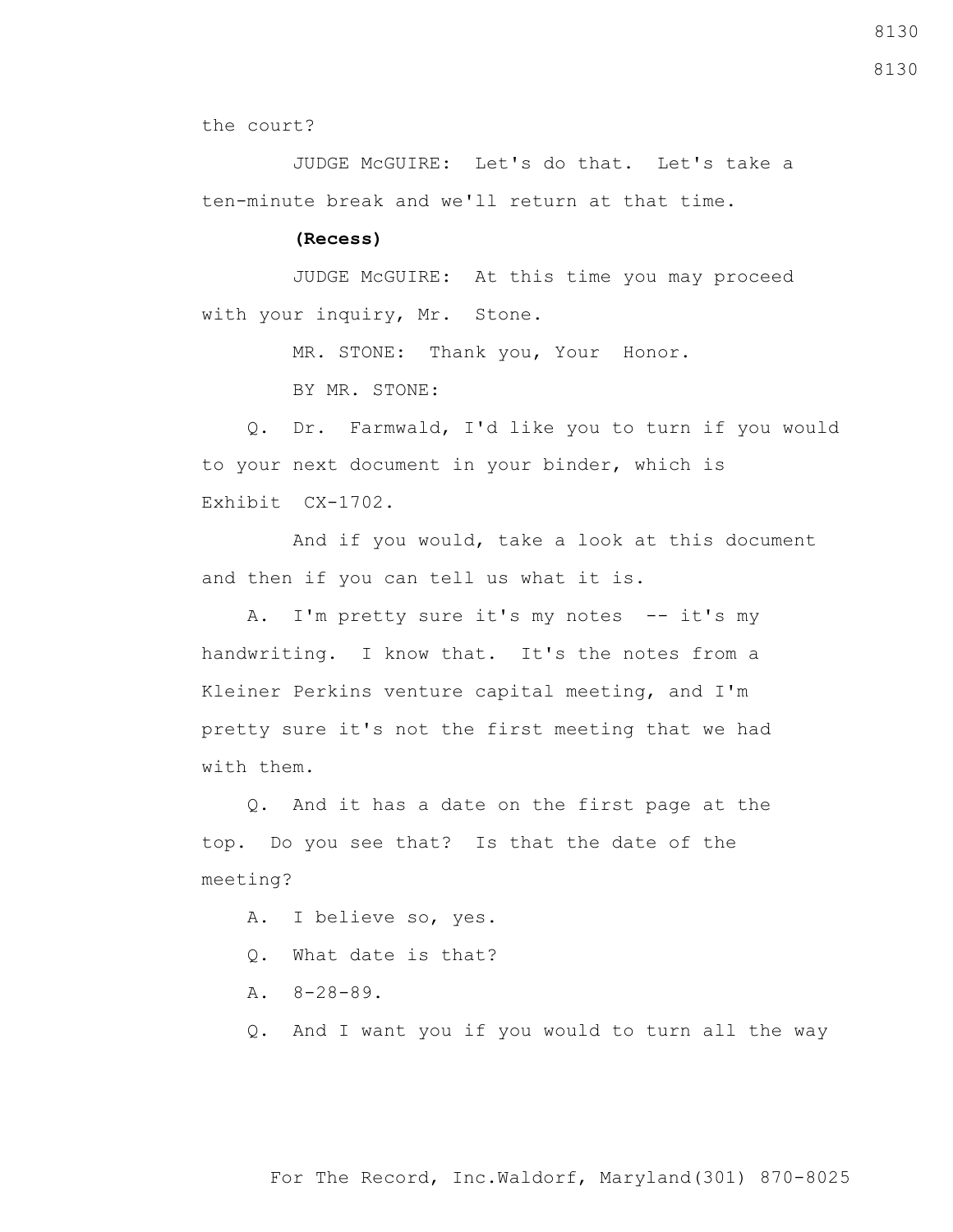to the last page of this document, which is page 6, and tell us if you can whether page 6 of Exhibit 1702 is part of the same set of notes or different.

 A. Actually it looks like it's an earlier set of notes because the date is different, so it looks like it was some months earlier, but it's with one of the people from Kleiner Perkins, Andy Heller, who was the gentleman I told you about before from -- ex-IBMer.

 Q. So I want to direct you to just the first five pages if I can, leaving out page 6 of Exhibit 1702, CX-1702.

 Does this appear to you to be notes you took at a meeting or in connection with a meeting.

A. Yes.

 Q. If you'd look at the third page of Exhibit 1702, there's a series of names at the top.

Can you tell us what these names refer to?

 A. Yes. These are various of the partners plus a lawyer who were at this meeting, John Doerr, Andy Heller, Bernie LaCruit and Roger Borovoy.

 Q. And then in the names below that, we see your name, and what's the name just ahead of yours?

A. Jim Mannos, M-A-N-N-O-S.

 Q. And what was his role or involvement at the time?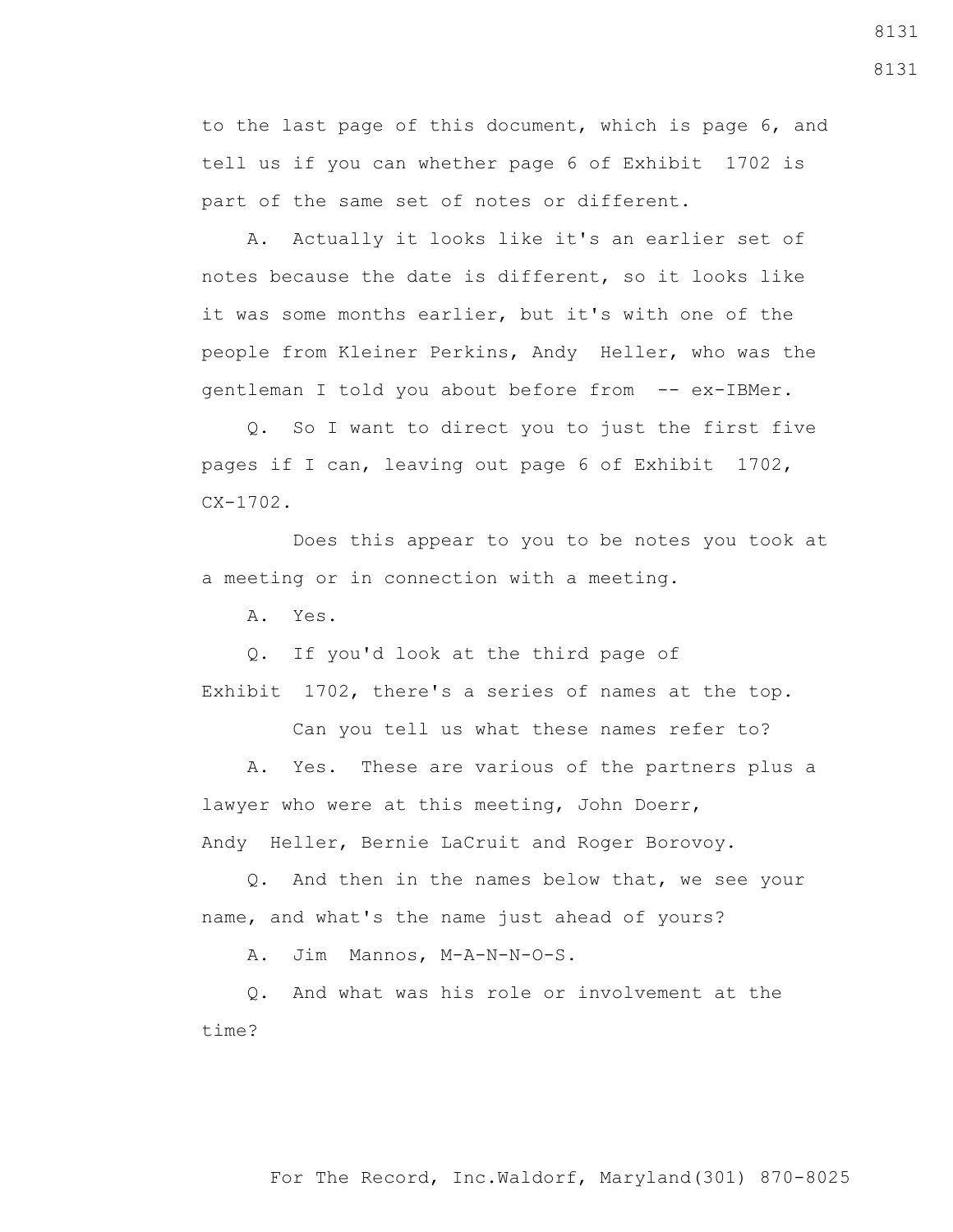8132

 A. He was initially being considered as a VP of marketing for Rambus, so he came along with me to some of the early meetings.

Q. Was he helping you at all?

A. He was helping me, yes.

 Q. And then are the names at the top, the four names at the top, are those people who were there on behalf of Kleiner Perkins?

A. Yes.

 Q. Can you give us just a little bit of background, who you understood John Doerr to be at the time, what was his role?

 A. John Doerr is a senior partner at Kleiner Perkins, actually a very famous guy, started a lot of companies, one of the founders of Sun Microsystems, but very many companies.

 Q. And Andy Heller, the next name, you told us who he was?

A. Yes.

 Q. And the next name, Bernie -- how do you say that?

A. "Bernie LaCruit."

Q. What was his position at the time?

 A. He was a partner. He had just joined not too long before this. I can't right now remember his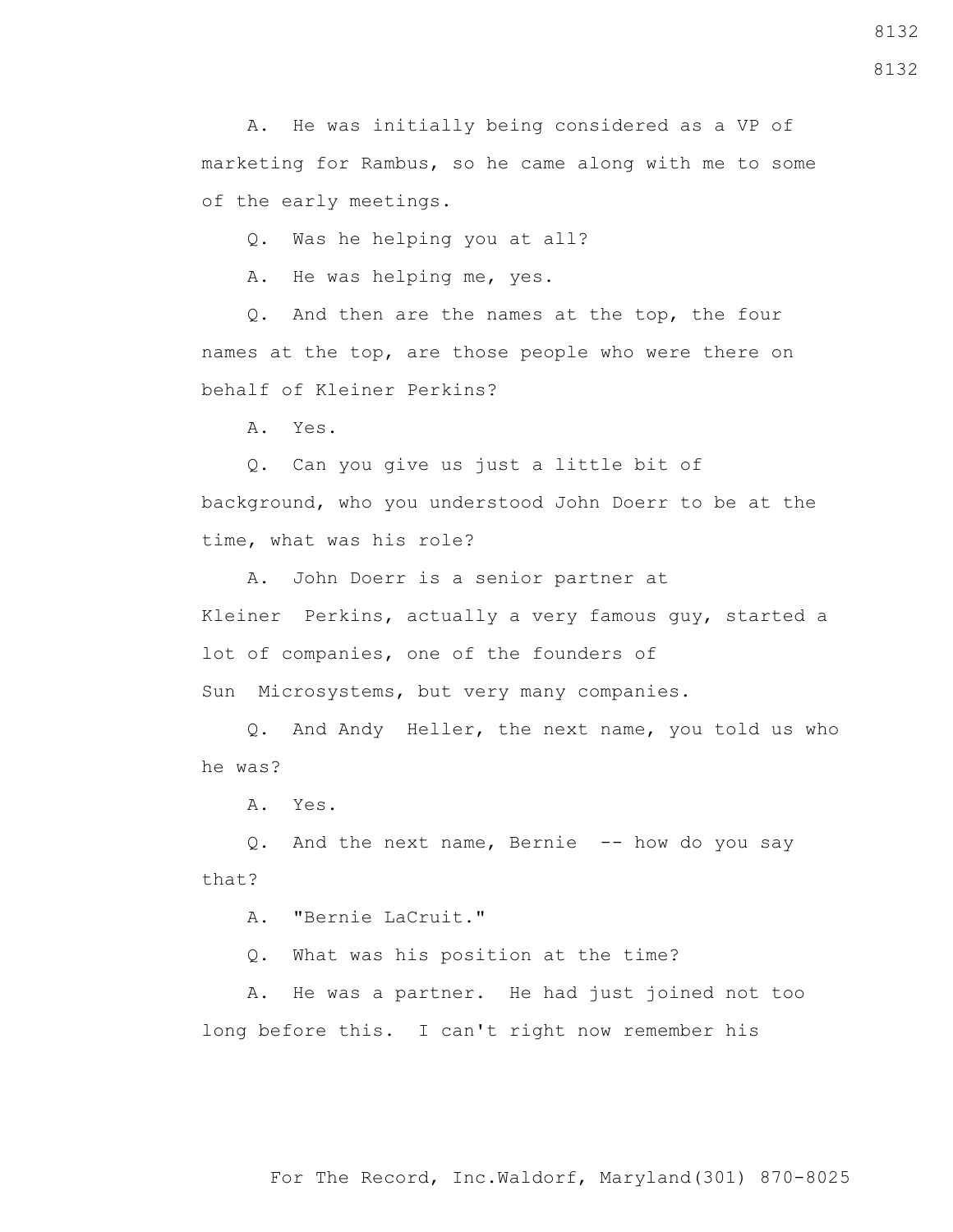8133

background, but he was a really well-known guy, too. I just can't remember where he had come from before Kleiner Perkins.

 Q. And then the last name you said was Roger Borovoy?

A. Yes.

Q. And was he at Kleiner Perkins?

 A. He was not. He was an attorney and sort of associate of the firm.

 Q. And did you know him by reputation or personally?

 A. I did not know him personally. I knew him by reputation.

 Q. What was his background as you understood it at the time?

A. He was Intel -- he had been Intel's attorney for quite a long time, so he's a very well-known guy because of that.

 Q. Did you have an understanding as to why an attorney was at this meeting?

A. I believe that it was -- that's why I'm pretty sure this wasn't the first meeting. I believe we had had a first meeting and that they wanted to evaluate - you know, the strength of any potential company built on these ideas depends on the strength of the ideas,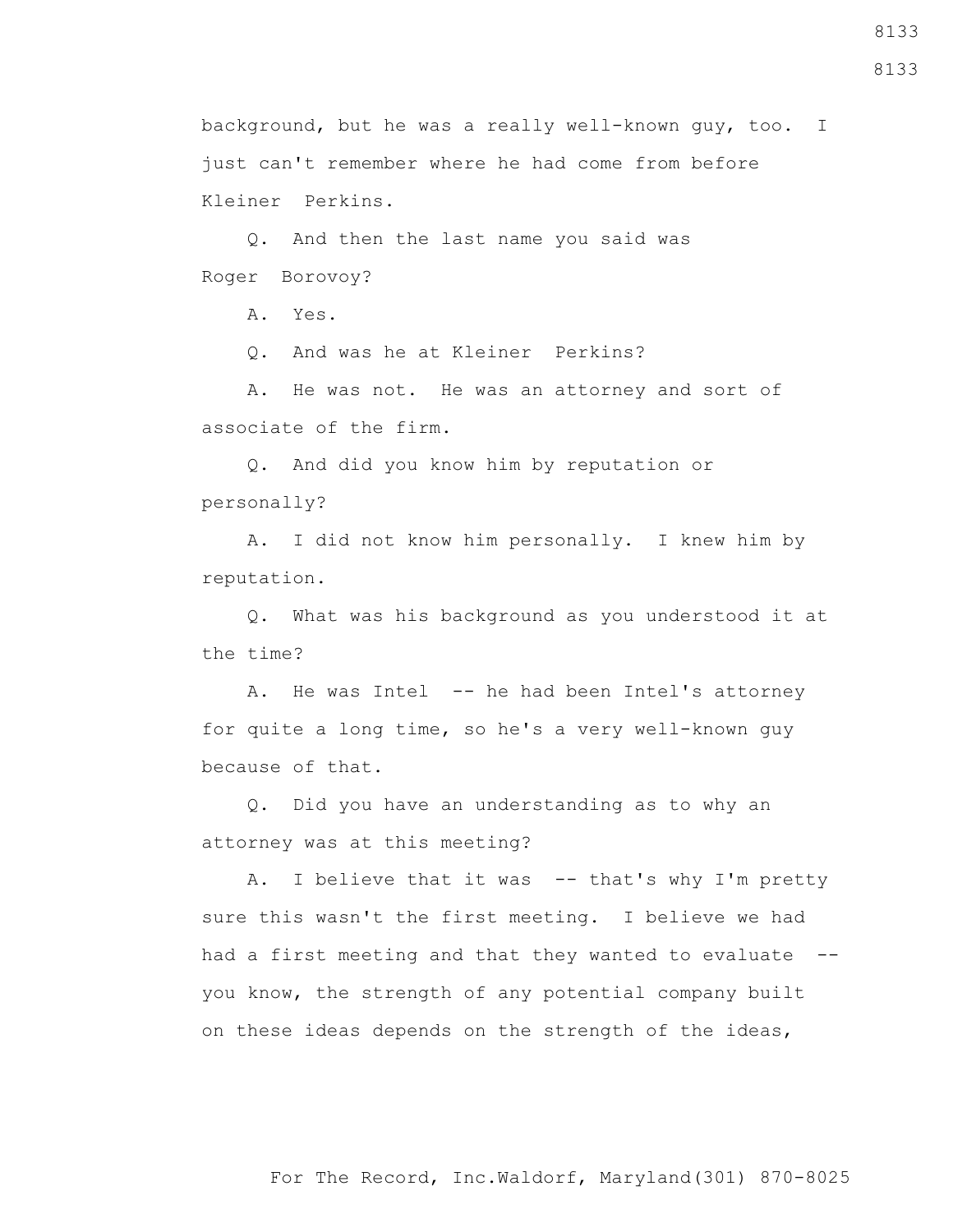and so I believe that they had hired Roger Borovoy to investigate how good the patents could be.

 Q. Was he a patent attorney as you understood it at the time?

A. My understanding was yes.

 Q. And staying if we can on page 3 of these notes, you've written "Roger begins" and then there's a discussion down below that.

What do these refer to?

 A. So these are my notes of Roger's comments after having talked to us at some earlier meeting, so this was his feedback mostly to Kleiner Perkins but somewhat to us also.

 Q. And what did he tell you at this meeting as best you can recreate from your notes if you would?

 A. He thought -- the first point is he appeared to think that the packaging patent was the wrong approach.

Q. I'm going to interrupt you there if I can.

When you say "packaging patent," what was the reference to as you understood it at the time?

 A. Again, this is from a long time ago, but my best recollection is that one of the patents I wanted to pursue was the idea of the stacked chips, being able to build a 3D stack of chips, and I think he thought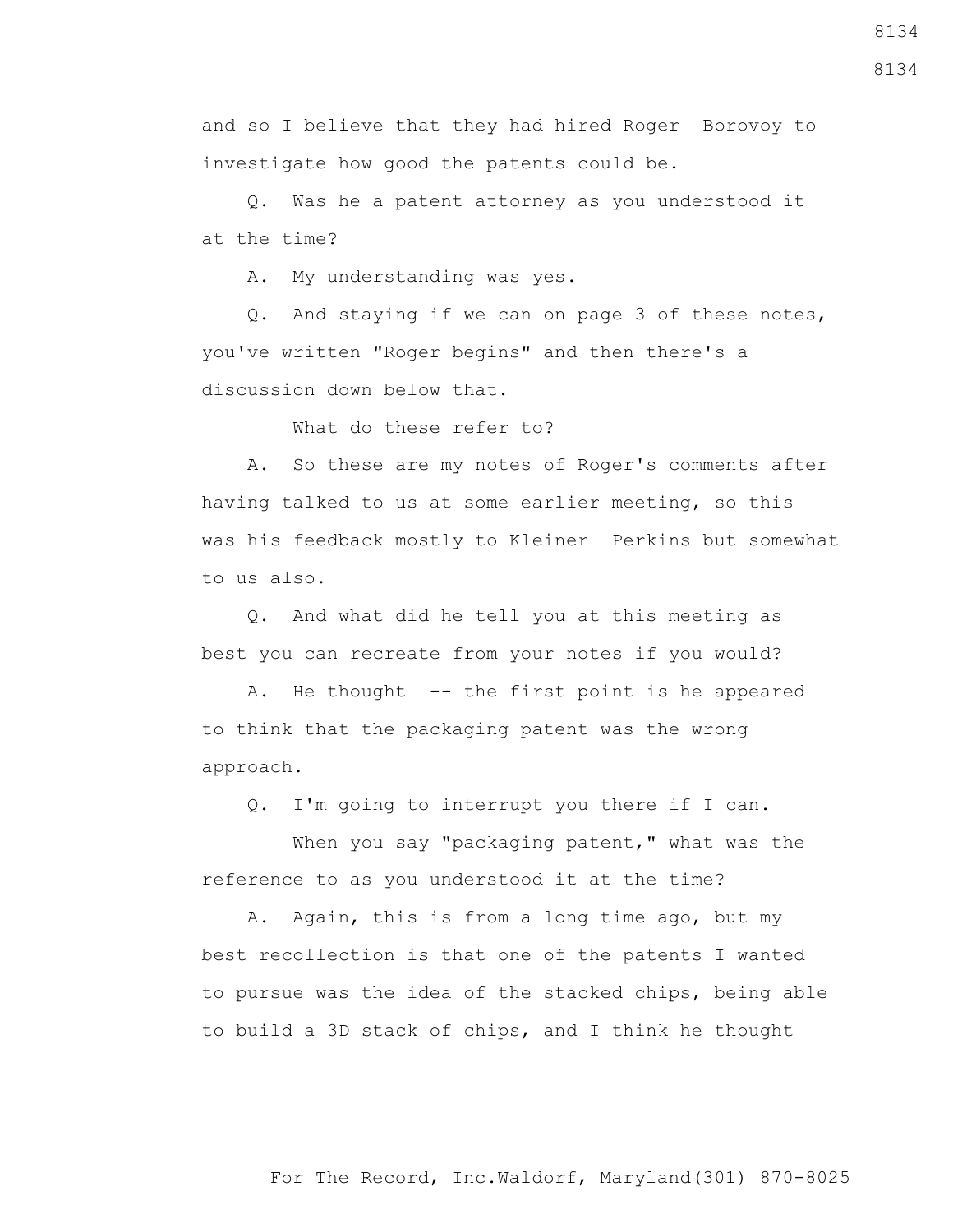that that was, although patentable, not probably the best approach.

 Q. Again using these notes if they can help you recall, what else did he say after the comment about the packaging patent?

A. Let's see if I can read it.

 He thinks that Rambus can get even more packaging patents, but much depends on getting a standard which depends on our patents. He thinks that there may be as many as ten to twenty patents which together give good coverage.

So he seemed  $-$  i do remember that he was very positive. He thought we had a very significant idea that potentially had a lot of patents that could derive from it.

 Q. And in these notes you underlined the word "standard." Do you see that?

A. Yes.

 Q. And at this time was there any discussion of standards set by standard-setting organizations?

A. No.

 Q. What was the discussion about standards at this meeting with Mr. Borovoy and the various partners from Kleiner Perkins?

A. We had to convince people to use this part and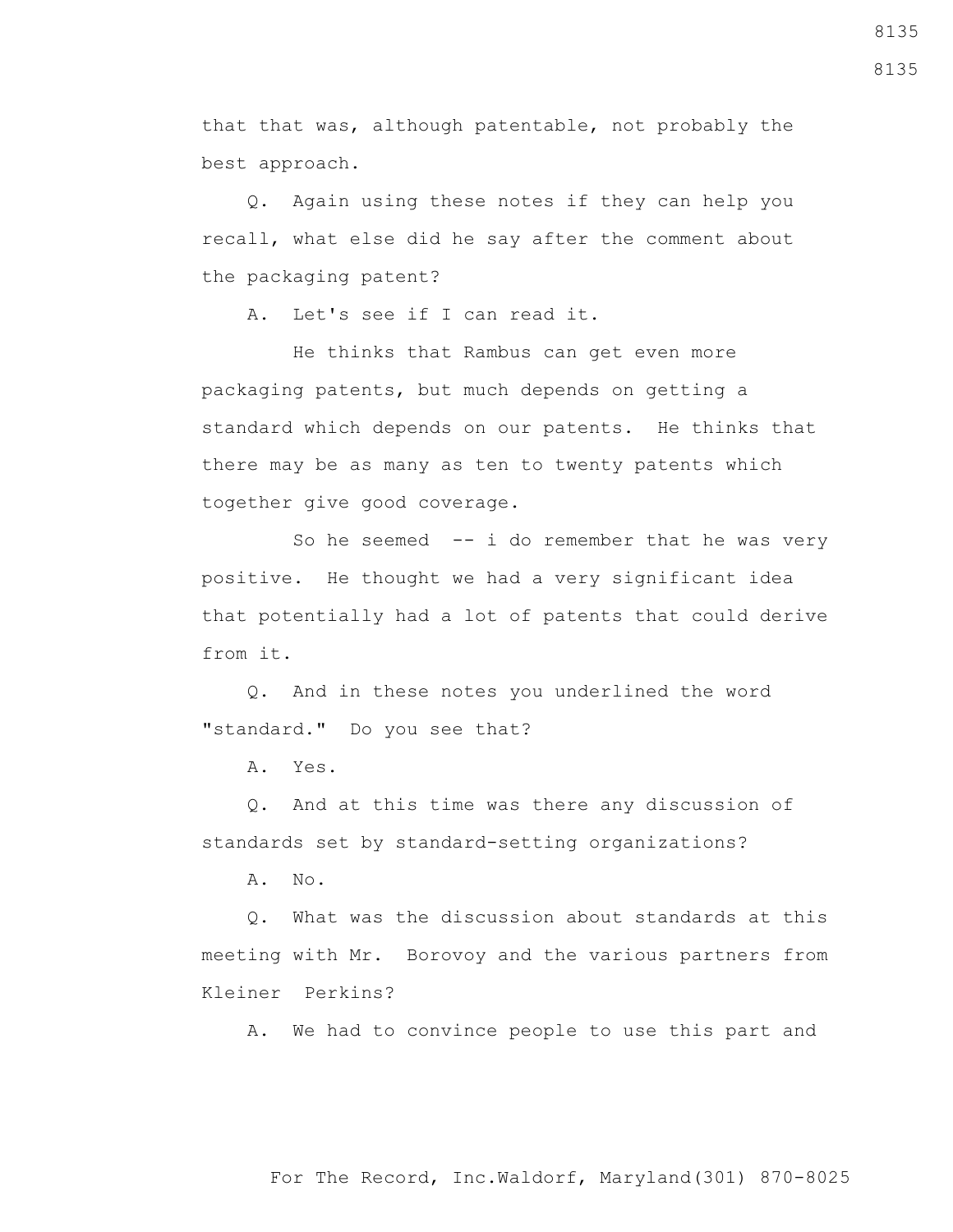we had to convince enough people so that it became the most common part, it became the default part that people would use. That's our definition of standard. It's the standard part that people use.

 Q. Look if you would a little further down in these notes. It says "Andy" and then there's an underlined phrase, something memory from IBM.

Do you see that?

A. Yes.

Q. What does that refer to?

 A. I don't remember. I've -- i don't remember unfortunately.

Q. And then turn if you would to the next page.

 And let's focus on the top half of the page maybe if we can.

 Again, there's a reference to standard, of making the Rambus a standard, which is underlined, and then you go into "Jim discusses."

 And if you would, take a look at those notes down to where it says "IBM" in the middle half of the page and tell us, if you can, using these notes as an aide, if they are, what was discussed in this portion of the meeting.

 A. Well, we clearly needed some large consumer of DRAMs to choose us. I mean, that's how you became a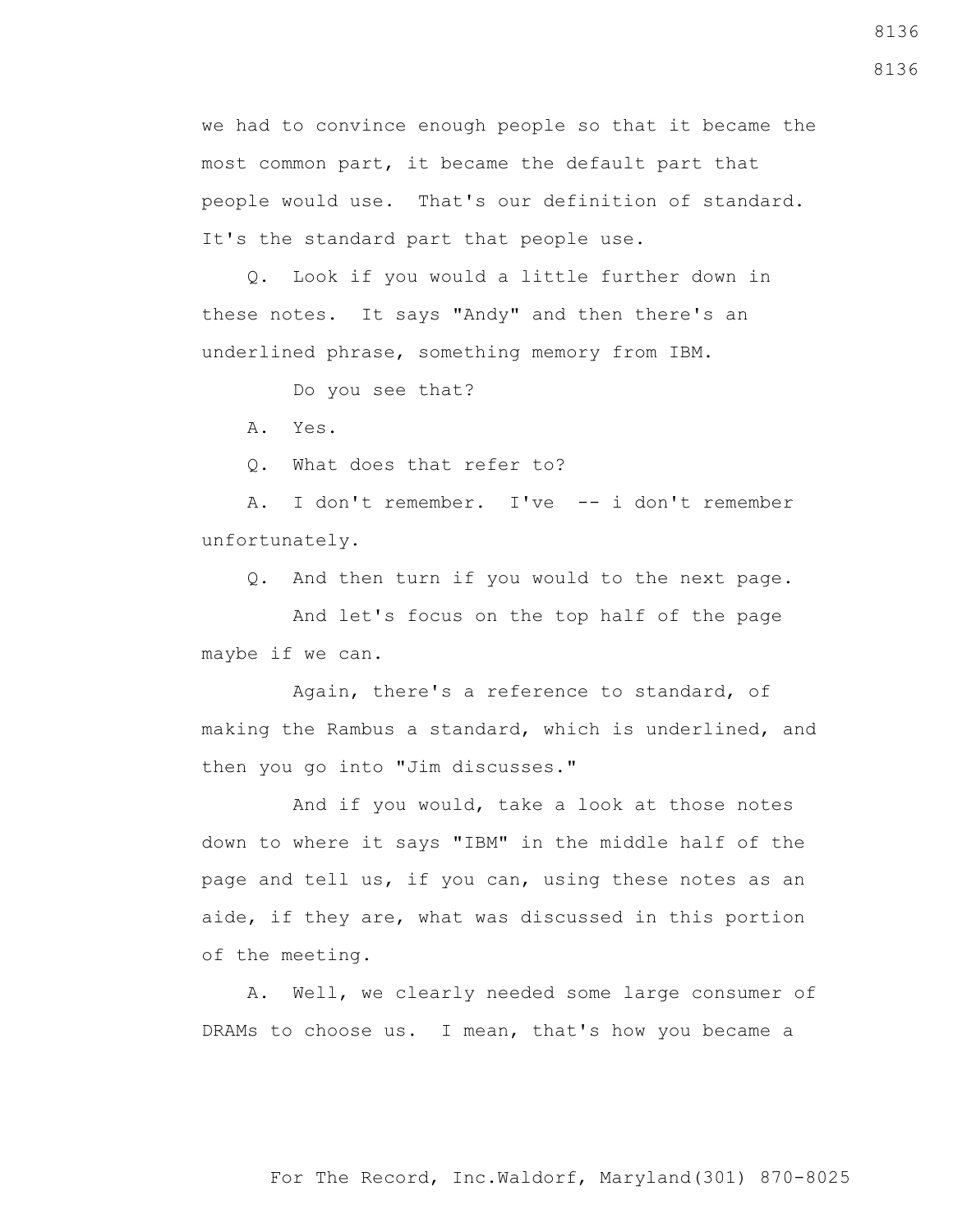standard at that point, is you got somebody big to use you in high volume.

 So it actually says: "Get maker and user of DRAMs. IBM is top choice."

That's pretty clear. IBM at that point was both the largest producer and consumer of DRAMs in the world back then.

 We also thought that Sony was important and we thought that video games were important as users of the chips.

Q. And what's the next line of the notes say?

 A. Important issue is nailing down a few major users.

Q. And after that, what did you write?

 A. Discussion of how to sell to IBM, high-end machines and workstations.

 Q. And then beneath that it says "Motorola/Toshiba"; is that right?

A. Yes.

 Q. And then what does it say next to those companies' names?

A. As partner.

 Q. Do you recall what happened with respect to Kleiner Perkins following this meeting?

A. Immediately following this meeting they, mostly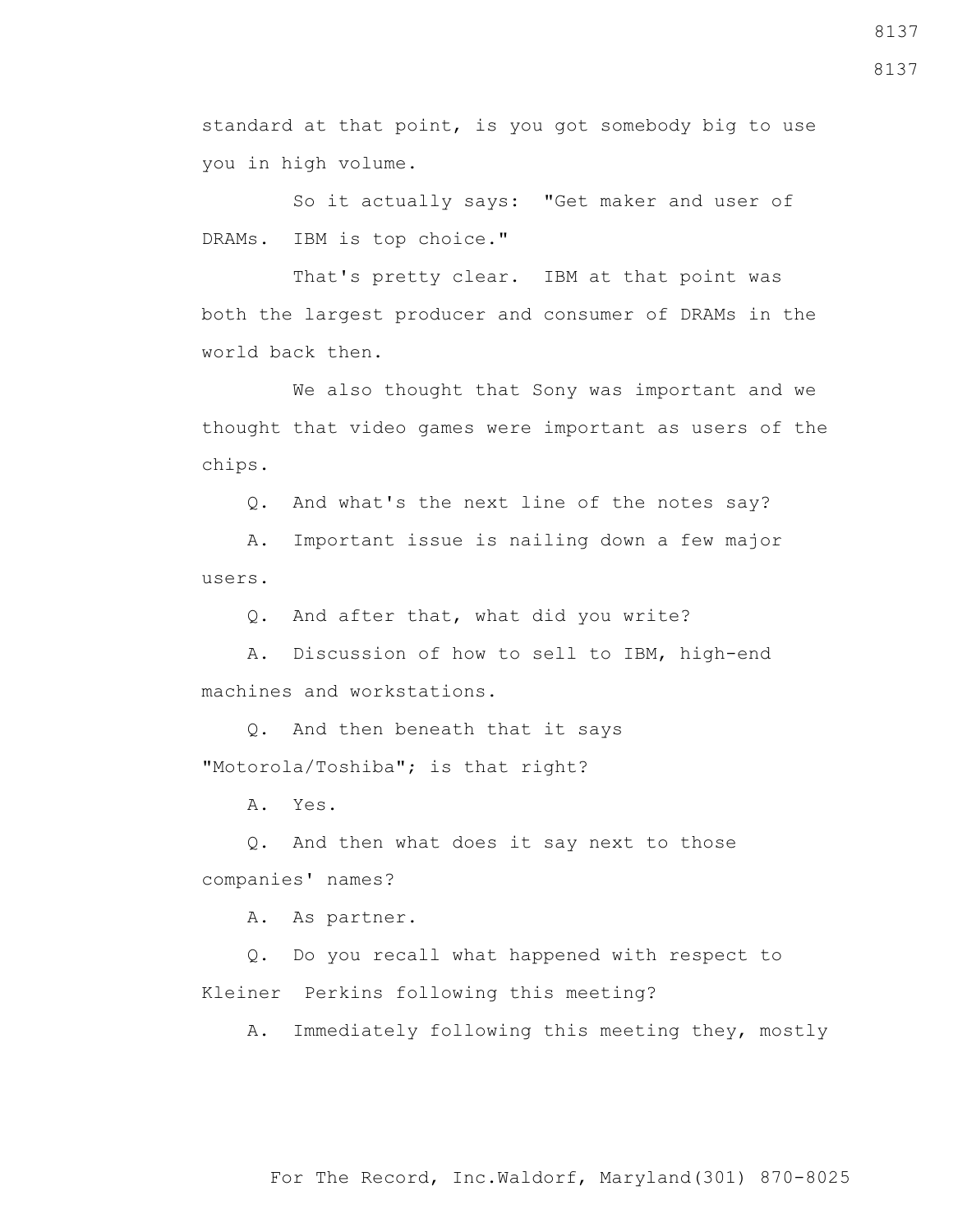through Andy's help, we started to make -- to go into serious discussions with IBM as a customer.

Q. How did Andy help you in that regard?

 A. Well, he had a huge number of contacts there given that he had just been an IBM fellow, plus he's a very outgoing, forceful character, so he knows everybody. So he pushed his contacts at IBM to talk to us.

Q. And did they?

 A. Yes. But it took a little bit. IBM at that point -- again, IBM was by far the largest computer company in the world, and they had gotten a little bureaucratic and they wouldn't sign an NDA with a small company that they didn't know anything about.

So after a lot of  $-$ - i can remember this quite while. But after a lot of pushing back and forth, they hired a retired IBM fellow and I had to fly to Poughkeepsie, New York, and I sat in his backyard and I described Rambus to him. He then wrote a report to IBM, and then a few days later they actually agreed to sign an NDA with IBM instead of just with this guy.

Q. And that all started with Andy Heller's help?

A. Yes, that all started with Andy Heller.

 Q. Let me ask you if you would to look at the next document in your binder, which is CX-1750. Take a

## For The Record, Inc.Waldorf, Maryland(301) 870-8025

8138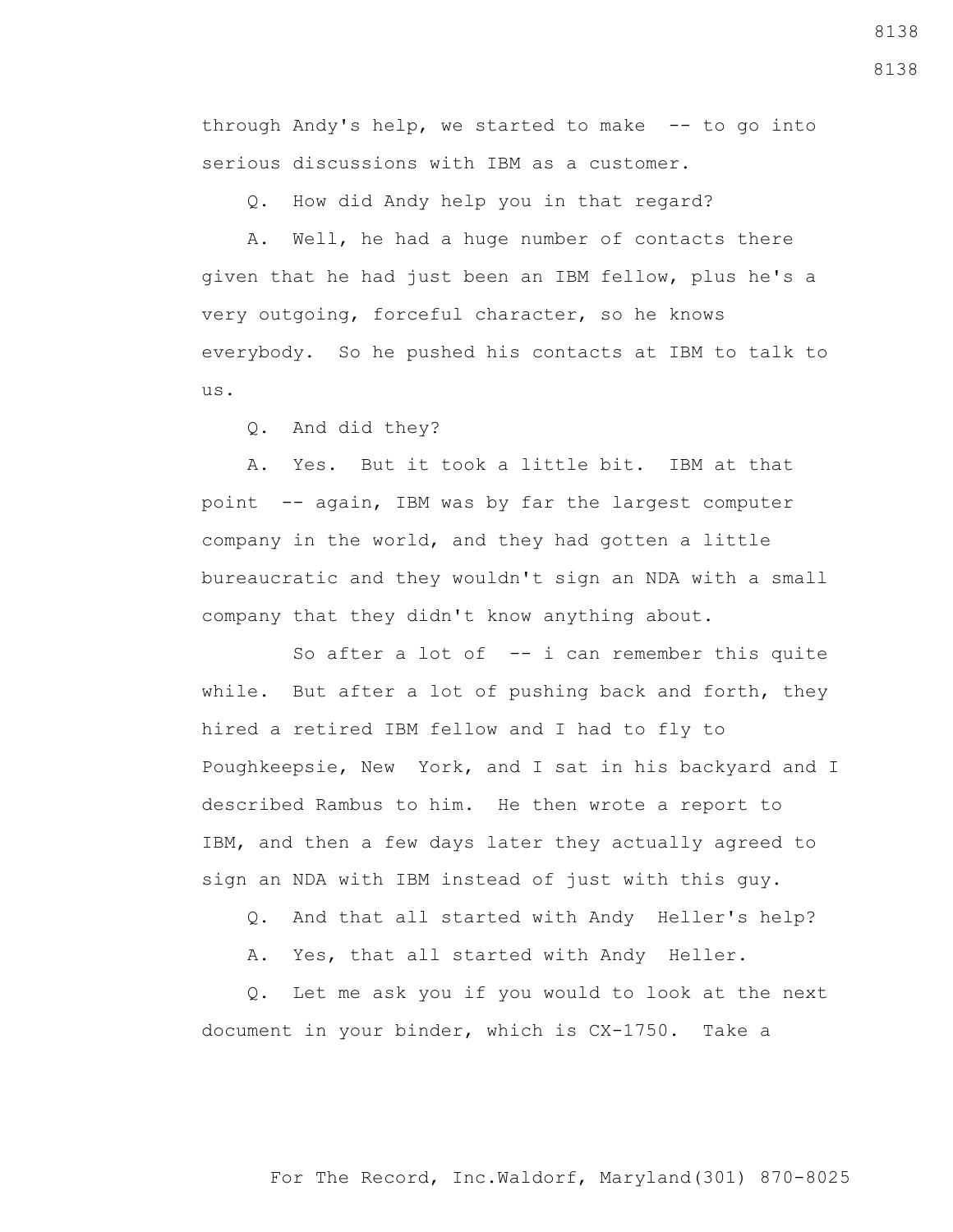moment to look at those if you would and if you can tell us what these notes are.

A. Bernie LaCruit -- so these are -- and Mark Bailey was another partner --

Q. Let me back you up.

Are these your handwritten notes.

A. This is my handwriting, yes.

Q. Okay. And what are they notes of?

 A. Of a meeting about three weeks later with - another Kleiner Perkins meeting.

Q. And who was the meeting with?

A. Again with Bernie LaCruit and with Mark Bailey.

 Q. And the date on the document is September 18, 1989 ?

A. Yes.

Q. And is that the date the meeting occurred?

A. Yes.

Q. And what was discussed in this meeting?

 A. It appears that they were giving us the feedback from a partners meeting, a Kleiner Perkins partners meeting where they all agreed whether they wanted to do the investment or not, and their feedback, which appeared to be mostly positive, that they liked the technology. There's some questions that they'd like to go further on. And they weren't quite ready to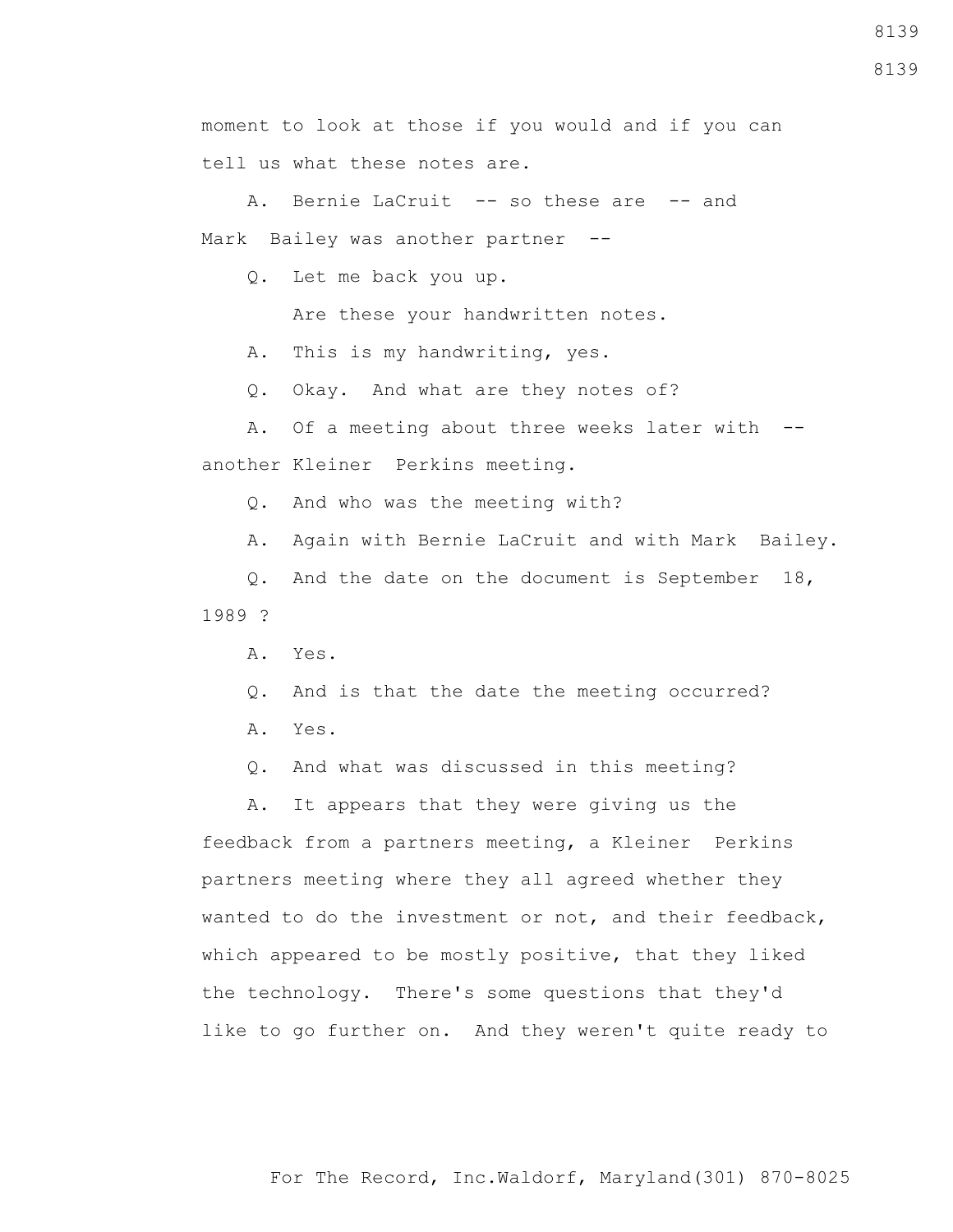decide whether to invest yet or not.

 Q. I want to direct you if I can to the middle of the first page where it says "key to success."

Do you see that language.

A. Yes.

 Q. Key to discuss is establishing de facto standard?

A. Yes.

 Q. What did you mean in your notes when you wrote down "defacto standard"?

 A. This is of course their feedback to us, so I'm just taking notes from them, but I think it's pretty clear. We had to find a number of high-volume customers and high-volume producers to produce the part so that it became the part that everybody was using.

 MR. STONE: Your Honor, at this time I'd like to offer CX-1750 into evidence.

JUDGE McGUIRE: Any objection?

MR. ROYALL: No objection.

JUDGE McGUIRE: Entered.

MR. STONE: Thank you, Your Honor.

 **(CX Exhibit Number 1750 was admitted into evidence.)**

BY MR. STONE:

Q. Let me ask you to turn if you would to the next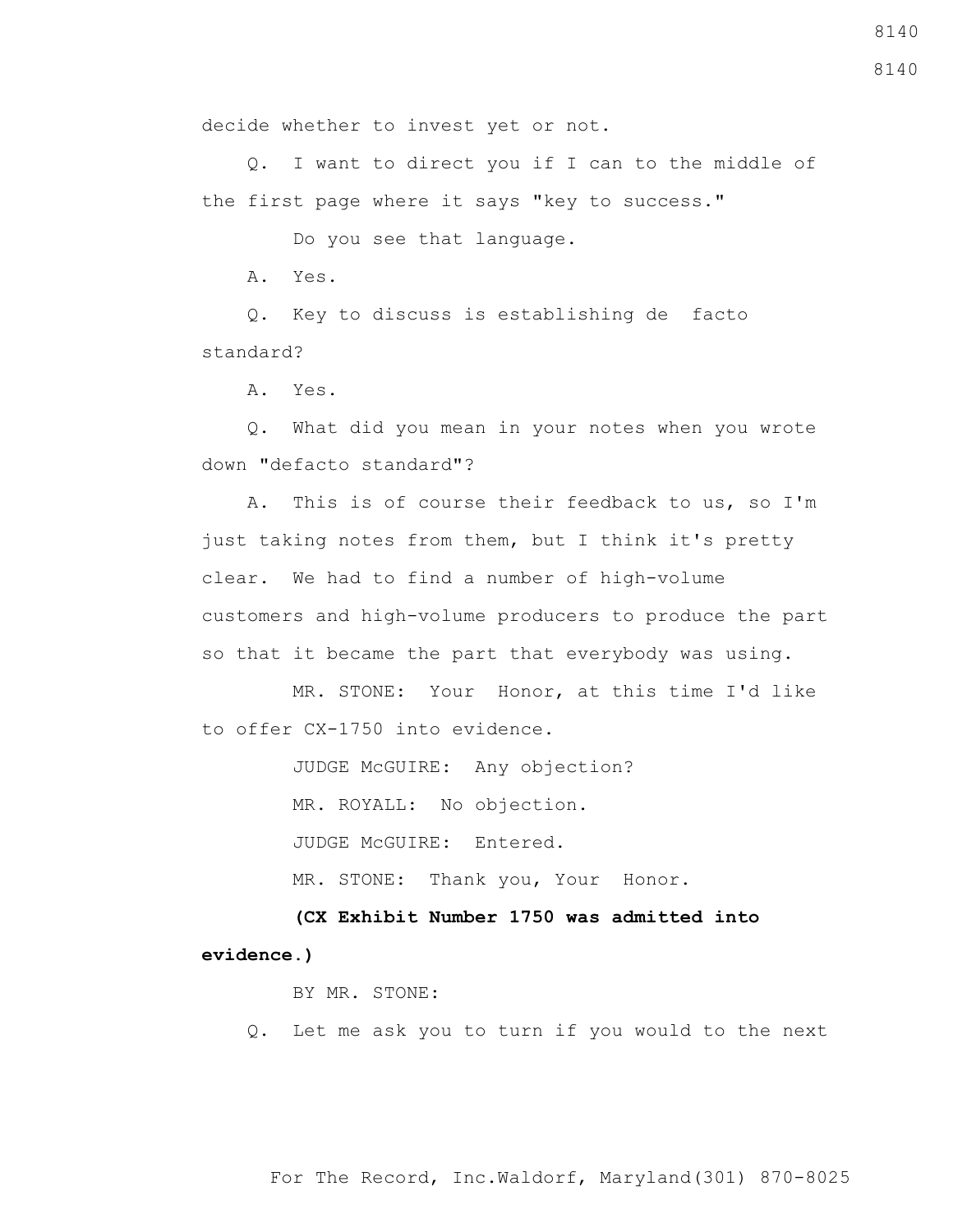document, RX-82. And take a moment if you would to flip through it and just describe in general terms for us if you can what it is.

 A. It's an early slide presentation that I believe we probably would have given to venture capitalists, to potential investors.

 Q. Is this a document that you had Andy preparing at the time?

A. Yes.

 Q. And on the cover I notice it has two names, Dr. Mark Horowitz and Dr. P. Michael Farmwald. That refers to you and Dr. Horowitz?

A. Yes.

 Q. How would a document like this be used at a meeting with a venture capitalist?

 A. This was before they had projectors that you connect to a computer, so you'd bring a stack of transparencies -- these would have been turned into transparencies -- and then you'd use an overhead projector to show it to them.

 Q. And there's a date on the bottom of this document.

 Is that roughly the time frame at which it was prepared.

A. Roughly, yes.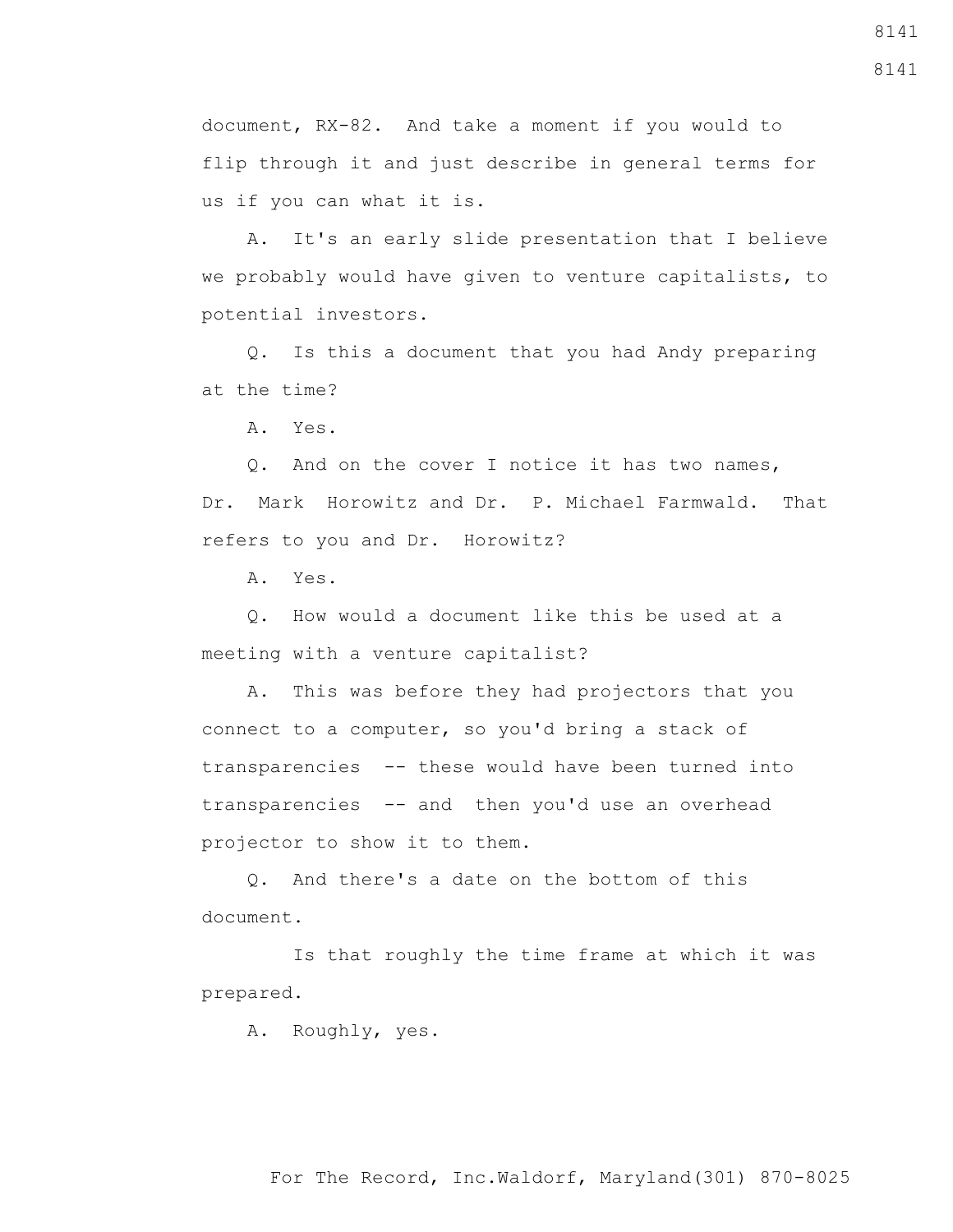Q. And there's some initials alongside the date. Do you see that?

A. Yes. JLM.

Q. To what does that refer?

A. Almost surely that refers to Jim Mannos.

Q. Who was helping at the time?

 A. Who was helping, who was helping to edit some things.

 Q. I want to ask you about a couple of the slides in Exhibit RX-82 if I can, and if you would, turn to page 6.

What does this slide depict or communicate?

 A. It's a list of what we viewed as our overwhelming advantages for why we could win in the marketplace.

 Q. And let me ask you about the last bullet point, the one that says, "Use existing DRAM fab technology and designs, only change the interface."

 What was that meaning to refer to or what did you mean by that?

 A. DRAM fabs tend to be specialized things. They're built specifically to build DRAMs and there's a history behind them.

 So there's several different kinds of fabrication plants. There's ones that you use to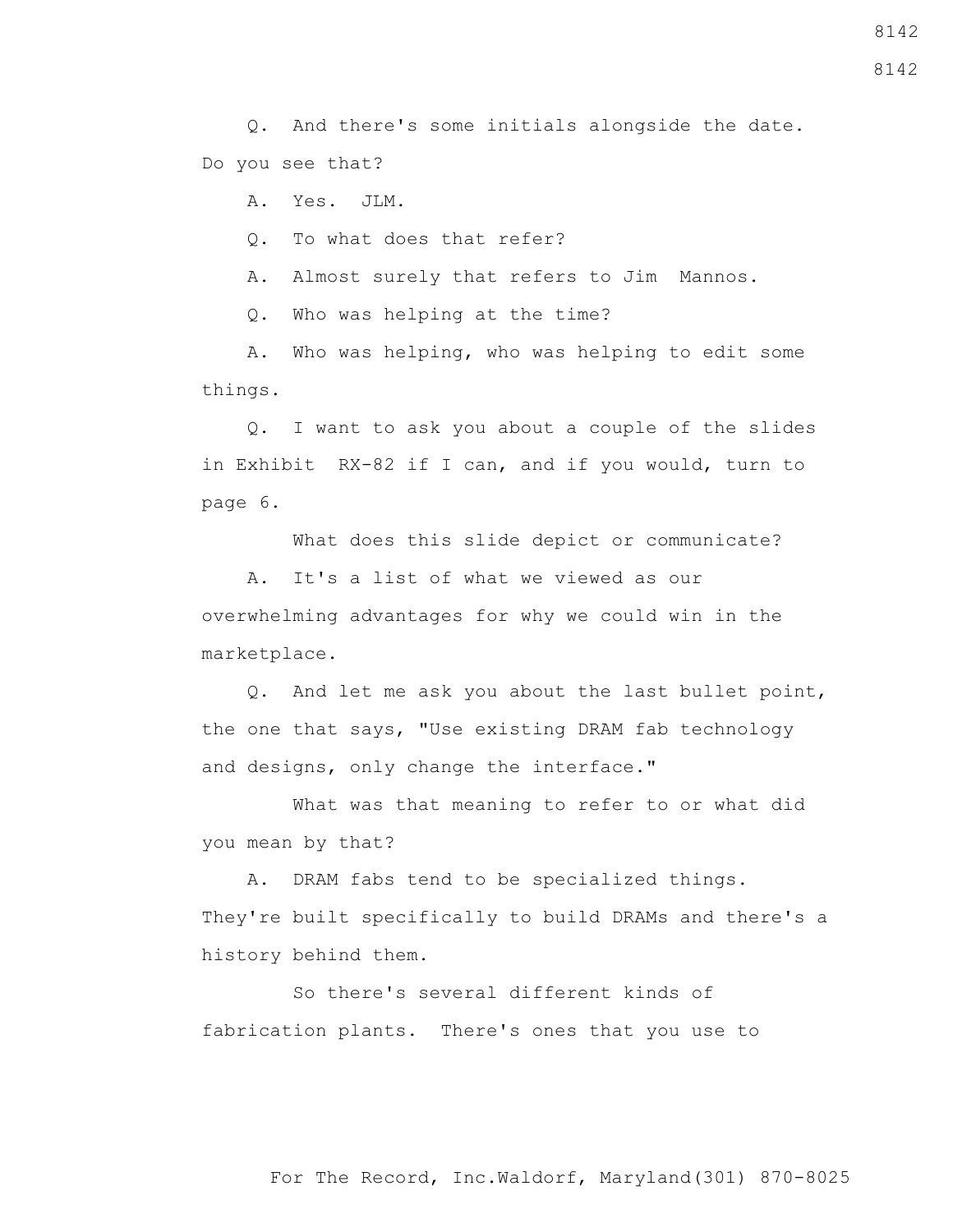build microprocessors, there's ones that you use to build DRAMs and other things, and they tend to be different.

 So what we had to do was come up with an interface that was compatible with the processes that were used inside a DRAM fab and not with a CPU fab. CPU fabs tend to produce faster parts, but they also tend to be more expensive parts, so we couldn't use that kind of logic. We had to use DRAM kind of logic.

 Q. Well, when you talk about an interface here, we've heard something in the course of this case -- and you may have heard it when you were here for the openings -- about a narrow bus or a narrow bus architecture. Was that what -- did you mean that when you said "interface"?

A. I meant the bus architecture, yes.

 Q. Did you mean something that might be described as a narrow bus?

 A. I don't think I ever thought about it as a narrow bus. We had a set of ideas that implemented a bus. Along the way we would pick implementation choices that made sense at the time.

 So the first bus we picked was a 9-bit-wide bus because that's what we could fit on the edges of the chips that existed at the time. Later we went to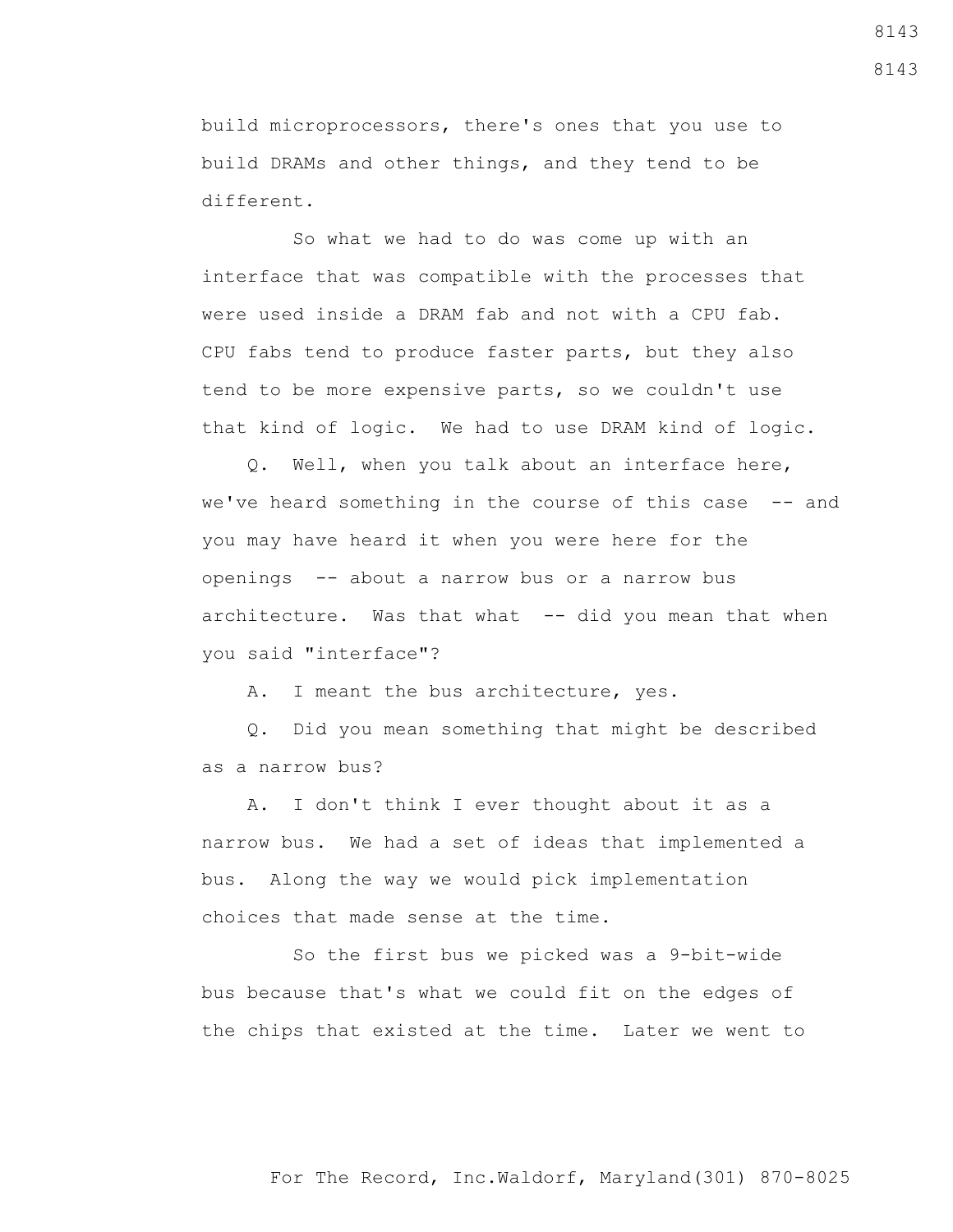wider buses because we could fit more pins on the chip.

 Q. Was there anything about your ideas that you wrote up on the demonstrative we have up there, which I think is DX-254 -- were any of those ideas you wrote up there ones of using what might be called a narrow bus? And that's the chart behind you.

 A. Generally not. A few of them allow narrower buses to work better, but I don't think they're at all specific to narrow buses.

 Q. Let me ask you to turn to page 9 of RX-82 if you would.

 Is this -- can you tell us what this page lists here?

 A. It's a description of the first-generation Rambus interface.

 Q. The second bullet point, "Uses a custom signal interface at 500 megahertz (two nanoseconds)," and then it has some bullet points under that, what did you mean to communicate here? And if you can compare it by the chart you drew, DX-254, that might be helpful.

 A. I'm actually not sure I understood the question. Sorry.

Q. That's okay.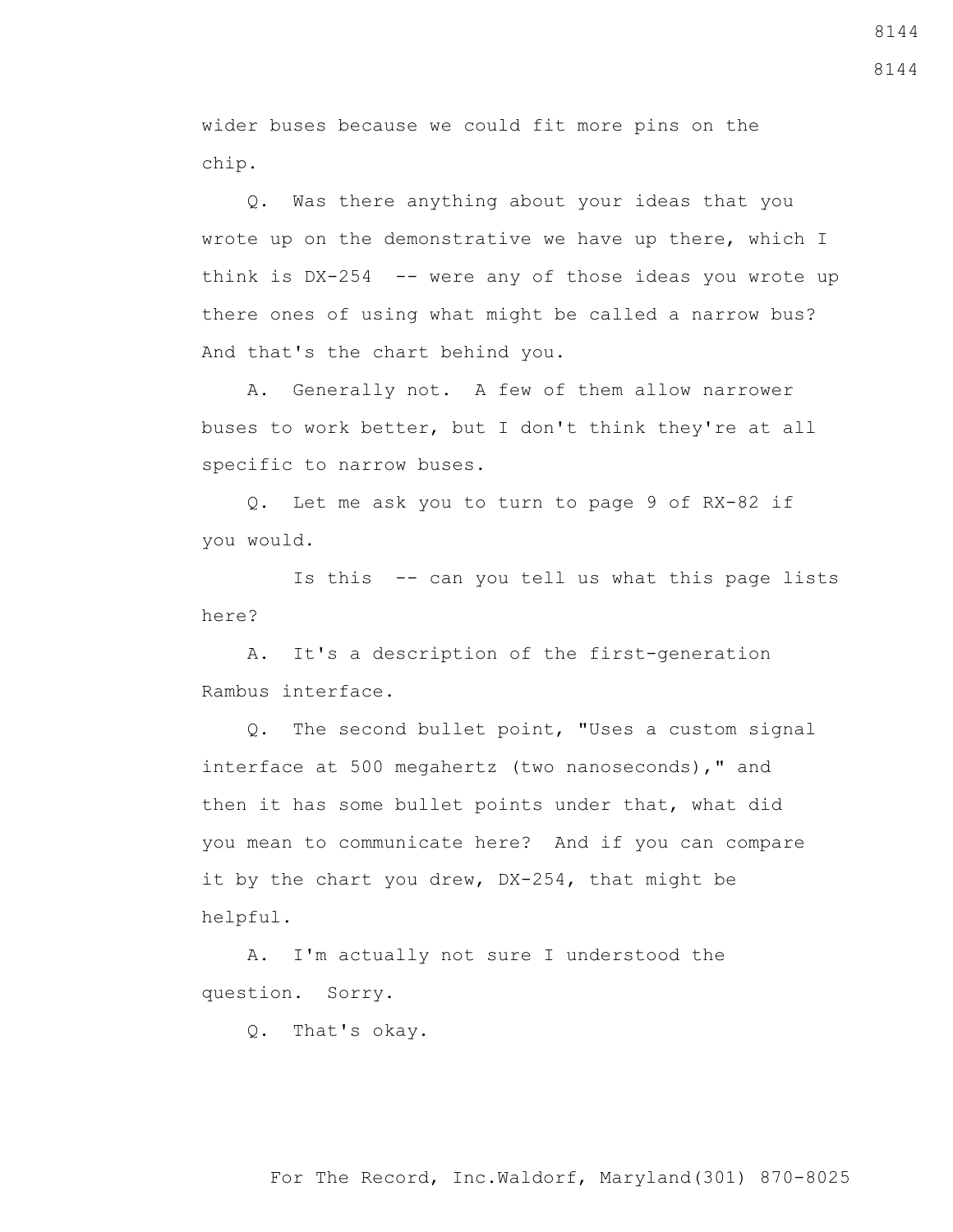Just tell us if you can what are the various points you meant to convey there in the second bullet point.

 A. These had to do with the high-speed interface that I showed here **(indicating)**.

Q. On DX-254?

A. Yes.

 So it's to some extent more or less the same points, maybe slightly different ordering. A very low voltage interface, which means low signal swing interface. Special drivers and of course receivers, too, to drive and receive that low signal swing interface.

 Controlled impedance transmission lines. When I talked earlier about the speed of light, I did simplify things a little bit because it's a little bit more complicated than just how fast the electrons travel. It also has to do with how spread out the signals get. If the impedance isn't controlled, then what happens is I can launch a wave into it, but what happens is the wave will get spread out, which is essentially the same thing as the signal traveling slower, but it's very difficult to undo.

 So by controlling the impedance you can keep the signal tighter, the rise times and the fall

8145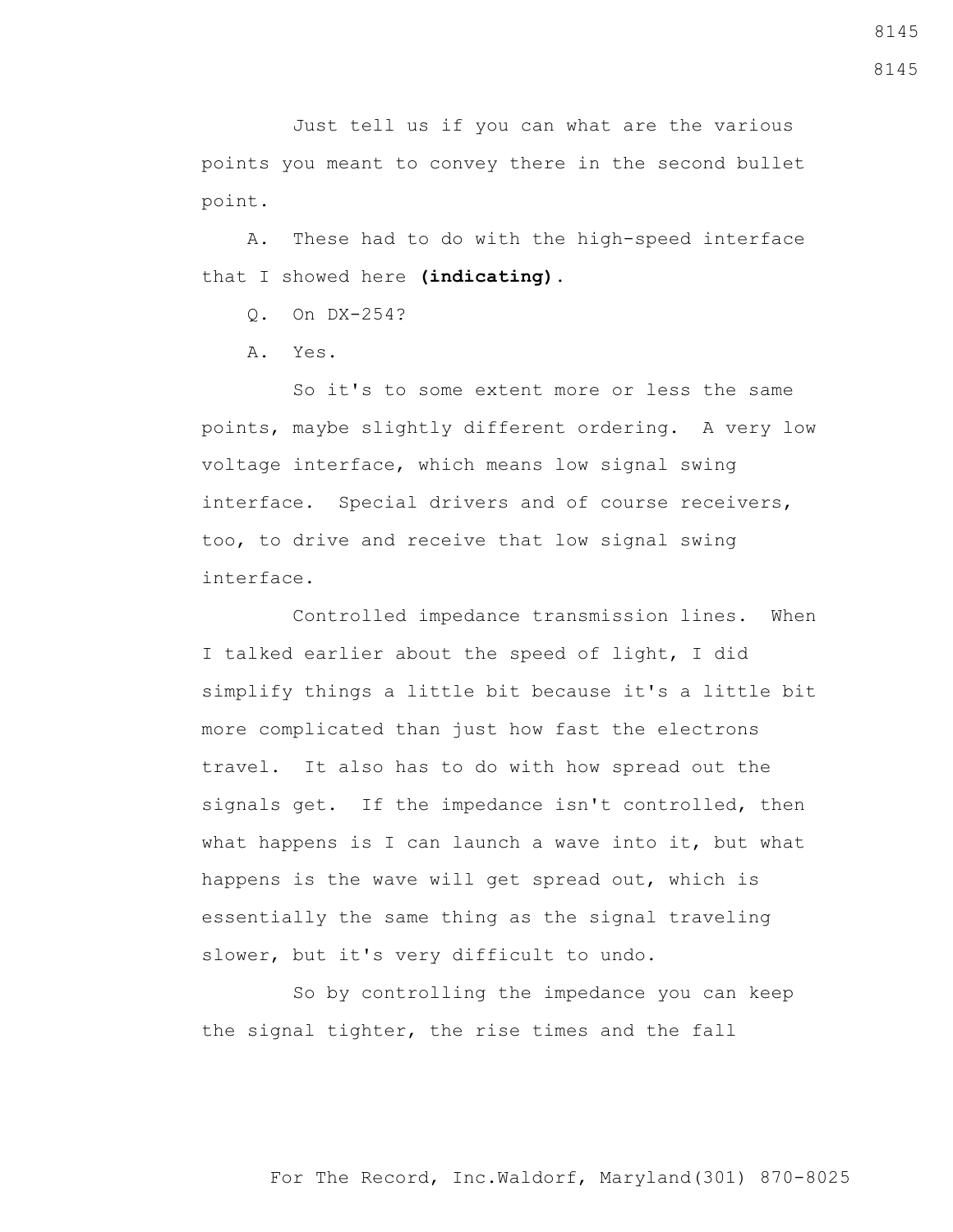times --

 Q. Is that something that falls in Mark Horowitz's area a little more than yours?

A. Yes.

 Q. Okay. And then you have written there "pipeline transfers," and is that similar to or the same as "pipeline block transfer" that you wrote on DX-254?

A. Yes.

 Q. And then let me ask you just one more question on this page.

 Look if you would at the very last bullet point, the "allows block mode transfer," and at the very last bullet point under that where it says "1 to 128-byte-long blocks supported." What does that describe.

 A. I'd mentioned this earlier. Typical computers don't want one byte at a time. Typically they want 64 or 128 bytes at a time.

 So instead of sending the address, getting data, sending the address, getting data, it's better, we felt, to send the address and get a whole block of data, send one address and say now return the whole block of data back, all the words I want together, just do it all, but you need a controller to do that.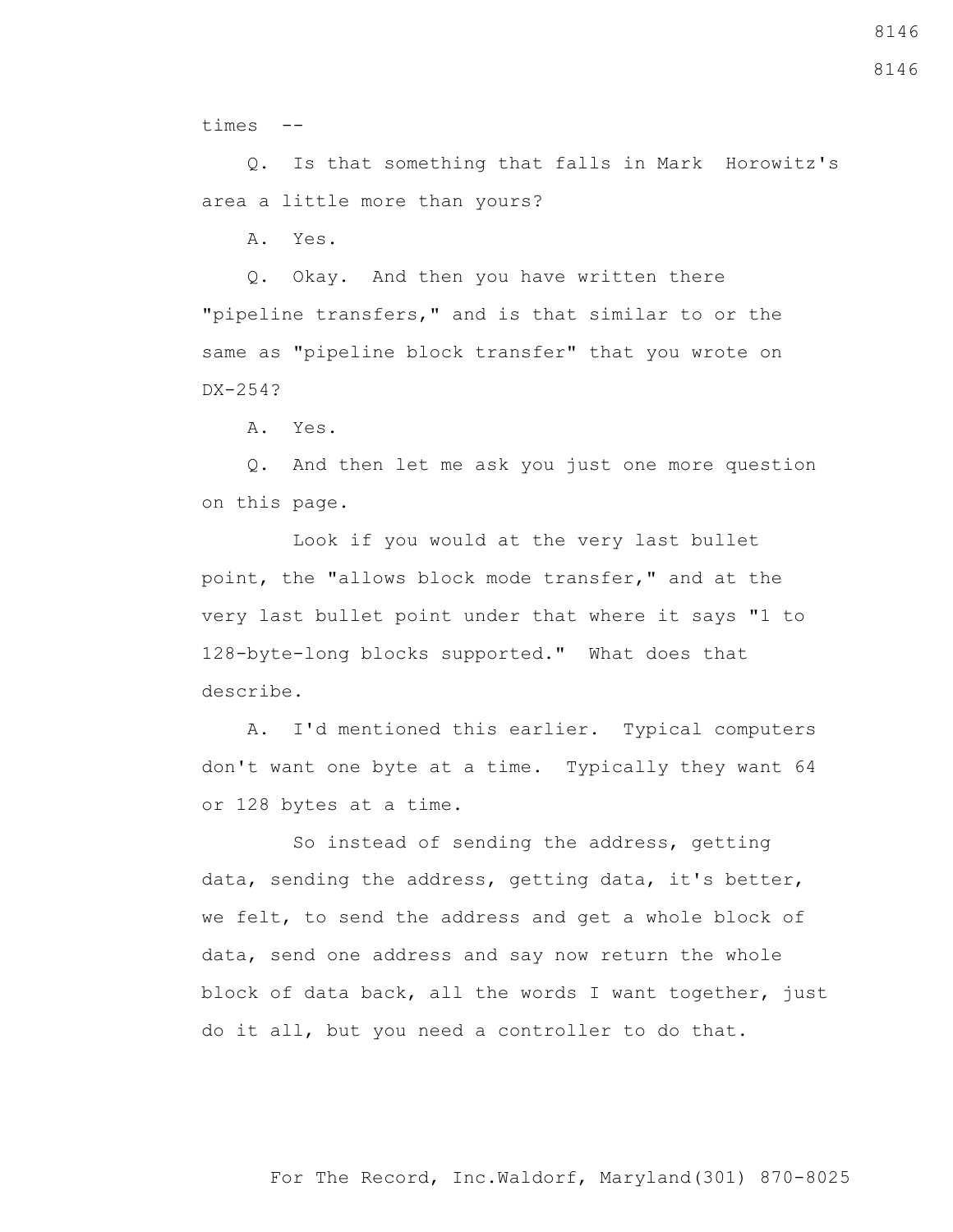That's the key observation.

 Q. And earlier today when I asked you a question about bytes and you were doing  $2^8$  and what that multiplies out to, did you give me the wrong answer?

 A. I made a mistake, yeah. I was a little nervous.  $2^8$  is 256. Sorry. I knew that.

 Q. Turn if you would to page 17 of this same exhibit , RX-82.

A. To which page?

Q. Page 17.

 This appears -- you have at the top Rambus and RISC, R-I-S-C.

 What were you trying to communicate with this particular chart -- or slide?

 A. As I mentioned earlier, RISC, which stands again for reduced instruction set computer, at this time was a very hot topic. The idea of RISC computers had come along about five years earlier. It had spread very widely. It was very popular. It was really changing the industry quite a lot.

But because of the way it spread  $-$  it had been more or less invented at IBM, but he had sort of talked about it -- John had talked about it at various universities, and then they had sort of reinvented it and changed it, so there was a lot of different RISC

For The Record, Inc.Waldorf, Maryland(301) 870-8025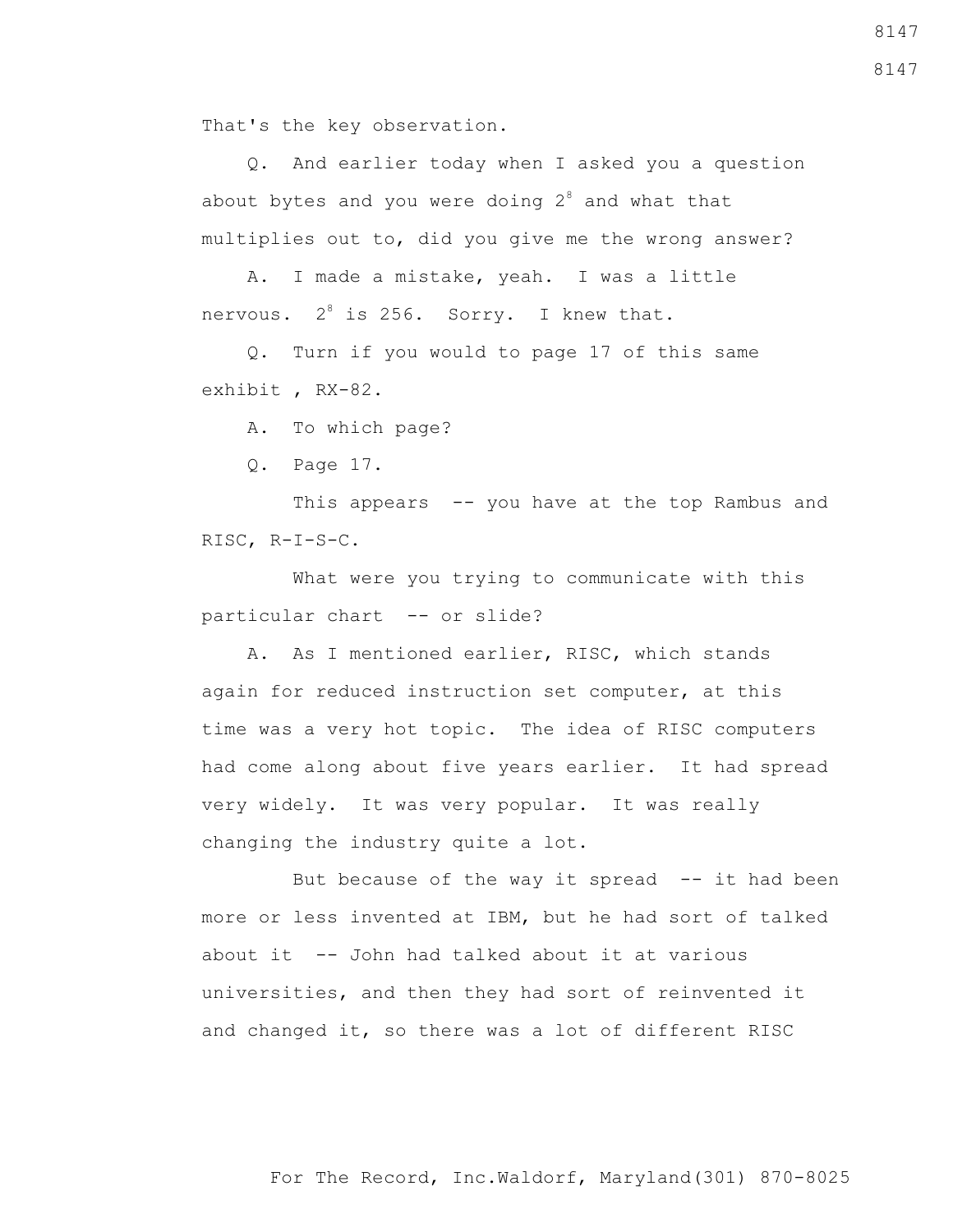versions, a lot of different computers that use RISC ideas, but no one company sort of pulled it altogether and did all the things in one place.

 So we felt that Rambus' ideas were as revolutionary as RISC technology -- I still think that's true -- but that maybe there's an opportunity since we invented it within a single company that we could sort of not only patent it but sort of keep some control of it so it didn't go off into incompatible directions.

 Q. And how did you at the time envision that you would keep that control so it didn't go off in incompatible directions?

 A. Well, that there would be a Rambus standard that we would in cooperation with our partners specify but that we would sort of in some sense own. We would do it with partners. They would have feedback. They would be allowed to change things, but any change that would be made would be propagated to everybody. It wouldn't be custom. We wouldn't do custom versions of Rambus for each company, but rather we would take all the good ideas, put them together, and then everybody would use the same good ideas.

 Q. Now, I want to jump ahead in time just a minute and ask you, does that idea of how you would prevent

## For The Record, Inc.Waldorf, Maryland(301) 870-8025

8148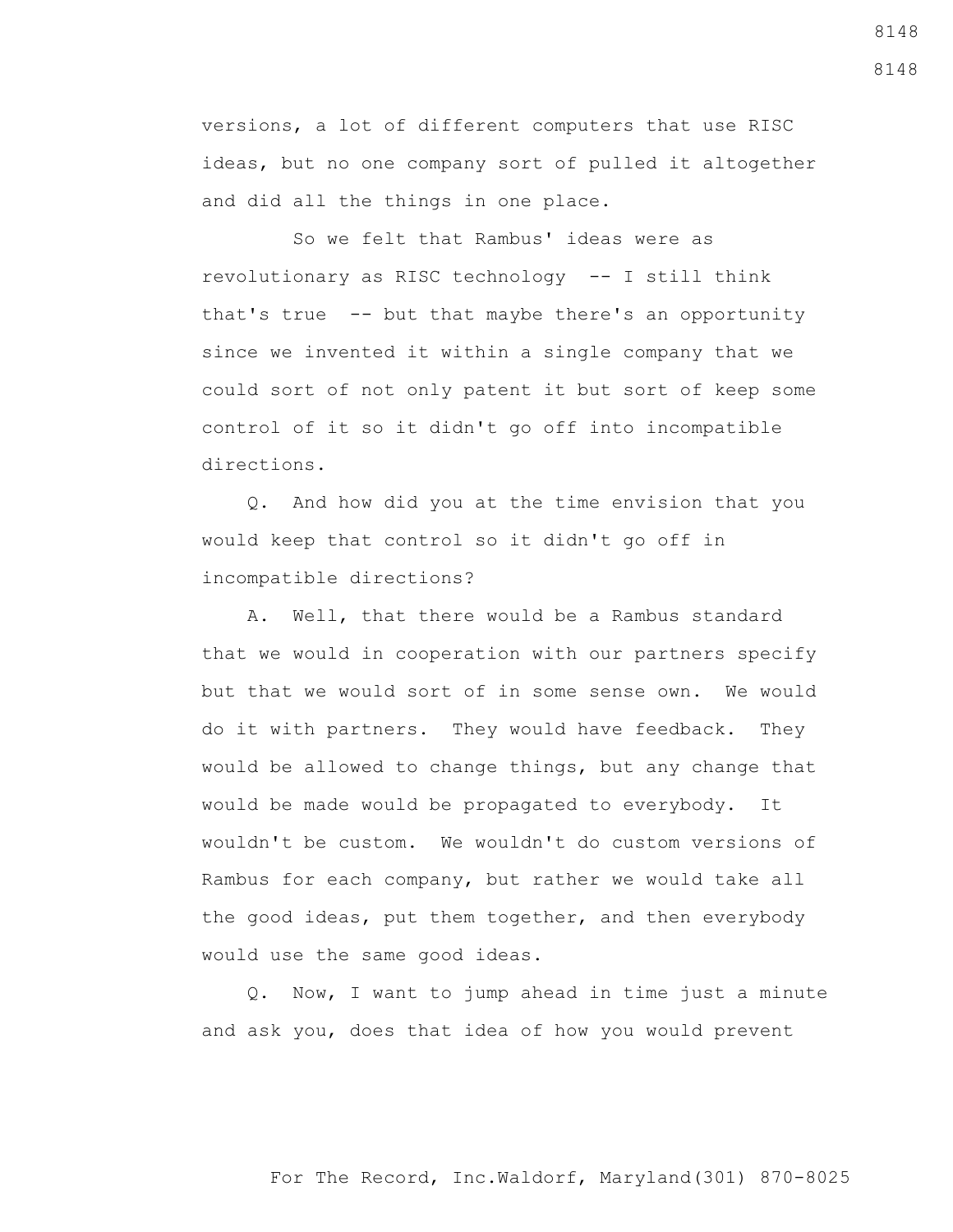incompatibility -- is that something that Rambus was ultimately able to do?

A. Yes.

 Q. And so how many different designs of Rambus DRAMs are out there?

 A. Well, at each generation there's many different versions of the design, but they're all completely compatible. And we've had different generations of the design, which of course aren't compatible because, you know, you do -- the first-generation DRAMs had a certain performance level, 500 megabytes per second. The next generation, which were called direct RDRAMs, more than doubled that performance level, so they weren't compatible, but again they were standardized. There were a number of implementations, but they were all compatible with each other. And now of course we're working on the third generation.

 Q. Okay. Let me ask you to turn to the next page in Exhibit RX-82, which is page 18.

What does this particular slide communicate?

 A. It's pretty much the business model. It's how we make money. It's who our customers are. We sell directly to semiconductor companies and computer companies.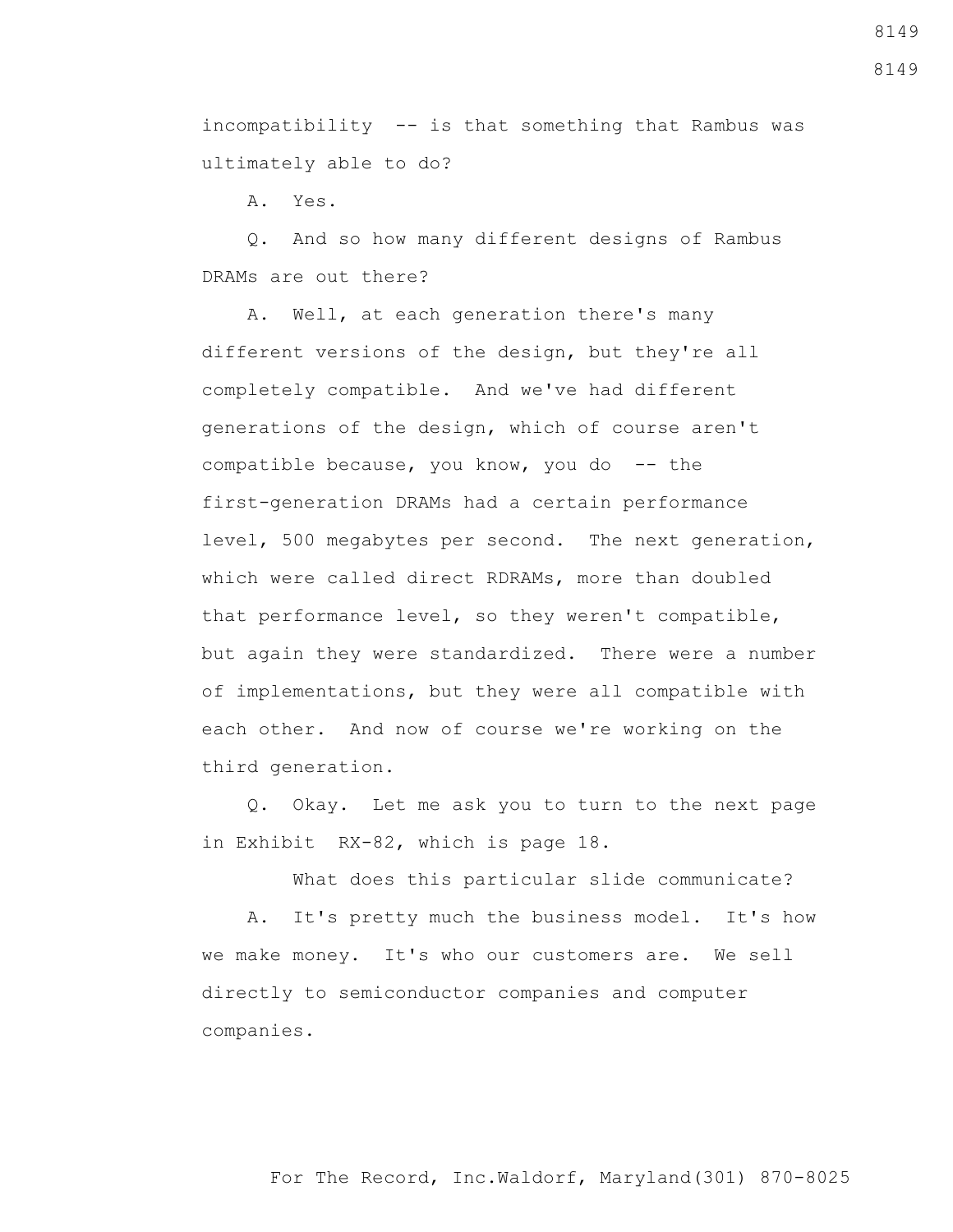Q. At this time what were you contemplating you would sell?

 A. Technology and consulting essentially. We were selling the concept and the implementation of a DRAM interface standard to DRAM companies and to computer companies.

 Q. And then the next bullet point, income is via, how did you contemplate then that you would earn income?

 A. Well, we would sell designs, i.e., consulting. We would go work with the DRAM companies to implement the Rambus interface in their DRAMs and other products and they would pay us consulting fees, essentially pay for our engineers, and they would pay us royalties, ongoing royalties, for the use of that intellectual property that would be shipped with their products.

 MR. STONE: Your Honor, at this time I'd like to offer Exhibit RX-82 into evidence.

JUDGE McGUIRE: Any objection?

MR. ROYALL: No objection.

JUDGE McGUIRE: Entered.

 **(RX Exhibit Number 82 was admitted into evidence.)**

BY MR. STONE:

Q. Thank you.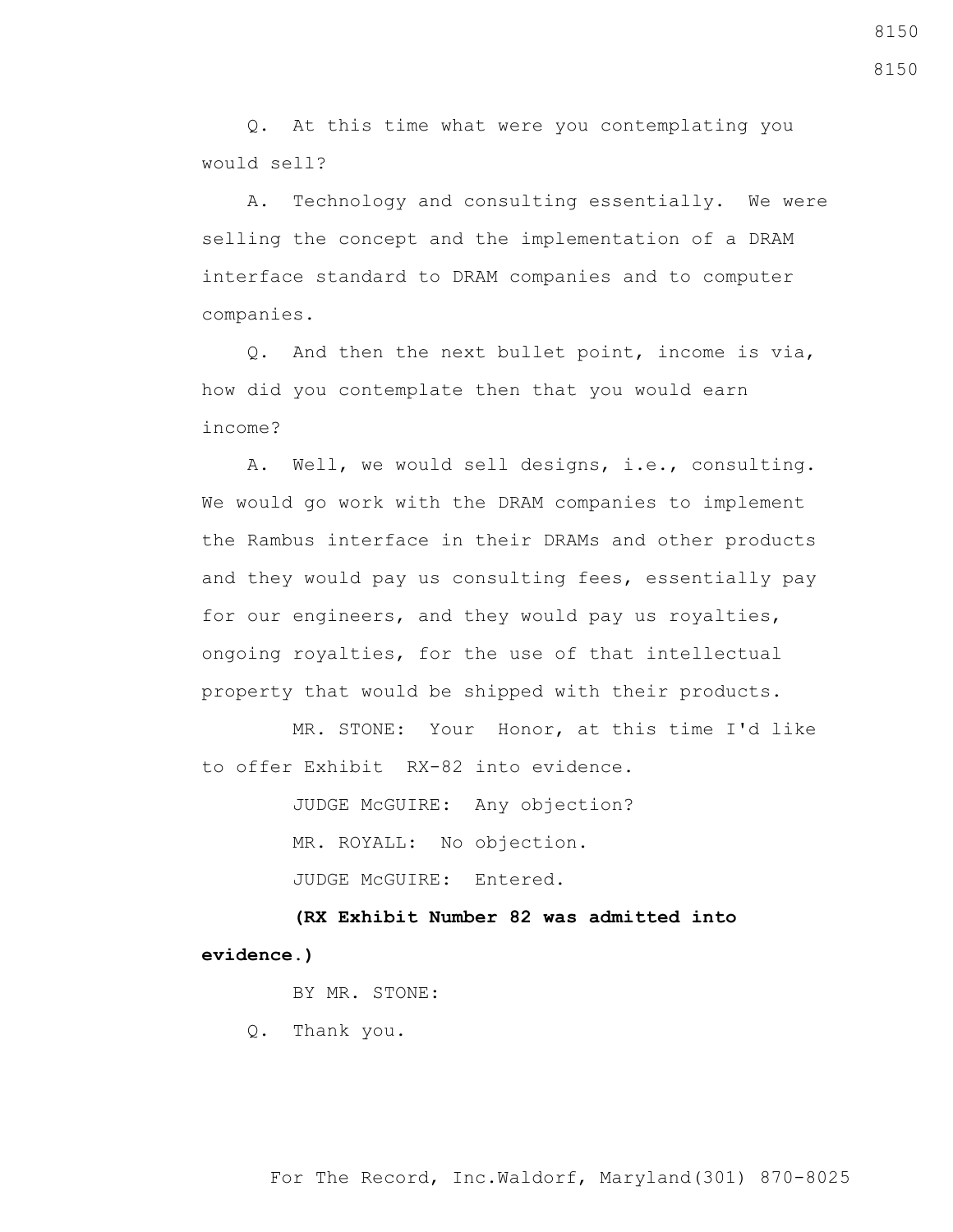Turn if you would to the next document in your binder, which is RX-24.

Can you tell us what this document is.

A. Yeah. I remember it.

 This is the nondisclosure agreement that we signed with IBM that was so painful to get.

 Q. So this is what happened after the meeting in the gentleman's backyard that you described in Poughkeepsie?

A. Yes.

Q. Let me digress then for a moment -- your Honor, I'd also like to offer then RX-24, which is that letter agreement.

MR. ROYALL: No objection.

JUDGE McGUIRE: Entered.

 **(RX Exhibit Number 24 was admitted into evidence.)**

BY MR. STONE:

 Q. Let me go back then. You've told us about meetings with venture capitalists at Kleiner Perkins.

 Did you meet with any other venture capitalists.

A. Yes.

Q. Who did you meet with next after

Kleiner Perkins?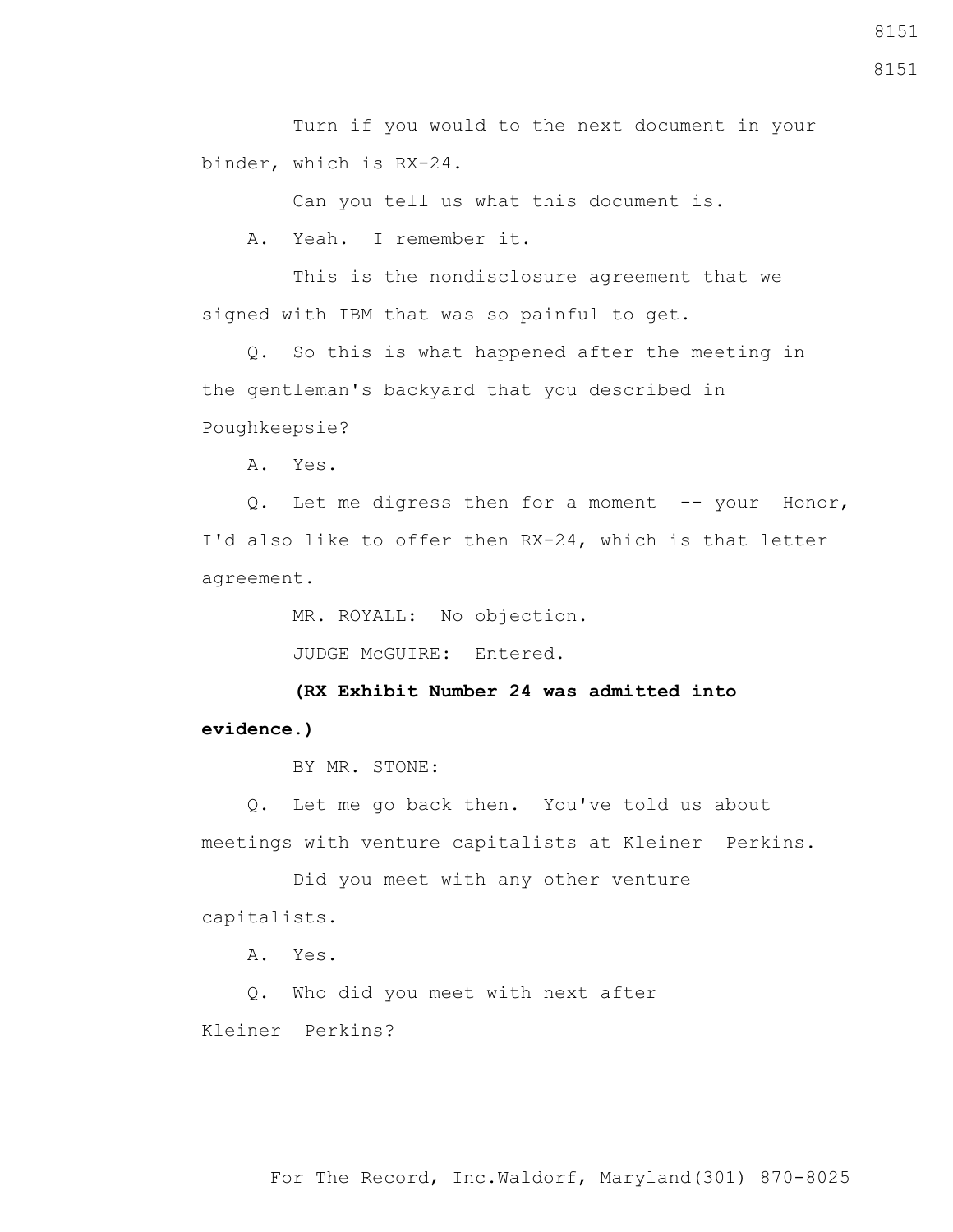A. I don't remember the order, but we met with two different firms. One was called Mohr Davidow and the other was called Merrill Pickard Anderson and Eyre.

 Q. And do you remember who you met with at Mohr Davidow?

 A. Yes. It was Bill Davidow, who was the named partner of the firm.

Q. Does he currently have a role in Rambus?

A. He's the chairman of the board of Rambus.

 Q. Is his role one of a nonexecutive chairman where they don't operate the business day to day?

A. That's correct.

Q. Do you recall your first meeting with him?

A. Very well actually.

 Q. Could you briefly relate that meeting to us if you would.

 A. Yes. I don't remember how I was introduced to Bill, but I came in, and it was just me presenting, so I presented the plan, you know, something like what we saw before. It was probably fairly similar to that one, you know, slides basically, a few graphs.

 And Bill is a smart guy and he used to be a very senior person at Intel before he became a venture capitalist, and so he was getting pretty excited. He really understood what we were doing, was very excited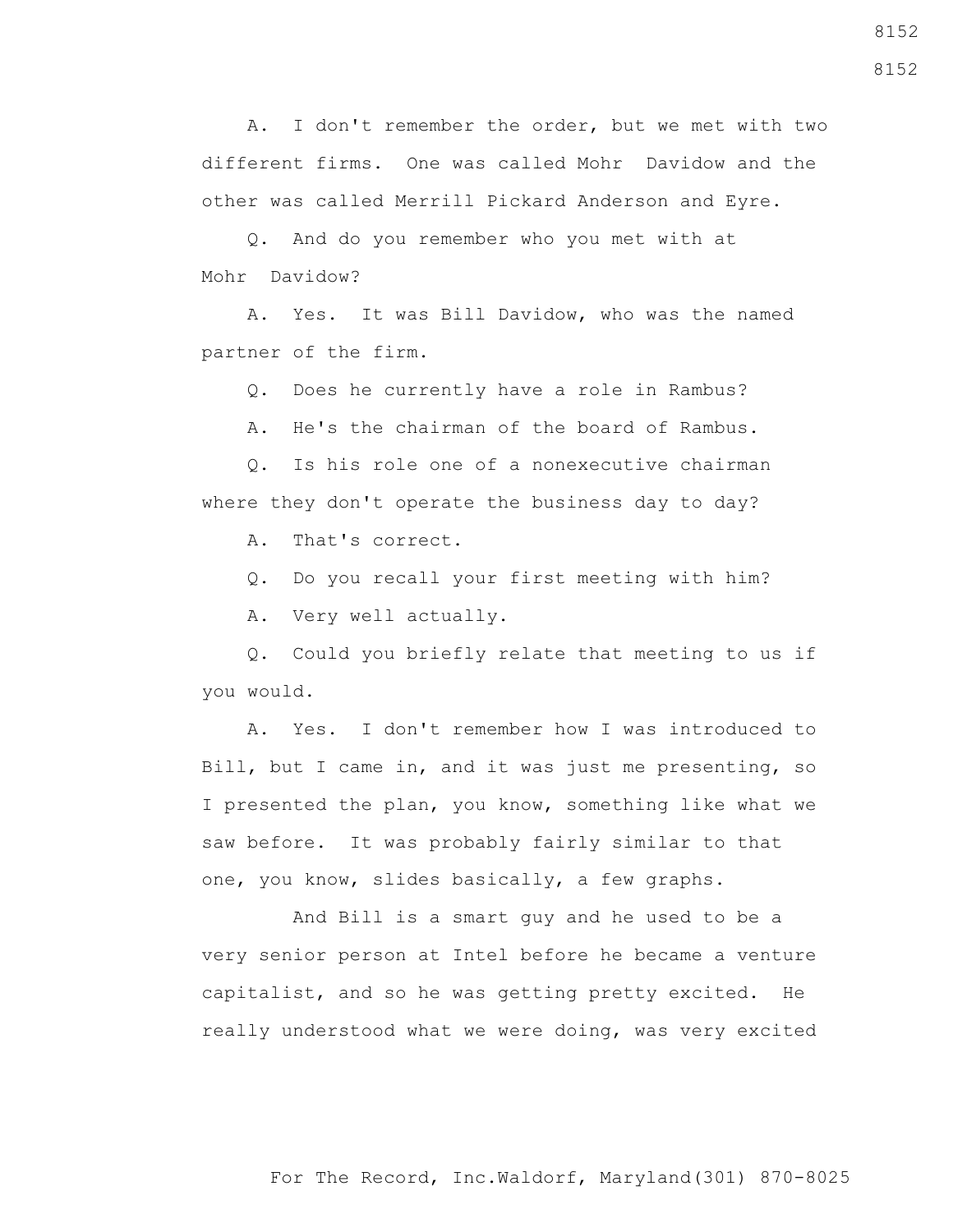about it, which is, you know, you like that, when somebody likes your idea.

 And I don't know. About two-thirds of the way through the presentation or so, Bill sort of  $-$ - if you've met Bill, he's got a -- you know, he's got a strong personality -- he sort of leans forward and said, You really need Intel to succeed, don't you? Because I had been talking a lot about IBM and how we had good contacts there, and so on, and I said, Yeah, but I don't know how to get to Intel.

 Q. Why did you need -- why did you think at least you needed Intel at that time?

 A. Well, they were at that point still, you know, relatively early in their history, but even at that point probably -- this is from memory -- probably 25 or 30 percent of the DRAMs in the world were connected to Intel microprocessors even at that early day. Of course now it's 95 percent of the world's DRAMs are connected. But it was clear that they were growing like crazy, so clearly they were very important.

 Q. So what happened after he asked you if you needed Intel and you said, Yes, I think we do?

 A. So we were sitting on opposite sides of a conference room table and so Bill sort of -- he had a chair with rollers on it and he slid the chair around

8153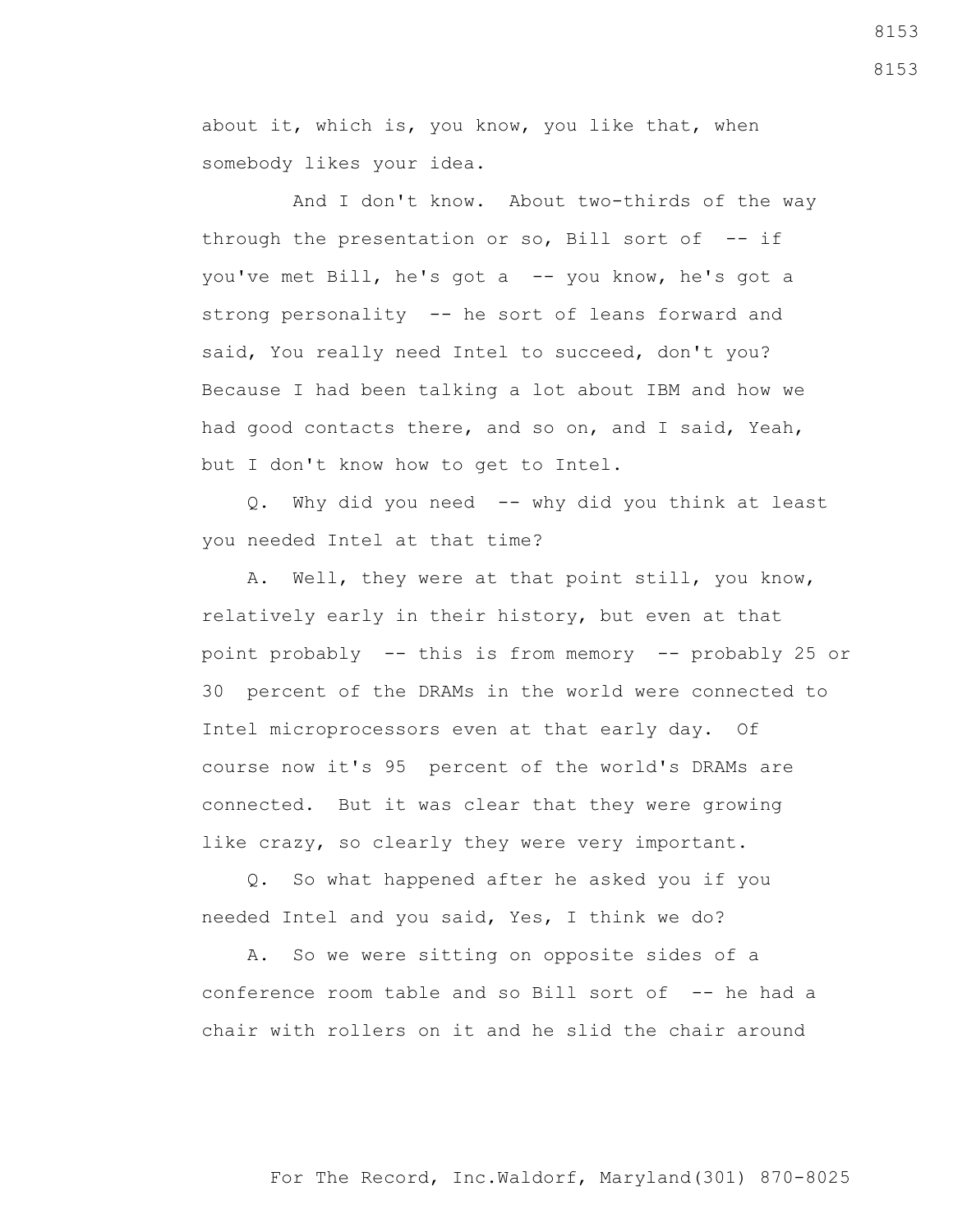and turned around, and there was a phone on a little table behind him and he dialed a number from memory -- I actually remember this -- he dialed a number from memory and said: Hi, Betty. Is Gordon in?

I had no idea what was going on.

So he said: Hi, Betty. Is Gordon in?

 She says, Yeah, he's busy, but if you want me to interrupt, I will.

 So she puts him through to someone named Gordon, and Bill is saying, I'm sitting here listening to someone who's telling me what I think is one of the most compelling ideas I've heard in a very long time and I want you to hear it.

 So there was a little bit of discussion, and basically Gordon makes a change in his schedule so that we could come visit them the next day, and then Bill comes back and says, I've got you a meeting with Gordon Moore.

Q. And Gordon Moore was?

 A. He's the founder of Intel. The guy who did Moore's law.

 I was completely flabbergasted. That's why I remember the meeting so well, because I was completely flabbergasted that somebody could get a meeting that easily and quickly with Gordon Moore.

8154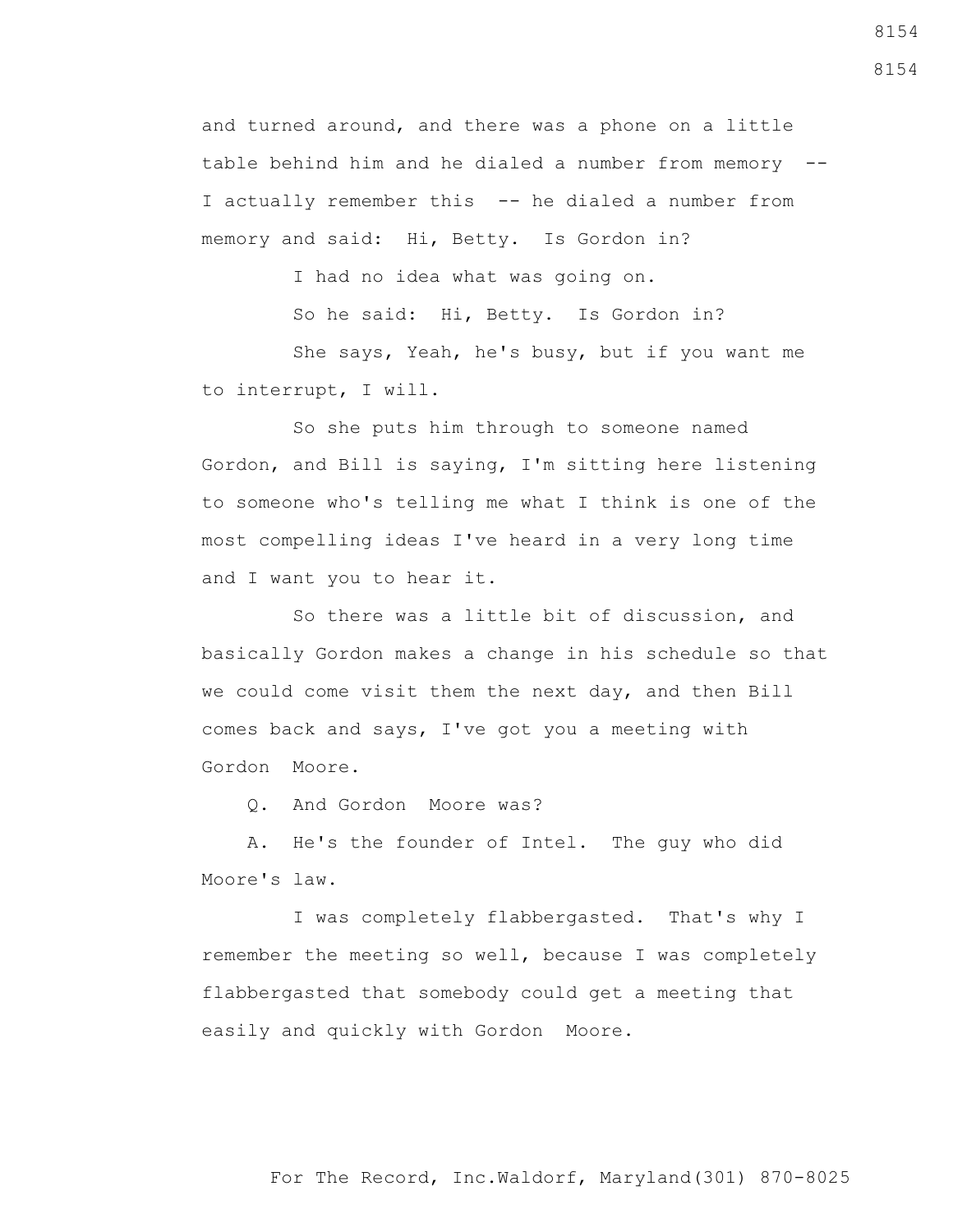Q. Did you meet with him the next day?

A. Yes.

Q. And what was his reaction?

 A. Mark came along with me. This was obviously a pretty important meeting. And he was very positive. He  $-$  i remember a lot about it. He had a comfort  $$ he had a cubicle -- intel is very egalitarian --

 JUDGE McGUIRE: All right. Let's try to keep it to the answer. I don't need all this -- ultimately when I read 20,000 pages of this transcript, I could do without two or three other pages.

THE WITNESS: Sorry.

 Anyway, Gordon -- we had a very good meeting with Gordon. He was very excited and he wanted Intel to work with Rambus.

BY MR. STONE:

Q. And ultimately did that come to pass?

 A. Yes, it did. They signed an agreement within the next six to nine months.

 Q. Did you -- you mentioned one other venture capital firm you met with. Who was that firm?

A. Merrill Pickard Anderson and Eyre.

 Q. And ultimately was there an agreement among any of the venture capitalists to help with funding?

A. All three of them agreed to fund.

8155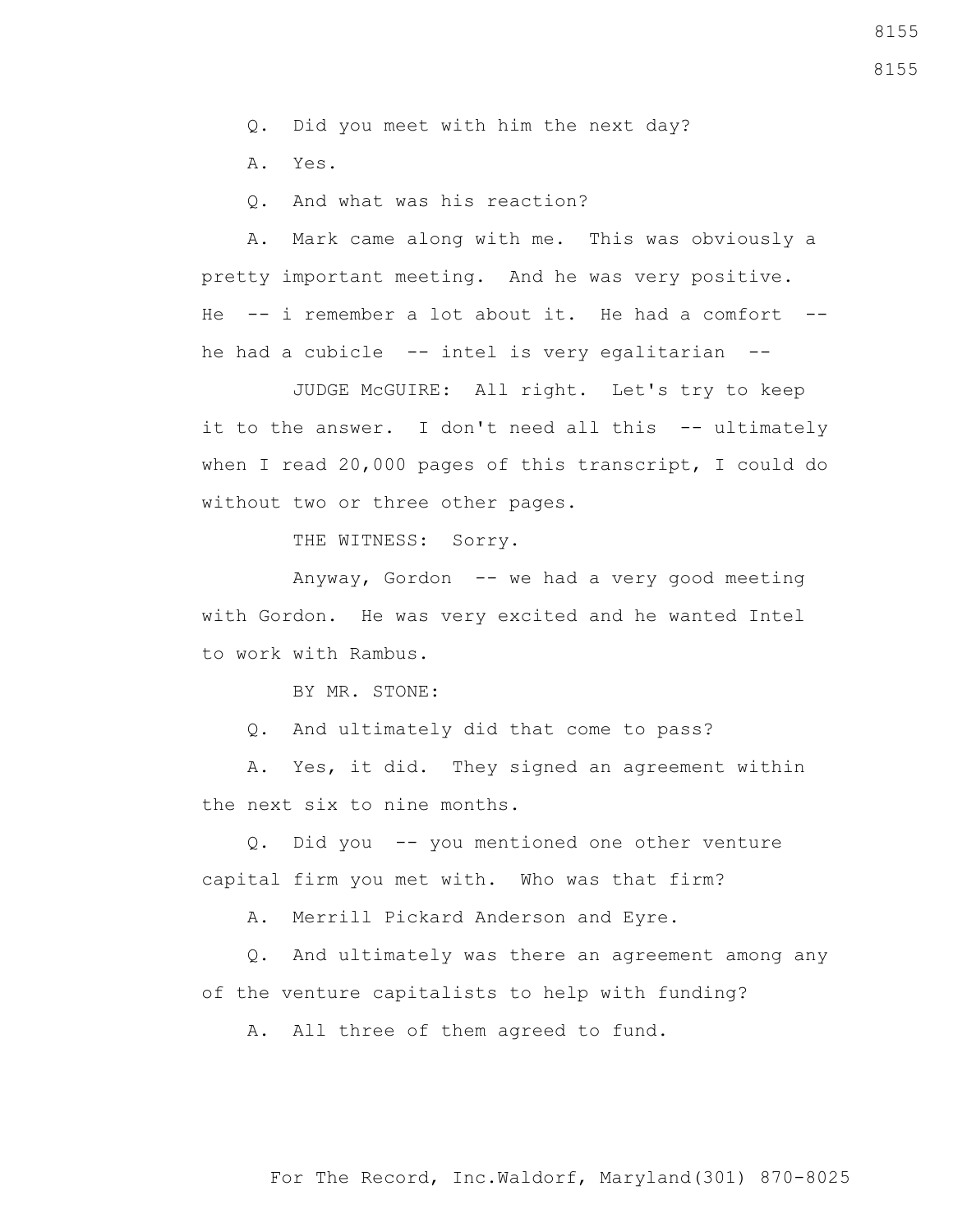Q. And what were the terms on which they funded?

 A. They each took one-third. They invested \$1.86 million and they each put in one-third of that, whatever that comes out to be, and they roughly all three of them together owned about 50 percent of the company.

 Q. So they made an investment of money and they got about half of the company.

When did -- when was the company formed and the money paid and those kinds of things?

 A. We shook hands in late '89, and since Mark and I weren't taking a salary, I don't think we actually closed officially and they gave us the money until I believe April of 1990 I believe.

 Q. And did you -- were there any employees of the company before the time you got that funding?

A. We -- my recollection is that we took -- we actually closed the funding so that we could start paying our first employees, so I think the employees started soon after that.

Q. Who were the first employees?

A. Jim Gasbarro and Rick Barth.

Q. And what did they do?

 A. Jim was sort of a packaging person. They were both good circuits guys, but Jim did a lot of the

8156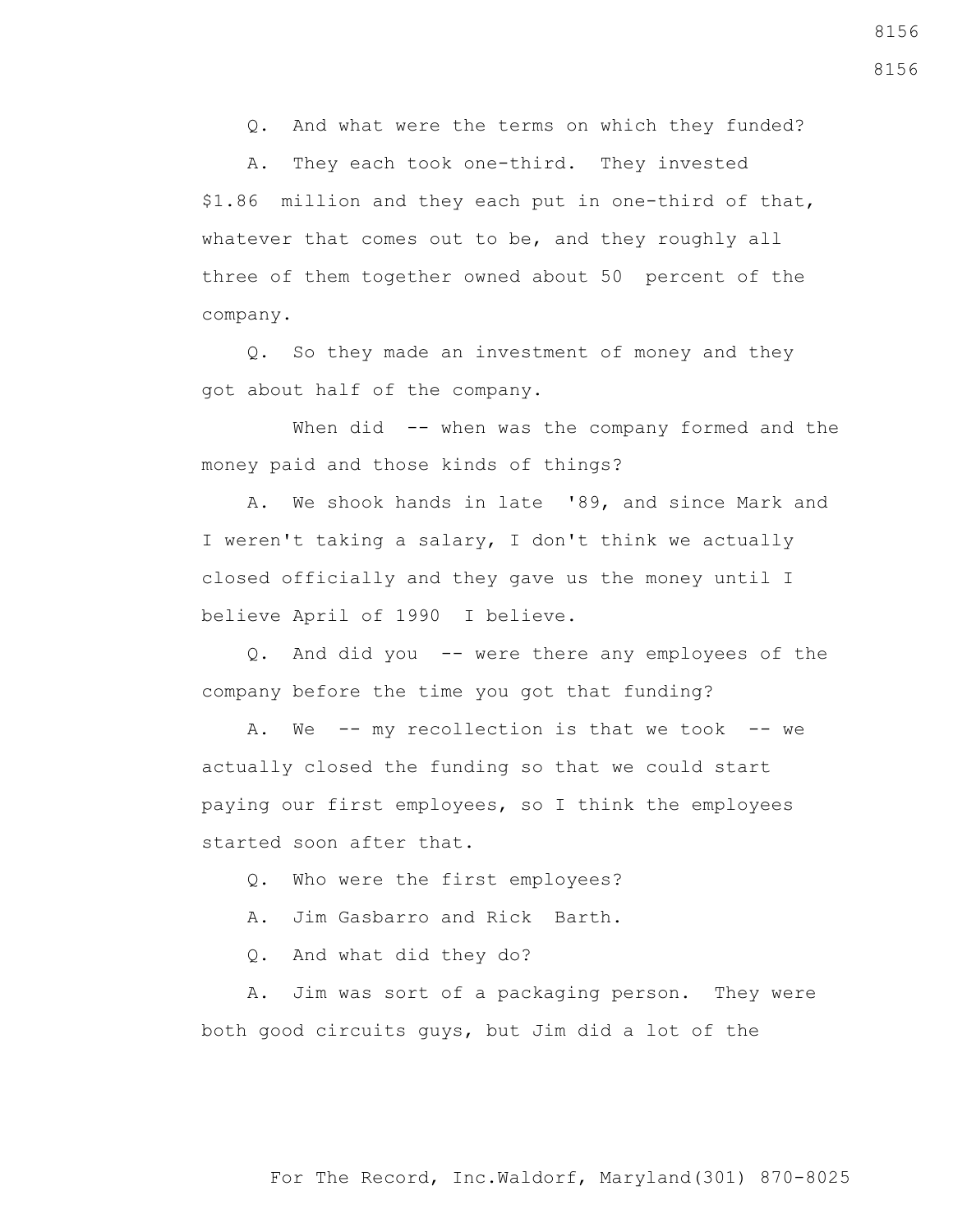circuits and packaging and Rick did more architecture things, so to some extent Jim helped Mark and Rick helped me to some extent.

 Q. And how long did you continue with the four of you?

 A. We worked for quite a while. I don't remember when we hired the fifth person, but we worked together from then, you know.

 Q. Let me ask you about -- ultimately was a patent filed with respect to your inventions and ideas?

A. Yes.

 Q. And was a patent lawyer hired to help with that?

A. Yes, he was.

Q. Who was hired?

 A. David Larwood did a lot of the work, who was Roger Borovoy's assistant.

 So Roger was hired and then he assigned a gentleman named David Larwood to do most of the work.

 Q. And Roger was the lawyer who had, earlier in your notes, had been helping Kleiner Perkins evaluate your ideas?

A. Yes.

Q. What role did you play in the initial patent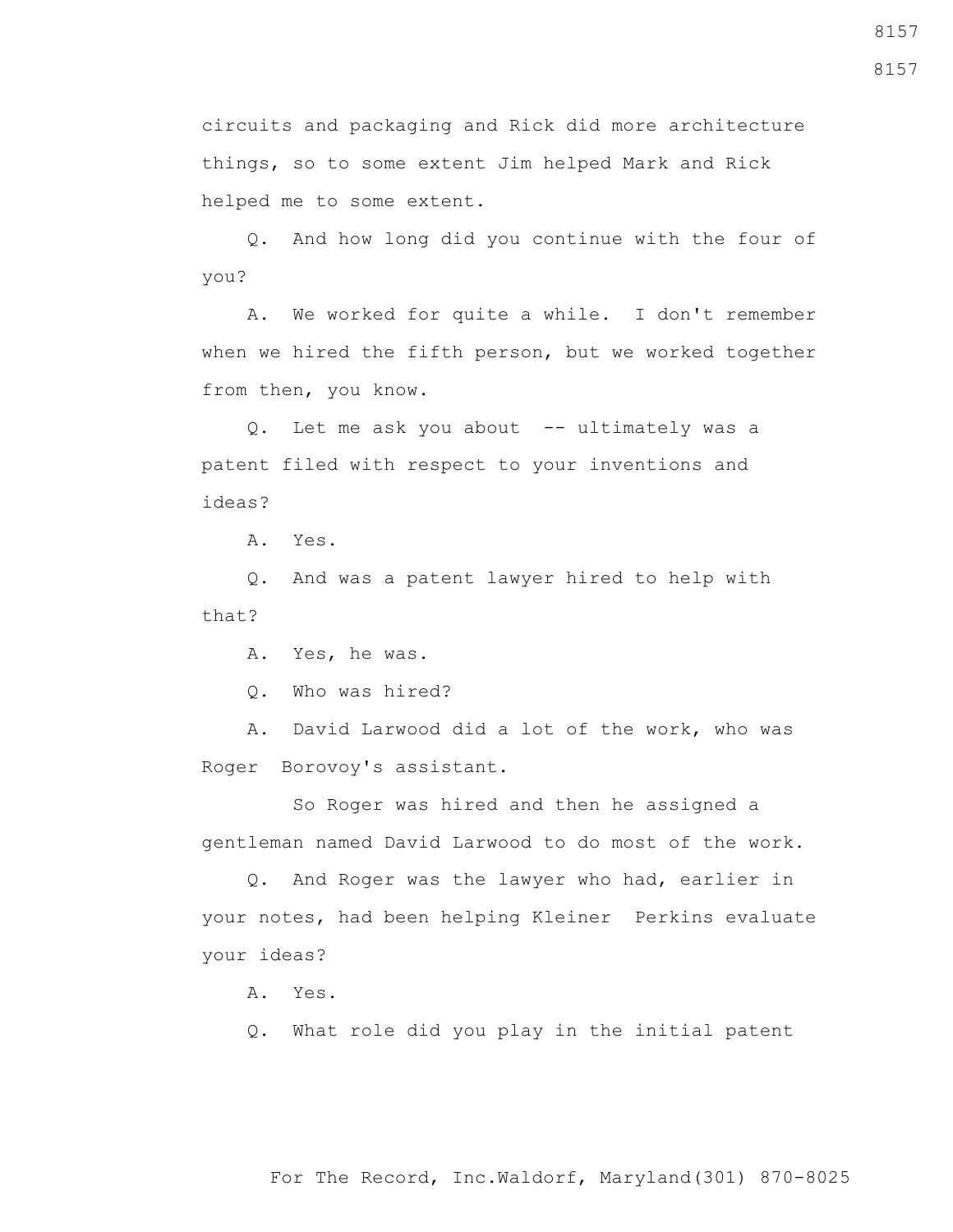application?

 A. I certainly tried to help write it. I wasn't certainly at the time at all a patent expert, but I tried to help. Mark Horowitz did the bulk of the writing of the specification. I wrote pieces of it which he then rewrote. But I at least tried to help. And I -- so I generally tried to help with the writing.

 Q. And the portions that you and he wrote were which portions of the application, if you can note as the description of the invention, the specification, the claims and a few other parts, which parts or all the parts did you and he try to write?

 A. Again, mostly the specification. We very much focused on the specification.

 Q. How long did that process take of the writing that you and he did?

 A. My recollection is that we worked on it for at least six months, maybe longer. We spent a lot of time on the specification.

 Now, of course this was in parallel with trying to figure out what the idea was. I mean, we were working on the idea at the same time we were writing the specification.

Q. As you were working on drafting the patent

## For The Record, Inc.Waldorf, Maryland(301) 870-8025

8158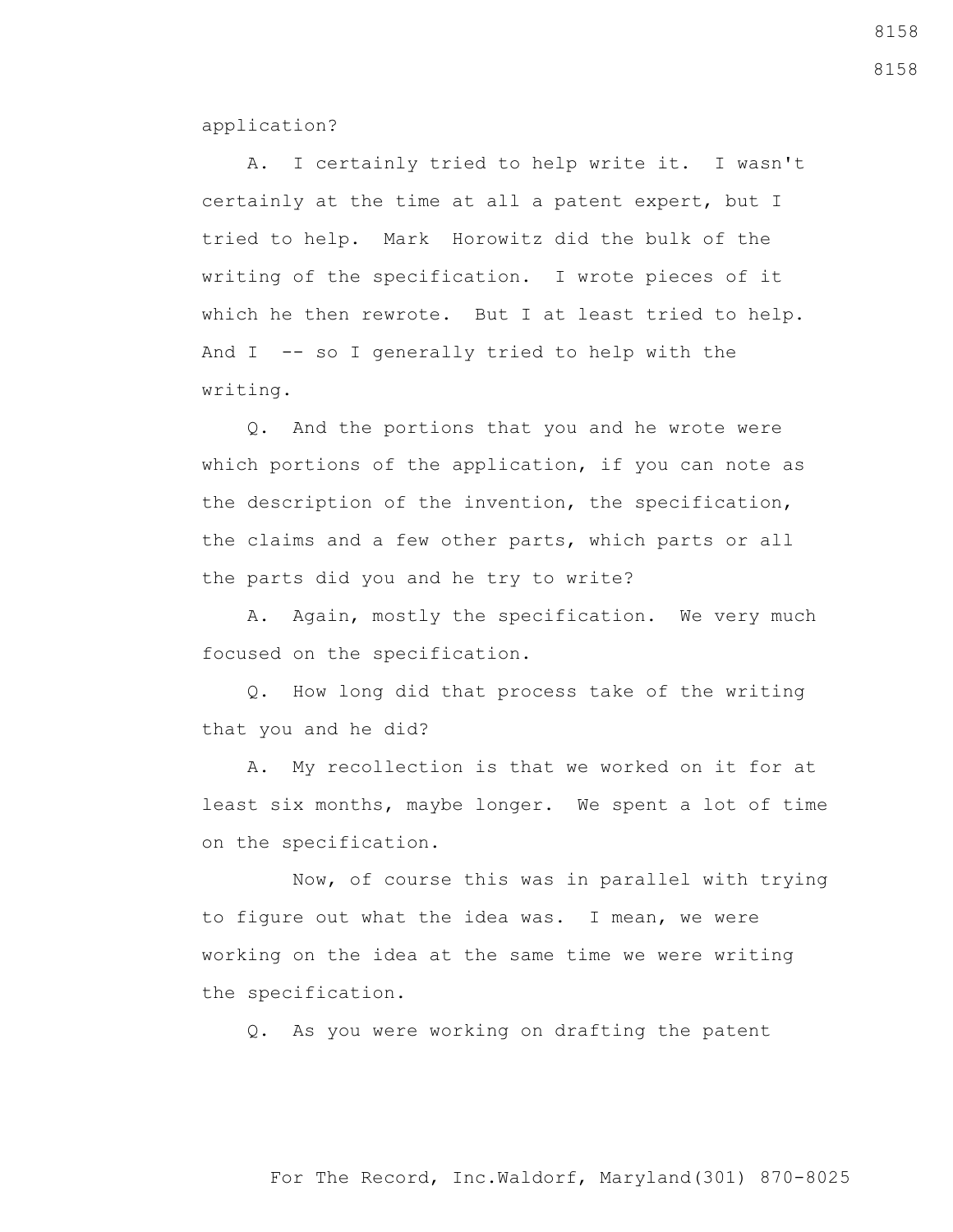application, did you have a view on your own as to whether or not you were going to get a patent or patents as a result of that application?

 A. Yes, I did. When I first had the idea, I did a lot of patent searching when I was at Illinois. They have a patent repository in Springfield, Illinois, so I would actually go there and do searches. And then when I came back, I continued doing searches at Sunnyvale at the patent repository.

 So I felt I had a pretty good idea, I had done a pretty thorough review of the prior art, and I felt that we had some pretty significant new stuff that I hadn't seen before in the prior art.

 Q. What did you do with the things that you found as a result of these searches?

 A. Everything I found was given to the lawyers and was put into the patent, first patent application, as a list of prior art.

 Q. Had you ever been involved in the actual drafting of any portion of a patent application before this?

A. I had been -- i had -- i had received two patents before that. In neither case had I written the patents. In both cases I described the idea to an attorney who then wrote it up, sent it back to me, and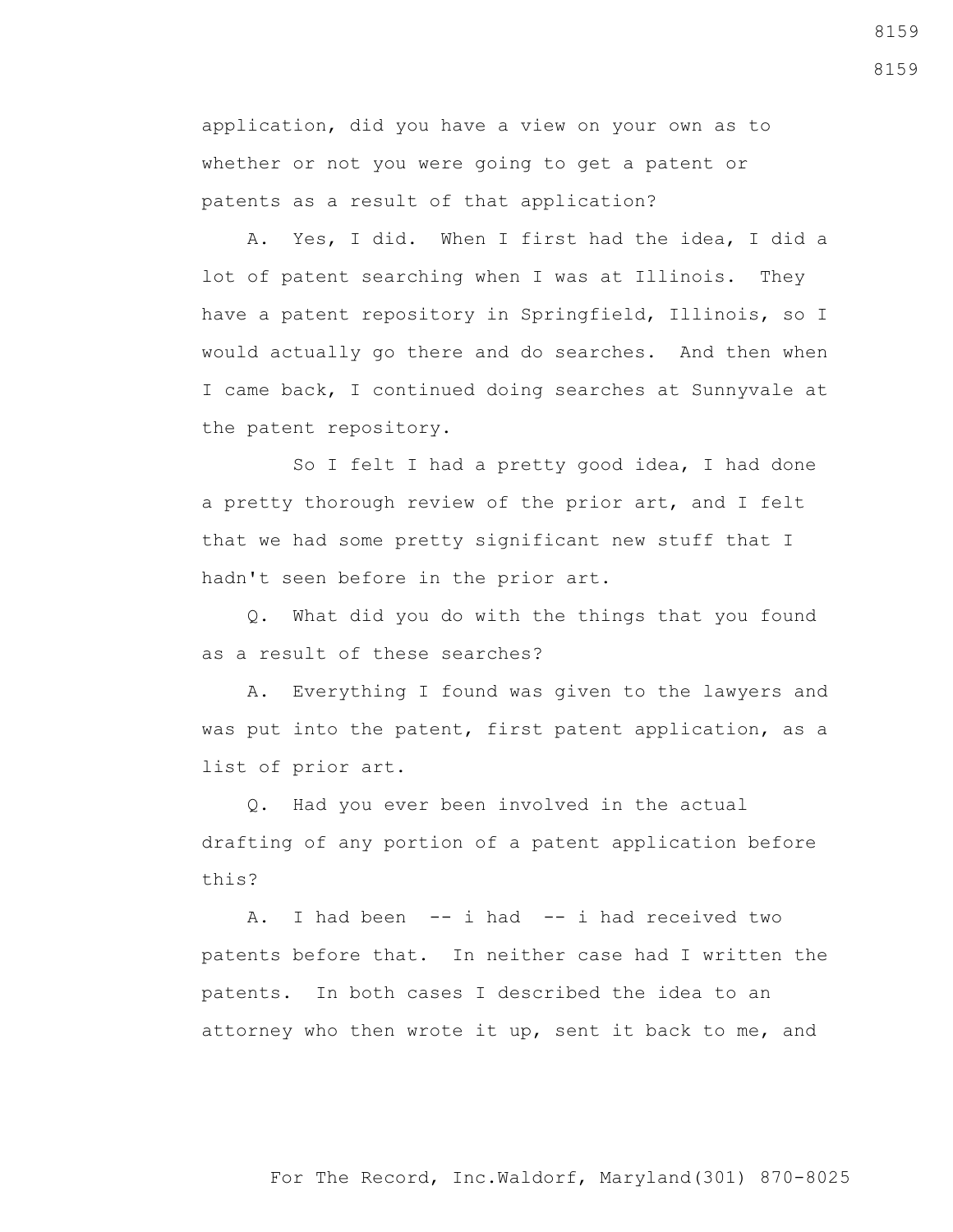I then signed it.

 Q. Was this the first time you actually tried to write a portion yourself?

A. Yes.

 Q. You mentioned David Larwood as somebody who worked with Mr. Borovoy?

A. Yes.

 Q. What was his role in this original application as you observed it or understood it?

 A. He wrote the claims and sort of took the disclosure that primarily Mark had written -- i'm sorry -- the specification that primarily Mark had written and sort of, you know, made it into patentese a little bit, wrote claims, you know, did the things that made it into a patent.

 Q. I want to go back to something that you mentioned earlier, Dr. Farmwald, which was you mentioned you were trying to make contact with various companies in the business, potential customers, potential manufacturers. Do you recall that?

A. Yes.

 Q. Would you generally give presentations to companies that you thought might be customers or manufacturers of this product?

A. Yes. Roughly speaking, I would give a first

#### For The Record, Inc.Waldorf, Maryland(301) 870-8025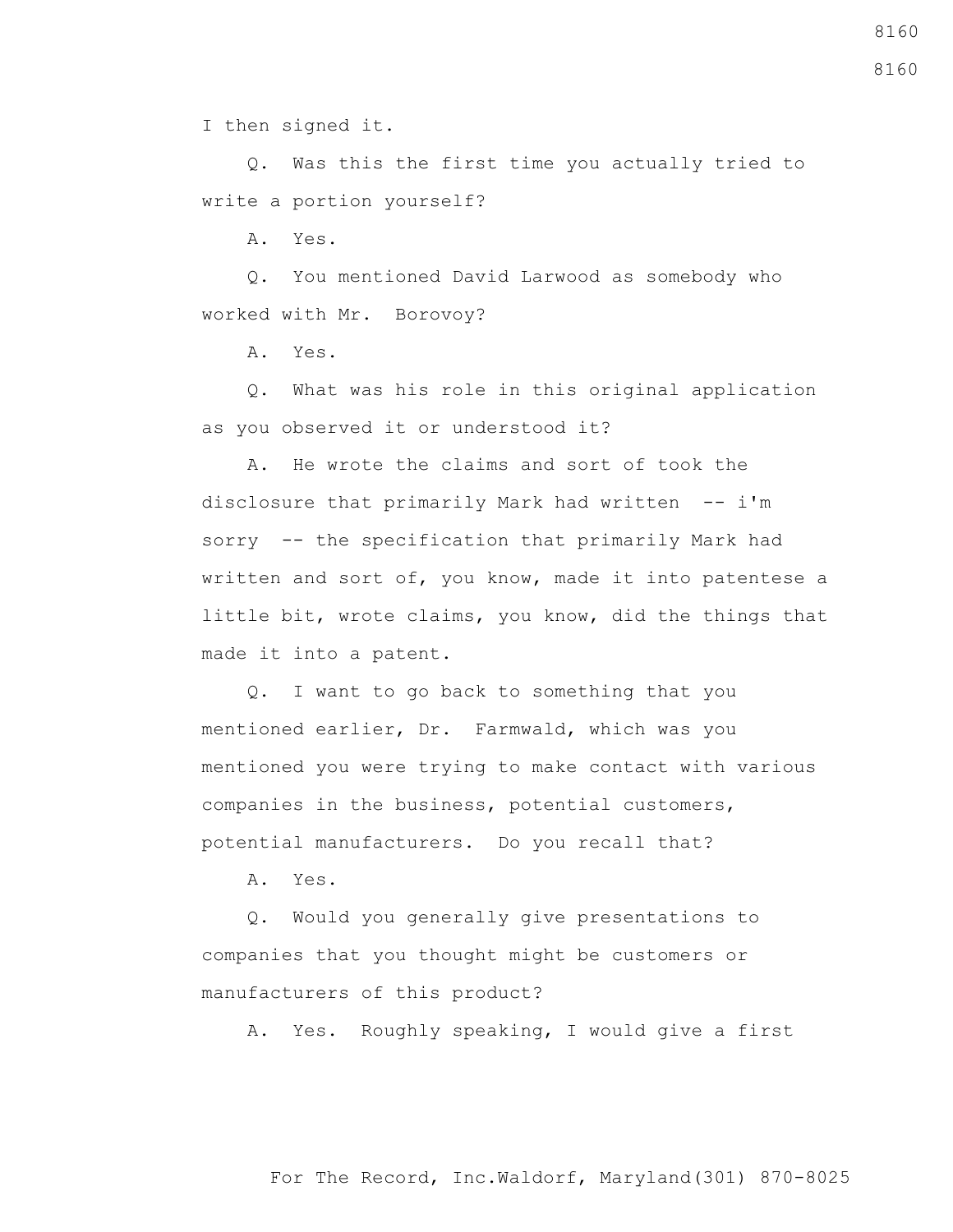presentation, make a first contact, and then if they were interested and wanted technical follow-up, Mark or Mark and I would go and do technical follow-up.

 Q. Let me ask if you would to turn to what's next in your binder, which is RX-25, and I want to direct your attention if I can not to the first page of RX-25 but to the second page and the following pages of  $RX-25$ .

 If you would, take a minute or two to just skim through pages 2 through 21 of RX-25 and then tell us if you can what the document is.

 A. It appears to be a somewhat later presentation than the ones we looked at earlier, and it appears to be a presentation that we would have given to a potential partner or customer early on. It's got some technical detail but not a huge amount.

 Q. So when you say "early on," do you mean early in the discussions with the customer or do you mean early in some other sense?

 A. Early in discussions; i.e., this looks like one that we would give without an NDA because it doesn't contain much technical detail.

 Q. And why was there -- why would you normally give so much information before you got an NDA, if I'm understanding the inference correctly?

8161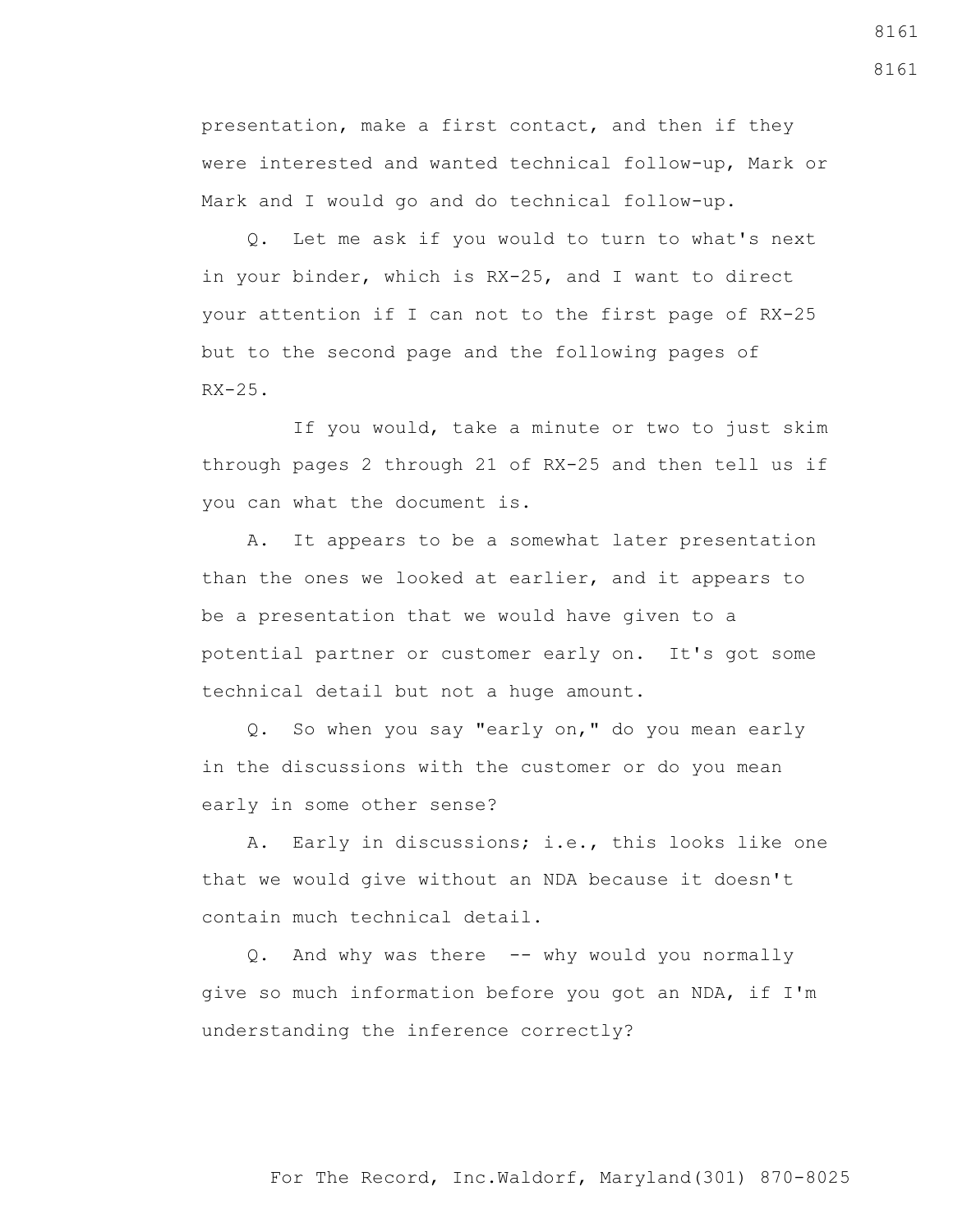A. Mostly to protect our ideas. Certainly our attorneys were saying until you filed a patent you have to be very careful about things, so don't talk about technical details until you filed a patent, and even after that you still want to be somewhat protective because NDAs not only cover patentable ideas but, you know, sort of business ideas and partnerships and all kinds of things, so just generally you want to have some sort of mutual agreement to be -- to hold things in confidence.

 Q. Okay. Look if you would all the way to page 15 of Exhibit RX-25.

 This slide "Who Does Rambus Sell to?" is this essentially the same information that we saw in an earlier slide that you used with venture capitalists.

 A. Yes. It's been added to a little bit, but it's essentially the same slide.

 Q. And again, this one shows your income as coming from what sources?

 A. The same, the same as before, consulting and royalties and license fees.

 Q. Turn if you would to the next page, which is page 16 of RX-25.

 The first bullet point under this heading Rambus Marketing Strategy says, "Work with one or two 8162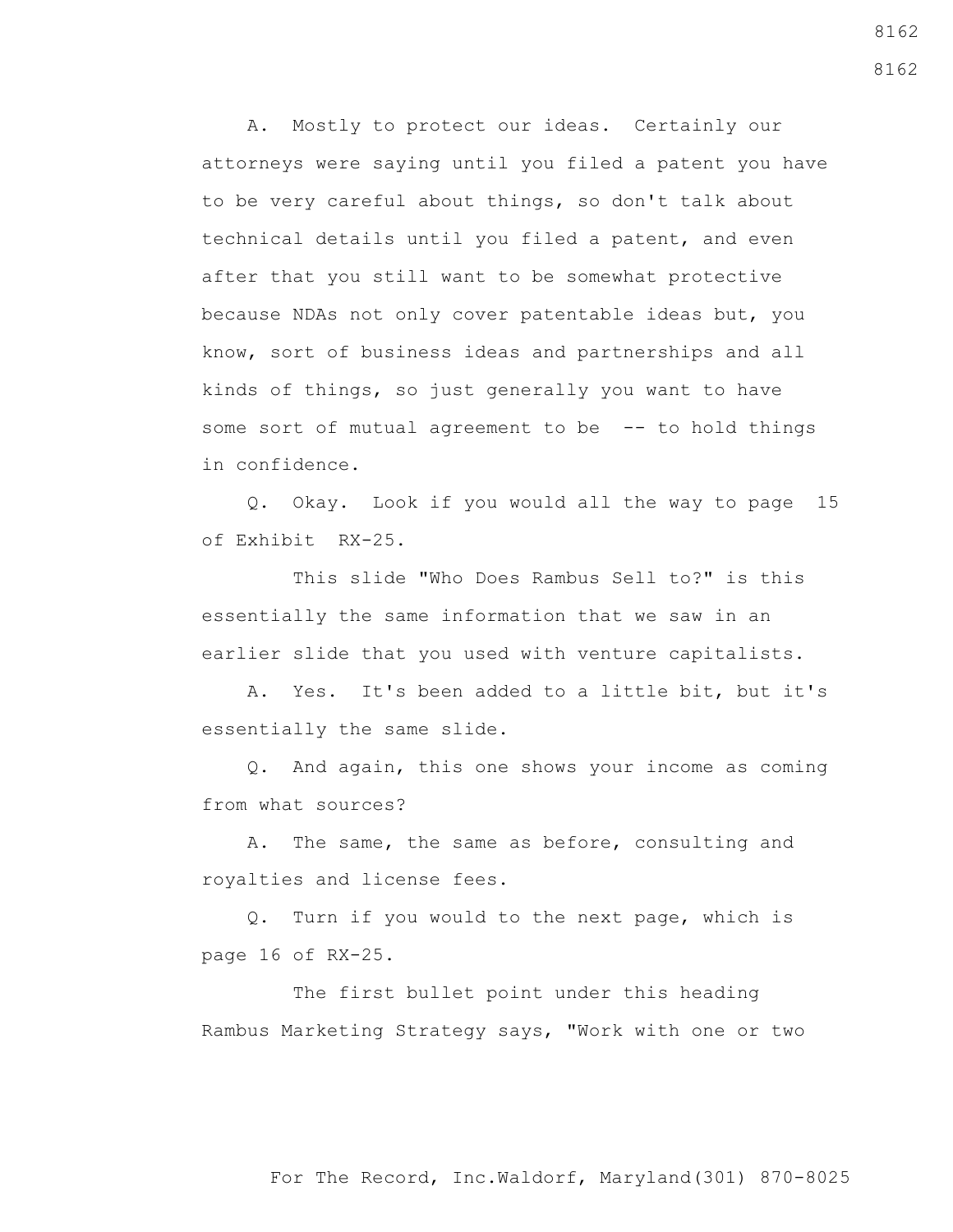early adopters."

 What were you communicating with that language or trying to communicate?

 A. At this point in time we still hadn't signed up -- this was early in 1990 -- we still hadn't signed up any DRAM makers yet, so what we were looking for was one or two DRAM companies to sign up with us early, because there's more risk, and what we were saying is what we'd offer them if they'd sign up early.

 Q. And in these meetings what were you saying you would offer to those who had signed up first?

 A. What we offer the person in the slide is a first to market, a lead to the market, reduced royalties, and an opportunity to have some feedback into setting of the Rambus standards.

 Q. And when you talked about Rambus standards there, what did you mean?

A. It was -- we viewed what we were doing as what -- it was going to become a standard. You know, it was the Rambus standard. It was the part everybody used. There was a specification. Everybody would implement that specification and they would all be compatible with each other, so they're standard parts you could interchange one for the other.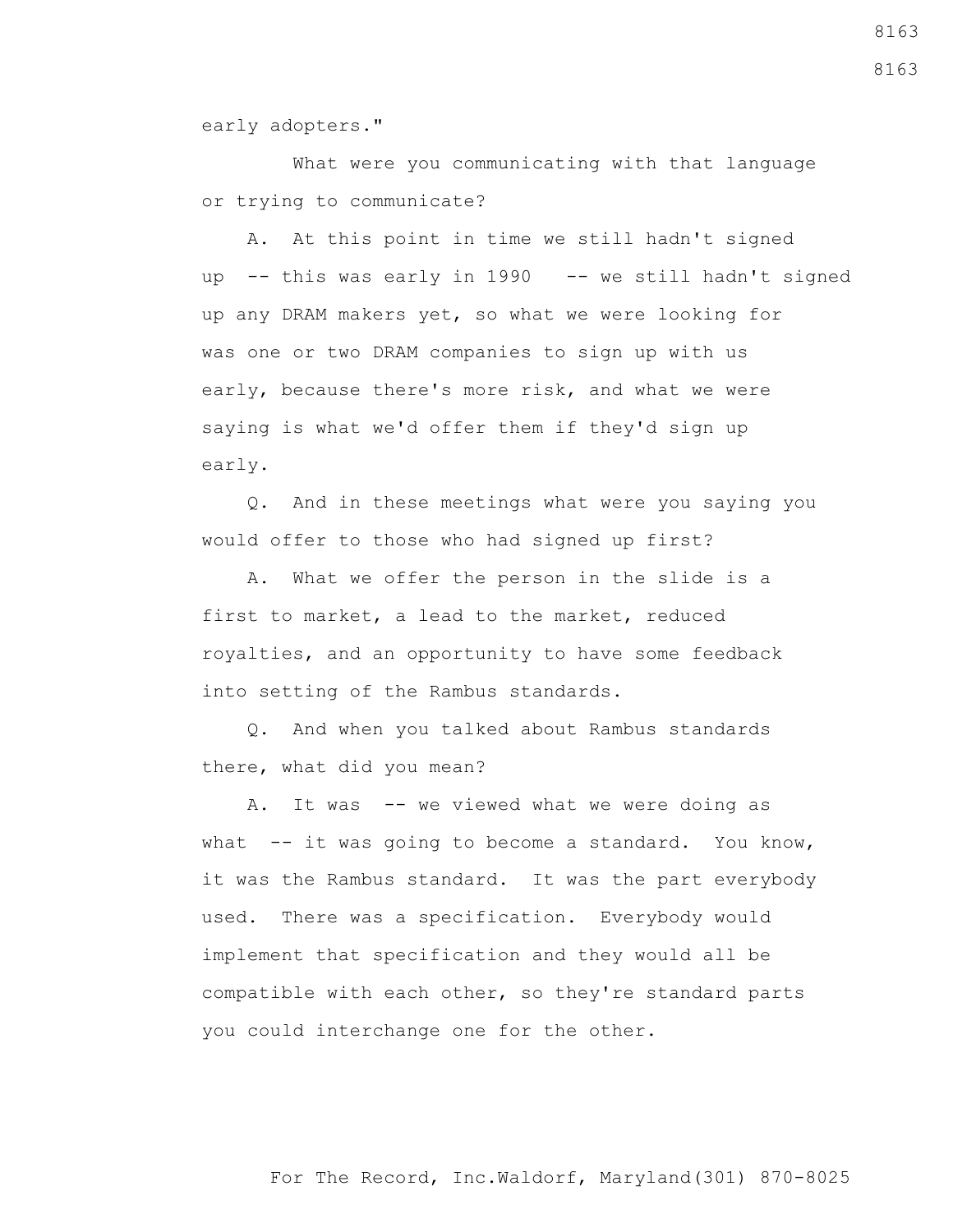Q. The next bullet point says, "Rambus will be very flexible."

What did you mean to communicate there.

 A. If they wanted other things, we would be willing to talk about them.

 Q. And the next major bullet point says, "Rambus should be made available to open market fairly early."

 What were you meaning to communicate with the phrase "open market"?

 A. Early in our discussions we had, some of the companies we talked to were interested but only if they could have exclusivity. Either, you know, we wouldn't -- you know, we'll buy it, but you can't let somebody else license it or it has to be -- or, you know -- they wanted some form of exclusion. And we had early on decided that that wouldn't work, that we needed -- although we could give some advantages to the people who signed up with us early, the advantages could not be excluding other people.

 Q. And is that a concept that has remained in effect today?

A. Yes.

 Q. You mentioned under there, "There is real value in having a world DRAM standard."

Do you see that bullet.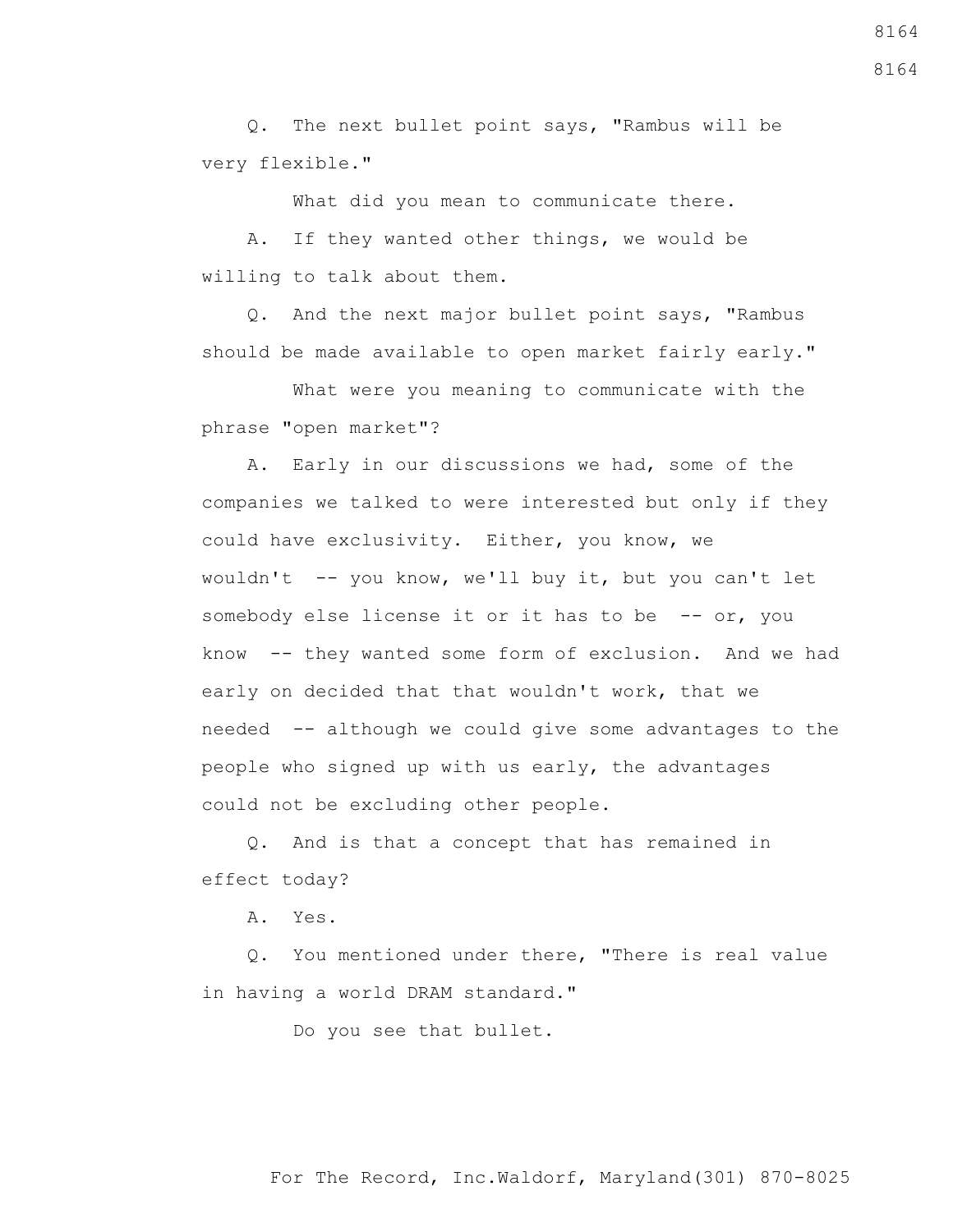A. Yes.

 Q. And then there's two bullet points under that, the first one which is: Avoid the VHS/Betamax situation.

What did you mean by that.

A. Well, my recollection at the time -- of course this was -- videotapes were still very popular, and Sony had invented the Betamax, the first, you know, cassette tape-based video player, but they had decided that they wanted to make it a very high-profit part of their company that they owned, and so essentially they weren't willing to license it to other people.

The license terms were so high -- I don't remember, but I think it was in the dollars per cassette -- they were so high that it was essentially not a plausible licensing approach. They were telling people go away, we don't want to license you.

Q. How did you plan to avoid that?

 A. Well, what happened then is because they told people they wouldn't license them, a consortium of people got together and formed an alternative called VHS which then in the end became the successful way to do it.

 So our goal was to license it openly and fairly to everybody so everyone is on equal footing with a

For The Record, Inc.Waldorf, Maryland(301) 870-8025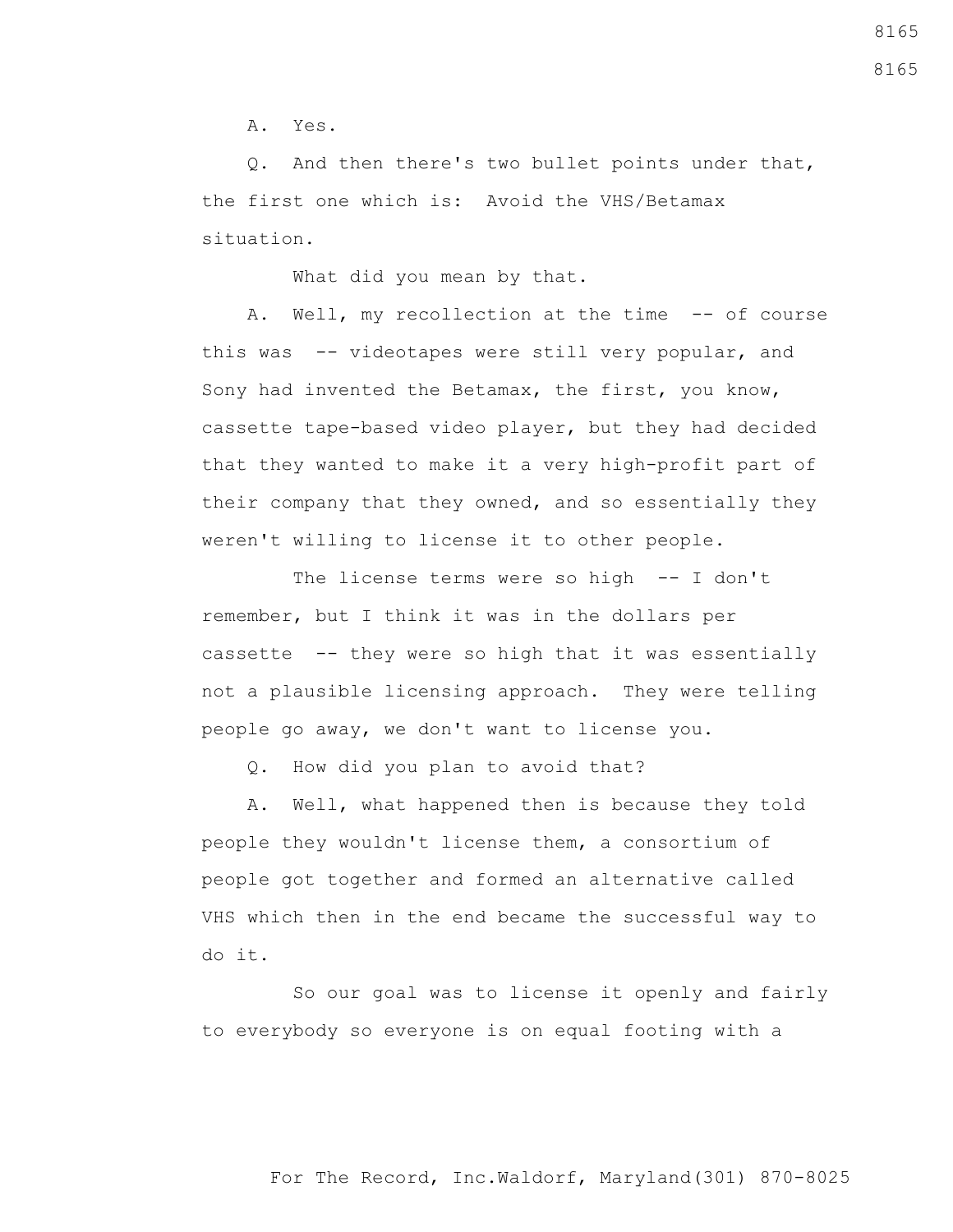relatively low royalty, something that given the magnitude of what we invented was not considered unfair.

 Q. Okay. Could you -- if the court will allow you to go to the board  $-$ 

JUDGE McGUIRE: Go ahead.

BY MR. STONE:

 Q. -- give us a list of the early companies or the companies that you met with in the early time frame as best you can recall today.

 MR. ROYALL: Can I ask for some clarification on what you mean by "early time frame"?

BY MR. STONE:

Q. Certainly.

 If you could just limit yourself to the 1989 through end of 1990 time frame as best you can.

A. Okay. So from memory -- and I'll probably miss a bunch -- clearly IBM, clearly Intel. I remember those extremely well. Toshiba, NEC, Matsushita, Mitsubishi and Fujitsu. And these were a trip that Mark and I took -- these I remember well because it was a trip -- the first trip that Mark and I ever took to Japan. We met with all these people.

 Micron, Siemens, Motorola, Apple, Sun Microsystems, SGI.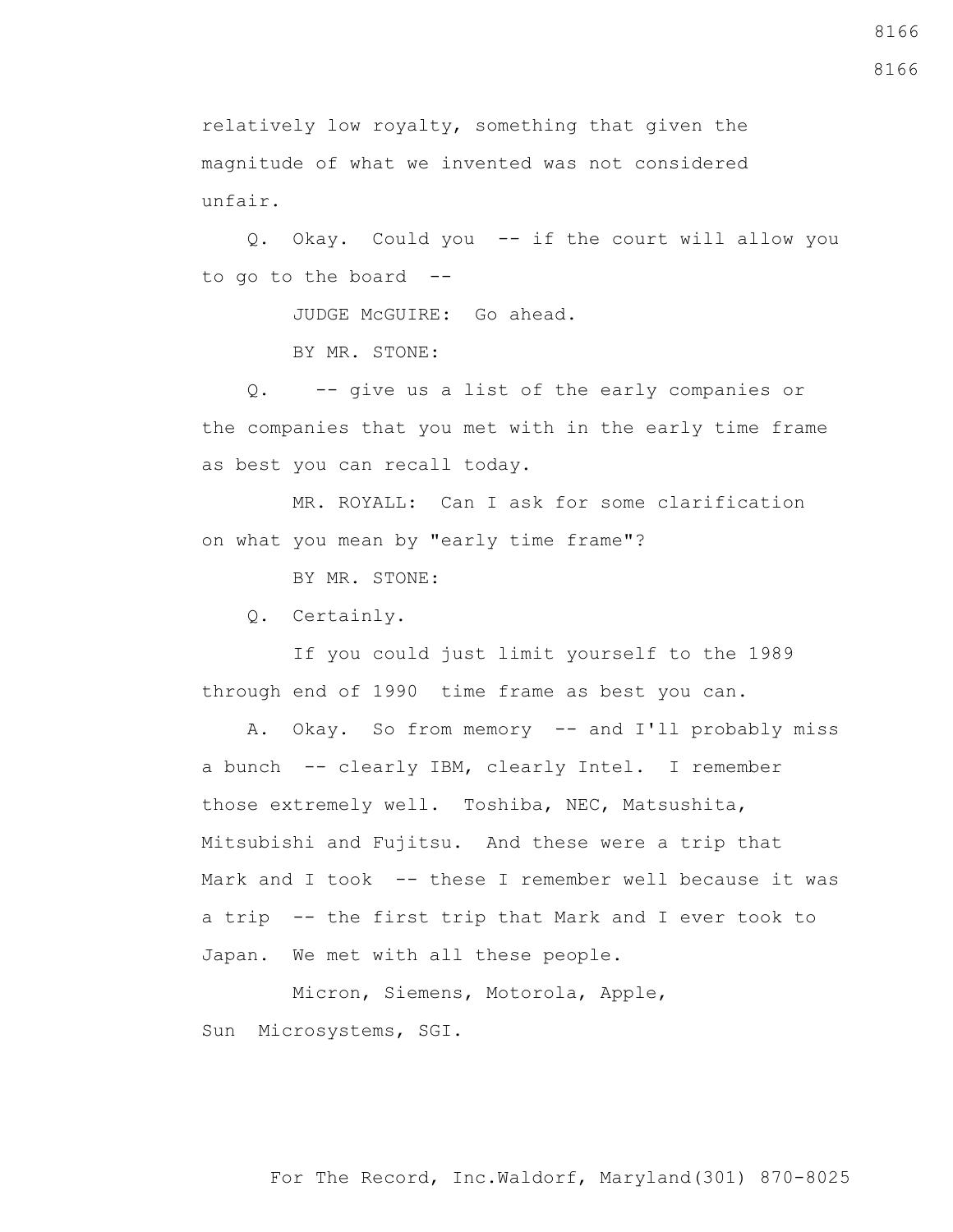And I'm sure there are lots more, but that's all I can think of.

Q. Let me just ask you about a couple.

 In this time frame do you recall whether or not you met with HP, Hewlett-Packard.

 A. HP and Tandem also. Sorry. It was a long list. I think there's even more, but this is what I can remember now.

Q. Okay. Thank you.

Could I mark this as DX-255.

JUDGE McGUIRE: Yes. Right.

 **(DX Exhibit Number 255 was marked for identification.)**

BY MR. STONE:

 Q. So DX-255 is the list that you recall today of the companies you met with in this 1989 -1990 time frame?

 A. Yes. I'm sure it's incomplete, but right now it's what I can remember.

 Q. Let me ask you if you would then to turn to RX-63, which is the next document in your binder. Take a moment to look at that if you need to and tell us if you can what this document is.

 A. After we hired our first employees and after we had filed a patent, we started writing the document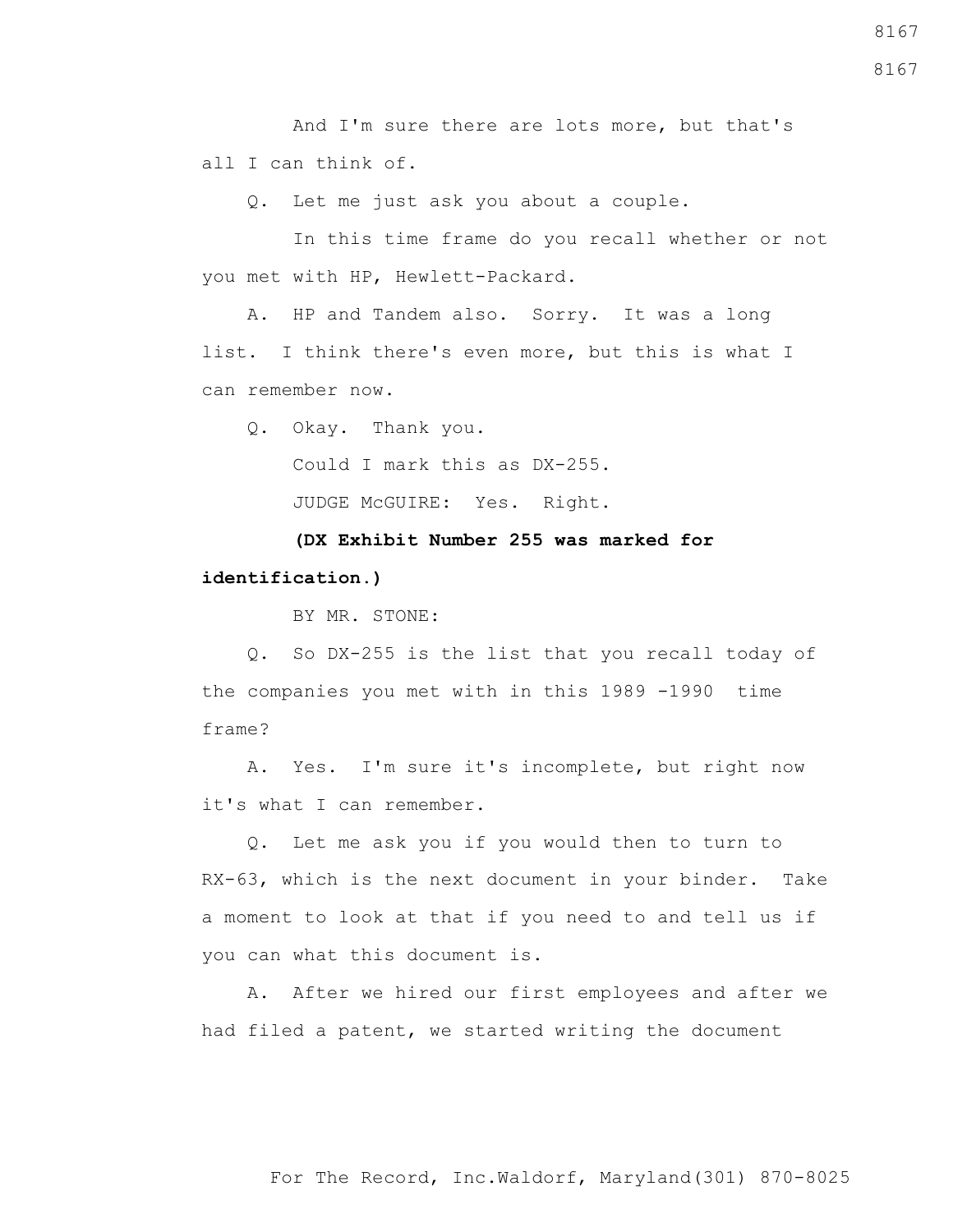that would permit both us and our partner companies to actually implement a Rambus interface or chip, and this is an early version of that document.

 Q. And I want you to look at the fax line at the top of the first page.

 Can you tell from that fax line who, if anyone, this document was sent to?

 A. It was sent to an international number in Germany because it's got the 49 country code, so --

 Q. What companies, if any, did you meet with in Germany?

 A. The only one I ever remember is Siemens, so it was almost surely Siemens.

 Q. Okay. And then look if you would at the next document in the book, which is RX-94.

And can you tell us what this document is.

 A. This is a later version of that document, of that same technical document.

Q. Of the one we just looked at?

A. Yes.

 Q. Let's go back to the one we just looked at if you would, RX-63.

 What role did you have in preparing this document?

A. This is -- was primarily written by Rick Barth

For The Record, Inc.Waldorf, Maryland(301) 870-8025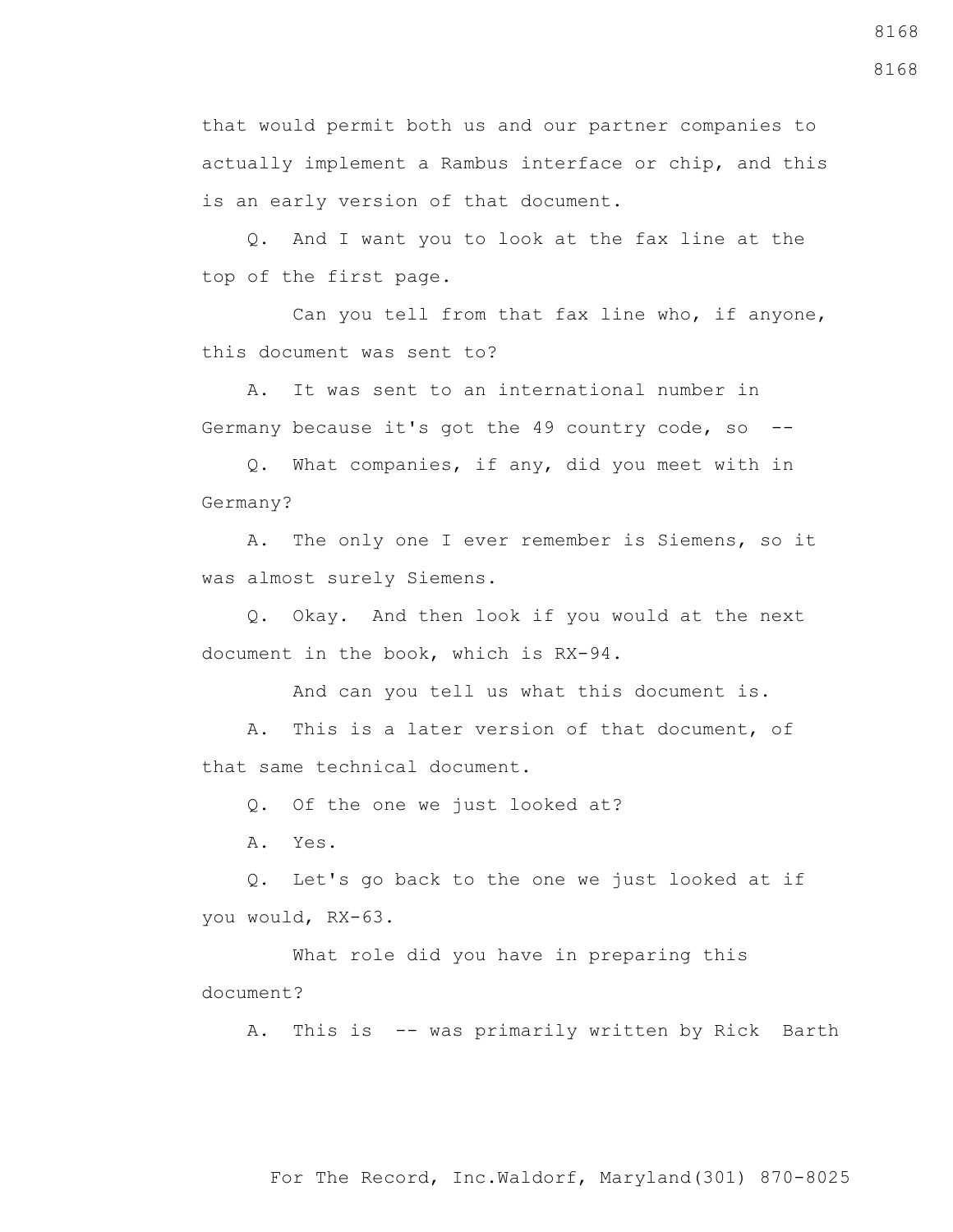and Jim Gasbarro and Mark Horowitz. I had some moderate input into it and wrote pieces of it, but they were the primary owners of this document.

 Q. And it has a date on it, you see at the bottom of the first page, of draft of May 7, 1990 .

 Is that consistent with the time frame which you think this document was prepared as best you can recall today.

A. Yes.

 Q. Going back if you would to RX-94, the one we were just looking at, was your role in the preparation of this document similar to the preceding document?

 A. Yes, it was. It was probably decreasing somewhat in that we by now had more employees, so there were more people working on various aspects of the document.

 Q. And what's the time frame for RX-94's preparation?

 A. It's dated November 5, 1990 , which is consistent with the time frame that I would have put it in.

 Q. Look if you would at the next document in your binder, which is RX-99.

Do you recognize this document?

A. It appears to be a letter that I sent to a

8169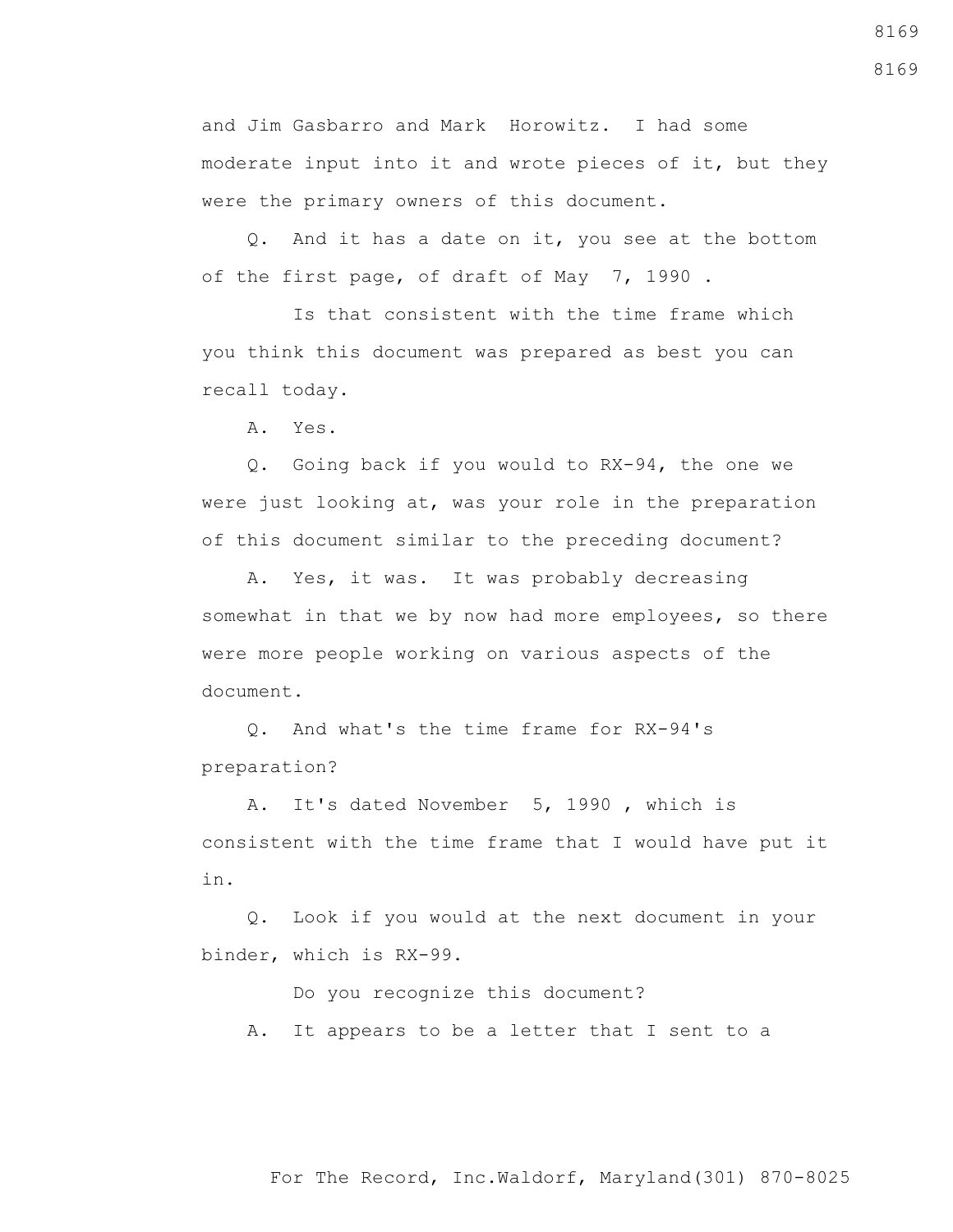For The Record, Inc.Waldorf, Maryland(301) 870-8025

8170

Dr. -- or Mr. Horninger at Siemens.

 Q. And it mentions in it, "I am sending a copy of the new Rambus specification."

 Do you see that reference in the very first line.

A. Yes.

 Q. When you talk in this letter about the Rambus specification, what are you referring to?

A. That's this document we were just looking at.

Q. And that was the RX-94?

A. Yeah. Either 9 -- well, 63 or 94, but there are different versions of the document.

 Q. But that's what you referred to as the specification?

A. Yes.

 Q. What was your intent as to what someone who received this specification could do with it?

 A. Well, first of all, we would only send them a specification like this if they had signed a nondisclosure and they were pretty serious because this is -- this is the guts of what we were doing. This is very secret, important stuff to us.

 So this would indicate that Siemens was pretty serious about wanting to partner with us and that we were following up to send them enough information to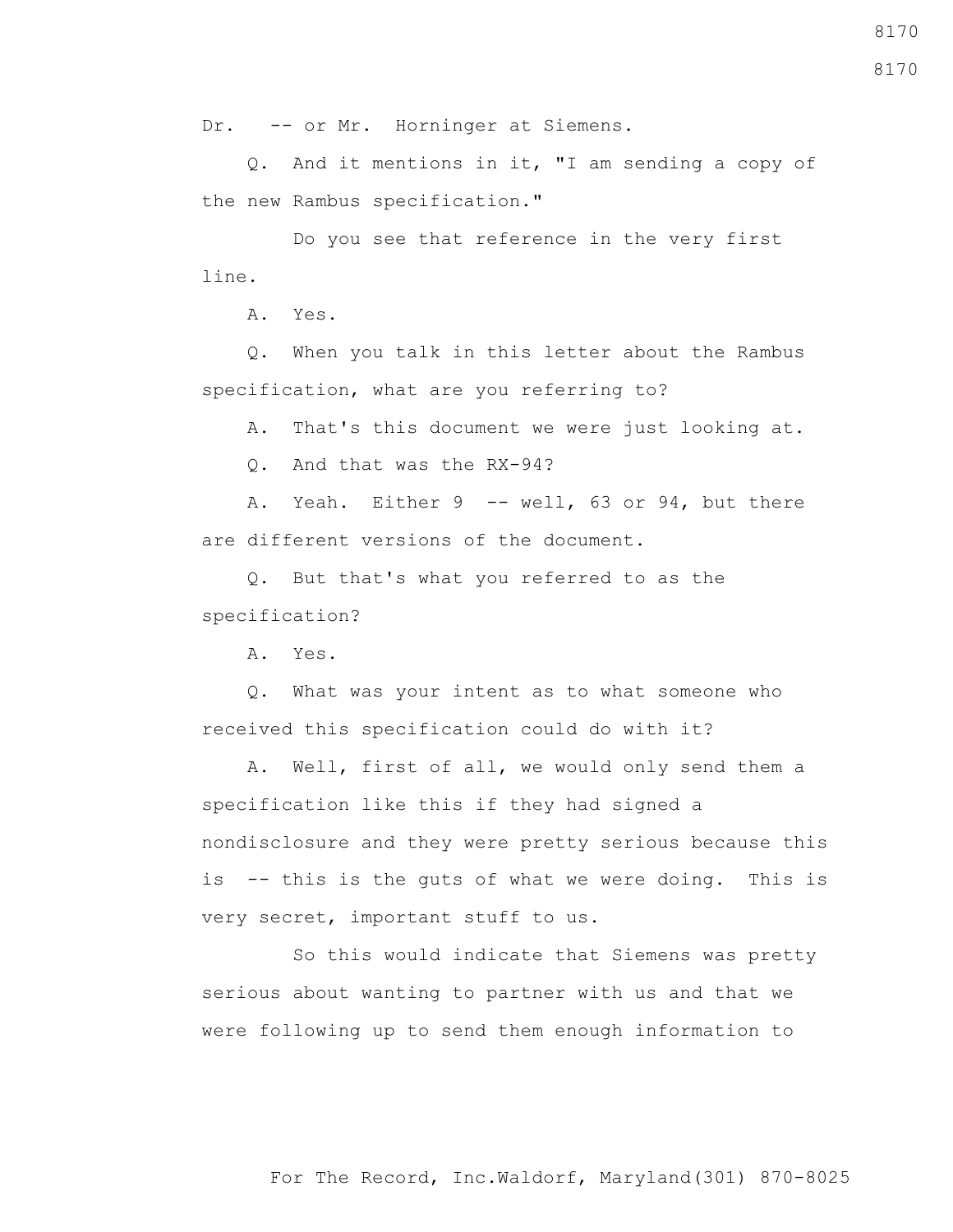judge whether they really wanted to partner with us or not.

Q. Let me frame my question slightly differently.

If someone had this material, how -- how much information is in here? Could they build a product with it.

A. Pretty close, yeah. Yeah.

 Q. So this was in a sense a blueprint, if you will, for the product that you were designing?

 A. Yeah. It's not quite everything you need, but a person pretty smart -- any smart engineer could take this and do the rest of the work himself.

 Q. And look if you would at the next document in your book, which is RX-130.

 And is this a later version of the same Rambus specification or technical description that we just looked at two of.

A. Yes, it is.

 Q. And is this one prepared in the April of 1991 time frame?

A. That's the date on it, yes.

 Q. Okay. Let me skip through that thick document, which should feel like progress to us, and move if you would to RX-102, which is the next document in your binder.

8171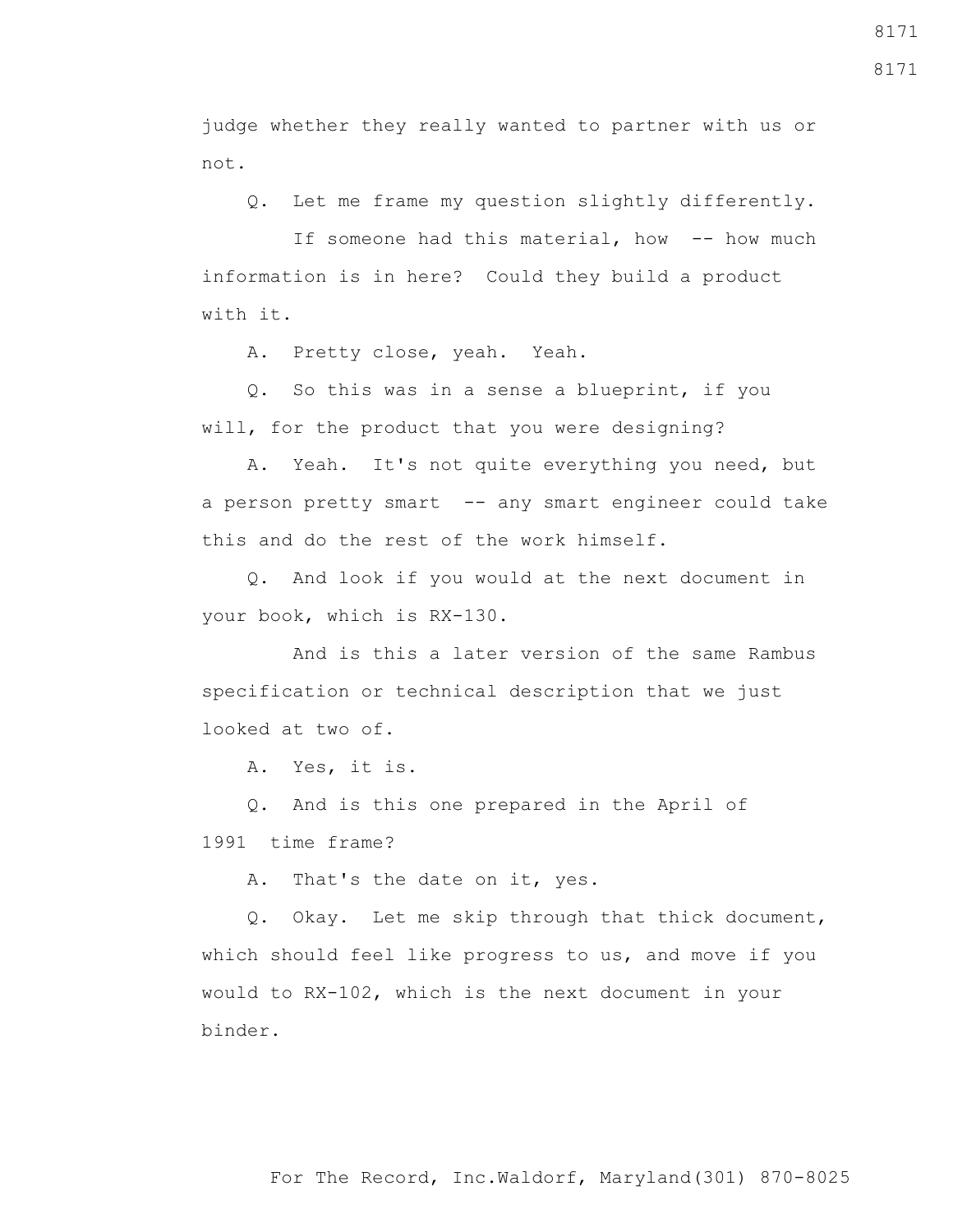Can you describe for us what this document is?

 A. It's a fax from Siemens to me at Rambus with a list of questions, a detailed list of questions that they wanted answered.

Q. And when was this document sent to you?

 A. If I read their dating system correctly, I believe it's in December of 1990 .

 Q. And it refers to a list of questions; is that right?

A. Yes.

 Q. And if we turn to page 2 of RX-102, we'll see some questions beginning in the bottom half of the page that are referenced by reference to page numbers. Do you see that?

A. Yes.

 Q. And have you had an opportunity before today to go back and try to figure out what the page number references were to and what document they were talking about?

 A. Yeah. They appear to be consistent with one of the earlier technical descriptions, yes.

 Q. Look at the just preceding one if you would, which is RX-130.

When I showed you these to look at earlier, is

8172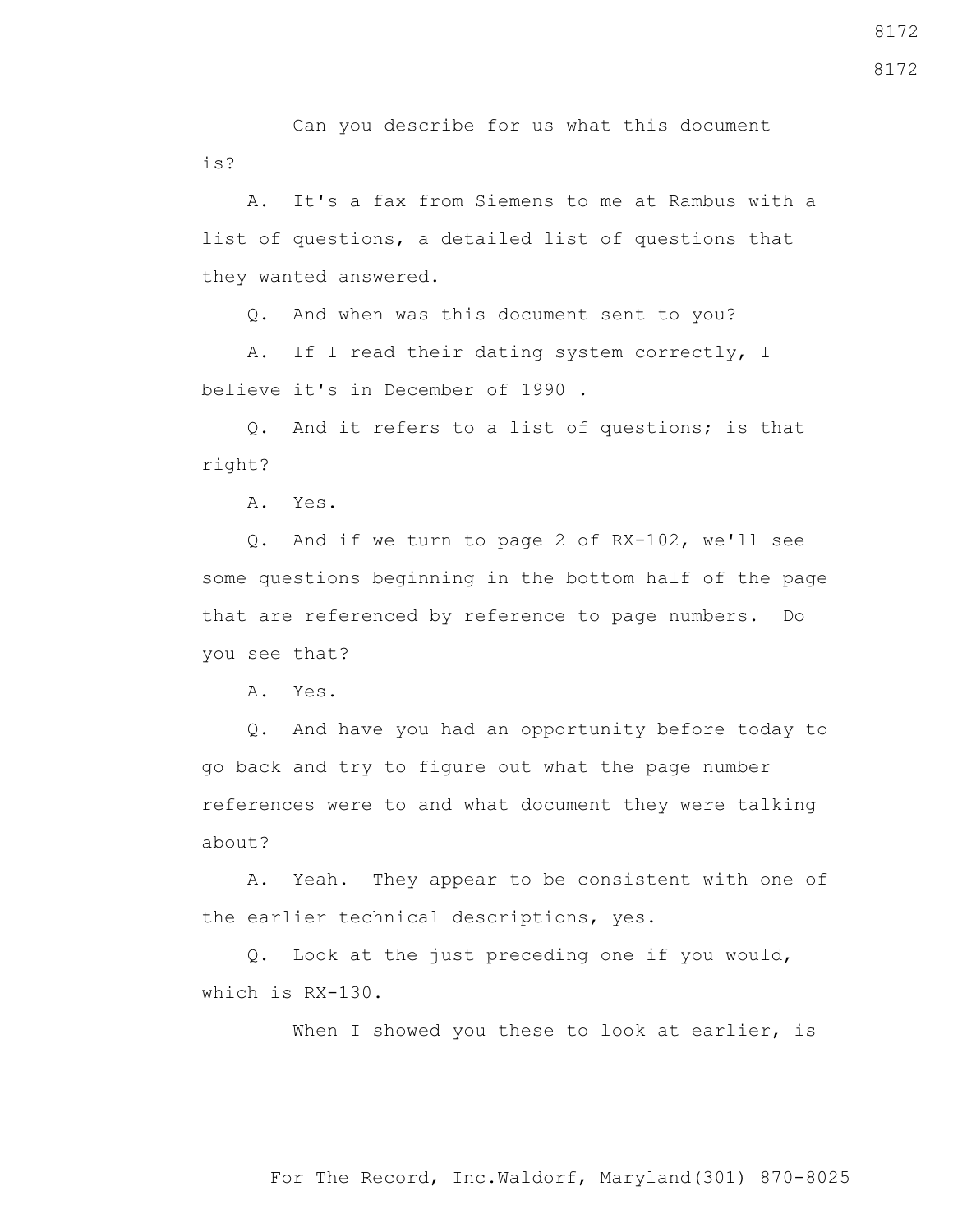that the one you identified as the likely

cross-reference?

A. I think so. I believe so.

Q. Do you want to take a moment and check one?

# **(Pause in the proceedings.)**

I think I gave you a bum steer.

 A. No, actually I don't think it's the right one. I think it's the earlier one.

 Q. So look at RX-94 and see if it's that one. Good thing you're checking it.

 A. Yeah, that one seems to fit better. So I think that's the right one.

 Q. Okay. And this document that we're looking at, RX-102, if we can go back to the cover page, was the time frame of this document, which you said was December of 1990, consistent with the time frame of discussions with Siemens?

A. To the best of my recollection, yes.

 MR. STONE: Your Honor, at this time we'd offer Exhibit RX-102.

> JUDGE McGUIRE: Any objection? MR. ROYALL: No objection. JUDGE McGUIRE: Entered.

 **(RX Exhibit Number 102 was admitted into evidence.)**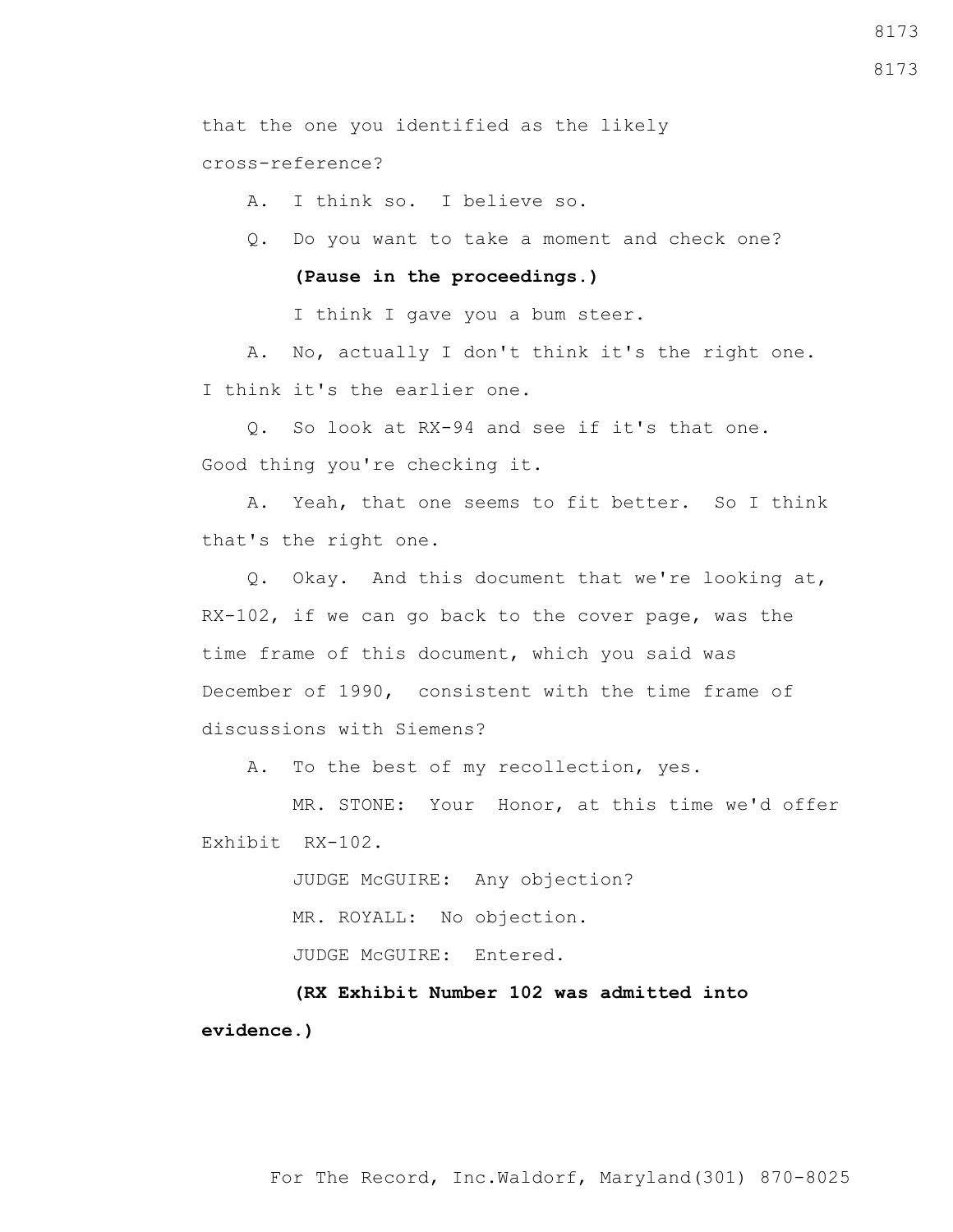BY MR. STONE:

Q. Thank you.

 Did there come a time that some of the companies that you were meeting with ultimately agreed to sign licenses or other agreements with Rambus?

A. Yes.

 Q. Do you recall which companies were the first ones?

 A. My recollection is that Intel was the first one to sign an agreement and that the first DRAM company I believe was Toshiba. And then -- sorry -- then Fujitsu signed soon thereafter I believe.

Q. What time frame was that in, if you recall?

A. I think it was late '90.

 Q. Let me ask you to look if you would at the next document in your binder, which is RX-1091.

Now, is this 1091 a document you prepared.

A. No.

Q. Do you know who did prepare it?

 A. I believe -- I'm pretty sure actually that this was done by Geoff Tate as the first rewrite of the business plan that he did, and I don't remember whether it was done before he joined to convince himself to join or after, but I'm pretty sure it was done by Geoff.

For The Record, Inc.Waldorf, Maryland(301) 870-8025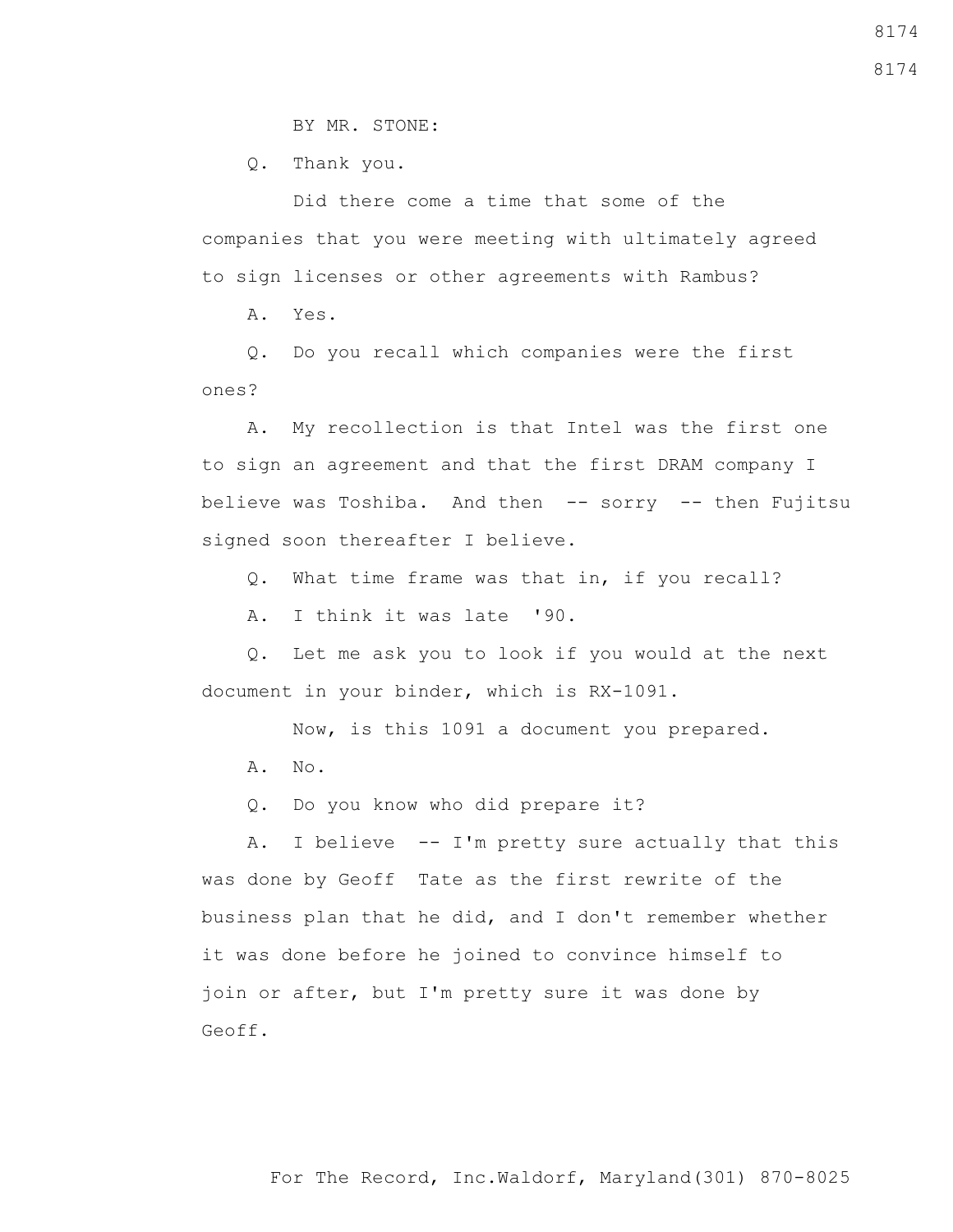For The Record, Inc.Waldorf, Maryland(301) 870-8025

8175

 Q. And is this a document you had seen before this litigation in depositions and so on?

A. Yes.

Q. You saw it in the time frame --

 A. I'm sure I did. I don't actually have a direct recollection of seeing it, but I'm sure I did, yes.

 Q. Let me ask you a couple of questions about it if I can. Turn if you would to page 4 of Exhibit RX-1091.

 And right under the heading Intellectual Property Protection, the first paragraph, if you'd take a moment and read it to yourself.

# **(Pause in the proceedings.)**

Tell me when you're done.

A. Okay.

 Q. It says in there, it says, "It has been reviewed by all partners."

Do you understand, did you understand then, what was meant by "partners".

A. Yes.

Q. What was meant by "partners"?

 A. Partners were companies that we had signed agreements with to either one way or another use our intellectual property.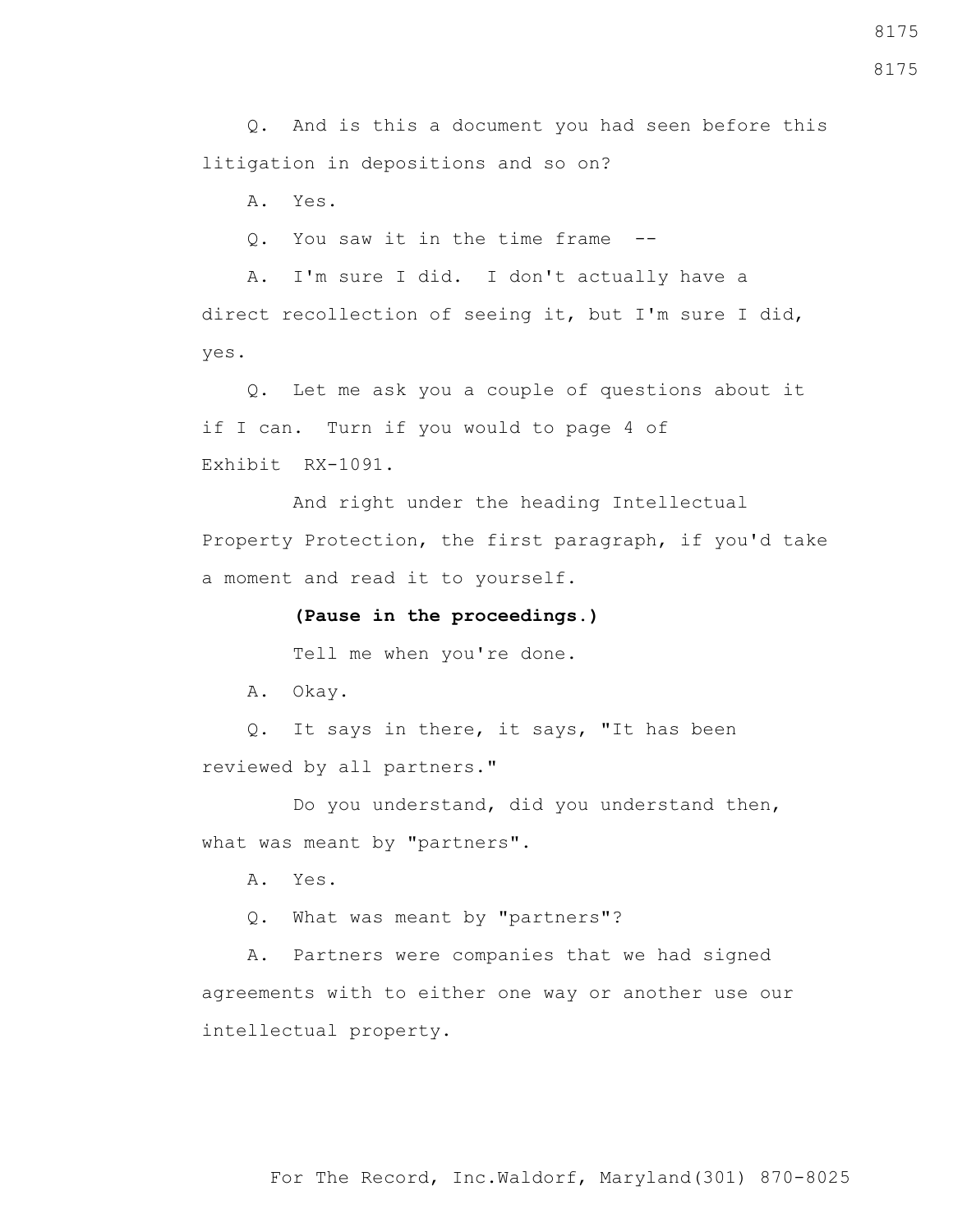Q. And look if you would at the bottom of this page under IC partnerships and continuing over to page 5 of Exhibit 1091 under that same heading.

 Do these -- does this discussion of a page and a half summarize in a way consistent with your recollection the status of license agreements as of late 1990 .

 A. Actually it does, yes. This seems consistent with my memory.

 Q. Okay. How -- were any of the license agreements signed when the negotiations were handled just by you and Mark Horowitz or were others always involved by the time you got to license?

 A. I don't believe that any of the licensing agreements were done by Mark and myself, so...

 Q. And you mentioned Mr. Tate earlier. When did he join the company?

 A. I don't remember. It was sometime in the middle of 1990 , but I don't remember the exact date.

 Q. Do you recall whether he as opposed to you or Dr. Horowitz were involved in the licensing negotiations that led to something signed?

A. It was definitely Geoff that did it.

 Q. Earlier you described to us your hope that you'd be able to have everyone agree to make a part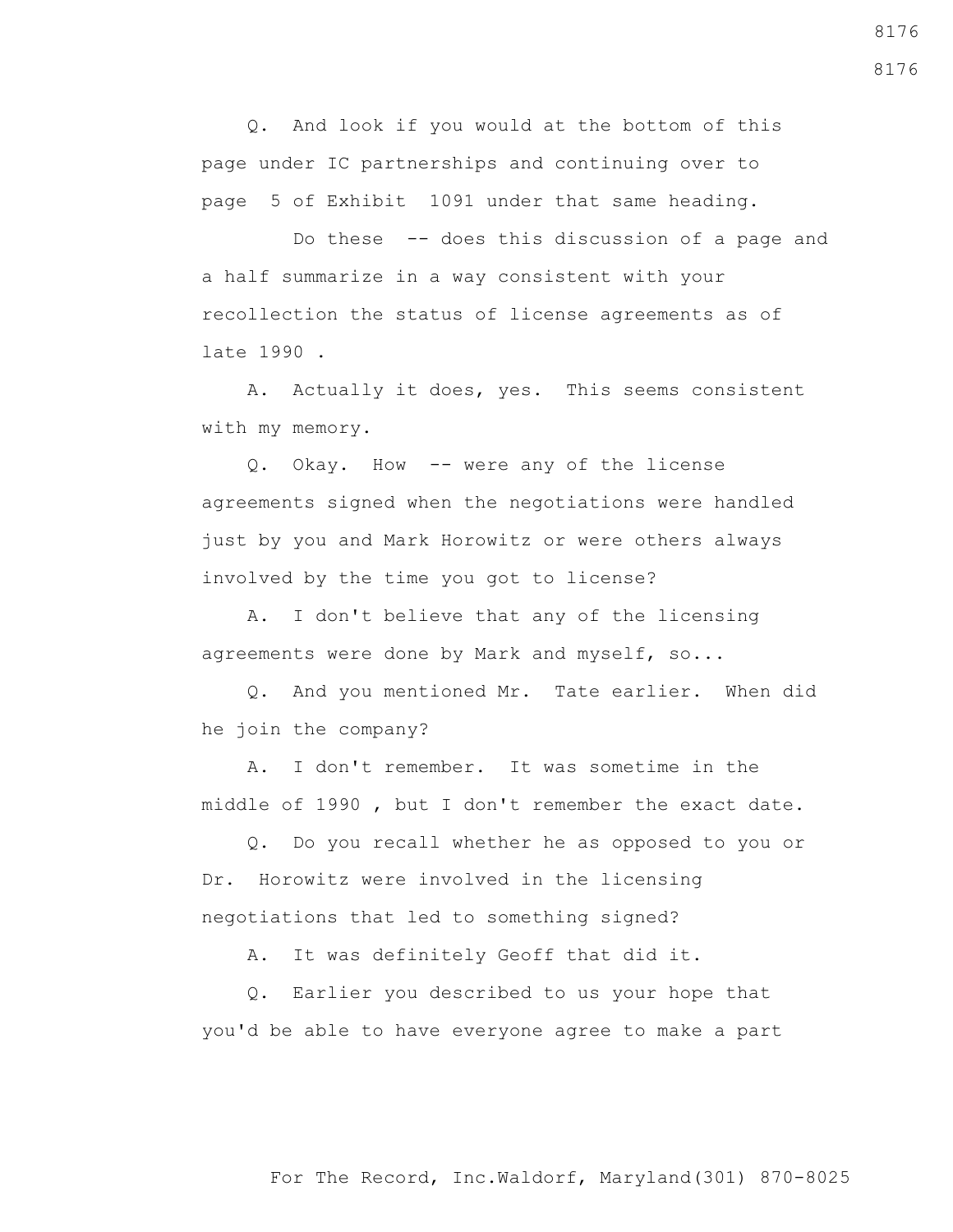that was the same regardless of who made it, if I'm fairly summarizing your testimony.

 Do you know whether the early agreements that were signed had provisions in it that were intended to accomplish that goal.

 A. Yes. We were very insistent that they would all agree to produce compatible parts.

 Q. Were there any discussions with anyone to your knowledge about a desire to use the technology other than in a Rambus-designed part?

 A. Yes, there were. My recollections from this time frame are not very specific about who asked for what, but almost everybody would ask for the ability to use certain ideas without being compatible.

 Q. I want to ask about a specific conversation that I think you'd mentioned before, which was a conversation with a Mr. T.J. Rogers. Does that name ring a bell with you?

A. Yes, it does.

 Q. And what was his position or involvement back in the 1989 -1990 time frame?

 A. He still is actually head of Cypress Semiconductor, which is primarily an SRAM company.

Q. And SRAM is a static RAM?

A. A static RAM. They're faster but also way more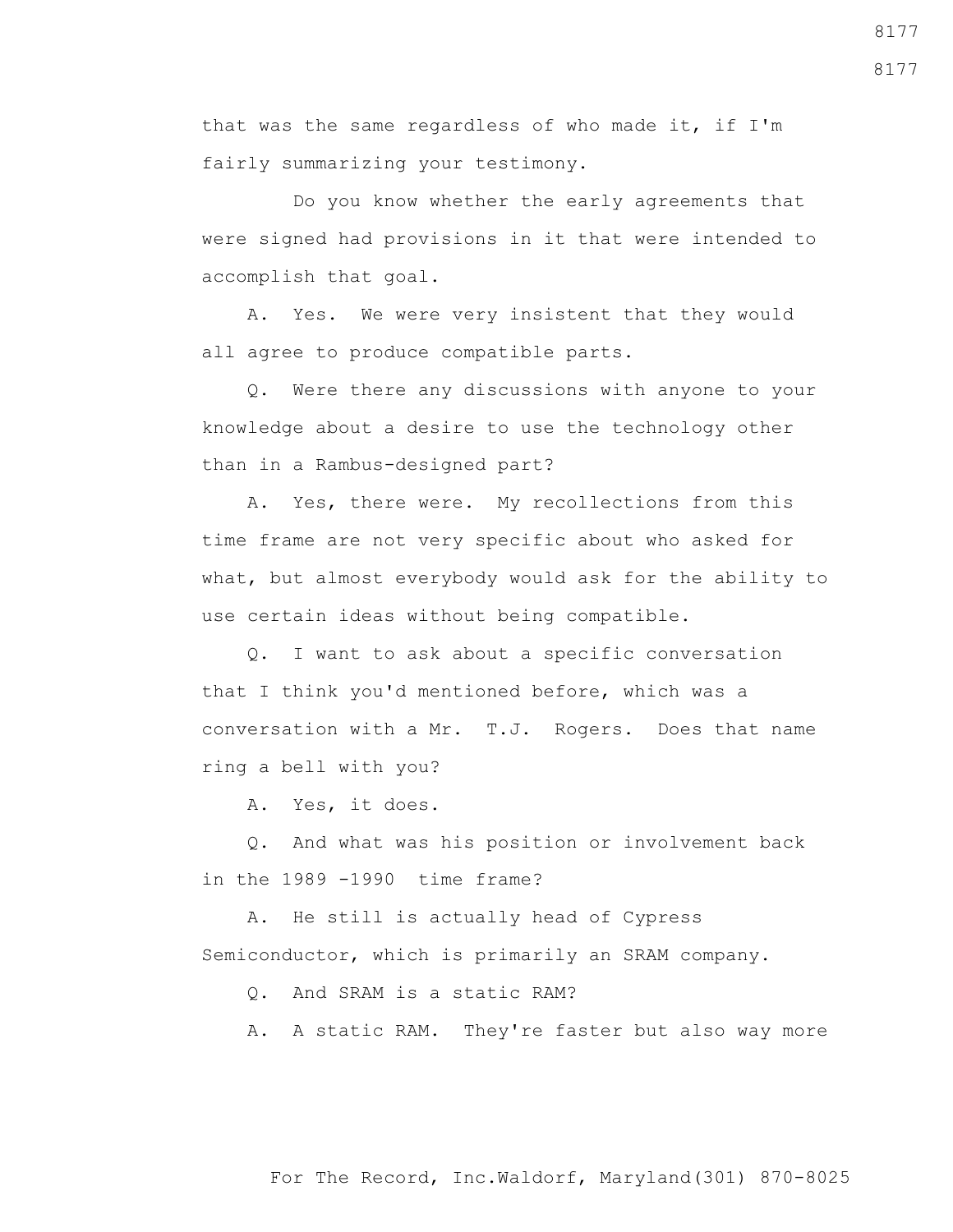expensive. Our interface is not appropriate for an SRAM.

Q. And did you have a meeting with Mr. Rogers?

 A. Yes. Bill Davidow and I met with Mr. Rogers, yes.

 Q. And was there a discussion in the course of the meeting with him about using Rambus technology other than in a Rambus part?

A. Yes, there was.

 Q. And can you relate to us briefly what that discussion -- how that discussion went?

 A. He's a very smart guy. He got what we were doing very quickly and thought it was very interesting but then sort of asked a blunt question which took me back. He basically said, Well, this is great, and you know, I like it and we might use it, but why would we pay you for it. We'll just do it and you can -- i said, Because we'd sue you. But he said, But we're a lot bigger than you are.

I mean, I was sort of flabbergasted by that.

 Q. And when you said you would sue him, what was your thought as to what you would sue for at that time?

A. Patent infringement.

Q. Now, did you have any patents at that time?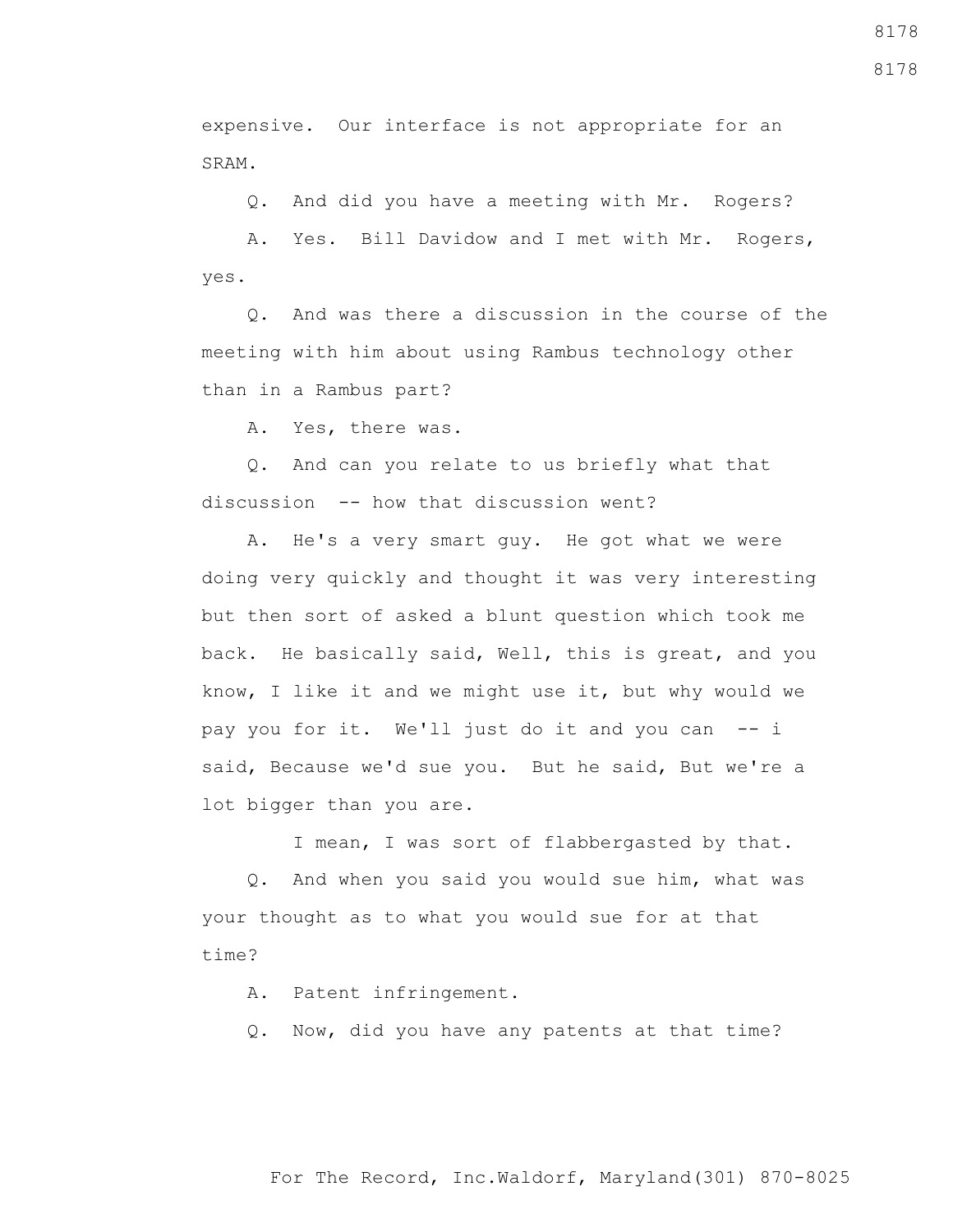A. I think we did. I don't remember the exact date of the meeting, but I think we did.

Q. You had an issued patent by then?

A. Probably not, actually. Probably not.

Q. Okay.

 A. I'm sorry. We definitely didn't have an issued patent.

Q. Had you filed?

 A. No, I don't remember because I'd have to know the dates.

 Q. Okay. Look if you would at the next -- well, let me just ask it this way.

 What knowledge did you have of companies asking about using the technology other than in a Rambus-designed device?

 A. My general recollection is that almost everybody asked about it. My specific recollections only occur somewhat later, more in the '92 time frame for specifics.

 Q. What was -- did you have a standard response you gave to companies when they asked?

 A. That we would license it for noncompatible uses, but they would have to pay a higher royalty than for a compatible usage.

Q. And why was that?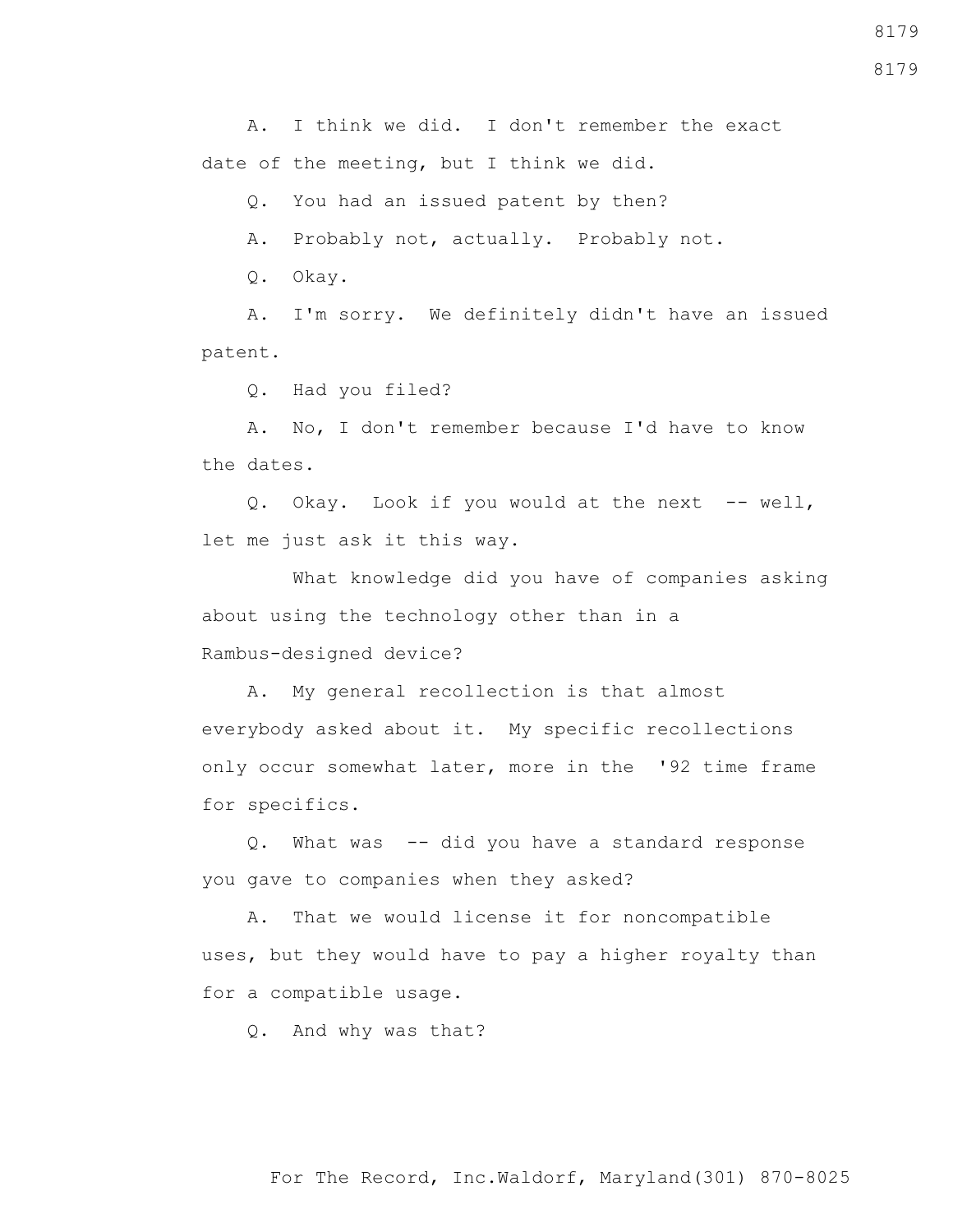A. Well, to me it seems like elementary business sense. If you can license a technology for incompatible uses and pay less, then why would you ever pay for compatible uses. Plus there's a huge economic incentive for us to be part of a partnership going forward, which means compatible usage. That means we get to participate, they tell us about their customers, we get to participate in future design improvements, things like that.

 So there's a huge economic advantage in us being part of the process going forward.

 Q. And to be part of the process you wanted them to be -- the process you referred to is compatible uses?

A. Compatible uses, yes.

 Q. How many companies ultimately manufactured a Rambus-designed DRAM, if you know?

 A. I don't know the exact number, but it's almost every DRAM company -- almost every company who built DRAMs eventually ended up building Rambus DRAMs.

 Q. And did all of them or most of them take a license agreement with Rambus?

A. Yes. Yes, they did.

 Q. At the early time period, the 1990 and maybe continuing on into '91 or '92, who did you perceive to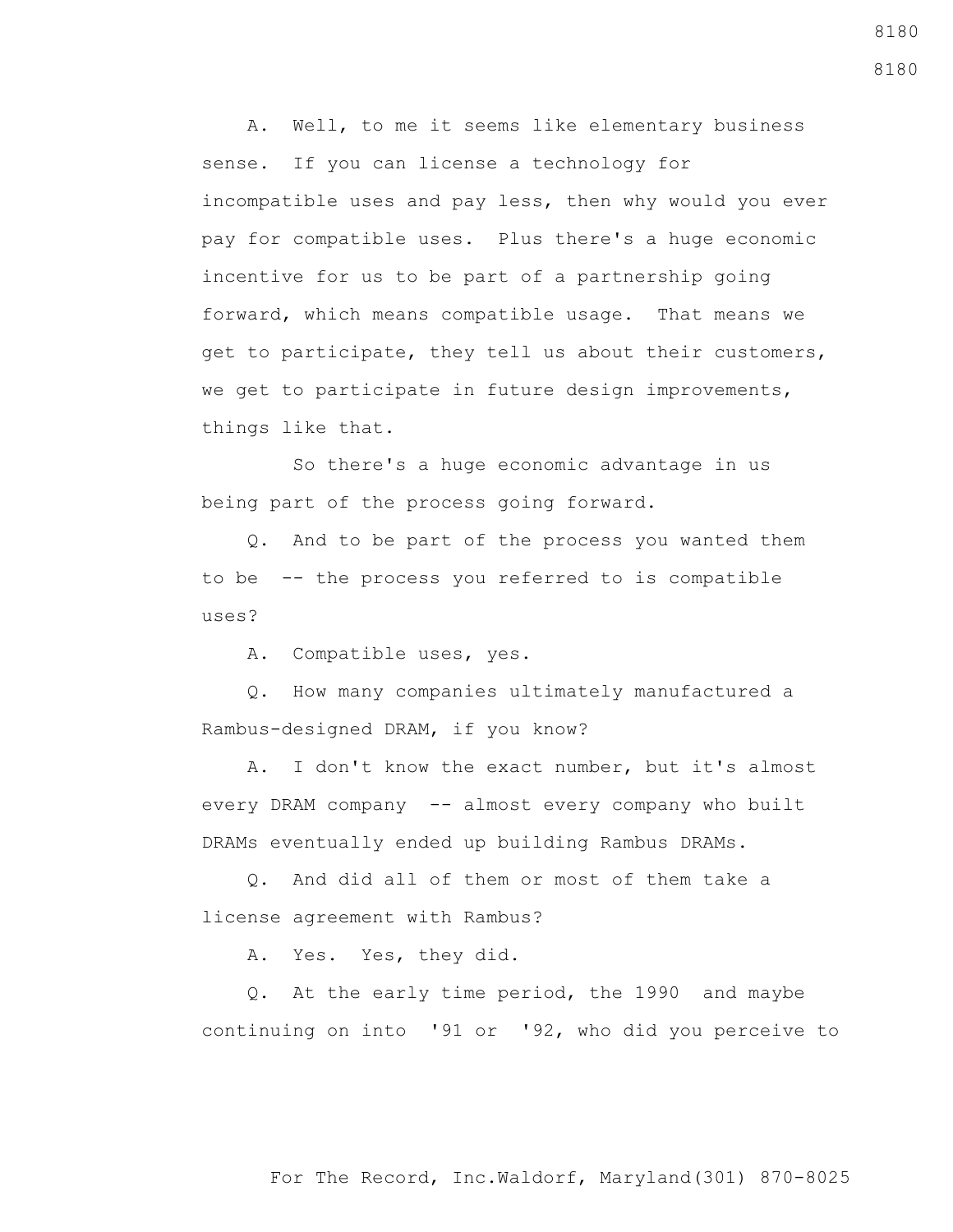be the customers who were ultimately going to use this Rambus-designed DRAM?

 A. Obviously the microprocessor companies, which is primarily Intel. Our interest in IBM had cooled down over time, partly because IBM wasn't doing that well in that time frame and Intel was doing a lot better.

 So Intel was clearly far and away our big customer.

 We also were interested in the graphics chip companies, and we were very interested in the game companies, too, Nintendo and Sony and people like that.

 Q. And which of those potential customers was sort of the first to come to fruition, if you recall?

 A. The first big one to come to fruition was Nintendo, the Nintendo 64. Before that, we had some graphics cards that were built using our chips.

 Q. And what was the Nintendo deal? What did they do? How did they become a customer?

 A. They, working with Silicon Graphics, they built a game called the Nintendo 64, a game box, game platform, that used a Rambus technology both in the DRAM and in the microprocessor interface. It was very successful.

# For The Record, Inc.Waldorf, Maryland(301) 870-8025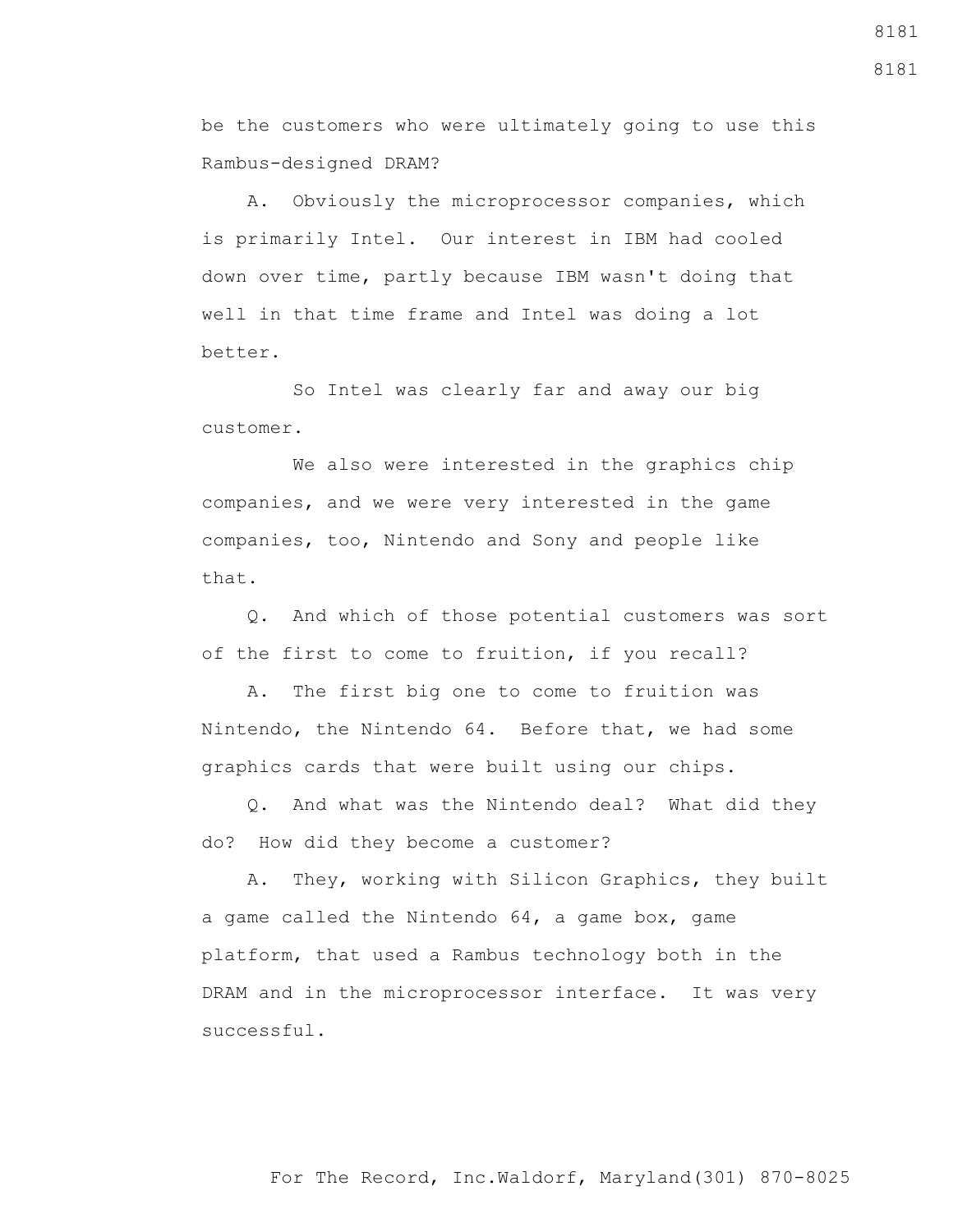Q. And so was that the first really big, noticeable customer for Rambus?

A. Yes.

 Q. Did there come a time when Rambus decided to sort of share its ideas and its technology more broadly with the world?

 A. Yes. We had a public event where we sort of told the world what we were doing.

 Q. Have you -- you heard me refer to it probably in the opening as a coming-out party or something. Is that consistent with how you would describe it or would you choose different words?

A. No. I think that's fair.

 Q. Take a look in your binder. I'm going to skip one document, but go if you would to RX-67. Take a moment to look at this if you'd like and then if you can tell us what this document is.

 A. It's a press release that sort of describes the company, and I'm pretty sure it is the press release that we used for the announcement, the opening announcement of  $-$ -

 Q. And you'll notice the date on this is March 9, 1992?

A. Yes.

Q. Is that consistent with your recollection as to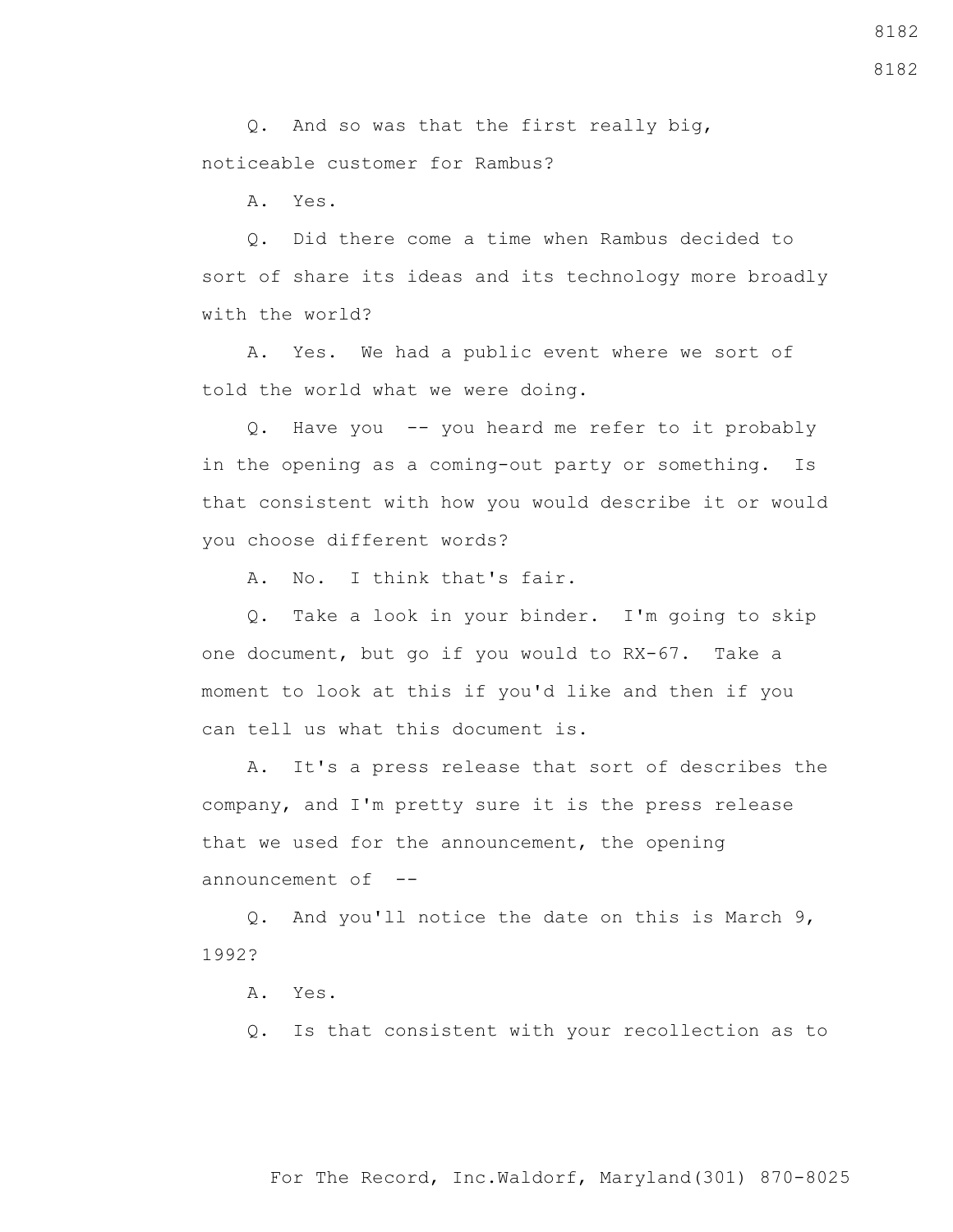For The Record, Inc.Waldorf, Maryland(301) 870-8025

when the party was held in that time frame?

A. Yes.

 Q. And if you would, look at the first couple of lines of this document.

 It says, "Rambus, Inc., an innovative technology developer, made its formal debut this evening in the Silicon Valley and simultaneously in Tokyo."

Do you see that phrase.

A. Yes.

 Q. Is that consistent with your recollection of what happened, that there was an event in Tokyo and an event in Silicon Valley?

A. Yes.

Q. Did you attend either of those events?

A. I attended the one in Silicon Valley. Yes.

Q. And where was that held?

A. It was a restaurant in Palo Alto -- a restaurant/hotel in Palo Alto.

Q. In Palo Alto?

A. In Palo Alto.

Q. And about how many other people attended?

 A. My rough recollection, there was fifty to a hundred people there, something like that.

Q. I want to ask you about a couple of statements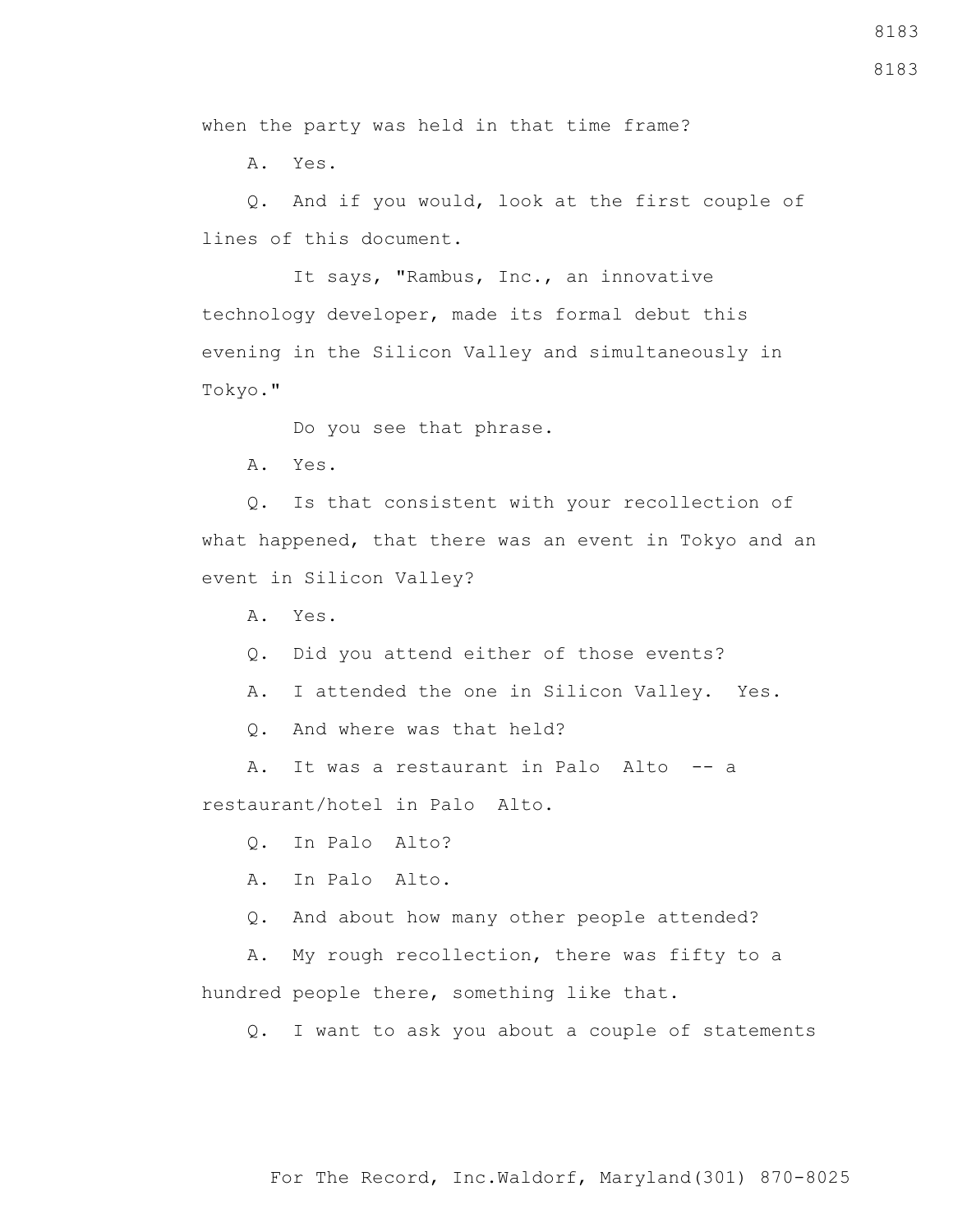in this document if I can, RX-67, but first let me offer this into evidence.

> JUDGE McGUIRE: Any objection? MR. ROYALL: No objection. JUDGE McGUIRE: Entered.

 **(RX Exhibit Number 67 was admitted into evidence.)**

BY MR. STONE:

 Q. Turn if you would to page 2 of RX-67, Dr. Farmwald. And I direct you to the second full paragraph in the bottom half of the page if we could.

You'll notice it says in the second sentence, "The first of these licensees to announce agreements are Fujitsu limited, NEC Corporation and Toshiba."

Do you see that reference there?

A. Yes.

 Q. Is that consistent with your recollection, that those were the first three of the DRAM manufacturers?

A. Yes.

 Q. Okay. And did they participate in any way, any of those companies, in this event in March of 1992?

 A. Yeah. There were at least one and I thought two senior executives from Japanese companies there. I just don't remember which companies they were from. I

8184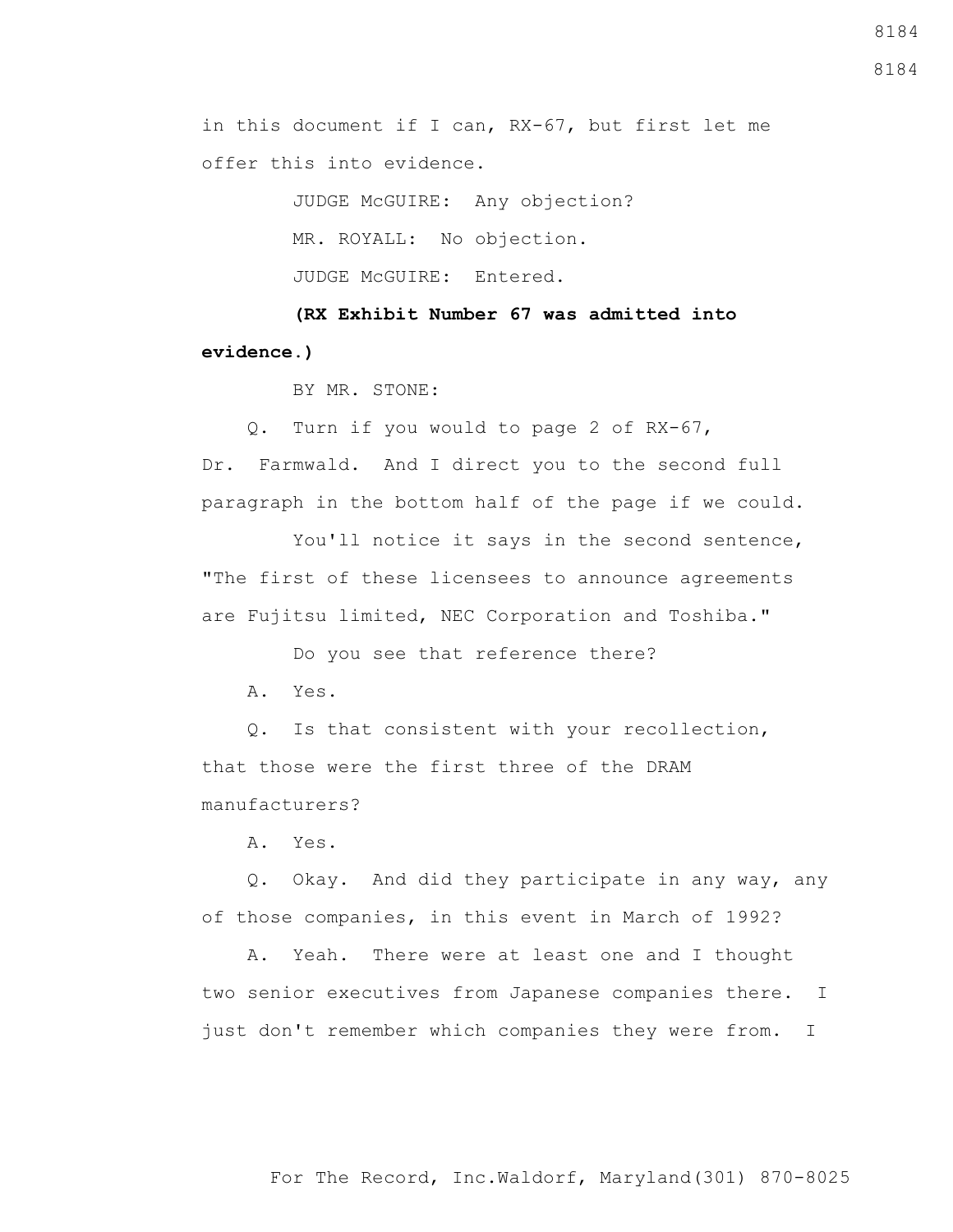think NEC, someone from NEC was there.

Q. And how did they participate?

 A. They stood up with Geoff and said how wonderful Rambus is and how they were going to do great things  $t \circ -$ 

 Q. When you say "Geoff" you mean Geoff Tate? A. Yeah.

 Q. Look if you would at the last sentence, the one that says, "The Rambus technology is a new open standard and is available for license by any IC company from Rambus, Inc."

Do you see that.

- A. Yes.
- Q. What does "IC" mean in that context?

A. Integrated circuit company.

 Q. And by this time period would you describe the Rambus technology as a new open standard? Is that a word you would have used?

A. Yes.

 Q. And what made it a standard by this point in time, March of 1992?

 A. We had three companies all agreeing to build the part. We had one large customer, Intel, and we had some other customers -- nintendo actually started their project back in this time. It took about two years or

For The Record, Inc.Waldorf, Maryland(301) 870-8025

8185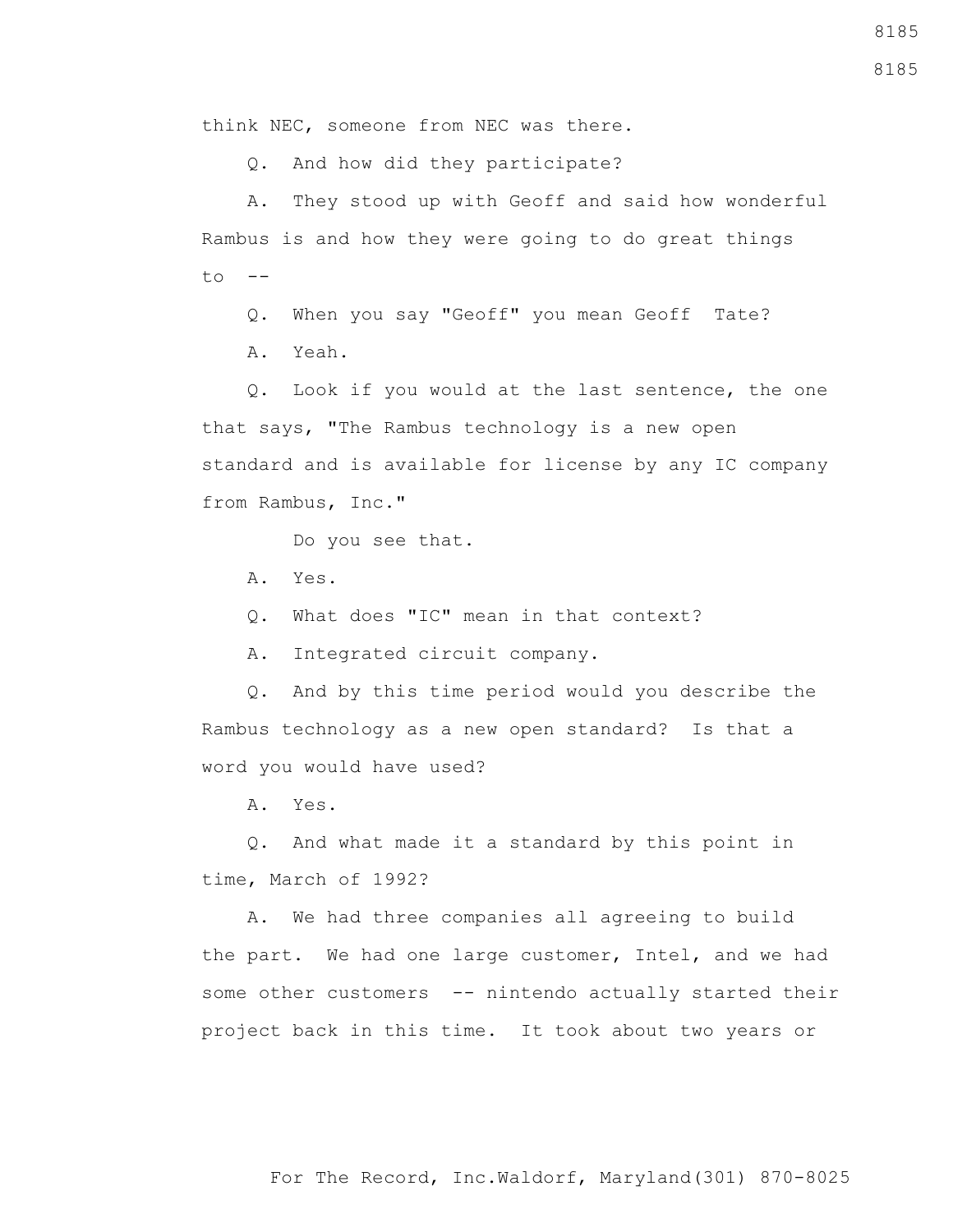more to get the project out.

 So we had a number of customers building parts all using exactly the same interface, the same chip, from different vendors.

 Q. At this point in time did you have any -- had you made any efforts to try to have an organization standardize the Rambus design or technology?

 A. I actually don't remember. I don't think we did, but I certainly wasn't involved personally, so...

Q. Turn if you would to the next document, RX-81.

 Tell us what this document is. Take a moment to look at it if you need to.

 A. This is a marketing brochure with a little bit of technical stuff in it that sort of describes the company that we would have given out basically to anybody. You wouldn't have required a nondisclosure to see this document.

 Q. And was this available at that March 1992 event we just talked about?

A. I believe so, yes.

 Q. Let me ask you a few questions about this document if we can, and I want to turn your attention if I might to page 3 of RX-81.

 And there's a small paragraph about a little more than half the way down that says, "Rambus, Inc. is 8186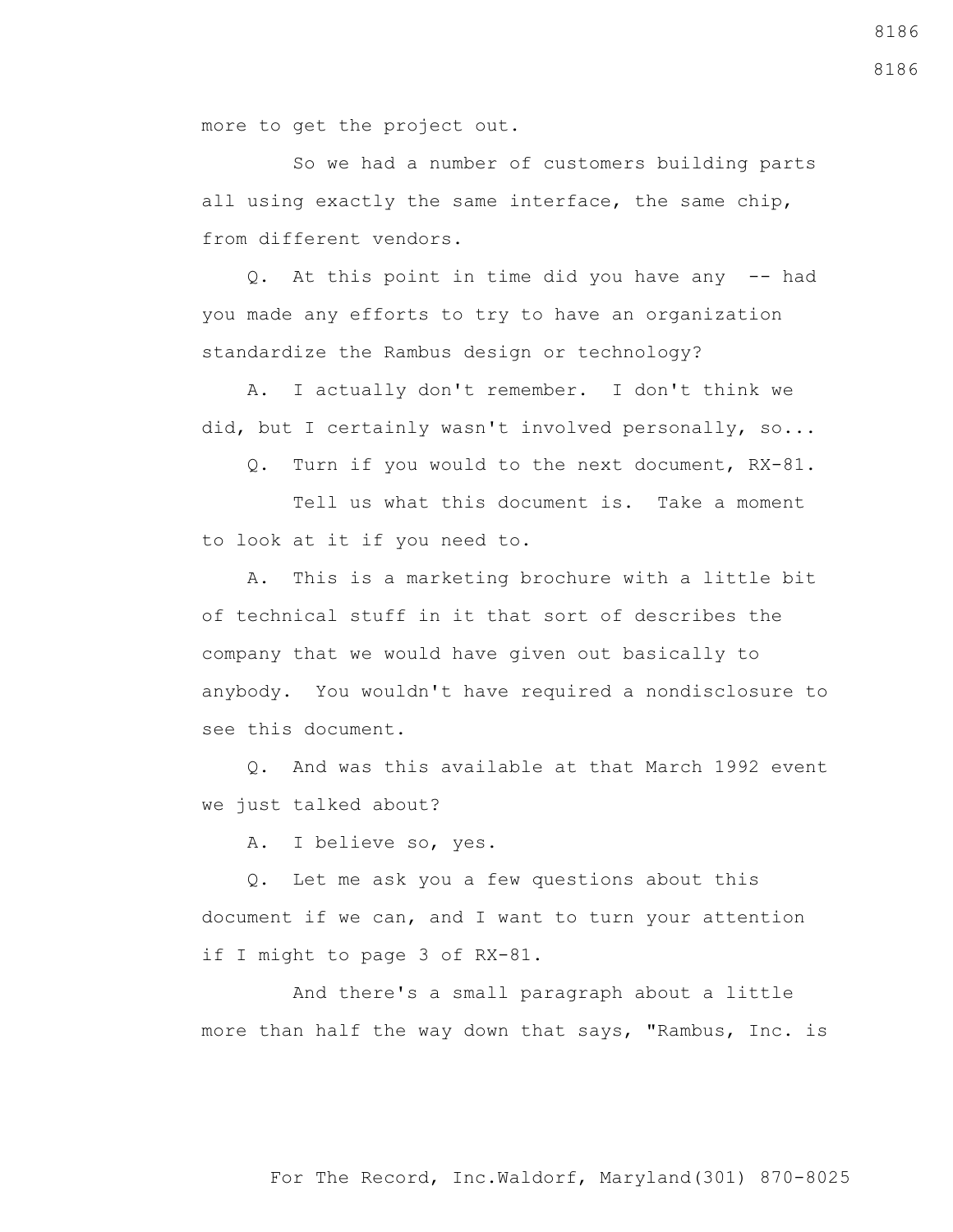fully protecting the intellectual property rights of its technology by filing basic, broad patents in all major industrial nations around the world."

Do you see that sentence?

A. Yes.

 Q. Was that consistent with your understanding of what was going on with the patent application efforts at that time?

A. Absolutely.

 Q. Was there anytime in any of the meetings where you said to any company anything inconsistent with that statement there?

A. Absolutely not.

 Q. Again, if I can draw your attention to the next paragraph, the one that begins "Rambus, Inc. is aggressively pursuing" and ends with "Rambus technology is an open standard that Rambus will license to any IC company," take a moment and read that to yourself. I want to ask you whether that is an accurate description of Rambus' business practices in March of 1992.

 A. Yes, it is. I think it's an accurate description of our business model from day one through today, but including 1992.

Q. Turn if you would to the next page, page 4 of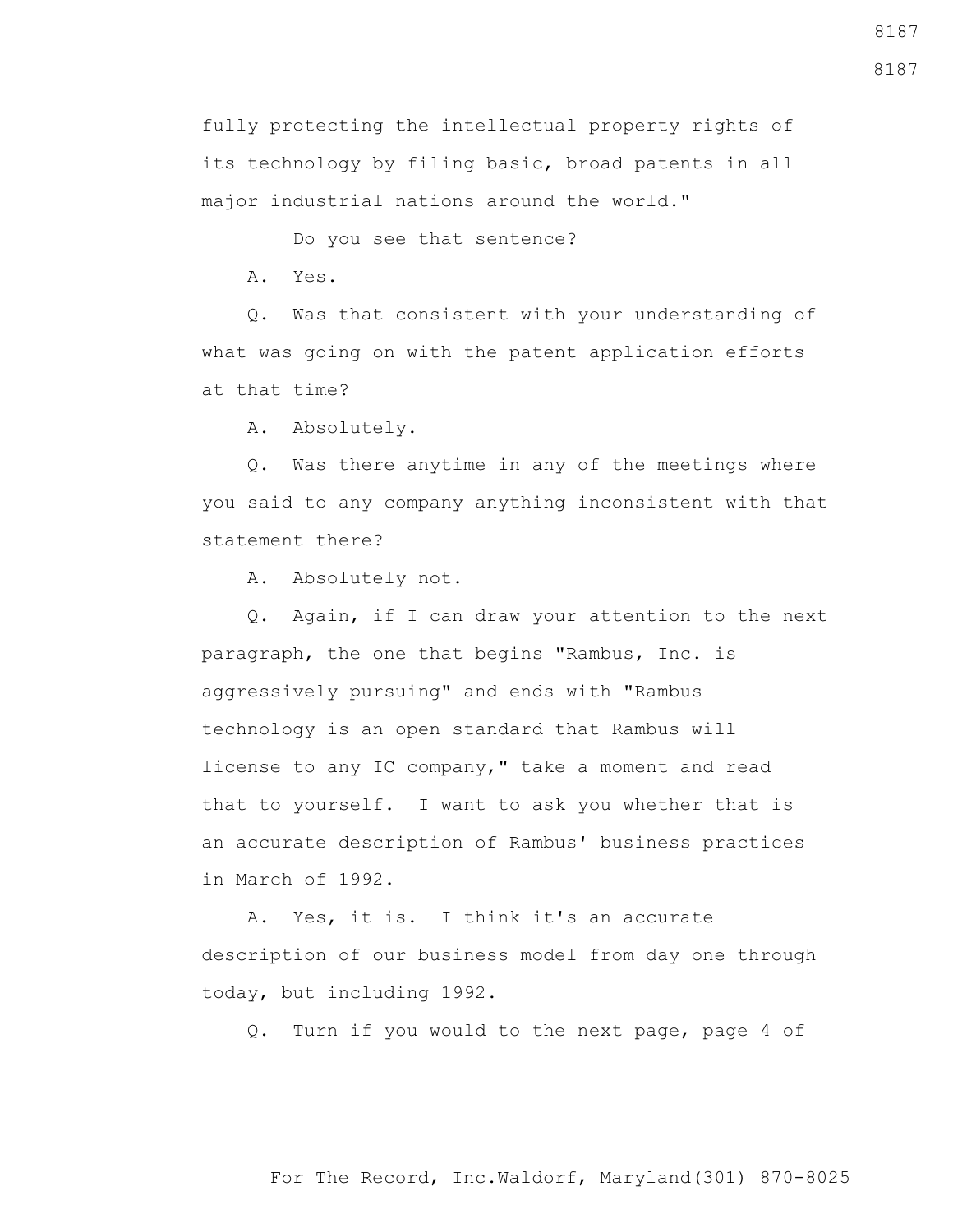Exhibit RX-81.

 And there's a little chart in the middle of the page and above it is the heading The Memory Bottleneck.

Do you see those two references.

A. Yes.

 Q. Is this sort of a simplified reference of the chart you drew for us earlier today?

A. Yes, it is.

 Q. Then turn if you would to page 6. If I go too fast here, stop me.

 At the bottom of the page, it says "The Elements of the Rambus Solution," and you'll see the second sentence says, "This solution is comprised of three main elements, the Rambus channel, the Rambus interface and the RDRAM."

 And the next page has text associated with each of those headings, Rambus channel, Rambus interface and Rambus DRAM or RDRAM.

 And what I want to ask you to do if you can, and you can use page 7 of the document if it's helpful to find the right descriptive language, describe for us what was meant by "Rambus channel," and then I'll ask you about Rambus interface and then RDRAM.

A. Okay. Well, the channel is what I referred to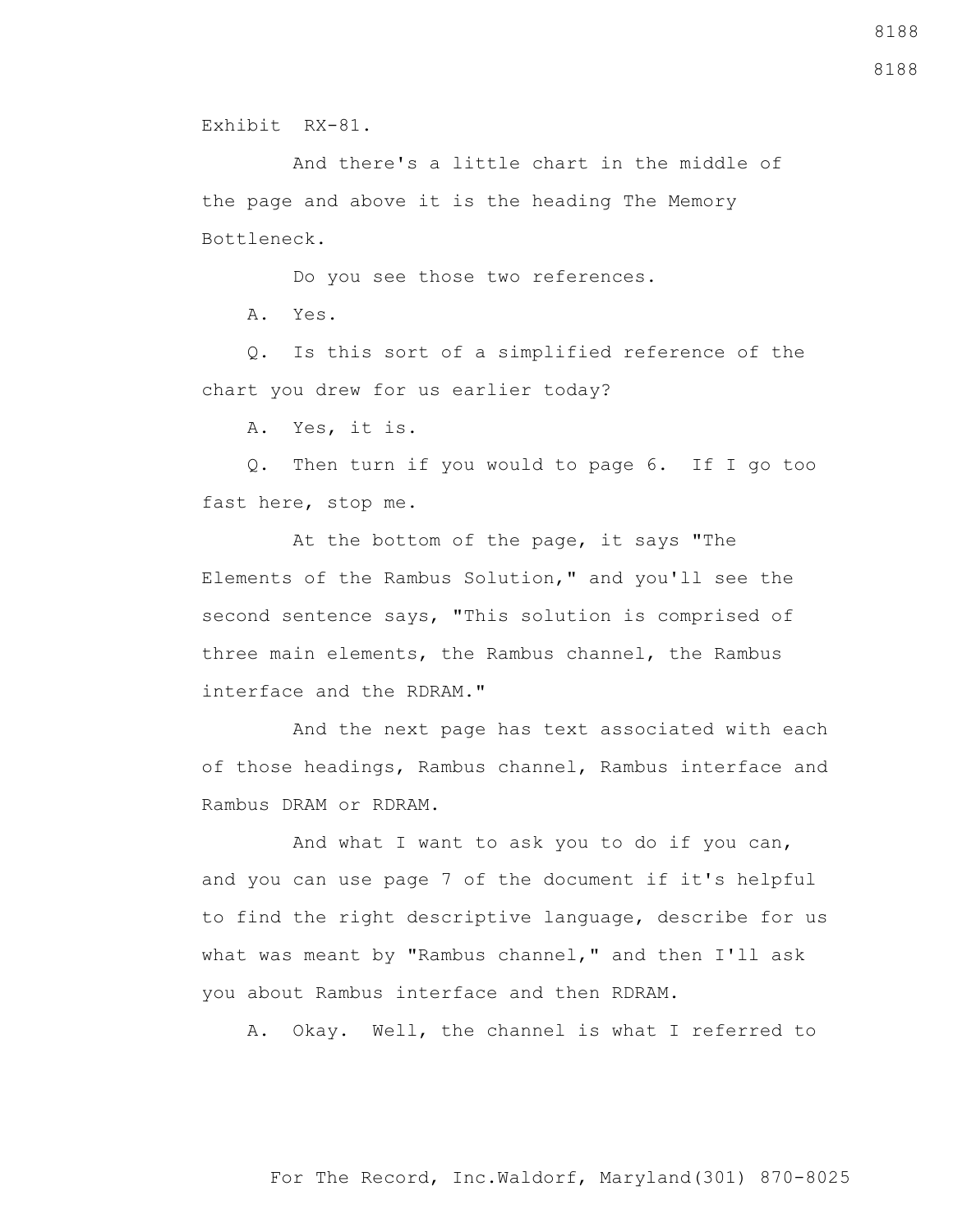up here as the bus basically **(indicating)**. It's the connection between the chips as compared to the chips themselves, the DRAM chips themselves.

Q. And what was the Rambus interface?

 A. The interface is the circuitry that sits either on the DRAM chip or on the CPU chip, say, that connects to the Rambus channel.

 So it's what I referred to on that chart there as sort of the circuits **(indicating)**.

Q. And then what's the RDRAM?

A. That's the DRAM itself, the memory part of it.

 Q. There's a description in this diagram here on the bottom of page 6, there's a reference to "master" and "slave" and then it says "engine" and "DRAM core."

Can you tell us what those refer to.

 A. Yeah. The interface is common to all chips. Whether it's a DRAM or a CPU or a controller, it's the same interface, but the rest of the chip is different. And then the master has some additional logic because it has to be a little bit smarter, just called the Rambus master logic.

 So there's a common interface. There's some extra stuff that goes -- that doesn't go in a DRAM; it goes outside the DRAM.

Q. Is what we see here on pages 6 and 7 a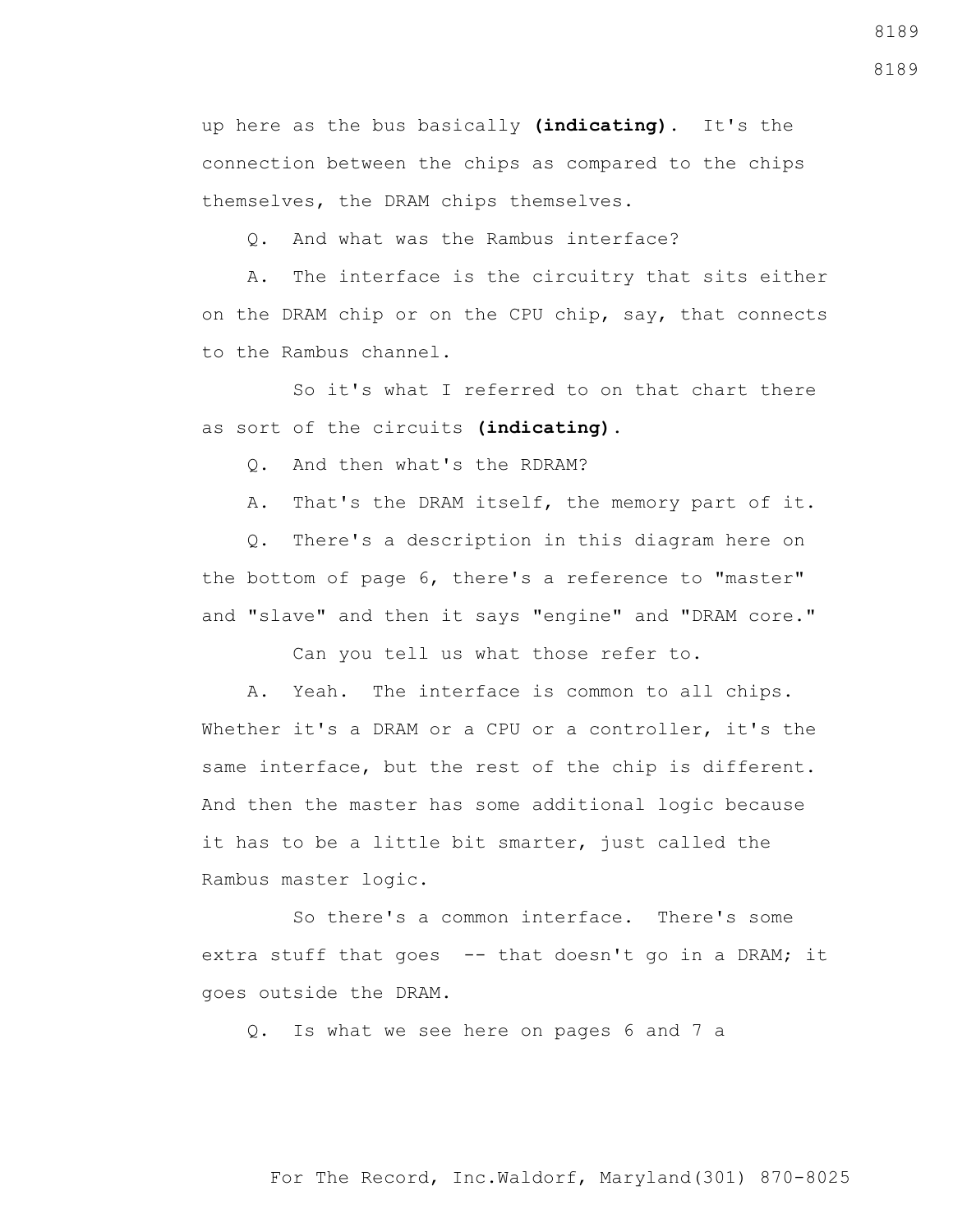generalized description of the ideas that you listed for us earlier on one of the demonstratives as the ideas that in a nonpatent sense you viewed as what you'd invented?

 A. Yeah. It's -- i'd say that's true. It's also somewhat more of a description of the first-generation RDRAM, too, so...

 Q. And what changed from generation to generation of RDRAM?

 A. We went wider. We changed the clocking a little bit. We went a lot faster. We made a lot of architectural changes to make it go faster.

 Q. And tell us why you were narrow at first and then went wider, if you would.

 A. It was an implementation issue. When we first started, the pins were fairly expensive and the die size of the DRAM was sort of a certain size. And these issues sort of led us to say, well, let's build a nine-bit-wide bus for the first generation.

 Q. Then when you went wider, how much wider did you go in the next generation?

 A. I believe we went to 16 bits wide for the next generation.

 Q. Then look if you would to page 8. You can just stay on page 8. You'll see it goes on from there under 8190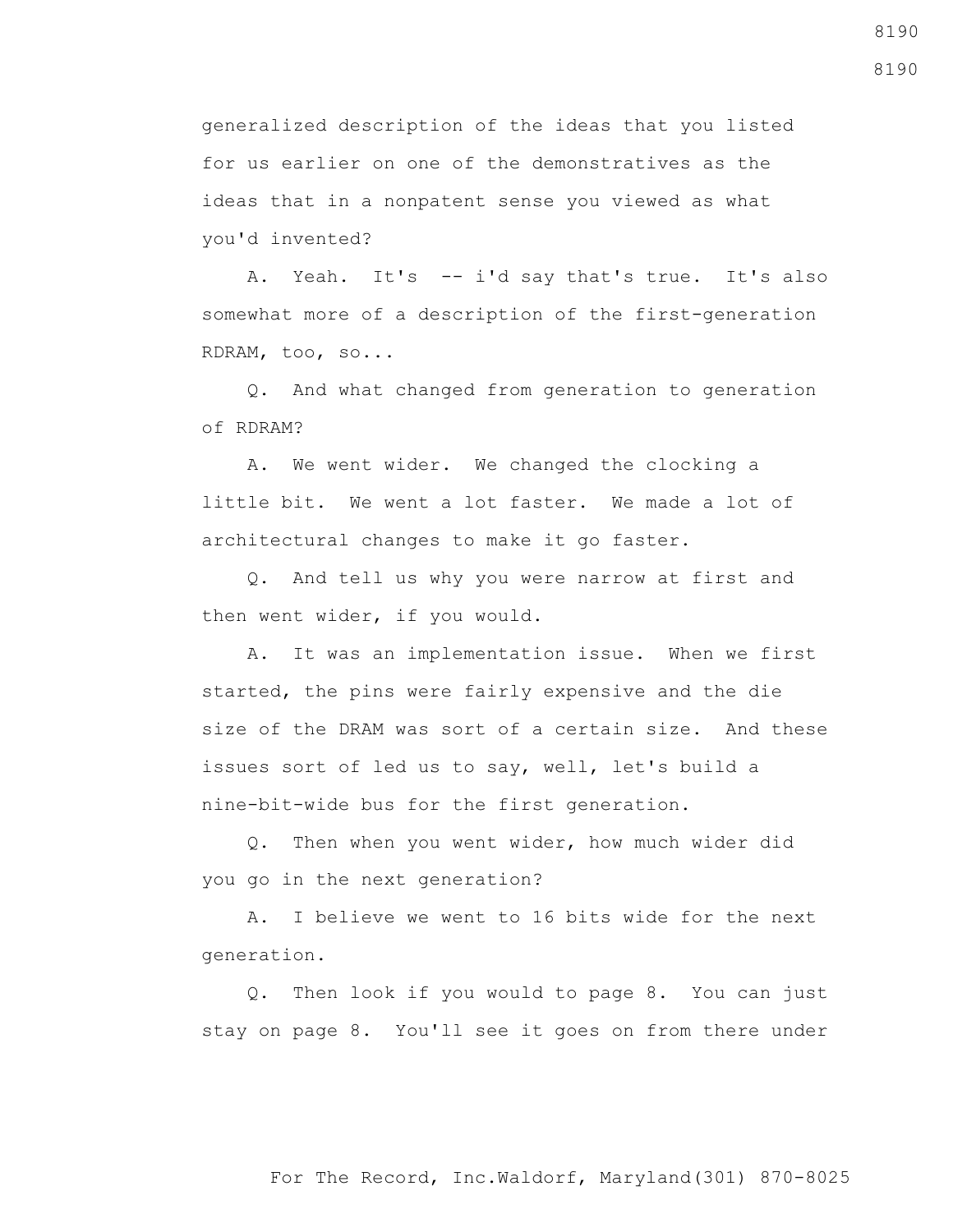the heading Rambus Technology Highlights.

 Look if you would at the text on pages 8, 9 and 10, continuing on I guess to 11, those four pages, and then just tell us if you can if those four pages give a general and maybe not all that technical overview of what you considered to be the Rambus technology.

A. Yeah. I think it does, yes.

 Q. Okay. And then finally, look if you would at page 15.

 And again, is this sentence all by itself, the second sentence on the page, when it says, "The Rambus solution is an open standard there," tell us again if you can what that refers to and is it any different than what you told us earlier.

 A. No, it's not. It's the same. It's available to anyone. We have standardized it. Anybody is available -- anybody is allowed to use it as long as they're willing to sign a license with us.

MR. STONE: Okay. Thank you.

Your Honor, I could sort of switch topics now. I can keep going or take a lunch break. It's your preference.

 JUDGE McGUIRE: It's almost 12:30. I think it's a good time to break. Why don't we break and we'll convene again at 1:45. Very good.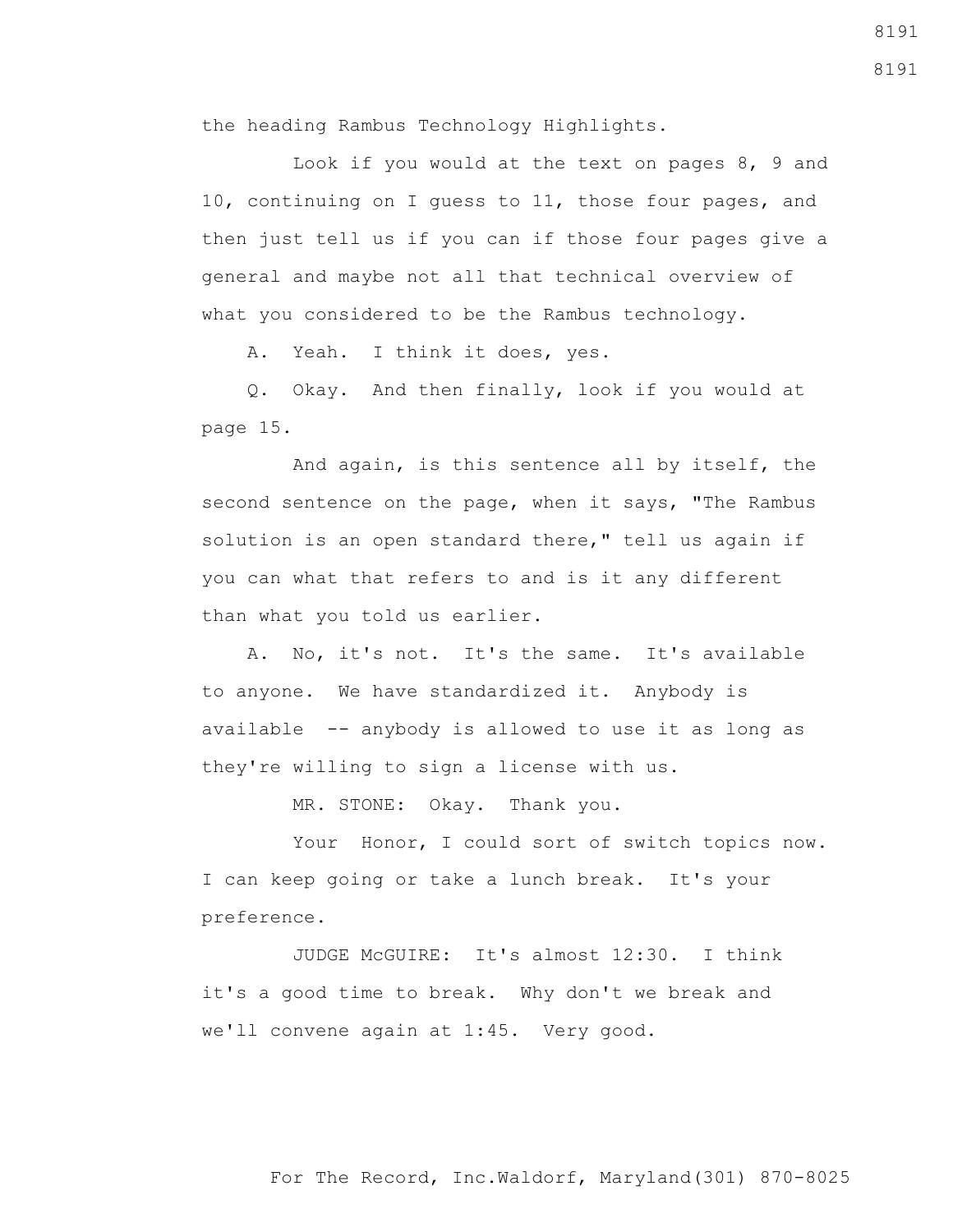Hearing in recess.

**(Whereupon, at 12:25 p.m., a lunch recess was taken.)**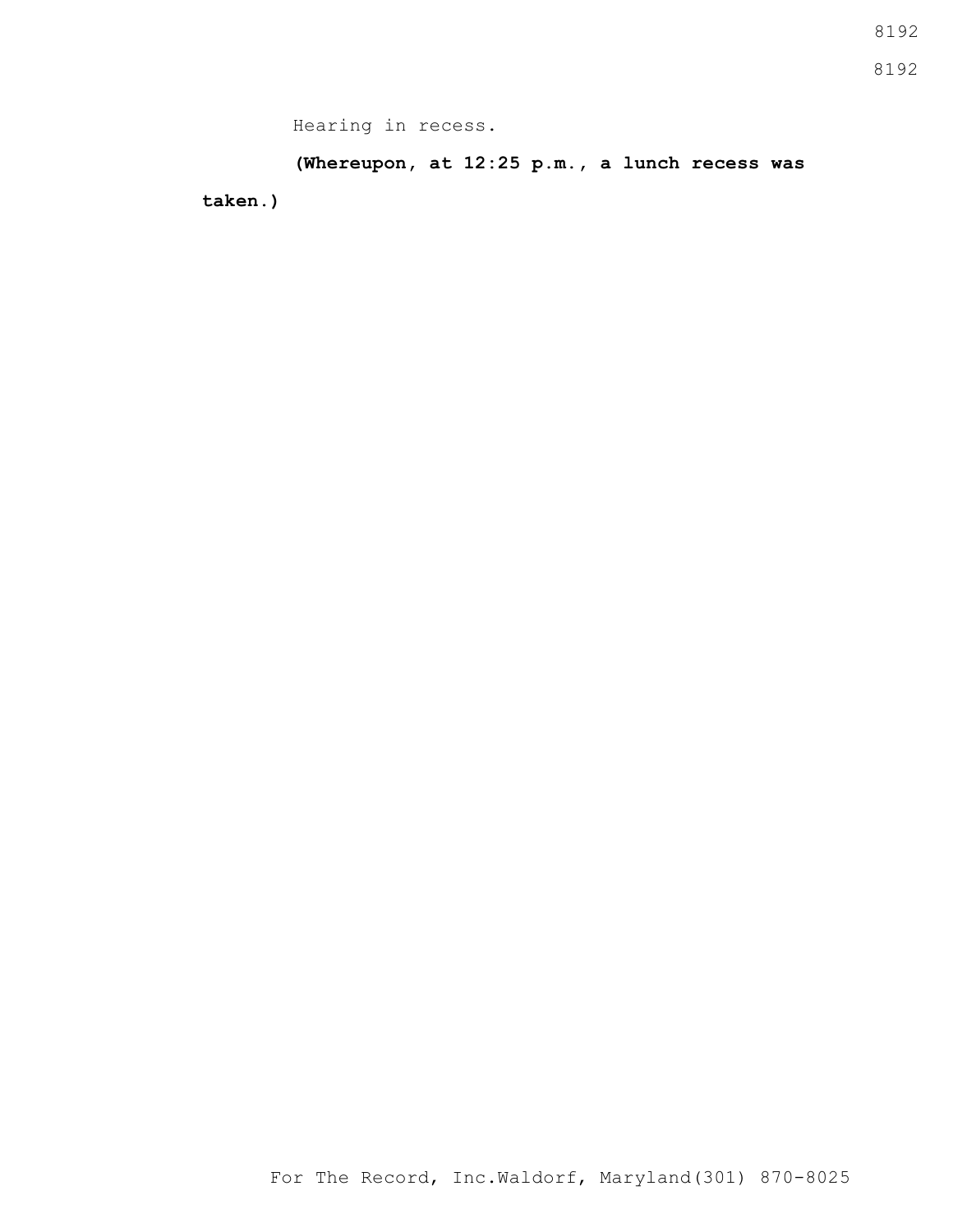A. Yes.

Q. Then summer 1989 we've written "Rambus

**identification.)**

 **(DX Exhibit Number 256 was marked for** 

JUDGE McGUIRE: This hearing is now in order.

 Mr. Stone, you may proceed with your questioning.

 MR. STONE: Thank you, Your Honor. May I approach the easel?

JUDGE McGUIRE: Please.

BY MR. STONE:

 Q. Dr. Farmwald, I've put up a chart that I've already labeled as DX-256, which is the next in order, and I just want to ask you about the various entries on it if I can.

We show a timeline here that has summer of 1988 Dr. Farmwald seeks a solution to the performance gap.

Is that consistent with your testimony.

A. Yes.

Q. And then late 1988 was the meeting at

Saint Michael's Alley restaurant with Dr. Horowitz and Mark Johnson?

For The Record, Inc.Waldorf, Maryland(301) 870-8025

8193

#### **(1:46 p.m.)**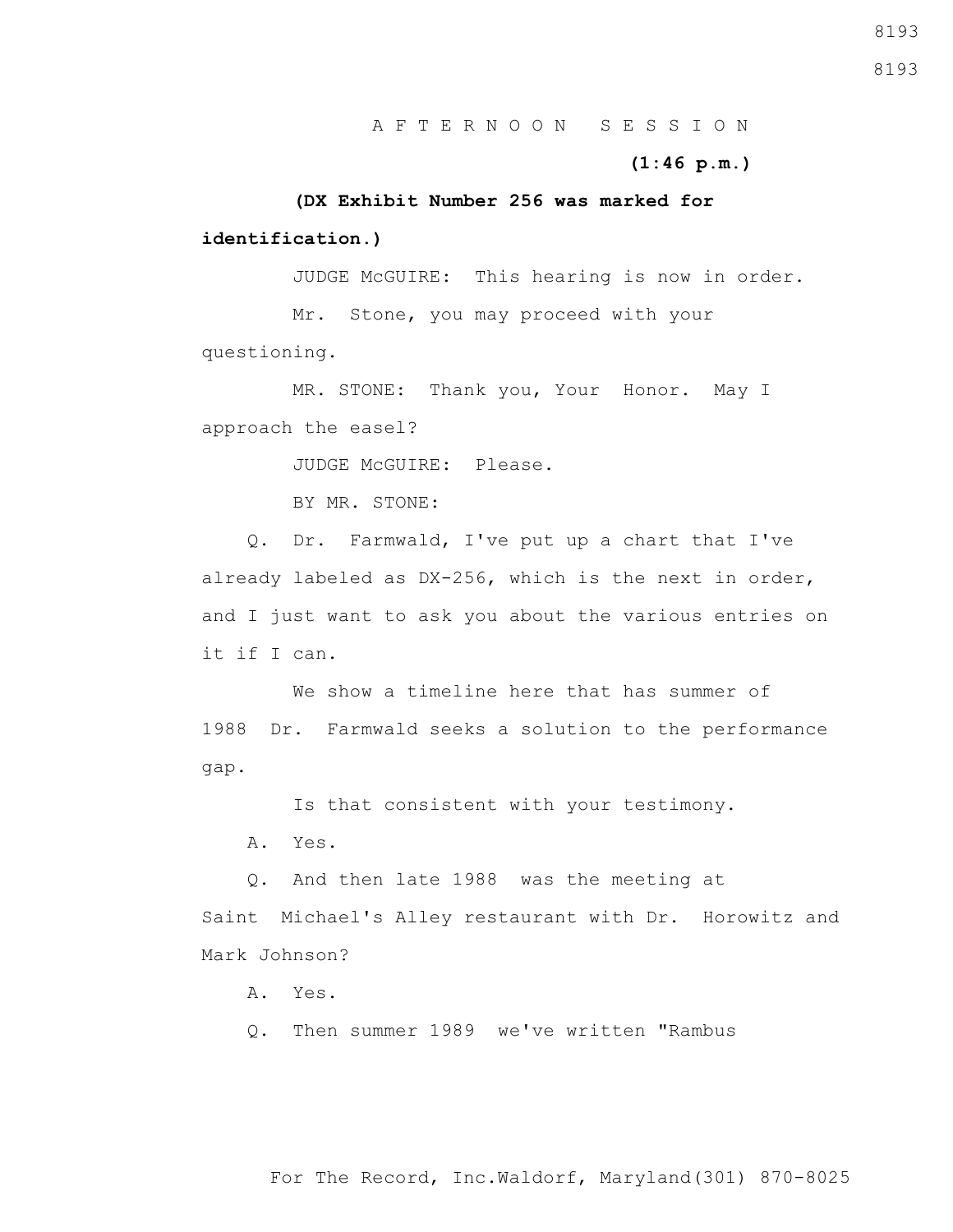inventions take shape."

Is that a fair time frame for that.

 A. Yeah. It was a period of time, but that's correct.

 Q. And then the fall of 1989 we've shown here the meetings with Bill Davidow and Gordon Moore.

 Is that consistent with your recollection. A. Yes.

 Q. You told us earlier there was a handshake deal for the funding with the venture capitalists. On this DX-256 I show that at December 1989.

Is that correct.

A. I believe so.

 Q. And then when was the original patent application filed, if you know?

A. I believe it was April 1990 .

 Q. Okay. And you told us earlier that Rambus signs first technology licenses was in October of 1990 ; is that right?

A. It was either September or October, but yeah.

 Q. And then March of 1992 was the public presentation?

A. Yes.

 Q. Okay. And then I've shown also, and I want to ask you about this, 1989 to 1993 you were involved in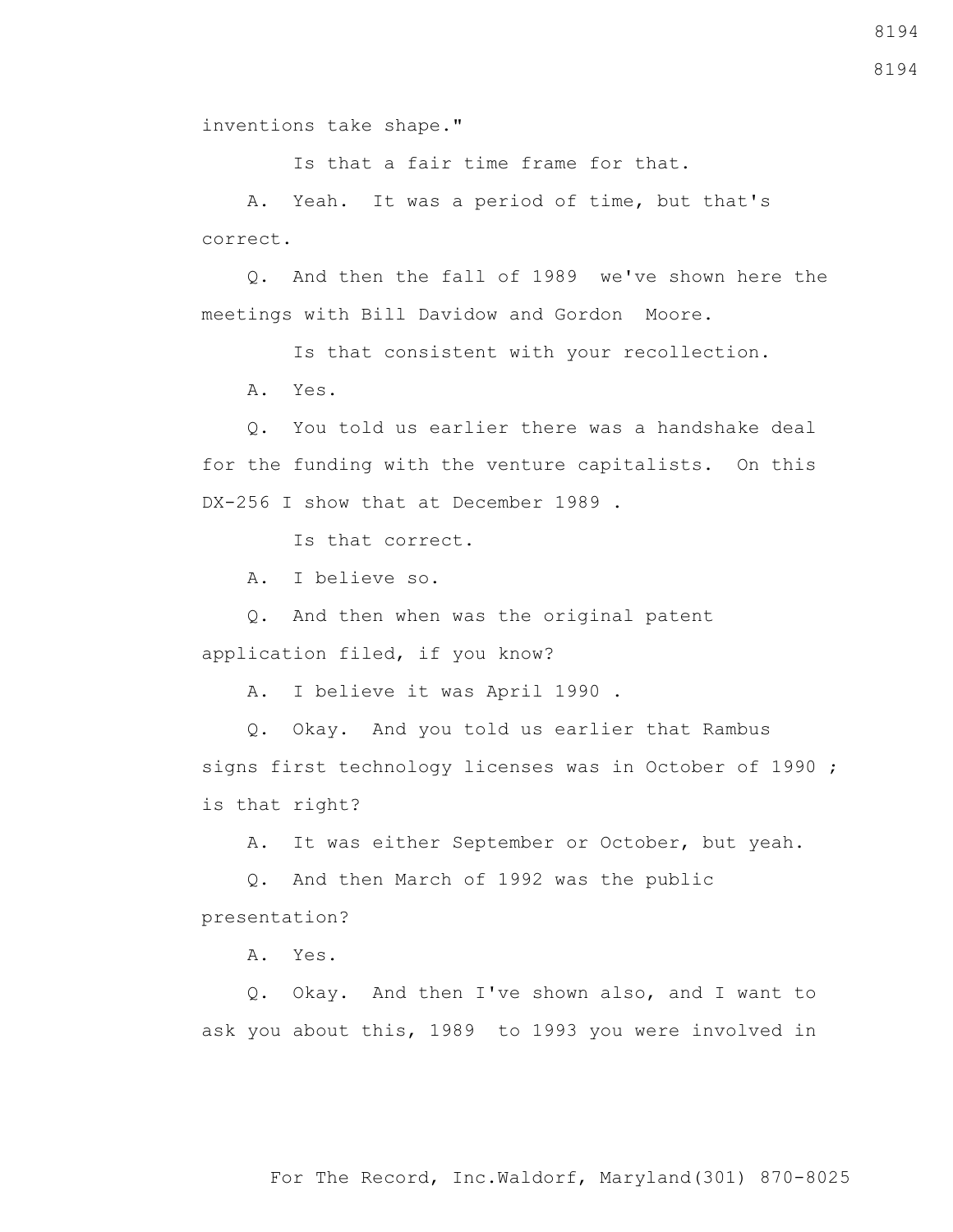seeking customers and licensees and providing technical descriptions of inventions to the DRAM industry.

 Is that a fair characterization of the time period during which you engaged in that activity as you talked about earlier.

 A. Yes. It tailed off definitely very much true from '89 to '90 to early '93. It probably tailed off in the middle of '93.

Q. I want to take this down.

 And the technical descriptions that you would provide to people in the DRAM industry as you talked about earlier that showed particular interest I guess or you thought might become licensees, were examples of the technical descriptions what we looked at earlier as RX-63, 94 and 130?

A. Sorry. Could you say the number again.

Q. RX-63, RX-94 and RX-130.

 A. Okay. Yes on 63. Yes on 94. And what was the last one?

Q. 130.

A. Yes.

 Q. Okay. Now, as you described your activities beginning to tail off in 1993, what activities did you continue to be involved with with Rambus, if any, as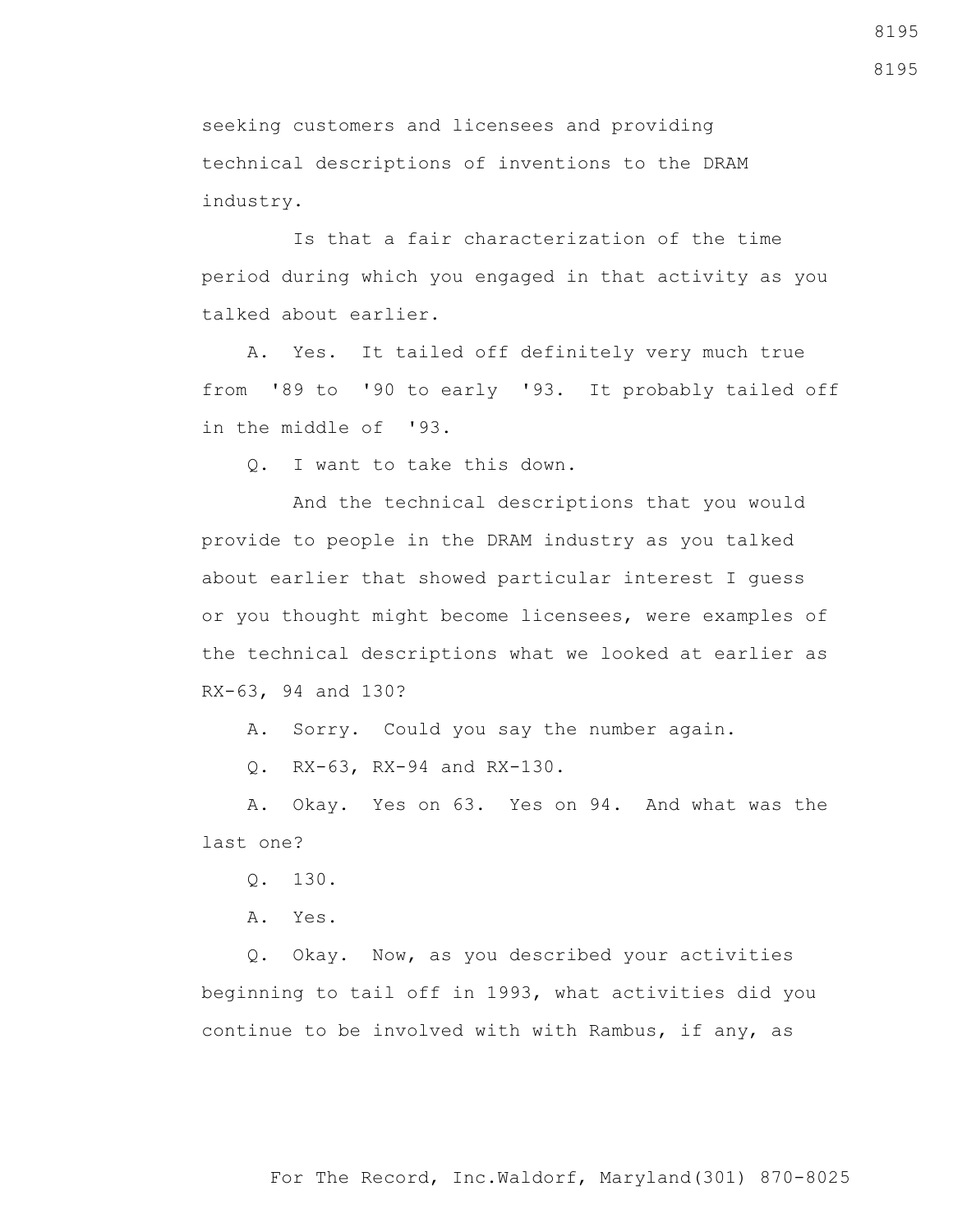your other activities there tailed off?

 A. I stayed on the board of directors and I still spent some amount of time, you know, helping the company meet with customers, but it just -- it became much less.

 Q. Was there ever a period of time when you would say you were involved in the management of Rambus?

 A. Certainly in the first few years very actively and by '92 it was much less -- after Geoff came, Geoff was running the company, so it became much less so towards the end of it.

 Q. And have you attended board meetings regularly?

A. Yes.

 Q. How frequently would you say you've missed the meetings?

 A. Oh, not more than at most one or two per year that I've missed, so I've  $-$  i'm sure I've gone to 95 percent of the board meetings.

 Q. Okay. What were the kinds of issues in the time frame of '92, '93 and '94 that were the focus of board meetings, if there was a particular focus of those meetings?

 A. I'd say the primary focus was getting the first chips out and into the marketplace, so getting our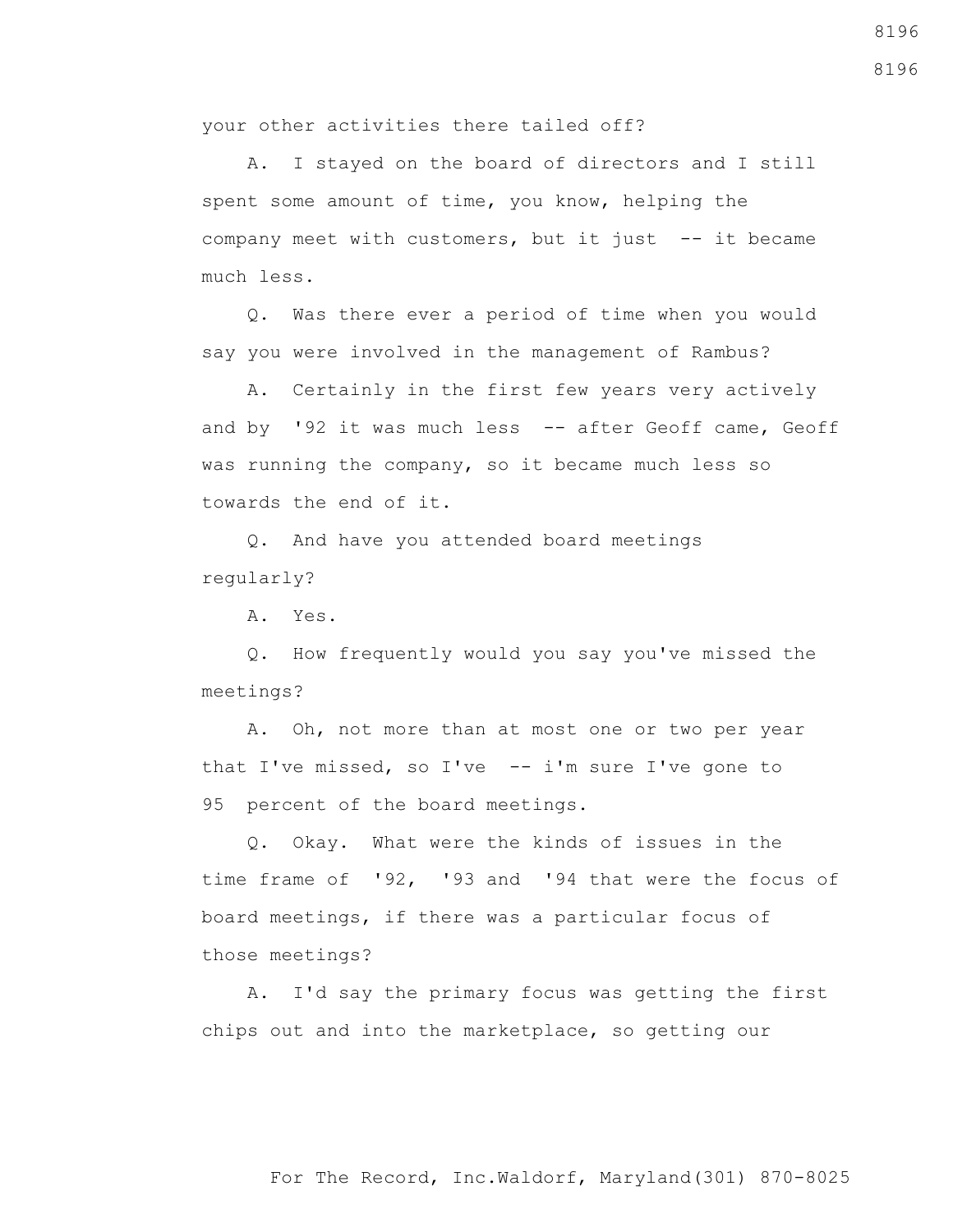first customers to actually get a shipped -- shipping product, which meant for us, you know, getting DRAMs that worked, getting the other interfaces that worked, so a lot of technical issues and of course signing up more customers.

 Q. Did there come a time when the focus of discussions at board meetings began to change?

 A. I'd say it was certainly in the latter part of the '90s certainly, yeah.

 Q. What would you say was the focus as time went on?

A. It became -- they became more and more keeping Intel happy really more than anything else because Intel became such an important customer.

 Q. Okay. Let me ask -- i'm going to walk you through some board minutes if I might and ask you about them, so let me ask you to turn to the first one in your book, which is RX-167.

Can you identify what this document RX-167 is.

 A. It appears to be a board meeting from January of 1992.

Q. And these would be the minutes of the meeting?

A. Yes.

 Q. Okay. Look if you would at the bottom of the first page under Engineering and Technology, and you'll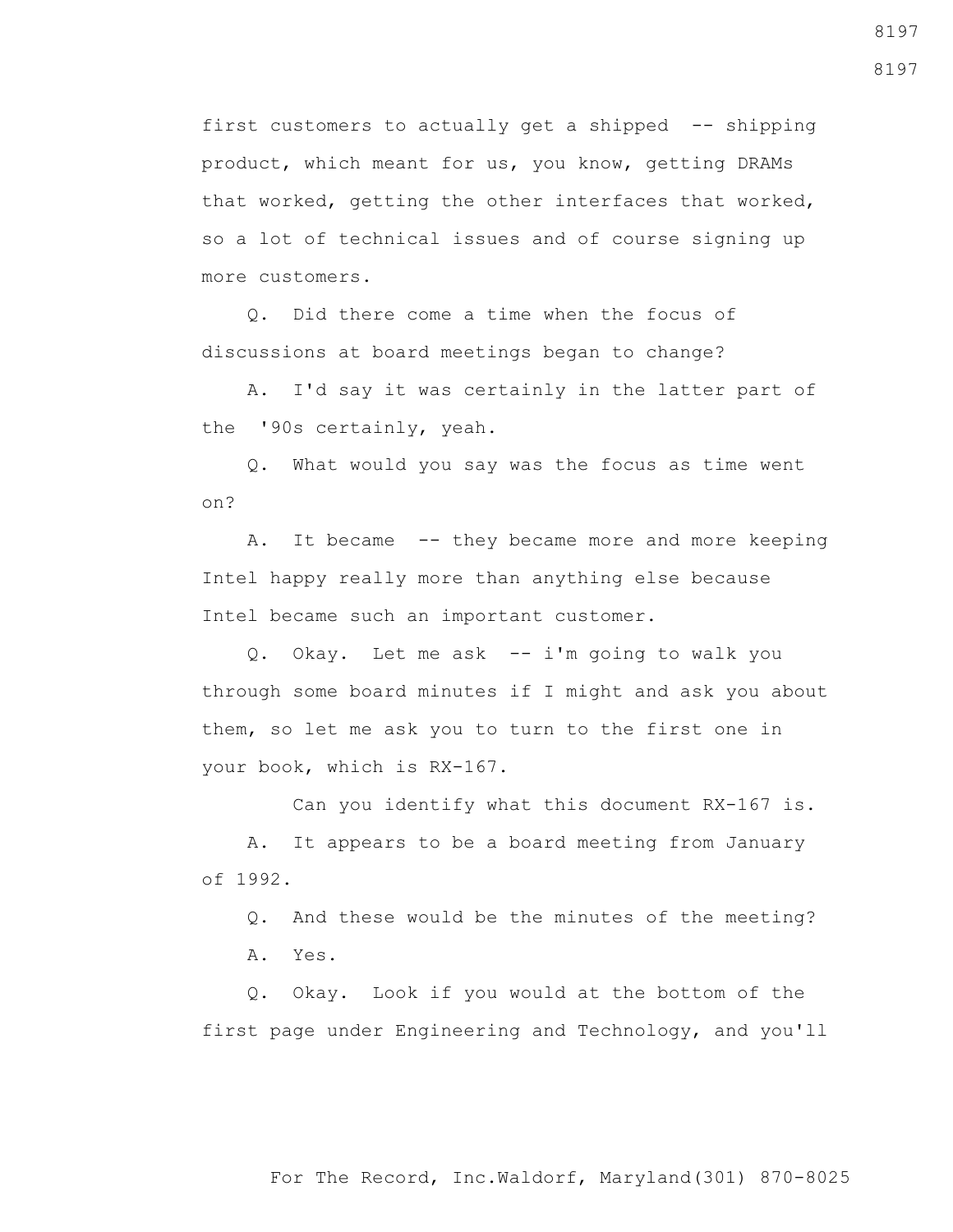For The Record, Inc.Waldorf, Maryland(301) 870-8025

8198

see the very last sentence says, "Mr. Farmwald present status of the resubmission of U.S. patent."

Do you see that?

A. Yes.

Q. Do you recall that meeting?

 A. I don't have a direct recollection of the meeting. I have a vague recollection that sometime in late '91 the first patent application came back from the examiner, who made us  $-$  I think it's called a divisional. They made us split it up in a number of pieces and made us resubmit it as a number of separate patents, and I believe this is what this is referring to.

 Q. What was your role in the resubmission of those divisional applications?

 A. I was part of the process trying to figure out the strategy for the -- for what divisionals to apply for, and so on and so forth.

 Q. At that point in time, late '91, early '92, did you have a sense -- did you have an understanding - let me ask it that way -- as to whether the claims in the various applications were broad claims that cover what you described earlier in a general sense as your inventions?

A. Well, it's a long time ago and so my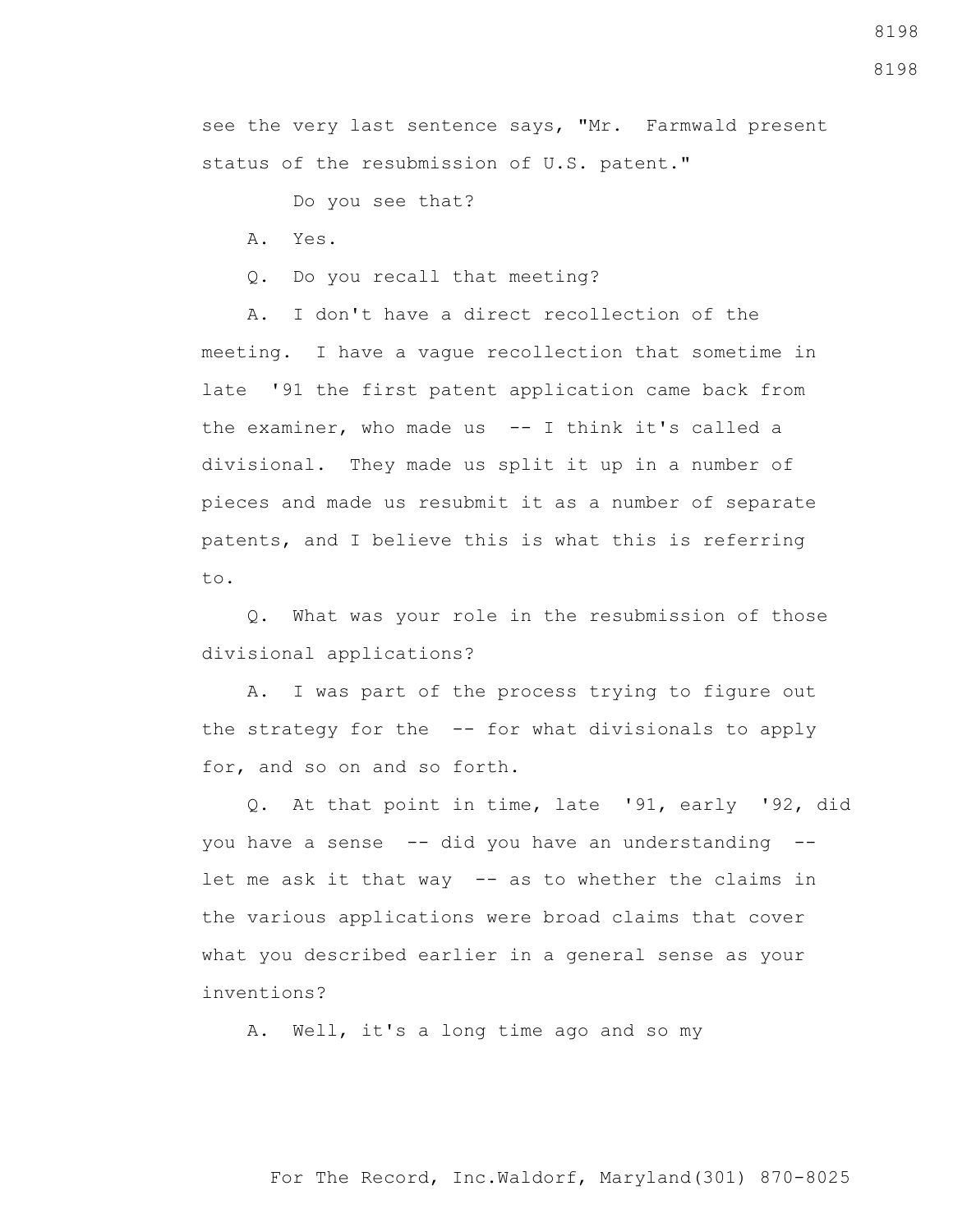recollection is not very firm about it, but I believe at that point my general impression is that we had a fair bit of work to do to improve our claims at that period.

 Q. Okay. Let me ask you to turn to the second page of Exhibit RX-167 if I can.

There's a heading 8.0, strategy, and it says, "The board had an open discussion of 1992 -94 business plan and strategy."

Do you see that.

A. Yes.

 Q. Was that a subject that was talked about at board meetings from time to time, mainly a business plan and strategy?

 A. Yeah. Geoff liked to bring it up at least once a year, sometimes more, to sort of have a discussion and an update to the business plan.

 Q. Do you have any specific recollection of this meeting or what was discussed at this particular meeting?

A. No, I do not.

 Q. Did there become a time when there was a discussion at board meetings of what was happening in the competitive marketplace?

A. Again, I don't have a very firm recollection,

8199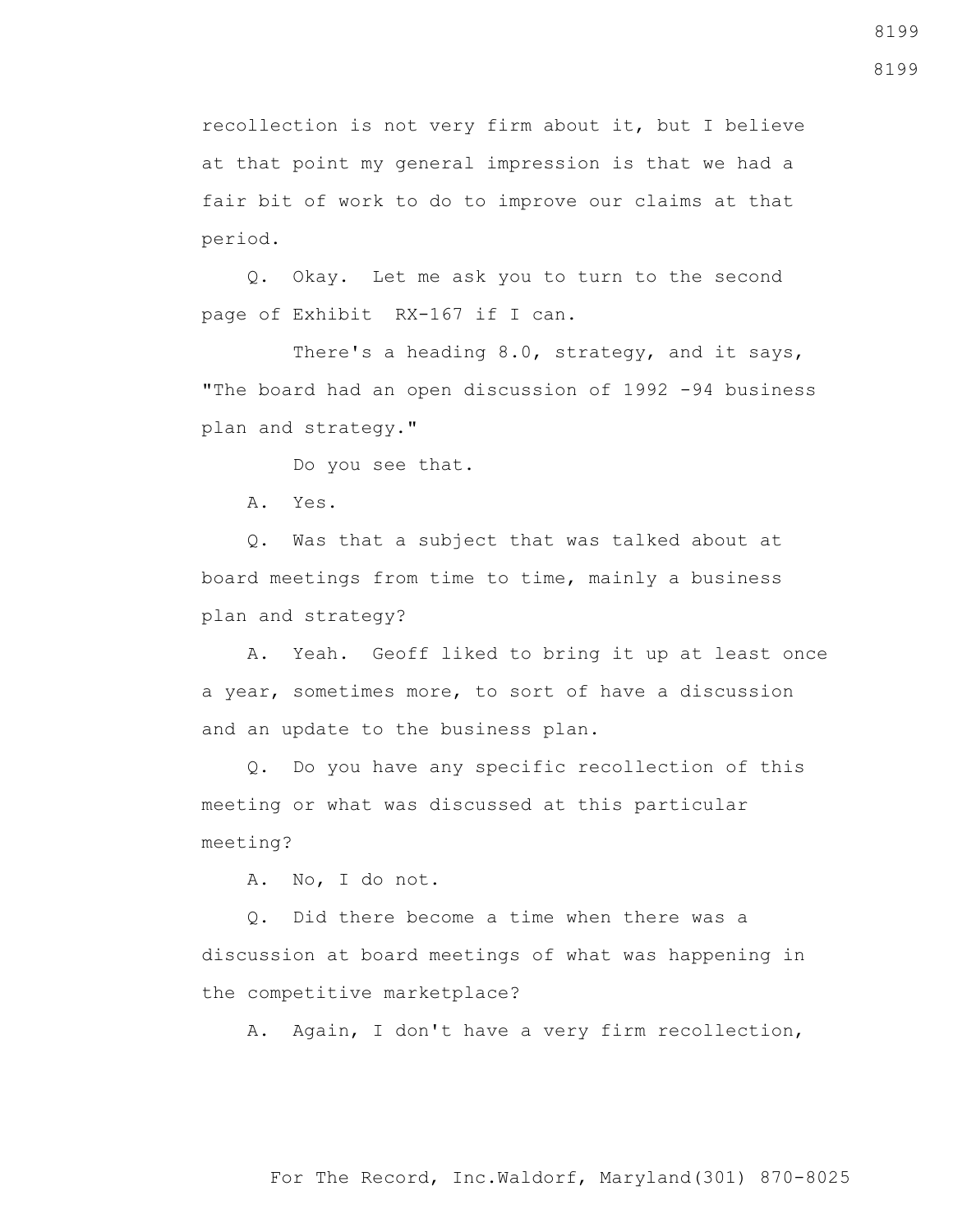but yes, my general impression was yes.

 Q. And do you have a recollection of what product or products were identified as the earliest of the competitive products to the Rambus-designed DRAM?

 A. There were several parts that individual companies were coming out with. One of them was called a cache DRAM or something like that. And then there was of course the SDRAM itself.

 Q. And did you have a sense in the early 1990s of what sort of a competitive threat SDRAM caused?

 A. Well, again, I have a vague recollection of my feelings at the time, that I felt that SDRAM was a pretty incremental step. It was a pretty small advance in performance. They were sort of doubling, maybe a little bit more, maybe quadrupling the performance, maybe two to four Xs of the previous stuff, and since we had a hundred X'd the performance of that, I felt we had a pretty strong advantage.

 I did realize that there were a lot of applications that two to four X was plenty good enough for, so I understood that there would be opportunities for both in the market.

 Q. And when you say two to four X or a hundred X, you mean two to four times faster or a hundred times faster?

## For The Record, Inc.Waldorf, Maryland(301) 870-8025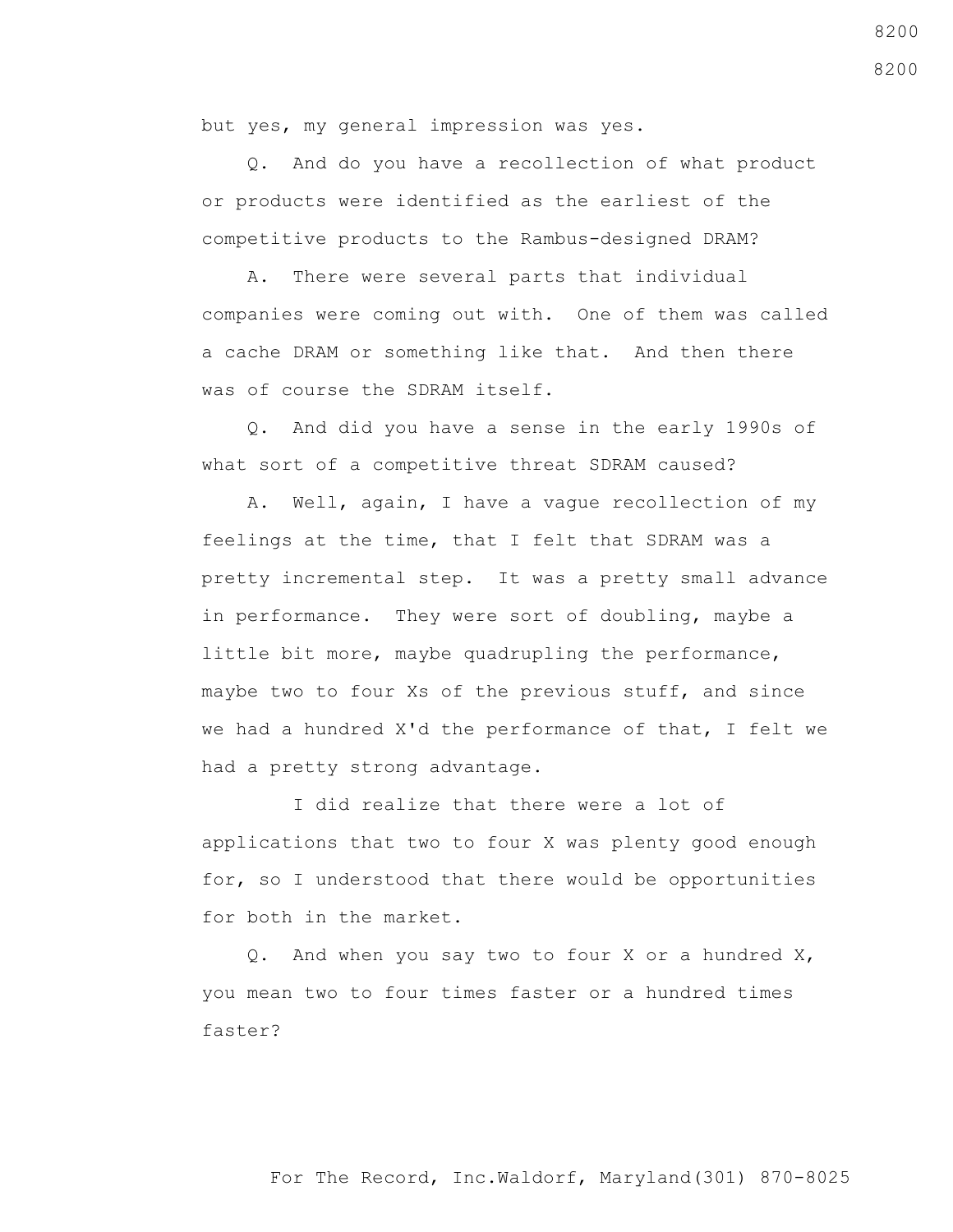A. Yes.

 Q. Look if you would at -- let me first offer -- i think I should move in RX-167, the minutes of the January 4, 1992 board meeting.

MR. ROYALL: No objection.

JUDGE McGUIRE: Entered.

MR. STONE: Thank you.

 **(RX Exhibit Number 167 was admitted into evidence.)**

BY MR. STONE:

 Q. Let me ask you now to look at the next document in your binder, which is RX-543a (sic), if you would.

 Do you recognize this document as a memo and plan that you received in June of 1992?

 A. I don't have a direct recollection of it, but I think it's -- i think it's what it says it is, which is a business plan from 1992.

 Q. The cover page, the first page of 543a, is that a -- i'm sorry. This is CX-543a.

 Is the first page of that a type of memo that you would get from people at Rambus?

A. Yes.

 Q. Okay. I just want to ask you a couple of questions about this document if I might. Turn if you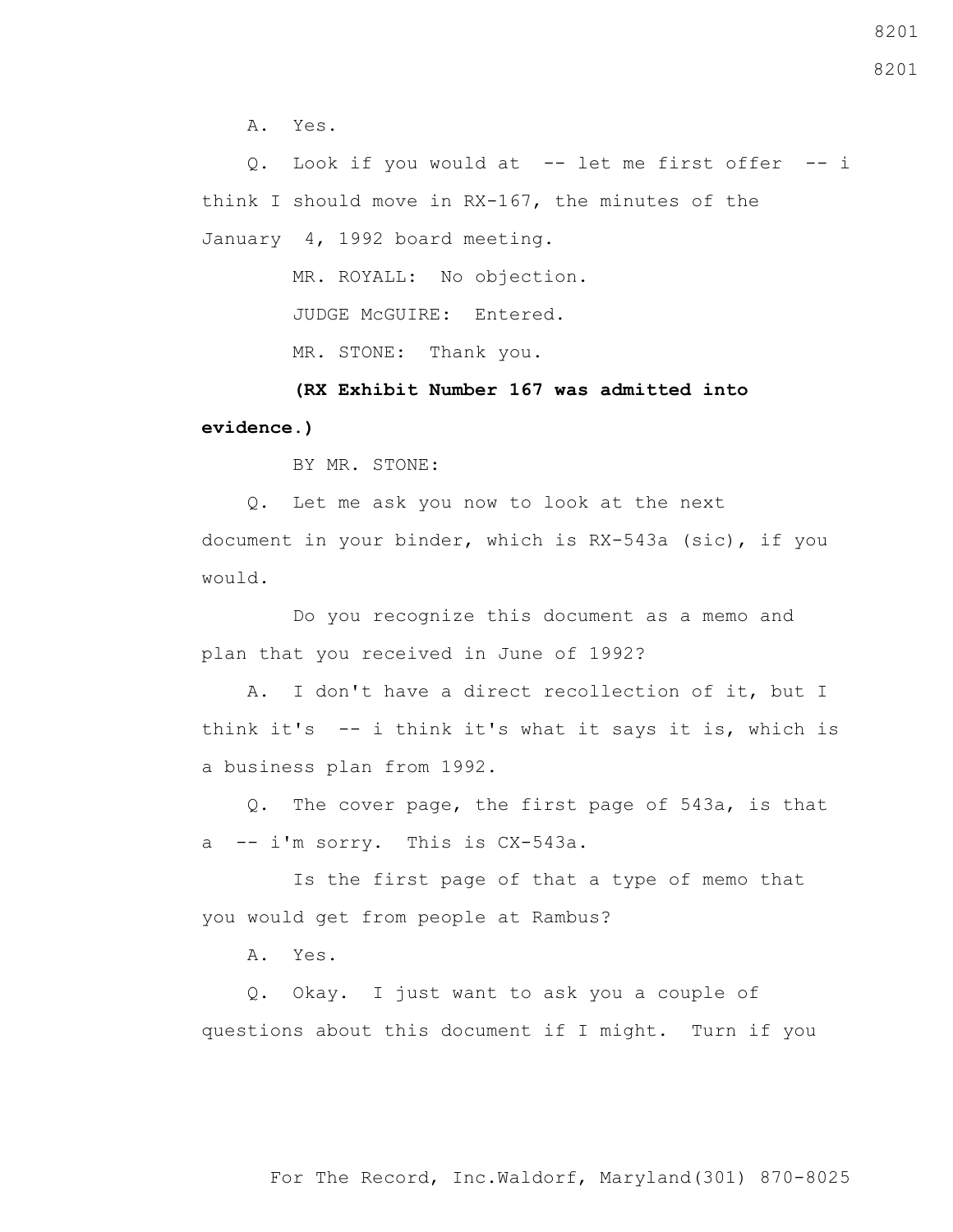would to page 15 of CX-543a.

 Under the heading Synchronous DRAMs, take a moment if you would and read what's written on the bottom of page 15 and then over on to skim, if you would, page 16 and 17, all under that heading synchronous DRAMs, and I'll ask you some questions about it, if you'd just familiarize yourself with it.

### **(Pause in the proceedings.)**

A. Okay. I've looked at it.

 Q. Okay. Then let's go back to page 15 under the heading Synchronous DRAMs, if we could bring that up on the screen.

 It says at the very first sentence, "For two-plus years a JEDEC committee has been working on the specifications for a synchronous DRAM."

 And you told us earlier today you had some understanding what JEDEC was; correct.

A. Yes.

 Q. Did you have any personal understanding, any personal knowledge of what went on at JEDEC meetings?

 A. I certainly developed an understanding at some point in time. I can't tell you for sure as to when that was. It was probably around this time frame.

 Q. Did you ever attend any meetings yourself? A. No, I did not.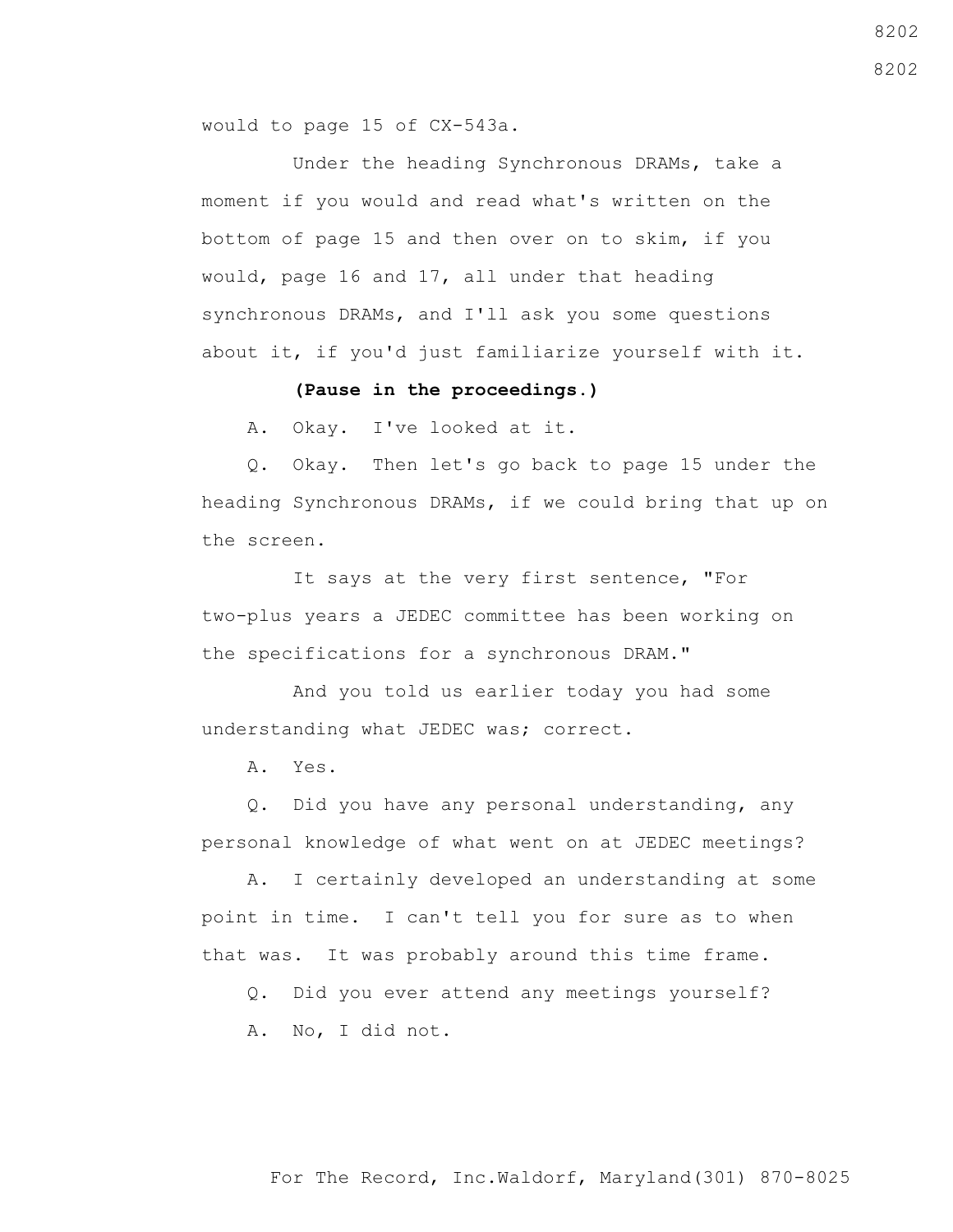Q. Did you ever read any minutes from a JEDEC meeting?

 A. I do not remember ever reading any minutes from a JEDEC meeting.

 Q. Did you have any understanding about what specifications are referred to here in this business plan on page 15 of CX-543a?

 A. Only in a vague sense. I don't have any direct recollection of it.

 Q. Okay. The next paragraph says: "A few companies (Samsung, Toshiba and TI) are already working on sync DRAMs with plans to introduce their products in late '92 through mid-'93."

 Is that consistent with your recollection of what you understood at the time?

 A. It's consistent. I don't remember exact dates, but I do remember that a number of companies were coming out with sync DRAMs in advance of a standard and they were incompatible. I do remember that.

Q. And they were incompatible?

A. They were incompatible, yes.

 Q. Did you have an understanding in this time frame and does this business plan jog you one way or the other as to whether you thought synchronous DRAMs were a competitive threat to RDRAM in the mid to late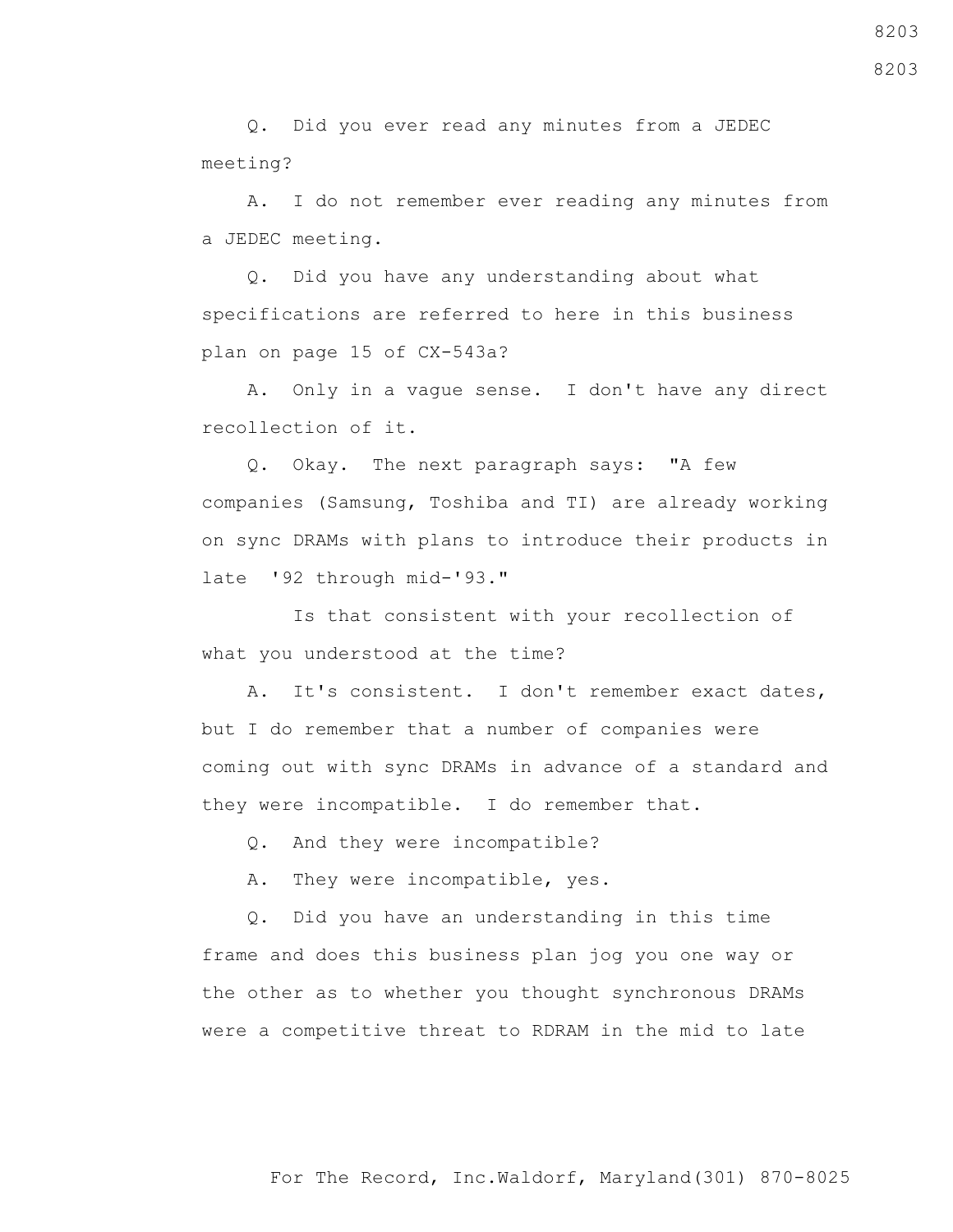1992 time frame?

 A. Again, I don't have a direct recollection, but I do have a somewhat of a -- I think, you know, it's the same as now, is they were a small increase in performance. A lot of the market only needed a small increase in performance, and the market that only needed that small incremental performance boost would probably go with synchronous DRAMs and that we would get the rest of the market, and then the issue was how big is each piece of the market.

 Q. Did the board have discussions of what to do to position RDRAM most positively or most favorably in competition with synchronous DRAM?

 A. Again, I have no direct recollection of this, of this, of any specific meeting, but just in general we had often discussions about how to position ourselves versus not just SDRAMs but some other parts, too, yes.

 Q. Okay. Let me ask you to look at the very bottom of page 16 of CX-543a if you would.

 Down where it says "Our number one strategy," the very last sentence, do you see where it says: Our number one strategy to counter sync DRAMs therefore is to get our parts proven and in the marketplace -- or in the market.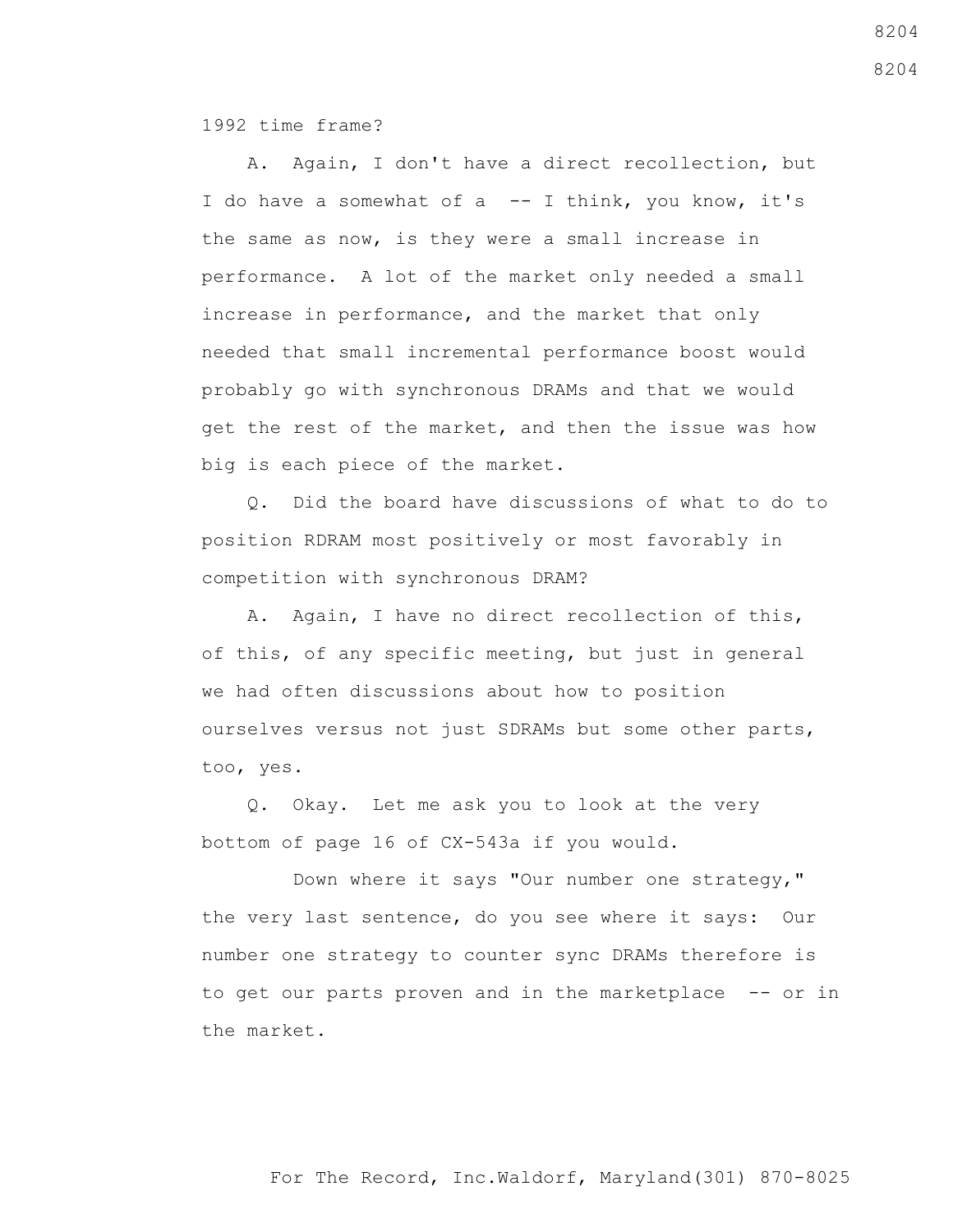A. Yes.

 Q. Do you have an understanding of what parts are referred to there when it says "our parts"?

A. The first-generation RDRAMs, yes.

 Q. And in the mid-1992, end of 1992 time frame, were they in the market yet?

 A. I don't believe they were. I think we were pretty close, but I don't think they actually shipped until later.

 Q. And then turn if you would to the next page, page 17, and look at the top three paragraphs on this page if you would.

 Let me ask you first about the one that begins "secondly." It says "to gain awareness in 1992 that the  $18"$  and then it goes "Mbit"  $-$  what does that mean.

A. I'm sorry. What page are you on?

Q. I'm on page 17.

A. Okay. Sorry. Okay. I see it.

 Q. The very first line where it says "18 Mbit," what's that?

A. 18 megabit.

Q. And then what's that a measure of?

 A. How much -- how many -- how much storage is inside the DRAM, how big is the DRAM.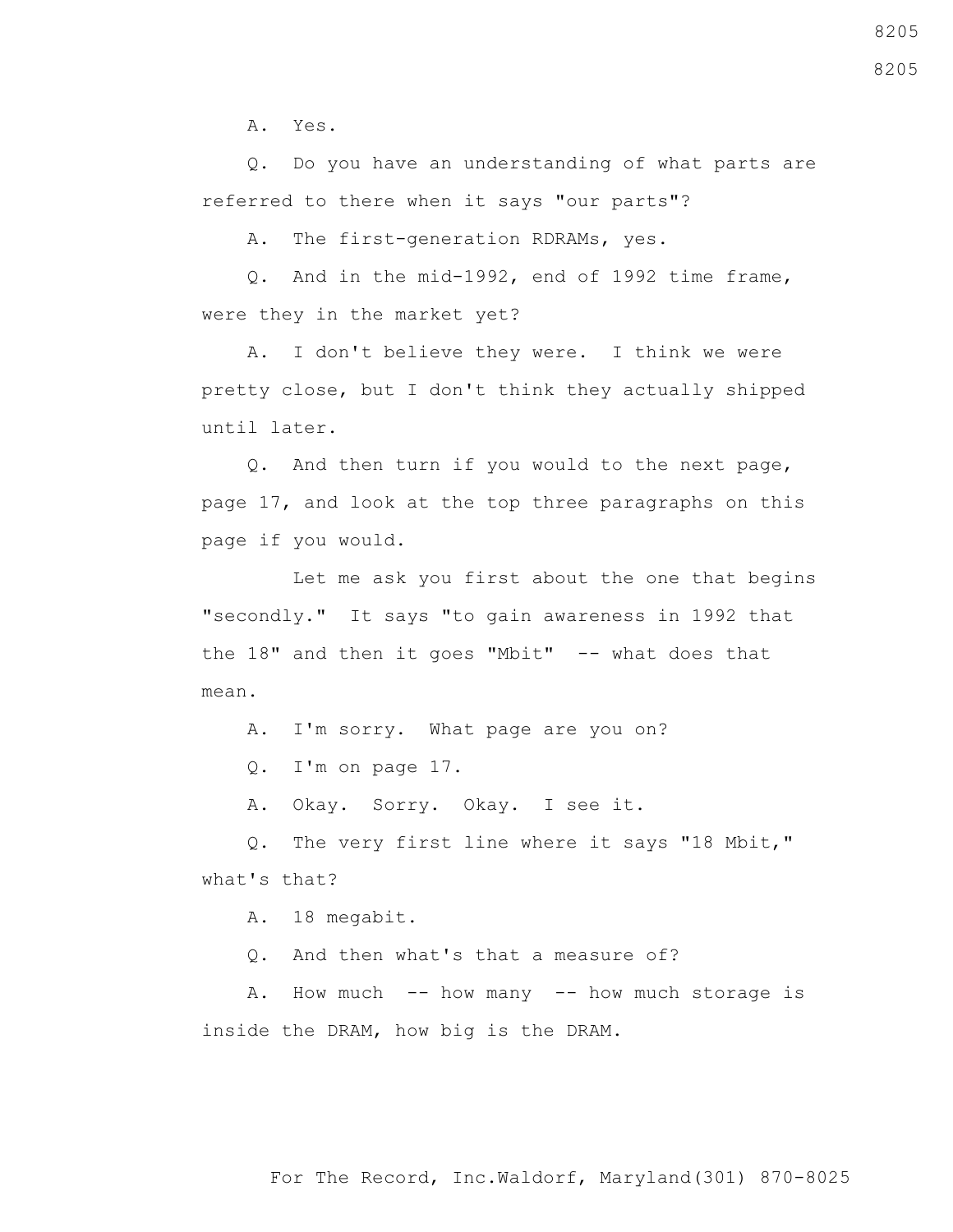Q. Okay. And then it says "will have a die size equal to the 18-megabit sync DRAM."

Do you see that.

A. Yes.

 Q. Did you have an understanding in 1992, the latter part of 1992, of whether or not there were die size differentials between RDRAM and sync DRAM?

Yes. It was a big issue that all of our customers would ask us, is how big is our part versus alternative parts, so it was always an issue that was asked of us and something we had to know.

 Q. And did you have an understanding of what the difference was?

 A. Again, it's vague. It's been a long time ago. But my recollection is that we expected to be on the order of the same size or maybe 5 percent larger, but a small number larger at most.

 Q. Look if you would at the next paragraph where it says, "Our third strategy is to gain momentum rapidly in non-main memory markets where sync DRAMs are not an issue."

 Do you know what that refers to at the time? Does that sentence have meaning to you.

 A. Yes, it does. Because this was a very big issue, ongoing issue over many years.

8206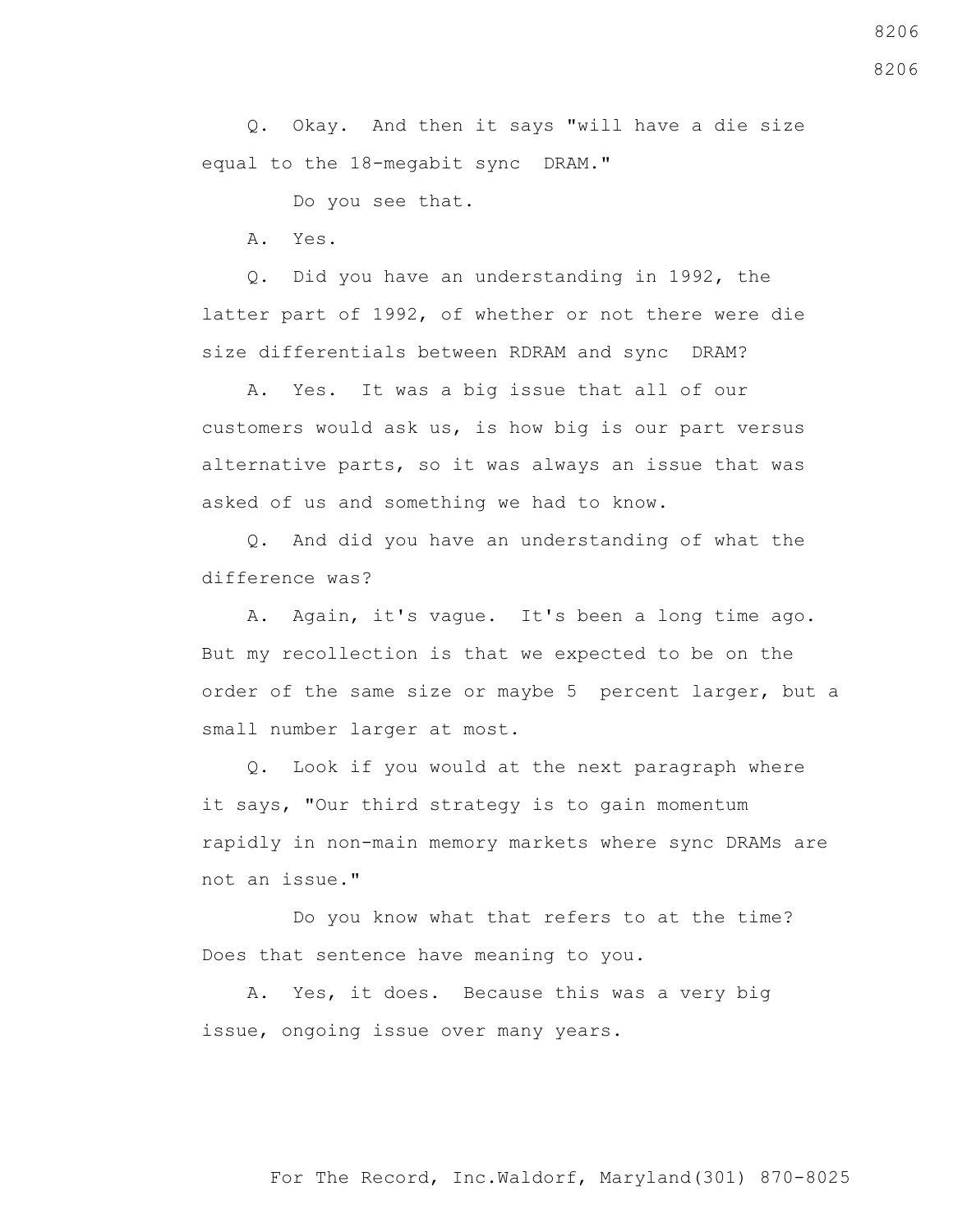The "main memory customers" mostly refers to PCs and workstations where there's a fairly large number of DRAM chips in the system so that even though the individual parts are fairly slow, as I talked about earlier, you can essentially run a bunch of them in parallel to get reasonably high performance.

 So the non-main memory markets are markets like game, game boxes. At that time high-definition television was a very big deal, so that was another big market we were looking at, where they didn't really need very much memory, but they needed a lot of performance, and we felt that was the perfect market for us.

 Q. And finally I want to ask you about the last paragraph.

 It says, "Finally, we believe that sync DRAMs infringe on some claims in our filed patents and that there are additional claims we can file for our patents that cover features of sync DRAMs."

 Was this subject, whether there were claims in patent applications that were pending or whether there were claims that could be filed that would cover sync DRAMs, is that something you recall being discussed at board meetings from time to time?

A. I have no direct recollection, but I believe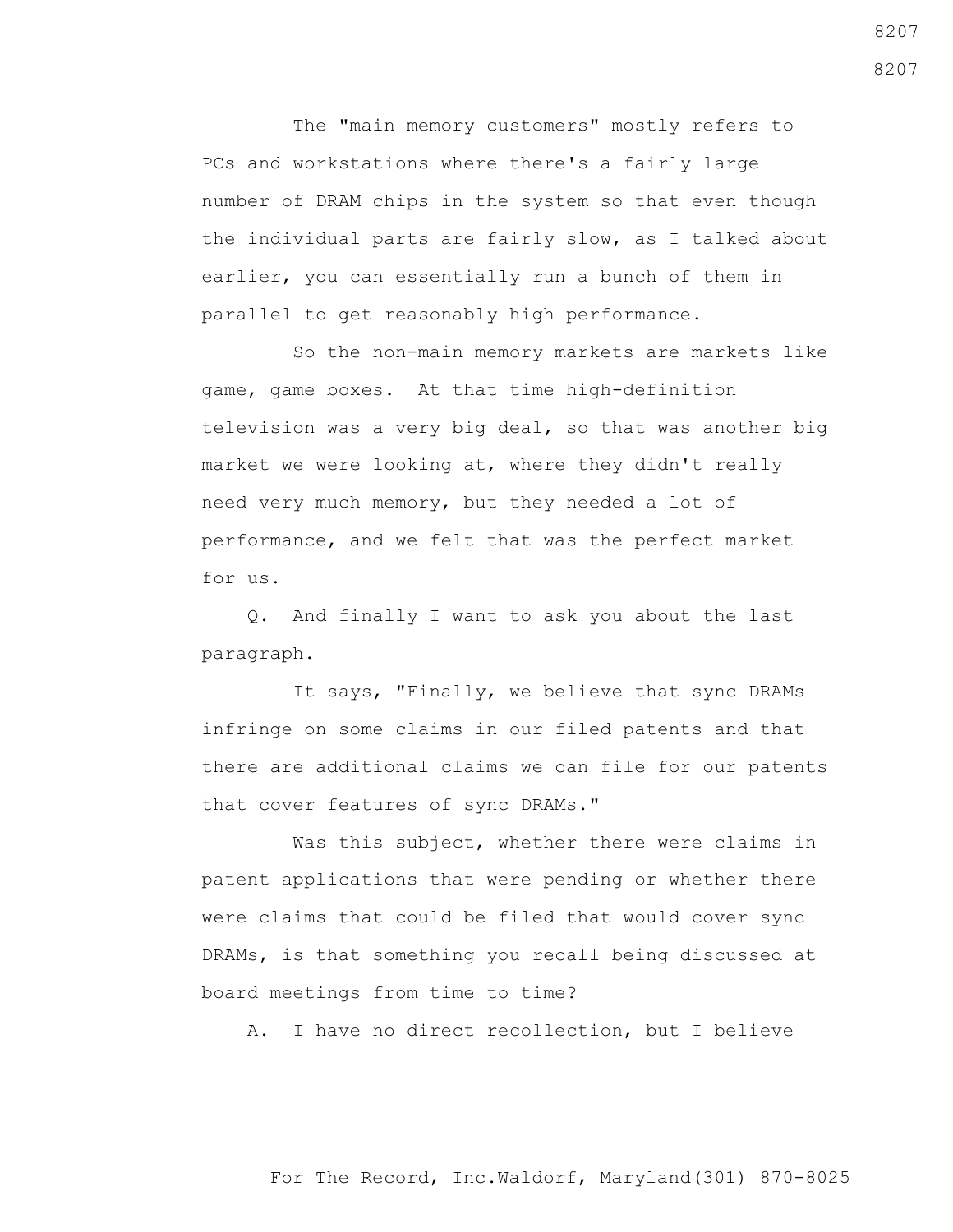that it probably was discussed, yes.

 Q. And were there points in time when you had understandings that there might be claims that covered --

 A. We certainly in general thought that we had pretty broad claims and that they certainly might cover synchronous DRAMs.

 Q. And were there other points in time where you thought you didn't have any claims that covered sync DRAM?

 A. Well, certainly later on we were told that we did not in fact have claims that cover synchronous DRAMs. That was much later, though.

 Q. Okay. Do you recall who told you that as best you recall it?

 A. Oh, it's not a guess. It was Joel Karp. It was sometime after we hired Joel, he came back to us - and I remember it well because I was sort of shocked and surprised -- but that our patent portfolio and claims were much weaker than we thought but that he thought he could go and improve them.

 Q. Let me ask you to turn if you would -- well, let me ask you about one more sentence.

 Look at the last sentence of that paragraph, which says: "Our action plan is to determine the

## For The Record, Inc.Waldorf, Maryland(301) 870-8025

8208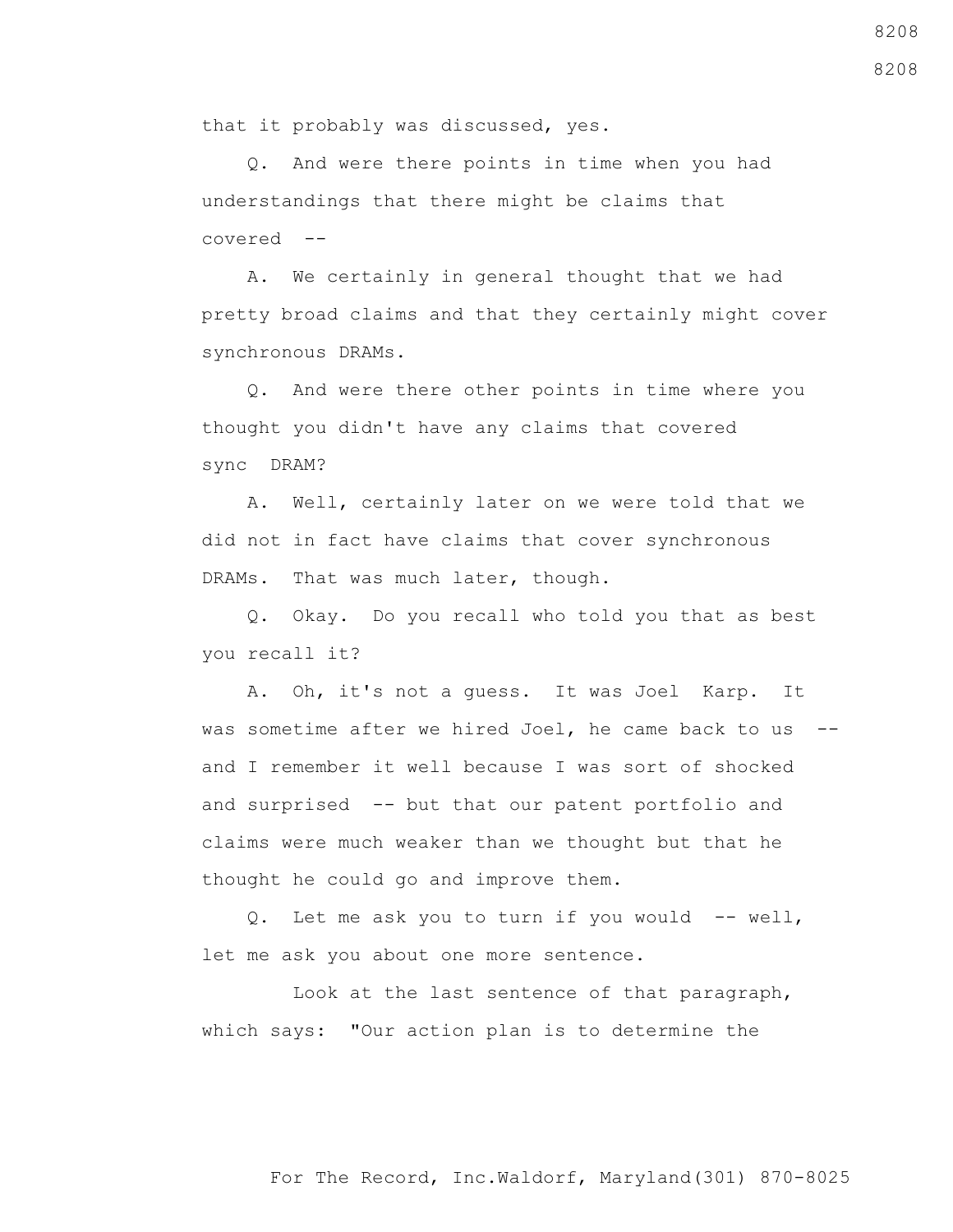exact claims and file the additional claims by the end of Q3/92. Then to advise sync DRAM manufacturers in Q4/92."

Do you see those two sentences.

A. Yes.

Q. Did that happen?

 A. I can only assume that we did try and determine the exact claims, but we must not have done anything about it because we didn't actually get any claims and we certainly didn't advise the sync DRAM manufacturers in that time frame, so I'm only assuming we decided we didn't have claims at that point, but I don't have a direct memory.

 Q. Okay. Look if you would at the next set of board minutes, which are CX- -- let me offer first this business plan, RX- -- i'm sorry -- cX-543a if I might.

MR. ROYALL: No objection, Your Honor.

JUDGE McGUIRE: Entered.

 **(CX Exhibit Number 543a was admitted into evidence.)**

BY MR. STONE:

 Q. Let me ask you now to turn to the next board minutes that are in your binder, CX-604. And I'm going to ask you about the first two pages of these, this document.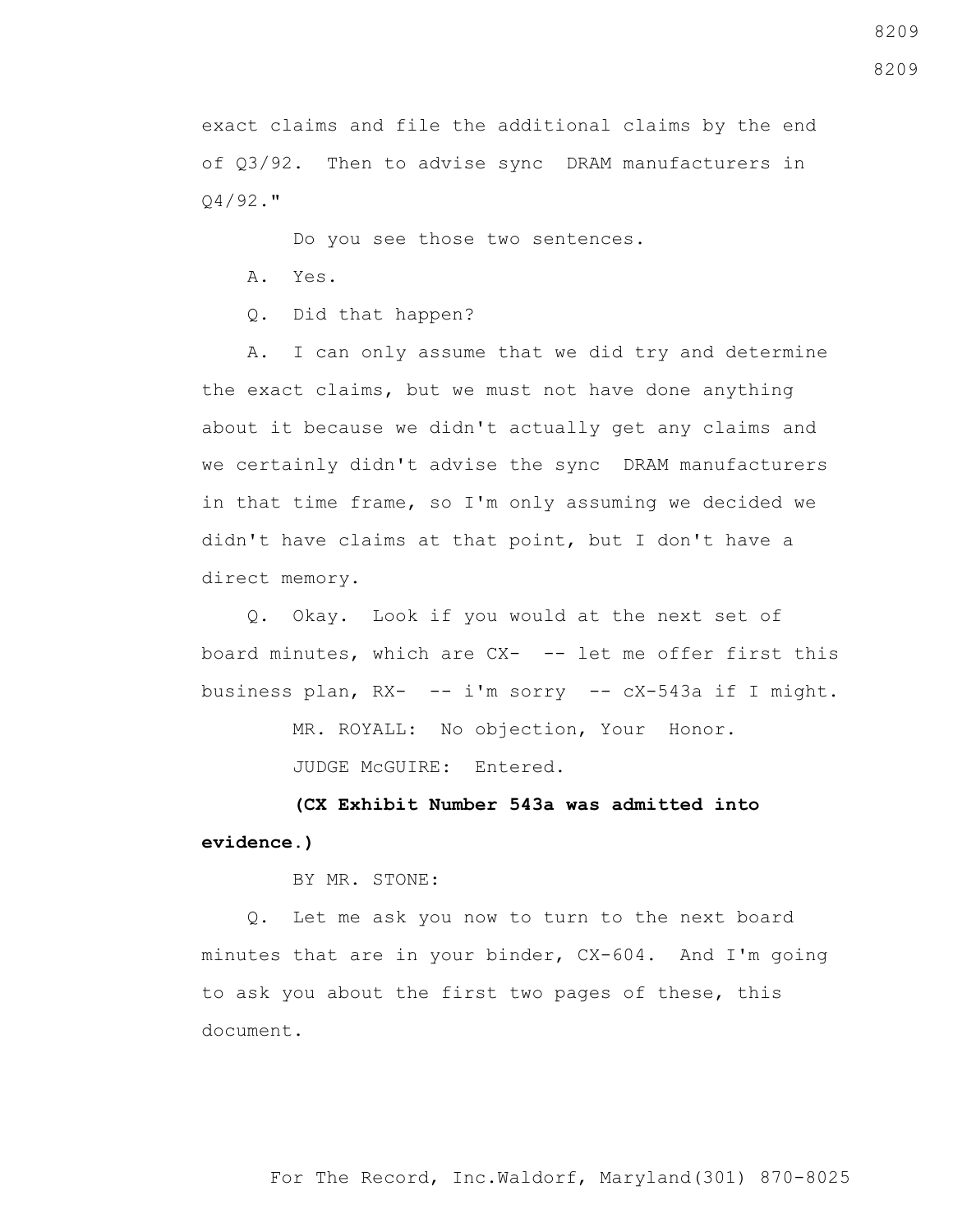Do you recognize these to be another set of board minutes from a meeting in June of 1992?

A. That's what they appear to be, yes.

 Q. Look if you would on the bottom of the first page under the heading 6.0, Engineering and Technology. And the last sentence reads, "There was discussion of RDRAM versus SDRAM and VRAM on area/bit and system performance."

Does that sentence have meaning to you?

 A. Yes. Again, I have no direct recollection of the -- of exactly what was said, but this was something that was brought up at many if not most board meetings, which was again our die size overheads, how big our dies were versus competitors, and also what is the system performance for various kinds of systems if you put our chips in versus other people's chips, and that was an ongoing process trying to figure those things out.

 Q. When you say "system performance," what do you refer to?

 A. If you put our chips into a PC system of a certain speed versus putting, say, SDRAMs into that same PC, what would be the relative system performance, how much faster would ours be than theirs.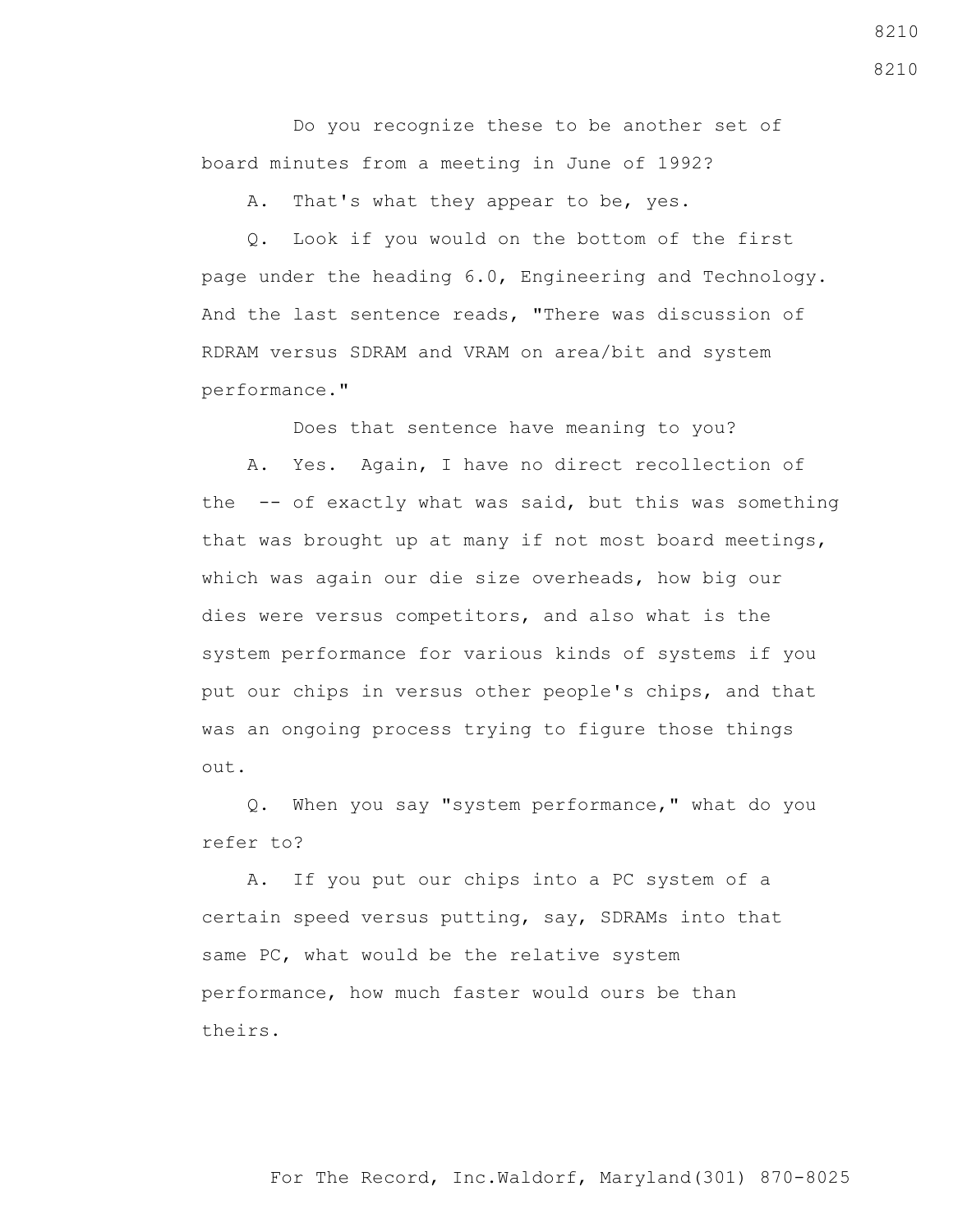Q. And what's the reference to VRAM, if you know?

 A. Video RAM? It was a specialty part used back then for graphics chips and it was actually  $-$ - we regarded it as one of our prime candidates for our chips.

 Q. Turn if you would to the second page of  $CX - 604$ .

 Under the heading 9.0, Five-Year Business Plan, it says: "Mr. Tate led discussion of strategies and projections for the five-year plan. It was agreed to review and revise the plan every six months."

 Do you have any specific recollection of a discussion of a five-year plan at this board meeting?

A. I do not.

 Q. Do you know whether, from your recollection, there was a review of a five-year plan every six months at board meetings?

 A. I don't believe we actually did it as often as that. I believe the intent was to do it that often, but I think it happened more like once a year or so.

 Q. Turn if you would then to a business plan, which is CX-545, the next exhibit in order, if you would.

 And you'll note that this is 1992-1997 on the cover and the date is September 1992.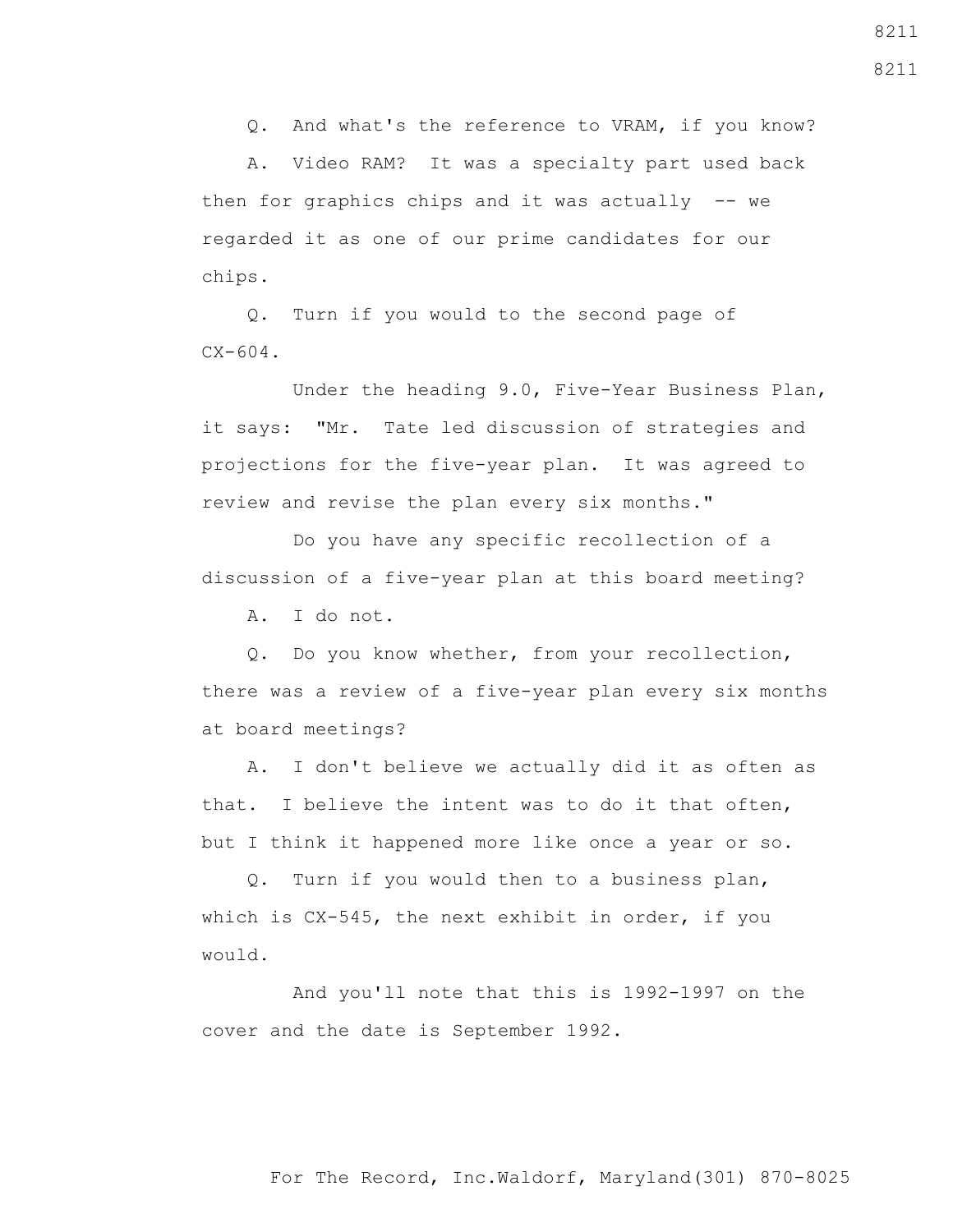A. Yes.

 Q. Okay. I'd like to ask you a few questions about this. Turn if you would to page 7.

 At the bottom under the heading Patents and Intellectual Property, is it consistent with your understanding that by September of 1992, as it says in this document, the Rambus system was currently covered by 18 patents with over 300 claims.

 A. I would emphasize the word "filed" in the United States because I don't think we had 18 patents issued. We had 18 patents filed at that point. I don't remember the exact number, but it's consistent with my recollection, yes.

Q. So that would be patent applications?

A. Patent applications, yes.

 Q. Okay. And you'll notice the very last line of this says, "Rambus' patents are likely to have significant applications other than for the Rambus interface."

A. Yes.

 Q. Was that your understanding in the September 1992 time frame?

 A. Well, I can't again precisely remember what I thought, but I think it's something I thought all along, so yes, I'm sure I did think that.

8212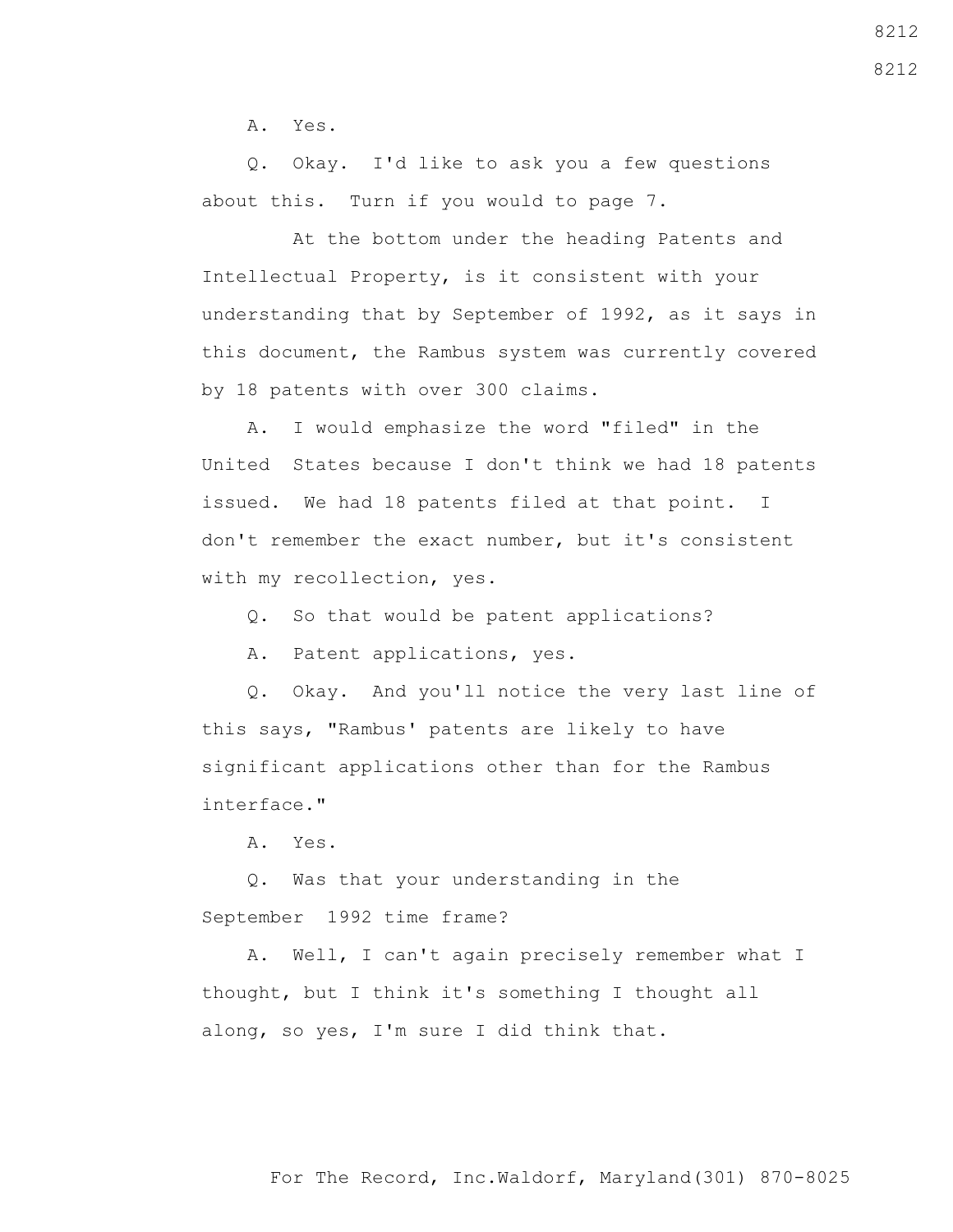Q. And let me ask it this way.

 Was it your understanding back in the '88-89 time frame that the inventions you made with Dr. Horowitz would have potential applications in a variety of different products or uses.

 A. Yes. Very much so. And I never dropped the belief, which is why I think I believed it all the way through, so...

 Q. Okay. If you would turn in this same document, CX-545, to the page 20.

 And again you'll notice there's a heading in this plan that begins on the bottom of page 20, Synchronous DRAMs, and it continues on to the top of page 21. And I want to ask you about the statement on the top of page 21 if can.

The very first sentence says, "Sync DRAMs infringe claims in Rambus' filed patents and other claims that Rambus will file in updates later in 1992."

Do you see that statement there?

A. Yes.

 Q. And is that the -- were your views on that the same as the views when we talked about the similar sentence earlier?

A. I believe that Rambus had broad patents. I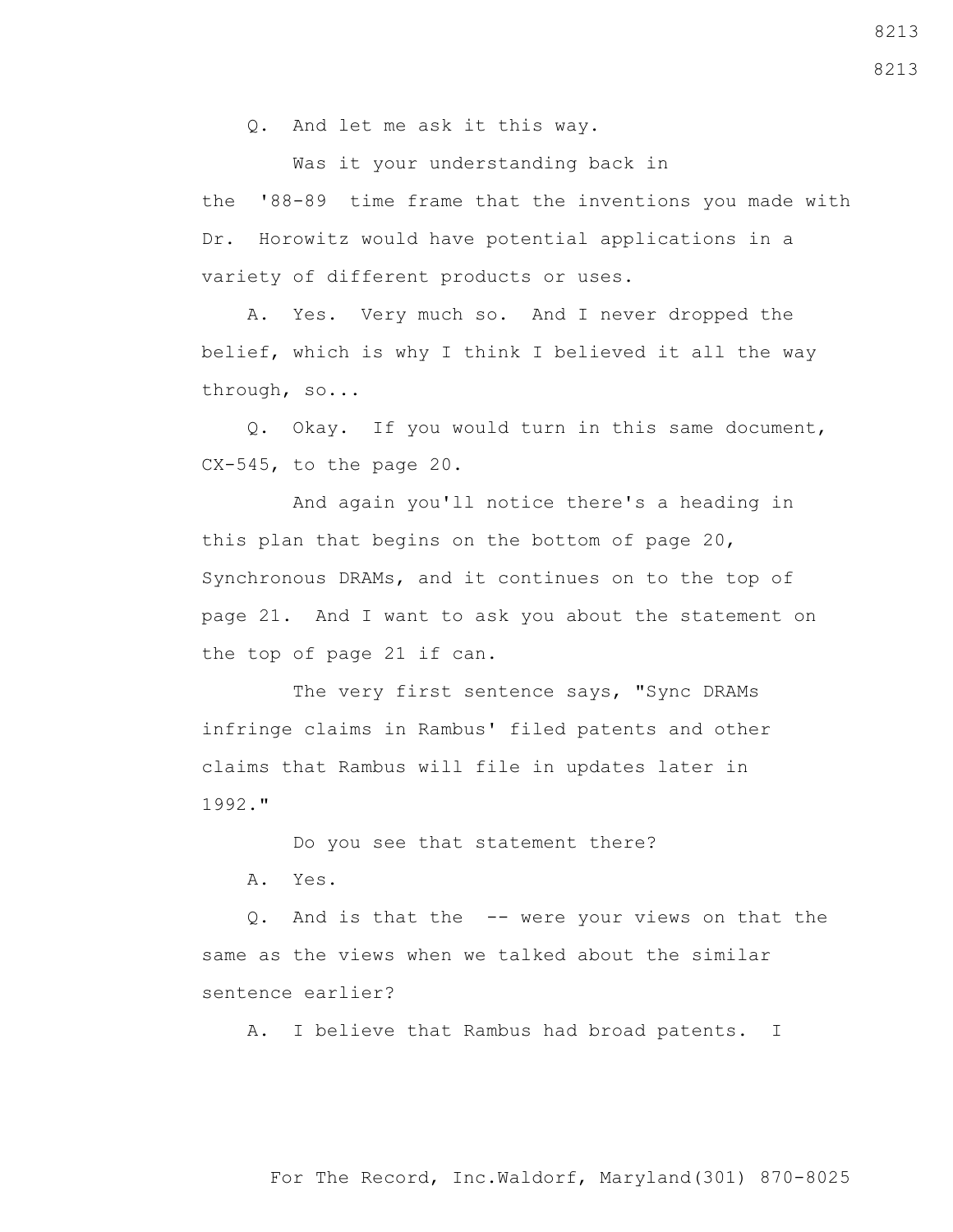can't tell you whether I knew enough specifically about sync DRAMs to know whether they actually infringed claims based in that time frame, so I just don't remember enough about what I knew about sync DRAMs.

 Q. Is that something you ever made an effort to determine on your own?

A. No.

 Q. Were at some point in time you told the claims -- there weren't claims that were being infringed by sync DRAMs?

A. That was later on. Yes.

 Q. Look if you would at the next set of board minutes, CX-605.

And turn if you would to page 2 of CX-605.

 Under Sales and Marketing, I want to just direct your attention to the last sentence in that paragraph if I might.

 It says, "Mr. Mooring also reported on potential competition from JEDEC, sync DRAM and CDRAM."

Do you see those words there.

A. Yes.

 Q. And is the sync DRAM that's referenced there the one that we've talked about in just the past few questions?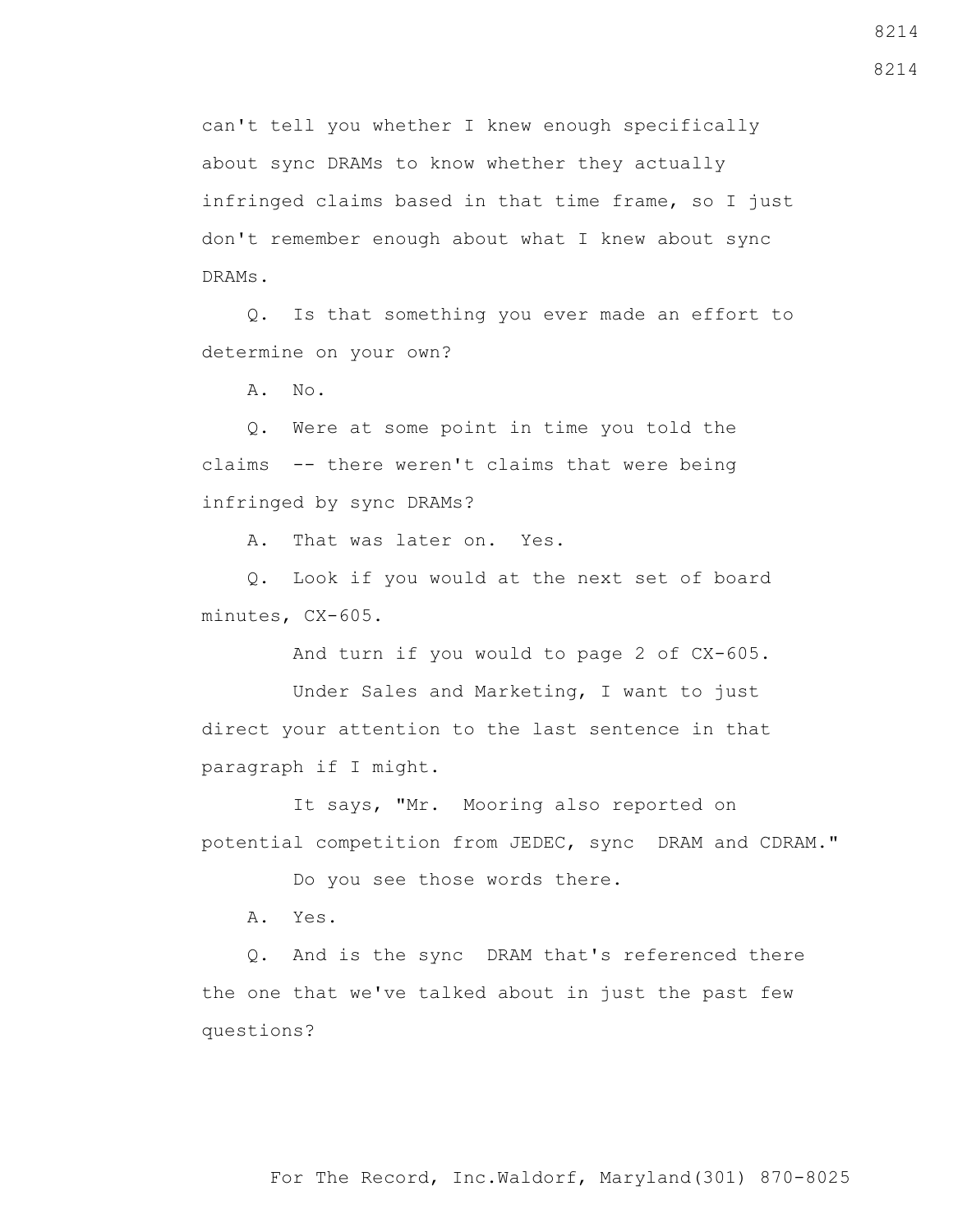A. Yes.

Q. What was the CDRAM?

 A. That was the cache DRAM that I mentioned earlier. I believe it was by Mitsubishi. I believe it was by Mitsubishi, that they were trying to do another fast kind of part.

 Q. And how did it do? Did it turn out to be a competitor?

A. It ended up dying. It didn't go anywhere.

 Q. Okay. And there's a mention on page 3, if you turn to the next page, of something called the Rambus partners merger. Do you see that?

A. Yes.

 Q. And can you just briefly tell us what the Rambus partners merger was all about?

A. Yeah. I remember this well.

 When we first started the company, Bill Davidow wanted to own a larger piece of it as an investor, so he came up with a complicated arrangement where Mark and I got a certain percentage of the royalties off the top directly, so we owned some of the royalties directly and we owned a piece of the company. And then when Geoff Tate came, he was not at all happy with this arrangement and after a year or two convinced us to undo the arrangement, so we sold it back to the

For The Record, Inc.Waldorf, Maryland(301) 870-8025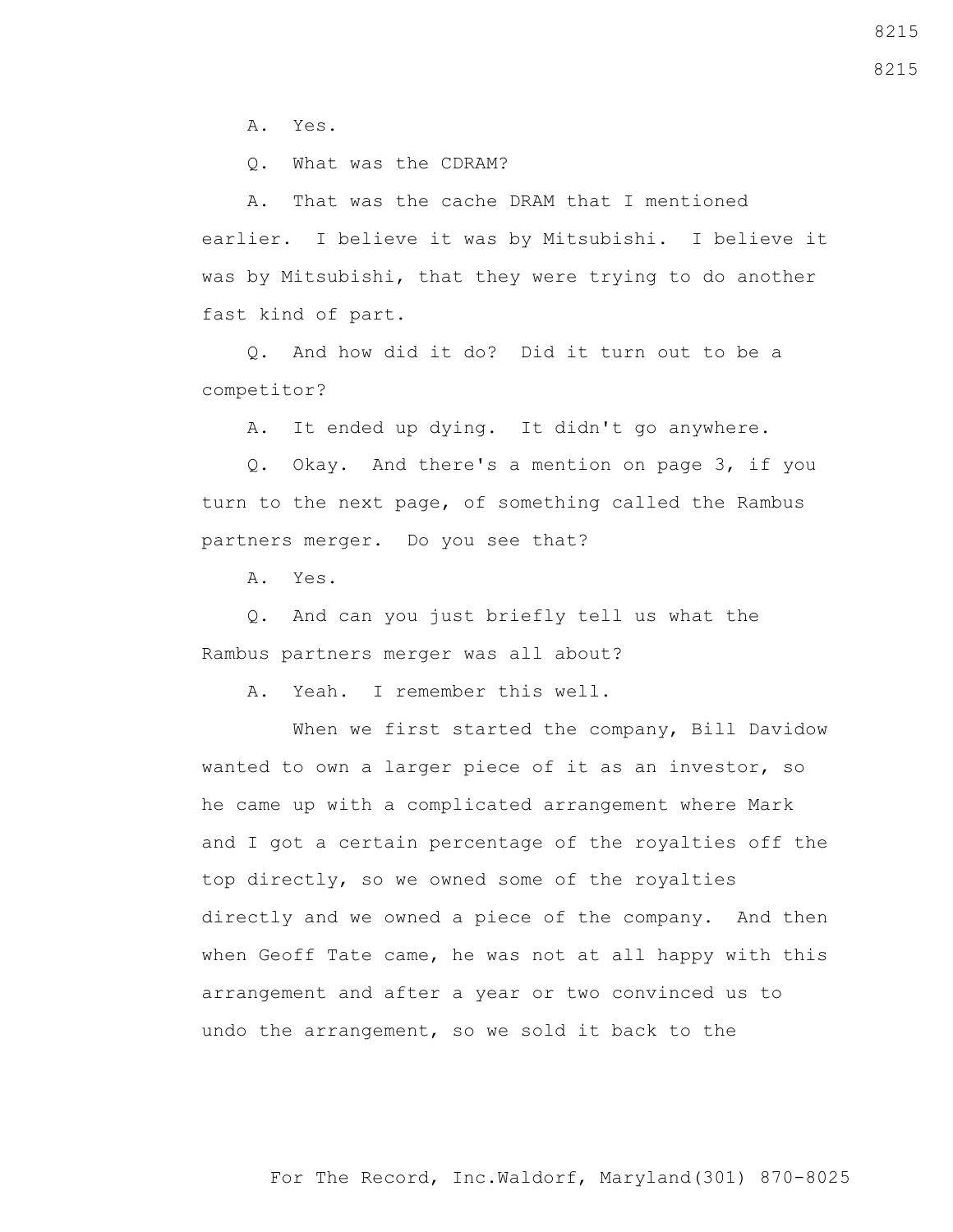company.

Q. So it all got undone?

A. It got undone, yes.

 Q. Look if you would at the next board minutes, which are CX-606, dated October 22, 1992.

 And let me ask you to turn to the second page of this document.

 I want to ask you about the heading under Sales and Marketing.

 And let me ask you, was there a general pattern that board meetings followed at Rambus during the time frame 1992, 1993, 1994 .

 A. Yeah. I'd say that most of the board meeting was like a status report on the engineering and sales efforts, so between Allen Roberts, who would talk about engineering, status and schedules, and Dave Mooring, they would -- their two discussions would consume an awful lot of the board meeting.

 Q. So here under Sales and Marketing, let me ask you to take a look at that one, and I want to draw your attention to the second half of that paragraph, which has in it "Mr. Crisp reported on the SDRAM status at JEDEC, the Rambus patent strategy and system-level difficulties with SDRAMs."

Do you see that sentence.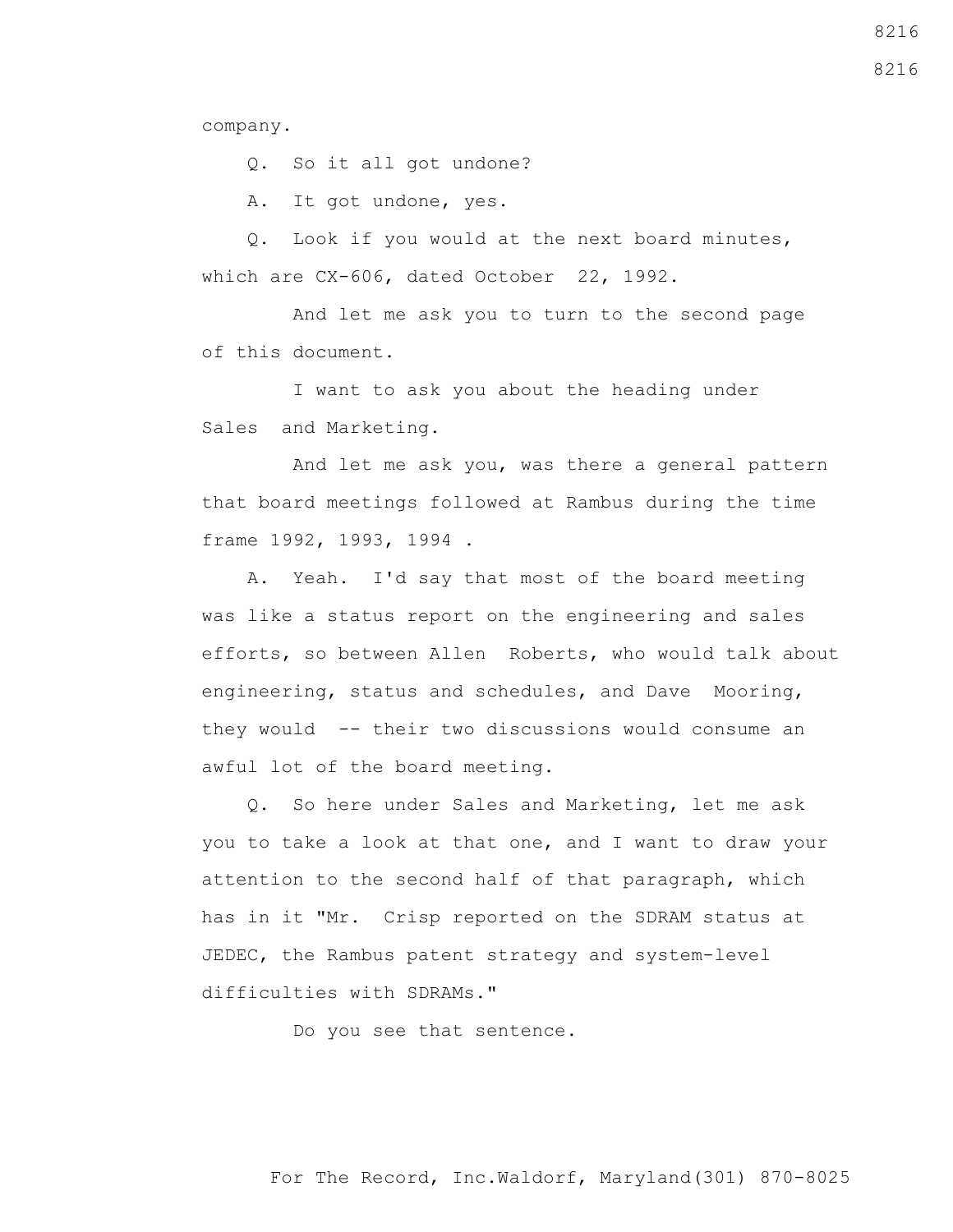A. Yes.

 Q. Now, do you have any direct recollection of that discussion?

A. I do not.

 Q. And do you have any recollection of a discussion about Rambus patent strategy at this stage?

 A. I don't have any direct recollections of it, no.

 Q. Okay. In this time frame, '92 to even '93, do you have any recollection of discussions of patent strategies?

 A. Only in the vague sense that I thought our portfolio should be pretty good and that we should work harder on it, but I don't have any specific recollections.

 Q. Okay. Was there any discussion at this meeting about anything to do with JEDEC's rules, policies, anything like that?

 A. Absolutely not. I would have remembered that. No, there was not.

 Q. Do you recall at any point in time ever being told that there was a JEDEC patent policy?

 A. Not until the year 2000 when the first lawsuit, so I had never heard of it before that.

Q. Was there any discussion at a board meeting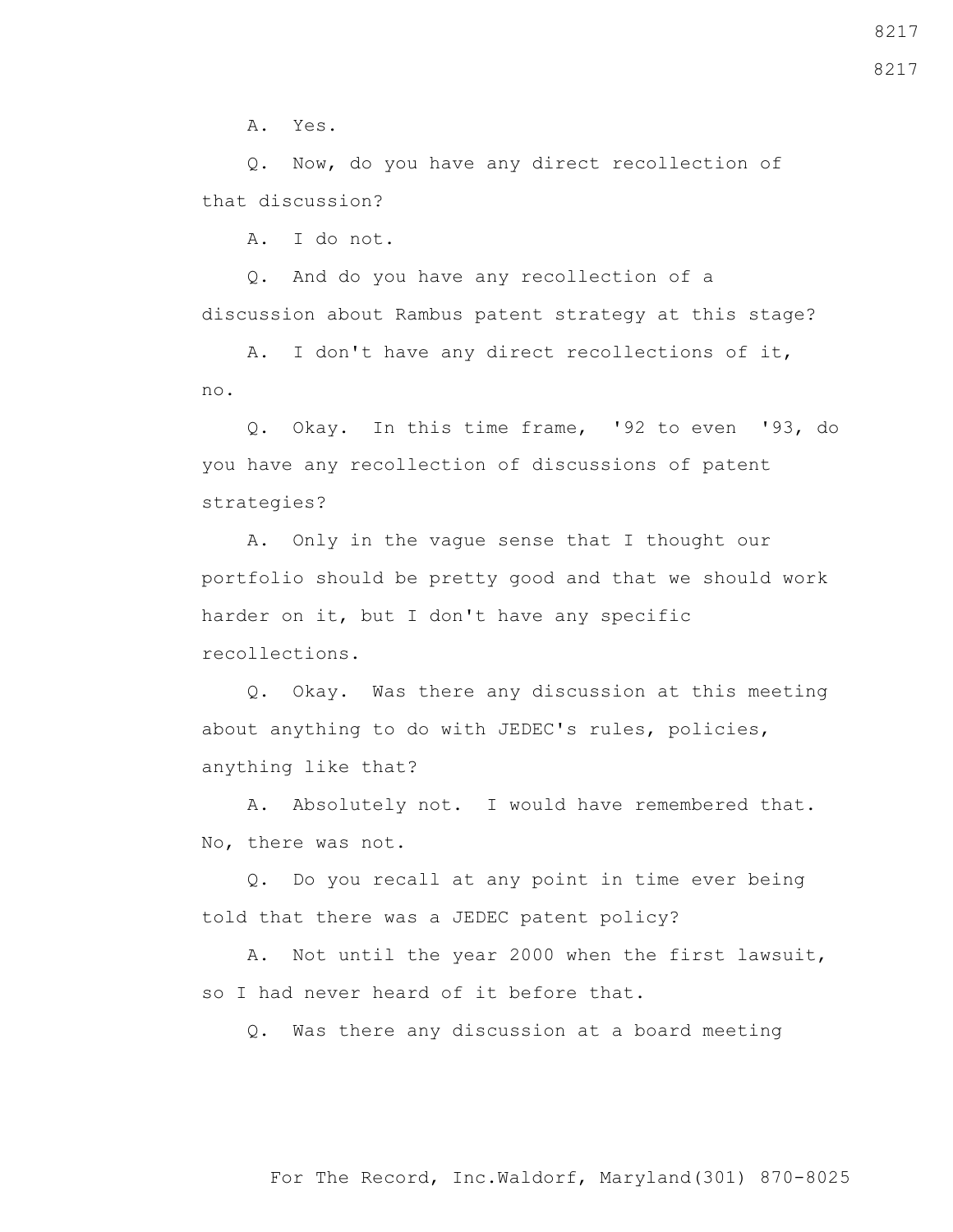For The Record, Inc.Waldorf, Maryland(301) 870-8025

prior to 2000 of whether Rambus should disclose anything to JEDEC that it had not disclosed?

 A. Definitely not at any board meeting that I attended.

 Q. And did anyone ever discuss in your presence or at a board meeting anything about let's not tell JEDEC something that maybe we should or maybe we don't have to, but maybe we shouldn't anyway tell them?

 A. I'm sure I would have remembered and I don't. Again, the reason I'm so certain of this is it came to me as a complete surprise in the year 2000 when I was first told it was an issue. I was just flabbergasted, so...

 Q. Were you involved in any way in Rambus' decision to terminate or not renew its JEDEC membership?

A. Not directly. I remember -- i don't really remember much about it. I remember not -- i didn't think -- i thought it was a waste of our time being there, but I don't remember being directly involved in it.

 Q. Let me go back to the minutes, CX-606, and ask you to look at the next sentence on page 2, the one that says, "Mr. Mooring then spoke on Rambus versus sync positioning, potential competition from the IEEE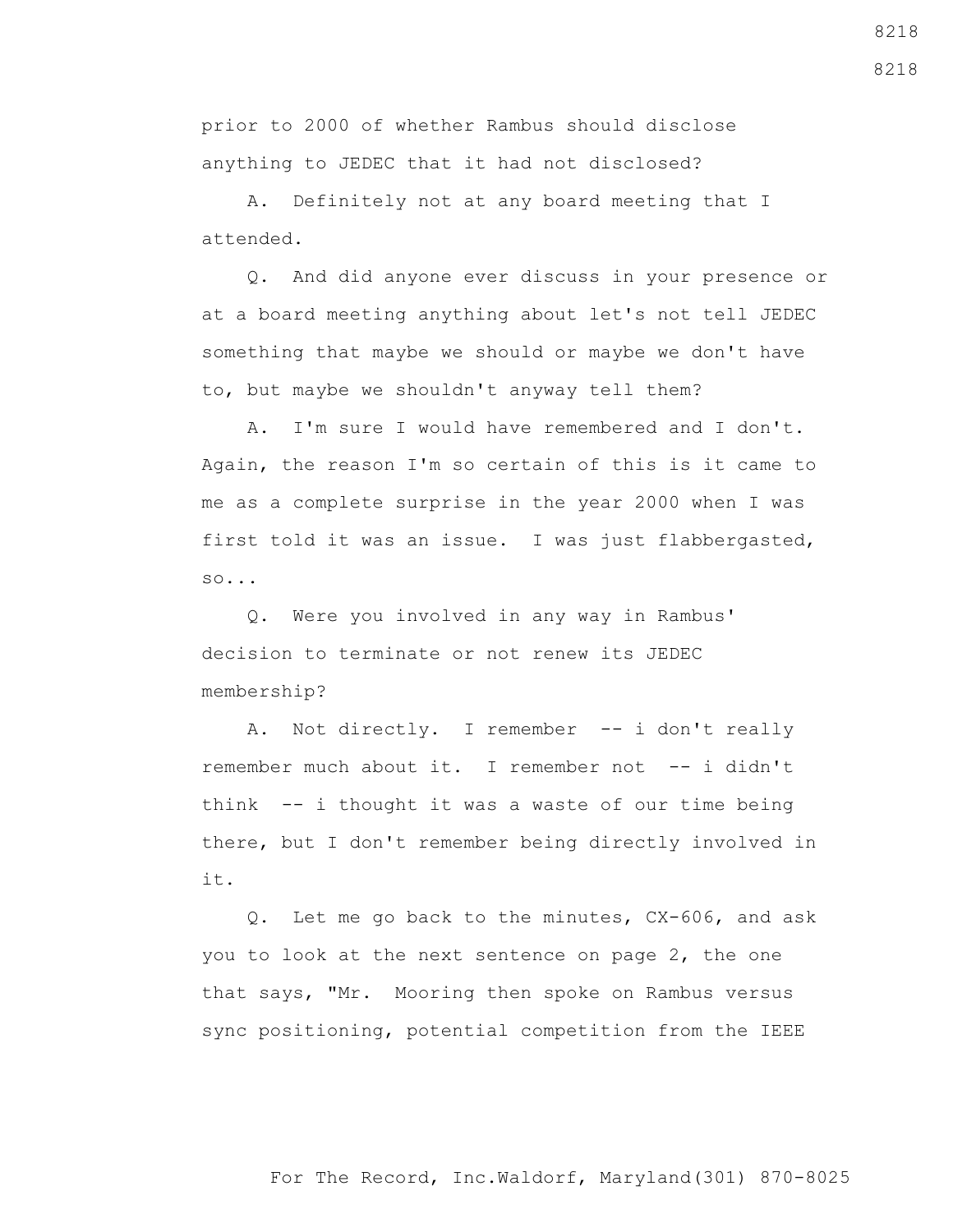RamLink strategy, staffing and marketing communications."

Do you see that sentence.

A. Yes.

Q. What was IEEE RamLink?

 A. I remember a lot more about that than I do about synchronous DRAMs.

 RamLink was a project started soon after Rambus started talking to customers to, in my view, directly compete with Rambus. They were trying to use the same ideas to do something that seemed very similar to Rambus, and I was pretty indignant about it, which is why I remember it so strongly.

Q. How did you first learn about it?

 A. I don't remember the exact time frame. It was probably sometime in 1992. I was basically told, you know, these guys are going around claiming they've got something that's just as good as Rambus but that doesn't involve any royalties, and I remember being pretty unhappy about such claims.

Q. Did you ever meet with anybody from RamLink?

A. Yes, I did.

 Q. And let me ask you to look at the next document, which is CX-681.

Are you identified as the recipient of this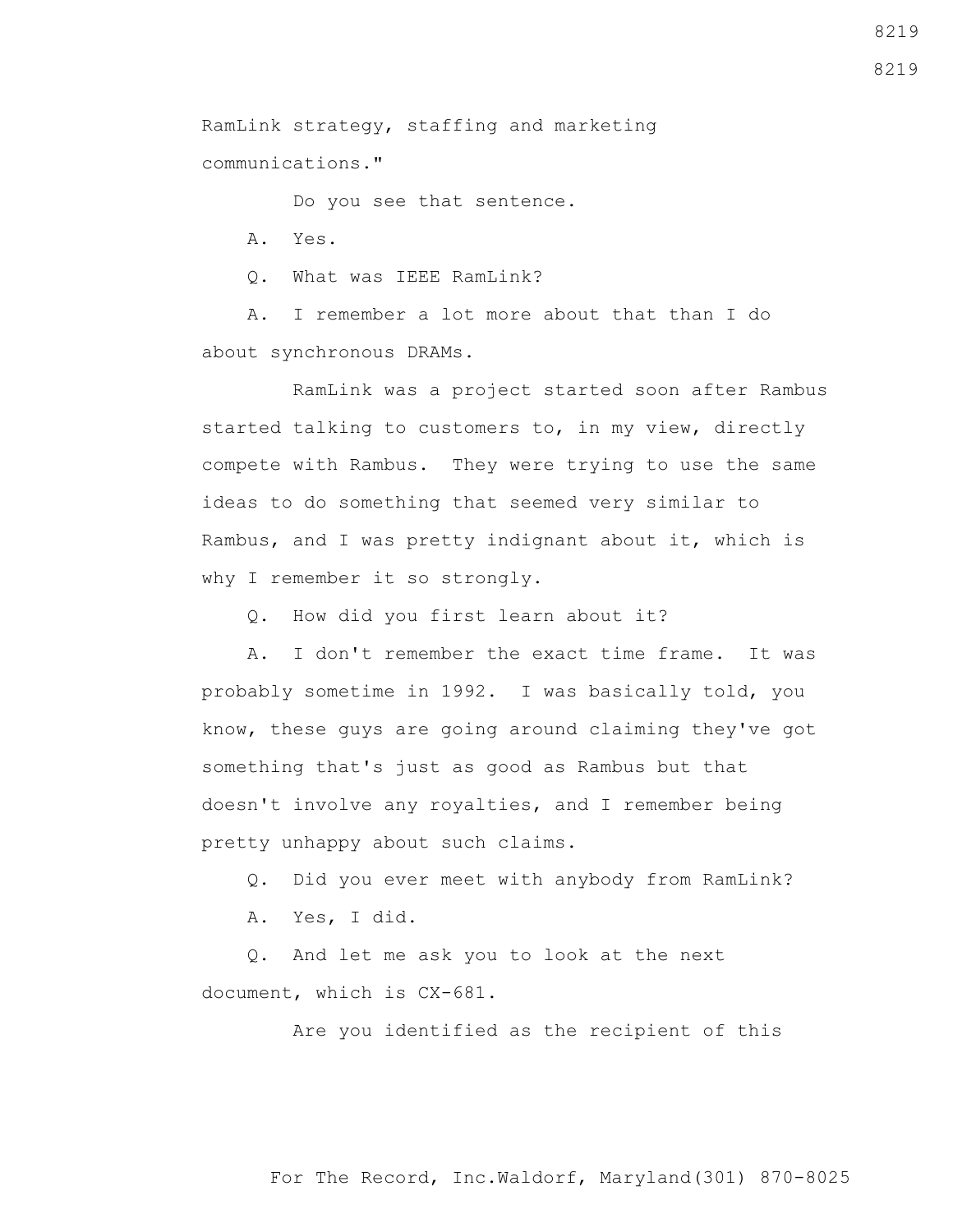e-mail?

 A. Yes. I'm the only recipient of the e-mail, yes.

 Q. Okay. And does this help you put in time when you had a meeting with anyone from RamLink?

 A. Yeah. And it's consistent with my direct recollection that it was in late 1992. I didn't remember exactly when, so this puts it after October of 1992. But I do remember having a meeting with several people from the SyncLink group at their request and in a Hewlett-Packard office on Page Hill Road.

 Q. And do you recall who attended that meeting besides yourself?

 A. Well, Dave Mooring was there certainly. I think that Gustafson was there. I don't really remember who else was there.

 Q. You'll notice it mentions in the third paragraph down the name Wigger?

A. Hans Wiggers, yeah.

Q. Do you know if he was there?

 A. I don't really remember for certain whether he was there or not.

Q. Do you recall --

 A. I also vaguely remember a gentleman named James was there, too, but it's -- i can't sort it out.

8220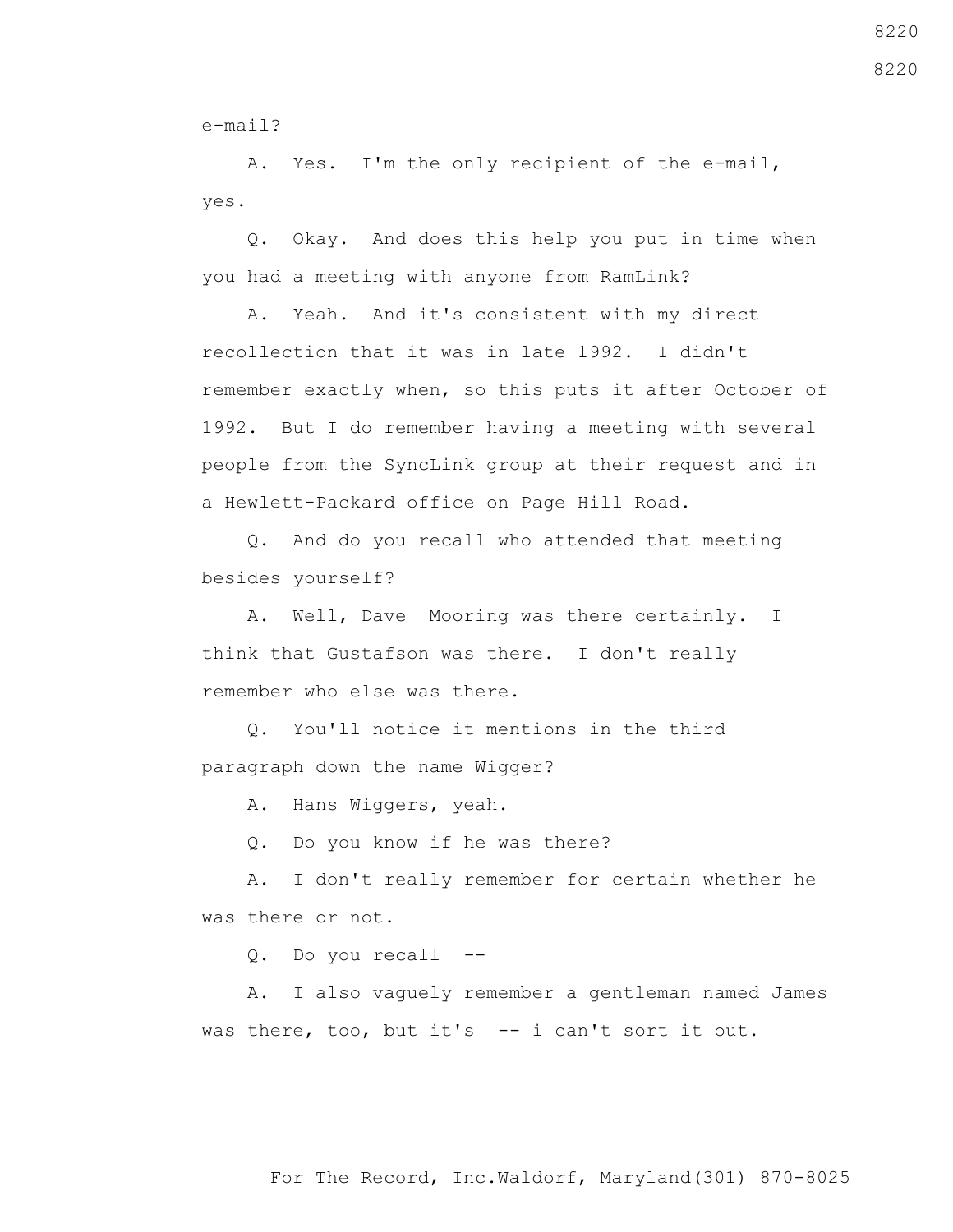Q. Do you recall anything that was said at the meeting?

 A. Yes. It started out as a discussion. It was their meeting. They asked for it. And it started out as a discussion that maybe we should try and cooperate instead of compete, which we were of course not at all in favor of. We were way ahead of them. We had a part working and they had barely started.

 And then it turned out what they really wanted to talk about is they were concerned that what they are doing potentially violated Rambus intellectual property and that they wanted to know whether we'd consider giving them a license.

Q. And did you respond?

 A. Yes, we did. We told them that we would certainly consider it, and there was a sort of general discussion about sort of general terms, and my recollection is it became quickly apparent that we were pretty far off and that we just weren't going to be able to reach an agreement.

 Q. When you say "we," was there someone who attended besides you from Rambus?

A. Dave Mooring.

 Q. Okay. And did anything ultimately come of those discussions with RamLink?

8221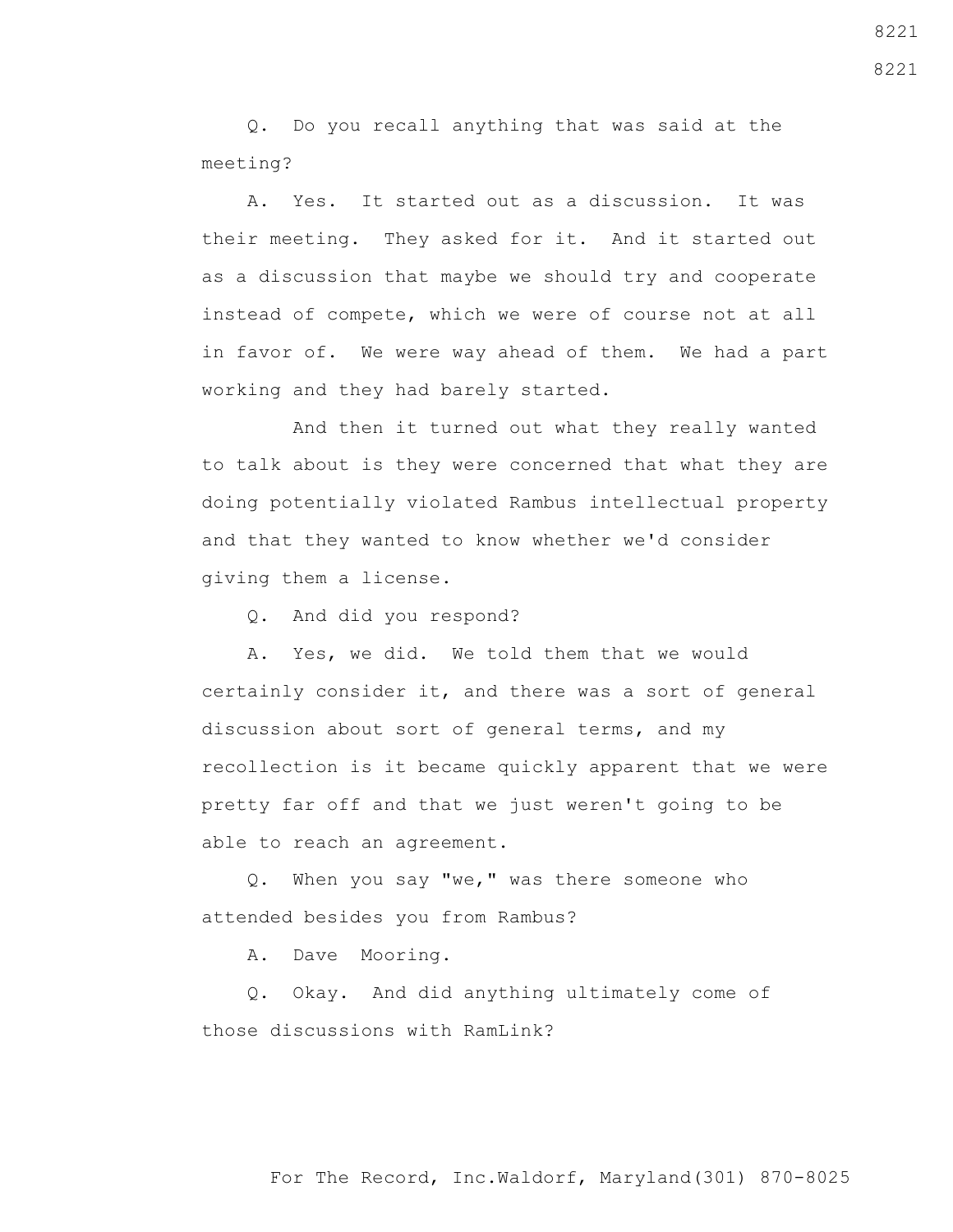A. No. They went nowhere. We decided it was a waste of time, and in fact we pretty much decided that RamLink was going to die if we just left it alone, so -- and that's in fact what happened.

 Q. Okay. Did you have any further interactions with RamLink after that?

 A. None that I can remember, no. I certainly never attended any of their regular meetings.

 Q. Okay. Look if you would at the next in your binder, which is another set of minutes, CX-607.

 Now, I'm making a big jump in time here to 1996. And I just want to ask you about whether in this time frame, 1996, you recall any discussions about a company or a product known as MoSys.

 A. Again, I can't tell you exactly when it occurred, but I do remember some discussions about MoSys, yes.

Q. And what did you know about -- was that a company?

A. Yes, it was.

Q. And do you know who founded that company?

 A. Yes, I do. It was a guy named Wing Leung who used to work for Rambus and who left, and we considered him sort of a friend and he had assured us that he was going to go do something noncompetitive, and then we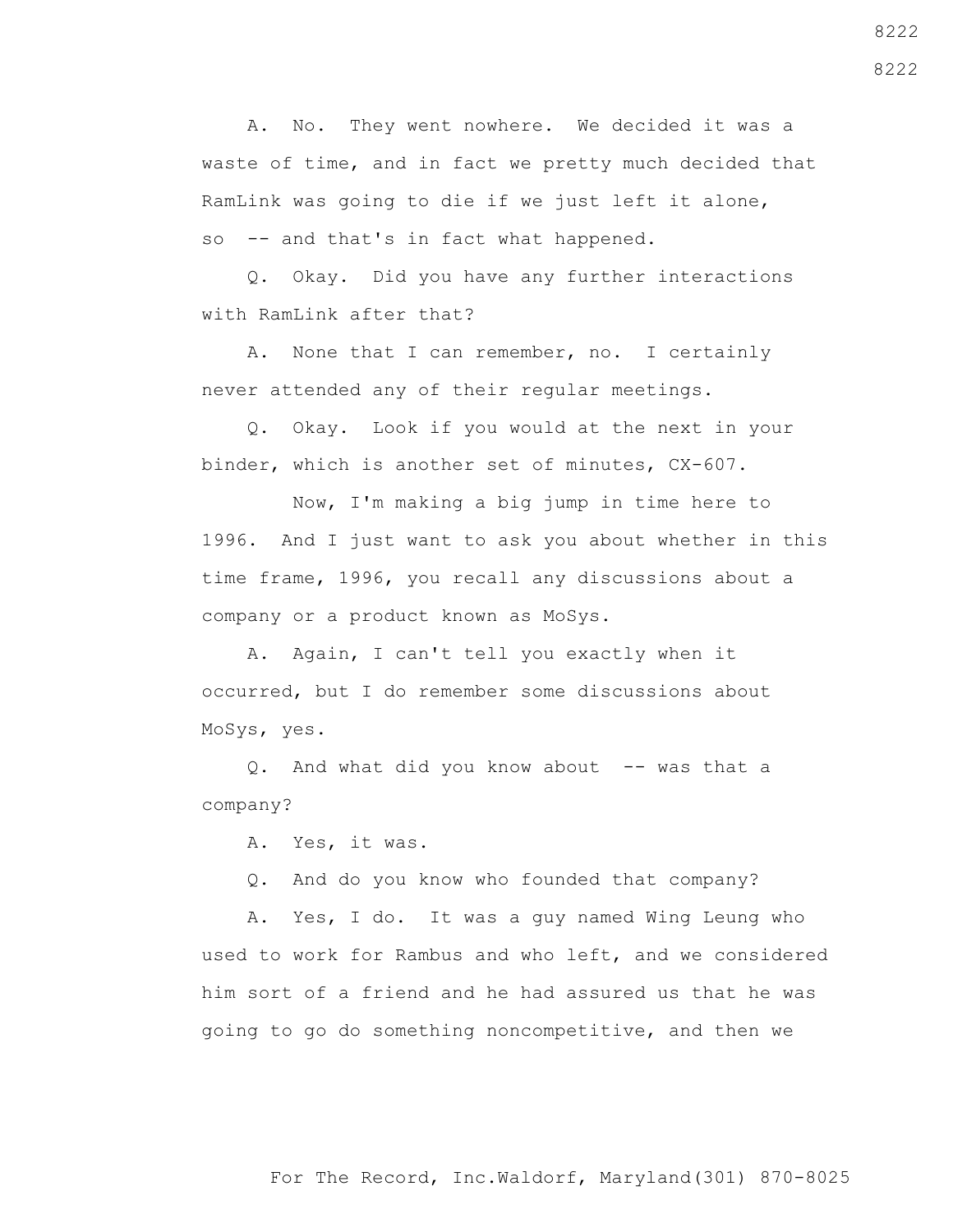find out a little while later that in fact he was doing something directly competitive, so we were pretty upset.

 Q. And what was the product or what was he doing that you considered competitive?

A. They were doing an extremely -- a very high-speed -- i guess I'd call it sort of a cache DRAM, but they had their own version of a high-speed DRAM.

Q. And was there a dispute that arose with them?

 A. We felt that it was directly violating or infringing on Rambus intellectual property.

Q. And was that dispute resolved?

 A. Yes, it was. I can't tell you the details of when, but I do remember that they in the end agreed. We settled out of court. They gave us some stock in the company. And I don't remember any more details than that at this point.

 Q. Okay. Here in these minutes that I asked you to turn to, CX-607, I want to ask you to look at the bottom of page 2 of CX-607, and there's a reference there to "Mr. Tate discussed strategy for the company's intellectual property, including a review and broadening of key patent claims in current applications and analysis of," and carrying over to the next page, "potential infringement of the company's issued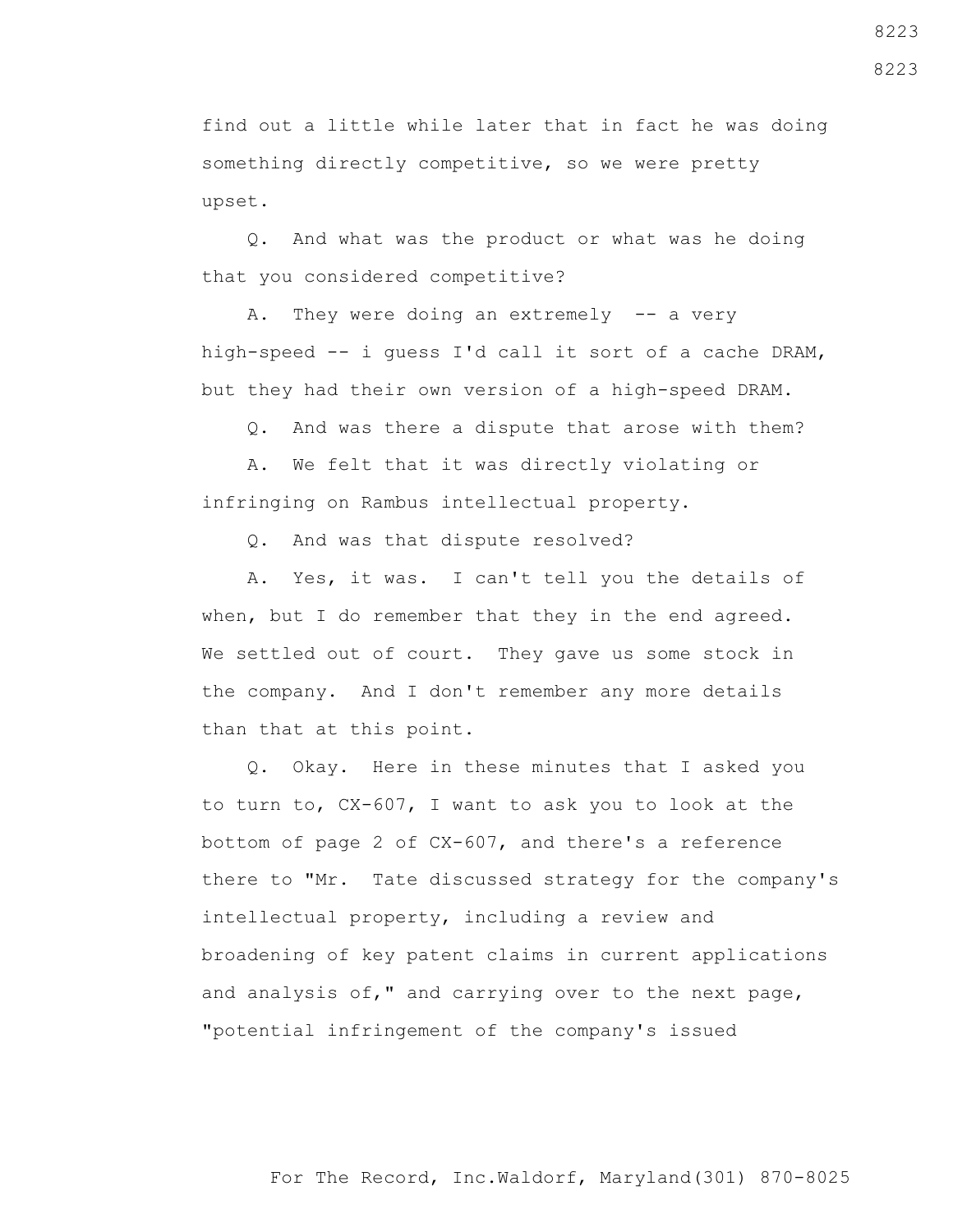patents."

 Now, do you have a recollection from this time frame what was being discussed in terms of the potential infringement?

 A. I don't have a direct recollection, and I hesitate to point out, but at this board meeting I was actually absent, so -- that's on the first page. So I don't have a direct recollection of it, no.

 Q. Okay. Well, look if you would -- I think you maybe were absent from the next set of minutes. I'm not sure.

 Yeah. Look if you would at CX-608, which are the next in order, and these again I think are minutes of a meeting you were absent from, but I want you to look at the second page of CX-608.

 And independent of the board meeting, you'll notice it says there "status of negotiations with Intel and recent actions by MoSys" under the heading Business Development.

Do you see those references?

A. Yes.

 Q. In this time frame, April of 1996 or mid-'96, whatever you best recall, do you have a recollection of the status of negotiations with Intel?

A. I don't really have a firm recollection. I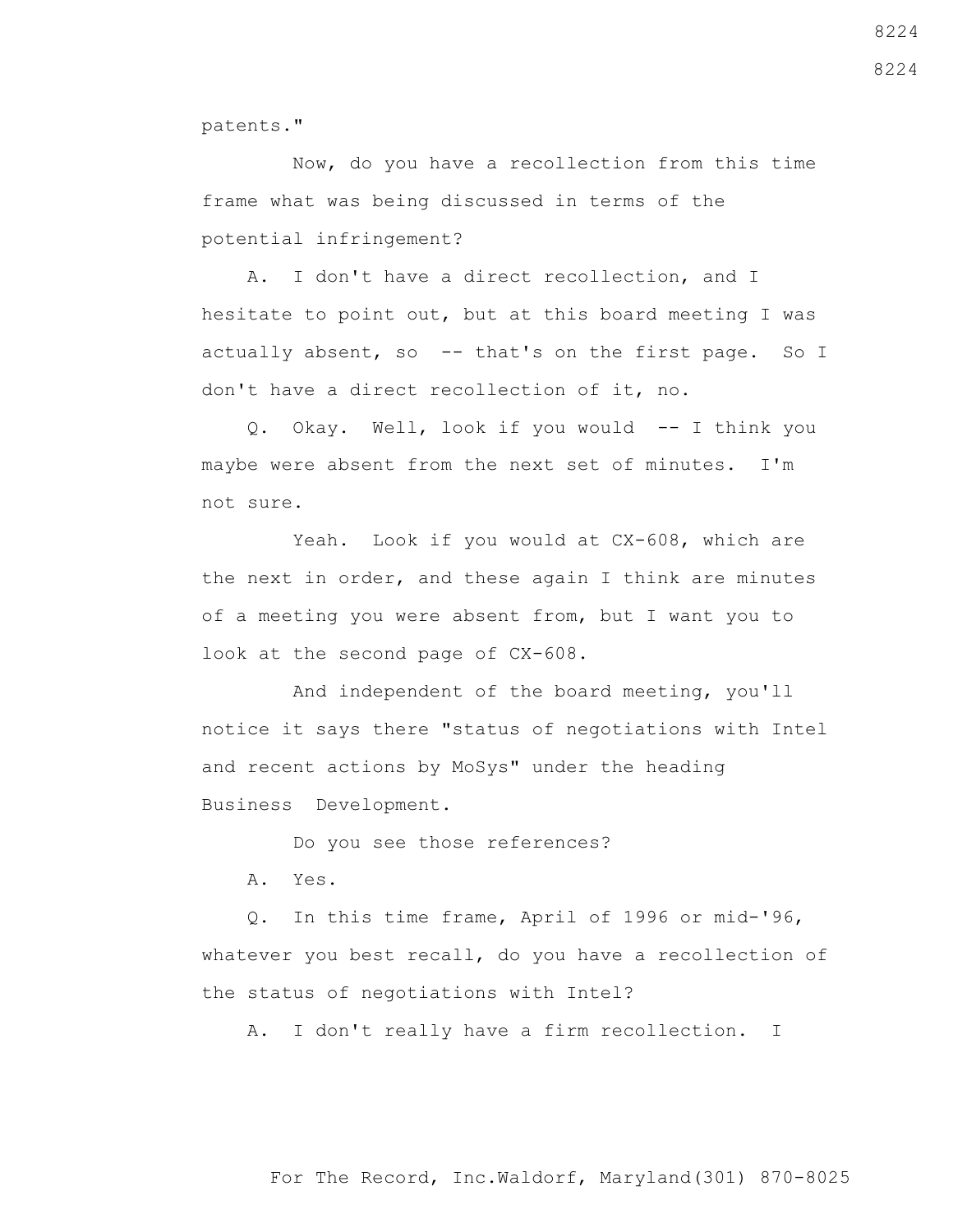know that the history between Rambus and Intel had lots of ups and downs, but if you'd ask me to graph those ups and downs, I don't think I can do it.

 Q. And does the reference to MoSys in this particular set of minutes help you place in time when that dispute with MoSys that you mentioned earlier arose?

 A. It helps somewhat. I mean, it seems consistent with my memory that the dispute with MoSys was sometime in '96 or '97, but I don't still know the exact date.

 Q. Did there come a time when Rambus went from being a privately held company to one that was publicly held?

A. Yes. We went public I believe in May of 1997.

Q. And why was that done?

 A. Things were going well with Intel. The first products that had shipped had gone very well. The company was profitable. It seemed like a good time to go public and raise some more money. It's always - you know, it's always good to have more money in the bank.

 Q. Let me ask you about a completely different subject then at this time. Let me ask you about your retention of documents if I can, Dr. Farmwald.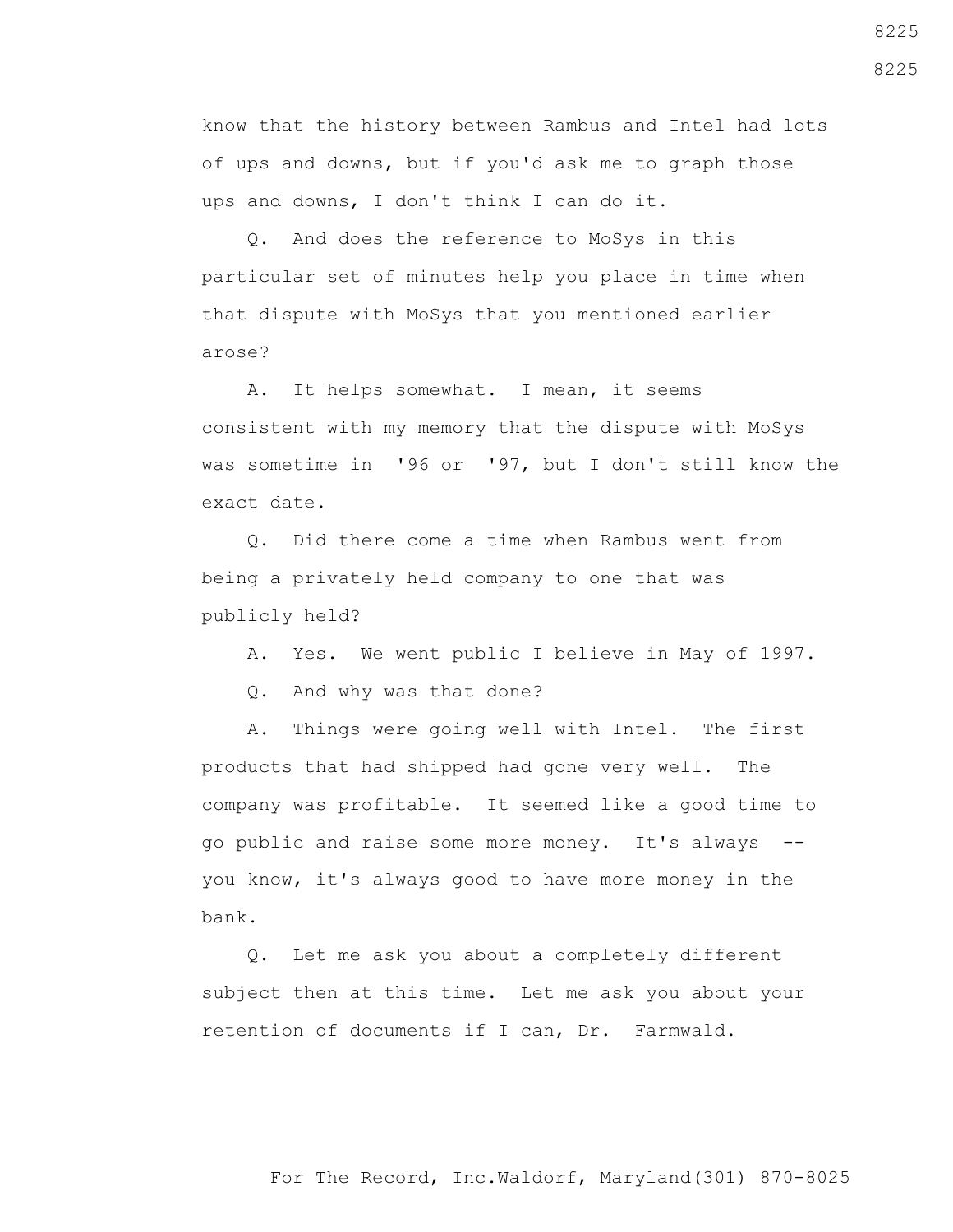Did you ever at any point in time from 1988 through today ever make any effort to go through Rambus-related documents and discard any of a particular group of those documents.

A. No, I did not.

 Q. Have you made an effort to keep all the documents from that time period all the way up until today?

A. I have kept everything that I have, yeah.

Q. Has anything ever been lost?

A. To my knowledge, I lost -- a hard drive once that had some e-mail crashed and that's -- i don't even know when it happened. That's all that I can ever think of that was lost.

 Q. Other than that, is it your best recollection today that everything you ever wrote or received that related to Rambus you would still have?

 A. I certainly think I have everything. I mean, of course things could have gotten accidentally lost, but certainly no deliberate attempt was done.

 I also had some early models that I built, little physical models, and they got lost somewhere along the way, but I can't  $-$  i'd like to find them, but I can't find them anymore, so...

Q. And so all of your Rambus-related documents,

#### For The Record, Inc.Waldorf, Maryland(301) 870-8025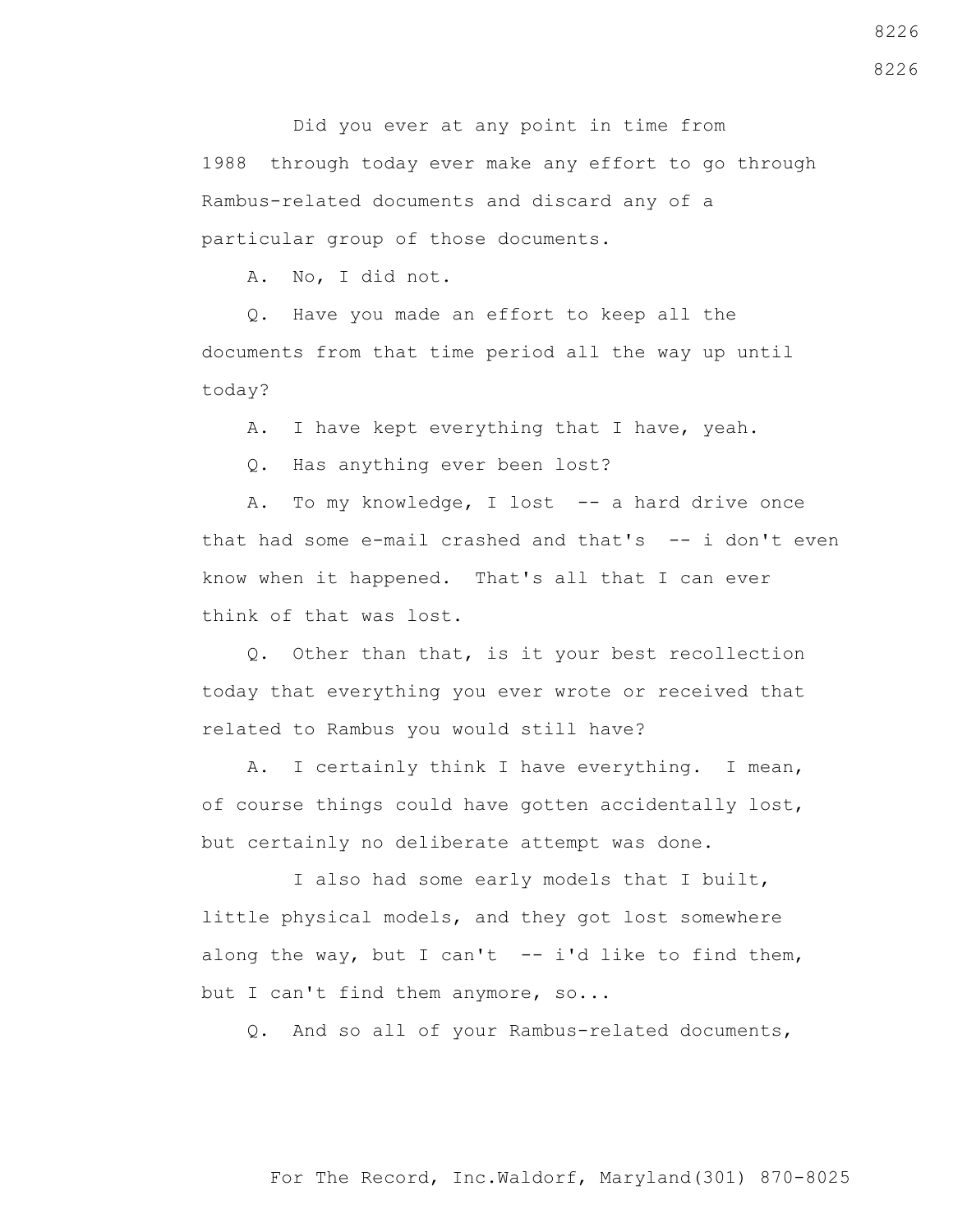have you at some time or another turned them over to lawyers for Rambus?

A. Yes. I've turned everything over.

 Q. Okay. I want to ask you about Intel and I want to ask you to turn to CX-1022 if you would.

 And before we do that, if I could offer into evidence CX-608, the minutes from April of 1996.

JUDGE McGUIRE: Any objection?

I don't think he heard me.

MR. ROYALL: I'm sorry, Your Honor.

JUDGE McGUIRE: Any objection to CX- --

MR. ROYALL: No objection.

JUDGE McGUIRE: -- 608?

MR. ROYALL: No objection.

JUDGE McGUIRE: Entered.

 **(CX Exhibit Number 608 was admitted into evidence.)**

BY MR. STONE:

 Q. Turn if you would to CX-1022. And I neglected to include it in the binder and let me hand up a copy -- if I might approach, Your Honor?

JUDGE McGUIRE: Yes.

BY MR. STONE:

Q. -- a copy of CX-1016.

I'm going to ask you about 1022 first if I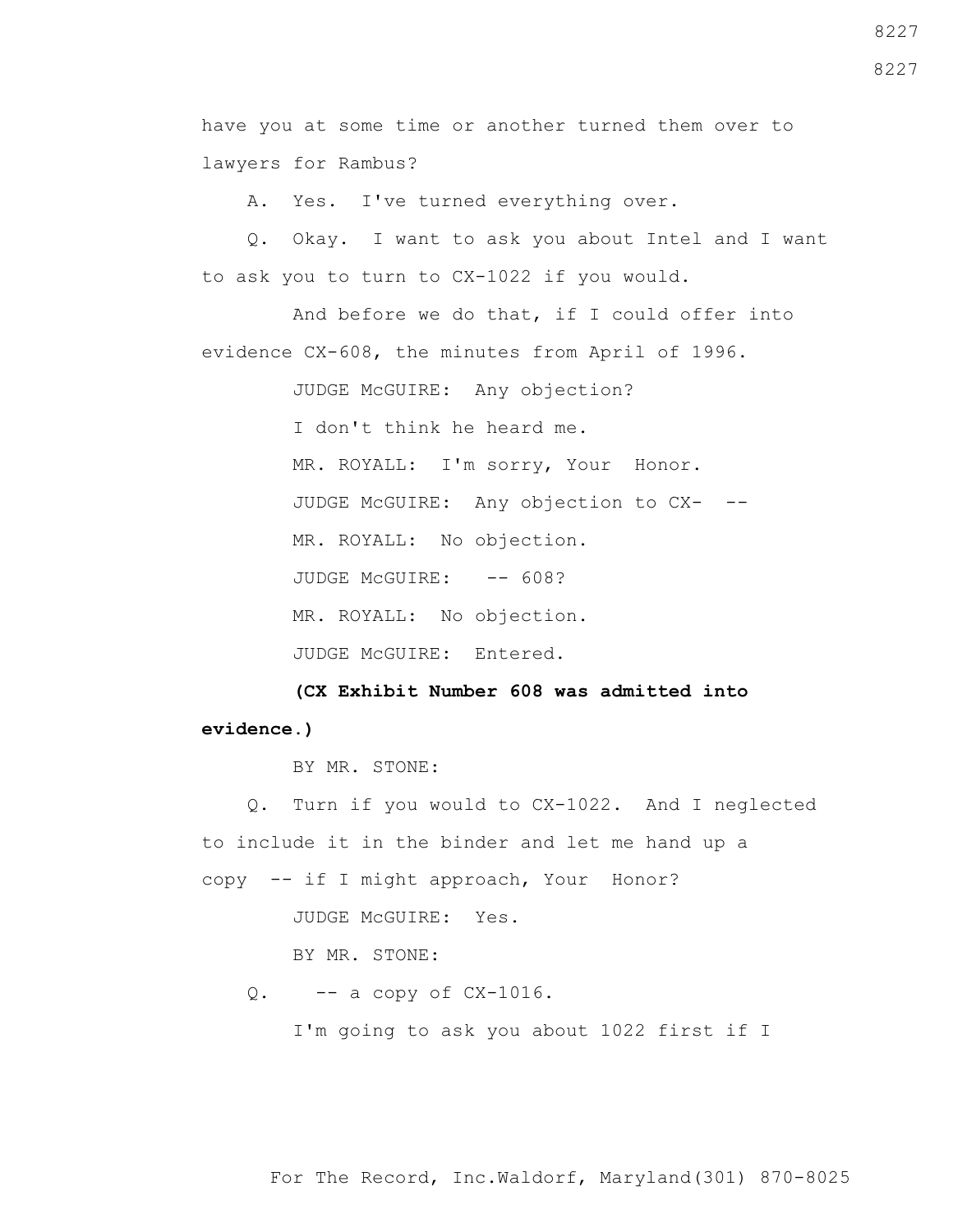might, Dr. Farmwald, and try to put this all in context.

 So if you'd turn to the second page of CX-1022, and about a third of the way down an e-mail message begins "From: Mike Farmwald" and then it continues from there I think to the end of page 3 of CX-1022. But take a look.

 Is the portion of this document CX-1022 beginning on the second page and continuing to the end of the third page that has the little carets in the margin, is that an e-mail you wrote.

A. I'm certain it is, yes.

Q. What were you writing about?

 A. I was responding to an e-mail from Geoff Tate, which you've just gave me a copy of it.

 Q. And the e-mail you were responding to from Mr. Tate is CX-1016?

A. Yes.

Q. What was the issue, if you remember it?

 A. Well, as I mentioned earlier, we've had ups and downs with Intel, and Intel came to us in this time frame, which is April of '96 -- '98 -- sorry -april of '98 -- yeah, I thought it was later than that -- so April of 1998 and basically threatened us. They wanted to -- they were threatening us with doing

8228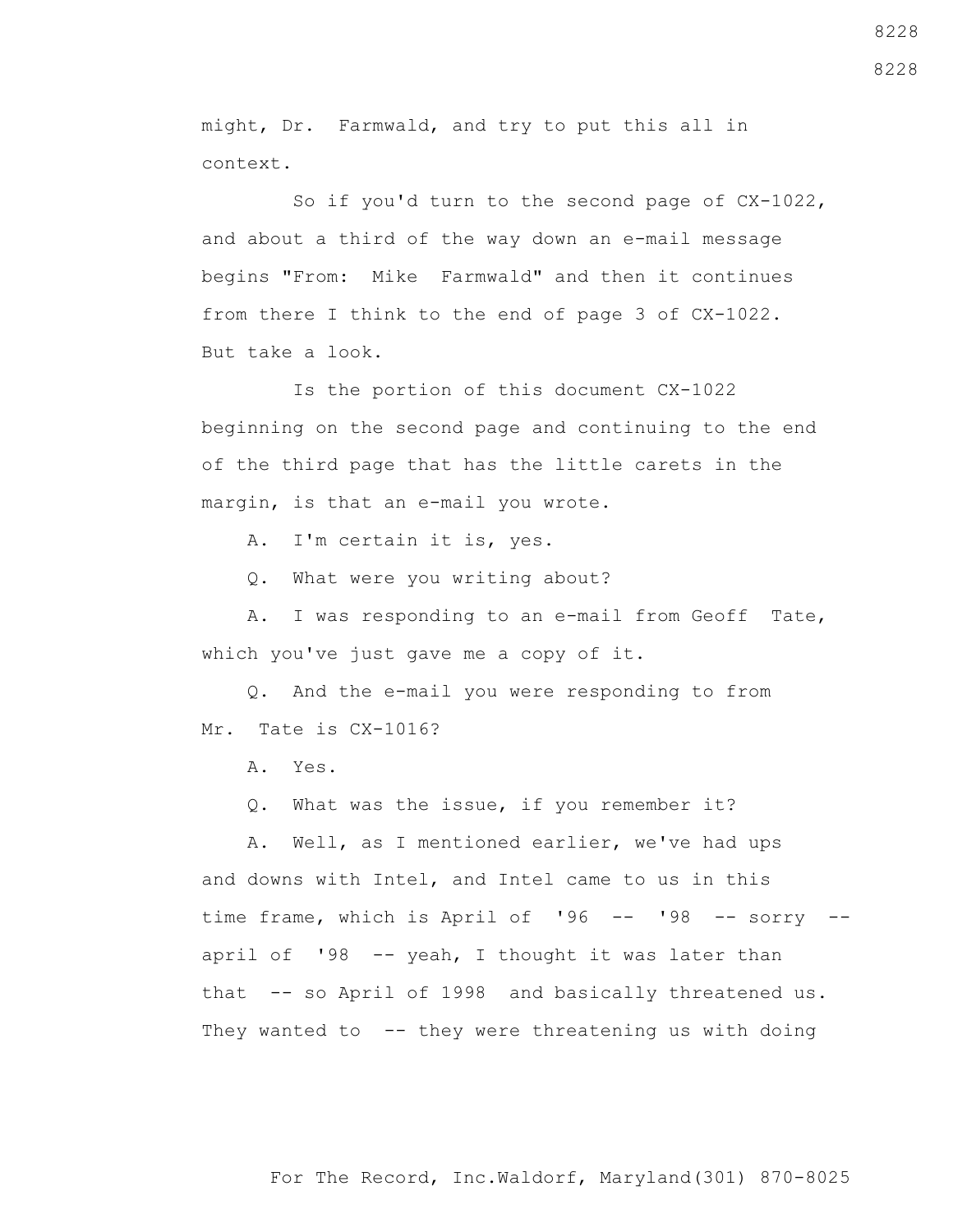their own next-generation DRAM unless we basically did a list of things that they wanted, including giving up royalties.

- Q. Including what?
- A. Including giving up royalties.
- Q. And how did you react to it?
- A. I was extremely angry.

 First of all, I thought that Intel was bluffing. I felt that they knew that they couldn't get around our patents and that this was totally a bluff, and in fact they had -- this is their standard way of doing it, sort of threaten to completely destroy you, and after you've gotten over the panic, then they tell you what they really want, so I was pretty upset.

 Q. And is the e-mail that you wrote, the second half of CX-1022, an expression of your reaction to that Intel proposal?

A. Yes, it is.

 Q. Ultimately was some resolution of that issue arrived at?

 A. Yeah. We negotiated with Intel and it took a while, but they eventually came around and the relationship got patched up and they were friendly again, so we didn't give in.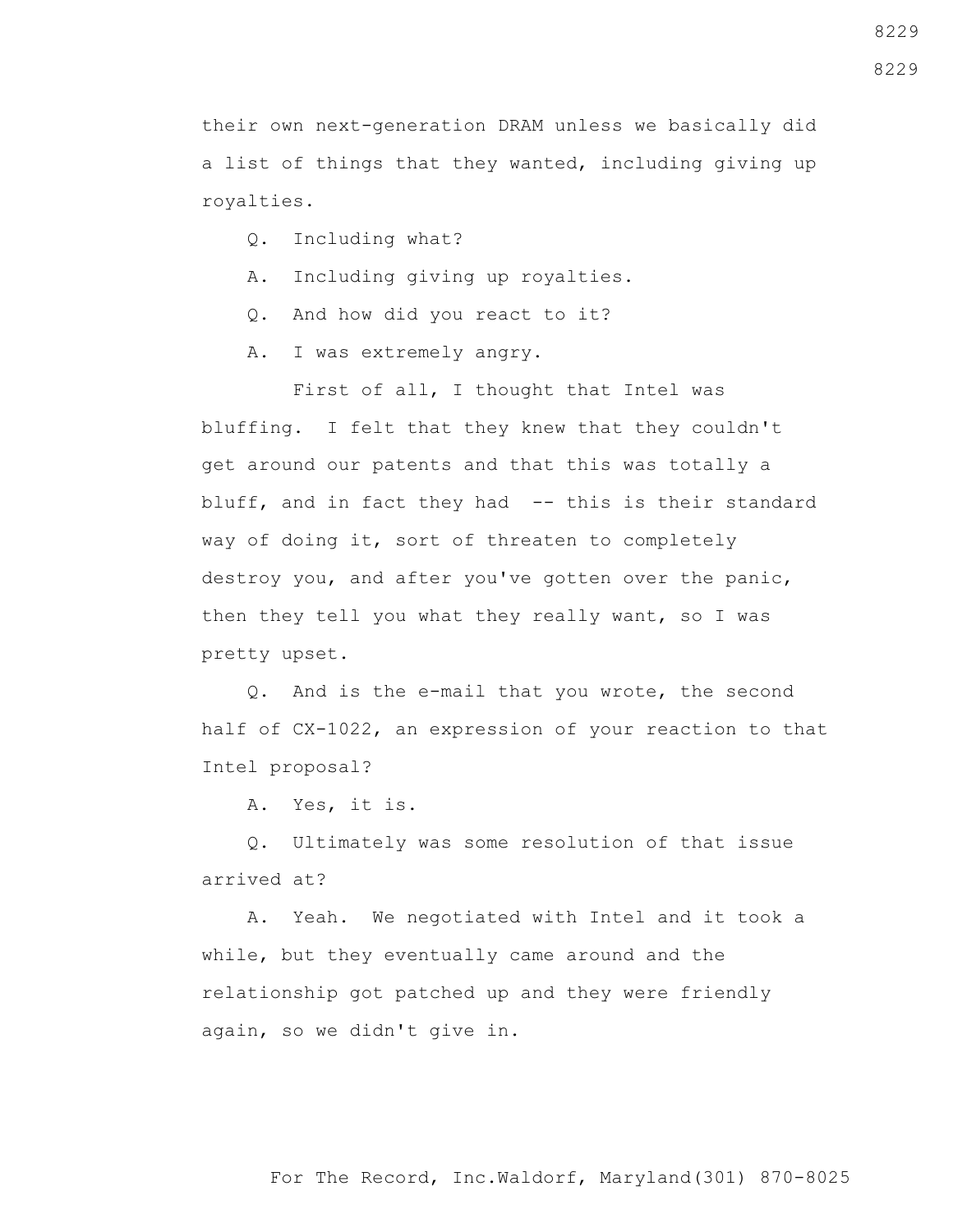Q. Let me ask you then to turn to CX-613, which is another set of board minutes, if we could, and these are dated March 4, 1998.

 This is a meeting you attended, according to the minutes; is that right.

A. Yes.

 Q. There's a mention in the quorum section, there's a mention of Avtar Saini of Intel Corporation being in attendance?

A. Yes.

Q. Do you know him?

A. Yes. I met him.

 Q. And why was someone from Intel in attendance, if you know?

 A. To the best of my recollection, I don't remember at what point it got added to the contract, but at some point Intel wanted attendance rights at Rambus board meetings.

 Q. And so from time to time did they exercise those rights?

A. Yes, they did.

Q. And who was it who usually attended?

A. I remember Avtar. I also remember

Pat Gelsinger occasionally attended, too. There may be more, but those are the only two I can remember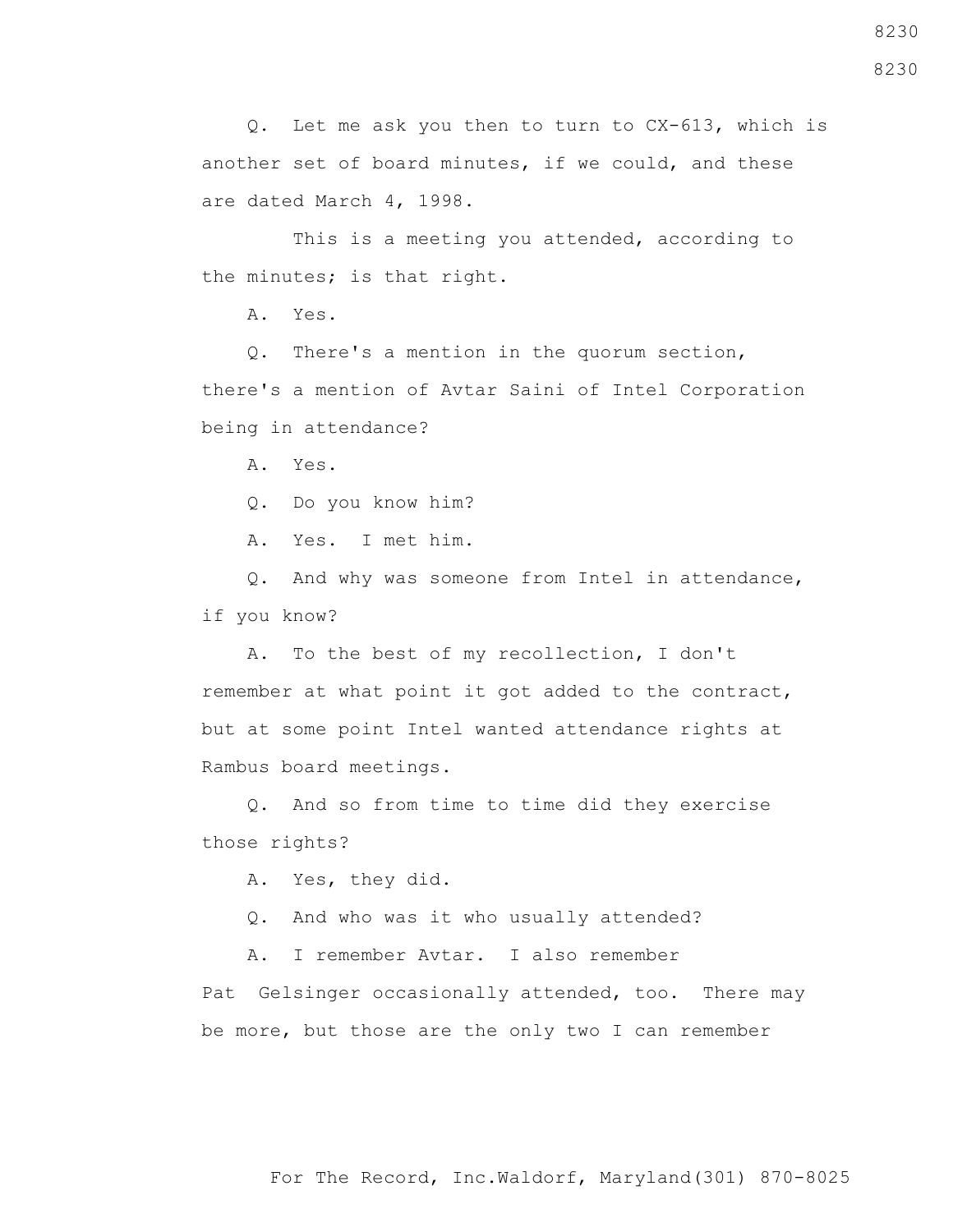now.

 Q. Let me ask you about these minutes, CX-613. Turn if you would to the second page of them. I want to direct your attention to the bottom two items under Intellectual Property and General.

 Under Intellectual Property, it says, "At this point Joel Karp joined the meeting and updated the directors on the company's strategic licensing and litigation strategy."

Do you see that.

A. Yes.

 Q. Now, do you remember specifically any discussion by Mr. Karp at this particular meeting?

 A. I don't remember whether it was at this particular meeting or not, but I do remember a discussion from Joel Karp soon after he joined the company, relatively soon after he joined the company.

 Q. And what was the substance of that discussion as best you recall it?

 A. It was surprising to me, very surprising to me. He felt that our portfolio of -- our patents portfolio, issued patent portfolio with claims, was much weaker than we thought it was and that there were a lot of unnecessary restrictions but that he felt that given a year or two he could vastly improve it, but it was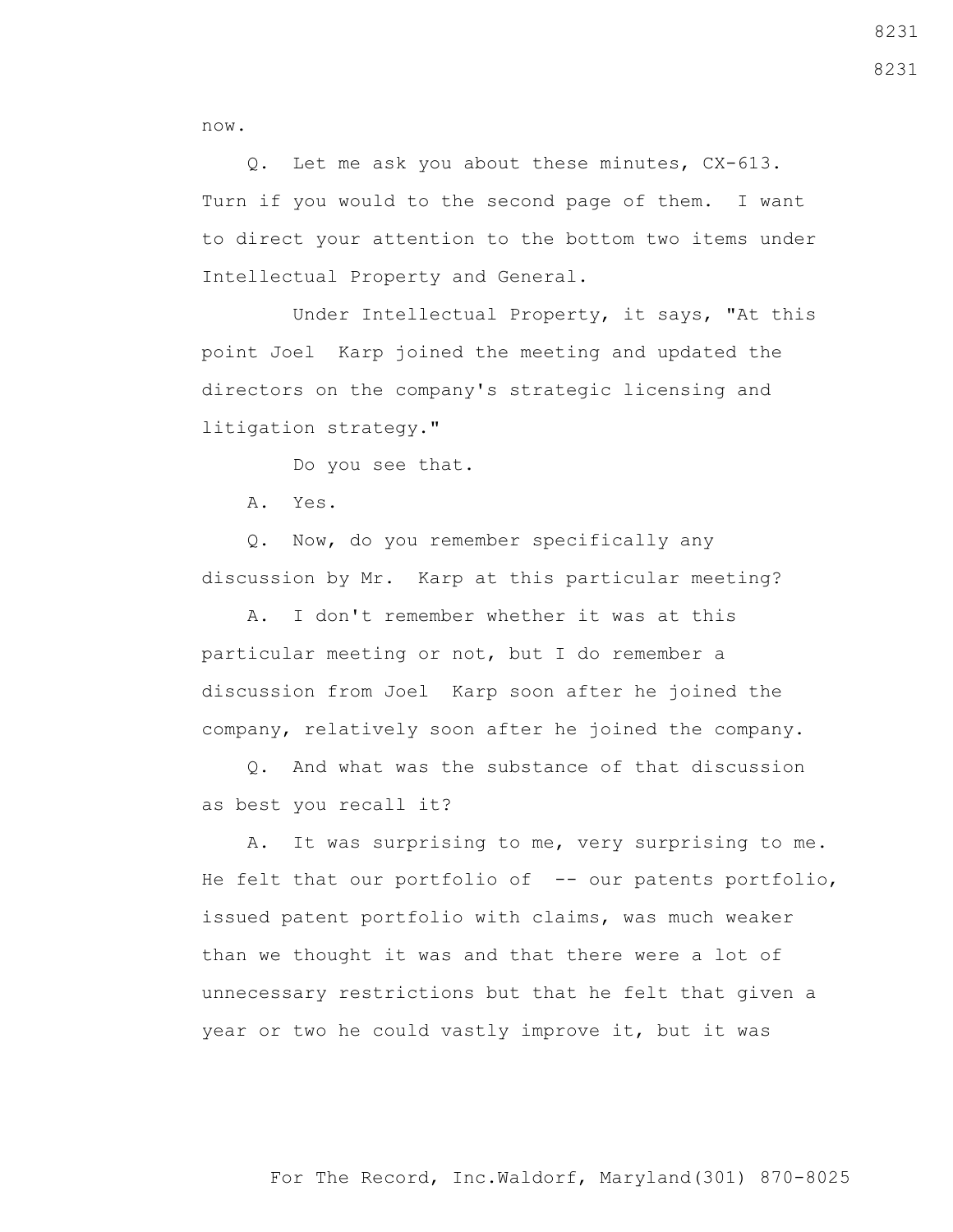going to take that long.

 Q. Do you recall any discussion of a litigation strategy in this time frame?

A. I don't really. I believe -- i mean, I have a vague recollection that we were starting to know enough about DDR that we felt very strongly that we either had or could get patents on DDR, and I have a vague recollection about some discussion of SDRAM.

 Q. Under general, it says, "Mr. Tate discussed a potential issue which had arisen between the company and one of its patent firms, Townsend, Townsend & Crew."

Do you recall that issue.

 A. I recall an issue. I don't know whether it's the one specified here.

 Q. Tell us the issue you recall about Townsend, Townsend & Crew if you can.

 A. I remember two that were related that came more or less at the same time.

 We were getting more and more unhappy with them, partly because Joel felt that they weren't doing a good job, and also I think the thing that sort of  $-$ you know, the straw that broke the camel's back was that we found out that they had taken on a new client which was one of the -- it was SyncLink or one of the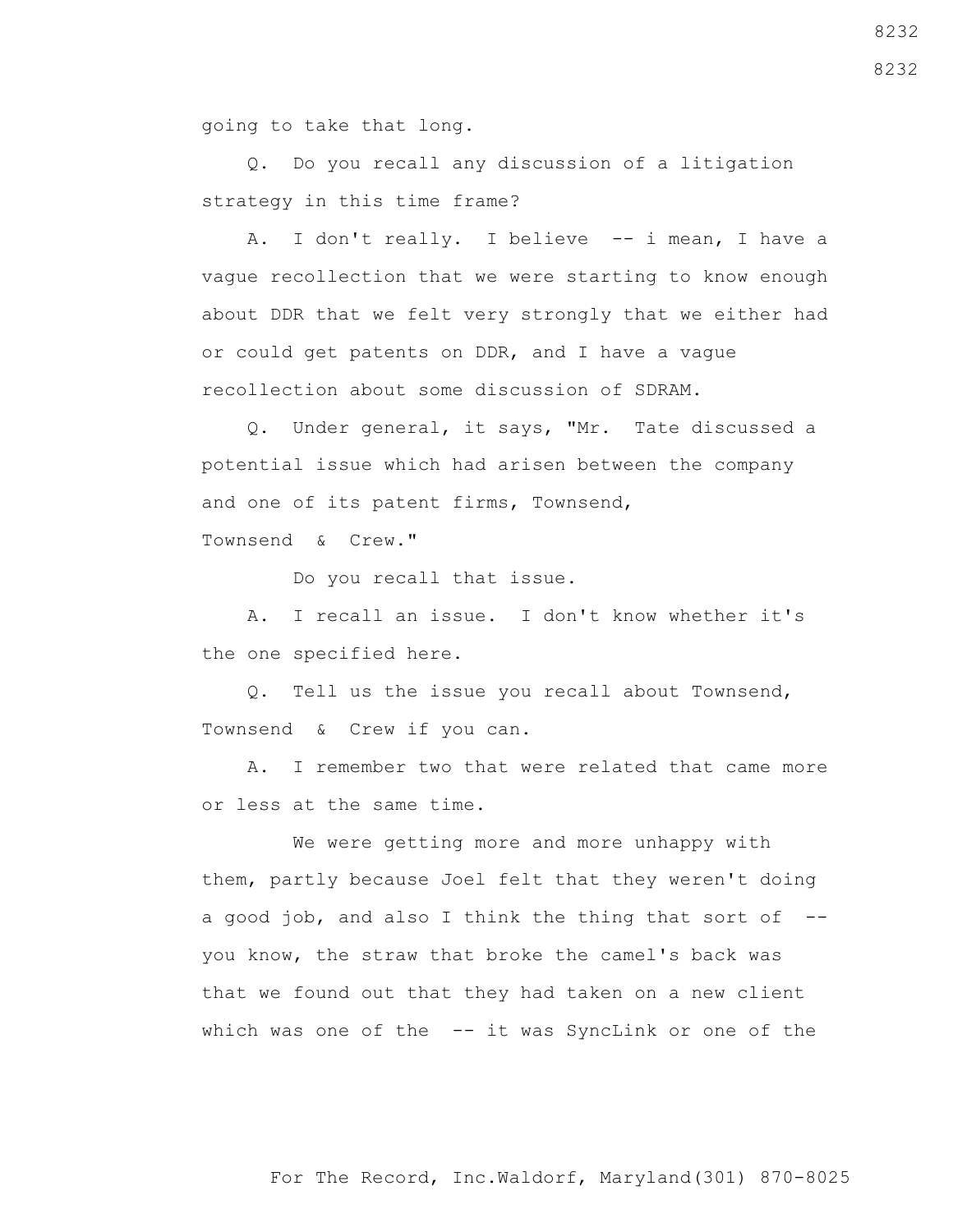competitor products they had taken on as a client, which we felt was unacceptable.

 Q. And was that an issue that ultimately was resolved?

 A. I believe we fired them. That's my recollection.

 Q. Okay. Look if you would at the next set of board minutes, CX-615, dated May 21, 1998.

 Is this a meeting you attended, according to the list of directors present.

A. Yes.

 Q. And look if you would at the second page under Intellectual Property, where it says, "Mr. Karp reviewed the status of the conflict of interest involving one of the company's patent firms."

 And then it says, "In addition, he summarized the company's strategic licensing plans, new patents, and the results of his review of potential weaknesses in the company's intellectual property portfolio."

Do you see that reference.

A. Yes.

 Q. Is it consistent with your recollection that it was in this time frame that Mr. Karp gave the presentation that you earlier described of some weaknesses in the portfolio?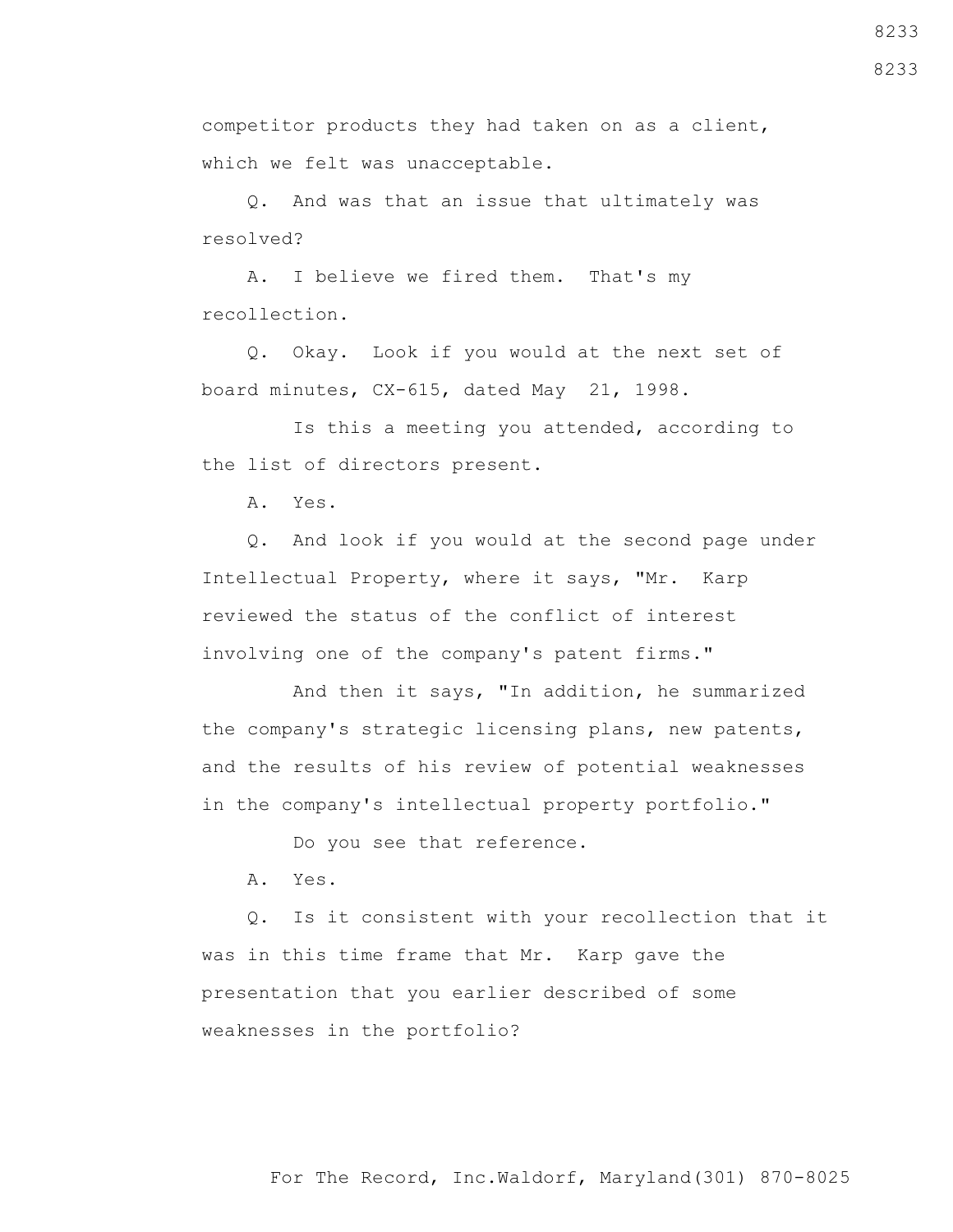A. Yes. I think it's quite likely that this may have been the board meeting where  $-$ - that I'm remembering, yes.

 Q. Did there at some point in this time frame or later begin to be board discussions about strategic patent licensing?

 A. I do remember those things occurring. I can't give you firm dates, but I think it was in the very late '90s, yes.

 Q. And who was Rambus thinking of licensing when there's a reference to strategic licensing?

 A. Well, a number of companies had been approaching us all along about nonconforming uses of Rambus, noncompatible uses of Rambus, so I believe we were starting to take it more seriously that that's something that we should consider pretty seriously.

 Intel was also pushing us pretty hard that they wanted a license to Rambus technology for nonconforming uses and we had to take them very seriously.

 Q. And when you say "nonconforming uses," what do you mean?

 A. Something that wouldn't have been compatible with one of the Rambus generations.

Q. And were there products that you knew of that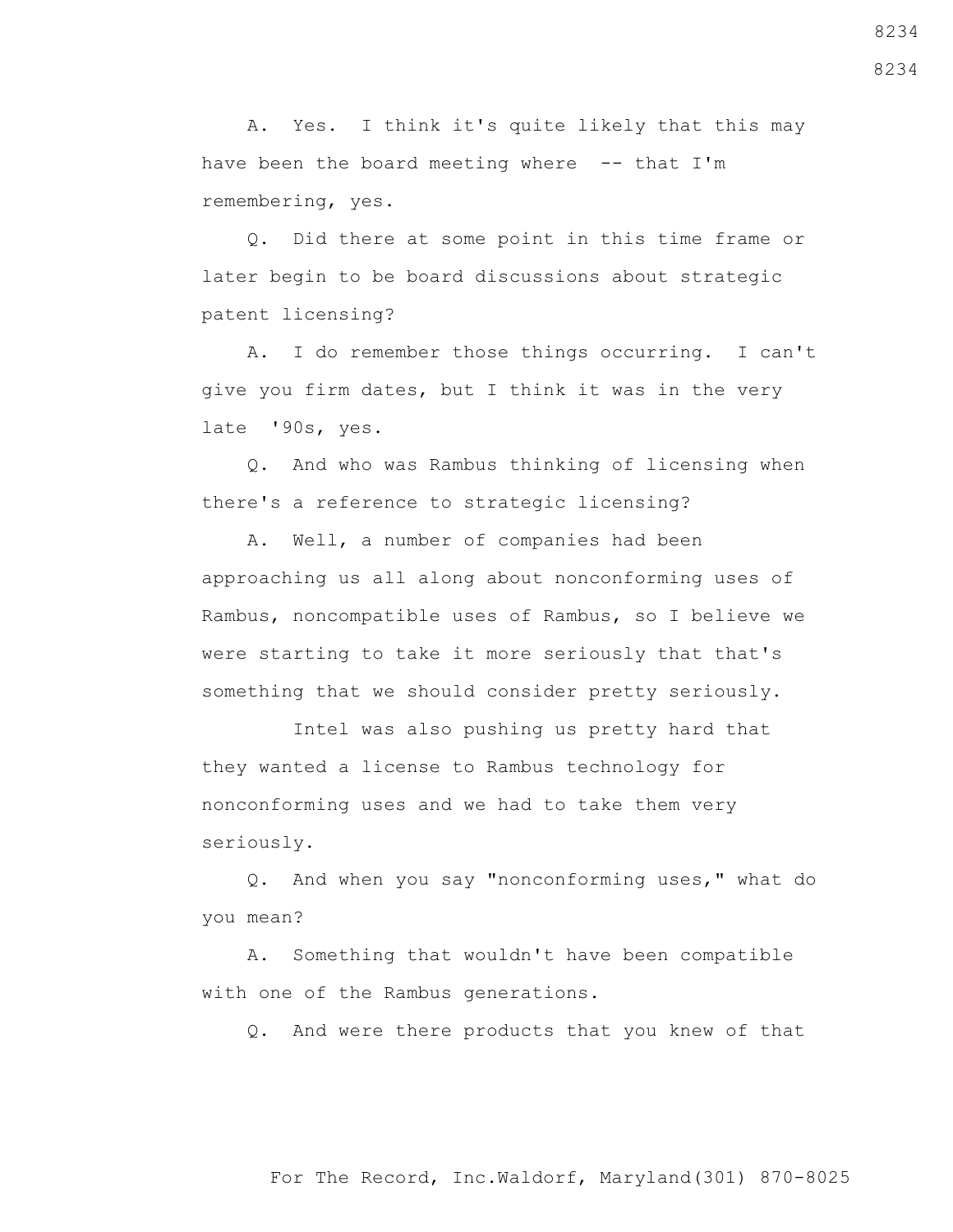were considered nonconforming that people wanted licenses for?

 A. I don't remember any specifics. I know that MoSys, we settled that dispute by agreeing to license them.

 I knew that we felt that DDR was probably going to infringe. I mean, there wasn't a spec. The DDR spec didn't come out until much later. I remember myself feeling quite strongly that DDR infringed or would infringe.

I don't really remember any other things.

 Q. Okay. And do you recall at some point board discussions about licensing companies with respect to DDR?

 A. Yes. I remember more and more towards the end of the '90s, yes.

 MR. STONE: Okay. At this time I'd like to offer Exhibit CX-615.

MR. ROYALL: No objection.

JUDGE McGUIRE: Entered.

 **(CX Exhibit Number 615 was admitted into evidence.)**

BY MR. STONE:

 Q. Let me ask you to turn to the next minutes in your binder, CX-616, dated July 9, 1998.

8235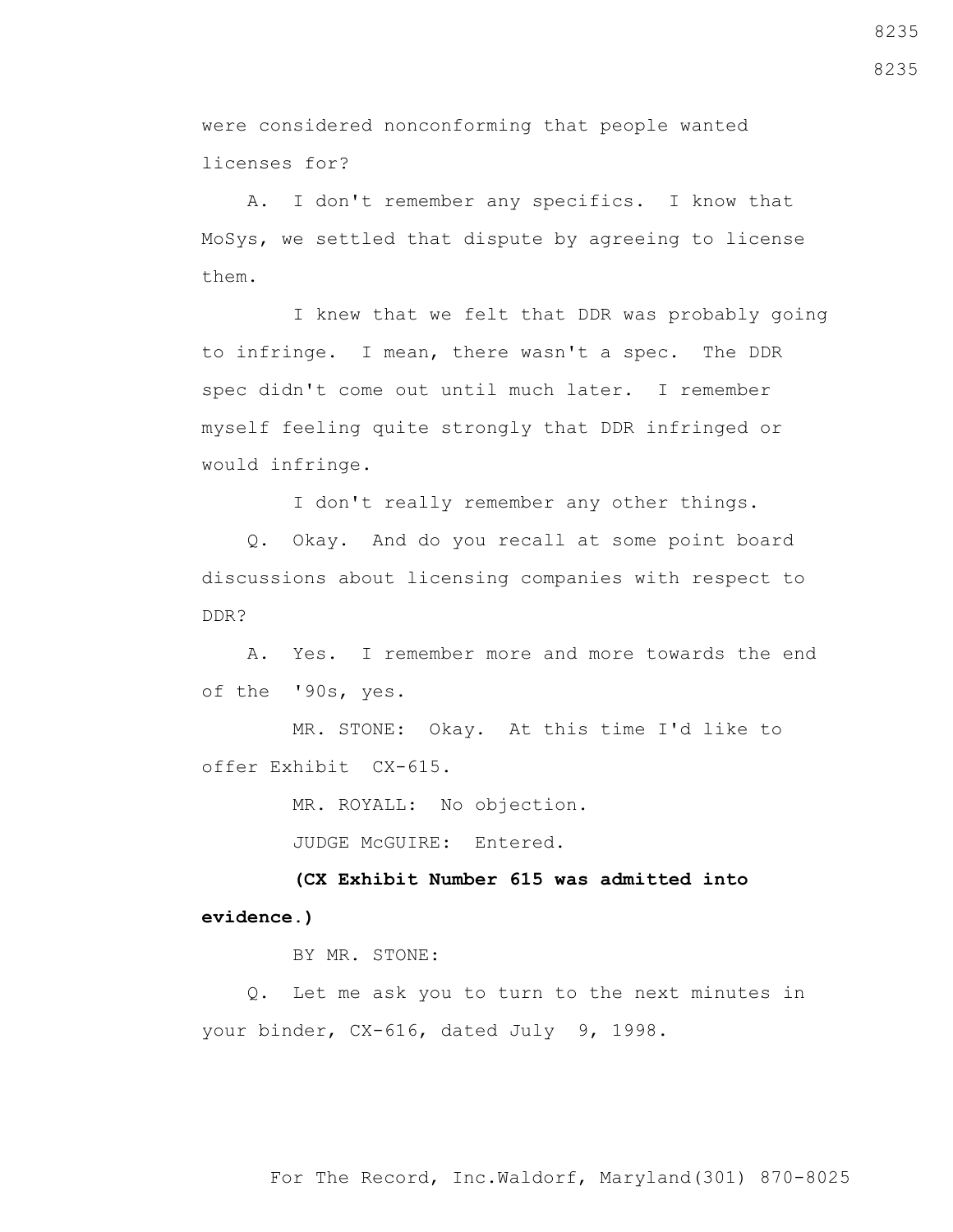And you'll note again under the quorum that it shows you as present.

A. Yes.

 Q. And it shows Mr. Avtar Saini of Intel present? Do you see that?

A. Yes.

 Q. Was there a practice or a general method by which the agenda of board meetings in the 1998 time frame occurred?

 A. Well, certainly with respect to the Intel representative, I do remember that generally we'd have a part of the board meeting that was sort of okay for Intel to see and part, because it involved competitors to Intel, that we'd do without Intel there.

 Q. And did you get reports from various people at board meetings in the 1998 time frame?

A. Yes.

Q. And who would report at board meetings?

A. You know, generally the -- engineering would report engineering status and marketing would report marketing status. Those are the two big ones that took most of the time.

 And I believe at this point that Joel Karp had come in as the intellectual property -- head of intellectual property. He was starting to report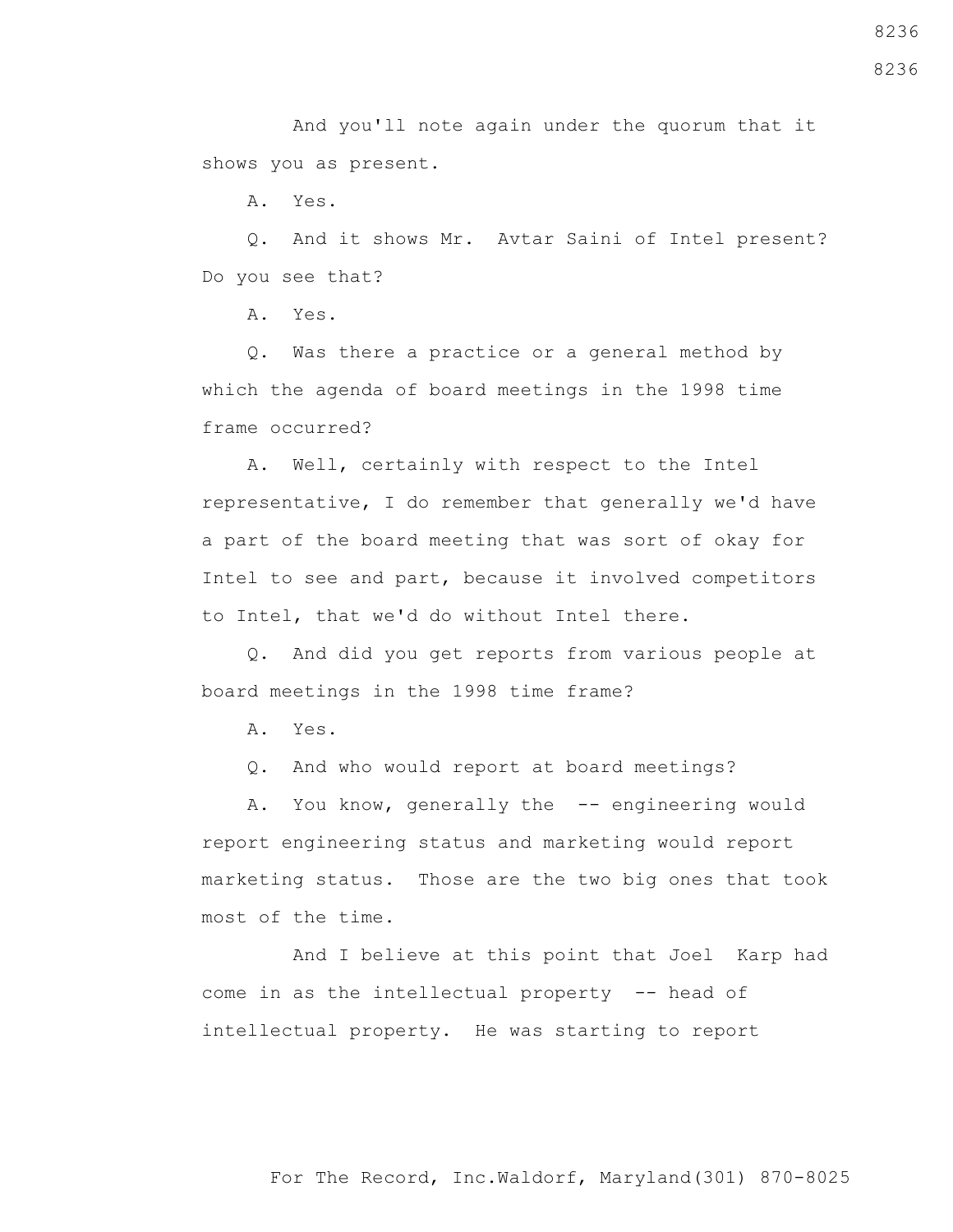8237

independently at that point on intellectual property issues.

 Q. If you look at the first page of CX-656, you'll see under finance, "Mr. Harmon summarized the results."

A. Yes.

 Q. What was Mr. Harmon's position at the time, if you know?

 A. He was the CFO. Okay. I do remember those two. We were a public company at that point and so obviously the finances were important. It's just that since I'm more of an engineer, I didn't pay as much attention to those as other things.

> MR. STONE: Can I also move in Exhibit CX-656? MR. ROYALL: No objection.

JUDGE McGUIRE: Entered.

 **(CX Exhibit Number 656 was admitted into evidence.)**

BY MR. STONE:

 Q. Let me ask you to look at the next board minutes, CX-622, if you would, July 14, 1999 .

 Is this again, according to the minutes, a meeting you attended.

A. Yes.

Q. And look if you would at the second page of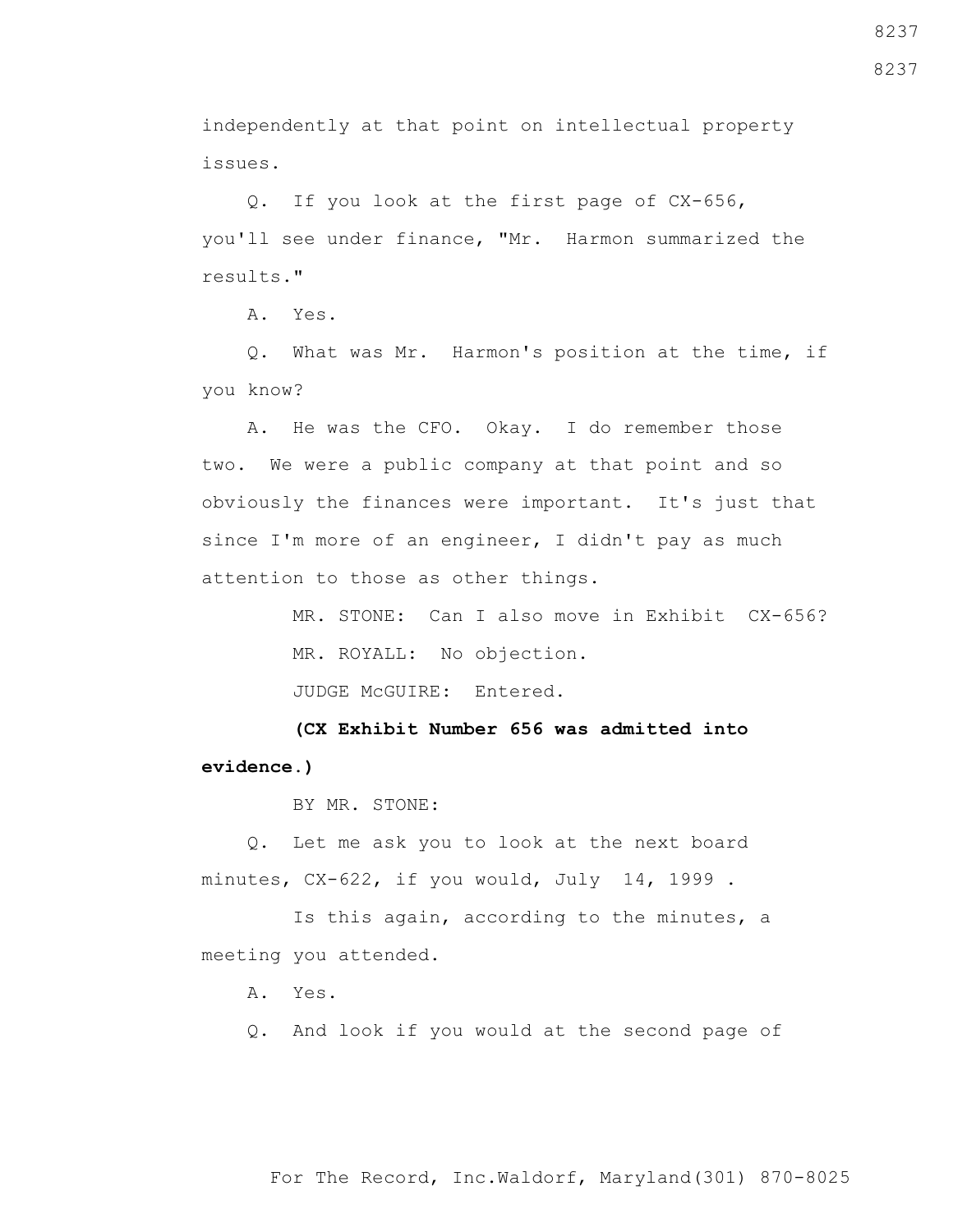CX-622 under Intellectual Property where it says, "Mr. Karp reviewed the company's strategic portfolio of current IP and plans for an additional strategic portfolio for extending the life of Rambus IP."

Do you see all that.

A. Yes.

 Q. Do you have any specific recollection of anything to do with plans for an additional strategic portfolio for extending the life of Rambus IP?

A. Again, I can't -- my recollection is not as to whether it happened at this meeting or not, but I do have -- after Joel started, he really stirred things up. He really did a good review of the patents. He observed that there were a lot of weaknesses that could be repaired and a lot of new patents that could be filed and he was very actively working on that.

So I do remember that, yes.

 Q. Okay. Let me ask you to turn -- let me first offer in evidence Exhibit CX-622.

MR. ROYALL: No objection.

JUDGE McGUIRE: Entered.

 **(CX Exhibit Number 622 was admitted into evidence.)**

BY MR. STONE:

Q. I then ask you to turn to the last document in

For The Record, Inc.Waldorf, Maryland(301) 870-8025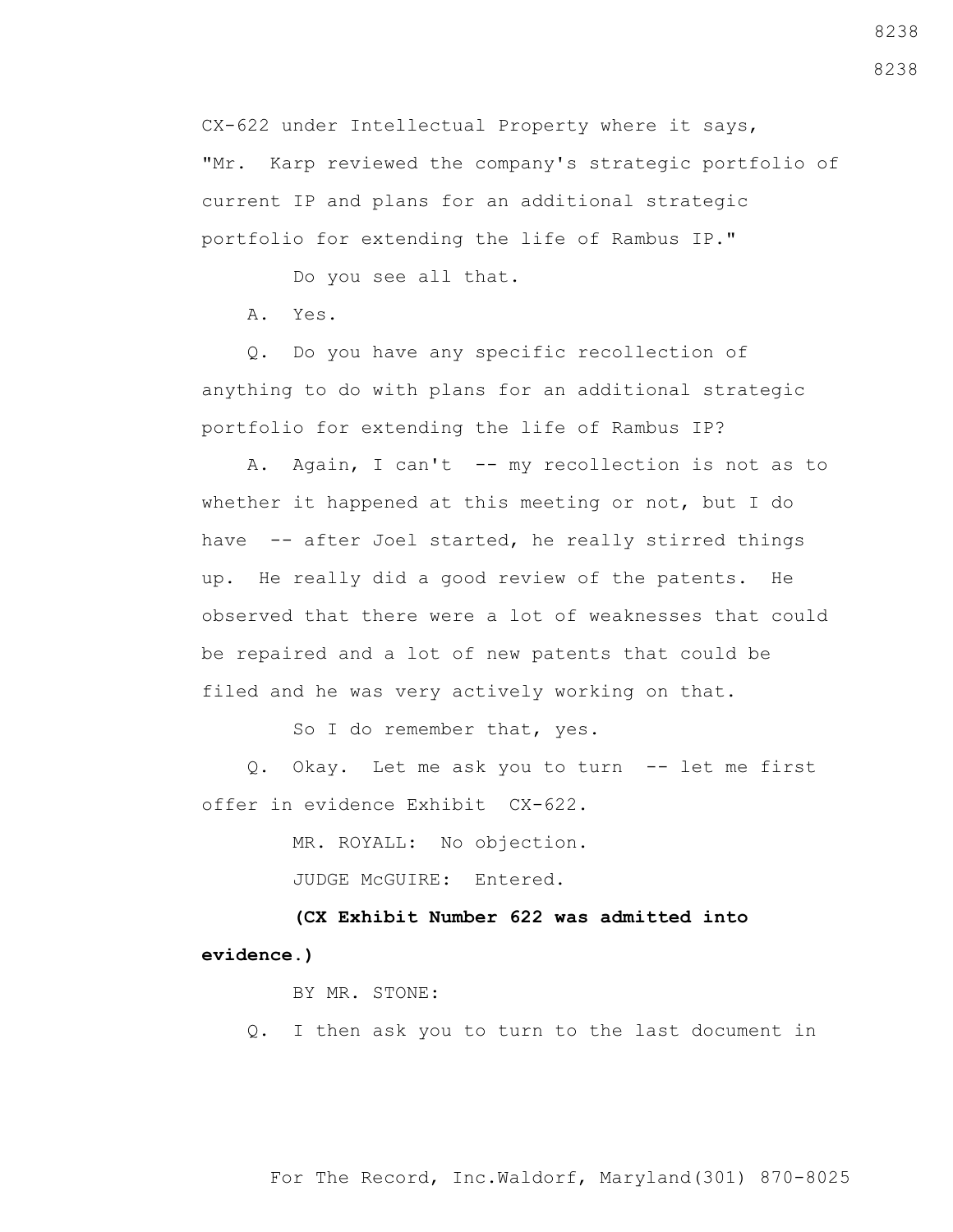A. I don't recall this specific board meeting. I

Do you recall a discussion at this specific

recall a general discussion of such topics.

board meeting of those topics.

 Q. Tell us if you can what you recall of a discussion of those general topics in this time frame if you can.

 A. I remember that towards the very end of the 1990s we had decided that -- he had been there for a while, Joel had been there for a while, he felt that he had in fact fixed up our patent portfolio and that we now had issued claims that in fact did read on I believe both DDR and SDRAMs and that he was going to go off and try and license those things to various

your binder, Mr. Farmwald, which is CX-623.

 Are these minutes of a board of directors meeting from October 14, 1999 .

- A. Yes.
- Q. Let me ask you to turn if you would to page 4.

 Again I'm going to direct you to just one of the many topics of this meeting, to the one headed Intellectual Property where it says, Mr. Karp reviewed strategic -- i'm sorry. I misread that -- "Mr. Karp reviewed various strategic IP issues including target selection and a negotiation timeline."

For The Record, Inc.Waldorf, Maryland(301) 870-8025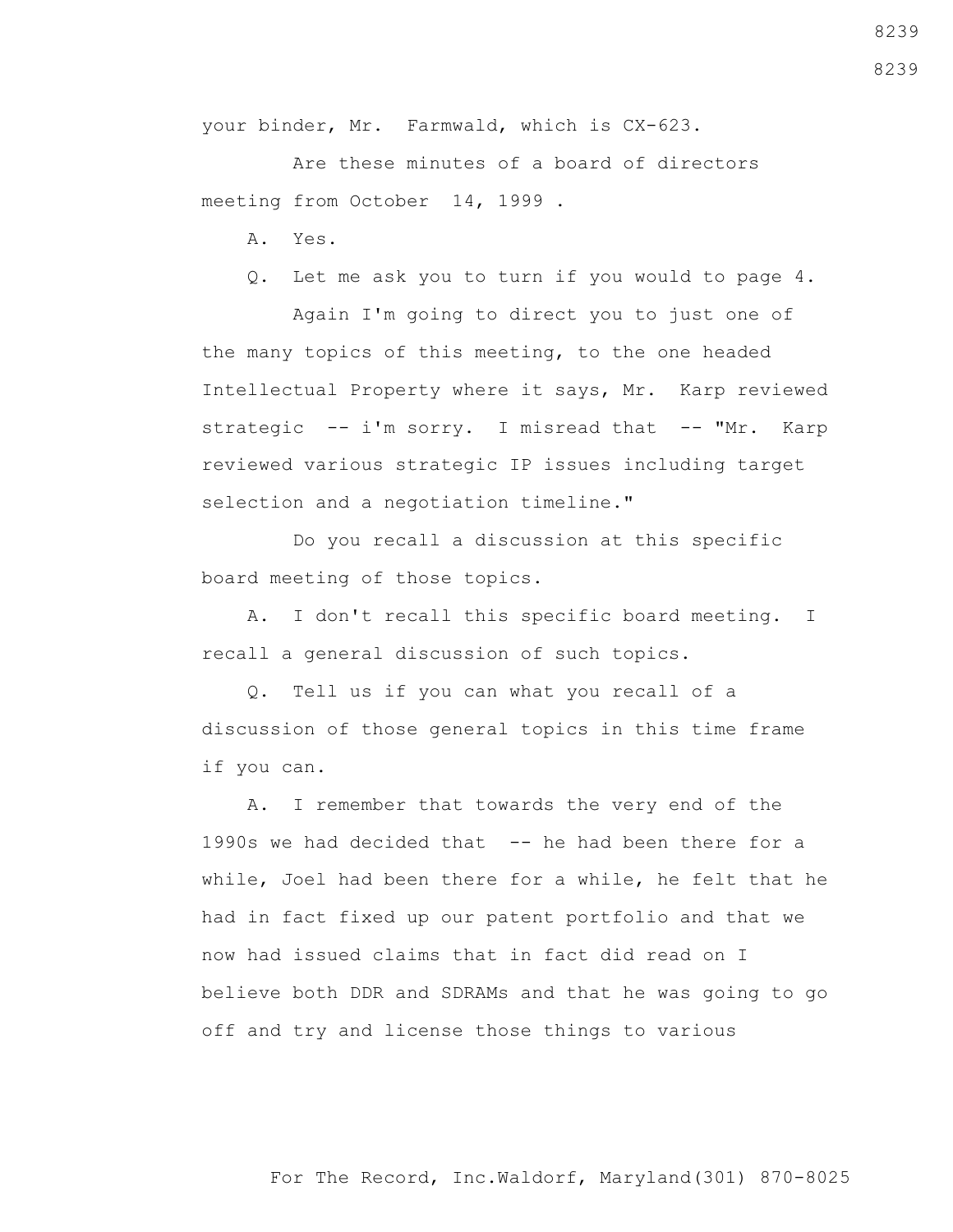For The Record, Inc.Waldorf, Maryland(301) 870-8025

8240

8240

companies and that the target selection was what is the first company that we wanted to go approach about these things.

 Q. Was there a discussion and a decision by the board as to a policy as to how you hoped to license these companies?

 A. I'm sure there was. I actually -- i don't really remember exactly what it was, so I can't say I remember.

 Q. Let me see if I can jog you at all as to any specifics.

 Do you recall any discussion of let's license some but not others.

 A. Oh, absolutely -- I'm sorry. I thought you were talking about the terms of it. No, no. We've always -- the same as the Rambus license themselves. We always were going to offer the same license to everybody on pretty much the same terms.

 Q. And do you recall being involved in discussions as to whether the rate for DDR would be less than, the same as or greater than the rate for Rambus DRAM?

 A. Well, I do remember that quite strongly because I felt very strongly about it. The rate for noncompatible for DDR had to be higher, in my view, for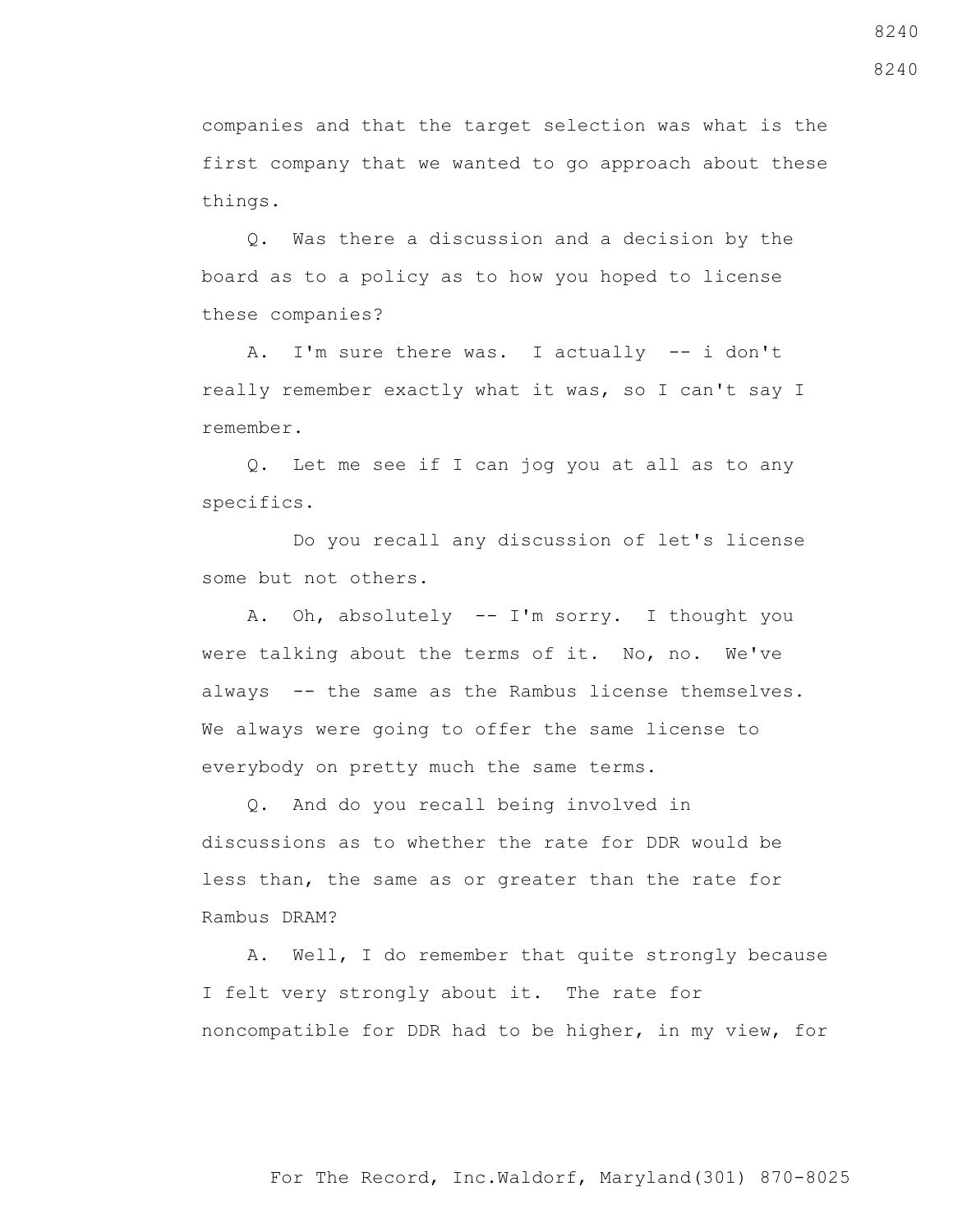compatible uses.

 Q. Was that ultimately the board's decision as well?

A. Yes.

 Q. What was the basis for your view? Why did you think that?

 A. Well, again, there are two real strong reasons. One is this issue of whether we're part of the process. If they're using compatible parts, then it's a partnership. We're working with them. We get feedback. We get information. We get to work with customers.

 If it's noncompatible, they just write us a check. We don't know what's going on. We don't know what's going on in the future. There's no partnership there, and so we don't have any of the fringe benefits of being a partnership.

The other one is, again, in my view the very simple one is if I can buy a noncompatible license and do something that's competitive and pay less, then why would I ever buy the compatible license, so it seemed very simple to me.

 Q. So there was an incentive to encourage people, as part of this, to encourage people to stay with RDRAM?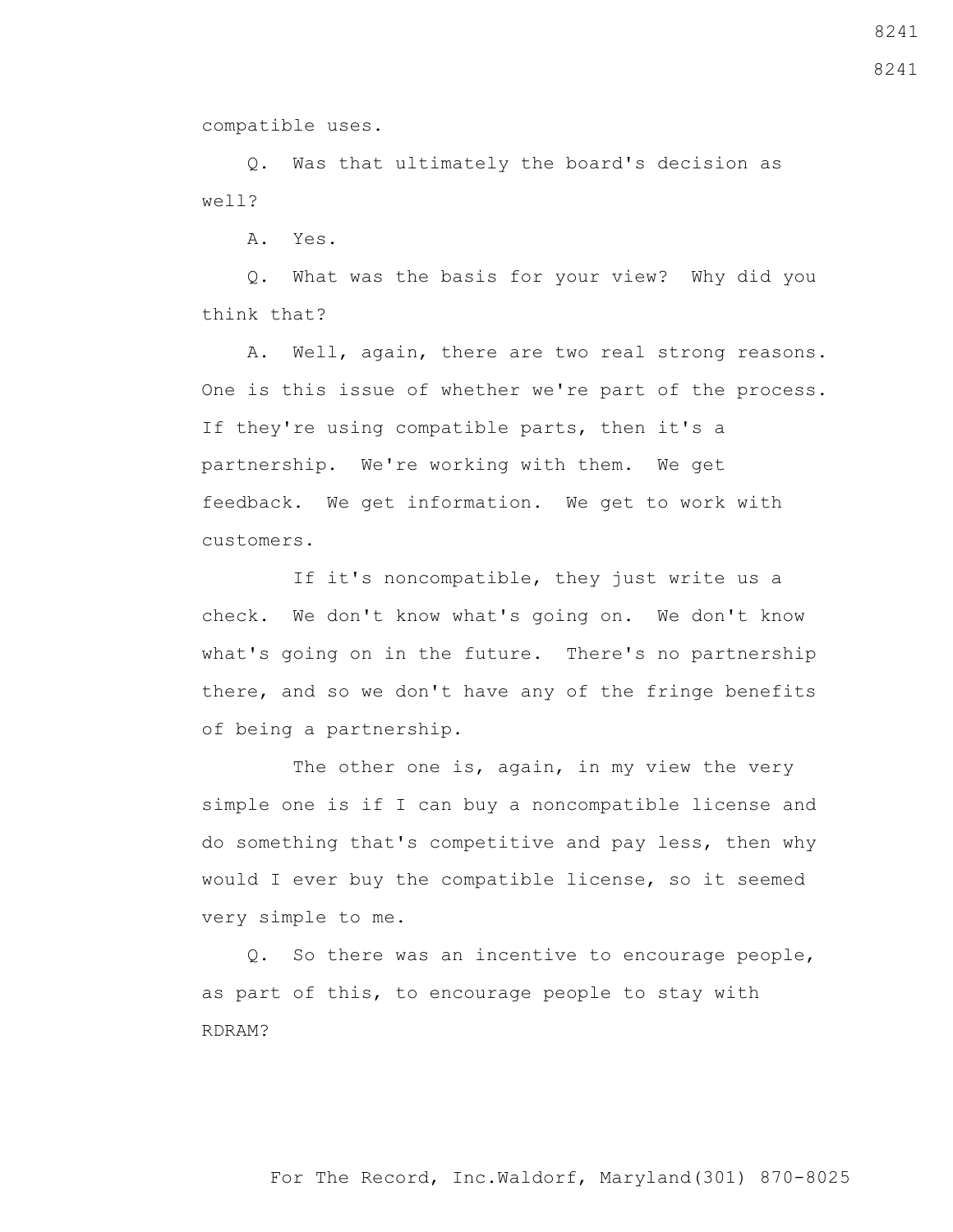A. Yes.

 Q. Did the company offer licenses to manufacturers of SDRAM and DDR?

A. Yes. We offered it to everybody.

 Q. And to your knowledge, were they all offered the same terms?

 A. To my knowledge, they were more or less the same terms. I think there were some minor tweaks, but I think they were basically all the same.

Q. Did everybody take a license?

 A. A lot of people did, not everybody. Three people didn't.

 Q. And was there litigation with any of the ones who didn't?

 A. Yes, there was litigation. Well, there's an issue -- there was litigation with Hitachi, but they settled before it actually got to litigation. And there of course later on was litigation with Infineon, Hynix and Micron.

 Q. And do you know whether Hitachi paid more than other licensees or not?

 A. It's my understanding that they did. My recollection is that they did pay a little bit higher as sort of a penalty for fighting basically.

MR. STONE: I have no further questions. Thank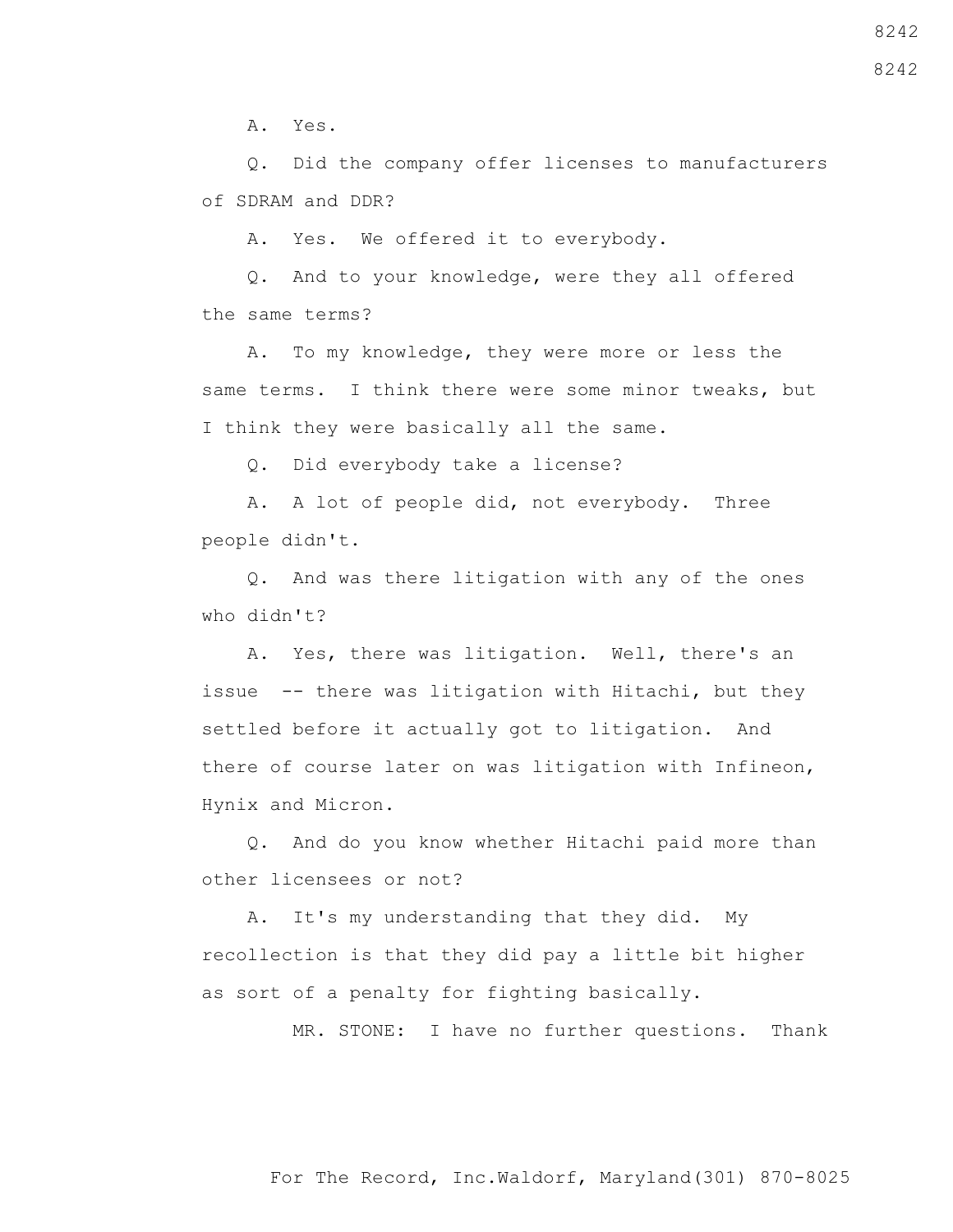For The Record, Inc.Waldorf, Maryland(301) 870-8025

8243

you very much, Dr. Farmwald.

 JUDGE McGUIRE: Why don't we take a short break, ten minutes, and we'll come back with cross-examination.

We're in recess.

MR. ROYALL: Thank you.

## **(Recess)**

 JUDGE McGUIRE: At this time you may begin your cross-examination, Mr. Royall.

MR. ROYALL: Thank you, Your Honor.

CROSS-EXAMINATION BY MR. ROYALL:

Q. Good afternoon, Dr. Farmwald.

 Now, just to make it clear, am I right that you are no longer involved in the day-to-day management of Rambus.

A. That's correct.

 Q. And you ceased being involved in the day-to-day management of Rambus sometime in the 1993 time frame?

A. That's correct.

 Q. But you have continued to be active as a member of Rambus' board of directors from the time that the company was founded through today; is that right?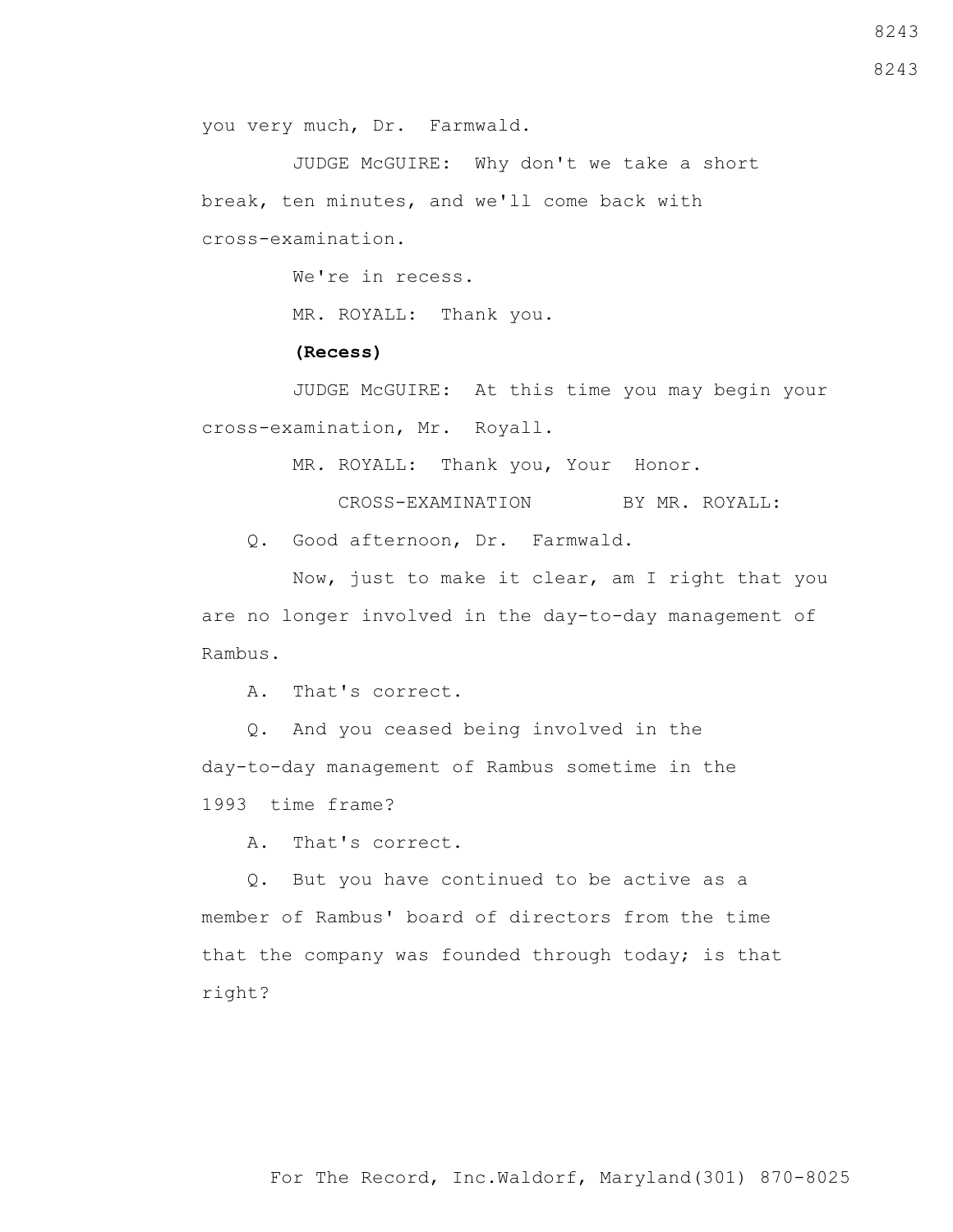A. Yes.

 Q. And you continue to own a significant number of shares in the company; is that right?

A. Yes.

 Q. And is it somewhere in the range of four million shares?

A. A little bit less but pretty close, yeah.

 Q. Now, let's talk for a moment about the original technical concept that you described to Professor Horowitz back in the late 1980s.

 And actually I think I have a document I want to ask you about in connection with that.

May I approach, Your Honor?

JUDGE McGUIRE: Yes.

BY MR. ROYALL:

 Q. Dr. Farmwald, I've just handed you a document that's been marked for identification as CX-1757.

 Do you recognize these to be handwritten notes that you prepared?

A. It's my handwriting, yes.

 Q. And directing your attention to page 2 of CX-1757, do you see about halfway down there's a reference to, if I'm reading your handwriting correctly, six measures of DRAM utility?

A. Yes.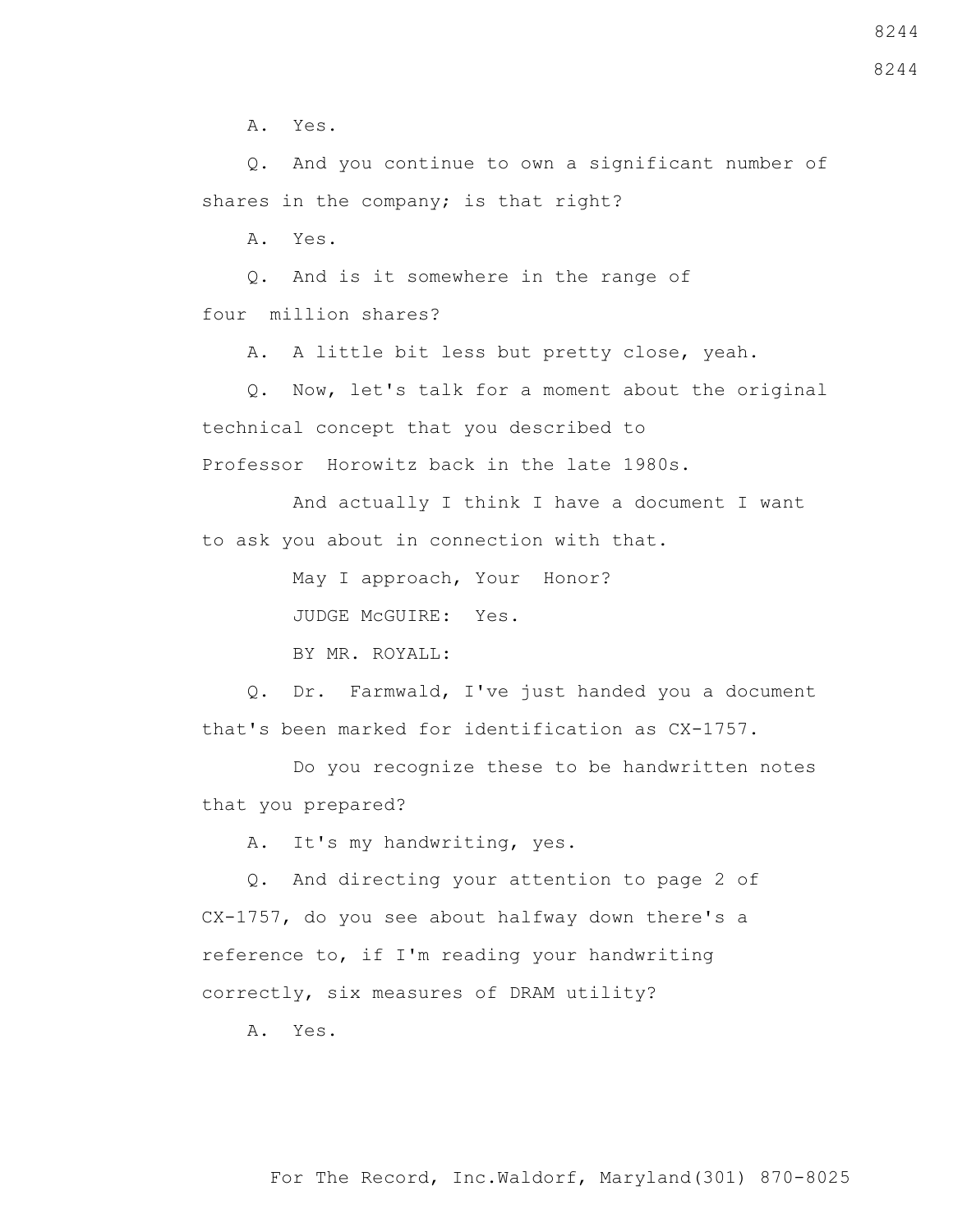Q. And it looks like there's a list of six measures that's crossed out and then there's another list down at the bottom.

 Do you see what I'm referring to at the bottom of the second page.

A. Yes.

JUDGE McGUIRE: Is that in camera?

MR. STONE: I believe it's in camera, Your Honor. If we could just take it off the screen for a second.

 JUDGE McGUIRE: Yes. Let's clear this up before we go ahead.

## **(Pause in the proceedings.)**

 If there's any doubt about it, let's treat it as in camera.

MR. STONE: Give me one minute.

JUDGE McGUIRE: Certainly.

Let's go off the record for a moment.

**(Discussion off the record.)**

JUDGE McGUIRE: Mr. Stone?

 MR. STONE: If it was on our list correctly or in error, it does not need to be treated in in camera in either event.

JUDGE McGUIRE: So that resolved it.

MR. STONE: So if it was granted that status,

For The Record, Inc.Waldorf, Maryland(301) 870-8025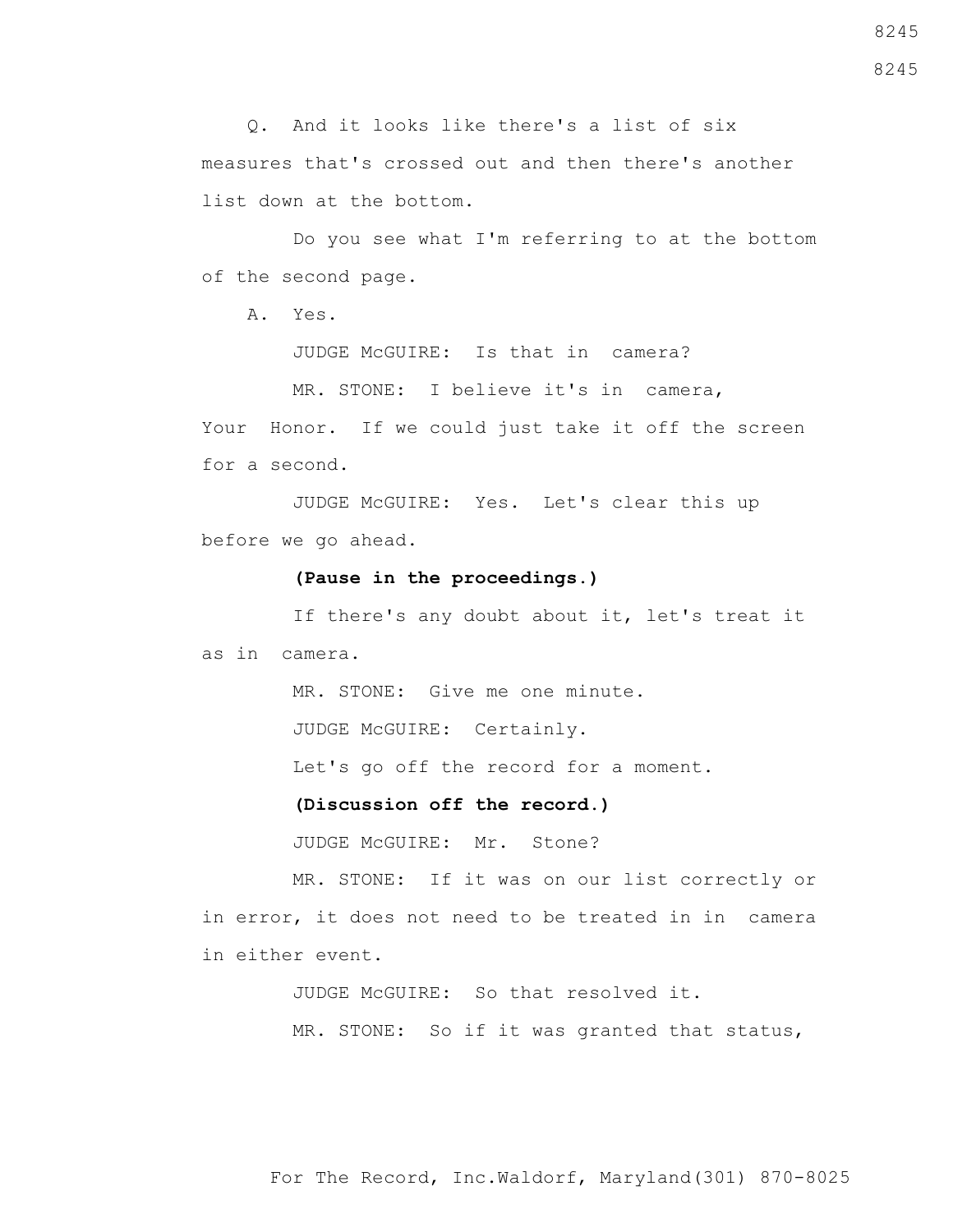we would withdraw it.

 JUDGE McGUIRE: All right. Very good. Mr. Royall, you may proceed. MR. ROYALL: Thank you.

BY MR. ROYALL:

 Q. Going back to page 2 of CX-1757, do you see the list of six points at the bottom, bottom of the page?

A. Yes, I do.

 Q. And this is a list that you made of various measures of DRAM utility; is that right?

A. Yes.

 Q. And one of the items, the third item on the list, is bandwidth. Do you see that?

A. Yes.

 Q. And am I right that bandwidth simply refers to the speed the data is passed in and out of a DRAM?

A. That's correct.

 Q. And in developing the Rambus technology, am I correct that your primary focus was on addressing the bandwidth issue?

 A. I'd say that's reasonably fair. Bandwidth was a major consideration. Getting the maximum bandwidth consistent with other things such as a low price and low power and other things, yes.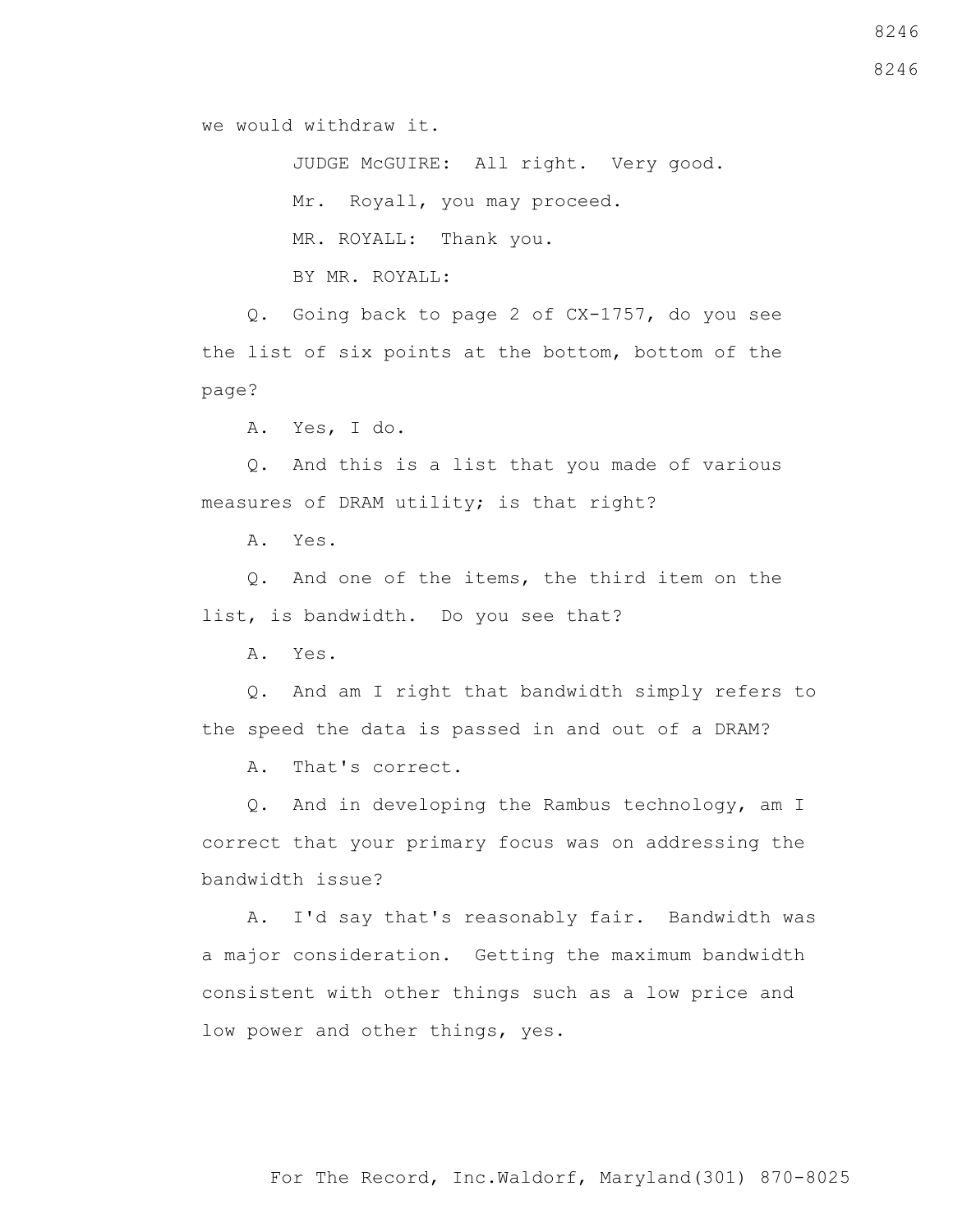For The Record, Inc.Waldorf, Maryland(301) 870-8025

8247

 Q. And just above "bandwidth" on this same list of six measures of DRAM utility is the word "latency." Do you see that?

A. Yes.

 Q. And am I correct that latency relates to the time it takes to get data out of a DRAM after making a request?

A. Yes.

 Q. And in developing the Rambus technology you were not attempting to change the latency of DRAMs; is that right?

 A. We felt that the latency of DRAMs was sort of inherent in the way they were built and there wasn't much we could do about it. We tried to make it as low as we could, but there wasn't any knobs that we could turn to make it much better.

 If I could just comment, I don't know if it matters, but this is actually not a document that was shown to Mark as part of Rambus. This is an outline of a talk that I gave at a supercomputer conference about supercomputers.

Q. Yeah, I understand.

A. Okay.

 Q. Now, when you first formed Rambus, it was your view that the company should not attempt to actually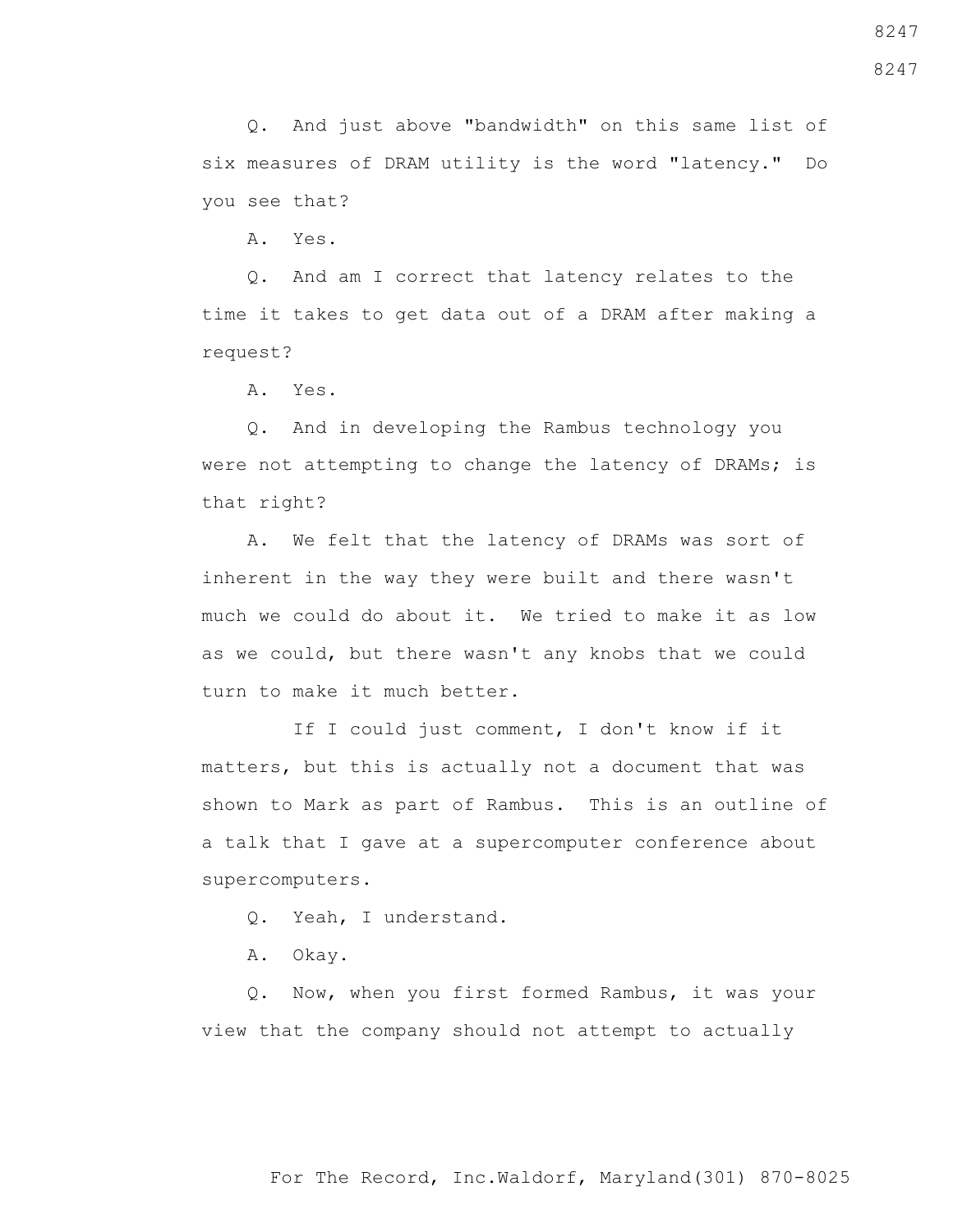For The Record, Inc.Waldorf, Maryland(301) 870-8025

8248

build the DRAM products that you designed; is that right?

 A. I would have loved to have built them. I felt that there was no way that we could raise enough money to build them.

 Q. And even back in the early 1990s it was your understanding that a DRAM fab would cost somewhere on the order of a billion dollars to construct?

A. Yes.

 Q. So the decision was made back then that Rambus would primarily be in the business of licensing its technology to others as opposed to manufacturing semiconductor devices itself?

 A. I felt that that was the only possible business model, yes.

 Q. And am I right, Dr. Farmwald, that Rambus has throughout its entire history had essentially a royalty-based business model?

A. Royalty and consulting fees, yes.

 Q. Would you agree that royalties are Rambus' lifeblood?

A. Yes.

 Q. And that's been true since the company was started?

A. Absolutely.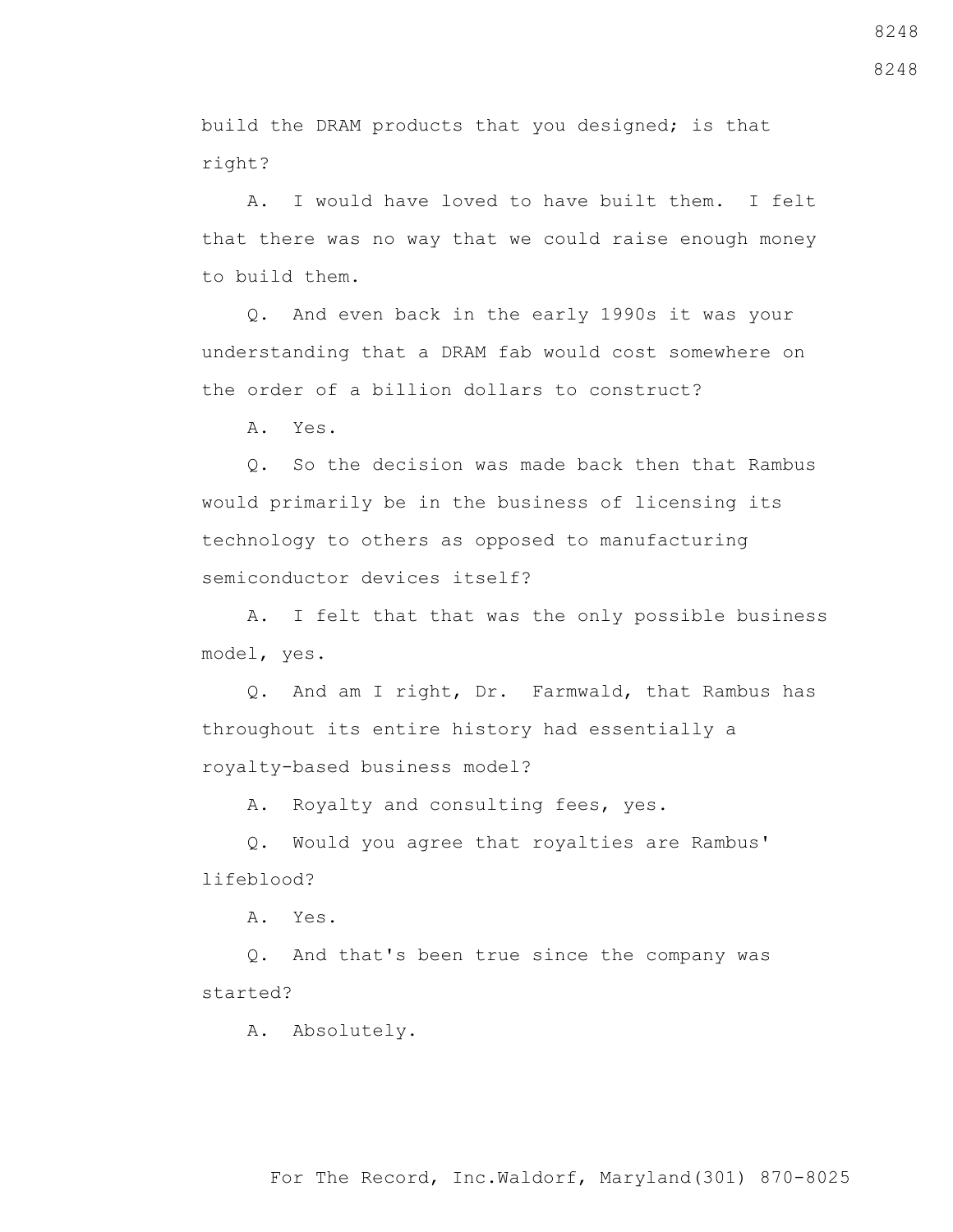Q. When you and Dr. Horowitz founded Rambus, you understood that semiconductor manufacturers generally don't like to pay royalties, didn't you?

 A. They don't like to pay unless they have to, yes, that's correct.

 Q. And am I right that you also knew that in order for Rambus to succeed with a royalty-based business model, the company would need to have patents over its technology?

A. Yes.

 Q. And you worked with Professor Horowitz in drafting the original Rambus patent application filed in April 1990 ; is that right?

A. Yes, I did.

 Q. And that application is sometimes referred to as the '898 application?

 A. I believe that's correct, yes. MR. ROYALL: May I approach, Your Honor? JUDGE McGUIRE: Yes.

BY MR. ROYALL:

 Q. I've just handed you a document that's been marked for identification as CX-1451.

Do you recognize this.

- A. It appears to be the first patent we filed.
- Q. Am I right that this is a copy of the

For The Record, Inc.Waldorf, Maryland(301) 870-8025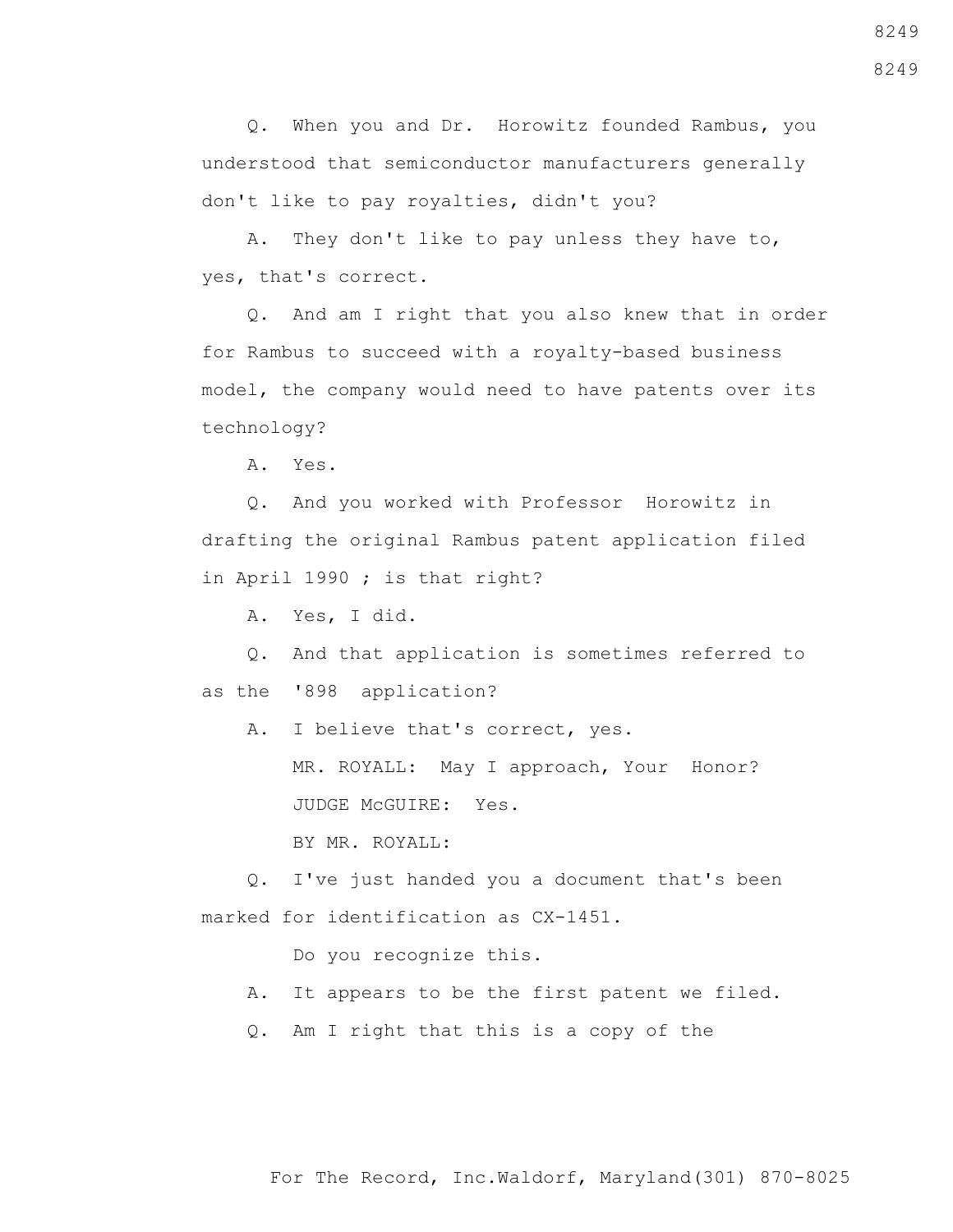'898 application?

 A. I think so. I'm going to have to read it more carefully to say that for a hundred percent certainty, but it looks like it is. It's certainly labeled that way.

 Q. Yeah, if you'll look on the first page, you'll see a list of numbers ending with the last three digits 898?

A. Yes.

Q. Do you see that?

 A. Yes. It's confusing because it's also crossed out and got another label, but yes, it looks like that's what it is.

 Q. Now, let's take a minute if we could. Mr. Stone had asked you some general questions about the portions of the original Rambus patent application that you, as opposed to Professor Horowitz, had written. Let's see if we can break down what are some of the different parts of this document.

 If you'll turn with me to page 3 of CX-1451, do you see the heading Background of the Invention.

A. Yes.

 Q. And so from this page on to page 5, the top of page 5, that's just a general background discussion relating to the Rambus inventions that were discussed

For The Record, Inc.Waldorf, Maryland(301) 870-8025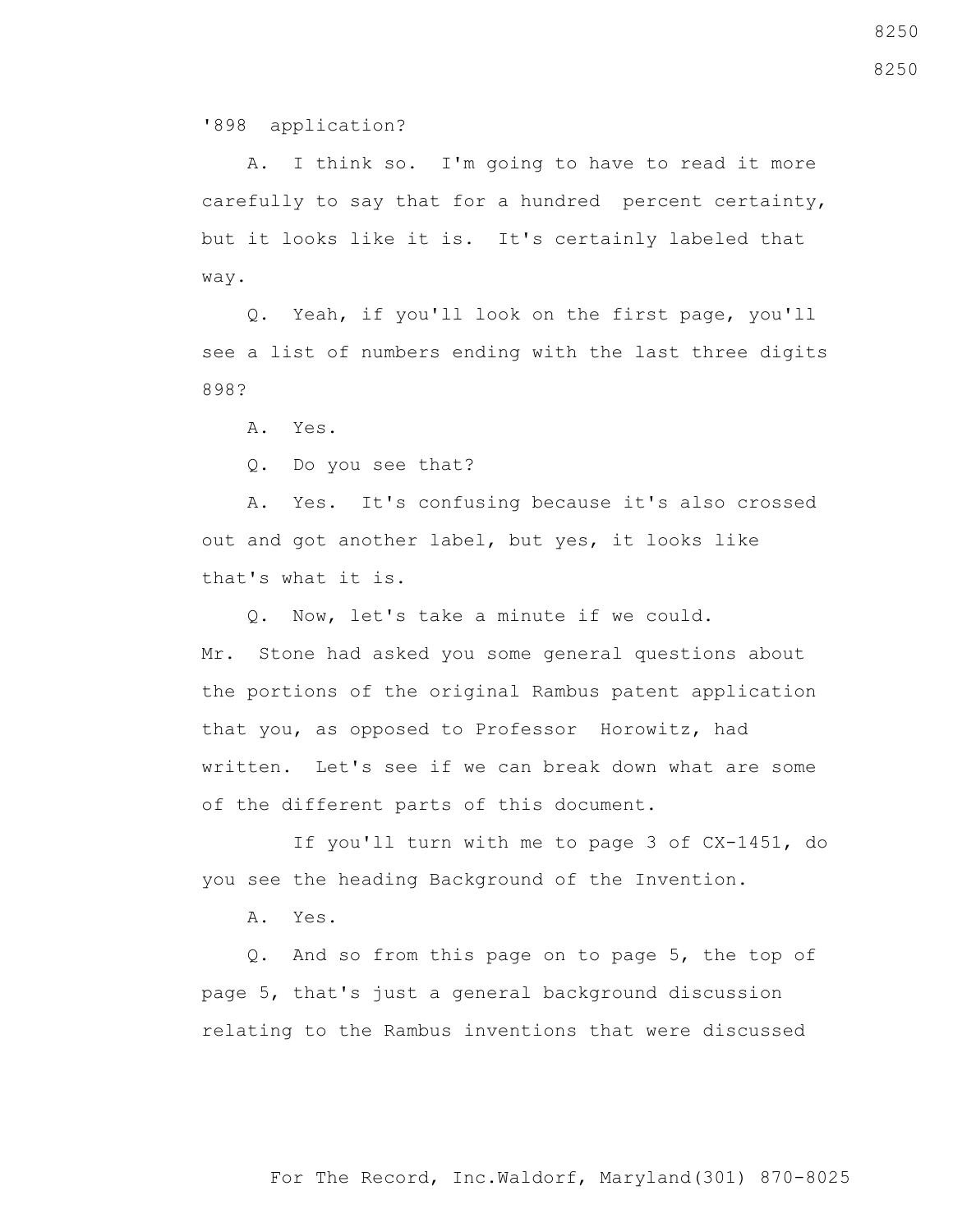in this patent application; right?

A. I think so, yeah.

 Q. And then starting on page 5 and continuing on to page 9, this is a discussion of the prior art that you talked about earlier in response to Mr. Stone's questions; is that right?

 A. At least some of it is. I certainly gave all of the prior art that I could find to David Larwood who then incorporated it into this patent.

 Q. So that that section of the patent application was written by the attorney Mr. Larwood?

A. Yes.

Q. Based on your input?

 A. Partly on my input. I don't know how much he did on his own.

 Q. And then continuing on page 9, do you see the title Summary of Invention?

A. Yes.

 Q. And then continuing there through -- that section ends on page 12, the top of page 12.

 So that section from page 9 to page 12, that is a description or summary of your basic -- the basic inventions that are the subject of this patent application.

A. A basic summary, yes.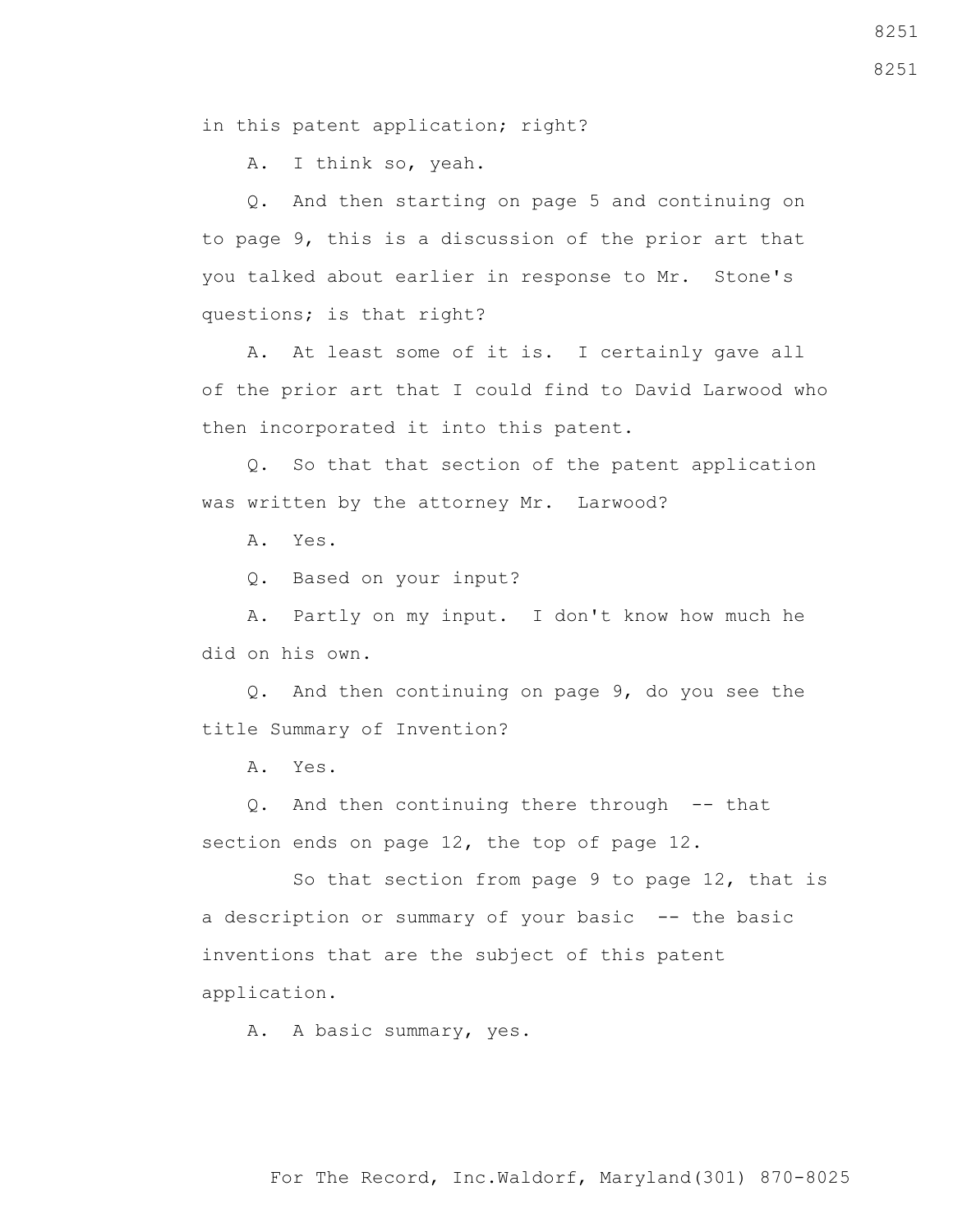8252

 Q. And then on page 12 there is, continuing to 13, there is a description of certain drawings or figures that are attached at the back of the application; is that right?

A. Yes.

 Q. And starting then on page 13 and continuing through to I believe it's page 63, this is the detailed technical description of your inventions; is that right?

A. Yes.

 Q. And then the claims of the patent or patent application, then they begin on page 64; is that right?

A. Yes.

 Q. And in total, the '898 application contained 150 claims?

 A. I'd have to check, but that sounds about right.

 Q. If you'll look on page 125, I think that's the last page of claims and the last claim is number 150.

Do you see that?

A. Yes.

 Q. Now, let's go back to the background section starting on page 3.

The first sentence under the heading Background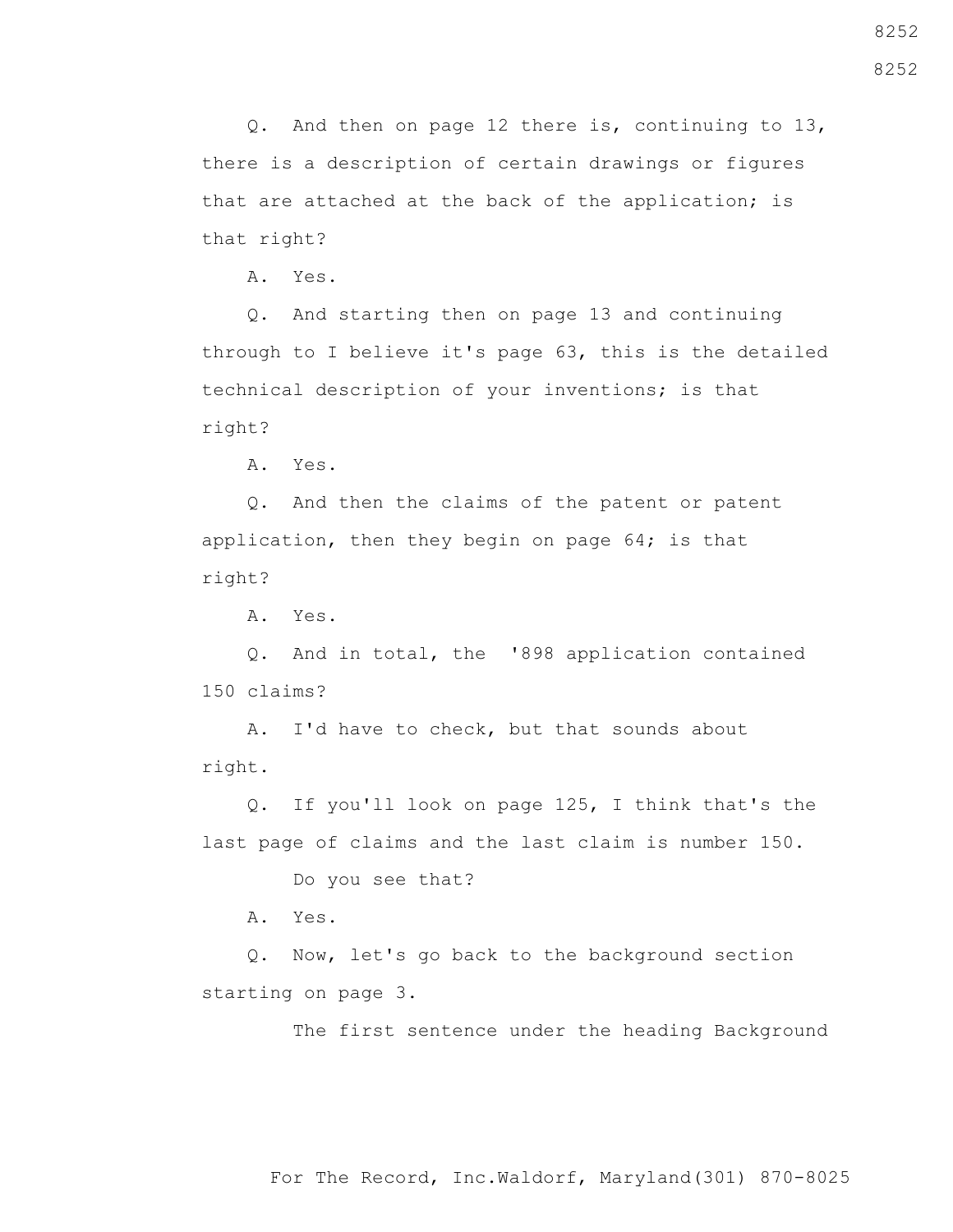8253

8253

For The Record, Inc.Waldorf, Maryland(301) 870-8025

of the Invention starts by talking about how semiconductor computer memories have traditionally been designed and structured.

Do you see that language.

A. Yes.

 Q. And that's the subject of this first -- the entire first paragraph under the heading Background of the Invention. I'll give you a moment to look at that.

A. More or less true, yes.

 Q. And am I right that the reason for this discussion, that is, the discussion of how semiconductor computer memories have traditionally been designed and structured, the reason for beginning this section with that discussion is to provide context for explaining how your inventions differed from traditional DRAM designs --

A. I think that's fair.

Q. -- is that right?

 And then turning to the next page, page 4, you'll see the first full paragraph has the sentence - the first sentence is: "To understand the concept of the present invention it is helpful to review the architecture of conventional memory devices."

Do you see that.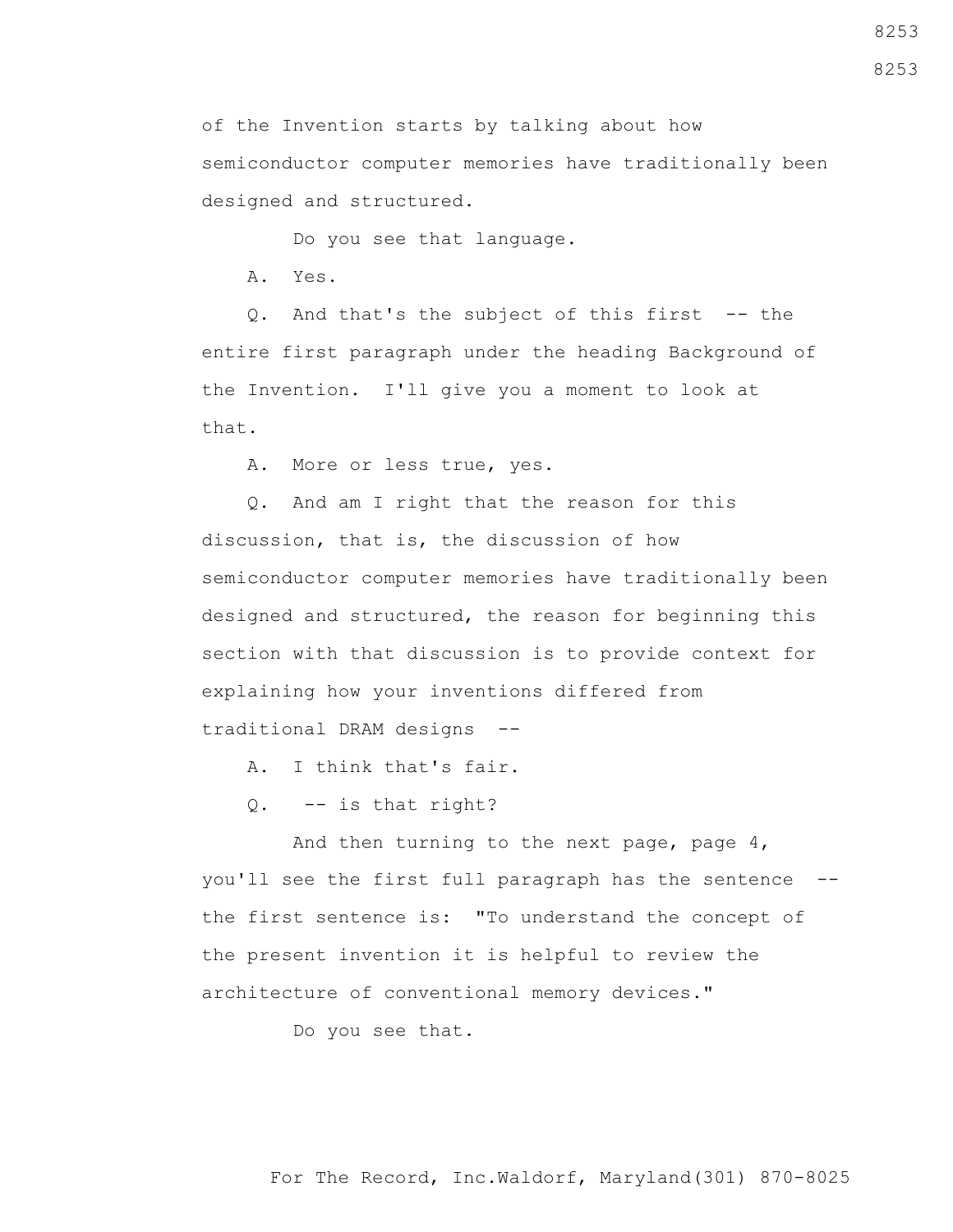A. Yes.

 Q. And am I right that the point that's being made there is the same point that I just covered with you, that in this application you were not only presenting your inventions but you were contrasting them by comparison to traditional memory devices? Is that right?

 A. We were trying to sort of outline, yes, the current state of memory devices, yes.

 Q. Now, there is a reference in the next paragraph on page 4, the bottom paragraph, to a figure 1. Do you see that?

- A. Yes.
- Q. And let's go to figure 1, which is on page 129.

 On the top of the page, page 129, do you see the figure there identified as figure 1.

A. Okay. I found it.

 Q. And that what's being depicted in that figure is not the Rambus DRAM design but rather the general way in which traditional DRAMs were designed; is that right?

 A. Well, not quite. What that is is a picture of what -- how the inside of a DRAM works. It turns out it's the inside of both a conventional as well as a Rambus DRAM, the internal -- the internal core array,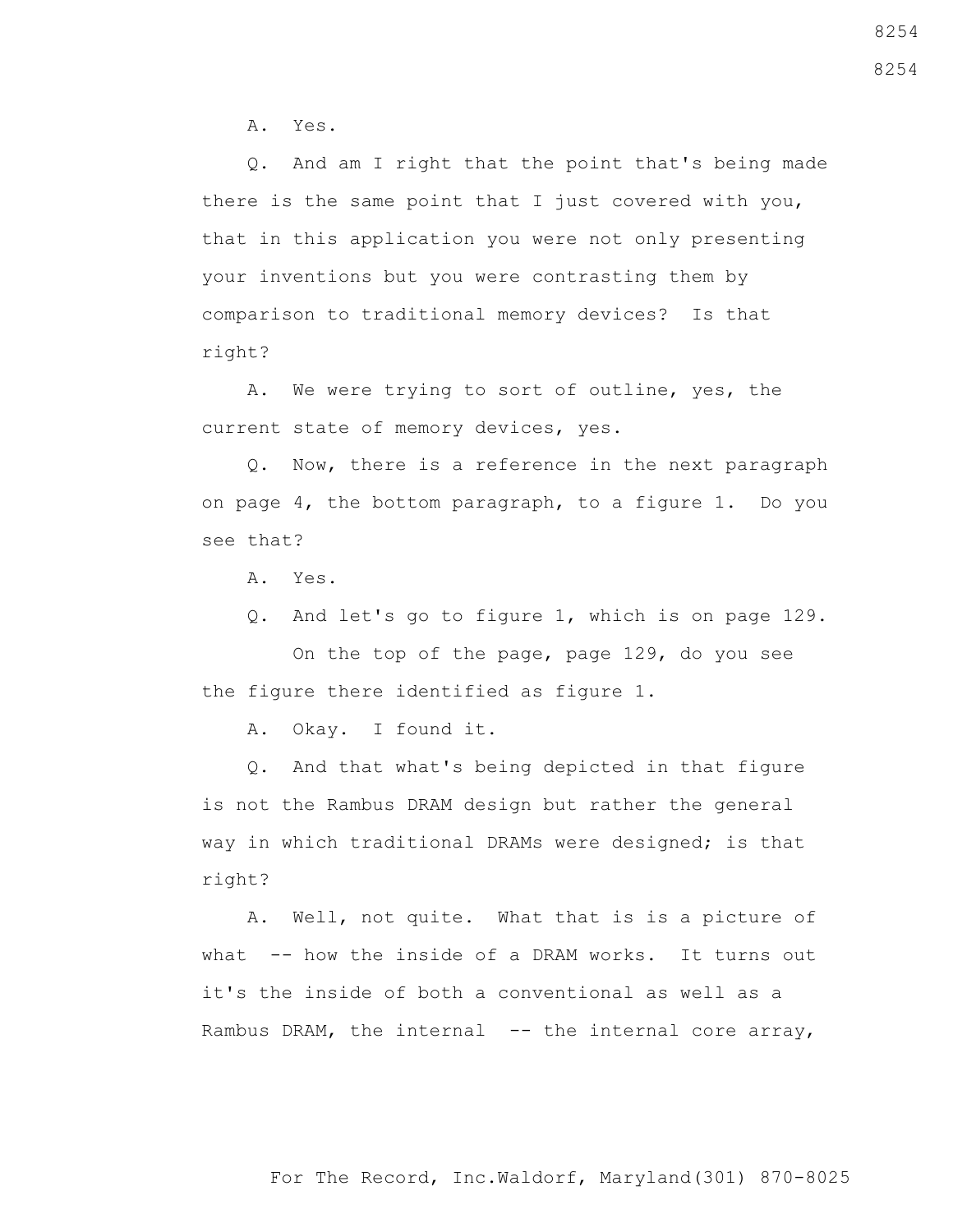how it works, how it works with bit lines, so basically right.

 Q. And so the Rambus invention did not change that internal core?

 A. We changed it a little bit, which we outline in this document, the core. Actually we changed it a fair bit, but yeah.

 Q. Let's go back to -- let's go to page 9 of CX-1451, and this is the page that has the heading Summary of Invention and it's the beginning of that section of the patent application. Do you see that?

A. Yes.

 Q. And the first sentence under that heading starts with the words "the present invention." Do you see that?

A. Yes.

 Q. And the first point that's made here is that your invention, quote, includes a memory subsystem comprising at least two semiconductor devices, including at least one memory device connected in parallel to a bus. Let me stop there.

Do you see that language.

A. Yes.

 Q. And am I right that what this is saying is that the invention, your invention and Dr. Horowitz's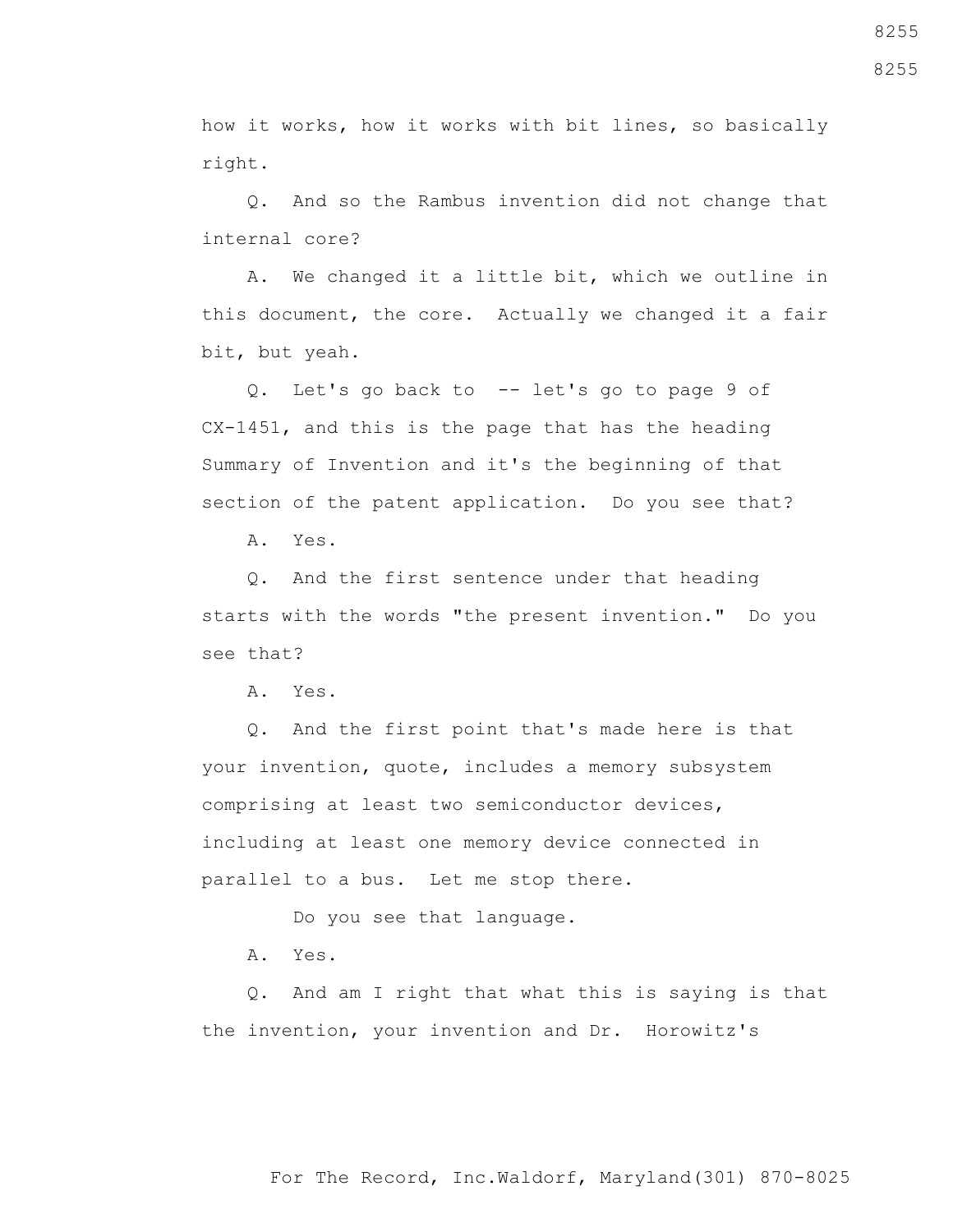invention, includes at least one memory chip, another semiconductor device and a bus connecting them?

A. I would say -- well, again, in the end, there were many inventions in here, but one of the principal things we did, that is true, yes.

 Q. And by the term "bus" here, how would you - you may have defined the term earlier, but could you define it again, what you mean by the term "bus."

 A. Yeah. To me a bus is a bunch of parallel lines, one or more connections that multiple devices can connect to in parallel, so that's the general form of a bus. And it can be anywhere from a couple of lines to many, many, many lines.

 Q. And focusing on this same sentence, it's a long sentence, but that same sentence on page 9 of CX-1451, the language continues with the words "where the bus includes a plurality of bus lines for carrying substantially all address, data and control information needed by said memory devices."

Do you see that.

A. Yes.

 Q. And am I right that what this is saying is that in the memory subsystem being described here the same bus would be able to carry all of the different types of information that are needed by the memory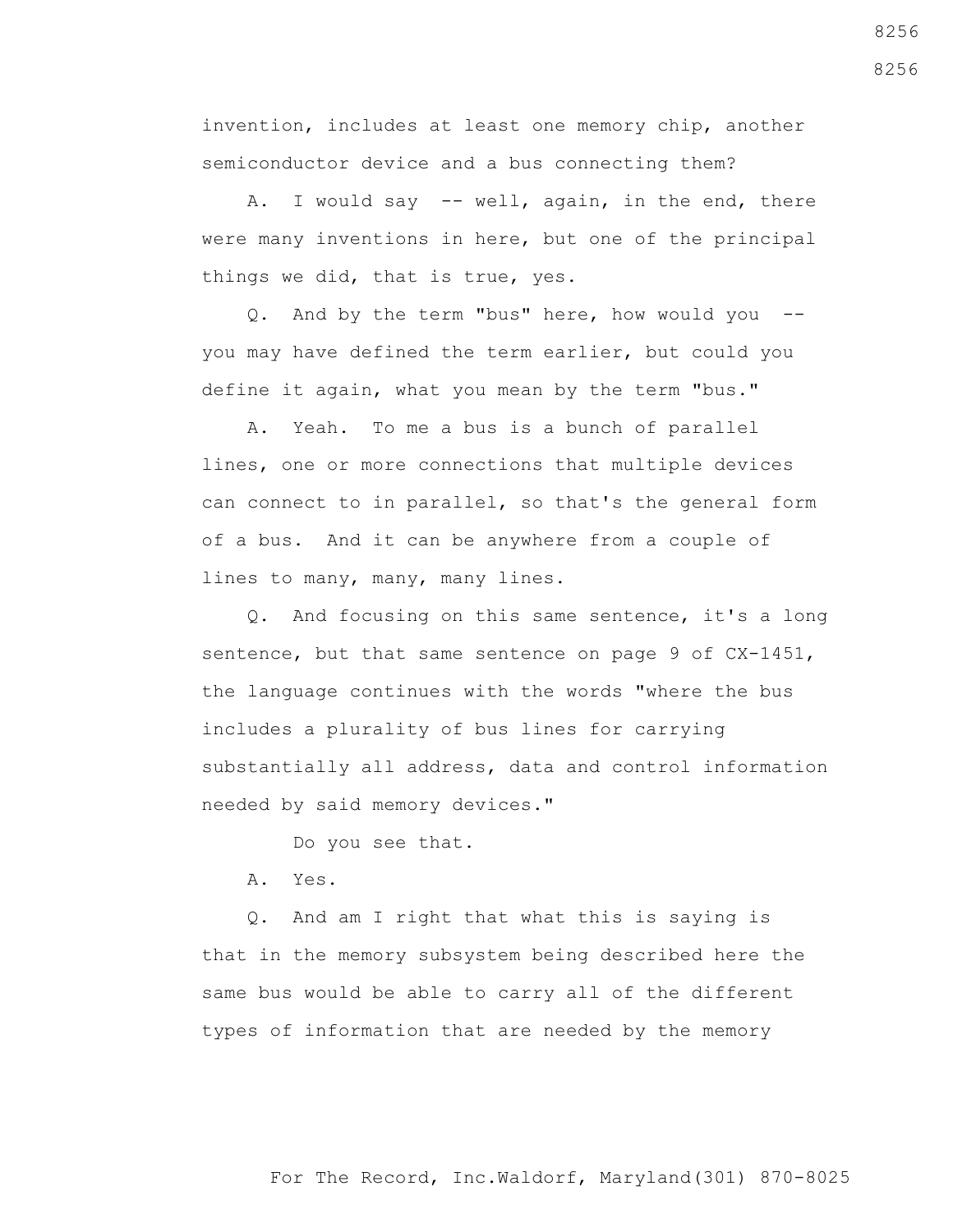device?

 MR. STONE: Your Honor, if I might object, my concern is here that the construction of claims in regard to a patent is the subject, as you know, of Markman hearings held where legal conclusions are ultimately framed by the district court, and in this instance some of the aspects of this particular application have been construed by the Federal Circuit, and I'm concerned as a result that the witness is being asked for legal conclusions and being asked to opine on claim construction issues, which I don't think are part of this case, rather than just what was the nature of his invention, so I have a concern that this is invading the province of a Markman hearing.

JUDGE McGUIRE: Mr. Royall, response?

 MR. ROYALL: Your Honor, I have no intention of asking the witness about the claims in the patent. The claims are a separate section and that his point would only have bearing, if at all, on the claims in the patent application. All I'm asking the witness about is the description of the technology and I think that's highly relevant and it in fact is something that was raised in Mr. Stone's direct.

 MR. STONE: And Your Honor, if I could just respond, that the specification and the rest of the

## For The Record, Inc.Waldorf, Maryland(301) 870-8025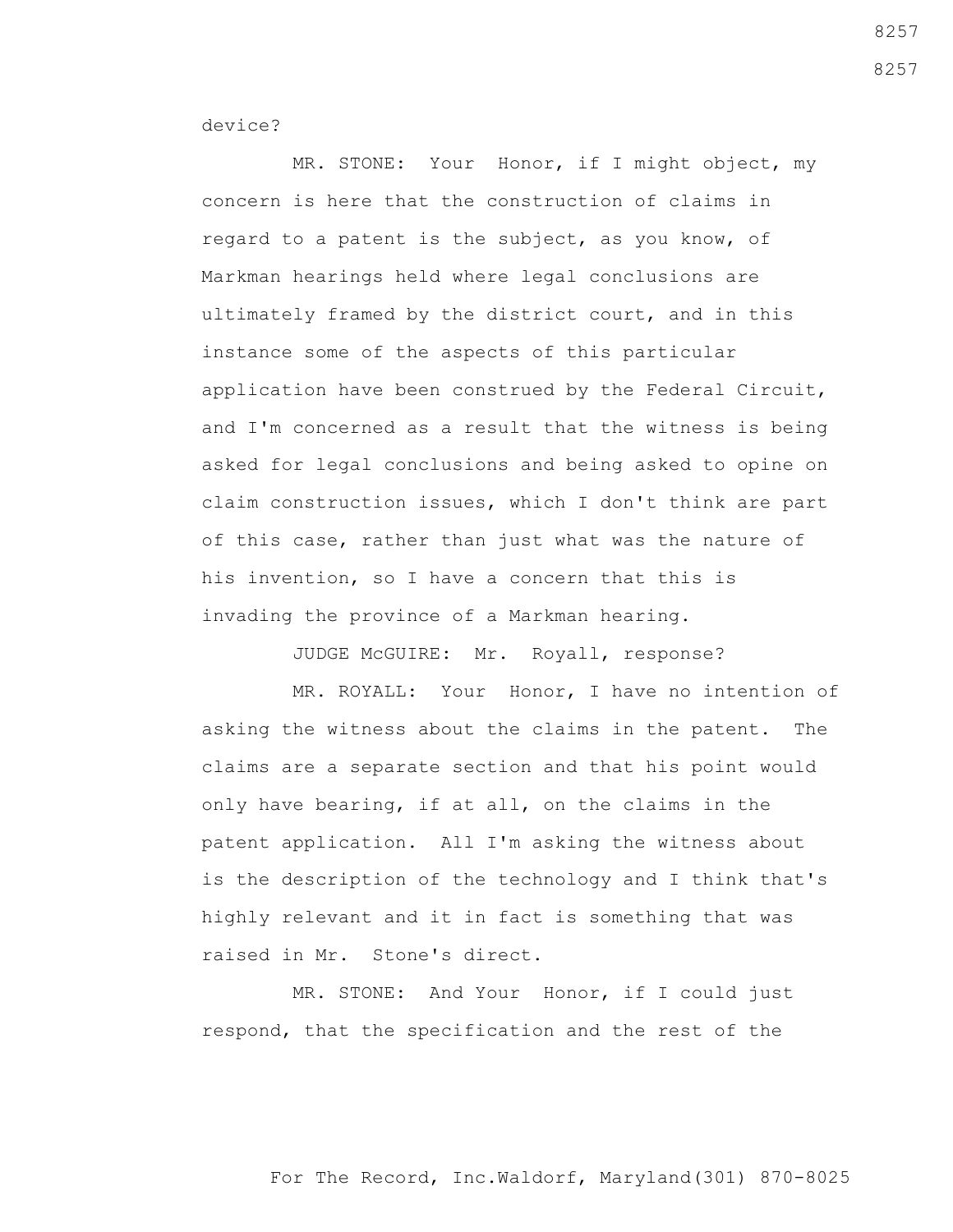language of the application is all part of what the court considers in a Markman hearing in construing the claim language, and I avoided the application for the reason that I didn't want to convert this proceeding into a patent infringement Markman hearing and tried to stay on the general technology.

 To the extent this language sheds light on the witness' earlier descriptions of the technology, I don't mean to object to it in that sense, but I am concerned that we're going to get --

 JUDGE McGUIRE: Then let's just keep it just to the technology, and to the extent that you're calling for any questions of law, then I'm not going to go into that inquiry, Mr. Royall.

 MR. ROYALL: Your Honor, I have absolutely no intention -- I hope nothing I've asked suggests otherwise -- to ask about any issues of law.

 JUDGE McGUIRE: I'm just saying that now that it's clearly defined as to how far you're going to be able to go on this, let's just keep that in mind.

 And I'll also caution the same of the witness, to keep your answers purely on your own personal knowledge and not get into any opinions of law in that.

MR. ROYALL: Thank you, Your Honor.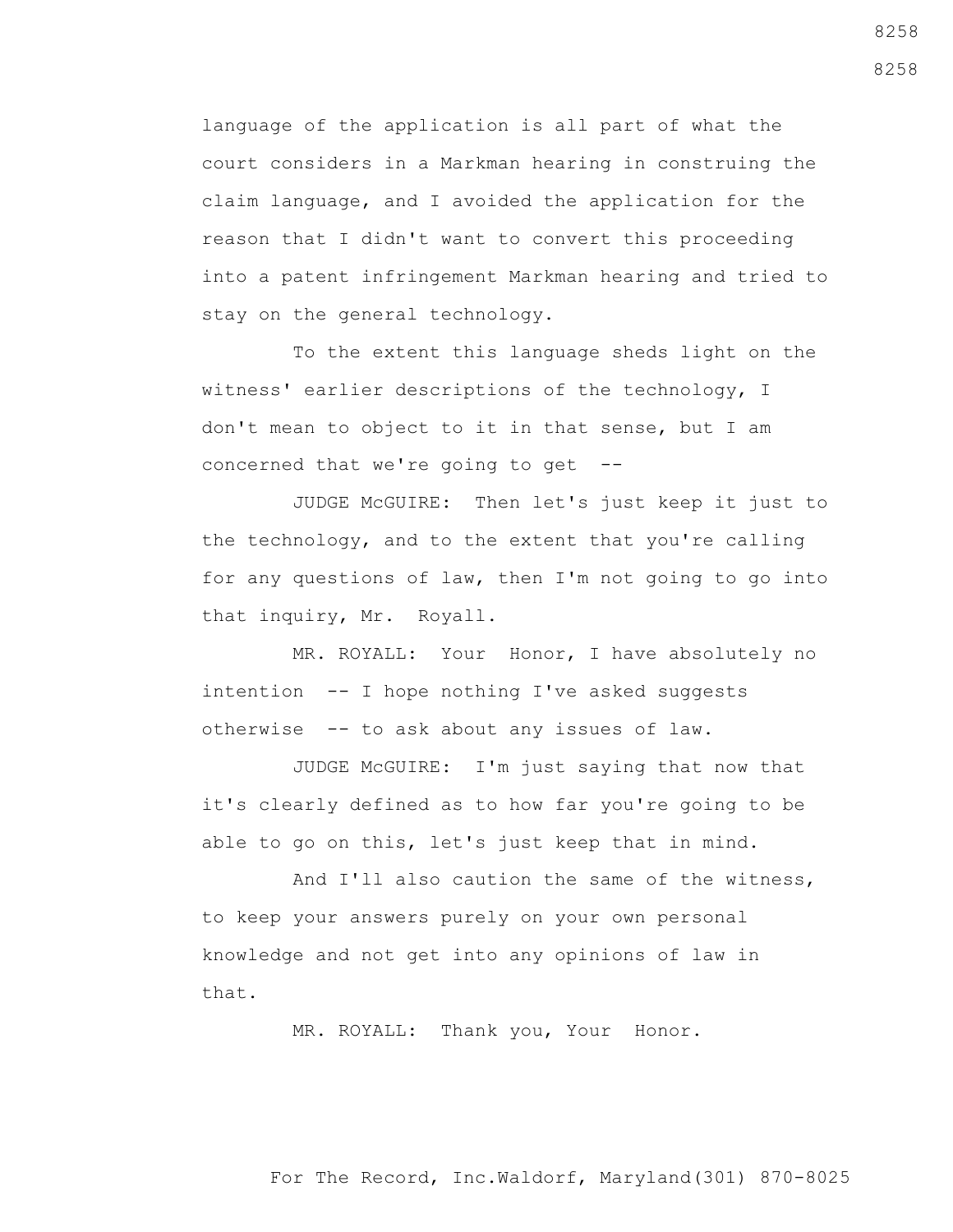BY MR. ROYALL:

 Q. And Dr. Farmwald, am I right you are a named inventor on this application, the '898 application?

A. Yes, I am.

 Q. And just to be clear, when I'm asking you questions, I'm only asking you questions based on your own personal knowledge as a named inventor here, and I certainly don't want to ask you any -- ask for any legal conclusions.

A. Okay.

 Q. Now, going back to that same first sentence under the heading Summary of Invention, page 9 of CX-1451, I believe I was pointing out to you the language that states "where the bus includes a plurality of bus lines for carrying substantially all address, data and control information needed by said memory devices."

Do you see that.

A. Yes.

 Q. And am I right that what this is saying is that in the memory subsystem being described here the same bus would be able to carry all of the different types of information that are needed by the memory device?

A. If I take the -- all of the lines that connect

8259

For The Record, Inc.Waldorf, Maryland(301) 870-8025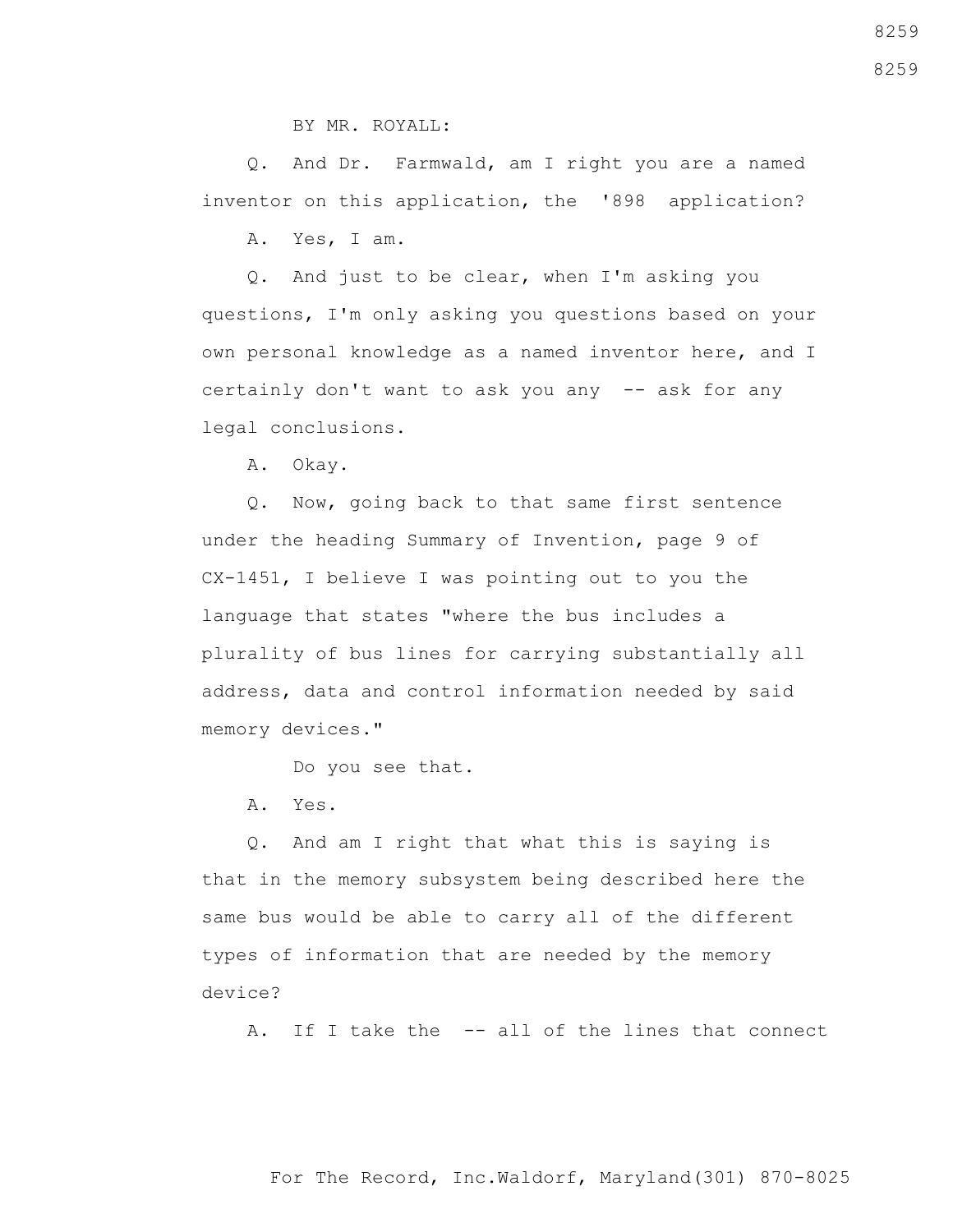all of the DRAMs together and call them a bus, then the answer is yes, so yes.

 Q. And am I right that that concept, the concept of one bus carrying various types of data, is sometimes referred to as multiplexing?

 A. No. I would say that's a different concept actually. I'm sorry. I would not agree that that's the same concept.

Q. How would you -- well --

 A. A bus doesn't necessarily need to be multiplexed. There are buses and there are multiplexed buses, but to me a bus doesn't automatically mean multiplexed.

 If I could make a specific example, you could have a bus that has a separate address, a separate data and separate control lines and you would never need to multiplex any of the lines and that's still a bus. In fact, that's how normal DRAMs work really.

 Q. But am I right that the bus that you were describing in this patent application was a multiplexed bus?

 A. I don't think -- i mean, it's been a long time since I looked at this document, so I would hate to make a flat statement like that. Certainly this description right here doesn't talk about a multiplexed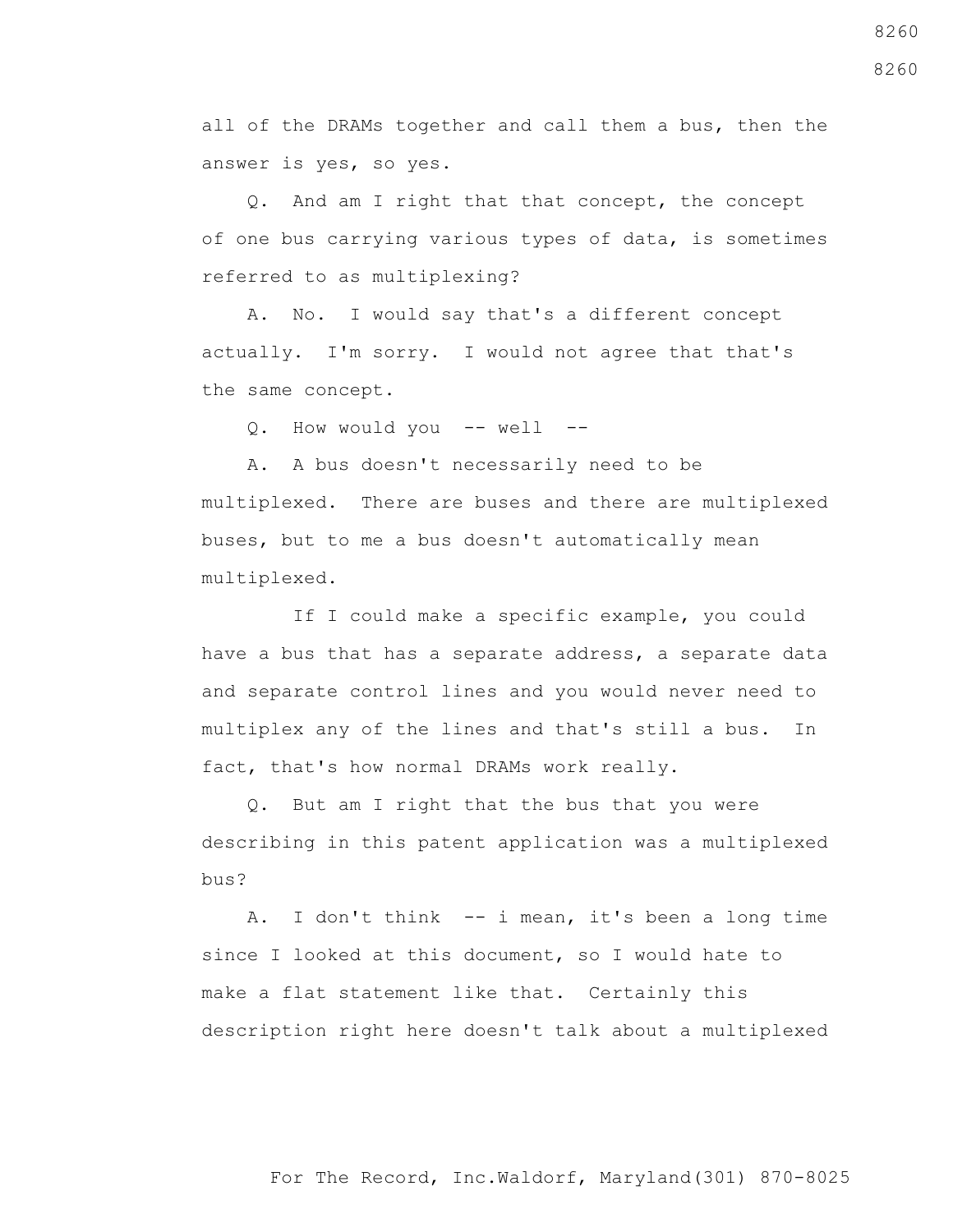bus.

 Q. All right. Well, maybe I can help you then. If you look at the bottom sentence on page 9, CX-1451, the last sentence carrying over to the next page, page 10, do you see the words "the new bus"?

A. Yes.

 Q. Okay. And then if you turn to the next page, then there the first word is "includes." Do you see that?

A. Yes.

 Q. And then it mentions a couple things that it includes, but then skipping over that, then it says "and multiplexed address, data and control signals."

Do you see that.

A. Yes.

 Q. So the new bus that you were describing in this patent application was one that included multiplexed address, data and control signals; is that right?

 A. Certainly in the preferred implementation we did multiplex the address lines, I agree with that.

 Q. And am I right that we touched earlier on the idea that in this patent application you were distinguishing your inventions from traditional DRAM designs, and am I right that this is one area of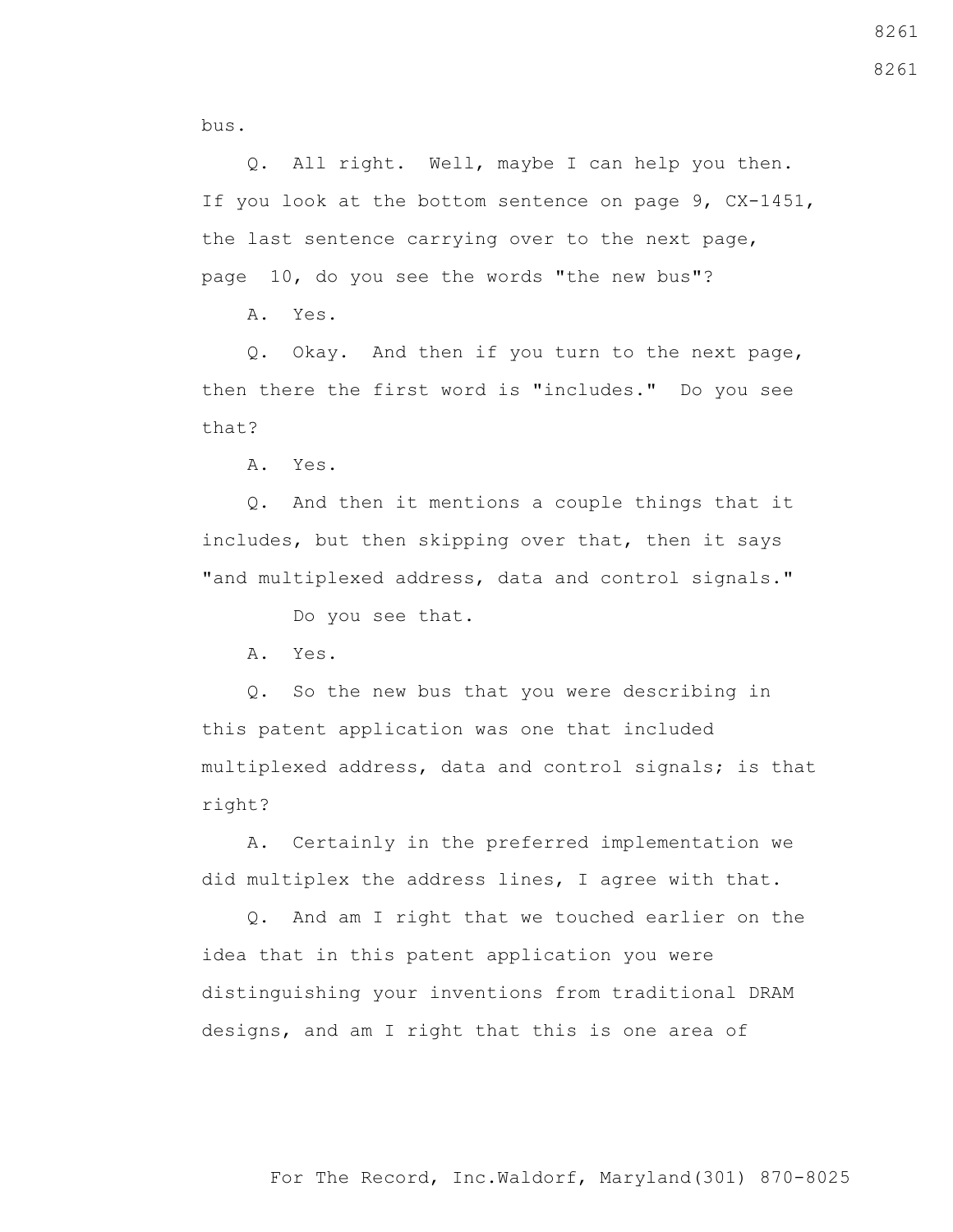distinction, that is, by comparison to traditional DRAM designs in this time frame in the early 1990s, it was a distinguishing factor that the DRAM system that you were explaining in this patent application had multiplexed address, data and control signals?

 A. I'm not sure I completely understand the question, but I believe, if you're saying is this the distinction between DRAMs --

 Q. Is it a distinction between your invention and traditional DRAM designs?

 A. I would not make it so clear-cut. Especially if I looked at the next sentence which says persons skilled in the art will recognize that 16 bus data lines or other numbers of bus data lines can be used to implement the teachings of this invention, so the fact that in the preferred implementation which was narrow it's multiplexed, what we explicitly say is that you can use -- the preferred implementation that we described in this patent is multiplexed, what we explicitly say is that wider buses could be used to implement teaching this invention, so I'm not sure that I would make that distinction.

 Q. Just to follow up on that last answer, you said the preferred implementation in this patent application was narrow and multiplexed; is that right?

8262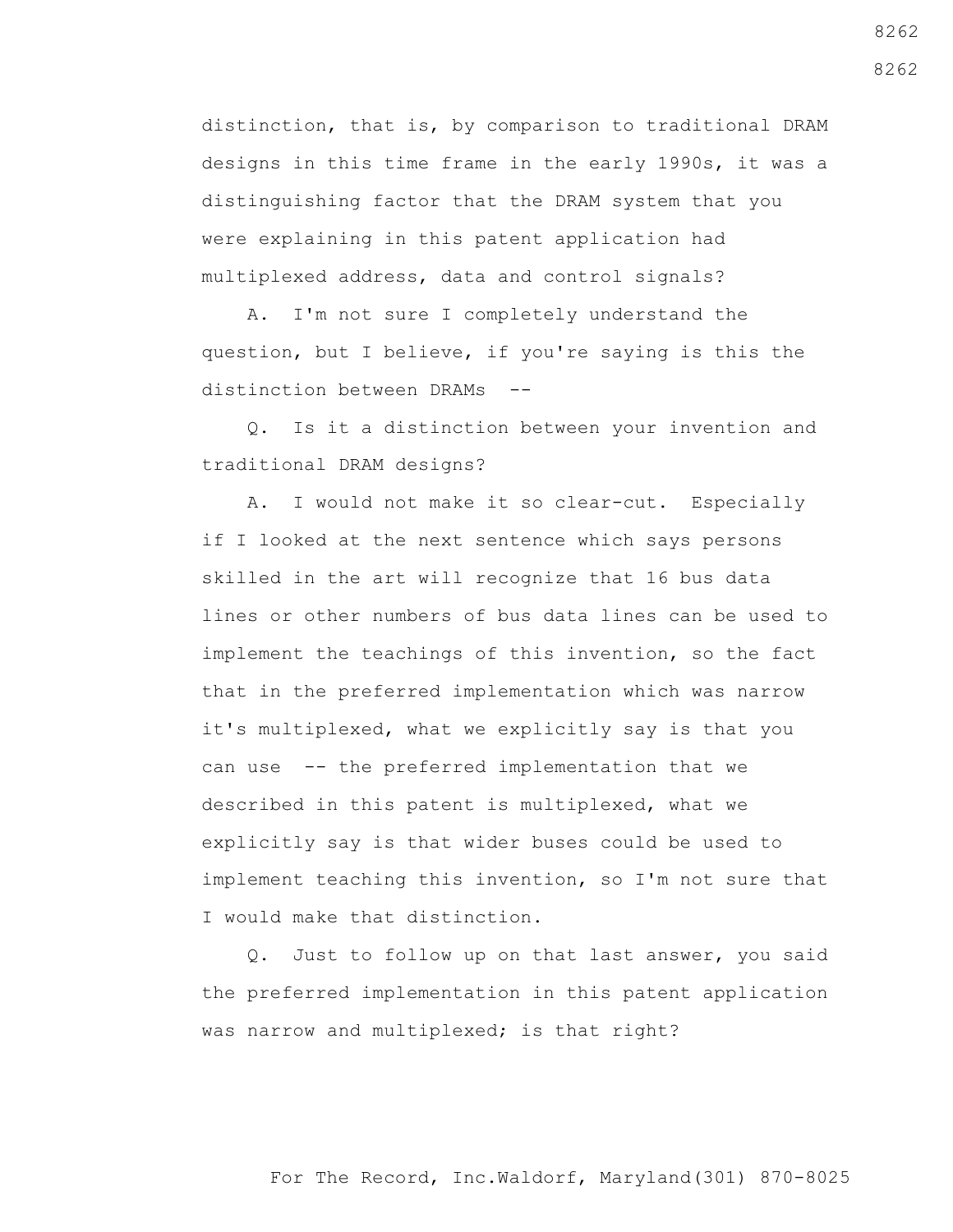A. It says so right here, yes, in a preferred implementation or in -- not in the but in a preferred implementation eight bus data lines and an address valid line, i.e., a ninth bit, carry address, data and control information for memory addresses up to 40 bits wide.

 Q. And the word "narrow" in this context is a reference to the bus, that is, a narrow bus; is that right?

A. Well, I used the word "narrow," yes.

 Q. And so that when you use the word -- the term "narrow bus" you're referring to the narrow bus that was used in the preferred implementation of the Rambus inventions as set forth in the '898 application?

 A. Well, it says "in a preferred implementation," but the answer is yes.

- Q. Now, going back -- well, strike that. Let me ask you to turn to page 43 of CX-1451. Are you with me --
- A. Yes.
- $Q.$  -- on page 43?

The last paragraph on that page, the second sentence states, "By using a narrow, multiplexed (time-shared) bus."

Do you see that.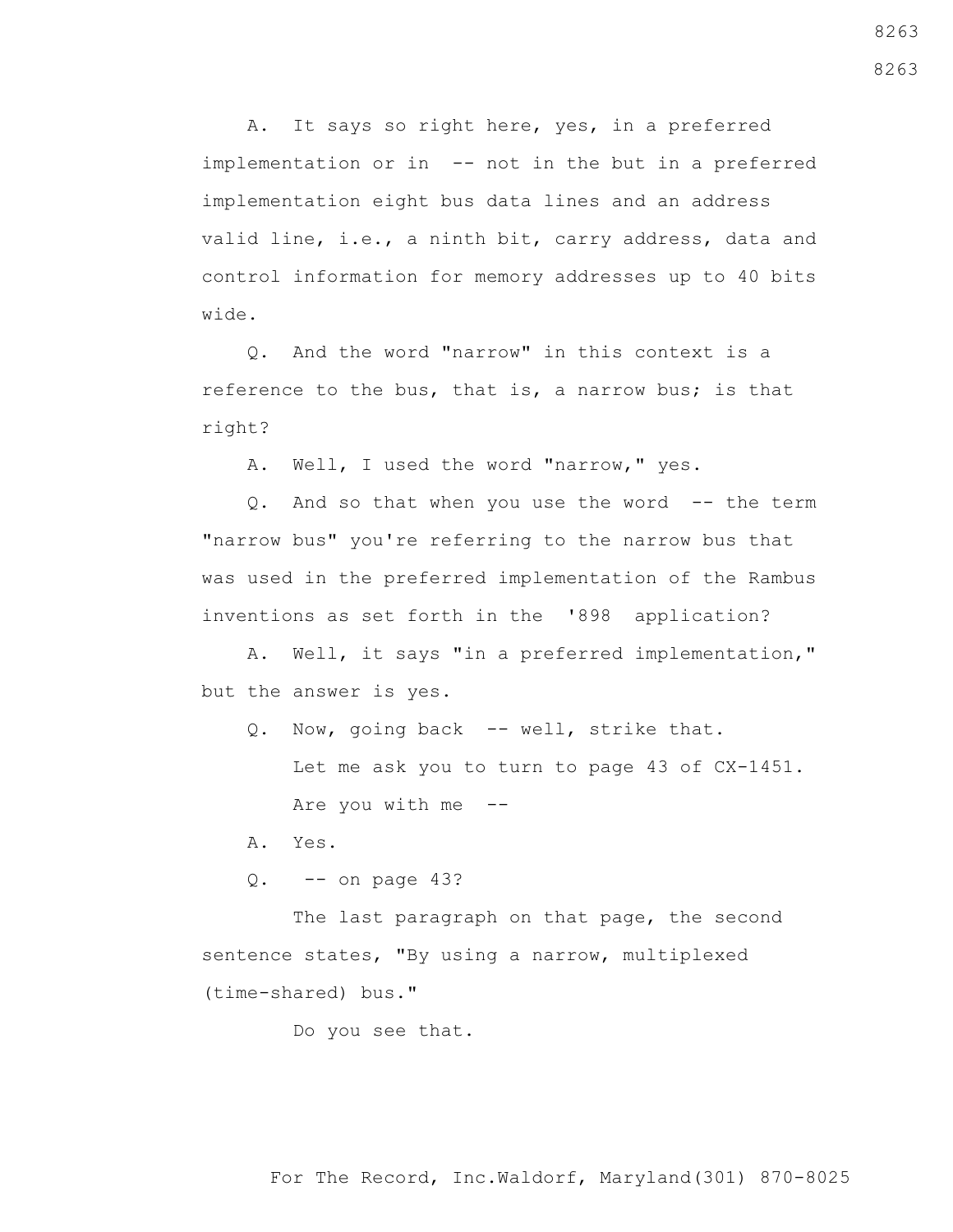A. Yes.

 Q. And is that -- that's a reference to the narrow, multiplexed bus that's used in the preferred implementation?

A. Yes. In a preferred implementation.

Q. In a preferred implementation?

A. Yes.

 Q. Was there more than one preferred implementation discussed in this patent application?

 A. I don't remember. But we certainly described wider -- and we said explicitly, as I just pointed out earlier, that wider ones worked, were feasible, so I don't remember. It's been a long time since I looked at this.

 Q. And you say you described it explicitly in the patent application?

 A. Well, I just -- where I just pointed it out to you.

Q. I'm sorry. I missed that. Where was that?

A. Back where we just were.

Q. On pages 9 and 10?

A. Yeah.

 Q. Oh, I see. This is on page 10 where it says "in a preferred implementation"?

A. Right. The next sentence actually says that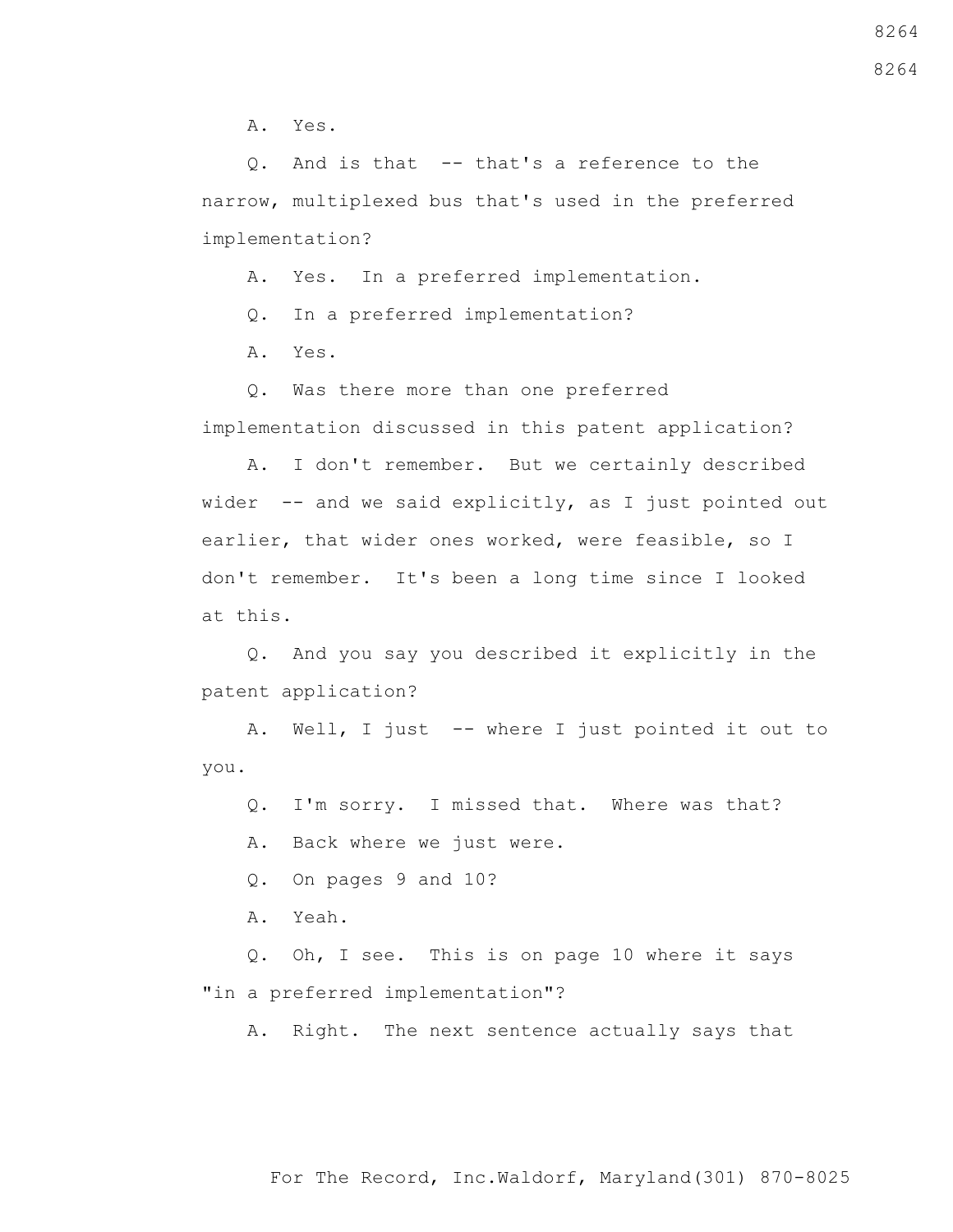persons skilled in the art -- i have to find it.

 Q. Now, going back to the question I asked earlier, was there more than one preferred implementation of the Rambus inventions set forth in this patent application?

A. I don't remember.

 Q. Now, going back to page 9 and continuing with some of the language of this very long first sentence under the heading Summary of Invention, do you see the language that -- it's one of the many parentheticals in this sentence -- "where the control information," do you see that?

 This is on the first long sentence under Summary of invention on page 9.

A. Yes.

 Q. So it says "where the control information includes device-select information," and then skipping further down, it says "and the bus carries device-select information without the need for separate device-select lines connected directly to individual devices."

Do you see that.

A. Yes.

 Q. Now, am I right that this, what's being described here, is something that serves to distinguish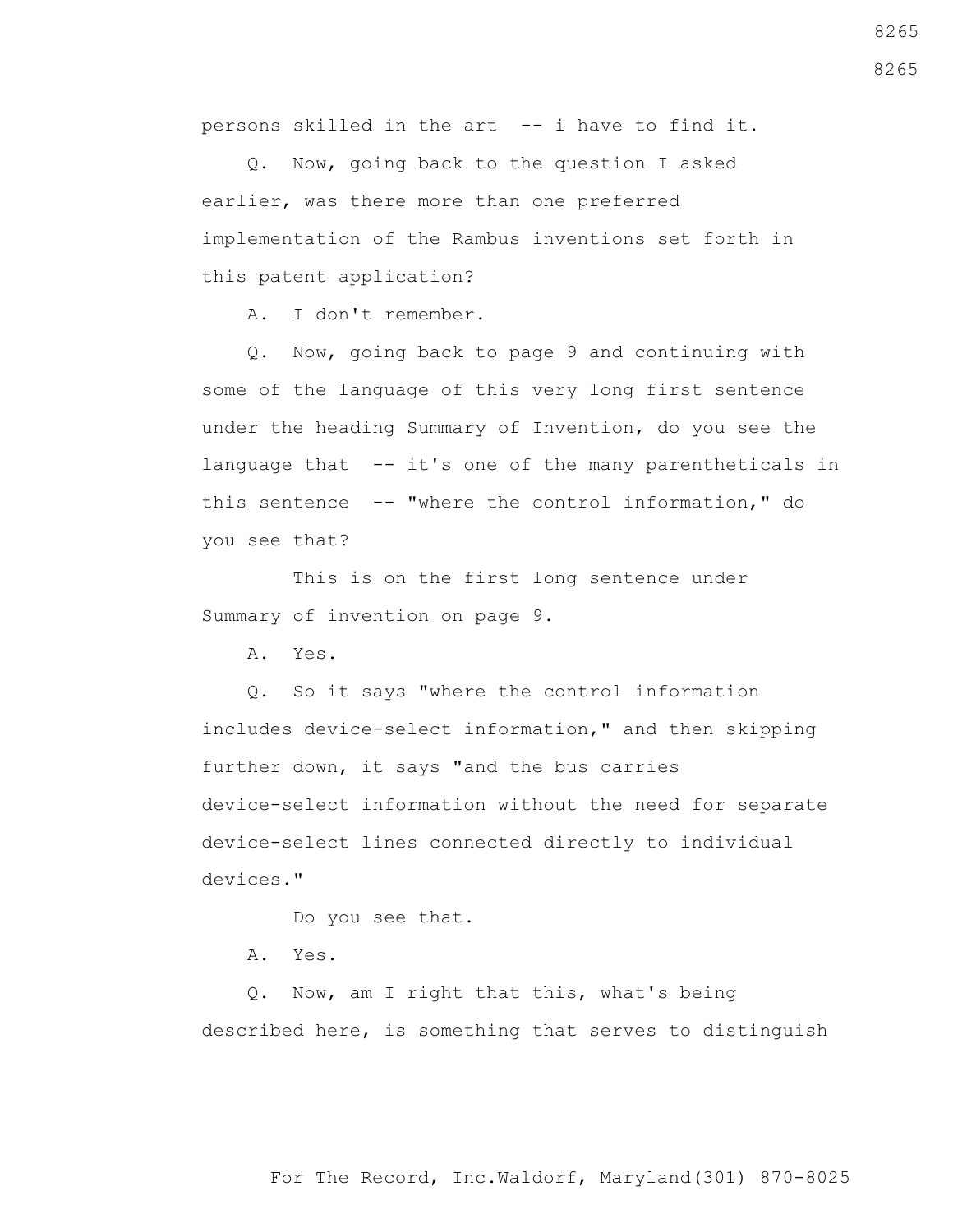the Rambus invention from traditional DRAMs which used separate device-select lines?

 A. Well, again, I'm not sure whether I'm being asked for a legal opinion or not, but --

Q. No, you're not.

 A. So it's sort of confusing to me. Basically the summary is describing a preferred implementation for which that's true. That's at least my understanding from reading that right now. Maybe I'm reading it wrong, so...

 Q. Well, let me ask you to go back to page 3 of CX-1451, and you'll recall that under the heading Background of the Invention you agreed that this first full paragraph is essentially a description of the traditional design and structure of semiconductor computer memories.

 And then if you'll look down to the third line from the bottom on page 3, do you see that there's a reference to use of a separate device-select line for each needed device? Do you see that?

A. Yes.

 Q. So what is being described here is the fact that in traditional DRAM designs there was a separate device-select line for each needed device; is that right?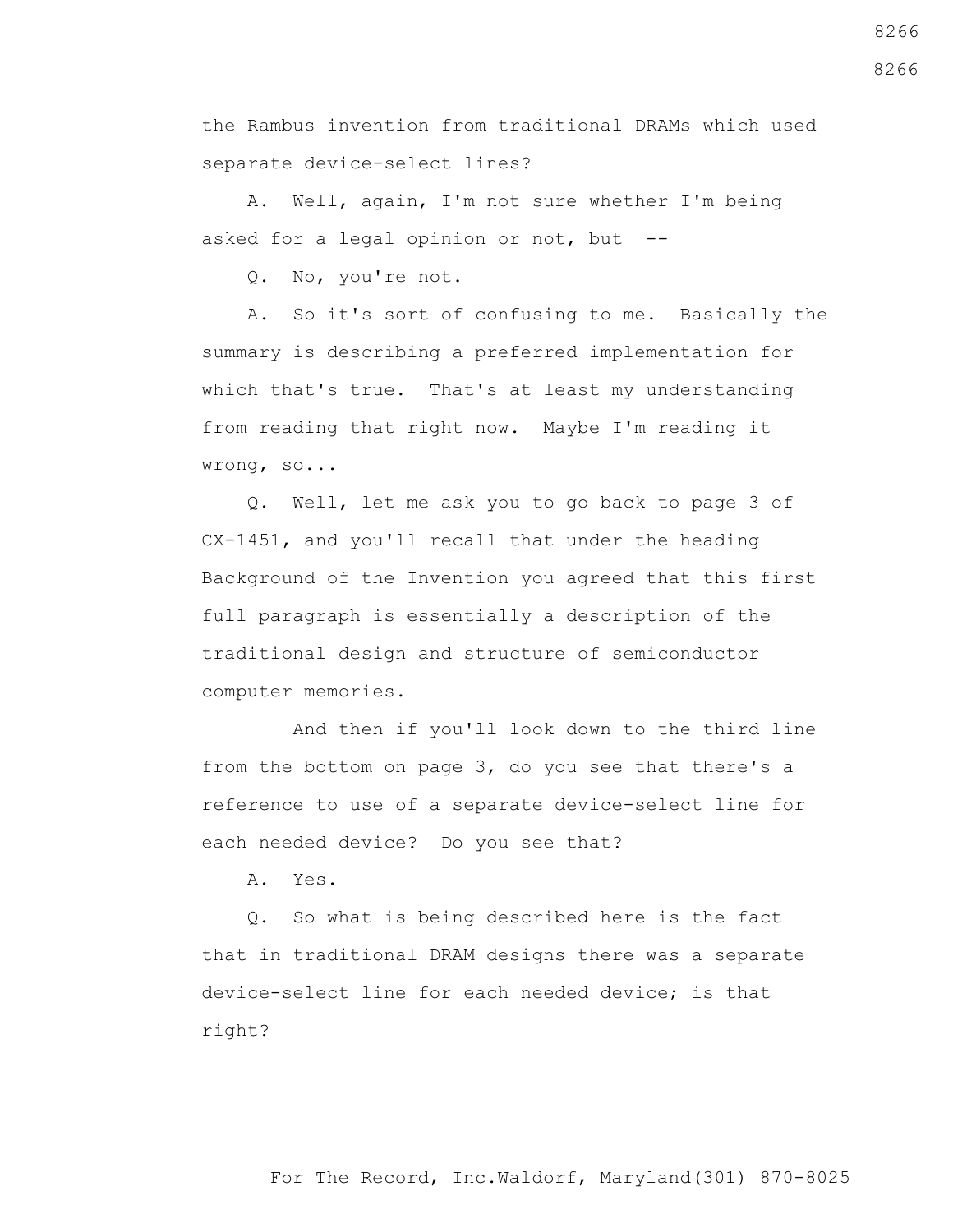A. That's how -- what it says the current memory systems use, yes.

 Q. And then turning back to page 9, the language that I was asking you about a moment ago , and now we're going from your description in the patent application of the traditional DRAM design to your description in a summary form of the Rambus invention.

A. Uh-huh.

 Q. And you say there that the bus carries device-select information without the need for separate device-select lines connected directly to individual devices.

Do you see that.

A. Yes, I do see it.

 Q. So am I right that this is -- this is one of perhaps several areas in which the Rambus invention differed from traditional DRAM designs?

A. Well, I think what you're asking me -- i'm still trying to understand the question. I think what you're asking me is is everything in this invention dependent upon that feature, and it seems to me that's a legal opinion. I would say no, but  $-$ but -- so I'm not sure exactly what question you're asking me still.

Q. Well, again, I'm not asking you for any legal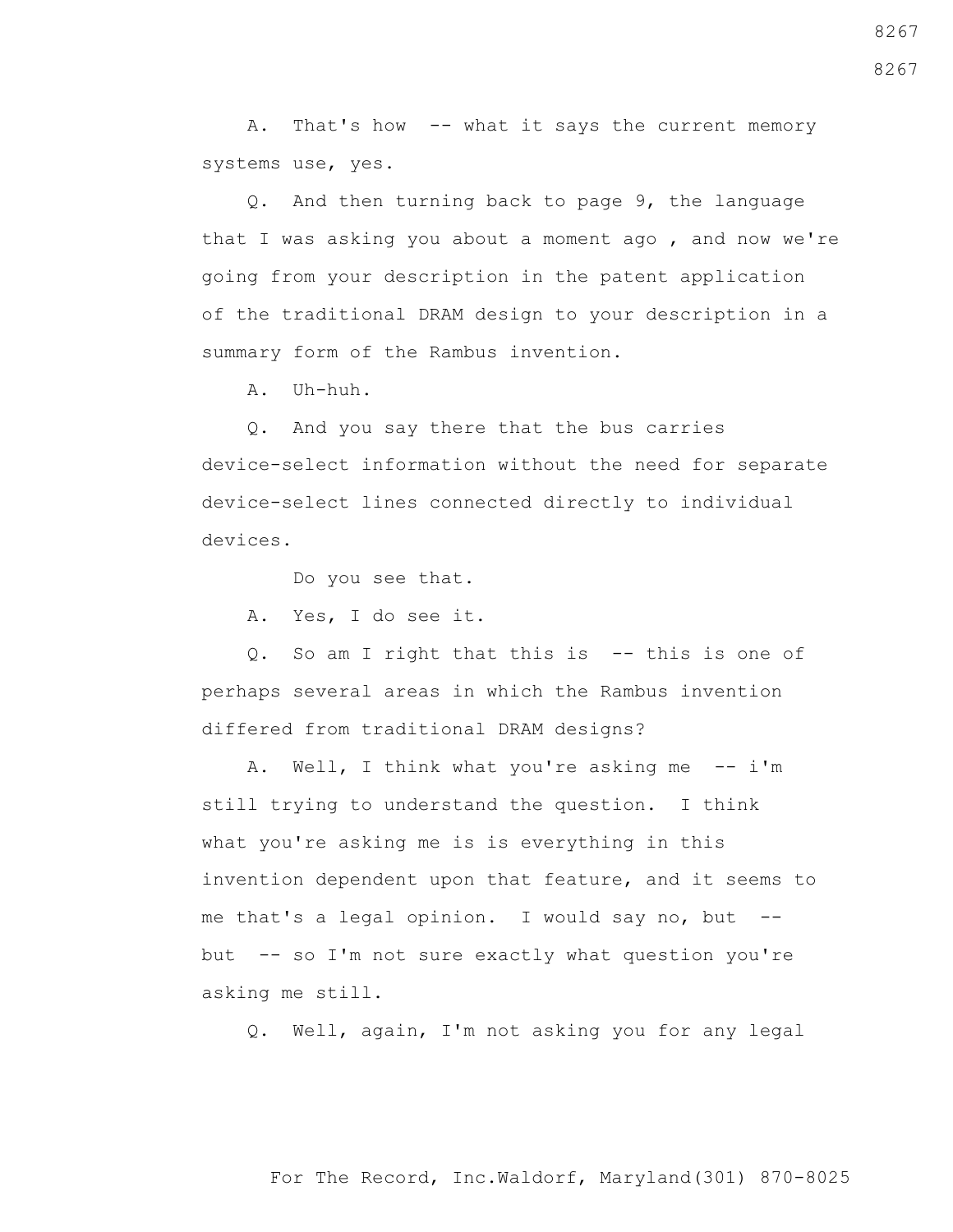opinions, because I understand you're a named inventor on this patent application and you said that you contributed to the writing of the patent application earlier.

A. Right.

 Q. And I'm just asking -- and the patent application describes your inventions?

A. Yes.

 Q. So I'm just asking you about the nature of these inventions and how do they differ from traditional DRAMs.

 A. Right. So again, I'm still having trouble with the question, but I think there are a lot of different inventions in here which are completely independent of each other.

If I understand the essence of your question, and maybe I understand it wrong, I admit, but it seems to me you're asking me as is any device, for instance, that has a separate device select not under this invention, that seems to me to be a legal opinion and  $--$ 

 JUDGE McGUIRE: Then don't answer it if you think it's a --

 THE WITNESS: Okay. Well, then that's what I'm trying to understand.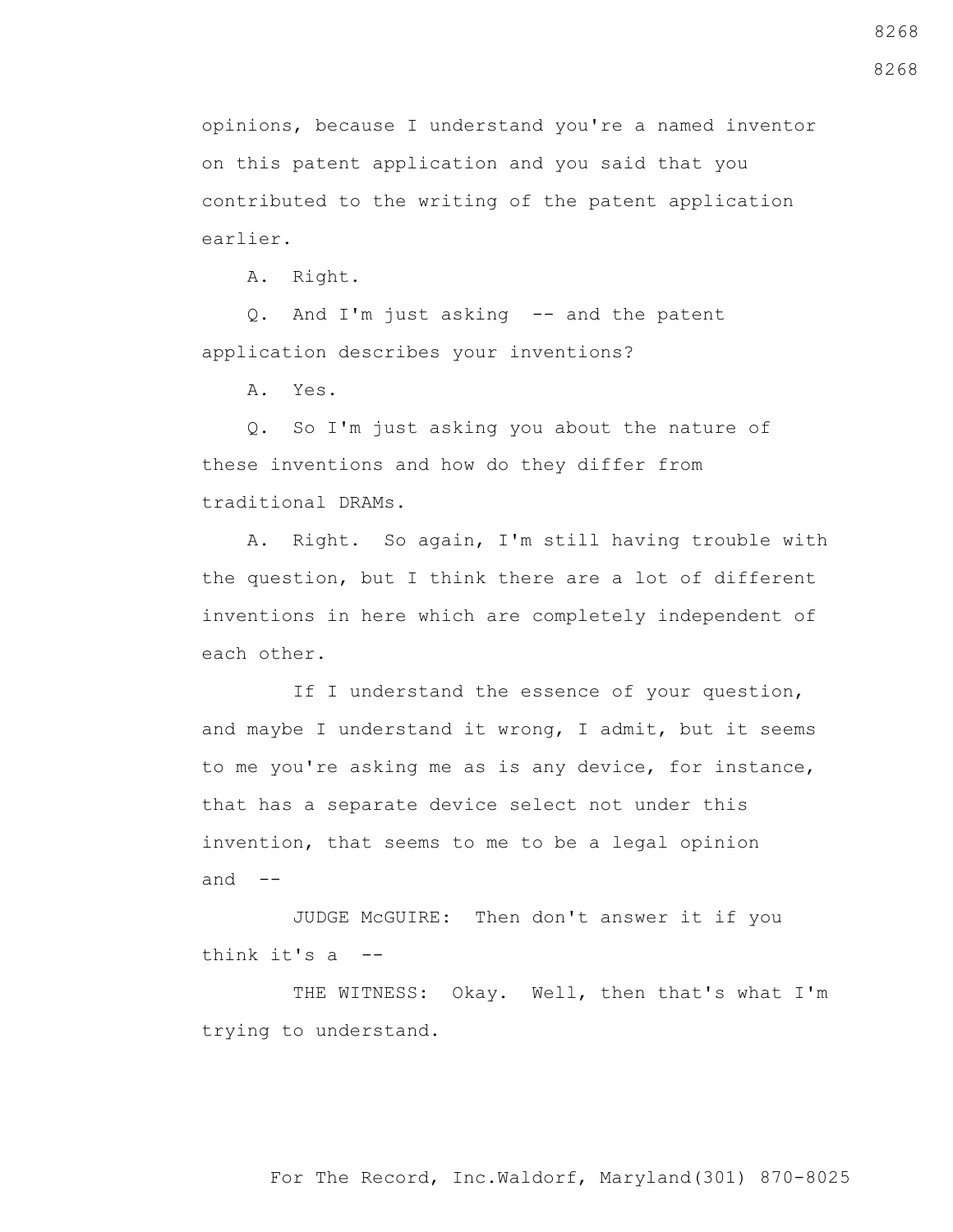BY MR. ROYALL:

 Q. That is not what I'm asking you. I am simply -- I pointed out from the beginning of the patent application where you described the traditional DRAM designs as having separate device-select lines, and then I'm pointing you to language in which when you describe the Rambus design you say that the bus carries the device-select information without the need for separate device-select lines, and all I'm asking you is: Is this a way in which your invention differed from traditional DRAM designs? Because you didn't need separate device-select lines, that information  $was$   $-$ 

 JUDGE McGUIRE: Okay. Can you answer that question, Dr. Farmwald?

THE WITNESS: I think so.

 JUDGE McGUIRE: I mean from your personal knowledge.

THE WITNESS: From my personal knowledge. I think -- here's the thing that's confusing me, if I could just say. The problem is when you say "the invention" here. You've said that I believe several times.

BY MR. ROYALL:

Q. Well, that same sentence begins with the words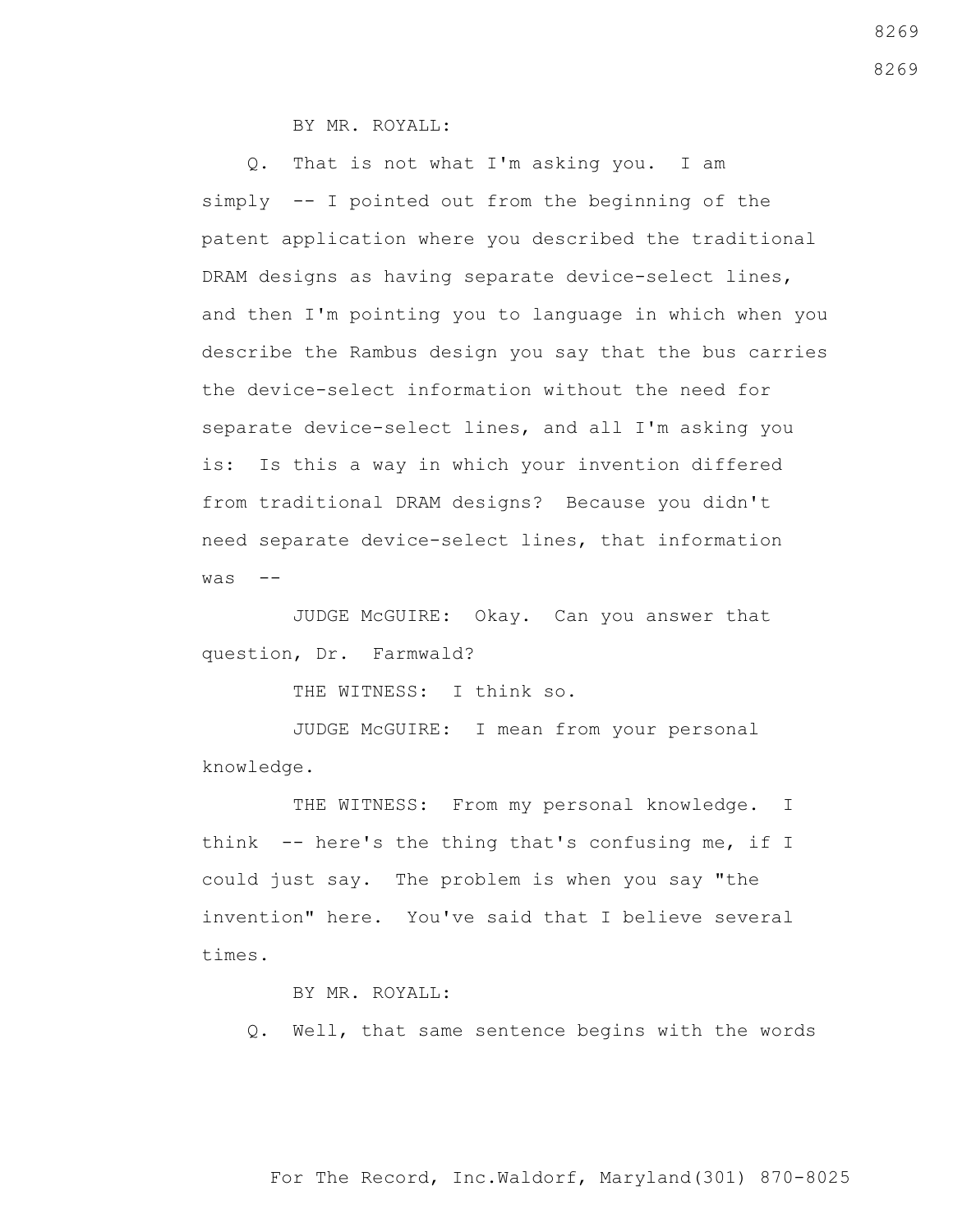"the present invention."

 A. I understand. But in my mind I'm asking -- JUDGE McGUIRE: Take it, though, from the context of that paragraph.

THE WITNESS: Right.

 JUDGE McGUIRE: If you can. And perhaps that will help you understand the import of the question.

THE WITNESS: I think that is one of the inventions of this, one of the things that was invented or described -- one of the inventions described in this patent, in this description, is a bus, a way of connecting DRAMs together that does not involve chip-select information. I think that is one of the inventions.

BY MR. ROYALL:

 Q. And in that -- is that a respect in which the Rambus invention as a whole or the Rambus DRAM design differed from traditional DRAM design?

 A. That would not be my view, but now I think now you're asking for a legal opinion again, so that's what's confusing me.

Q. I'm not asking you --

A. Well, my view is that it would not but --

 Q. So traditional DRAM designs at this point also carried the device-select information over the bus?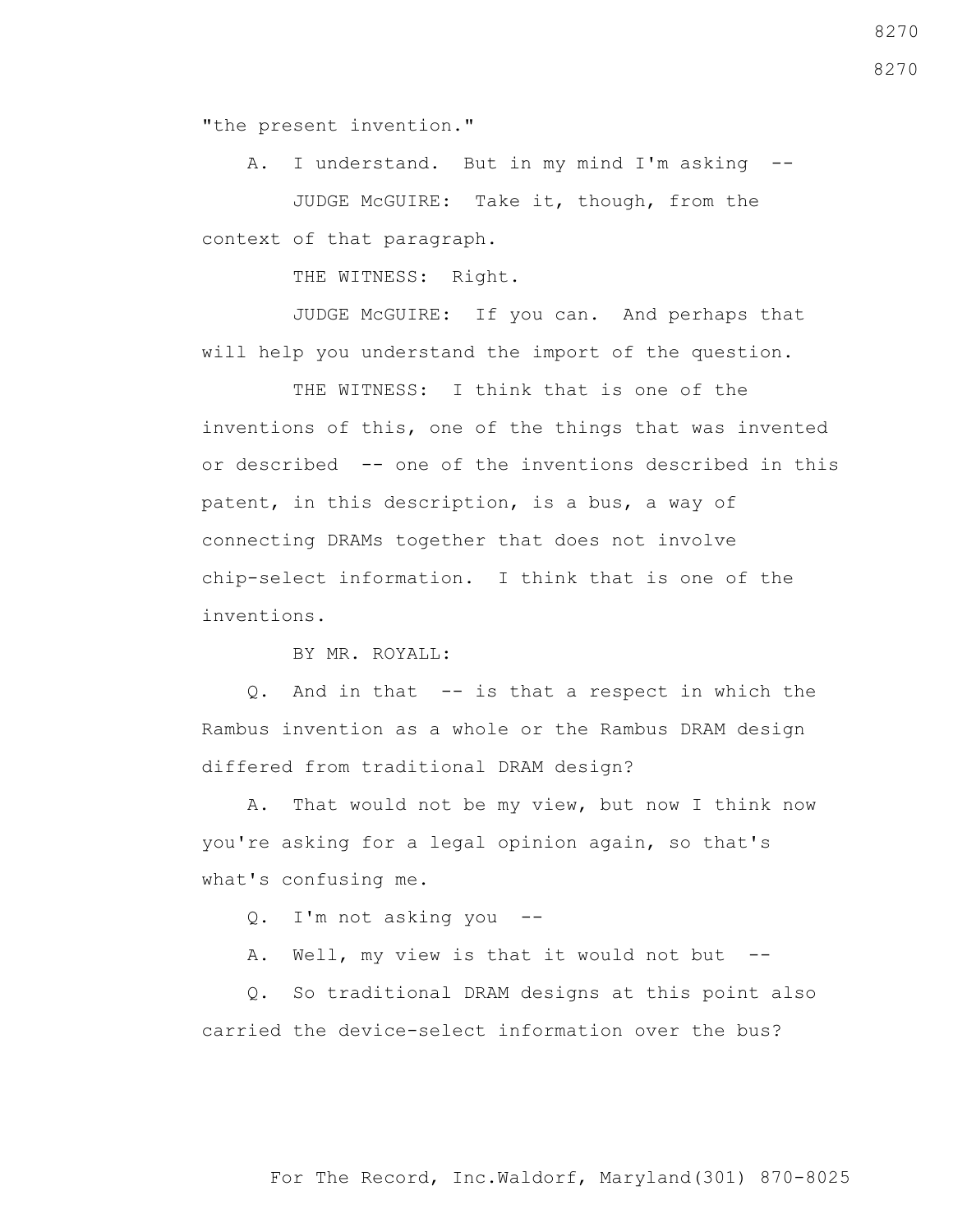A. No. But that wasn't your question. You said -- well, maybe you should repeat the question because --

Q. Well, I'll -- let me read the question back.

 And is that a respect in which the Rambus invention as a whole or the Rambus DRAM differed from traditional DRAM design.

 A. That is one of the things that I believe we invented, yes.

 Q. Okay. Now, the same very long sentence goes on to say "where the bus includes a plurality of bus lines."

 Do you see that language? It's actually - it's actually earlier up in the --

A. Yes, I see it.

Q. I'm sorry. I've already covered that point.

 The language that I wanted to point out now is the language that I skipped over a moment ago where it says "and the bus has substantially fewer bus lines than the number of bits in a single address."

Do you see that.

A. Yes.

 Q. And am I right that what's being described there, the idea that the bus that is part of your invention has substantially fewer bus lines than the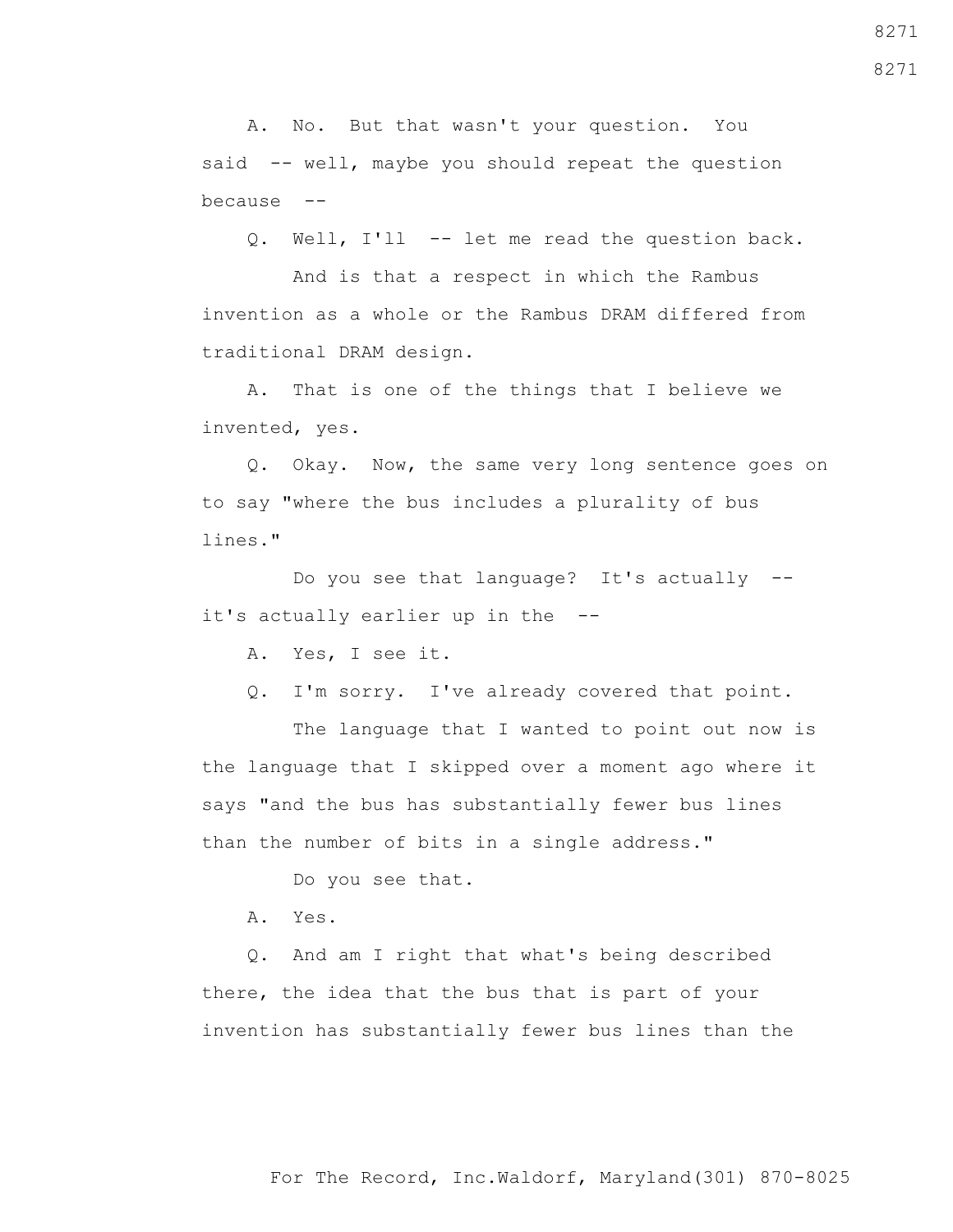number of bits in a single address, that is another way in which your invention, the Rambus memory subsystem that's being described here, differs from traditional DRAM designs?

 A. That's less clear to me because in the traditional RAS/CAS interface the normal address bus that you send into that, the address lines, it's a bus, that has -- because of the way it works, you send half the address bits at first and then in the second cycle you send the other half of the address bits. That also has fewer address lines than it has address bits.

 So I'm not sure that that in fact is a distinguishing characteristic of our invention.

 Q. But just to be clear, is it not your understanding that traditional DRAMs -- and by that I mean the sorts of traditional DRAMs that are described in the background of the invention section in the '898 application -- is it not your understanding that those traditional DRAMs had more lines than the number of bits in an address?

 A. No. It had fewer. No. That's the whole RAS/CAS interface. That's how it worked. You send half the bits in the first cycle and half the bits in in the second cycle, so it in fact did have fewer address lines than address bits.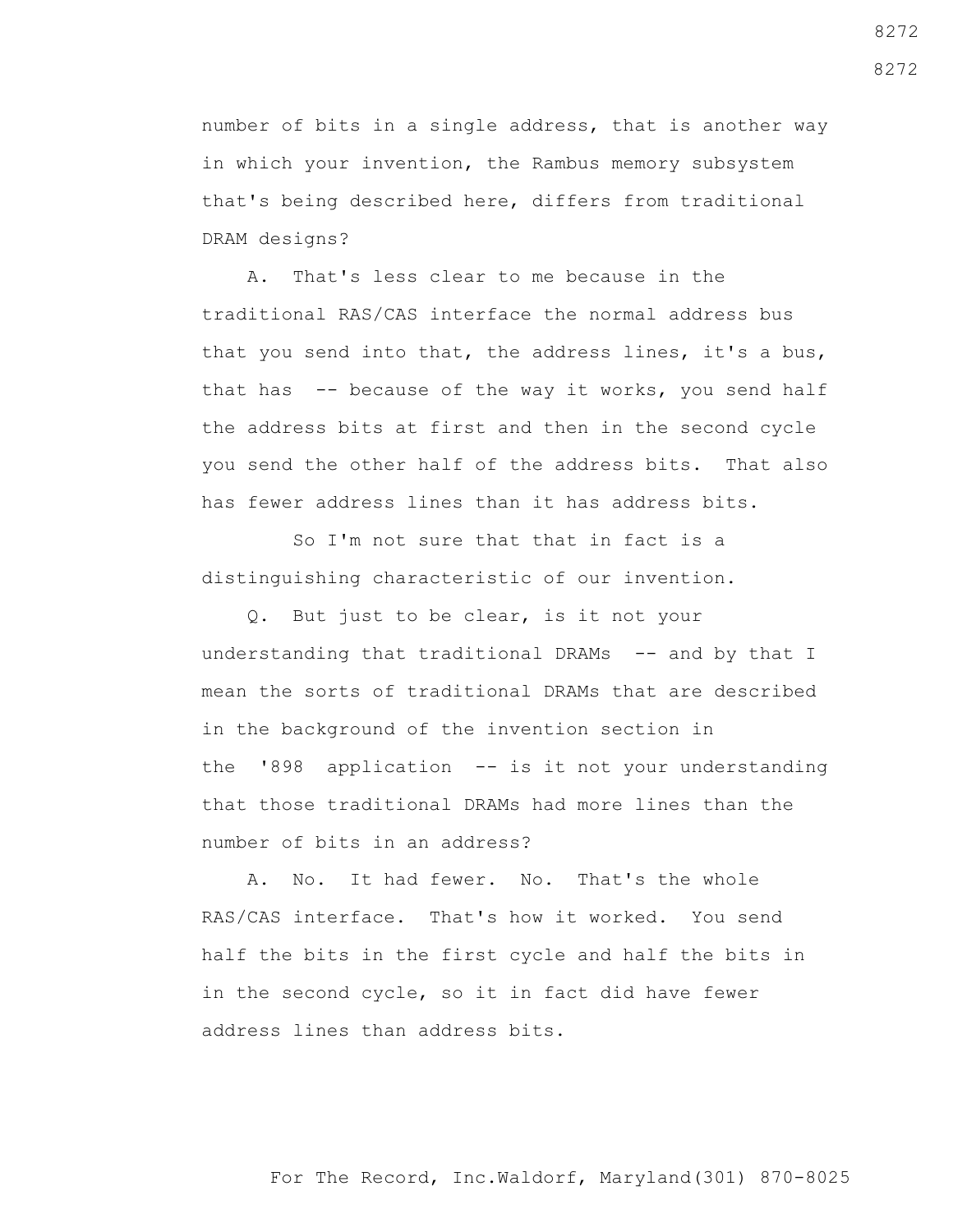Q. So this is not a --

 A. I don't think this is a distinguishing factor in my view. Again, you're asking for my personal view, not a legal conclusion.

 Q. Let's go to page 10, the top of the page, the first full sentence which I think we've focused on a moment ago. This is the sentence that refers to a preferred implementation. Do you see that?

A. Yes.

 Q. And let me ask you to turn again to the figures at the back of the document, page 131.

 And there are two figures here, figures 4 and figures 5.

A. I'm sorry. What page are we looking at?

Q. Page 131.

A. Okay. Okay.

 Q. If you could hold your finger on that page and then turn back because I want to compare that, this, to the language on page 10, if you're able to do that.

A. Yes.

 Q. The sentence that I was pointing out says, "In a preferred implementation, eight bus data lines and an address valid bus line carry address, data and control information for memory addresses up to 40 bits wide."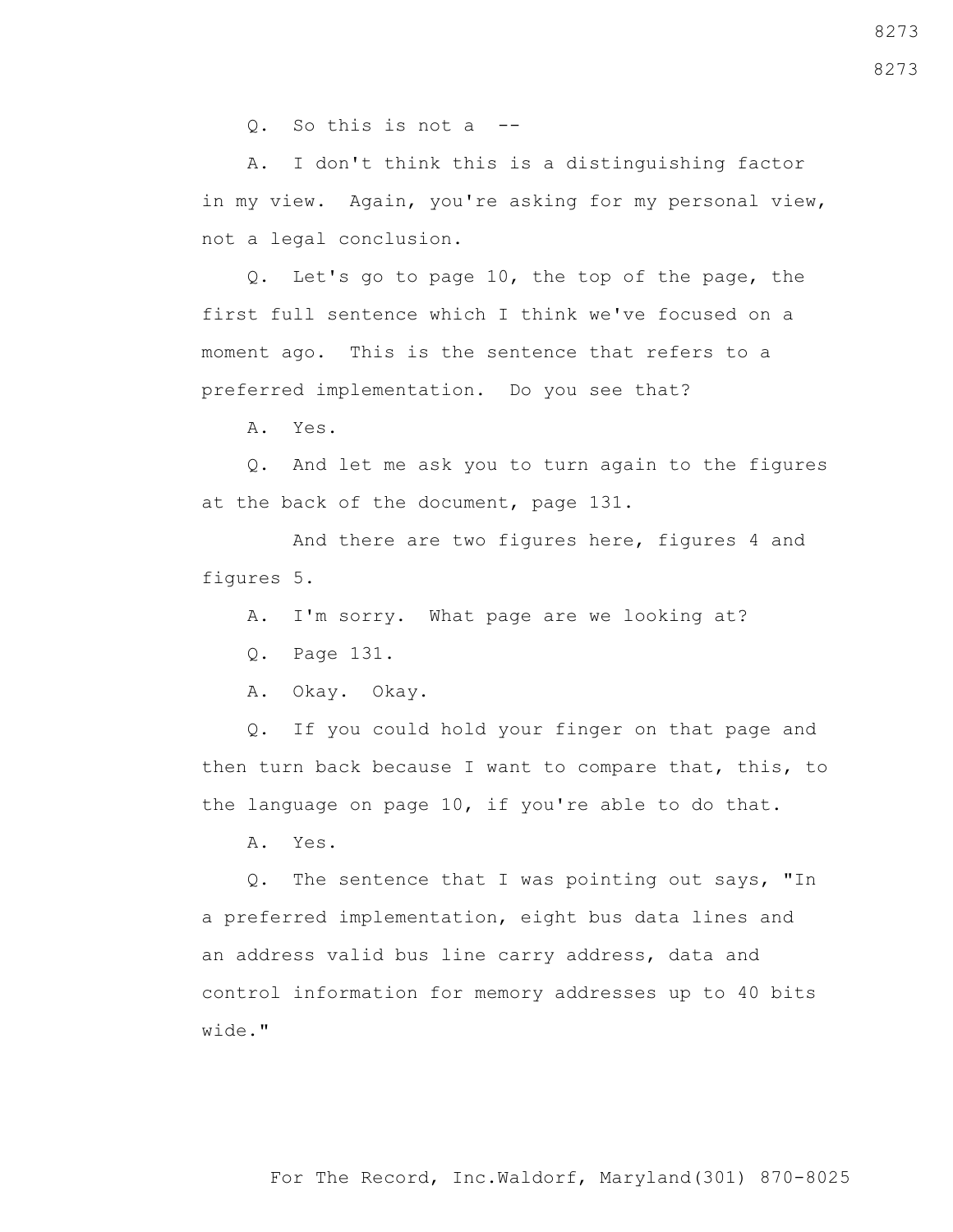Do you see that language.

A. Yes.

 Q. And then turning back to page 131, am I right that the two figures on this page, figures 4 and 5, are depicting that preferred implementation, by which I mean an implementation that has eight bus data lines and an address valid bus line?

A. Yes.

Q. And focusing on the top figure, that is --

 A. Although, if I could just point out, it's a very minor point, but it really is nine data lines because the address is actually used in all nine of the lines. It's a minor -- it's a --

 Q. Okay. Focusing then on figure 4, at the top on the right-hand side, there's the word "cycle." Do you see that?

A. Yes.

 Q. And then below that are numbers 0 through 5. Do you see that?

A. Yes.

 Q. And are those numbers references to clock cycles?

A. The zero -- whether they're odd or even are references to clock cycles. Past that point it's a reference to the beginning of the packet. But yes,

8274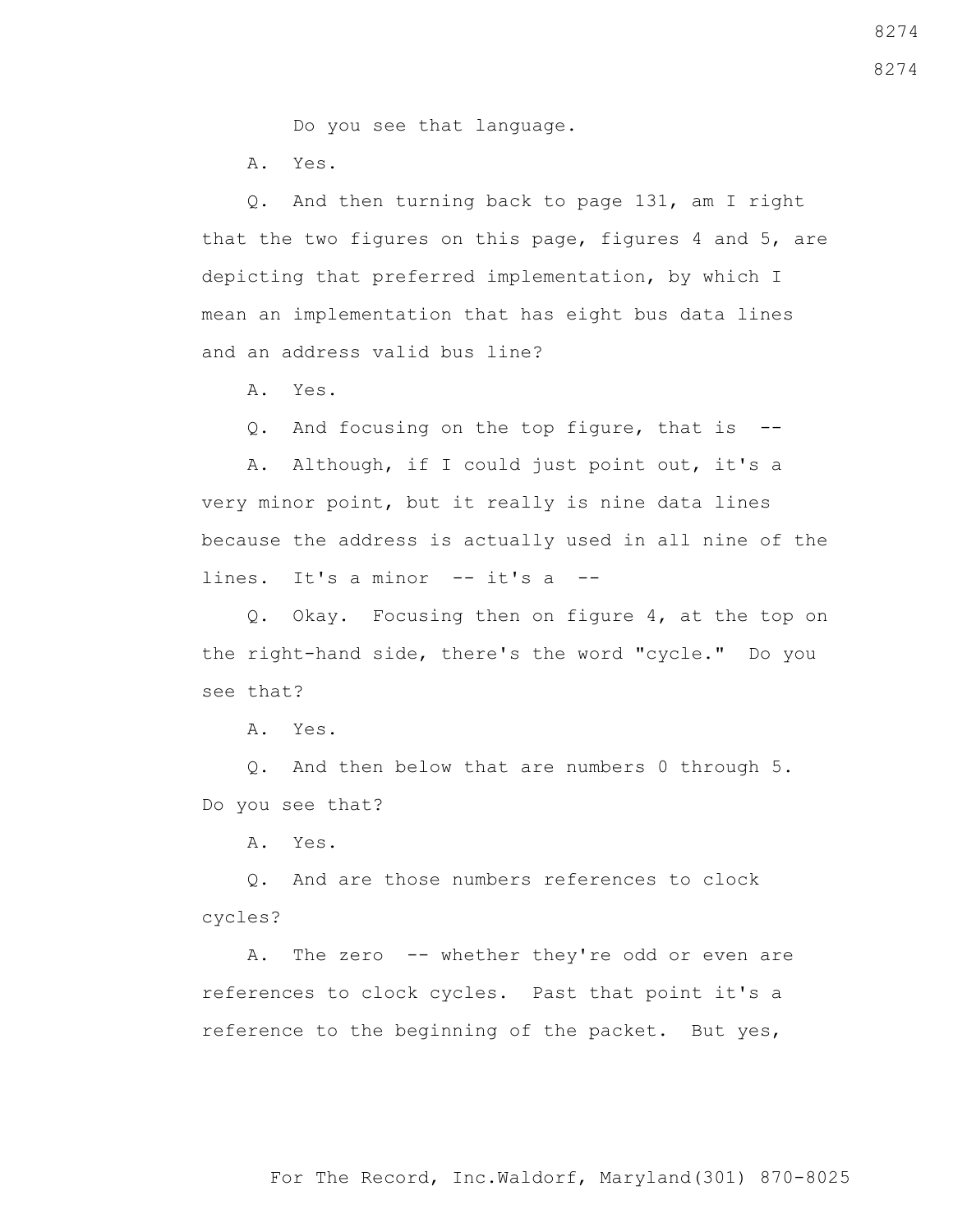that's right.

 Q. And am I correct that the rows corresponding with those numbers refer to information that's being transmitted over the bus with each successive clock cycle?

A. Yes.

 Q. And am I right that what's being depicted here is the format of a request packet?

A. Yes.

 Q. And the six rows together comprise the entire request packet; is that right?

 A. Yes. It's the address, the data and the control information. Well, actually -- sorry -- this is just address and control. There's no data in this one.

 Q. The Rambus DRAM technology is a packetized technology. Is that a term that's sometimes used to describe the technology, "packetized"?

A. I think that's fair.

 Q. And am I right that the use of packets in this way is another manner in which the Rambus technology differs from traditional DRAM memory design?

 A. I believe it was one of the inventions that we disclosed in here, yes.

Q. Now, finally, let's go to page 129 and

For The Record, Inc.Waldorf, Maryland(301) 870-8025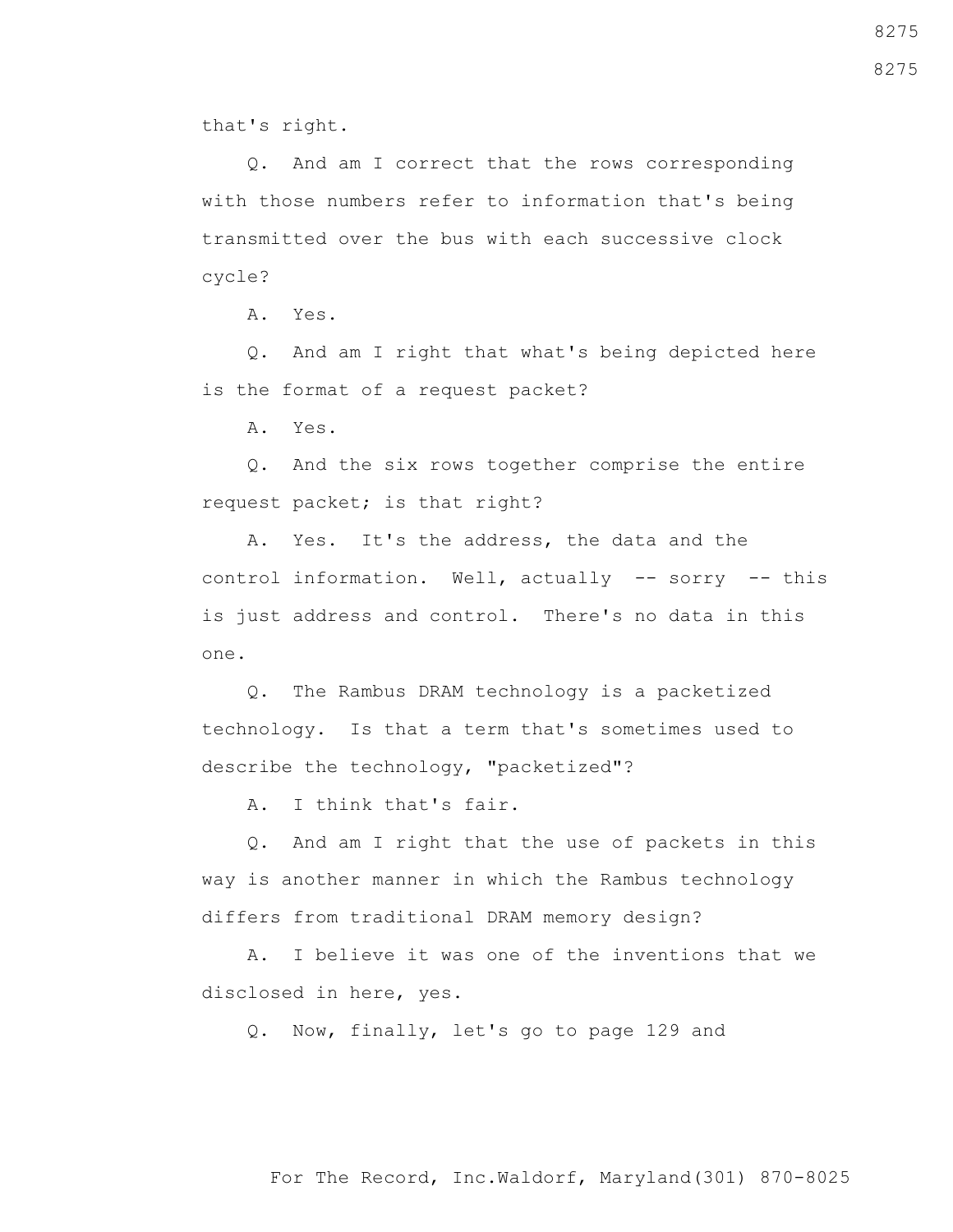specifically the bottom of page 129, which is figure 3.

A. Okay.

 Q. Am I right that what figure 3 depicts is the physical packaging of the preferred embodiment?

A. Yes.

 Q. And on the far right, the flat box with the pins sticking out of it, is that the memory controller?

A. It's a CPU or memory controller, yes.

 Q. Okay. And then the black line to the left of that, is that depicting the bus?

A. Yes. In the original -- if we had a better copy, you could see a bunch of individual lines going through it. They got smeared together in the copy.

 Q. And then the vertically stacked devices that look like dominoes to the left of that, are those separate DRAM chips?

A. Yes.

 Q. And they're all connected along one side to the  $bus$  --

A. Yes.

Q. -- is that right?

 And am I right that this type of packaging of a memory subsystem is something that was significantly different from traditional -- the way that DRAMs were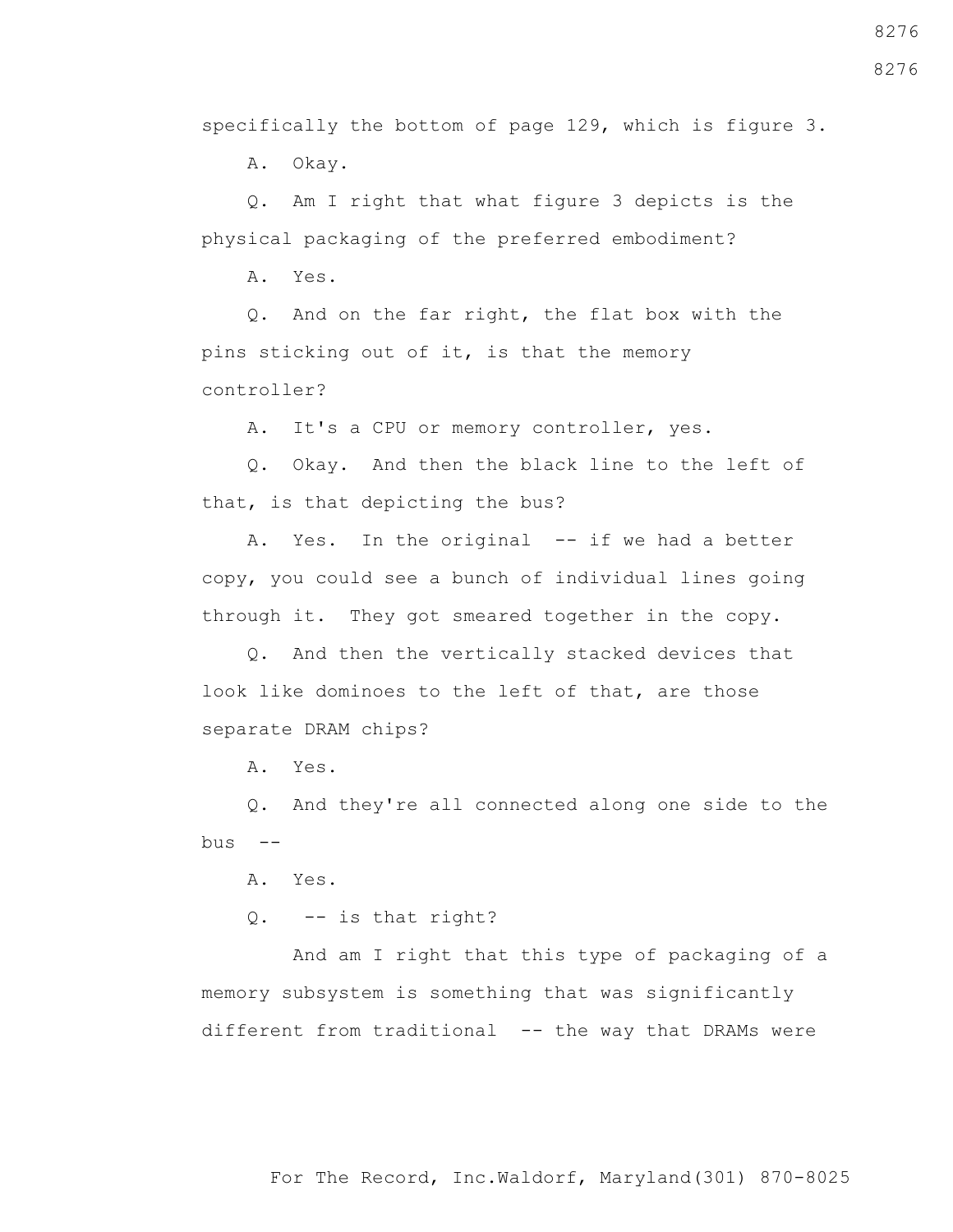packaged.

 A. That was one of the subjects of this invention, yes.

Q. You may set that document aside if you'd like.

 Now, in the early 1990s I think you've testified that Rambus met with a number of companies seeking to interest other companies in licensing its technology; is that right.

A. Yes.

 Q. And specifically am I right that what Rambus was seeking to license were rights to its technology for use in developing Rambus DRAMs or products that would be compatible with Rambus DRAMs?

A. That was what we were trying to license, yes.

 Q. And you were personally involved in a number of presentations to various companies that occurred in that early -- late 1989 through the early '90s time period; right?

A. Yes.

 Q. And I believe the DX behind you, which I think is DX-255, this is your listing of the companies that you recall meeting with in at least the '89 to '90 time period; is that right?

 A. Yes. That's partial. I'm sure there's others I'm forgetting, but yes.

## For The Record, Inc.Waldorf, Maryland(301) 870-8025

8277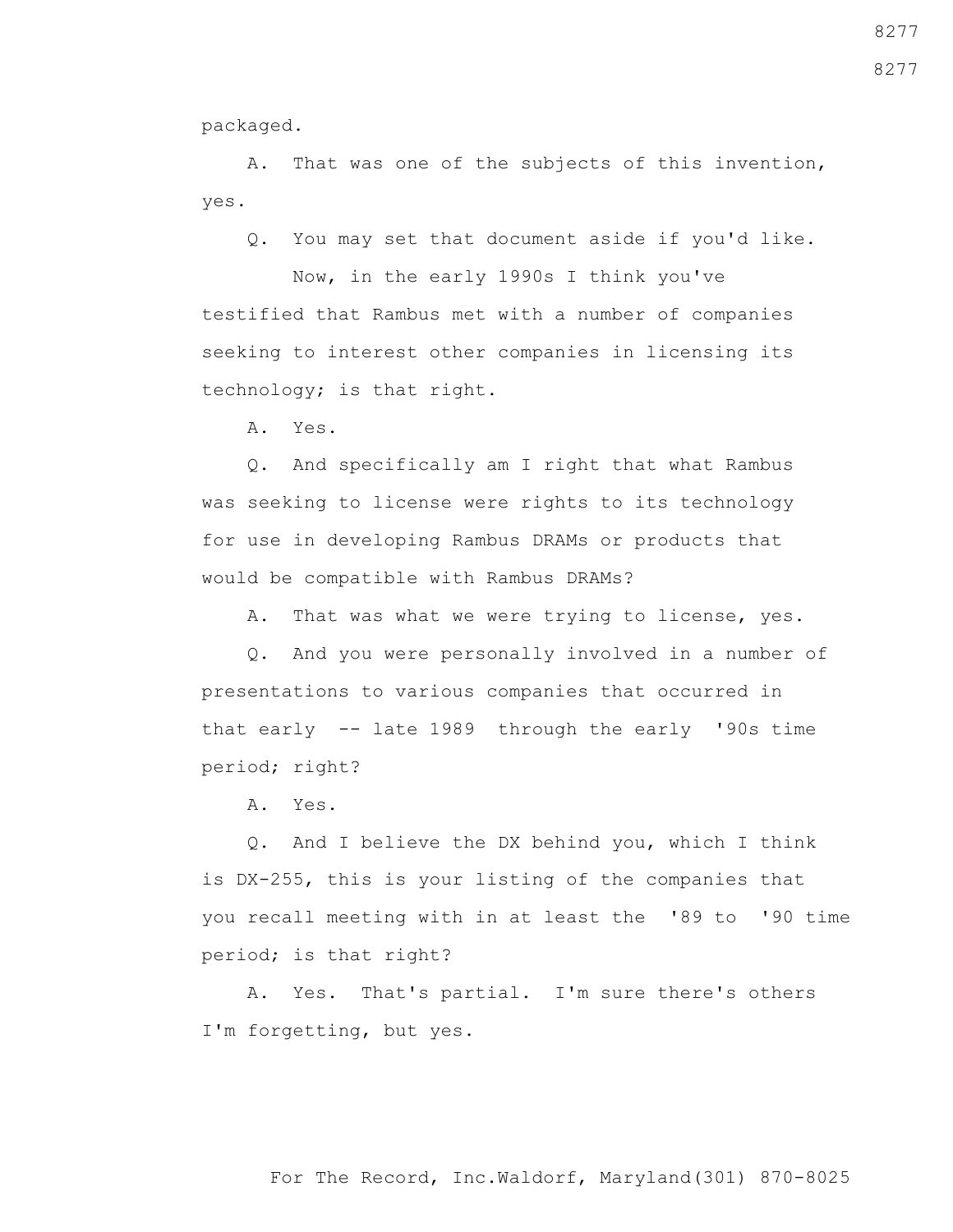Q. And whenever you met with these companies to discuss Rambus' technology, am I right that these discussions took place subject to nondisclosure agreements?

A. Almost always yes. Yeah.

 Q. And Rambus was always careful about securing nondisclosure agreements before disclosing any proprietary details about its technology?

 A. Certainly before we got the patents we were very careful and my best recollection is we were pretty careful afterwards, too.

Q. Now, let me show you another document.

May I approach, Your Honor?

JUDGE McGUIRE: Yes.

BY MR. ROYALL:

 Q. I have just handed you what's been marked for identification as CX-1283. And I think you may have seen a similar document earlier.

Do you recognize this.

A. Yes, I do.

 Q. And am I right that this is a document that you had some role in preparing?

A. Yes, I did.

 Q. And am I right that this document is typical of the types of presentation materials that you used when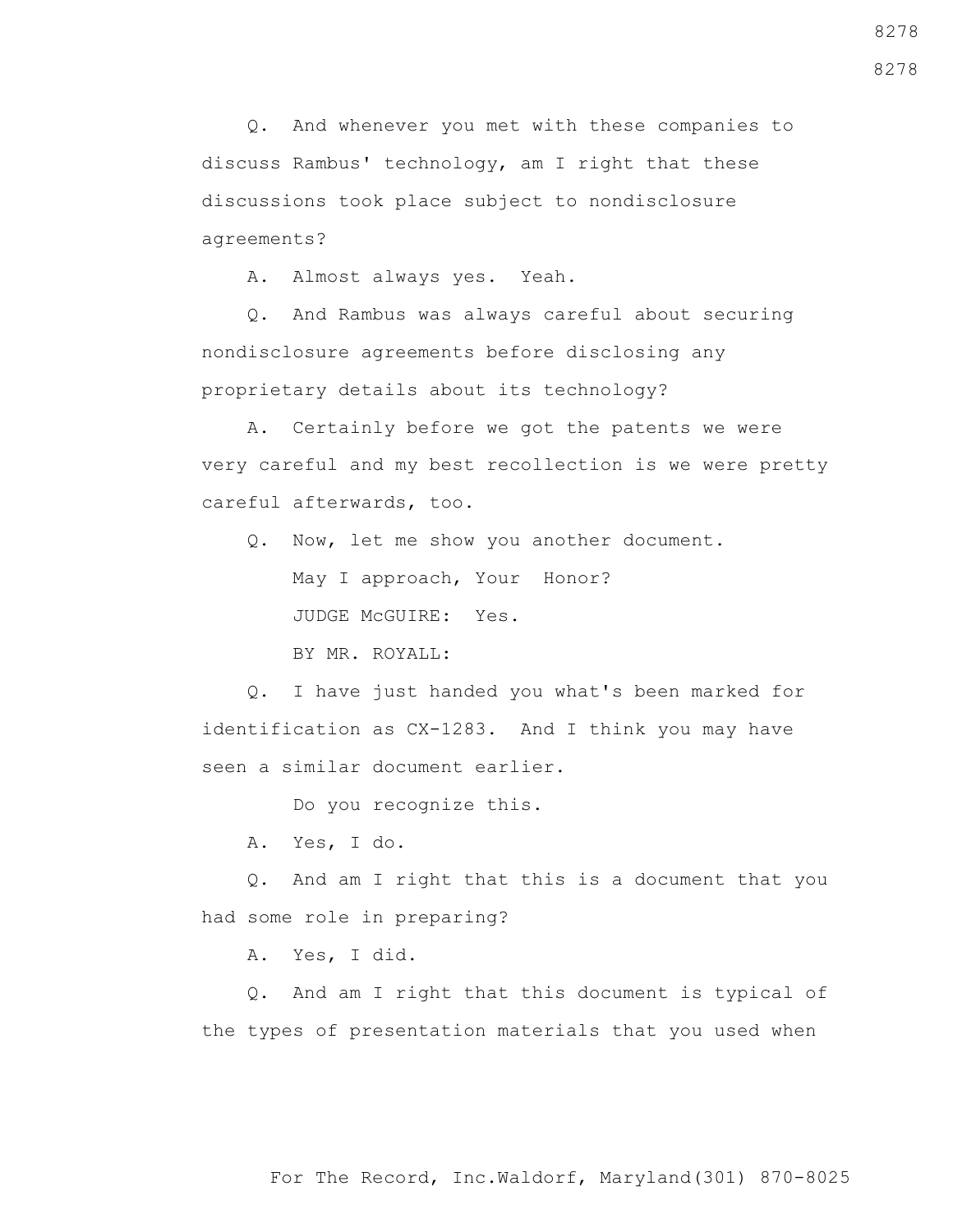you went out and tried to market the Rambus DRAM technology to potential business partners in the early time period of Rambus' work?

 A. Yes. In the very early time period this is typical. This is from 9-89, so yes, this is an early version of such a document, yes.

 Q. If I could ask you to turn to page 4 of CX-1283.

 This is the page with the heading Rambus motivation. Do you see that.

A. Yes.

 Q. And then you refer to about halfway down do you see the reference to current solutions?

A. Yes.

 Q. And that's a reference to current or conventional DRAMs; is that right?

 A. It's actually a reference to current memory systems that use DRAMs, but yes.

 Q. And below the reference to current solutions, do you see the words "very wide"?

A. Yes.

 Q. Is that a reference to the width of the buses used in conventional DRAMs?

 A. No. That's a reference to the width of the bus used on the memory card.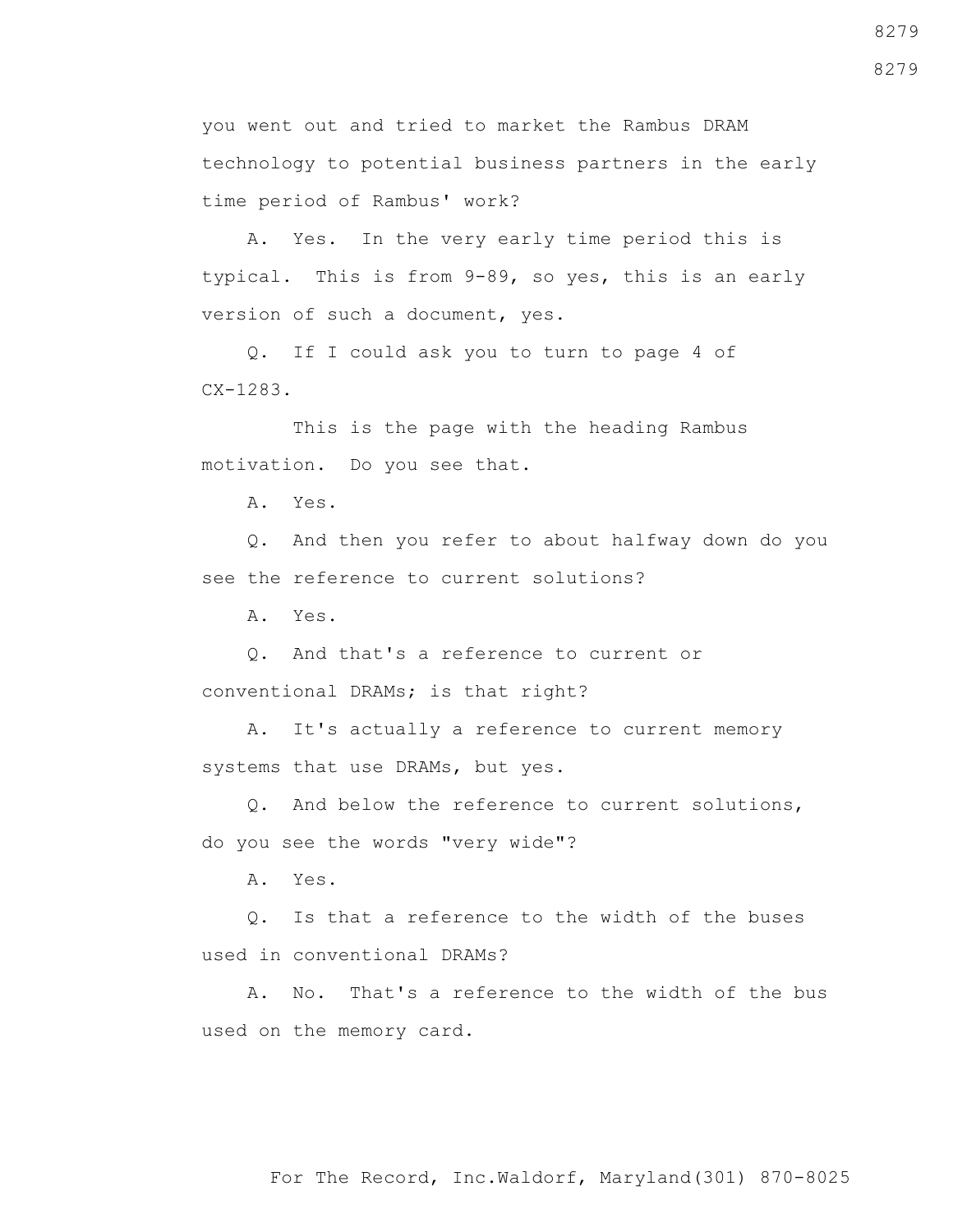Q. Okay. Let me ask you this. By comparison to conventional DRAMs, was the bus -- well, strike that.

 The first generation of the Rambus technology incorporated a narrow bus design; is that right.

A. The first generation did, yeah.

Q. Let's go to page 6 of CX-1283.

 This has the heading What Does Rambus Offer? Do you see that.

A. Yes.

 Q. And then on the bottom of the page, you see the language "Use existing DRAM fab technology and design, only change the interface."

Do you see that.

A. Yes.

 Q. I think Mr. Stone may have asked you about this same language, but I just wanted to touch on it briefly again.

 Am I right that Rambus' idea was not to change the core of the DRAM itself but to change the interface connecting the DRAM to other components.

A. That's pretty close. It's not quite true.

 We had to make minor changes to the core, but we couldn't make major ones because that was too big of a leap, so it's close.

Q. Let's go to page 9.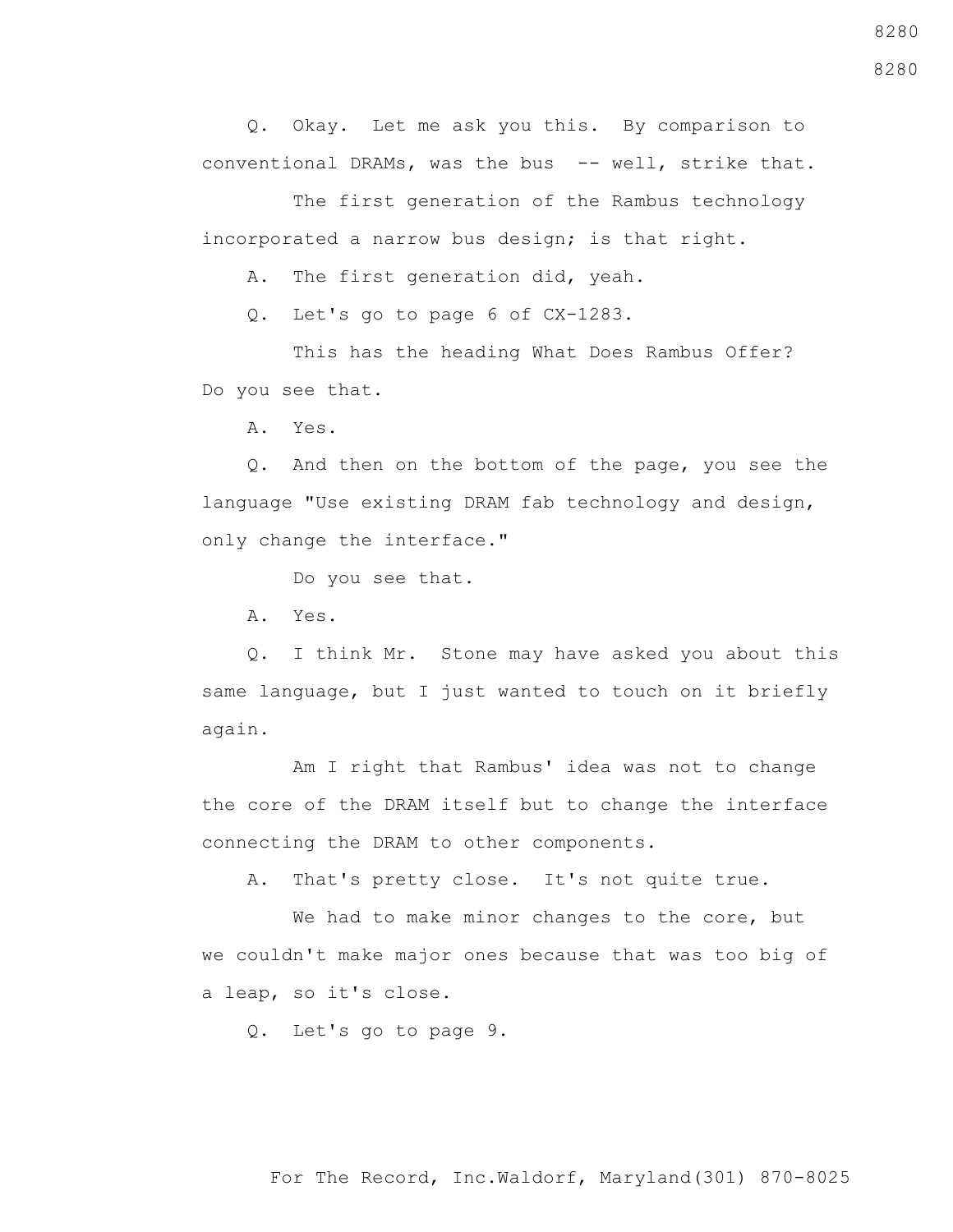And this is the slide with the title Rambus interface. Do you see that?

A. Yes.

 Q. And the first bullet says, "Uses only a single (eight-bit) bus to interface to DRAMs."

Do you see that.

A. Yes.

 Q. And am I right that what's being described there -- is this essentially the same as the preferred implementation in the '898 application?

 A. I'm not sure it's exactly the same, but it's basically the same, yes.

Q. Well, the --

A. I.e., there were minor changes made. They occurred at different points in time. Minor changes were probably made between them, but it's basically the same.

 Q. We talked earlier about the preferred implementation which had, depending on how you looked at it, an eight or nine --

A. Exactly.

Q. -- bit-wide bus?

 A. Right. That's why I said minor changes because I think we went from eight to nine bits, so...

Q. So when -- in this early time period when you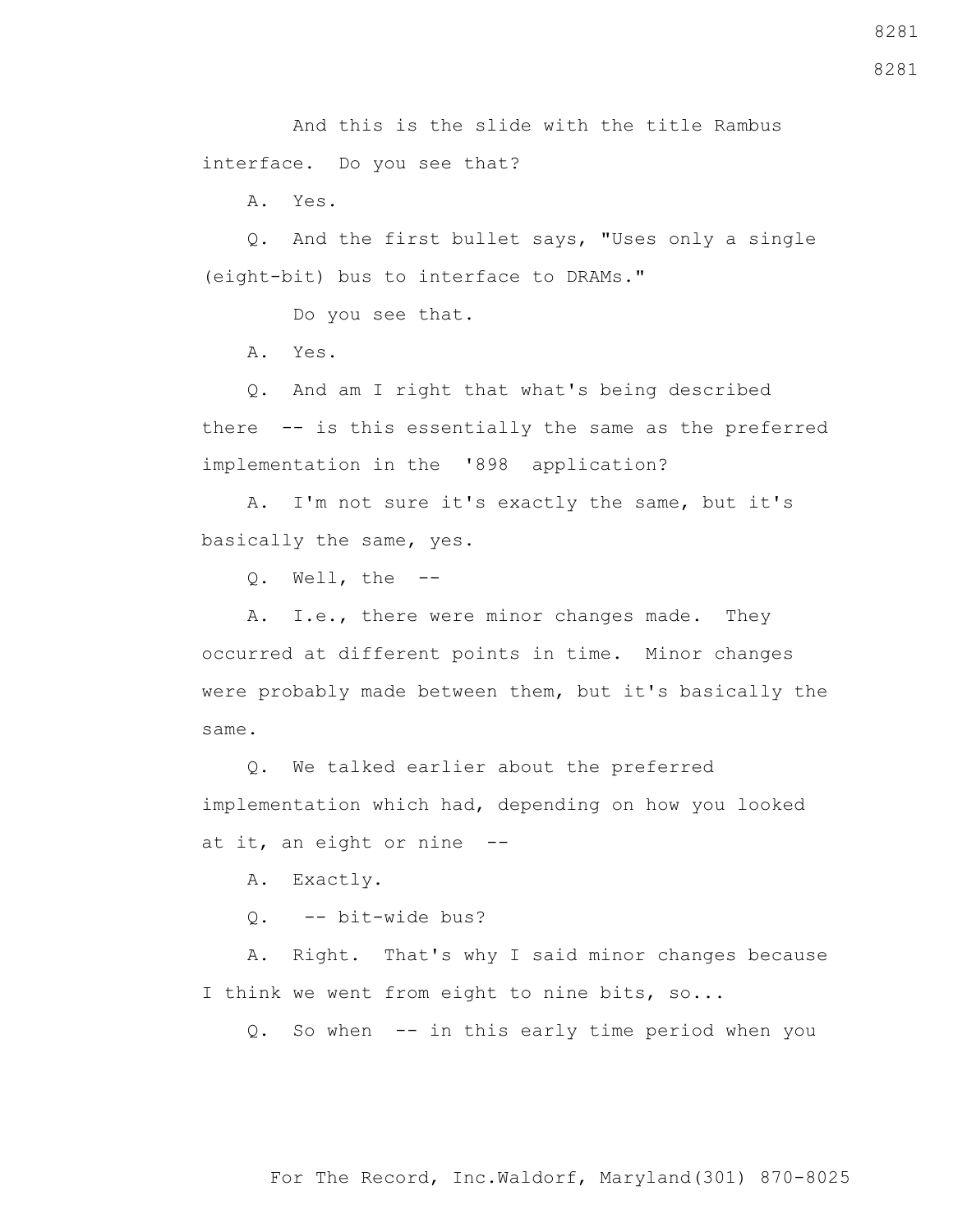and others associated with Rambus were going out to meet with other companies to market your ideas, am I right that you were telling other companies that part of your concept was this eight-bit multiplexed bus?

 A. We were describing the first chip that we proposed to build, yes.

 Q. Well, and the interface that you were telling these companies that they should build as a partner with Rambus was an interface to this eight-bit multiplexed bus?

 A. That's correct. We were describing the first implementation of Rambus technology in it, yes, that's right.

 Q. Now, going back to page 7 of CX-1283, this is the slide with the heading Rambus versus conventional DRAMs.

A. I'm sorry. What page?

Q. That's page 7.

A. Oh, sorry. I found it.

 Q. And what this slide is doing is just drawing some comparisons or some contrasts between conventional DRAM and Rambus DRAM; is that right?

A. In this case it's a conventional -- it's a system built with conventional DRAMs or a system built with Rambus, but yes. This is a system description.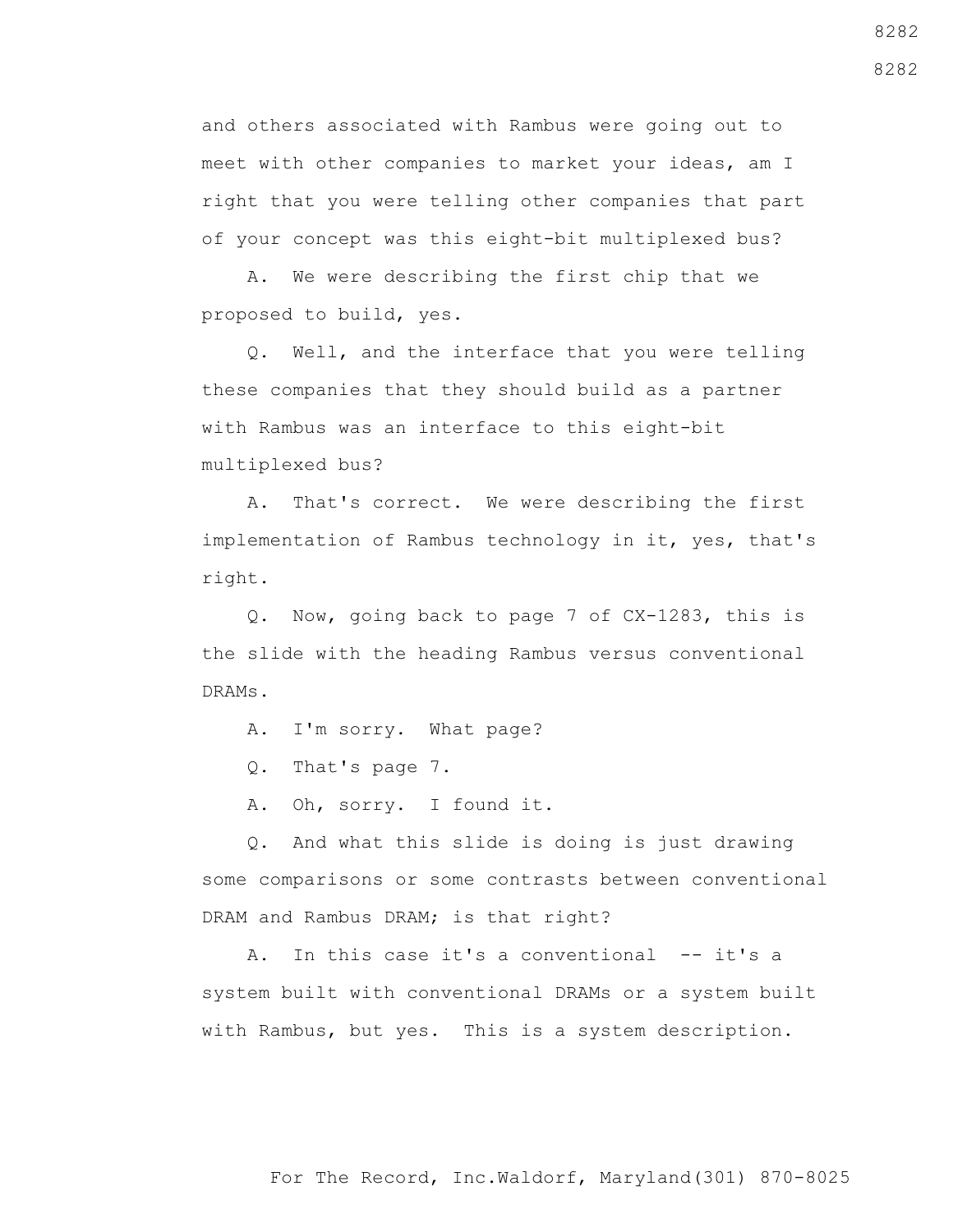Q. And am I right that when you, in this early time period, when you would meet with other companies, in describing your inventions, you would not only describe your inventions, the Rambus DRAM design, but you would also explain how they -- your inventions contrasted or differed from conventional DRAM design?

 A. My hesitation is the use of the word "inventions." We were describing a Rambus implementation, so I'm not sure we put it in the context of inventions, but we were describing what the first-generation Rambus interface and parts would look like as compared to what a memory system built with conventional DRAMs would look like, yes.

 Q. And going to the next page, page 8 of CX-1283, this is the slide with the heading current DRAMs?

A. Yes.

 Q. And below that, the first bullet refers to current DRAM interface. Do you see that?

A. Yes.

 Q. And you described the current DRAM interface below that as having three sets of lines, a set of address lines, a set of data lines and a set of control lines; is that right?

A. Yes.

Q. And am I right that Rambus' idea was to

For The Record, Inc.Waldorf, Maryland(301) 870-8025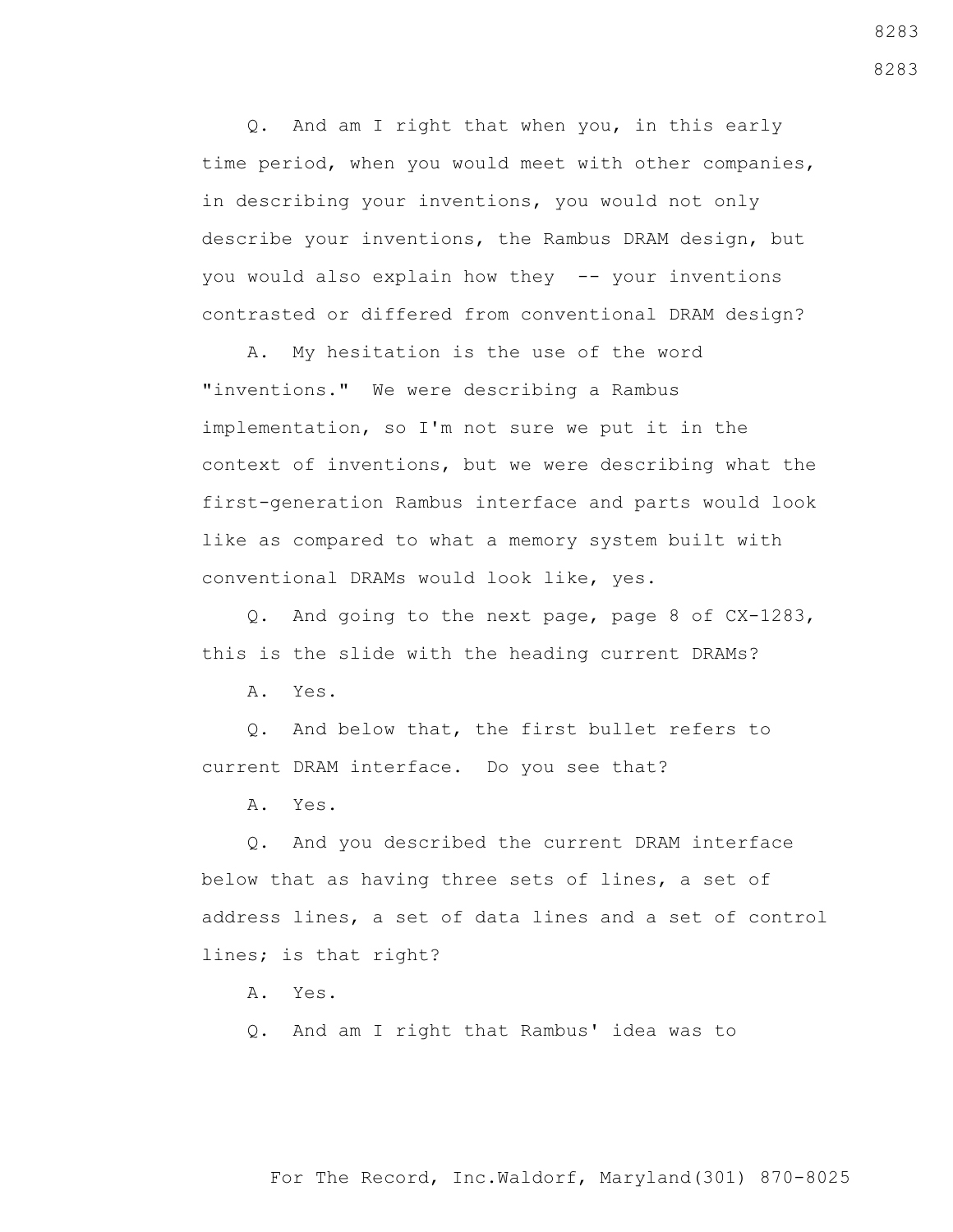replace the three separate lines with one multiplexed bus?

A. That was one of our ideas, yes.

 Q. And then the bullet point referring to control lines, there's a parenthetical reference to something called -- there are three terms, RAS, CAS and WE?

A. Yes. Write enable.

Q. Write enable?

 And those were control signals used by the conventional DRAM bus architecture that -- well, let me stop there. Am I right that those are control signals that were used by conventional DRAM bus architectures?

A. Yes.

 Q. And Rambus' multiplexed bus design didn't use these types of control signals; is that right?

A. That's correct.

 Q. And that's something that you did away with as part of the move to a multiplexed bus design?

A. Yes.

Q. And let's go to page 13.

 And do you recognize the picture here to be essentially the same picture as what we saw in I think it was figure 3 to the '898 patent application.

A. Yes.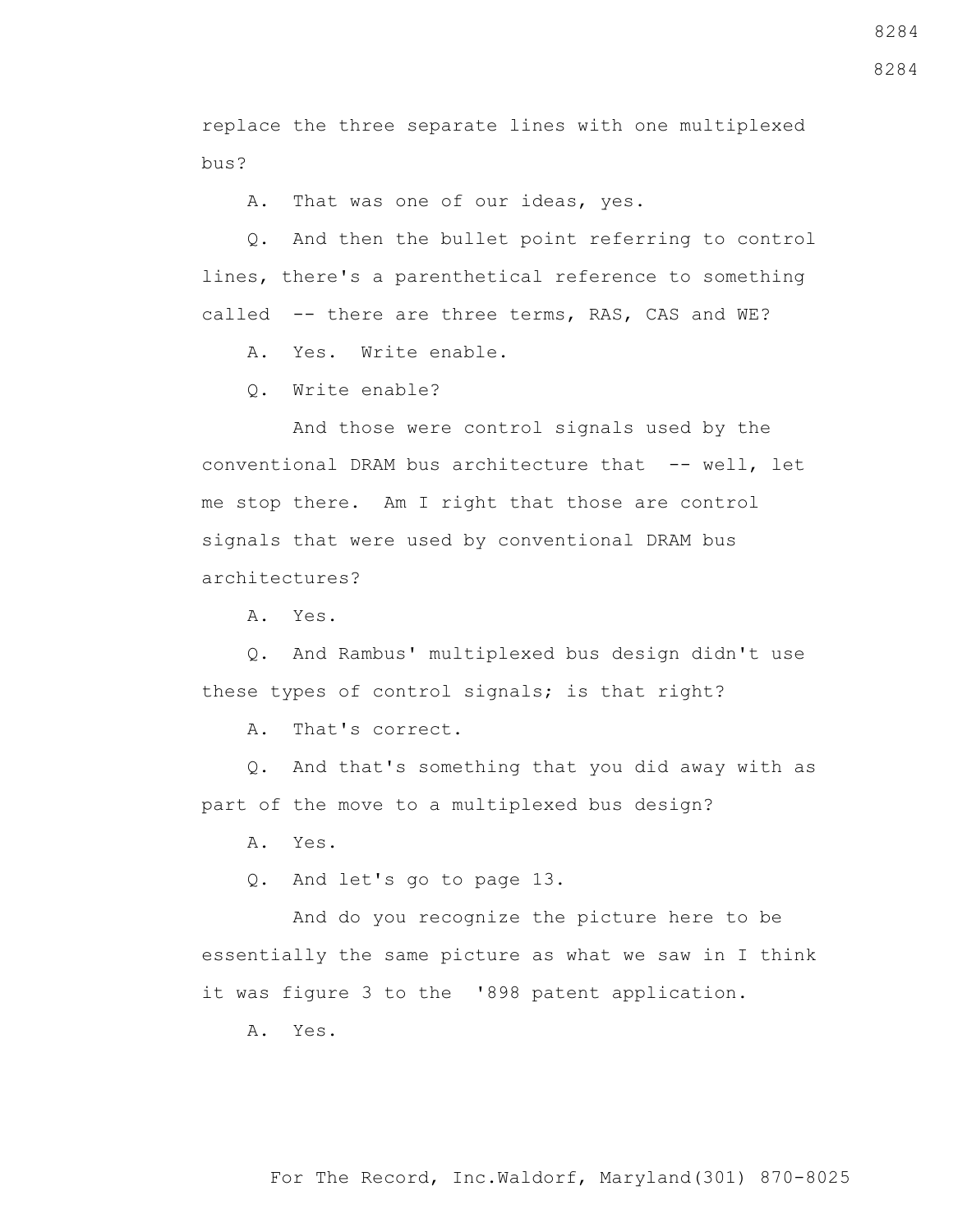Q. So this is a depiction of the packaging of the first-generation Rambus design?

 A. Yes. But let me just explain something. This was a picture of the packaging of the first-generation DRAM as of early -- late '89, early '90s. In fact we never actually shipped parts that looked like this. We actually packaged them quite differently, so that's  $$ the first-generation DRAM that actually shipped did not look like this at all. They were laid down flat.

So I just want to make that clear.

 MR. ROYALL: Well, Your Honor, I would offer CX-1283 at this time.

JUDGE McGUIRE: Objection?

MR. STONE: No objection.

JUDGE McGUIRE: Entered**.**

 **(CX Exhibit Number 1283 was admitted into evidence.)**

 MR. ROYALL: And I believe I may also need to offer the notes that we touched on earlier, CX-1757.

MR. STONE: No objection.

JUDGE McGUIRE: Entered.

 **(CX Exhibit Number 1757 was admitted into evidence.)**

BY MR. ROYALL:

Q. Am I right, Dr. Farmwald, that it's your

For The Record, Inc.Waldorf, Maryland(301) 870-8025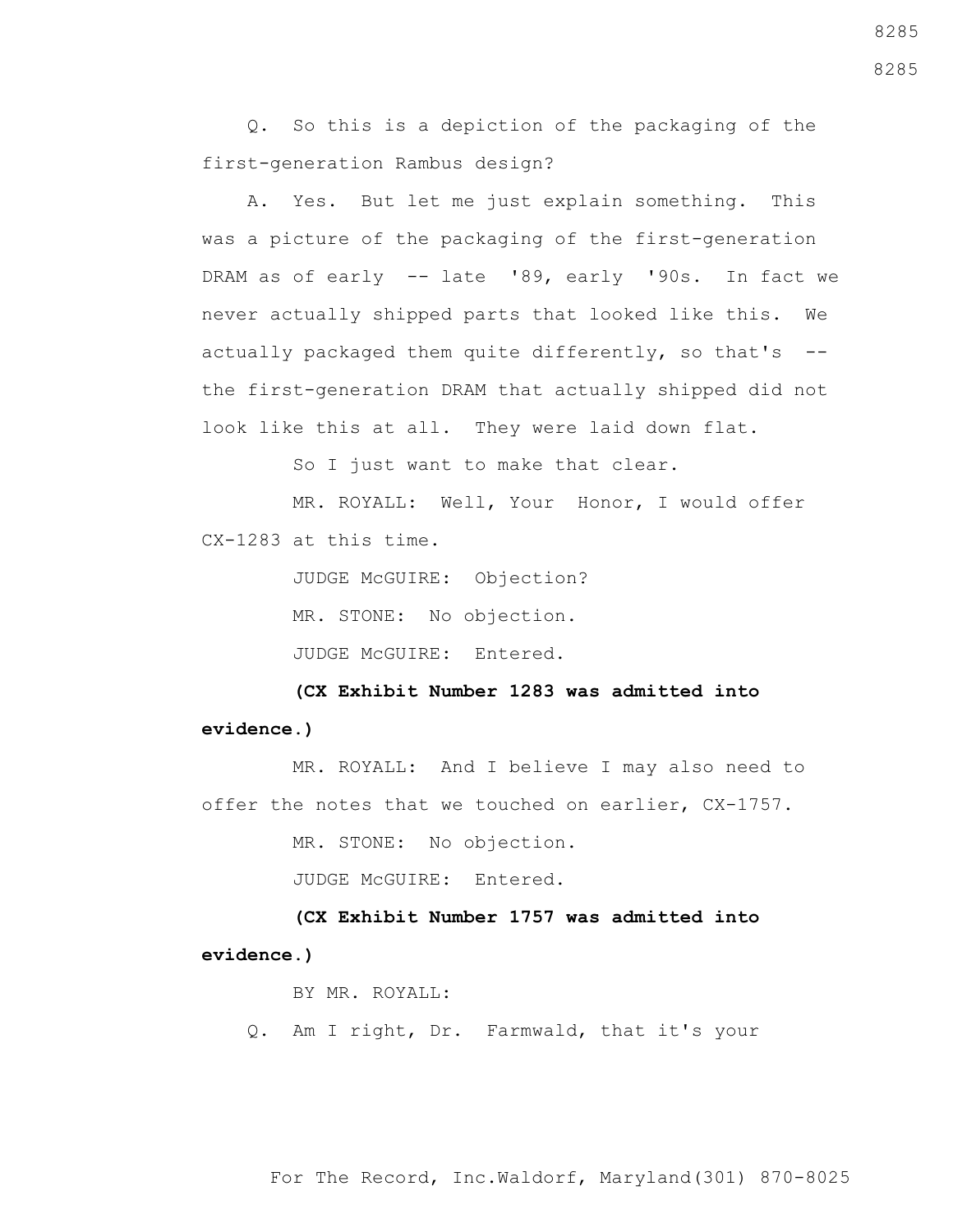recollection that during at least some of the early licensing discussions that Rambus had with other companies, that during those discussions Rambus showed a copy of its original patent application to some of these other companies?

 A. Yes. I can't tell you specifically who we gave it to other than -- i don't have any direct recollection, but I do remember we gave it out, yes.

 Q. Do you recall that Toshiba was one of the companies that Rambus disclosed its original patent application to?

A. I'm fairly certain that that's true, yes.

 Q. And you don't recall specifically other companies?

 A. I don't specifically recall when and where we handed it to them, but I'm pretty certain that we did, yes.

Q. And when you disclosed or --

 A. That was a patent application, just to make it clear, because we didn't have an issued patent.

 Q. Well, it was the same patent application that we discussed --

A. Exactly. The '898 patent application.

 Q. And when you disclosed that patent application to Toshiba and potentially other companies that you

8286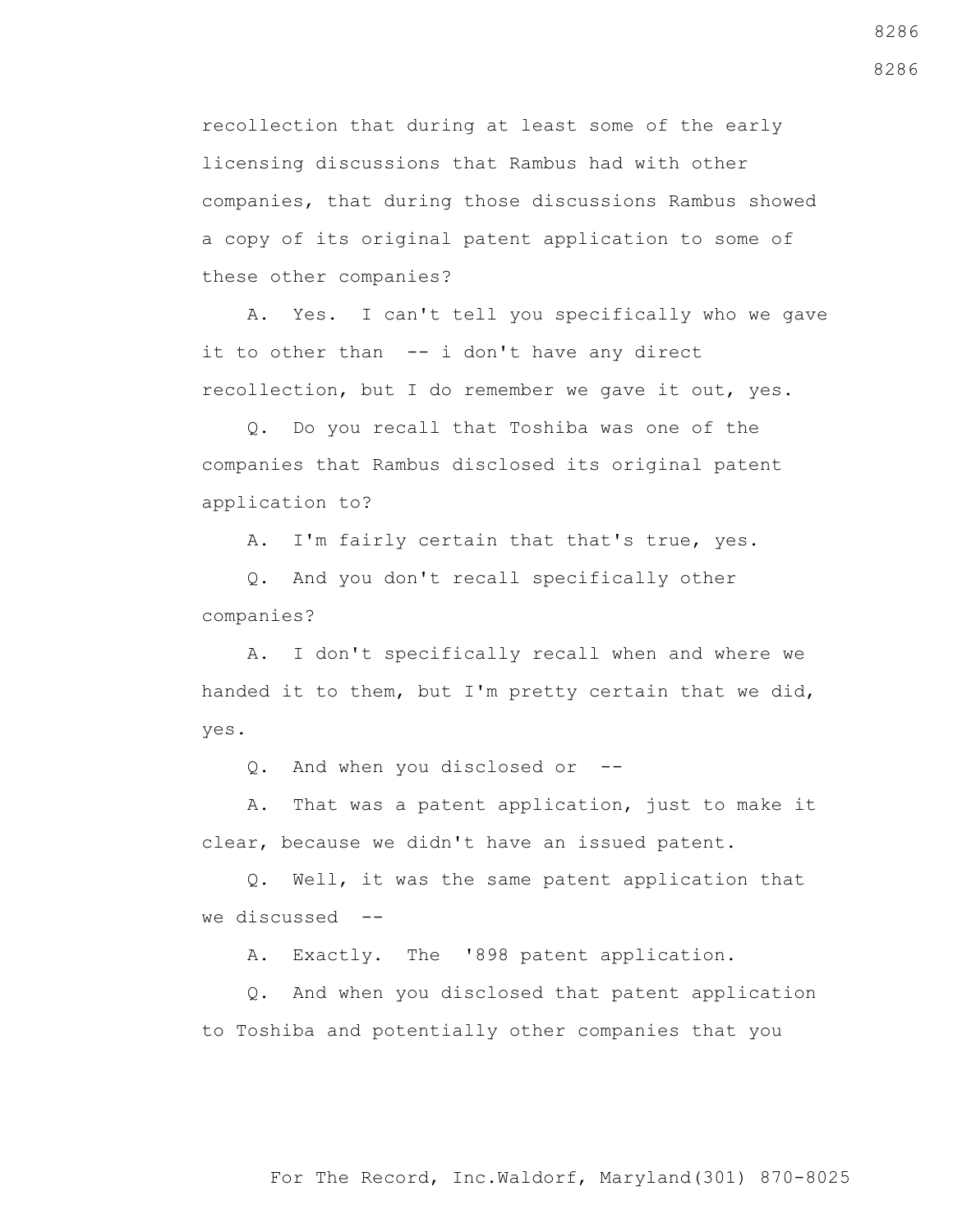don't remember now, am I right that you did not discuss with them the scope of Rambus' patent claims?

 A. I did not. I can't say for certain whether anybody else in the company did or did not.

 Q. Well, if there were such discussions, you were not involved in them?

 A. If there were such discussions, I certainly don't remember them.

Q. And you said --

A. Actually could I just clarify that?

 I have some vague recollection again of people asking us about  $-$  and I don't remember the time frame, unfortunately -- as to whether they could use specific ideas but in a noncompatible form. I just don't remember when and who it was, so just to clarify my answer.

 Q. Let me ask you about your testimony earlier in the day.

 I believe you said that it was your general recollection that in at least some meetings with other companies in this early time period that some other companies asked about the potential to use Rambus inventions in noncompatible uses --

A. Yes.

Q. -- is that right?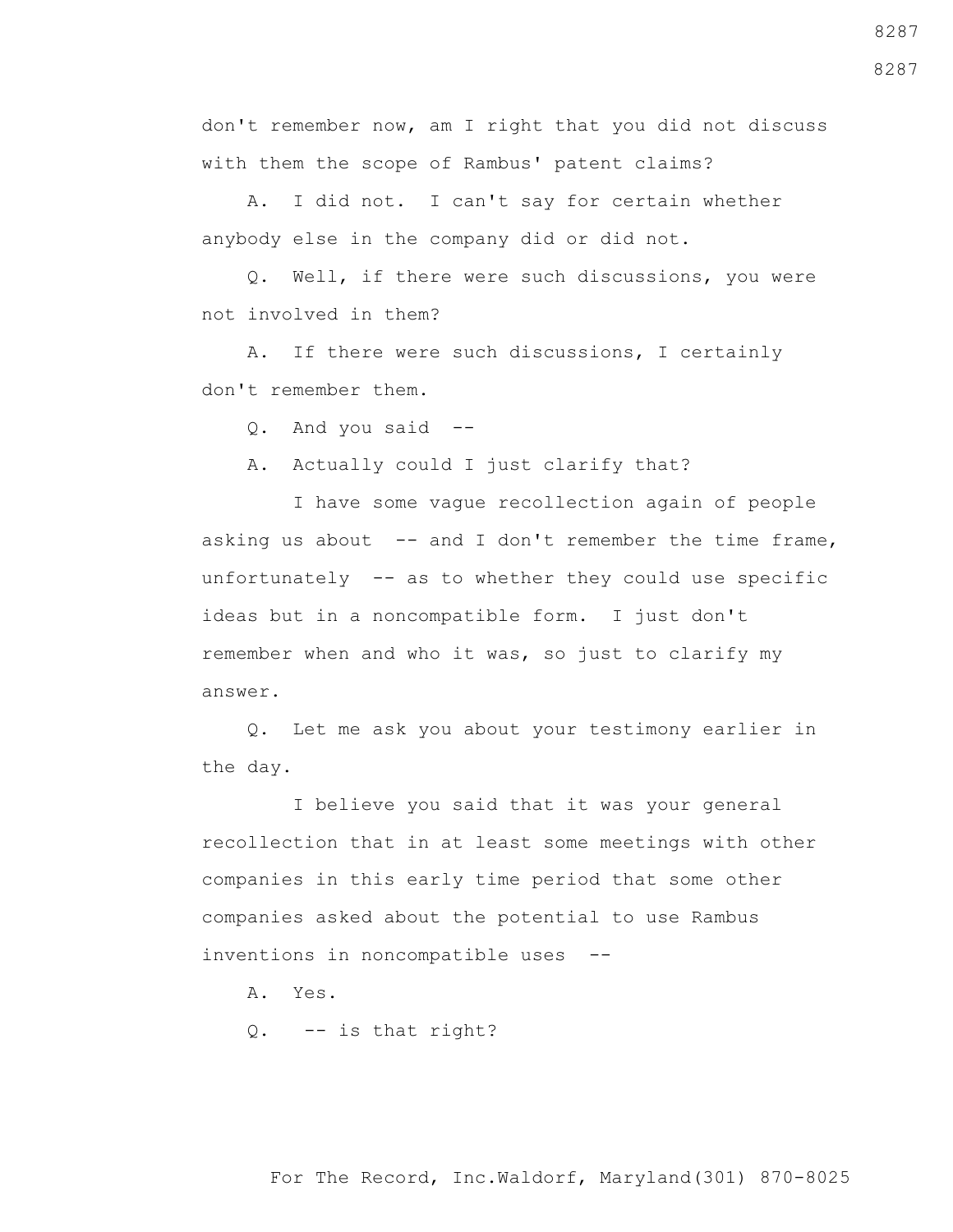A. Yes.

Q. But you don't recall the specifics?

 A. The only specific one that I have a clear recollection of is the RamLink meeting that we discussed earlier today.

 Q. So besides that meeting, you can't tell us today the name of any particular company that you recall raising this issue of use of Rambus inventions in noncompatible use?

A. I cannot give any names or dates, no.

 Q. And are you aware of any documentation in Rambus that would record or document any such discussions?

 A. Not -- certainly not in the early years of the company, no, I'm not aware of anything.

 Q. Now, putting aside whether you can remember actual names of companies that raised issues, let me ask you this: Do you have any specific recollection of a specific noncompatible use that a company discussed with Rambus in these early --

A. In the early years.

 Other than the RamLink, no, not right now. Again, "early years" meaning pre-1993? '92?

 Q. Well, would it make a difference to your answer?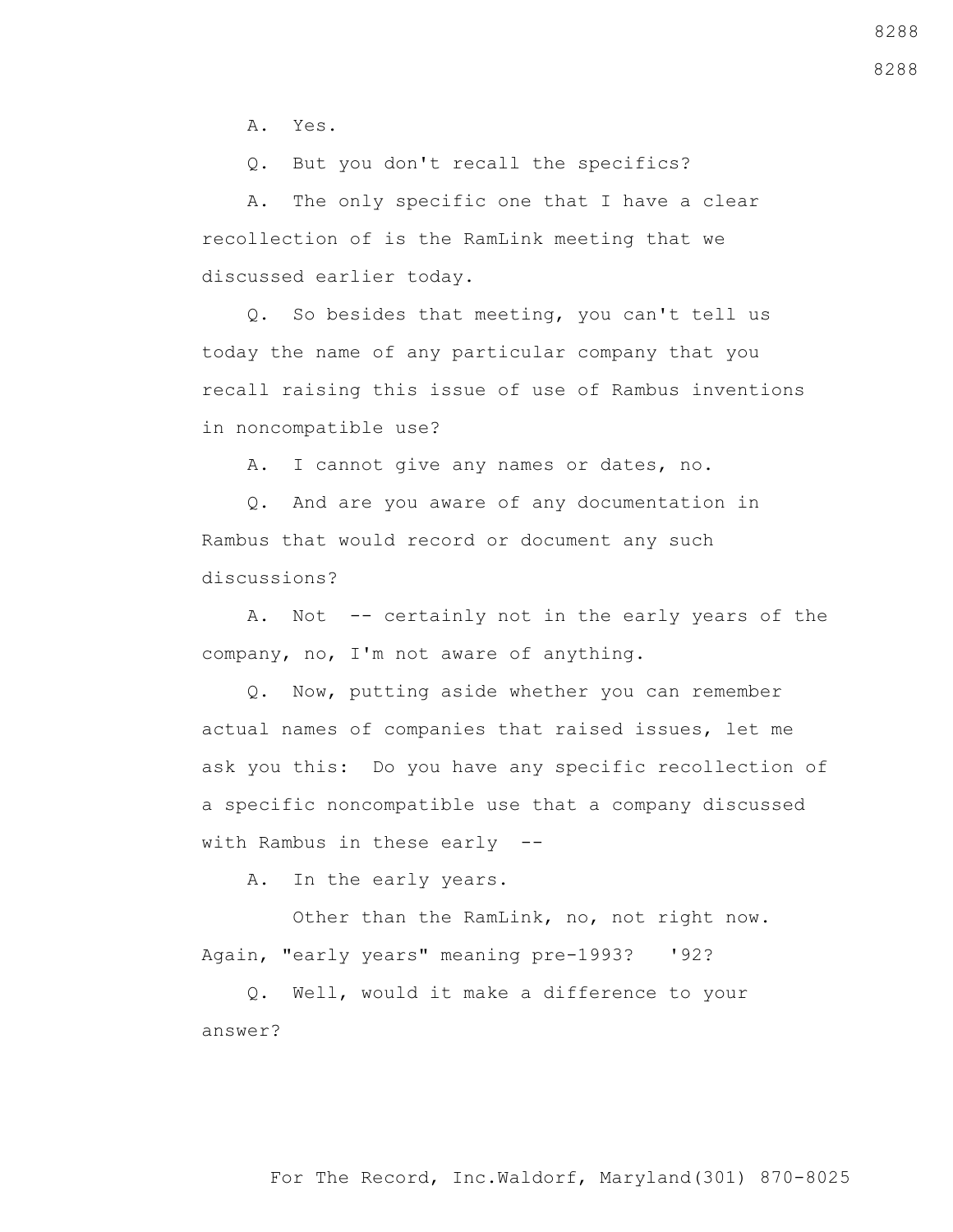A. The only ones I can remember occurred in the later '90s.

Q. And you testified about that earlier?

- A. DDR I testified.
- Q. And the MoSys --
- A. The MoSys.
- Q. -- one example?
- A. Yeah.

 Q. And am I right that you do not recall talking with Toshiba or any other company about any specific alternative approach to implementing high-speed DRAM interfaces that would be blocked by Rambus patents?

A. I have no specific recollections of any such.

 Q. Am I right that in meeting with potential business partners, in talking with them about Rambus' interface technology, you did not think that it would be in Rambus' interest to talk about alternative approaches for achieving high-speed DRAM interface?

- A. I'm sorry. Can you repeat the question?
- Q. Yeah, let me restate that.
- A. Yeah.

 Q. Am I correct that it was your view that in meeting with other companies to talk to them about the Rambus interface technology and to encourage them to implement it and to license it that you did not believe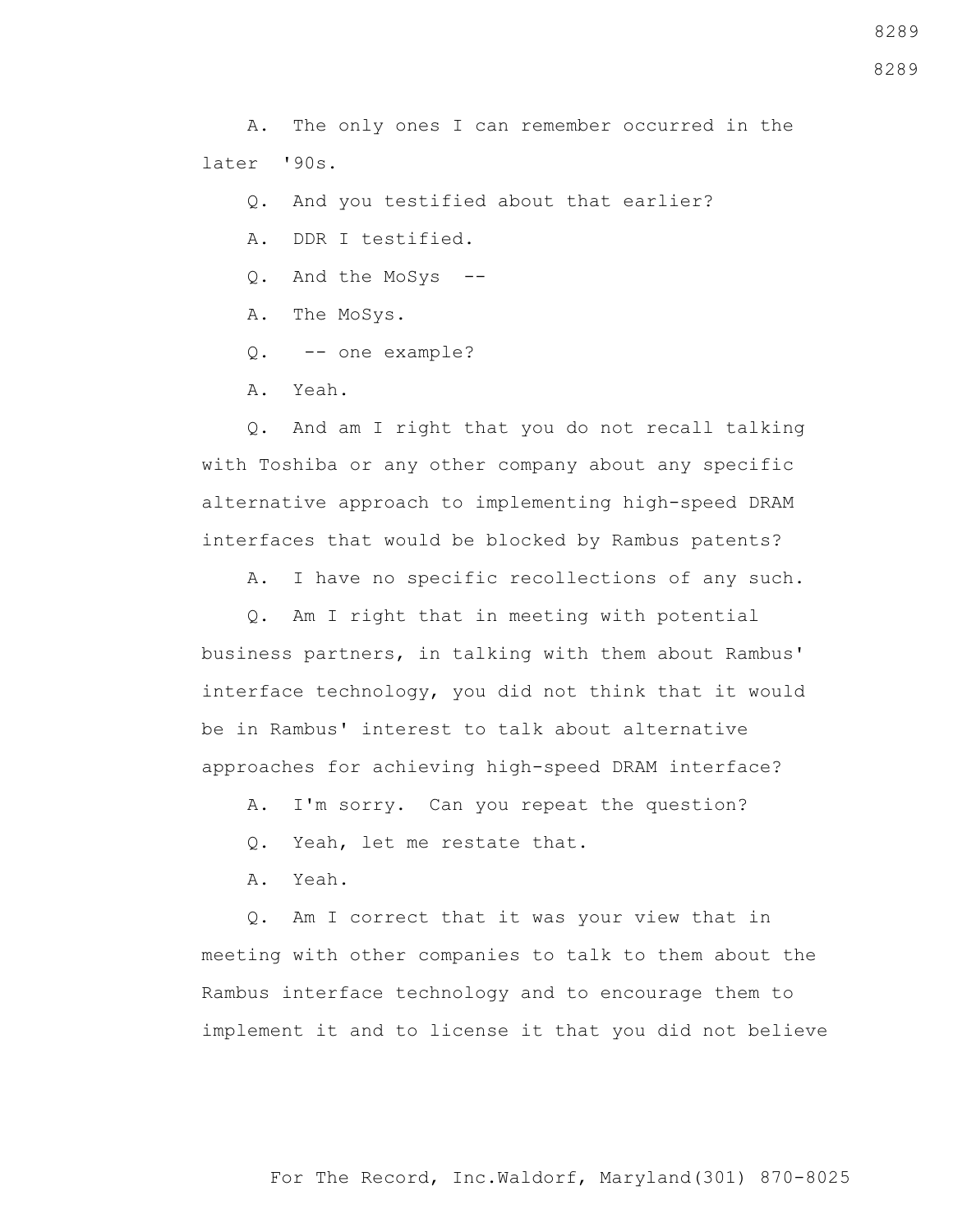that in that context it would be in Rambus' interest to talk about alternative approaches for achieving the same types of performance?

 A. Well, my best recollection is that I didn't think at that time in the early -- in '89 and '90 that there were any alternatives to what Rambus was doing. Nobody else was proposing anything that early on. They started later to propose alternatives, but in the early time frame I don't think there was anything else other than the current interface. That's my recollection. Maybe I'm wrong, but...

 So I don't remember thinking about it much one way or the other is what I'm saying.

 Q. Let's go back briefly to CX-1283, which are the slides with the title Rambus. And if I could ask you to turn to page 17.

A. Yes.

 Q. Mr. Stone asked you about this page, but I don't think he asked you about the third principal bullet point at the bottom  $-$ - I could be mistaken, but -- "Rambus can still be protected and standardized."

Do you see that.

- A. Yes.
- Q. By the word "protected" here were you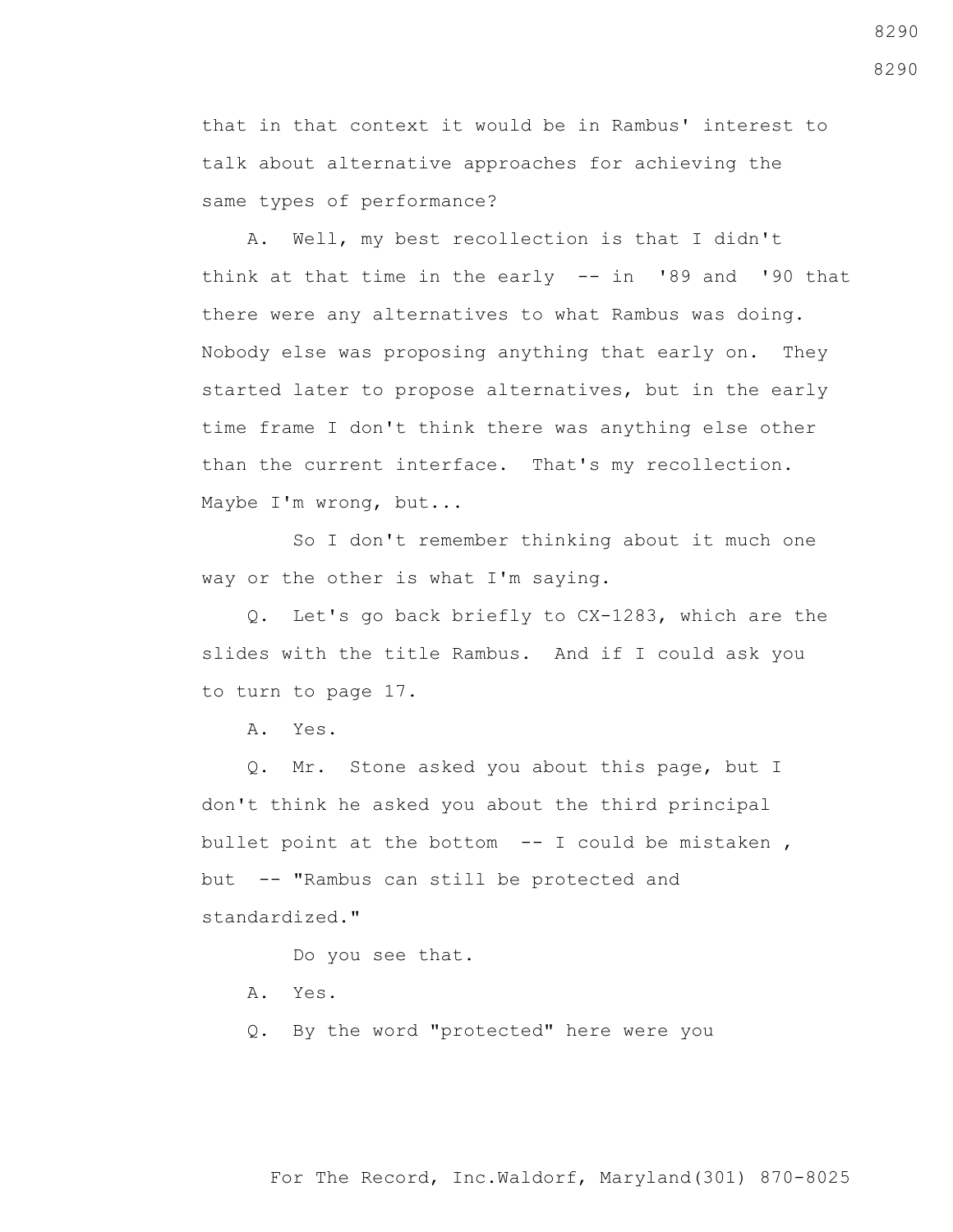For The Record, Inc.Waldorf, Maryland(301) 870-8025

referring to patents or patented -- patenting the

technology?

A. I believe that's what I was referring to, yes.

 Q. And the term -- by the term "standardized" here --

 A. It's more than just patents, by the way. It's -- there's technical know-how other than patents, but mostly patents, yes, so...

 Q. Okay. And by use of the term "standardized" here you're referring to the idea of making Rambus' technology a high-volume standard?

 A. Yes. A de facto standard, a part that people used in high volumes.

MR. ROYALL: Okay. May I approach,

Your Honor?

JUDGE McGUIRE: Yes.

BY MR. ROYALL:

 Q. Dr. Farmwald, I've just handed you a document that's been marked for identification as CX-1754, and do you recognize these to be copies of your own handwritten notes?

 A. I've glanced through the first four or five, and they all seem to be my notes, yes.

 Q. And just so the record is clear -- I don't want to misrepresent anything -- if you'll look at page 27,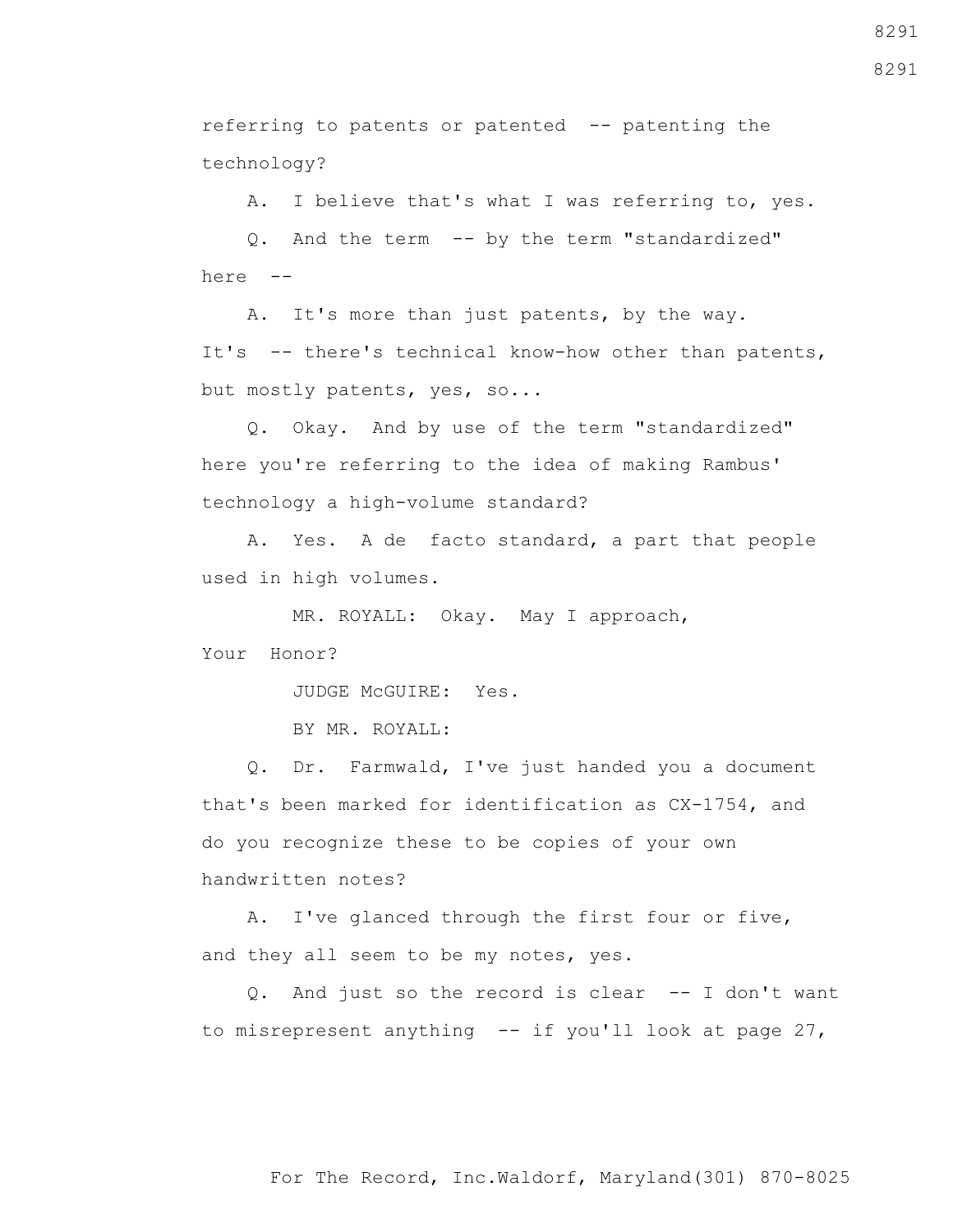8292

8292

you'll see that there's a copy of what appears to be a phone message?

A. Yes.

 Q. And then there are a couple of pages embedded in here, pages 22 through 24, which clearly do not appear to be your handwritten notes. It's some typed material of some sort. Do you see that?

A. Yes.

 Q. But the remainder of this exhibit is comprised of your handwritten notes; is that right?

A. Let me just flip through to make sure.

## **(Pause in the proceedings.)**

Yeah, I don't think -- yeah, 22 through 24 have some notes on them which probably are in my handwriting. They're small enough -- but everything else looks like my handwriting.

 Q. I just have I believe one thing to ask you about in this document.

 If you'll turn to page 7 of CX-1754, these are the -- this is the page with the date that appears at the top 9-18 or September 18, '89. Do you see that.

A. Yes.

 Q. And then there's a -- well, let me -- strike that.

Let me ask you, do you recognize these to be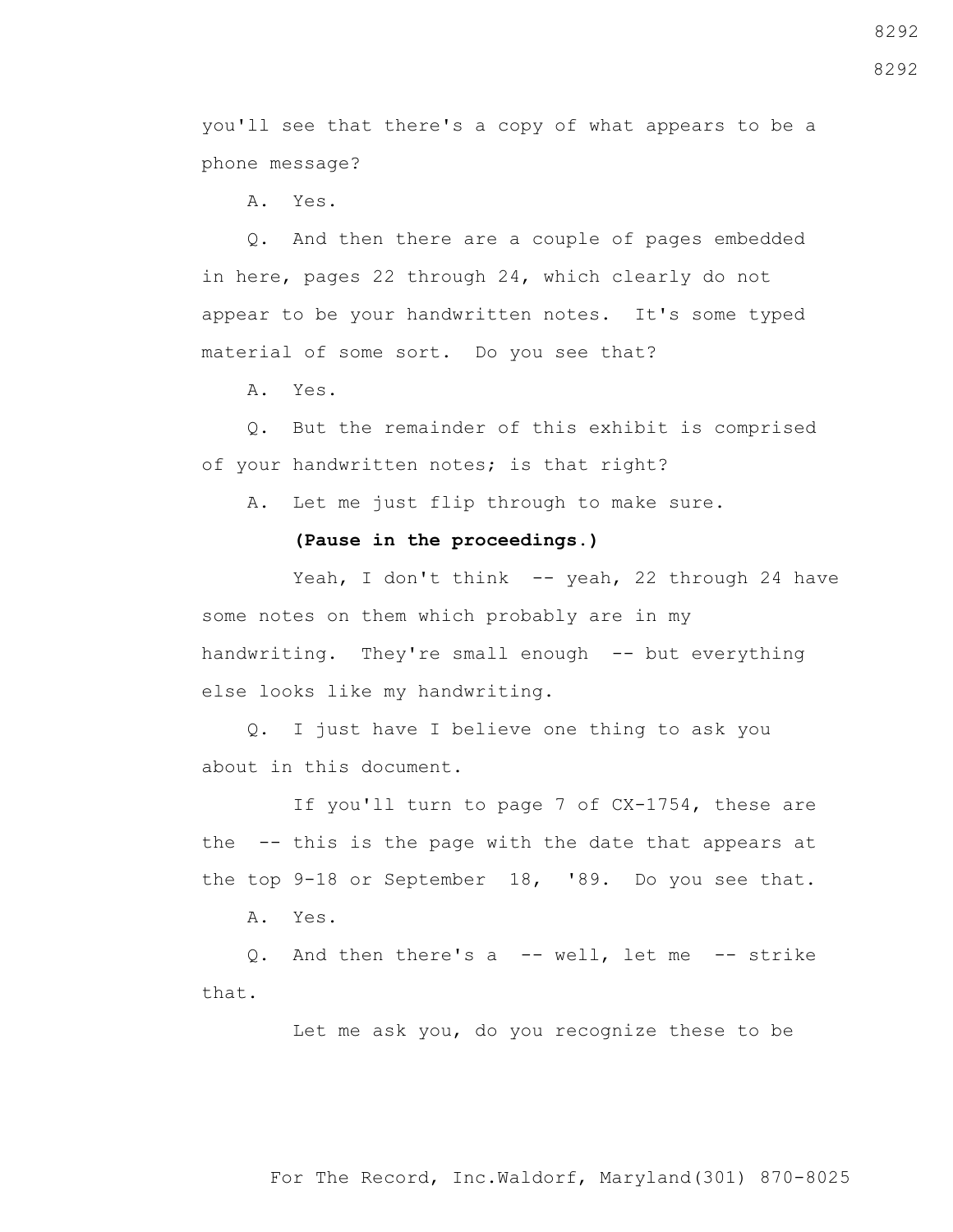notes of meetings from a meeting that you had with the venture capitalists that you were talking about earlier today?

 A. Yes. Bernie LaCruit and Mark Bailey were partners at Kleiner Perkins, yes.

 Q. And about halfway down the page on page 7 is the reference or are the words "Key to success is establishing de facto standard."

A. Yes.

Q. Do you see that?

A. Yes.

 Q. And is that -- was that your own thought or were you taking down the thoughts of someone else in this meeting or do you recall?

 A. I don't recall, but just from the way I write things, that looks like I was taking notes from somebody else's comment. So I'm pretty sure that it's somebody else's statement.

 Q. And am I right that you agreed that establishing Rambus technology as a de facto standard was key to the company's success?

A. Absolutely. Yes.

 MR. ROYALL: Oh, Your Honor, at this point I would offer CX-1754.

MR. STONE: No objection.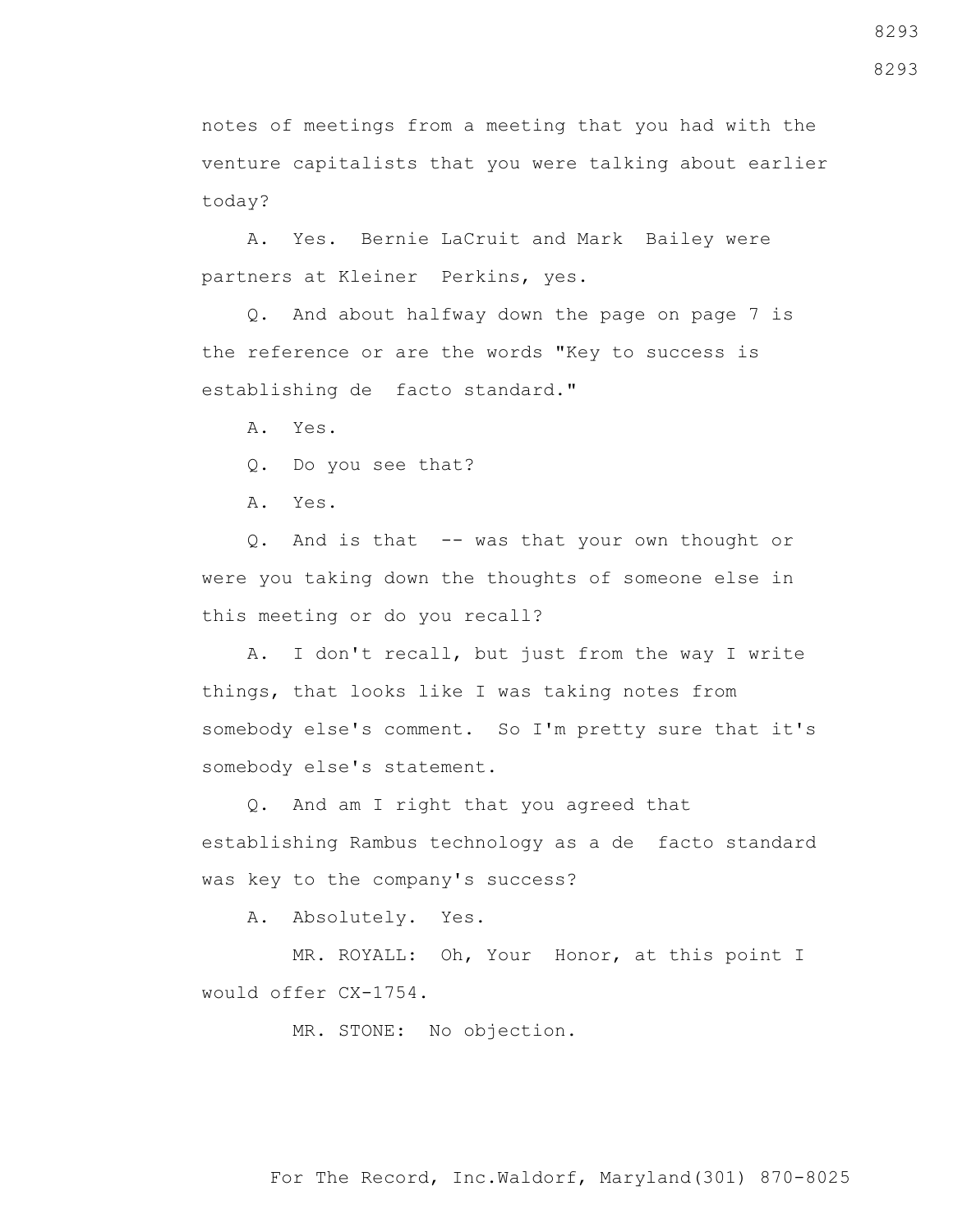JUDGE McGUIRE: Entered.

 **(CX Exhibit Number 1754 was admitted into evidence.)**

> MR. ROYALL: May I approach, Your Honor? JUDGE McGUIRE: Yes.

BY MR. ROYALL:

 Q. I've just handed you a document that's been marked for identification as CX-570. I think you saw earlier today another version of the same document. Do you recall that?

A. Yes.

 Q. And am I right that this is a document that you drafted in conjunction with Jim Mannos?

 A. Yes. It's a very early draft of a business plan. Yes.

 Q. Let's go -- if you could turn with me to page 3.

 Now, on page 3, the second full paragraph under the heading Market Analysis, I think -- i believe this is a paragraph that Mr. Stone had asked you about earlier, and I wanted to draw your attention to the references in that paragraph to 50 percent penetration.

A. Yes.

Q. And am I right that in this very early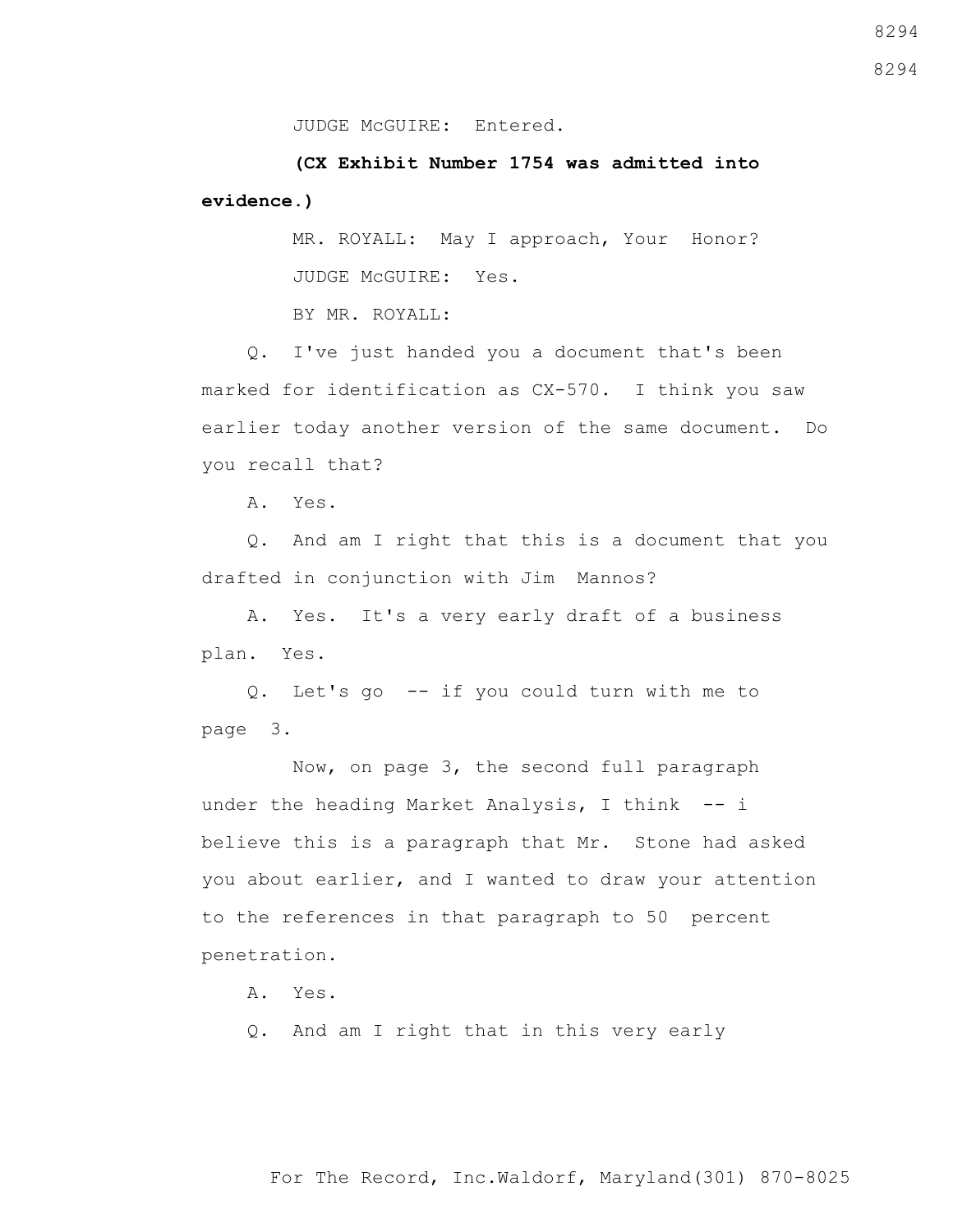business plan that is reflected in this document that you were projecting that Rambus might be able to obtain for its technology a penetration or a market share of roughly 50 percent in the DRAM industry?

A. We hoped to do at least 50 percent, yeah.

 Q. And at this time period you believed that achieving a 50 percent market penetration was not unrealistic; is that right?

A. That's correct.

 Q. And this relates to what you explained earlier about when you were describing what you meant by the language in this same paragraph referring to the standardized cookie-cutter approach in the DRAM industry?

A. Yes. They all used the same parts, yes.

 Q. Let me ask you to turn to page 9 of this document, CX-570.

 Under heading 3.1, Rambus Company Profile, the first paragraph, the second to last sentence says, "The DRAM market is already highly sensitized to the concept of standardization as most of today's DRAM chips are interchangeable amongst the various vendors."

A. Yes.

 Q. And then it states, "Rambus is simply a logical extension of this policy."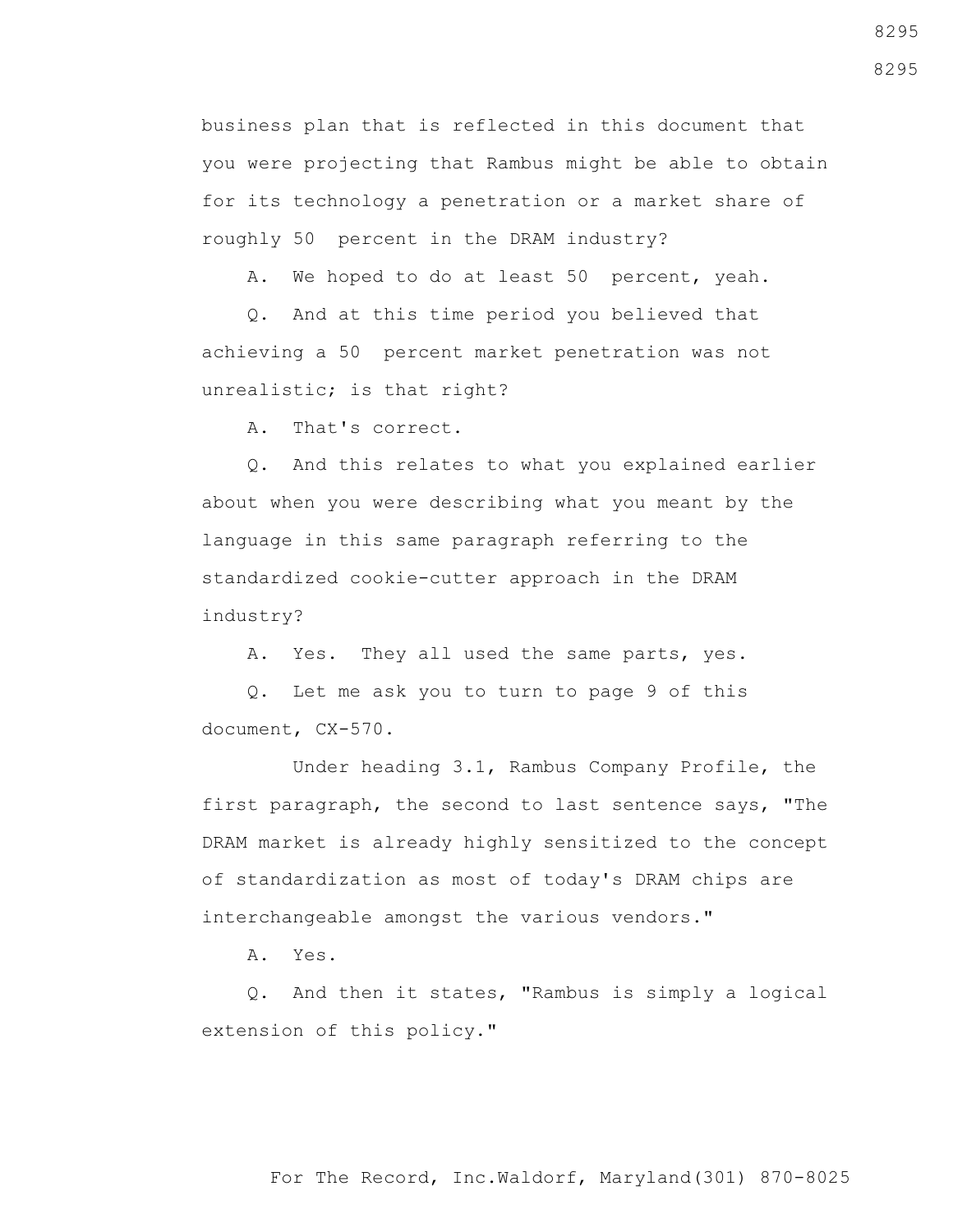Do you see that.

A. Yes.

 Q. And when you say here that Rambus is simply a logical extension of this policy, am I right that you're referring to the concept that Rambus DRAMs produced by different manufacturers would be compatible and interchangeable with one another?

A. Yes.

 Q. And is it your understanding that that kind of product compatibility and interchangeability is important in the DRAM industry?

 A. It's very important to the DRAM customers, yes.

 Q. And is it important in part because DRAM purchasers generally prefer to work with multiple suppliers?

A. Yes.

 Q. And on that same page just above the language that I've pointed out there's a reference  $- - i$ 'm picking up midsentence, but there's a reference about three or four lines up from that same sentence to the patented Rambus technology still has the opportunity.

Do you see that.

- A. Yes.
- Q. It says: "The patented Rambus technology still

## For The Record, Inc.Waldorf, Maryland(301) 870-8025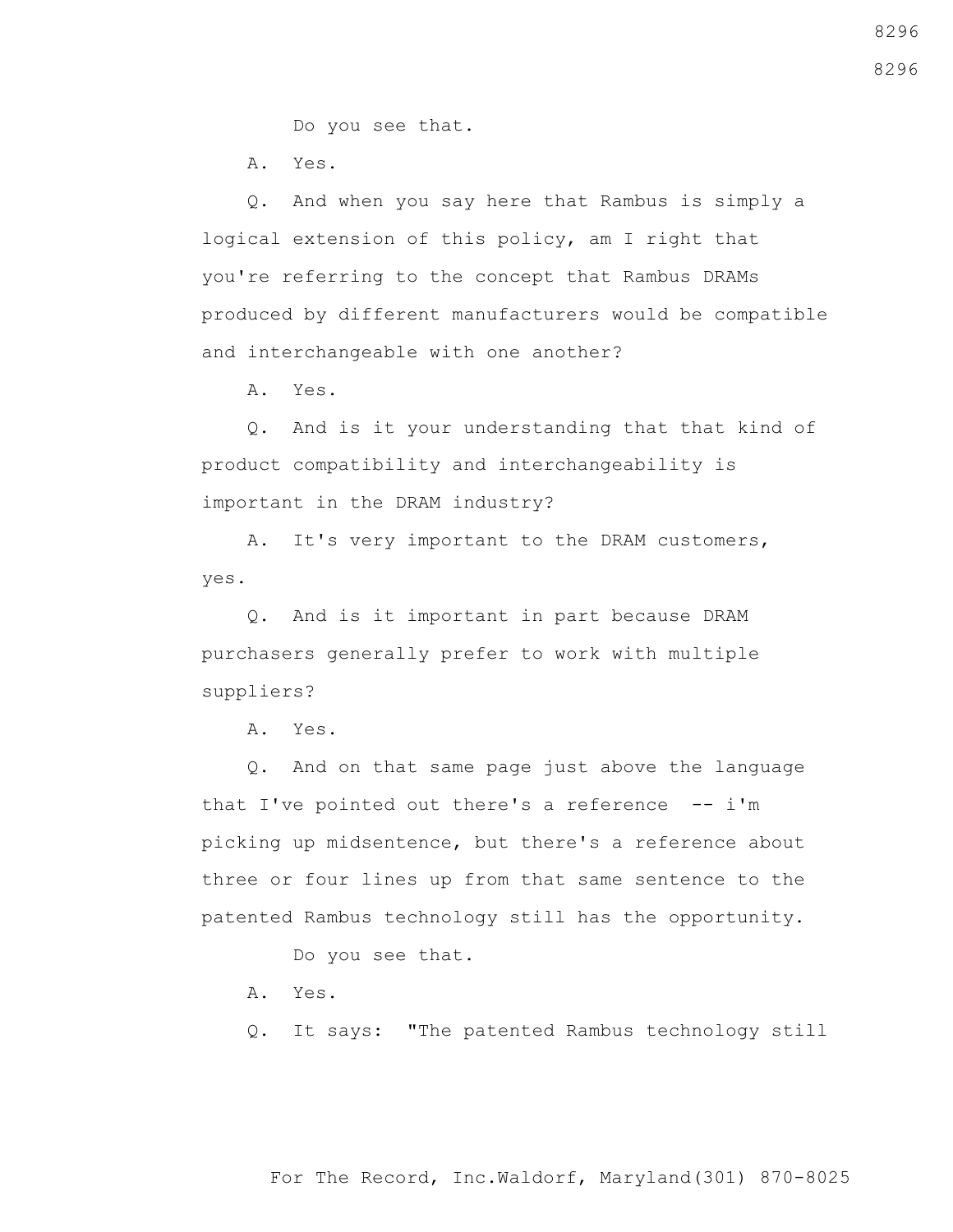has the opportunity to establish a single high-performance DRAM standard. This will be accomplished by offering all interested DRAM and CPU vendors a sufficiently low licensing fee (2 percent) that it will not be worth their time and effort to attempt to circumvent or violate the patents."

Do you see that.

A. Yes.

 Q. And am I right that at this point in time you recognized that charging too high a royalty rate could motivate DRAM makers to more aggressively seek to work around Rambus' patents?

 A. Yes. And to come up with all kinds of alternatives, yes.

 Q. So the idea was to charge a royalty that you believed was low enough by comparison to the value of your technology that it would not encourage efforts by other companies to work around Rambus' patents; is that right?

 A. Two issues. It's not just to work around the patents, but there's the initial adoption phase when you're trying to convince a company to use your product; i.e., it's not a standard yet. Nobody is using it. You have to offer them a low enough incentive to come in and partner with you.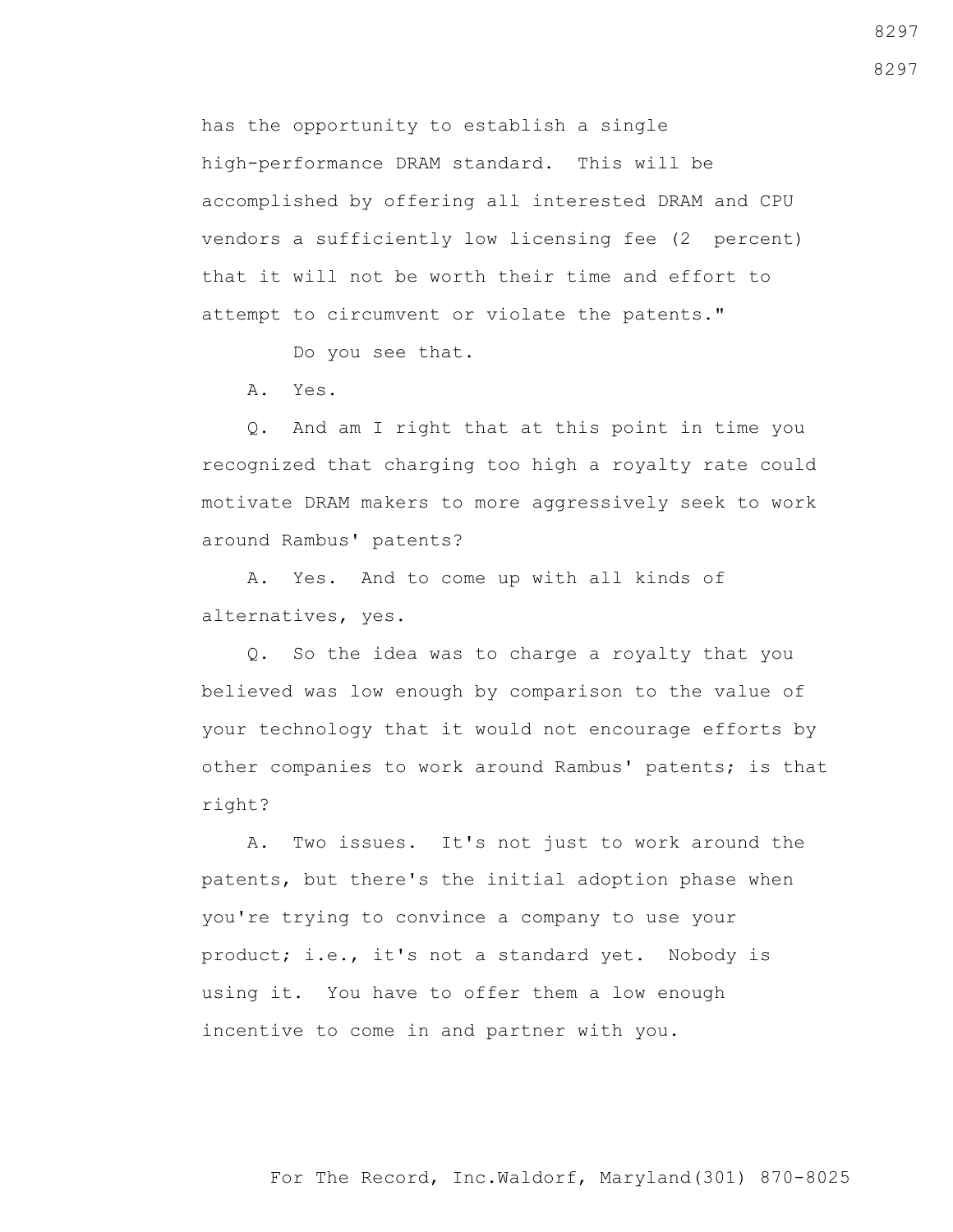So it's a combination of those two things, but yes.

 Q. And if I could ask you to turn to page 15 of this same document.

 At the bottom of the page do you see the reference, the heading Barriers to Entry.

A. Yes.

 Q. And the last point under that heading says: Low enough royalties to discourage rolling on your own.

Do you see that.

A. Rolling your own.

Q. Or rolling your own?

A. Right.

 Q. And is that a reference to the same concept that we were just discussing from the earlier phase?

 A. Yeah. This is of course an early draft of a business plan before we even filed patents, so we weren't quite sure how strong our patents were, so - but yes, that is.

 Q. And by the term "rolling your own" are you referring to the potential of other companies to develop alternative or competing technologies?

A. Yes.

MR. ROYALL: Your Honor, I would offer at this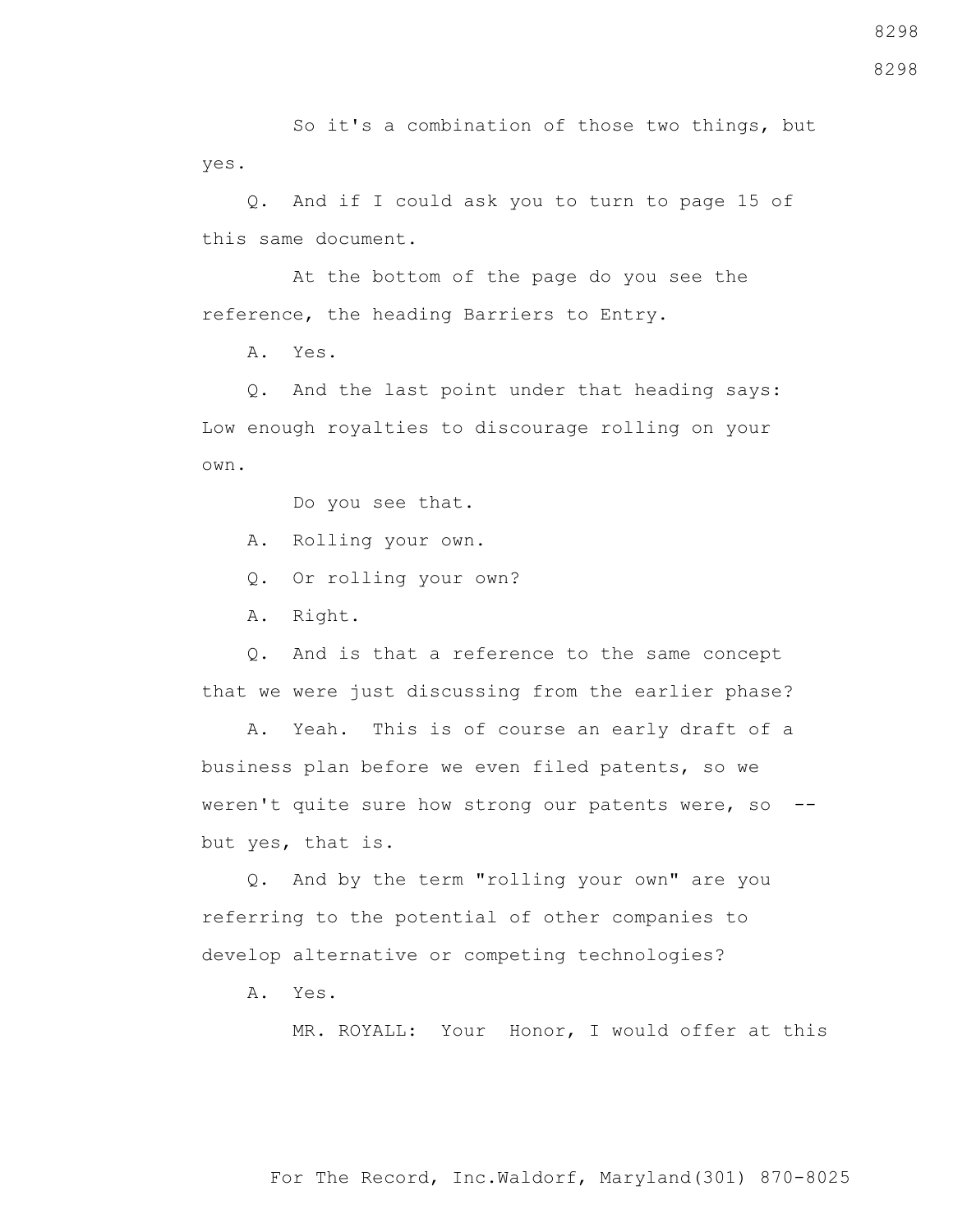time CX-570.

 MR. STONE: No objection. JUDGE McGUIRE: Entered.

MR. ROYALL: Thank you.

 **(CX Exhibit Number 570 was admitted into evidence.)**

MR. ROYALL: May I approach?

JUDGE McGUIRE: Yes.

BY MR. ROYALL:

 Q. Dr. Farmwald, I've just handed you a document that's been marked for identification as CX-1282.

 Am I right that this again is a document that you took part in preparing?

A. Yes.

 Q. And am I right that this is another version of the types of slides that Rambus would share with potential business partners in the late 1980s and early 1990s time period?

A. Well, this specific one is -- you can tell by just looking at the end of it. This was one that was aimed at venture capitalists and that was one we shared with potential investors in the company because at the back there's pro forma balance sheets and things like that, so this would not be shared with partners but rather with investors.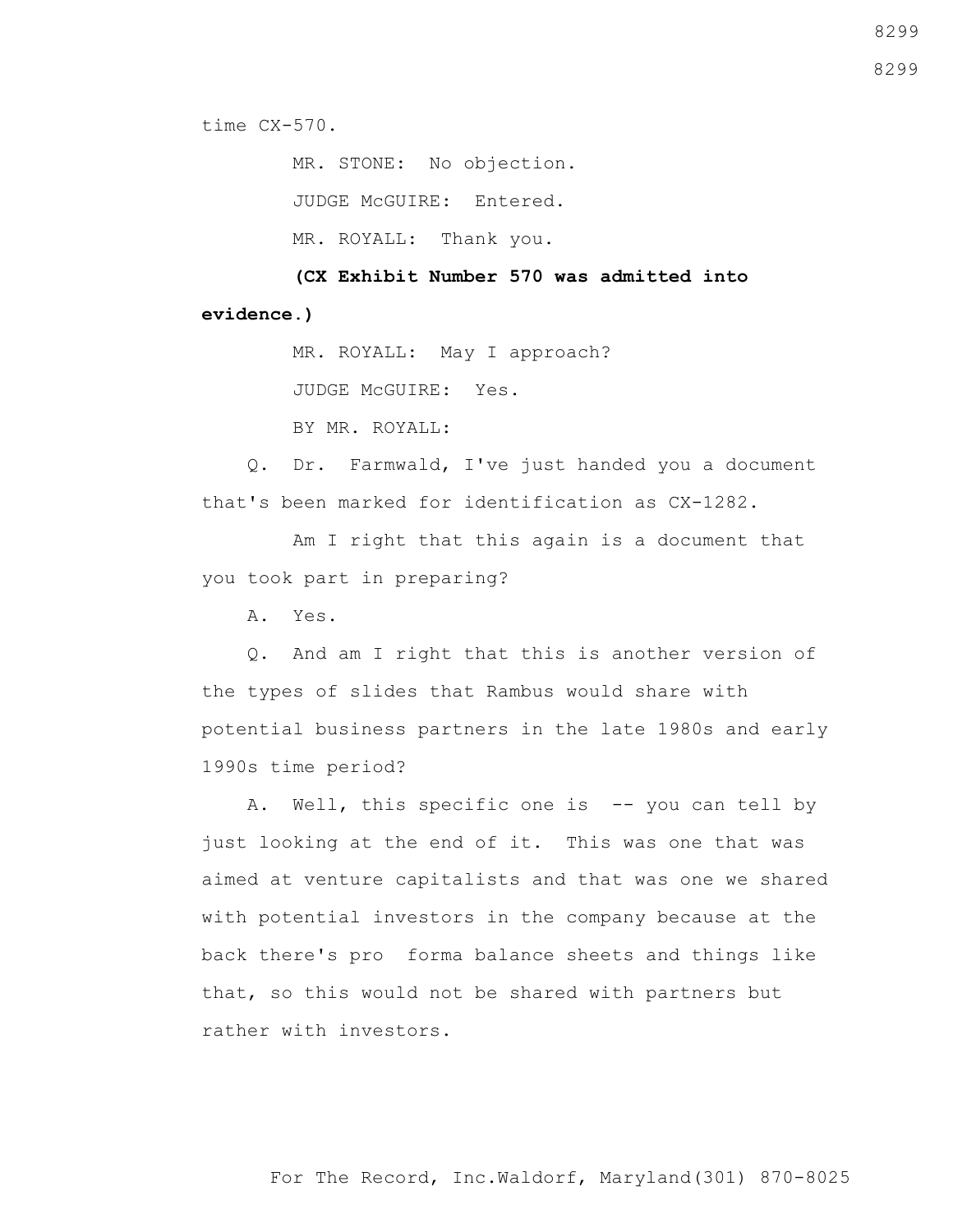Q. With investors. Okay.

 And turning -- if you could turn with me to page 5 of CX-1282, this is the slide with the title The Solution: Rambus.

Do you see that.

A. Yes.

 Q. And below that it states, "How to solve this problem and make a lot of money at the same time."

Do you see that.

A. Yes.

 Q. And am I right that the problem that's being referred to here is the so-called memory bottleneck problem?

A. Yes.

 Q. And the bottom bullet on this same page states, "Make this interface the standard for all memory parts and charge a small (2-3 percent) royalty on all DRAMs and CPUs."

Do you see that.

A. Yes.

 Q. And do you know why here the royalty being referred to is 2 to 3 percent as opposed to the 2 percent figure we saw in the earlier document?

 A. Well, these are all very early documents. This was mostly Jim Mannos and myself and we didn't really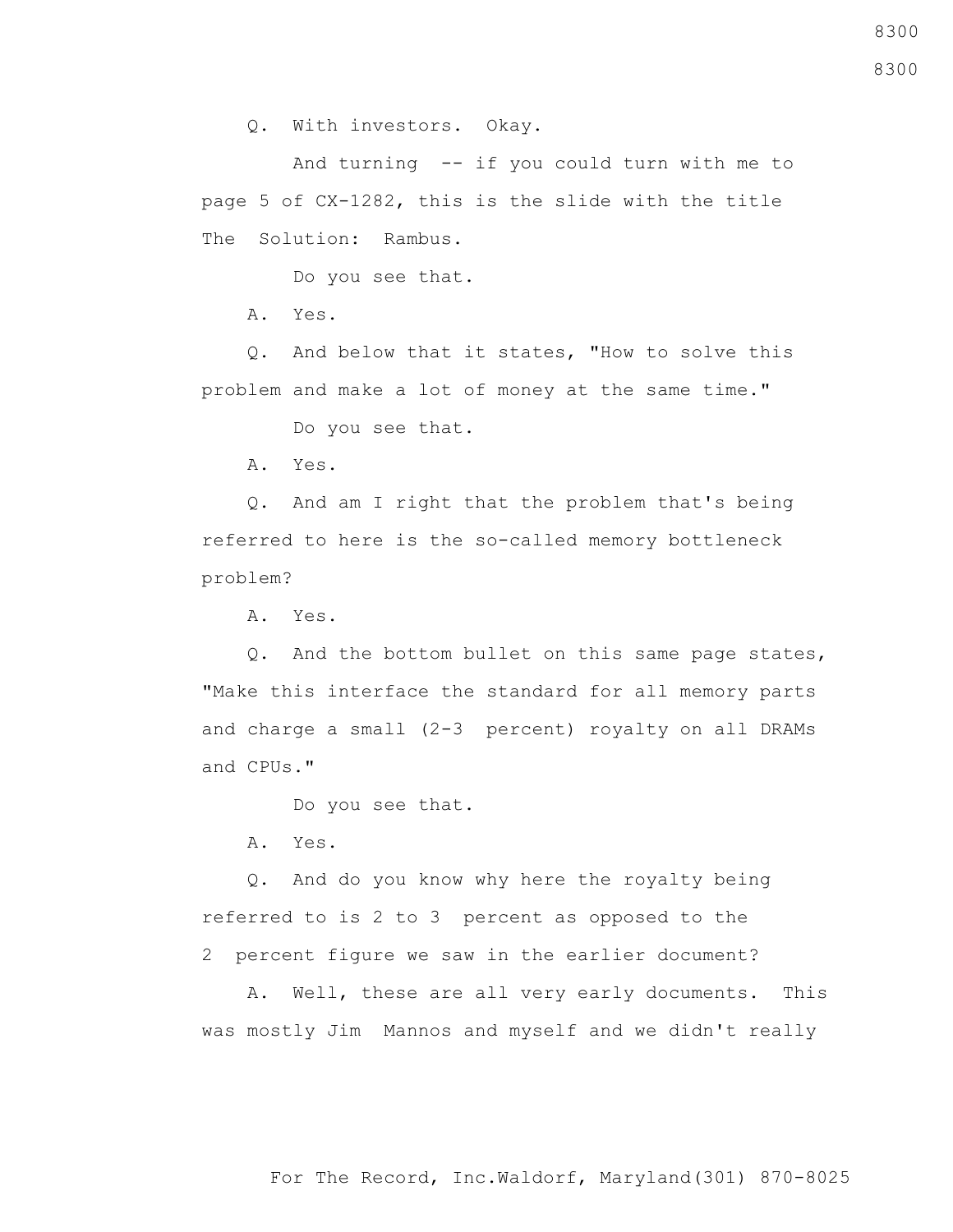have a good feel as to what the right numbers were, so there was no firmness in the numbers at all at this point.

 Q. Am I right that at this point in time there was some uncertainty within Rambus as to whether a royalty in this range would be sustainable?

A. No. I think the issue was -- personally my recollection is the issue is the other way, could we charge a higher royalty or not, but remember at this point in the company the company was just Mark and myself and a part-time person, Jim Mannos, so I mean, there wasn't much of a company at this point.

 Q. Well, let me ask you to turn to page 27, which is a slide with the title risks.

 And do you see the bottom of the three principal bullet points states, "Income depends mostly on royalties"? Do you see that.

A. Yes.

 Q. And below that, it says, "Will DRAM and CPU manufacturers pay 2-3 percent?"

Do you see that.

A. Yes.

 Q. So am I right that you recognized at this point in time that there was some risk that even a royalty in this range, which this document characterizes as a

8301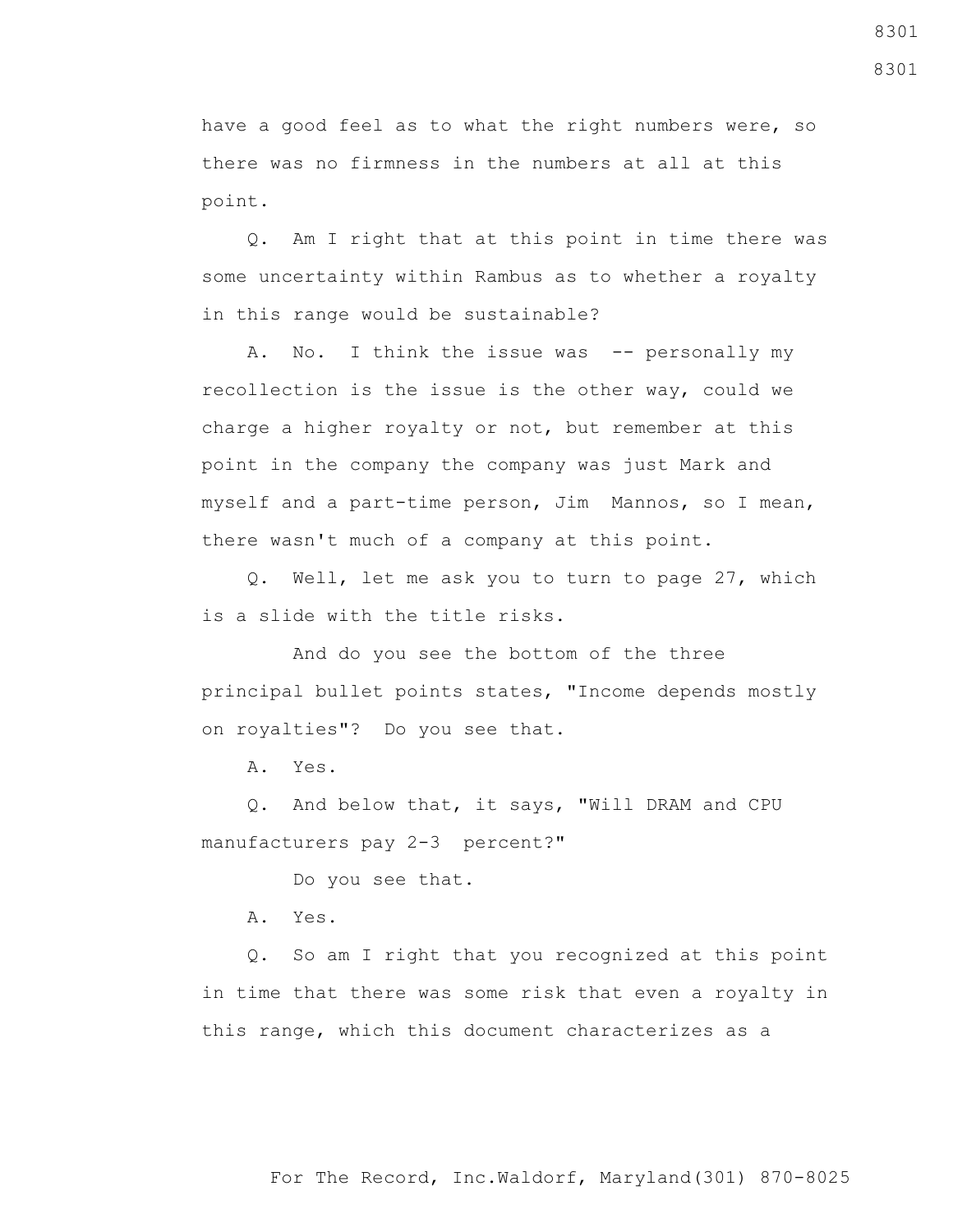small royalty, would be perceived by DRAM and CPU manufacturers as being too high?

 A. Yes. Especially when you're asking for the royalty up front before you've even started work with them. The issue in many of these deals is you're trying to convince them to build something new and you want them to pay a royalty for it and that's always an issue, yes.

 Q. Move on to another document. May I approach, Your Honor? JUDGE McGUIRE: Go ahead. BY MR. ROYALL:

 Q. I've just handed you, Dr. Farmwald, a document that's been marked for identification as CX-535. And again, I believe this is a document that you may have seen earlier today or at least a version of this document. Do you recall that?

 A. Actually it looks different from the one I saw earlier today, so I can't say right now whether it's -how similar it is.

- Q. Well, do you recognize this document?
- A. Let me look at it just for a second here.

## **(Pause in the proceedings.)**

 Vaguely, yes. I don't remember directly having seen it before, but it looks like a document from the

8302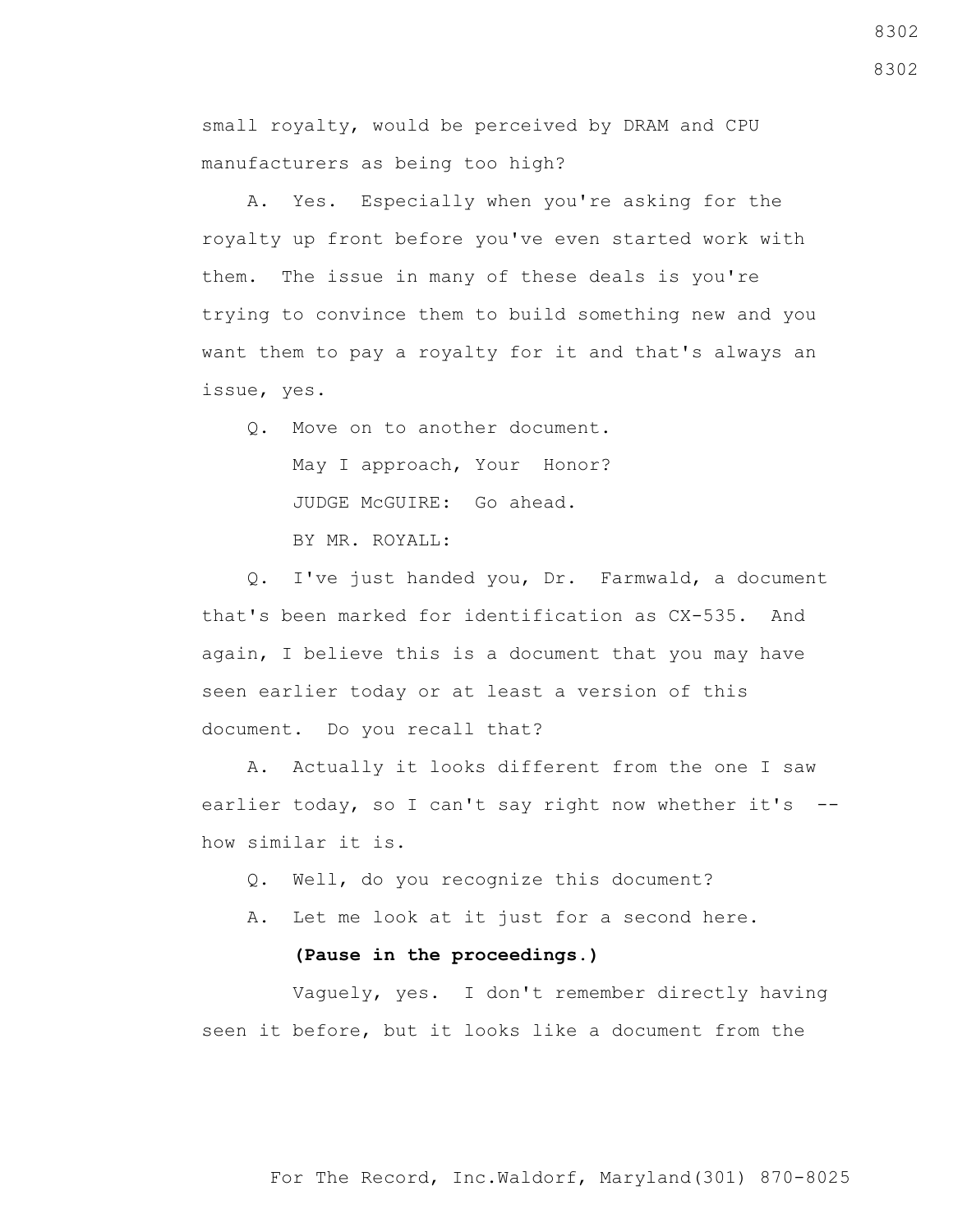time frame that's listed here, from November of 1990 . I believe it is what it says it is, so...

 Q. You believe it is what it says it is, meaning it's a Rambus business plan from November 1990 ?

A. Yes.

 Q. And do you know whether this is a business plan that was drafted by Geoff Tate?

 A. I think it is. If you want, I can compare it to the other one that I remember a little bit more about to see if it's identical. It may be just printed in a different format.

 Q. Just so the record is clear, the other document that Mr. Stone showed you was RX-1091. It does have a different date. It's November 15, 1990 as opposed to November 1, so maybe that other document is just a later version.

A. Let me see.

 Yeah, there's a lot of differences between the two documents. I have a better recollection of seeing the one dated November 15, which I think is a later version. This is probably a draft, but I don't  $-$  i can't say that for certain.

 Q. Let me -- i can ask you about this other, the other document, since you have a better recollection of it, RX-1091.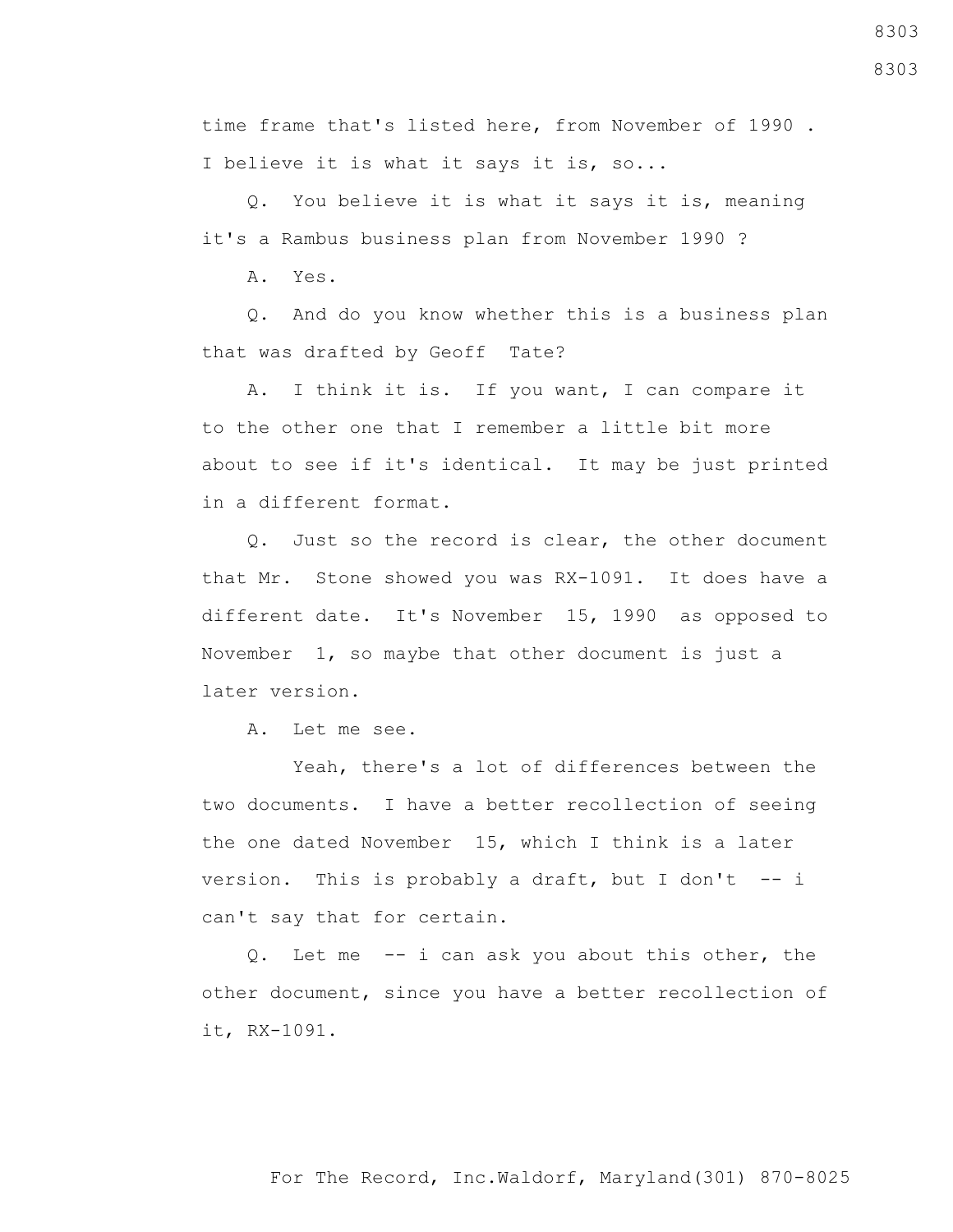Do you have that.

A. Yes, I do.

 Q. If you could turn to page 2 of that document, RX-1091.

 And if I could focus your attention on the fourth paragraph beginning with the word "publicly."

A. Yes.

 Q. And about halfway down that paragraph, do you see the sentence that states, "Create a clear impression in the mind of decision makers at IC companies, systems companies and major users that Rambus technology is revolutionary" -- let me stop there.

Do you see that.

A. Yes, I do.

 Q. Is it correct or isn't it correct that Rambus in this time period was seeking to create the impression that its technology was revolutionary?

A. I believe so, yes.

 Q. And am I right that you did not want Rambus' potential customers or business partners to perceive your technology as just being an incremental or evolutionary step beyond conventional DRAM devices?

A. That's correct.

Q. You wanted customers to perceive Rambus'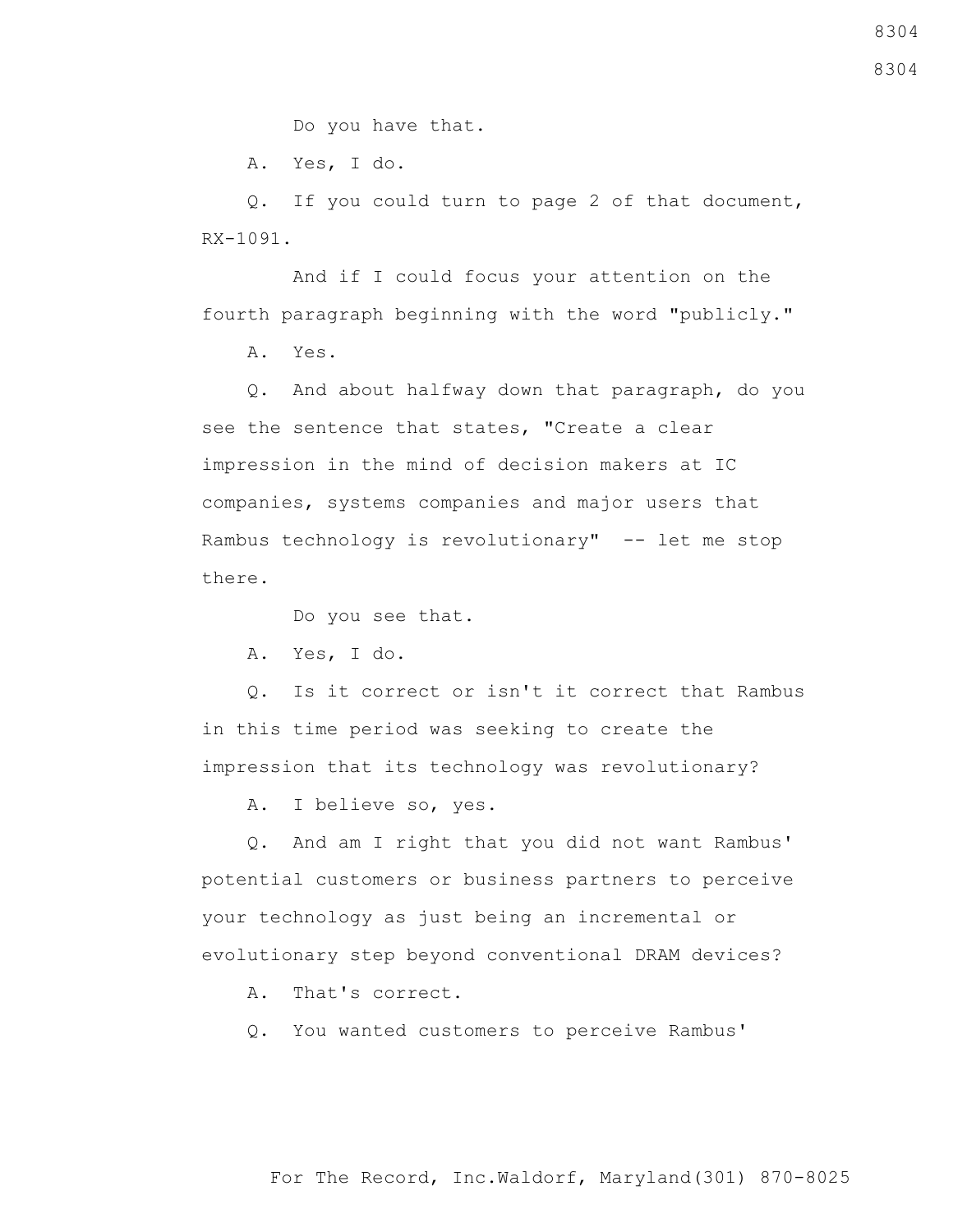8305

8305

technology as a significant leap forward or a revolutionary advance; is that right?

A. Yes.

 Q. And why did you want Rambus' technology to be perceived in that way?

 A. We thought it was a revolutionary leap forward. We thought we had done something nobody else had.

> MR. ROYALL: May I approach, Your Honor? JUDGE McGUIRE: Yes.

BY MR. ROYALL:

 Q. Dr. Farmwald, I've just handed you a document that's been marked for identification as CX-635. I believe you may have been asked about this same document earlier today.

Do you recognize this to be -- well, the first page, do you recognize that to be the agenda for a Rambus board meeting in March 1992?

 A. That's what it appears to be. I have no direct recollection, but I'm sure that's what it is, yes.

 Q. And attached starting at page 2 are the minutes of the January 1992 or January 24, 1992 board meeting; is that right?

A. Yes.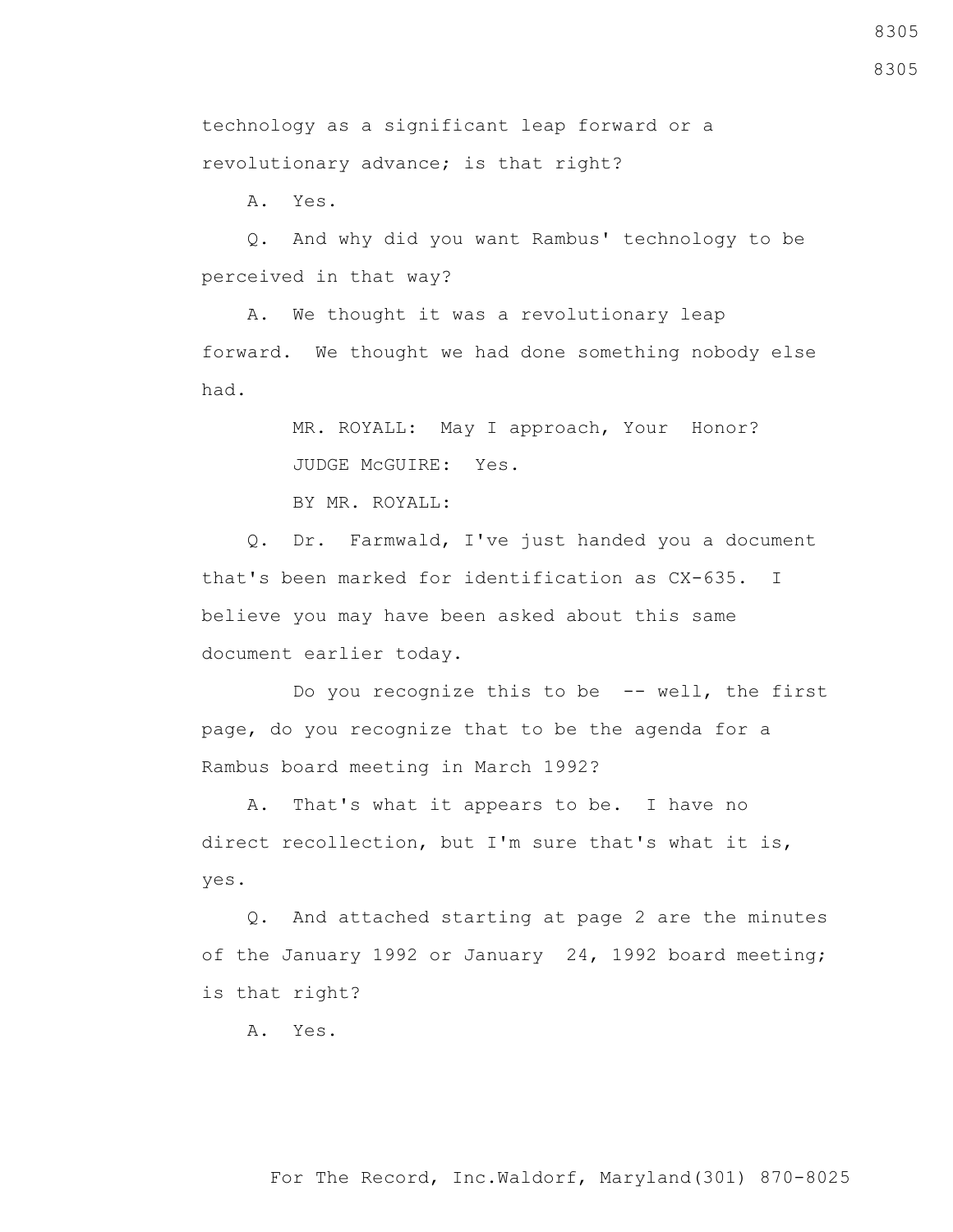8306

 Q. And it notes that you were in attendance at that meeting?

A. Yes.

 Q. And am I right that as a member of Rambus' board you regard attendance at board meetings to be one of your primary responsibilities?

A. Yes.

 Q. And I think you said earlier that you try if at all possible to make it?

A. Yes.

 Q. You do occasionally miss meetings; is that right?

A. Yeah.

Q. When you --

 A. I'm probably going to miss one tomorrow actually, so...

 Q. In those instances in which you for whatever reason are forced to miss a Rambus board meeting, do you make an effort to understand what was discussed or decided at the meeting that you missed?

 A. Generally no. In fact I'd say almost always no, because if it's an important issue, somebody will call me and specifically bring it up, so generally no.

 Q. If you miss a board meeting, do you make an effort to review the minutes of that board meeting?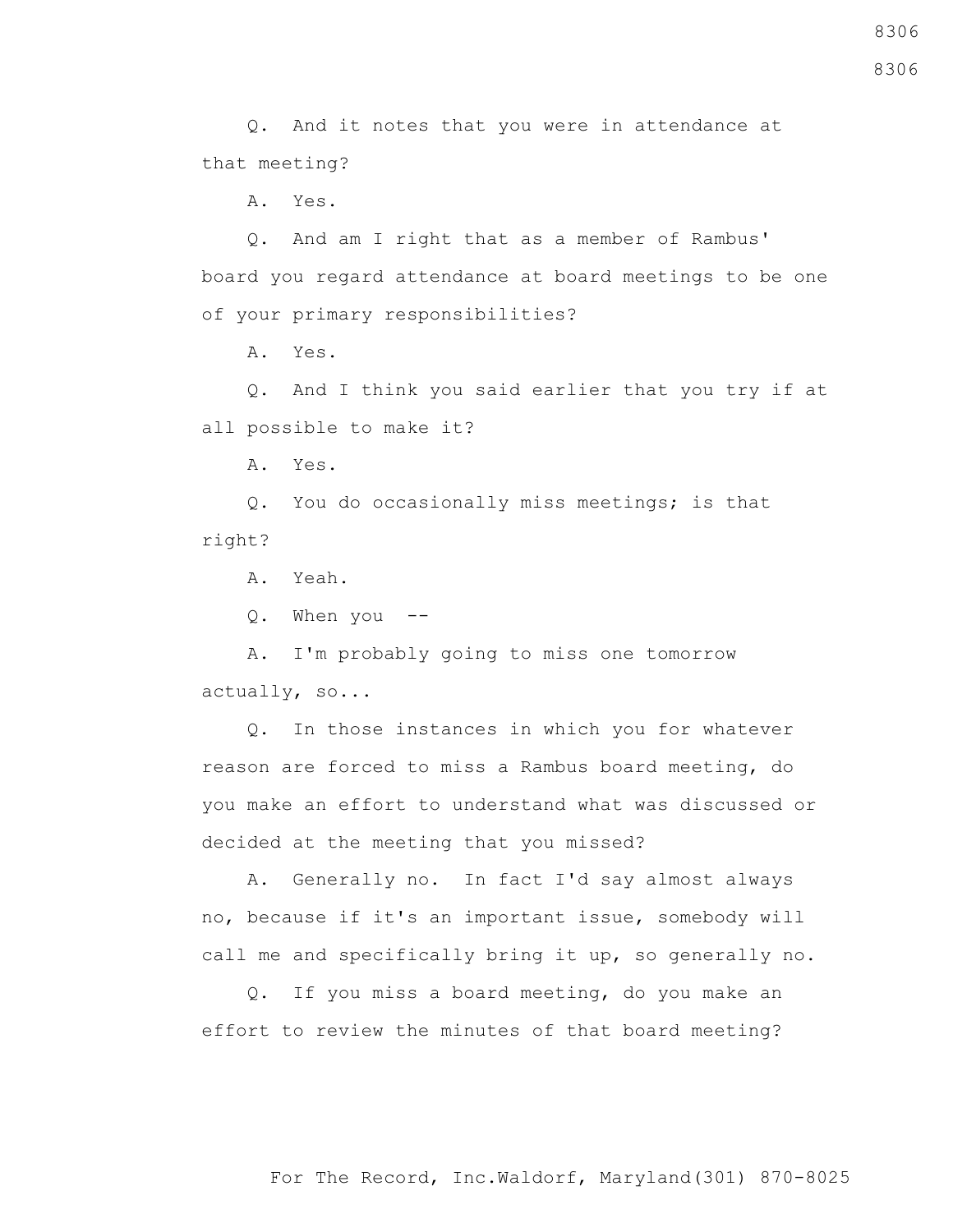A. No, I don't.

Q. No?

 In this document, CX-635, in the portion of the document that's the minutes of the January 1992 meeting, on page 3, do you see the heading strategy.

A. Yes.

 Q. And under that heading it states, "The board had an open discussion of 1992-94 business plan and strategy."

Do you see that.

A. Yes.

 MR. ROYALL: May I approach, Your Honor? JUDGE McGUIRE: Go ahead.

BY MR. ROYALL:

 Q. I've just handed you a document that's been marked for identification as CX-542.

 And am I right that this is a copy of a draft business plan that was distributed by Geoff Tate on January 12, 1992?

 A. That's what it appears to be. I don't remember it directly, but that's what it looks like.

 Q. And you would have received this document; is that right?

A. Probably.

Q. And referring back to the document we were

For The Record, Inc.Waldorf, Maryland(301) 870-8025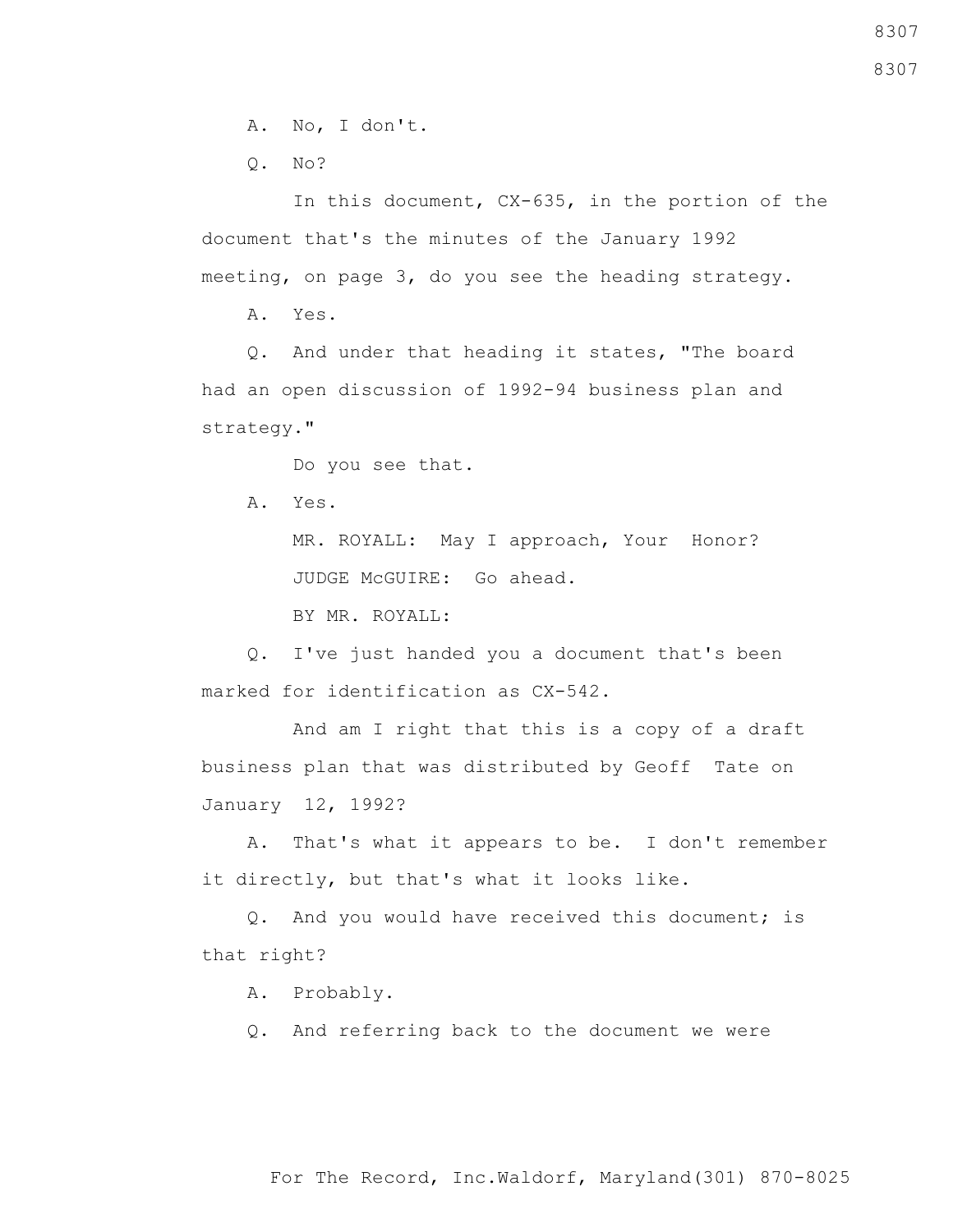discussing a moment ago and specifically the language on page 3 of CX-635 where it refers to the board having an open discussion of the 1992 to '94 business plan and strategy, do you have any reason to doubt that this document, CX-542, was the same business plan, 1992 to '94 business plan and strategy that's referred to on the third page of CX-635?

 A. Well, I'm skeptical that it was exactly this document since it is a draft and Geoff is a pretty thorough guy, so my guess is that the one that was discussed was actually some follow-on to this, but pretty close I'm sure is true.

 Q. Now, I'm referring back to CX-542. If I could ask you to turn to page 2. Under heading 3, General Strategy to Achieve Our 50 Percent by '97 Mission, do you see that?

A. Yes.

 Q. And the first sentence of that heading states, "We must establish Rambus as a successful volume standard as our number one priority technically and commercially."

Do you see that.

A. Yes.

 Q. And is it the case that establishing its technology as a standard was Rambus' number one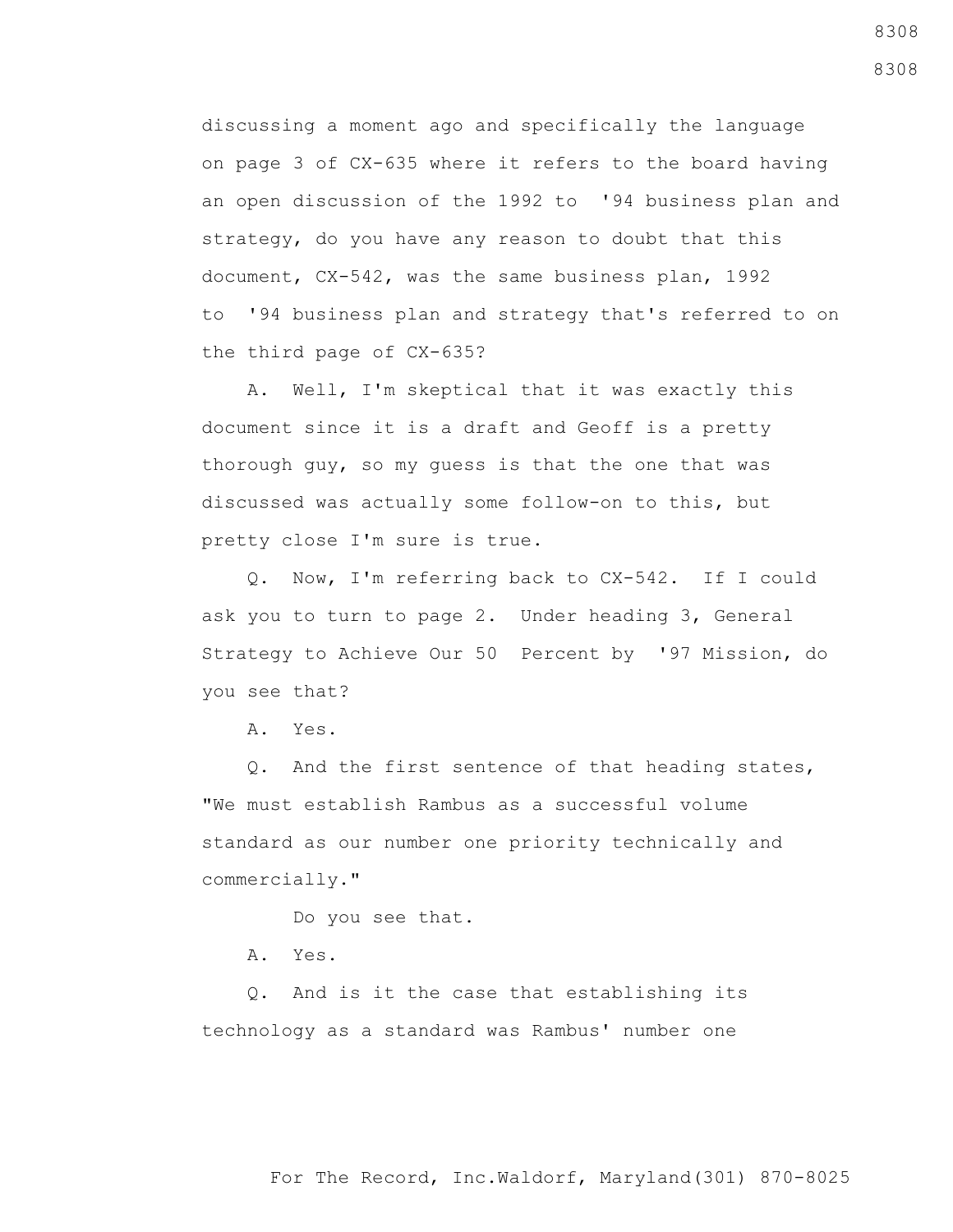priority in this time period?

A. Yes. As a de facto volume standard, yes.

Q. You can set that aside if you would.

Your Honor, I would like to offer CX-542 and also CX-635.

MR. STONE: No objection to either document.

 JUDGE McGUIRE: Then both will be entered at this time.

 **(CX Exhibit Number 542 was admitted into evidence.)**

 **(CX Exhibit Number 635 was admitted into evidence.)**

BY MR. ROYALL:

 Q. Dr. Farmwald, am I right that at some point in the early 1990s you learned that JEDEC was developing standards relating to synchronous DRAMs?

- A. Yes.
- Q. Do you recall when you first learned of that?
- A. I do not unfortunately.

 MR. ROYALL: May I approach, Your Honor? JUDGE McGUIRE: Yes.

BY MR. ROYALL:

 Q. I've just handed you a document that's been marked as CX-671.

Am I right that this is an e-mail that was sent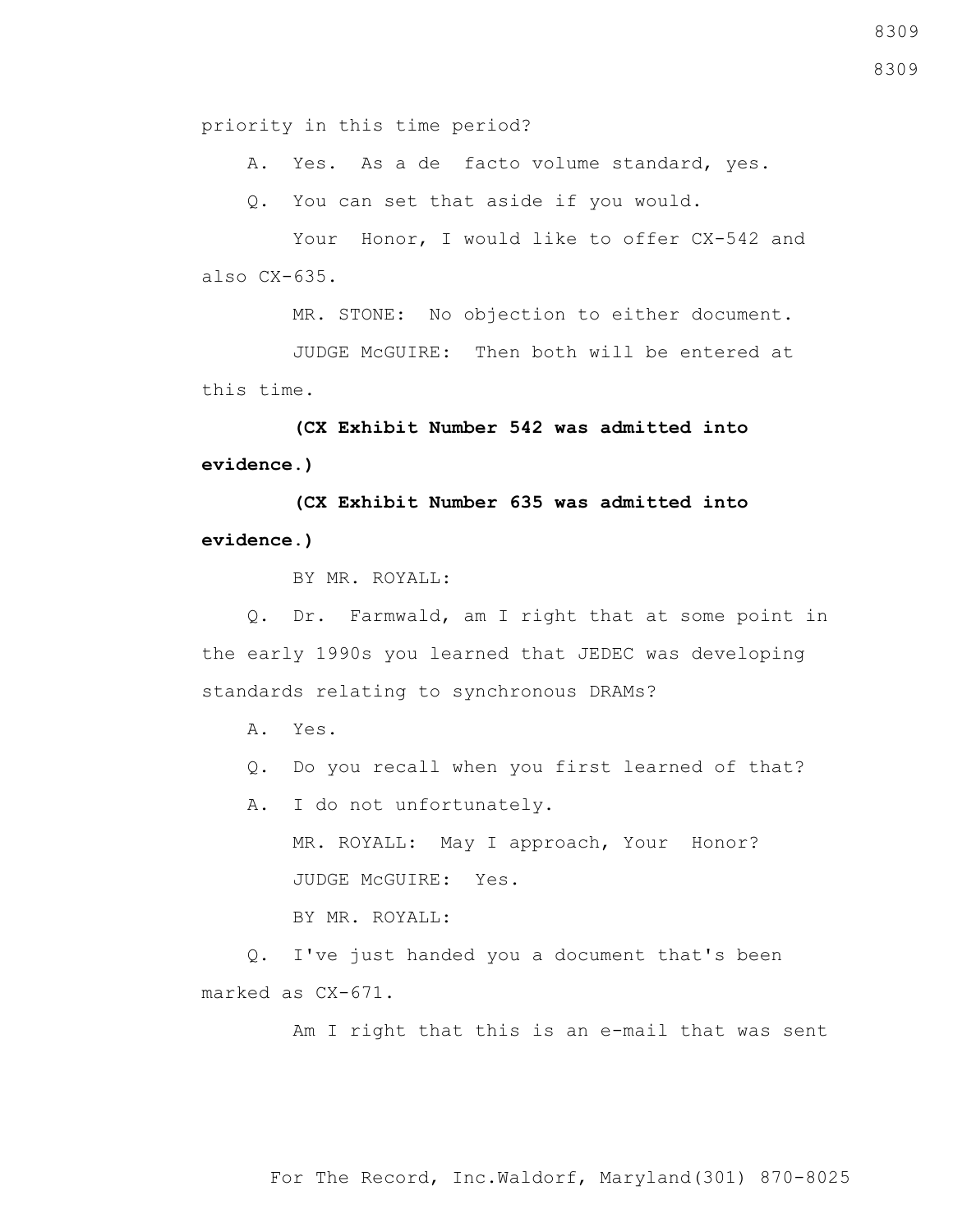8310

8310

by Geoff Tate on December 18, 1991 and it was sent to you and to a number of others listed at the top of the document?

A. Yes.

Q. Do you recall receiving this e-mail?

A. I don't. But I'm sure I did.

 Q. In the second paragraph of CX-671, under the heading synchronous DRAM, the document notes that a gentleman referred to as Shima-san of Toshiba, quote, sees no standard for sync DRAMs now, end quote.

 And then it states, "I think his point is that now at JEDEC there is little agreement on pinout, organization, pin functions," and I'll stop there.

Do you see that.

A. Yes, I do.

 Q. Does this document help to refresh your recollection as to when you first learned about JEDEC's work on synchronous DRAM standards?

 A. It unfortunately doesn't help. I mean, it sounds like it was by 1991 , but I don't have any direct recollection.

Q. Was it possibly earlier than this date?

A. Possibly earlier than this.

 Q. Towards the bottom of the first page of CX-671, the document states  $-$ - do you see that it's a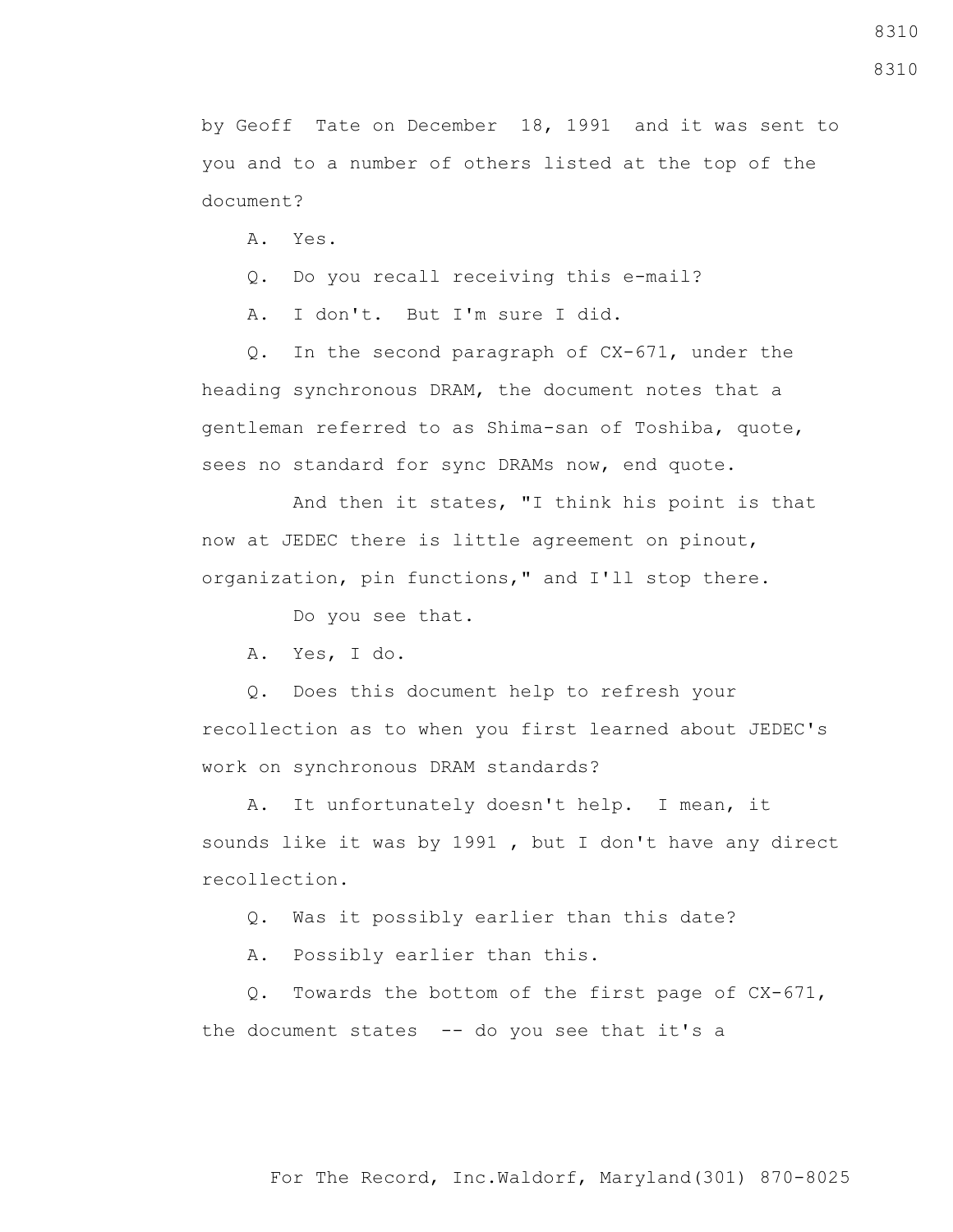8311

one-sentence paragraph that says "Thinks we should"? Do you see that?

A. Yes.

 Q. "Thinks we should develop a plan before announcement to take Rambus to JEDEC after announcement," do you see that?

A. Yes.

 Q. And I can give you a moment to review this for context if you'd like, but my question is: Do you understand the term "announcement" being referred to here to be a reference to a public announcement of Rambus' DRAM technology?

 A. I don't have a direct recollection, but I believe this is talking about the announcement that we had in March of 1992, which is about four -- three or four months after this, so it sounds plausible.

 Q. So that was something that Rambus was planning in the late '91, early '92 time frame?

 A. Yes, it would have been. Well, the announcement would have been planned, yes.

Q. Right.

 And then it refers here to the prospect of taking Rambus to JEDEC.

 Do you understand that to be a reference to the idea of proposing that JEDEC establish Rambus' DRAM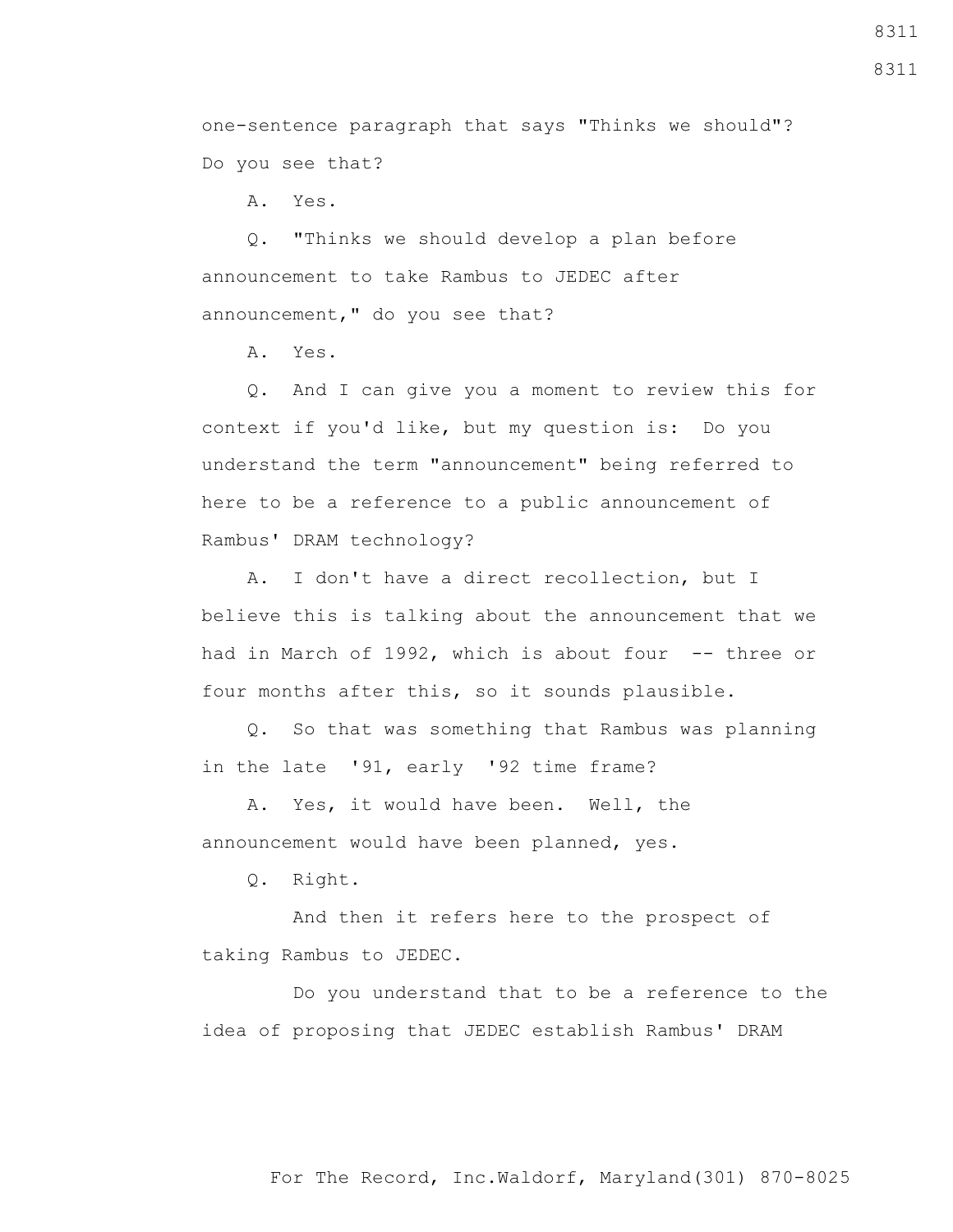technology as a standard?

A. That's how I would interpret it, yes.

 Q. And am I right that in the early '90s Rambus did in fact approach JEDEC about the possibility of standardizing Rambus DRAMs?

 A. I don't have a very clear recollection. I have a vague recollection that we tried but that we were told we couldn't, but I don't  $-$  it's  $-$  it's a very  $$ it's not a direct recollection. It's not at all a direct recollection.

MR. ROYALL: One moment, Your Honor.

**(Pause in the proceedings.)**

BY MR. ROYALL:

 Q. Now, you said that you have a vague recollection that we tried but that we were told we couldn't?

 A. Yeah, but the trouble is it's mixed up with documents that I've seen recently, so it is  $-$  it's a pretty much useless recollection unfortunately.

 Q. And when you say that you have a recollection that we tried, what you're saying is that you have a recollection that Rambus tried to get JEDEC to standardize its technology not as a de facto standard but as an organizationally adopted standard?

A. I don't really remember what we proposed to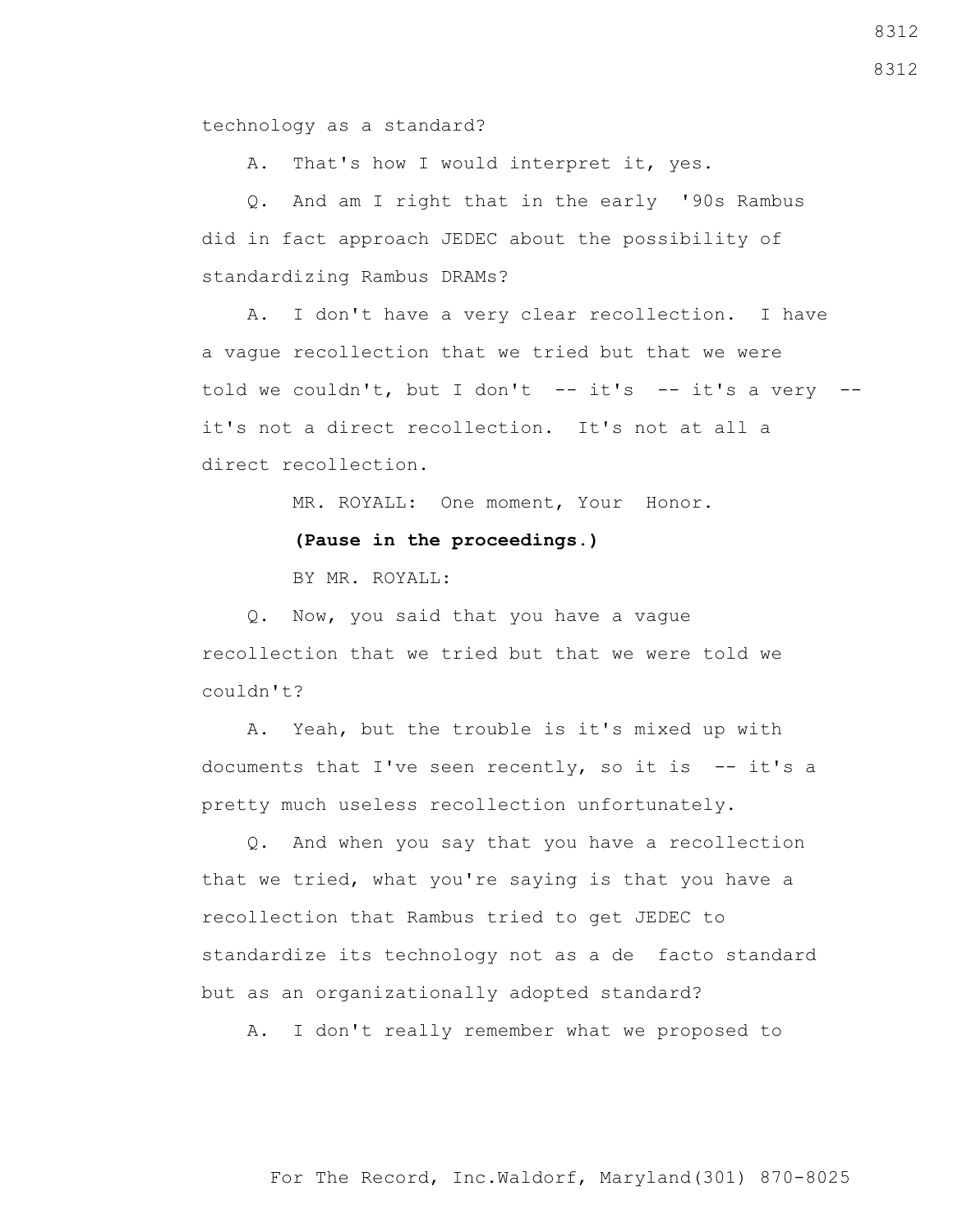JEDEC unfortunately.

 Q. But you do recall that Rambus did approach JEDEC relating to the idea of standardizing its technology, you have at least a vague recollection of that?

 A. I have an extremely vague recollection that some discussions were made and that basically we got - it's so vague that it's useless. I don't really have any firm recollection of what happened.

 Q. Well, am I right that you do recall that when Rambus approached JEDEC about the potential of standardizing its technology that JEDEC or certain JEDEC participants gave the feedback that they felt that Rambus DRAMs were too big a leap or too revolutionary for JEDEC?

 A. No. Unfortunately I don't recall what they said, who said it or  $-$  unfortunately I just  $-$  my recollection is useless. I just don't remember.

 Q. Let me see if I can refresh your recollection. May I approach, Your Honor? JUDGE McGUIRE: Go ahead. BY MR. ROYALL:

 Q. What I've just handed you, Dr. Farmwald, is the transcript of the deposition that I took of you in this case in January of this year, and let me ask you to

8313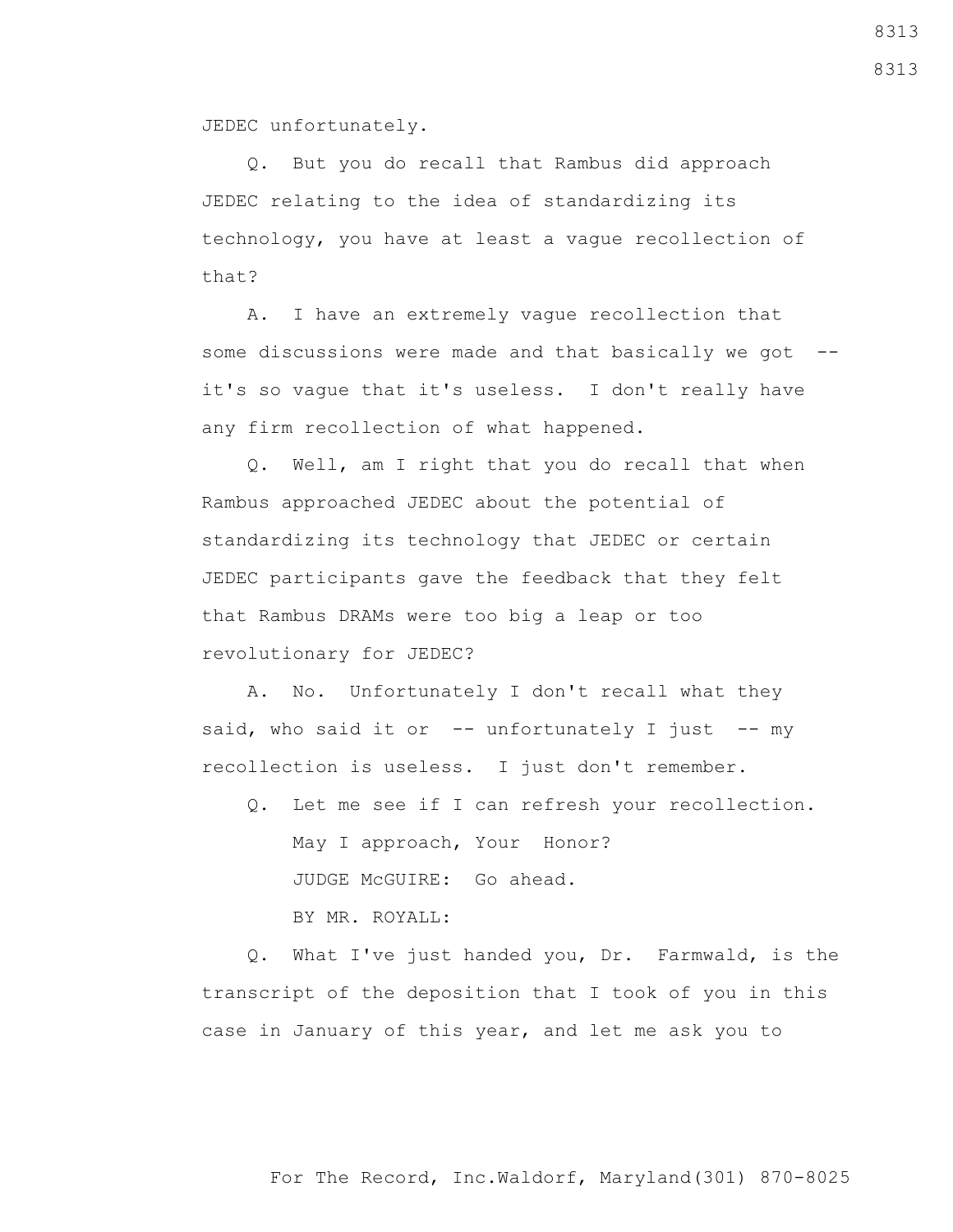turn to page 73.

 And do you see starting at line 9 -- let me just read this -- i asked the question to you: "What specifically do you recall in terms of feedback from JEDEC or JEDEC participants about the possibility of considering Rambus DRAMs as a standard?"

 And your answer was: "Nothing specific, but the main feedback was it was considered too big a leap, that it was too revolutionary, that they wanted evolutionary approaches and that SDRAMs were perfectly fine for the next generation, but that's a vague recollection. You know, I can't tell you specific words or who said it or anything like that."

Do you see that.

A. Yes, I do.

 Q. Now, understanding this is certainly perfectly consistent with what you've said about having vague recollections, but does this help refresh your recollection that Rambus did receive feedback from JEDEC about the possibility of standardizing Rambus technology, and your vague recollection in any event is that the feedback was along the lines of what you described here, that Rambus technology was too revolutionary for JEDEC?

A. My only recollections -- and I think the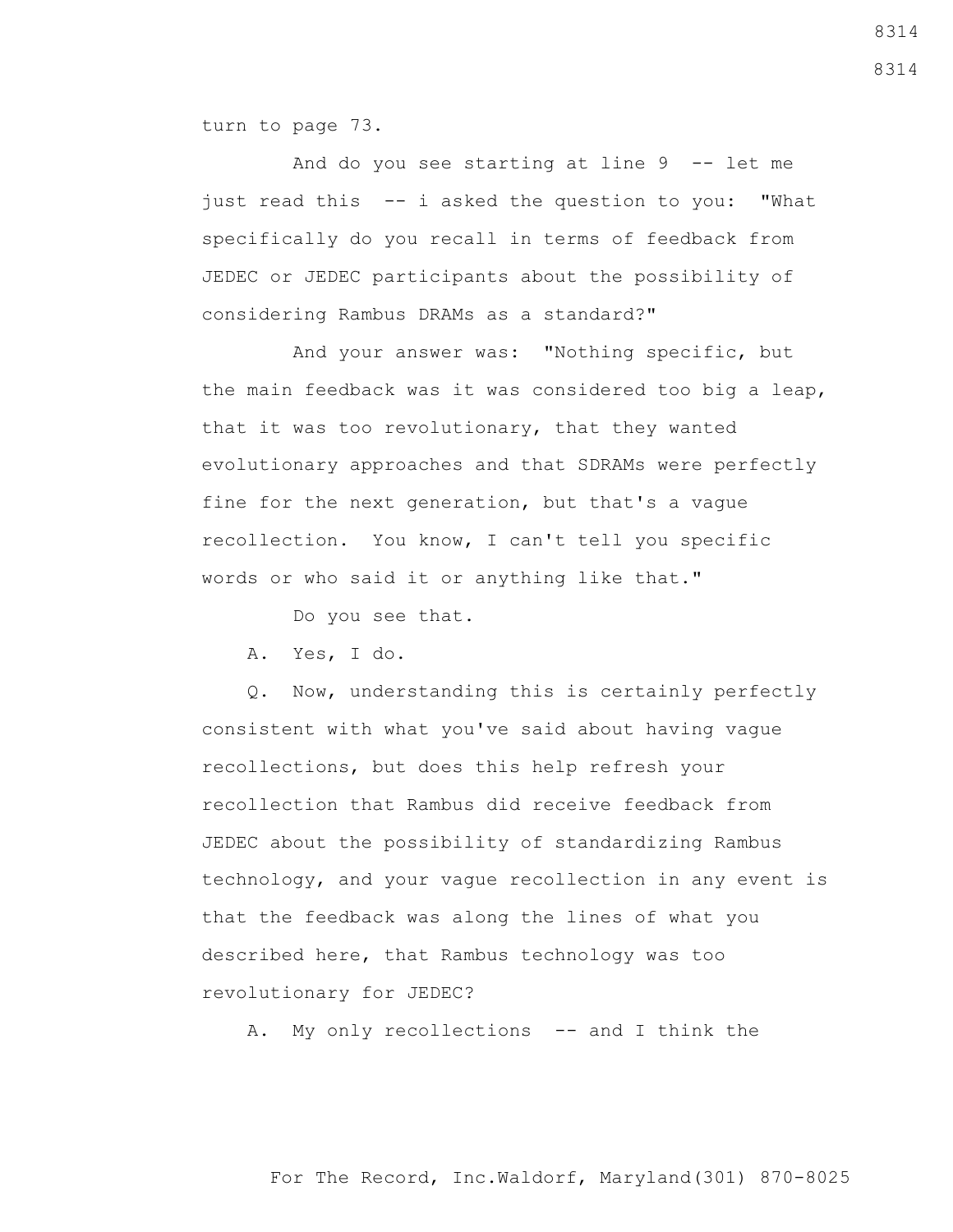keyword here are JEDEC or JEDEC participants -- is that we got  $-$  and this is so vague, I mean, it's unfortunately a fairly useless recollection -- is that we got feedback from someone. It was indirect. It wasn't to me. It was to somebody else who passed it on to me that the general feeling was that our stuff was too big a leap for them to accept. But it's so vague, it's pretty useless. I just don't remember who, when, who said it. I don't remember if it was JEDEC or somebody else. I just don't remember.

 Q. Am I right that you understood that the interface that JEDEC was developing for synchronous DRAMs in the early 1990 s was a RAS/CAS-style interface, the type of RAS/CAS interface that had been used in earlier generations of DRAM?

 A. It was evolutionary to the RAS/CAS interface, yes.

 I wouldn't actually call it -- in my definition it isn't a RAS/CAS interface, but it's built on top of a RAS/CAS interface, yes.

> MR. ROYALL: May I approach, Your Honor? JUDGE McGUIRE: Yes.

BY MR. ROYALL:

 Q. I've just handed you a document that's been marked for identification as CX-670.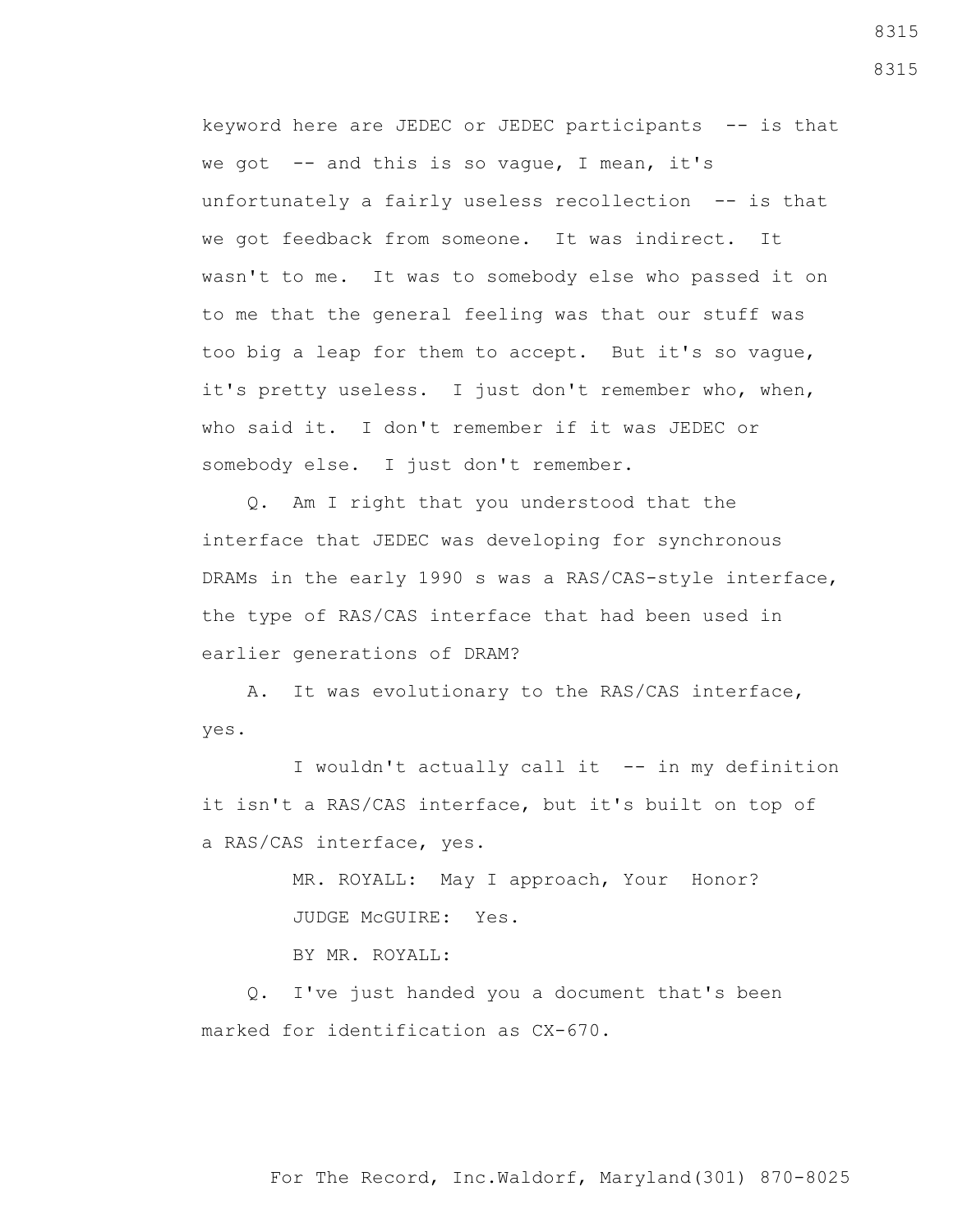This is a -- you can see from the language at the very top of the first page -- a trip report relating to a JEDEC meeting in early December 1991 , and then if you look at the second page, the e-mail ends with the name Billy. Do you see that?

A. Yes.

 Q. And then turning back to the first page, the top of the page, it  $-$  there's the reference "to," colon, and then it says "everyone."

Do you see that.

A. Yes.

 Q. Am I correct that this is an e-mail from Billy Garrett that you would have received in this time frame, December 1991 ?

 A. I believe it is an e-mail from Billy Garrett and I believe I probably would have received it, yes.

 Q. Now, turning to the second page of CX-670, do you see the numbered item 4 that starts in the second line?

A. I'm sorry. Oh, at the very end.

Q. Yeah. It's on the top.

A. Yes, I see it.

Q. The top of the page.

 Now, in that sentence Mr. Garrett reporting on this JEDEC meeting from December 1991 states: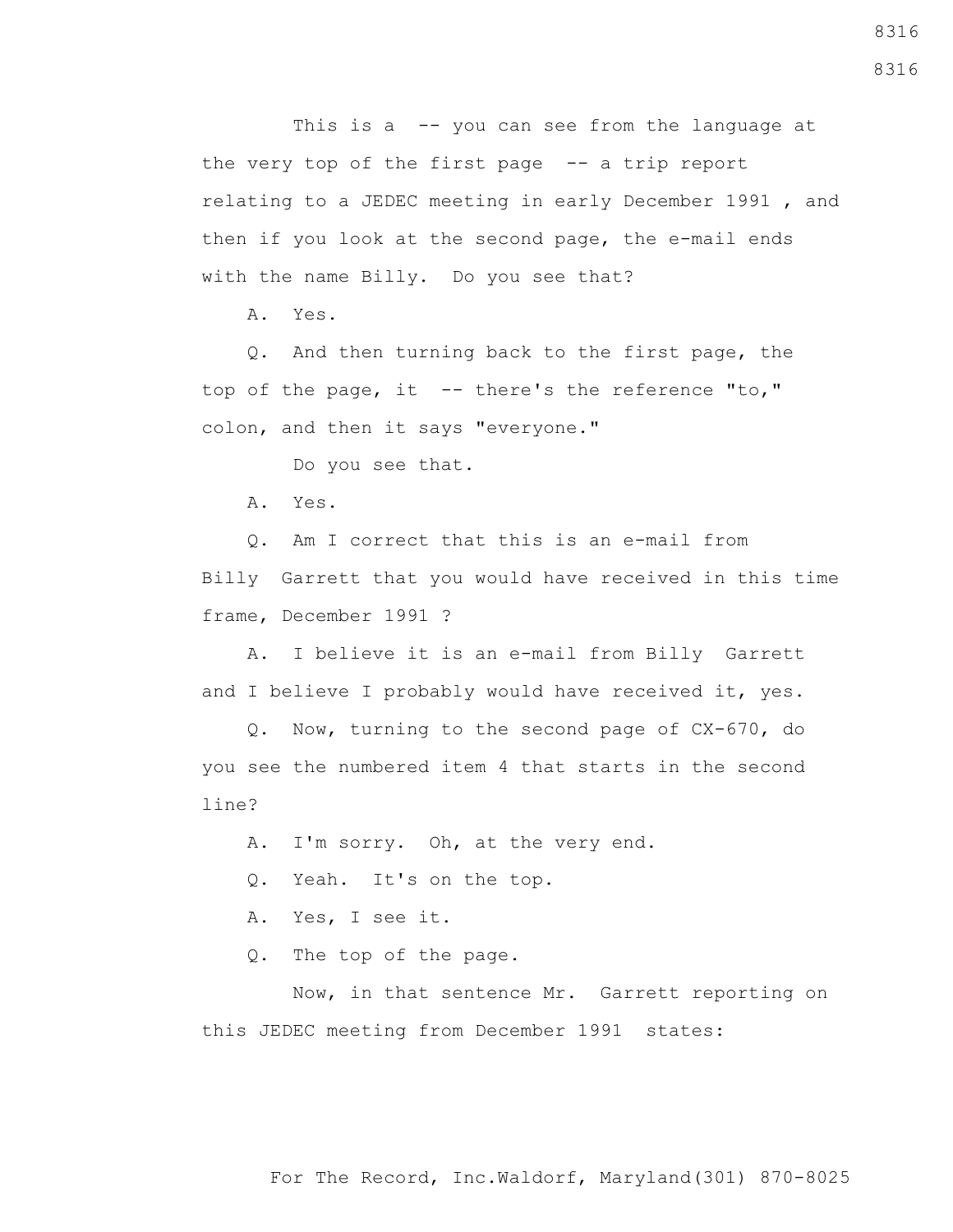"Everyone seems to be very RAS/CAS centered in their thinking. Most proposals are incremental additions to existing DRAMs."

Do you see that.

A. Yes.

 Q. So is that consistent with your understanding of the type of DRAM interface that JEDEC was developing in the early 1990s, one that was very RAS/CAS centered?

 A. Well, this is a long time before the SDRAM interface was finalized, so this was very early in the process. This is December 1991 . It's not inconsistent with my recollection. I just don't have much of a recollection of what happened when. So it's not inconsistent.

 Q. Am I right that the type of interface that Rambus had developed was radically different from a RAS/CAS-style interface?

A. Well, yes and no. We hid -- dRAMs internally still do something conceptually like RAS and CAS. We hid the RAS and CAS from the user, but in essence the answer to your question is yes. It's not a RAS/CAS interface.

> MR. ROYALL: May I approach, Your Honor? JUDGE McGUIRE: Yes.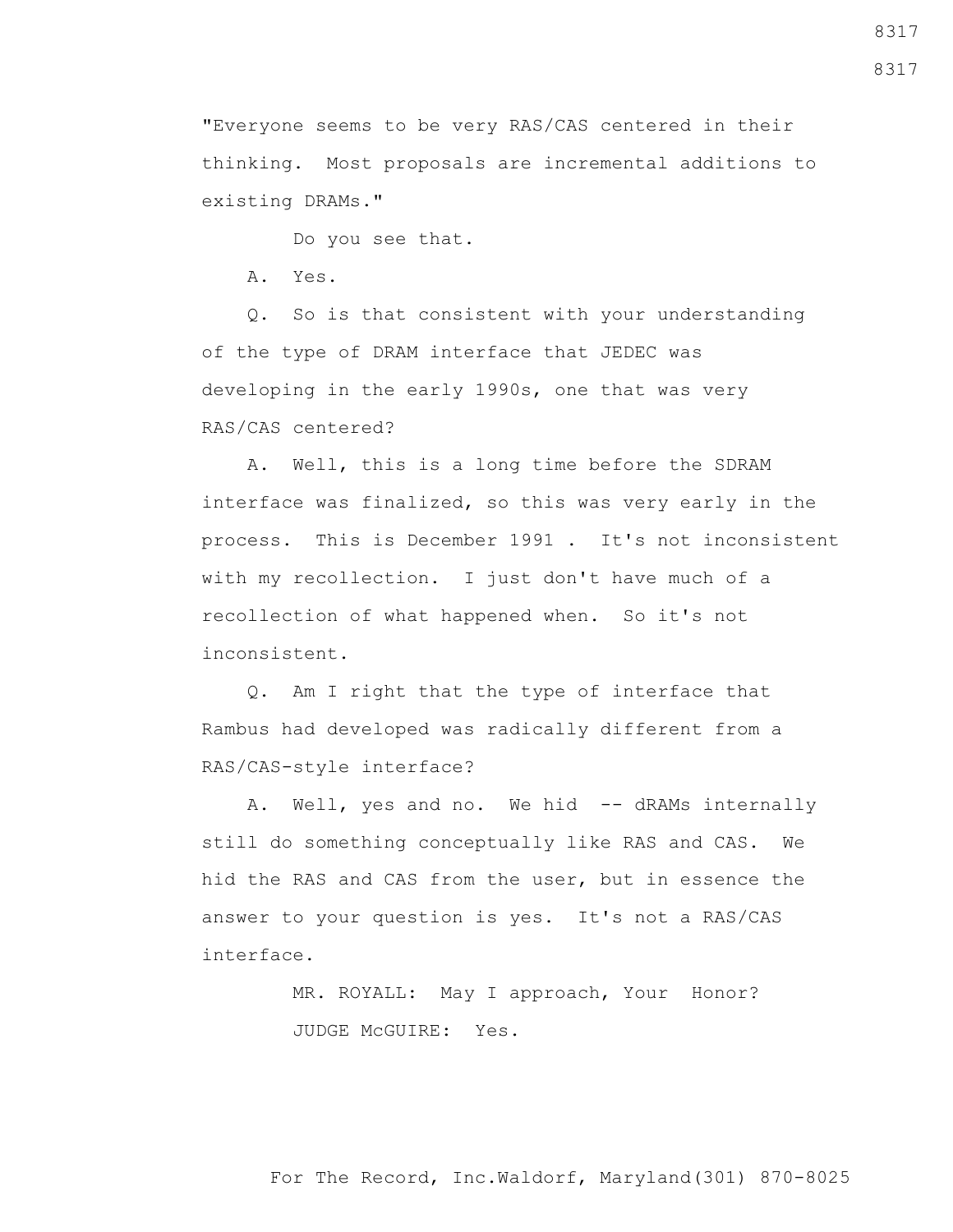BY MR. ROYALL:

 Q. Dr. Farmwald, I've just handed you a document that's been marked as CX-1302.

 Do you recognize this to be a presentation relating to Rambus' 1992 to '97 business plan.

A. That's what it appears to be.

 Q. Now, if I could ask you to turn to page 7, which has the  $-$ - it's a slide with the title Unique Intellectual Property Franchise. Do you see that?

A. Yes.

 Q. And the third bullet down states, "They," which I take to be a reference to the Rambus patents that are discussed or filed patents that are discussed in the first bullet point, "They are broad and fundamental because the Rambus system solution is so radically different from the 1970s RAS/CAS DRAM interface."

Do you see that.

A. Yes.

 Q. Do you have any reason to disagree with that statement?

A. No.

 Q. So the Rambus interface, the interface that was described in the Rambus patent applications, was radically different from the traditional RAS/CAS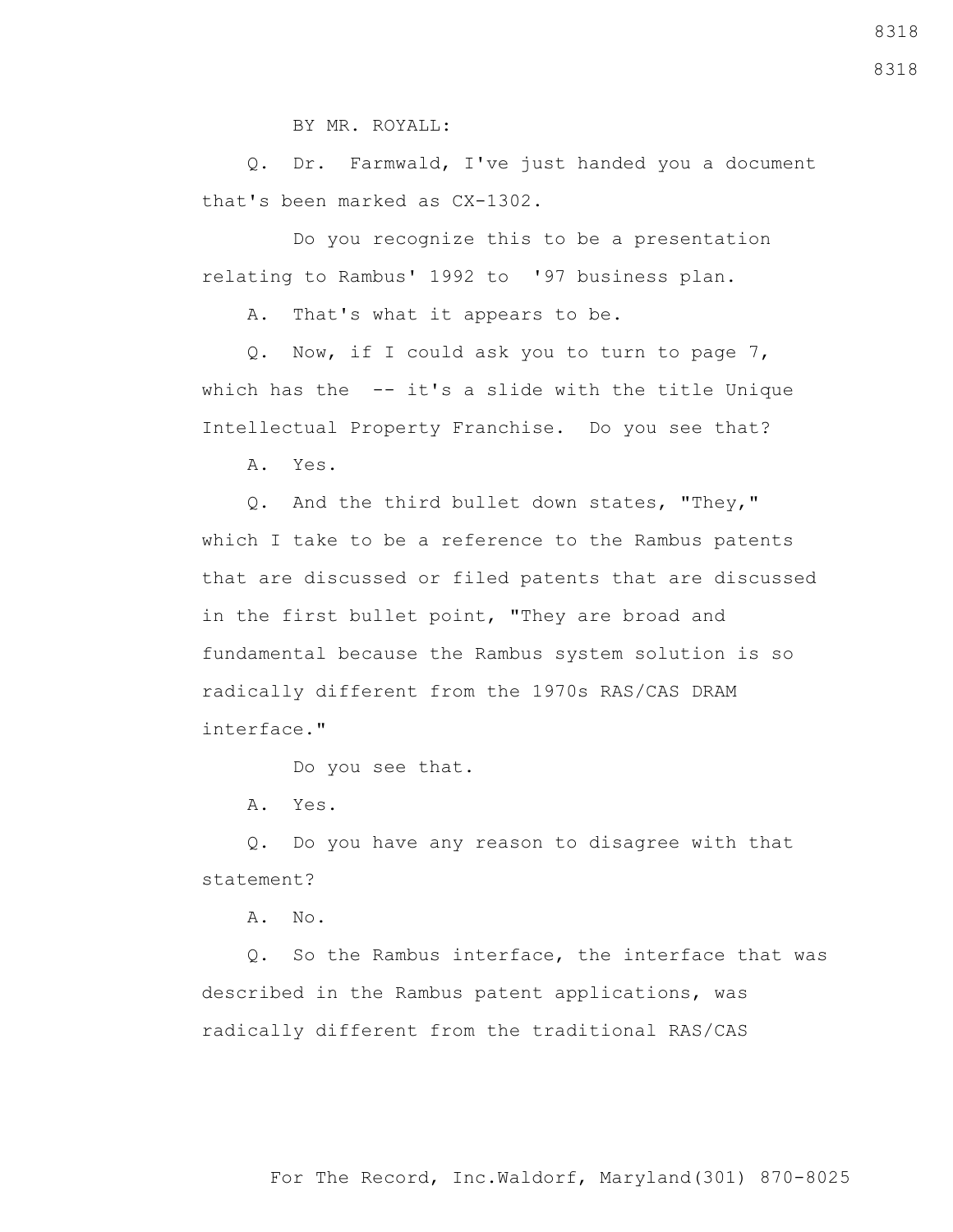interface used in conventional DRAMs; is that right?

A. Yes.

 MR. ROYALL: Okay. May I approach, Your Honor? JUDGE McGUIRE: Go ahead.

BY MR. ROYALL:

 Q. Now, I've just handed you a document marked CX-604, and do you recognize this to be a copy of the minutes from the June 25, 1992 Rambus board meeting?

A. Yes.

 Q. And you were present at this board meeting; is that right?

 A. It appears I was. I don't have a direct recollection of the meeting, but yes.

 Q. And turning to page 2, heading 9.0, which reads "Five-Year Business Plan," do you see that?

A. Yes.

 Q. And below that it states, "Mr. Tate led discussion of strategies and projections for the five-year plan."

Do you see that.

A. Yes.

 MR. ROYALL: May I approach, Your Honor? JUDGE McGUIRE: Yes.

BY MR. ROYALL:

Q. I've just handed you a document marked CX-543.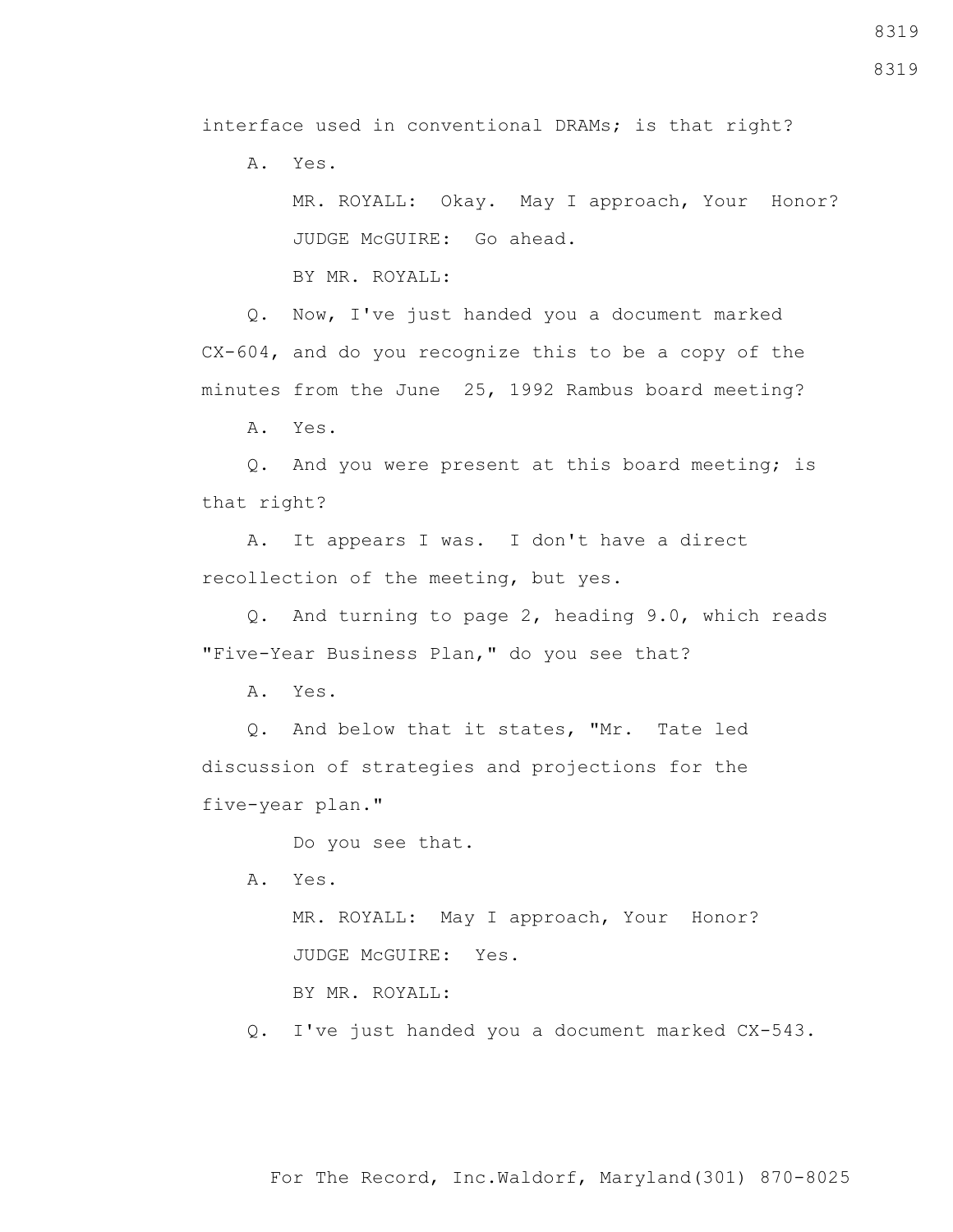This is I believe the same document that Mr. Stone showed you earlier. Do you recognize that?

A. Yes. It looks like the same document, yes.

 Q. And this is something that you received from Mr. Tate in mid-June 1992; is that right?

A. I think so, yes.

 Q. And there's a cover memo and then the business plan attached to it, but in the cover memo on the first page, the last line of text states, "Please read before the board meeting."

Do you see that.

A. Yes.

 Q. Do you have any reason to doubt that this is the same five-year business plan that was referred to in the minutes from the June 25, 1992 board meeting that we reviewed just a moment ago, CX-604?

 A. Given the dates, I think it's extremely likely that it is alike.

 Q. Okay. And so am I right that you had a copy of this business plan roughly a week before that June 25, 1992 board meeting?

A. Yes.

 Q. And on the first page of CX-543 it states, Mr. Tate's memo in the second line or second sentence states, "This is a complete rewrite of our business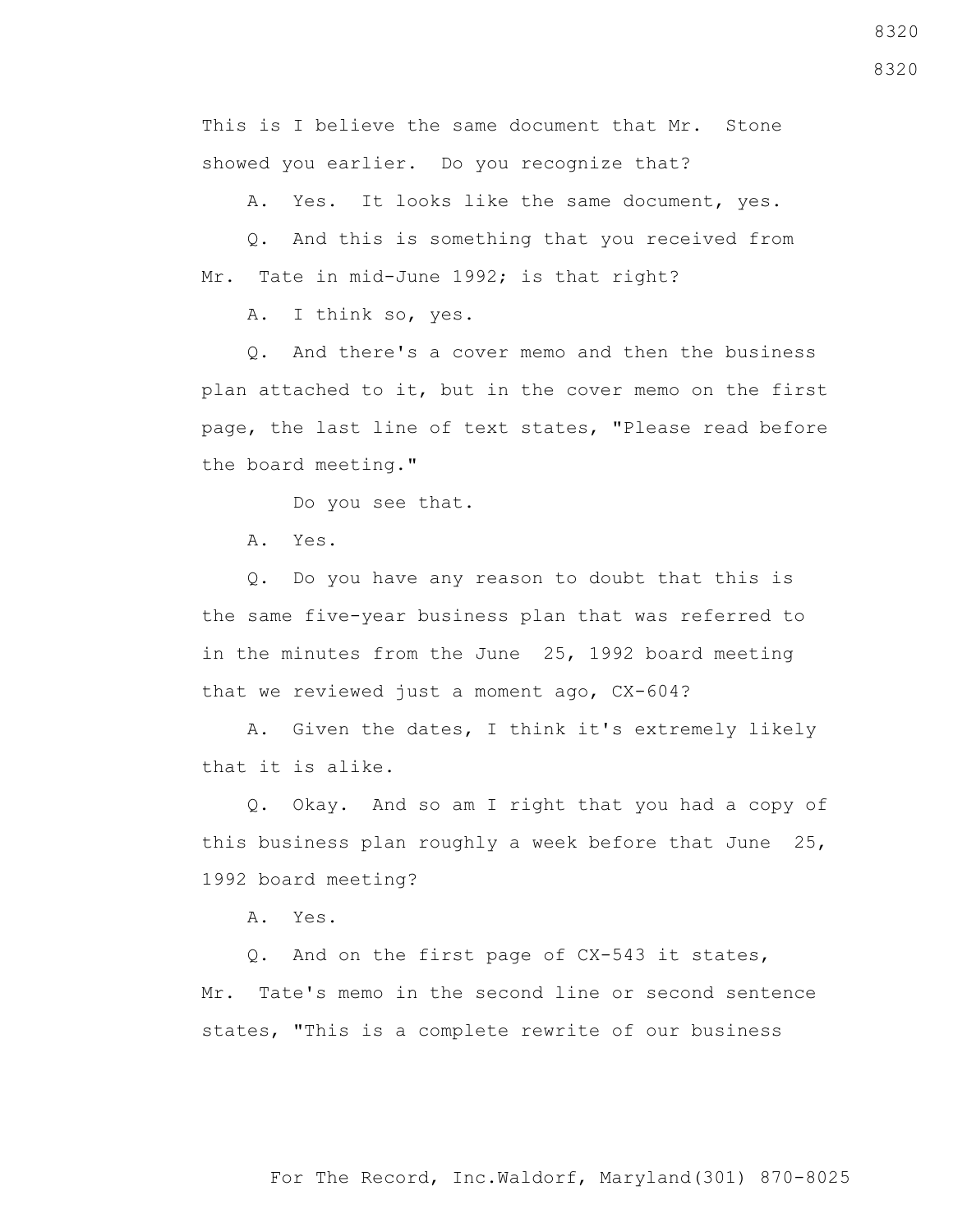For The Record, Inc.Waldorf, Maryland(301) 870-8025

8321

8321

plan with inputs from all of the executives of Rambus, Inc."

Do you see that.

A. Yes.

 Q. And you were one of the executives that had input on this business plan; is that right?

 A. I don't remember whether I actually gave any input, but I would have been one of the executives, yes.

 Q. Well, have you ever known Mr. Tate to be less than accurate in communicating with Rambus' board?

 A. Well, I'm not sure -- the fact that I hadn't given any input I don't think would be inaccurate with this statement, but I don't remember whether I gave any input, is all I said. I just don't know, so --

 Q. Well, he said in his memo to yourself and other board members that this was a complete rewrite of our business plans with inputs from all of the executives, but what you're saying is you just don't recall --

 A. I just don't recall whether I gave any feedback at all.

 Q. Now, if I could ask you to turn to page 8 of  $CX-543.$ 

Your Honor, I understand we're having some kind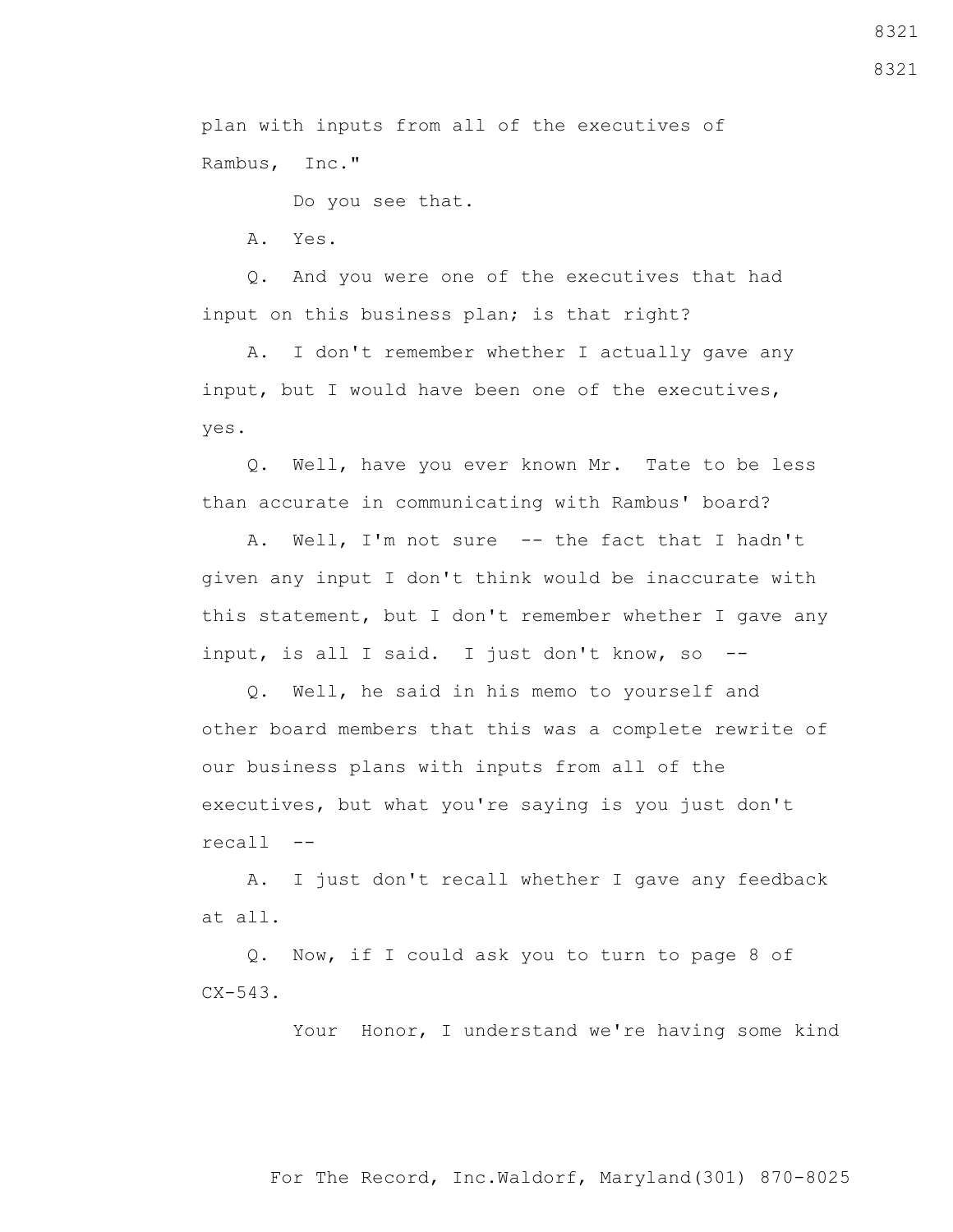of computer problem and I suggest --

 JUDGE McGUIRE: Are you having problems again? MS. MANNING: Not with the real-time. JUDGE McGUIRE: With the transcription? MS. MANNING: No. With the --

 JUDGE McGUIRE: Well, let's take a break and see if we can't resolve that. Maybe it's a good time to take a break anyway. Let's take a five-minute break.

MS. MANNING: Thank you, Your Honor.

## **(Recess)**

 JUDGE McGUIRE: Mr. Royall, you may proceed. MR. ROYALL: Thank you, Your Honor. BY MR. ROYALL:

 Q. Dr. Farmwald, if I could ask you to turn to page 8 of CX-543. And I would focus your attention on the heading Phase 1: Critical Mass Priming the Pump. Do you see that?

A. Yes.

 Q. And there are numbered paragraphs below that and the last numbered paragraph on that page, paragraph 5, at the bottom of the page, states in the first sentence, "Rambus technology is so much faster than its competitors that there is a strong skepticism 'it's too good to be true -- show me' attitude."

For The Record, Inc.Waldorf, Maryland(301) 870-8025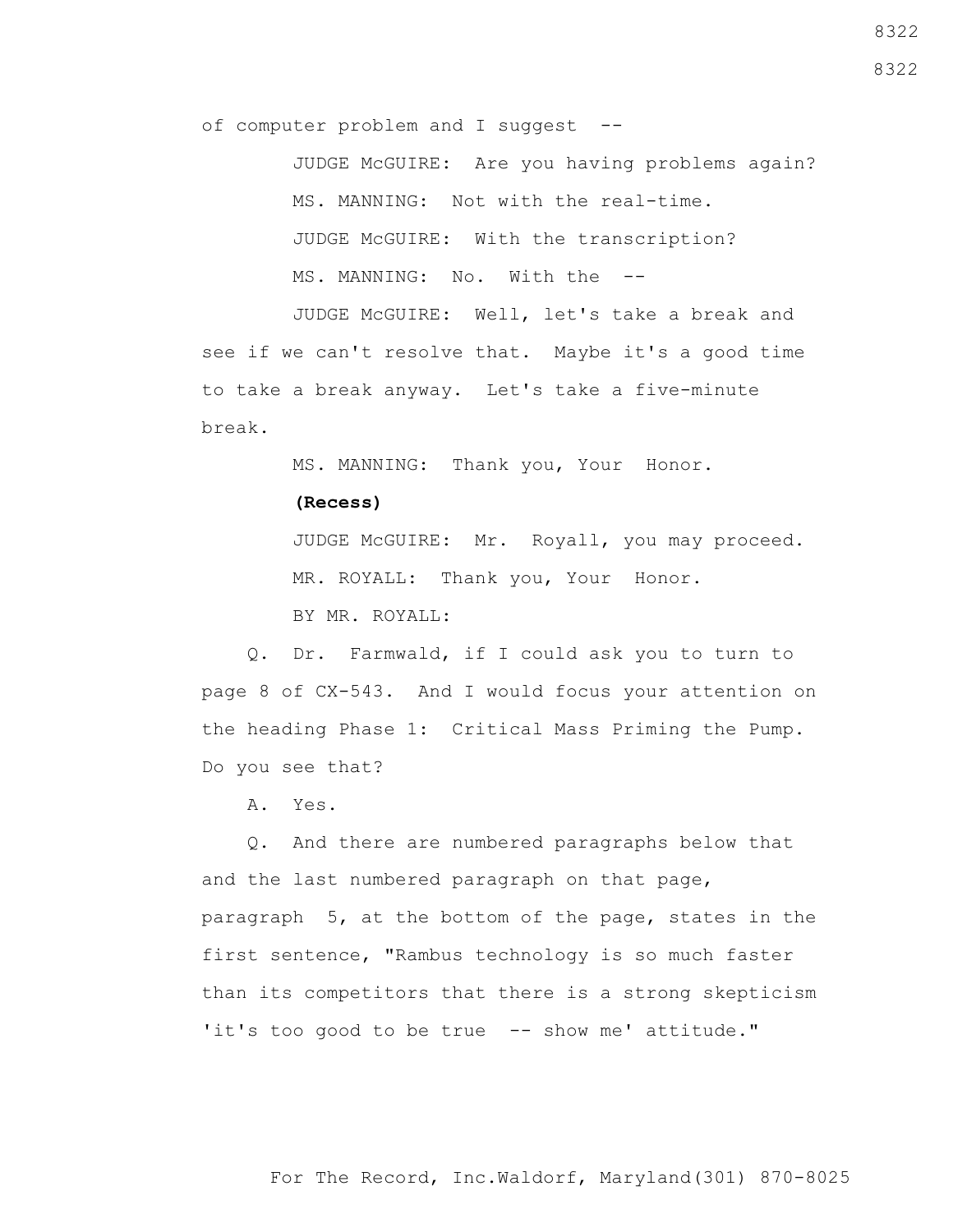Do you see that.

A. Yes.

 Q. It's correct, isn't it, that in the early 1990s companies that were learning about Rambus' technology for the first time were expressing skepticism about whether Rambus' technology could actually achieve the performance levels that were being claimed?

A. Yeah. They didn't -- a lot of people didn't think we could make it run as fast as we claimed.

 Q. And am I right that an obstacle that Rambus was encountering in this time period was the perception among some potential customers that Rambus' technology was risky?

 A. I think that's fair. If I can say that risky meant that it wouldn't work in the time frame we were claiming, yes.

 Q. Let me ask you to turn to page 12 of the same document.

 And I'd focus your attention on the heading Perception of Risk. Do you see that?

A. Yes.

 Q. And again there is a reference here to customers having the initial response that Rambus' performance claims were too good to be true, and then it states, "The number one obstacle is to show them,"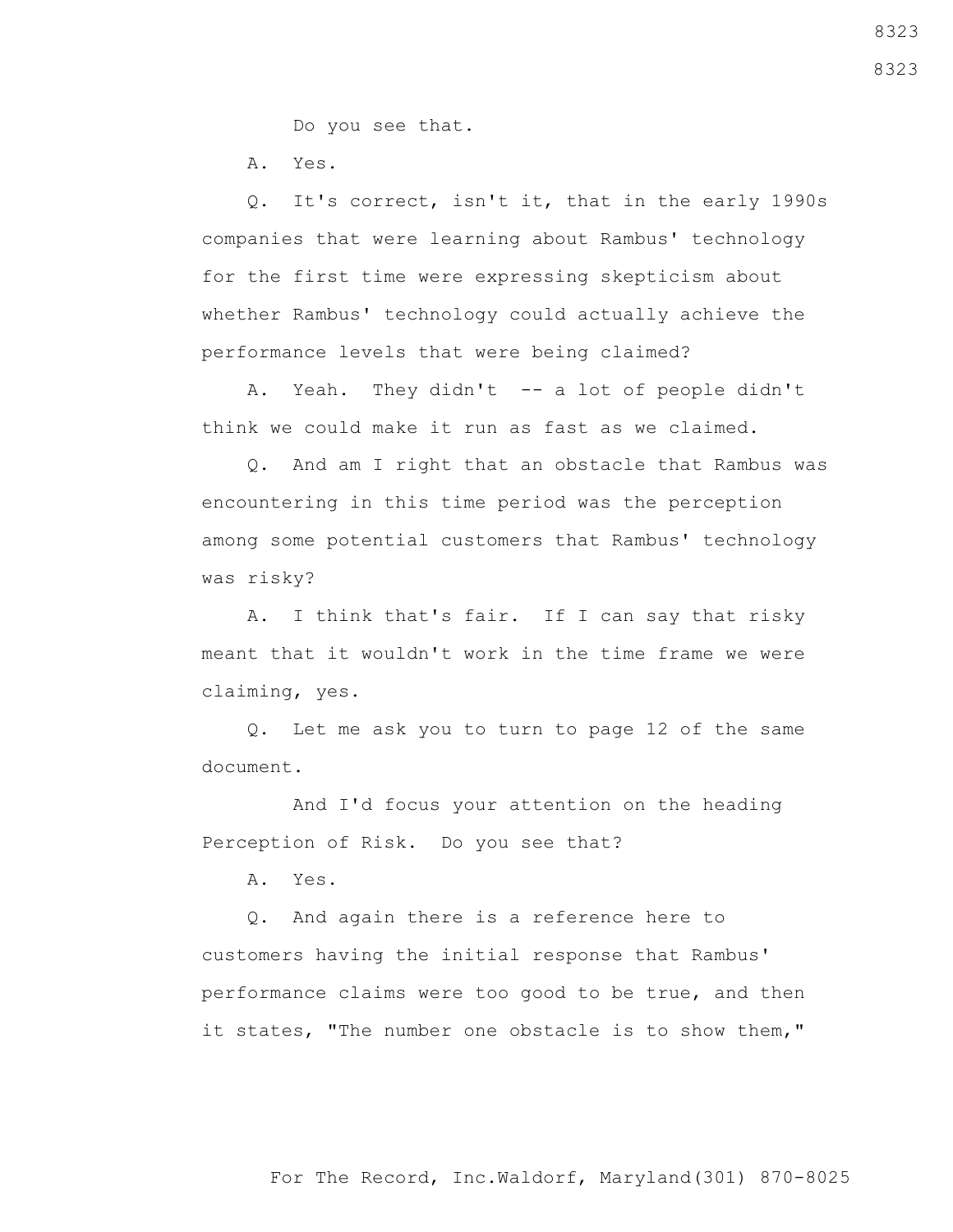referring to customers, I assume, "that it does work."

Do you see that.

A. Yes.

 Q. So the strategy -- am I right that the strategy for dealing with customers that perceived Rambus' technology to be risky was to demonstrate that it would perform as billed?

A. Yes.

 Q. And putting aside risks or perceived risks of Rambus technology not working, wasn't another obstacle for Rambus in this time period the fact that some customers felt that they simply did not need the levels of performance that Rambus was promising?

A. For some customers that was true, yes.

 Q. In the early 1990s when Rambus was just getting started, am I right that it was your view that Rambus' technology was somewhat ahead of its time?

 A. Yes. Certainly in the sense that the bulk of the market in '89 or '90 didn't need that much performance but that in five or ten years it would, so the answer is yes.

 Q. And am I right that some of Rambus' customers or potential customers expressed the view that they thought that Rambus' technology in this time period was ahead of its time?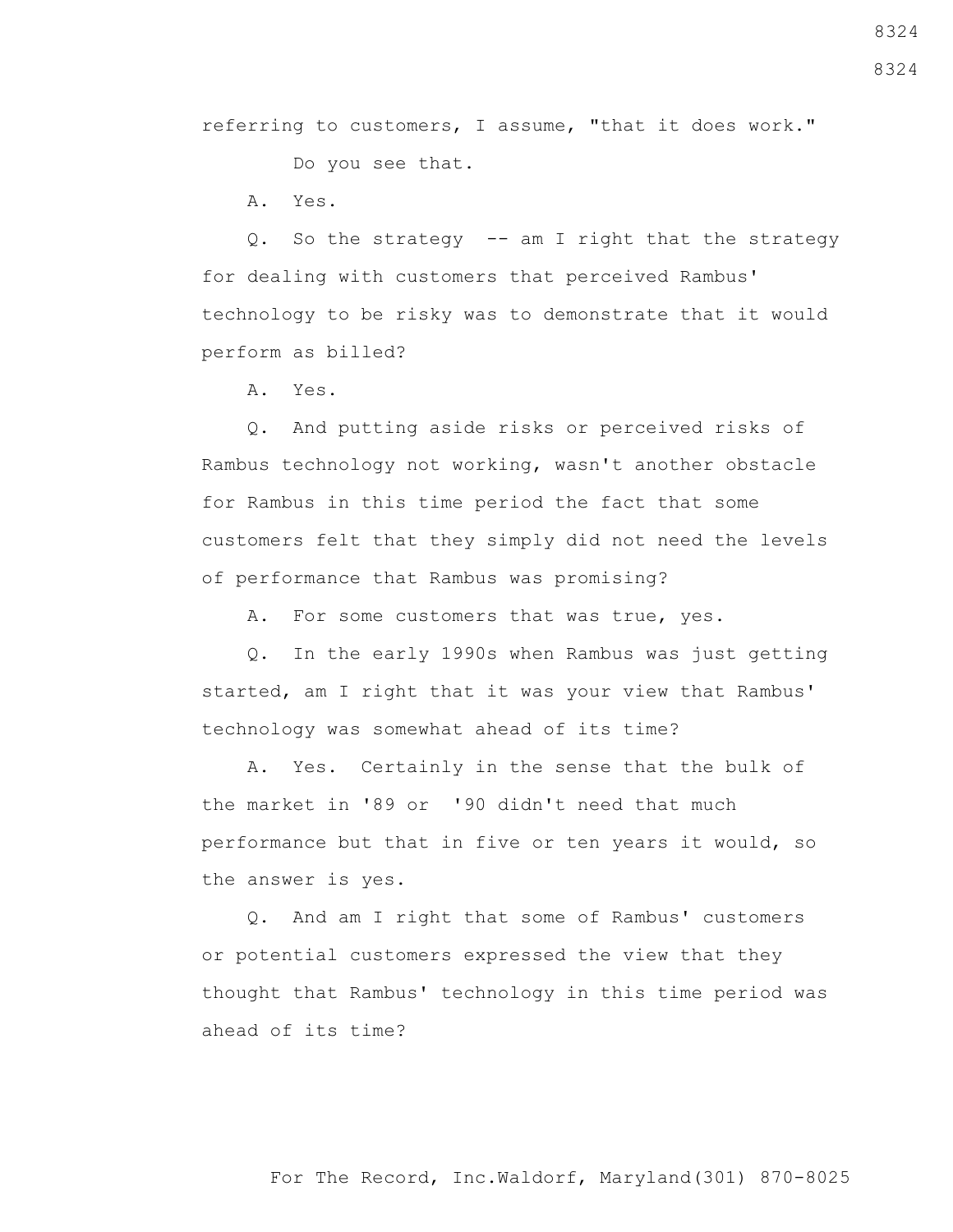A. I'm sure that's true. I don't have any specific recollections of who said what, but I'm sure that was true.

 Q. Do you recall in the early '90s potential customers expressing the view that they could design the next generation of their products without the need for the performance levels that Rambus was promising?

 A. Certainly I remember certain customers that said that, especially in particular customers like Sun Microsystems who were designing fairly big machines with lots of DRAM chips. They felt they didn't need -since they had so many DRAMs, they felt they could use a lot lower-performance DRAMs.

 Q. And am I right that another obstacle that Rambus was facing in this time period was resistance to its royalty-based business model?

 A. Bluntly, that's not my recollection, that the royalties weren't the issue. The issue was how badly do I need this. But it's a -- i don't have a firm recollection one way or the other. I don't -- i don't have any recollection that was a big issue, so...

 Q. Let me ask you to turn to page 14 in this document.

 And I would focus your attention on the heading Resistance to Business Model. Do you see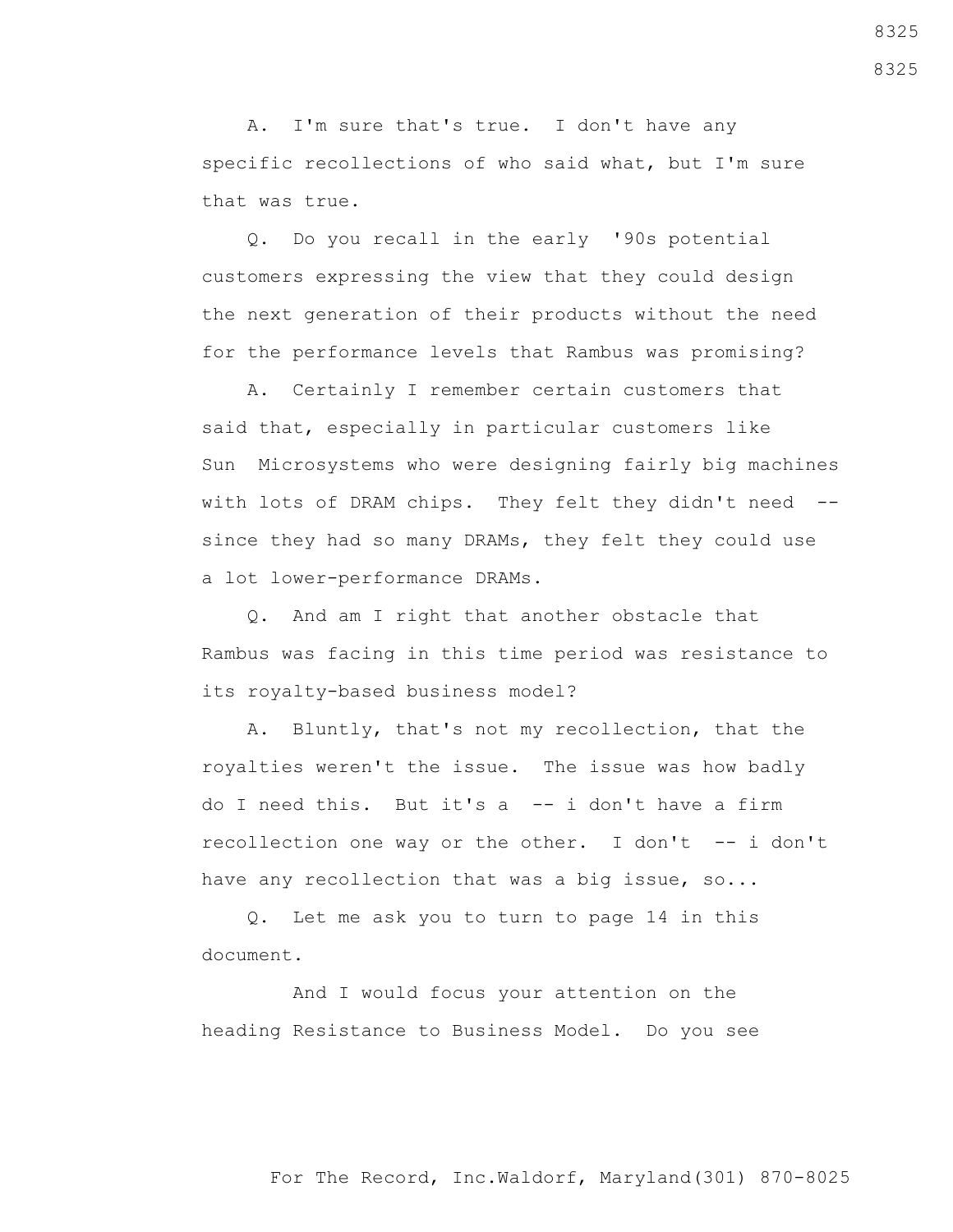that?

A. I'm sorry. I'm on the wrong page.

Q. I'm sorry. Page 14.

A. Yes, I see it.

 Q. So under the heading Resistance to Business Model, the first sentence states, "A few systems companies and IC companies have had a very negative reaction to our business model."

Do you see that.

A. Yes.

 Q. And just so we're clear, can you explain to us what a systems company is?

 A. A systems company is, again, someone like Sun Microsystems, Dell, who -- they don't build any great circuits, they don't build DRAMs, they buy them from other people and put them into boxes and sell them to their customers.

 Q. And what is an IC company or an integrated circuit company? Is that a DRAM manufacturer or does it refer to something else?

A. DRAM -- well, generally it refers to -- it could refer to a DRAM company, but generally it refers to the company that makes either the graphics chip, the CPU chip or the controller chip, whatever. But it also could refer to the DRAM company.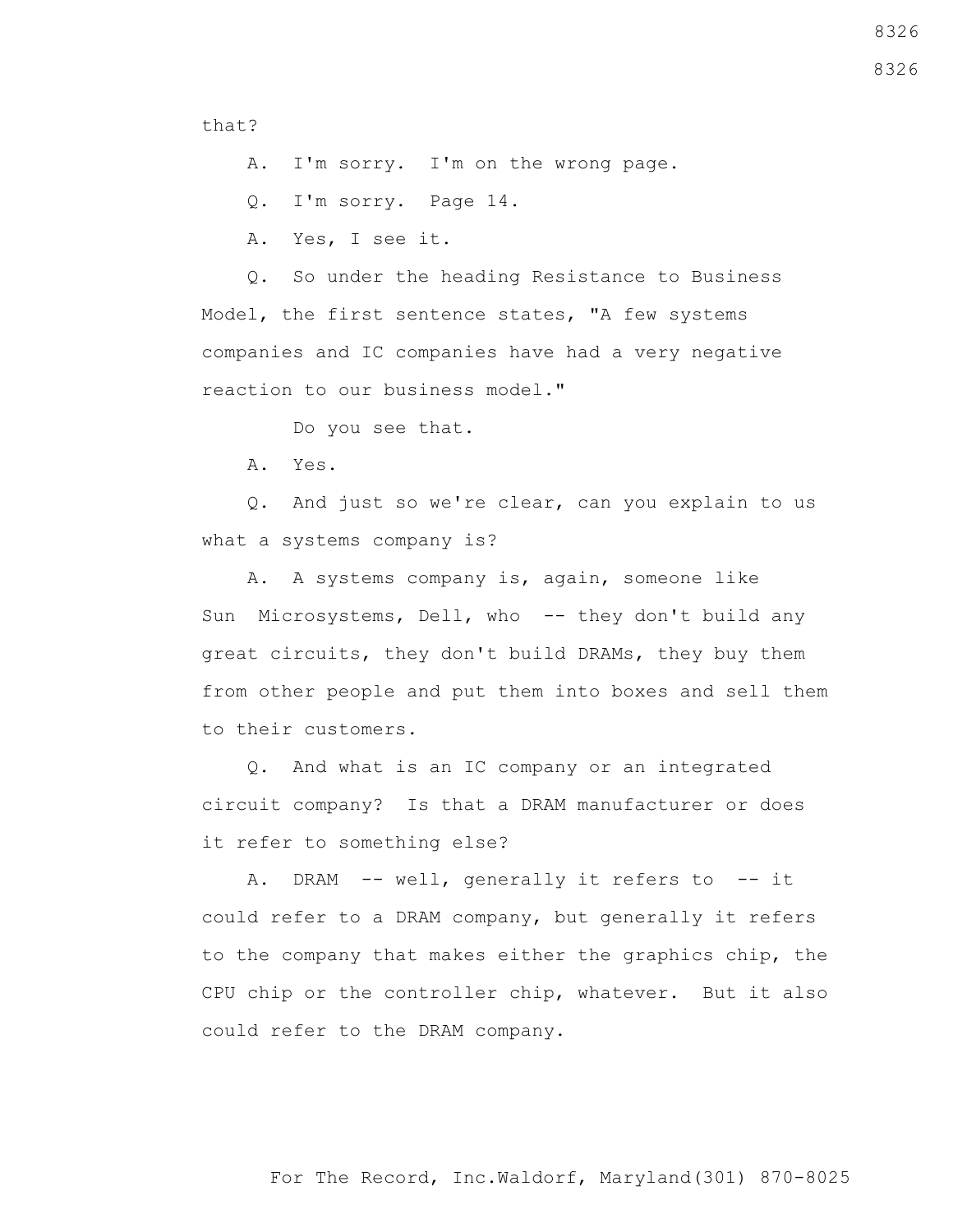Q. Continuing in that same paragraph, it states: "Some believe that it is not fair that we are wanting to charge a royalty on ICs that incorporate our technology. Others believe that our royalty will make ICs incorporating our technology too expensive."

Do you see that.

A. Yes.

 Q. Does this refresh your recollection that negative reaction to Rambus' business model was in fact a significant issue in this time period?

 A. It was significant to a few customers. It doesn't -- it doesn't give me any specific recollections of it.

 But let me just emphasize that this was not talking about the DRAMs; this is talking about the non-DRAM chips. That's what "ICs" in this context is referring to. I do remember that.

 Q. So the negative reactions to Rambus' business model that are being described here, these are negative reactions by companies other than DRAM manufacturers?

 A. That's from reading this. I don't have a direct recollection, but from reading this that's what it appears to say, yes.

Q. And in the same paragraph, the last sentence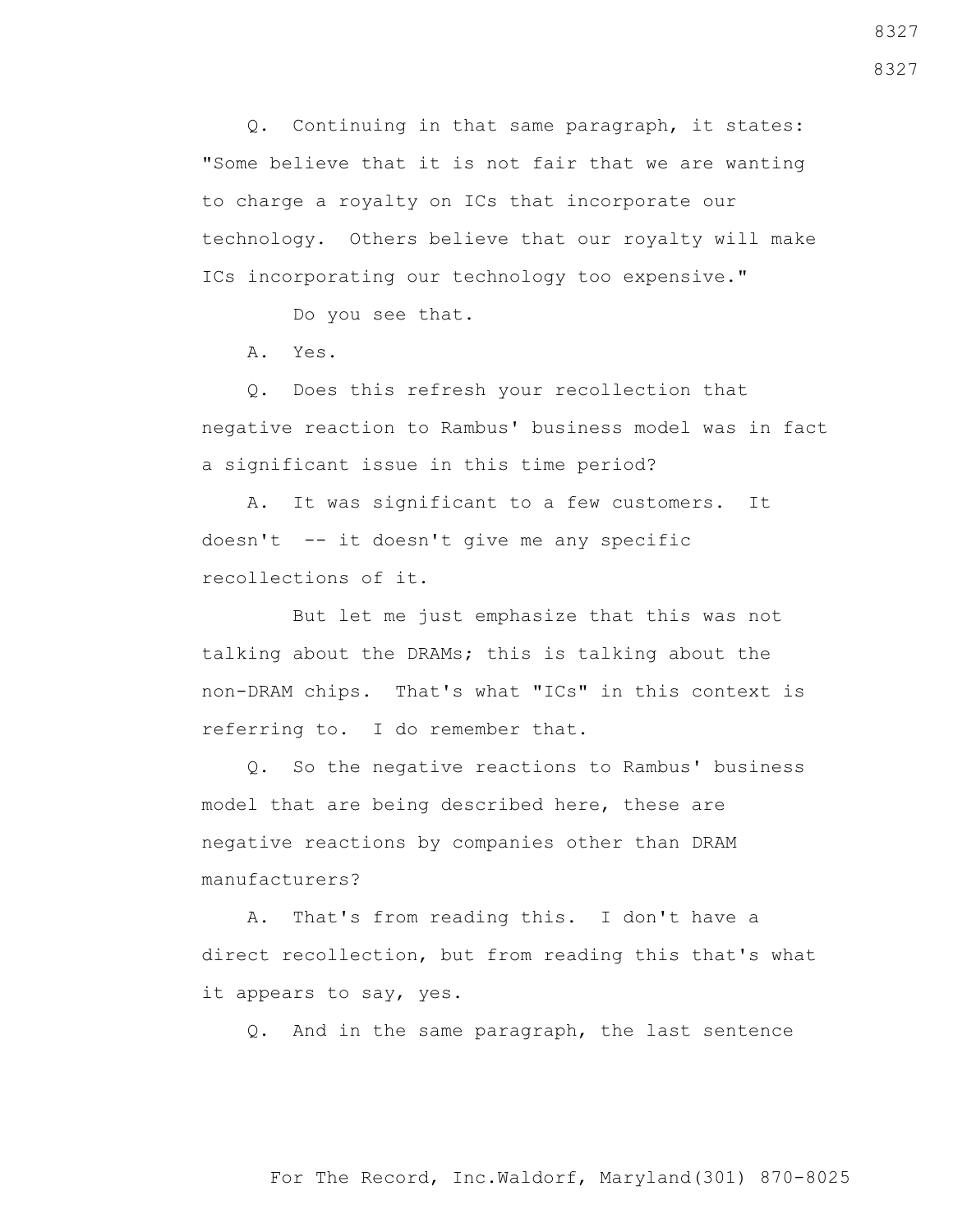states, "Two specific examples are Sun and" -- I'm not sure I can pronounce this correctly -- "Tseng"?

A. Tseng Laboratories.

Q. Tseng?

You're familiar with those companies.

A. Yes, I am.

Q. And neither of these are DRAM manufacturers?

 A. That's correct. Actually neither of them are IC -- well, Tseng was a graphics company and Sun Microsystems is a systems company.

 Q. Now, let's take a look at the next section in this business plan on the bottom of page 14 of CX-543. The section has the title Competitive Solutions. Do you see that?

A. Yes.

 Q. And if you turn to the next page, page 15, you'll see that one of the competitive technologies that's discussed here is synchronous DRAMs. Do you see that about halfway down on the page 15?

A. Yes.

 Q. Is it correct that at this point in time Rambus perceived synchronous DRAMs as the primary competitive threat to Rambus' technology?

 A. That's not my recollection. My recollection is that in fact we regarded our market as more the markets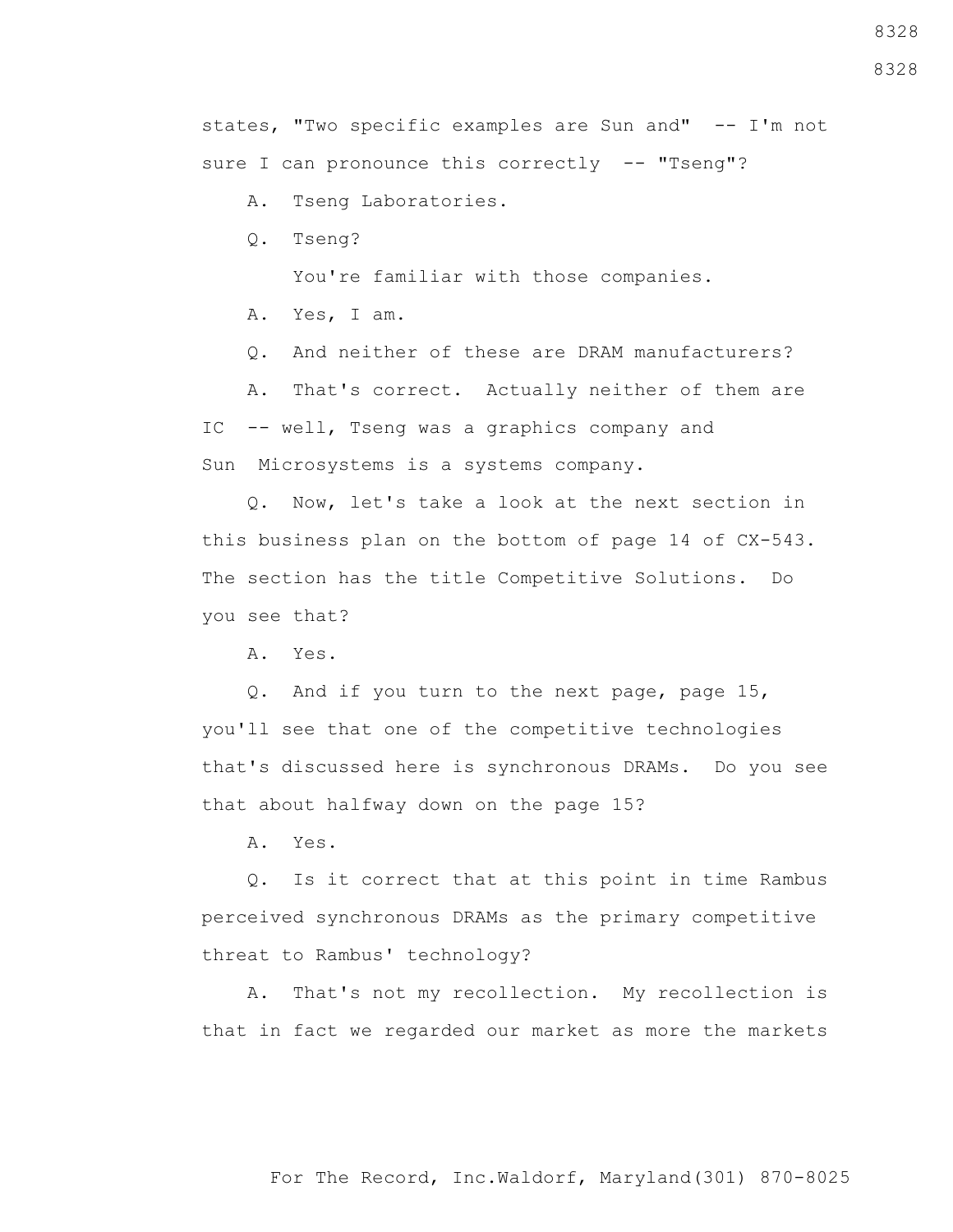where people wanted ultimate performance, so that was more like high-end graphics chips or high-end game machines, so my recollection is in fact we didn't regard synchronous DRAMs as our primary competition. But that's  $a \leftarrow it's a \text{ vague memory.}$ 

 Q. Let me ask you if you can dig out from your pile of exhibits there this document which I showed you earlier, CX-1302 **(indicating)**.

A. Okay. I've got it.

 Q. And let me -- this is the presentation slides for the Rambus business plan 1992 to '97.

 Let me ask you to turn to page 18, which has the heading Competitive Risks. Do you see that.

A. Yes.

 Q. And under the heading Competitive Risks the only technology that's listed is synchronous DRAMs. Do you see that?

A. Yes.

 Q. Does that refresh your recollection that in this time period synchronous DRAMs were perceived within Rambus as being the principal competitive threat to its technology?

 A. No. It actually -- i still believe -- at least -- i can only tell you my own opinion. I don't remember what the company opinion was. But I didn't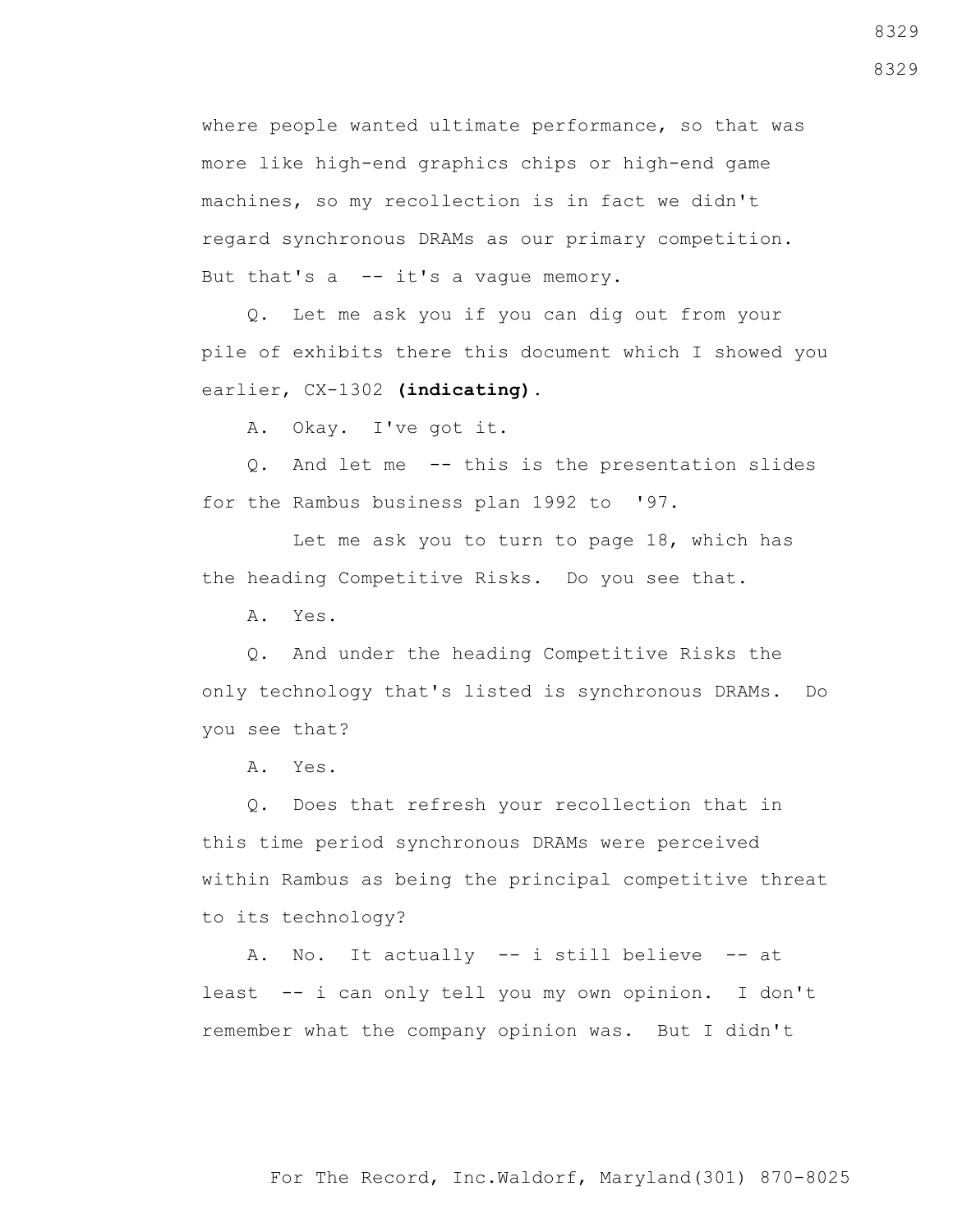regard synchronous DRAMs in this time period as our

principal threat, so that's my recollection.

 Q. So if you had prepared these slides, you would have --

A. These are not my slides.

 Q. Well, if you had prepared them, you would have listed some other technology --

A. Yes.

 $Q. \t --$  as  $-$ 

 A. I would have listed VRAMs and some other higher-performance DRAMs as things -- i was -- i mean, I was more looking -- i mean, basically yes, DRAMs and things like that would have been more -- synchronous DRAMs was a competitor, but you specifically asked me whether it was the major competitor, and that's the part I'm not sure I would agree with, so...

 Q. Let's go back -- well, before I -- i believe you said earlier that despite the fact that synchronous DRAMs were a more modest extension from the performance of the earlier-generation products that for many customers that level of performance was sufficient for their needs; right?

A. Absolutely true, yes.

 Q. And in that sense, despite the fact that synchronous DRAMs didn't reach the bandwidth levels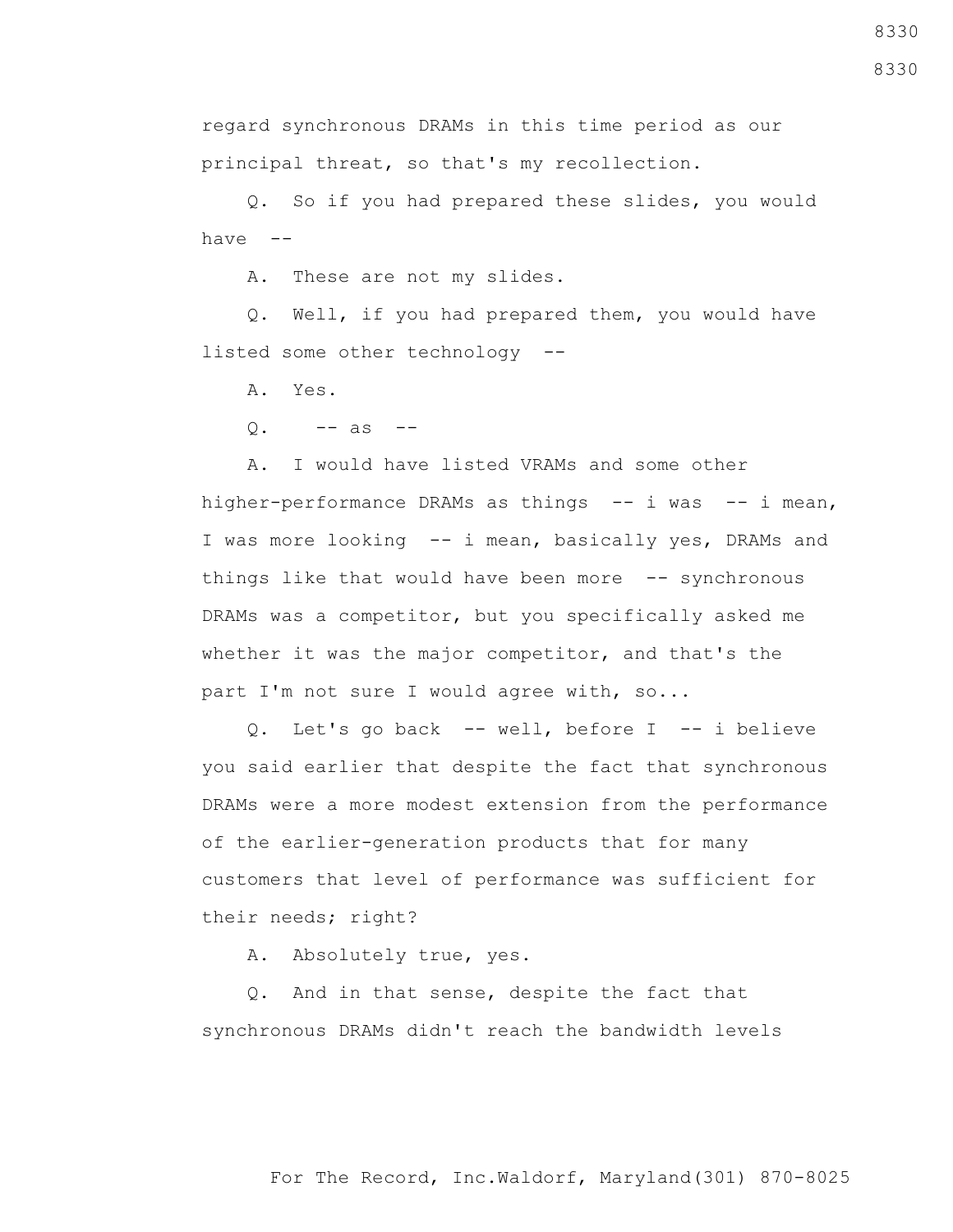8331

that Rambus was promising, they were still a formidable competitor in the marketplace; is that right?

A. Right. Yes, that's true.

 Q. Now, let's go back to CX-543, the June '92 business plan.

 And still focusing on page 15, under the heading Synchronous DRAMs, the first sentence states: "For about two-plus years a JEDEC committee has been working on the specification for a synchronous DRAM. No standard has yet been approved by JEDEC. Our expectation is a standard will not be reached until end of '92 at the earliest."

Do you see that.

A. Yes.

 Q. And by this point in time you were already aware that JEDEC was working on synchronous DRAM standards; is that right?

A. I'm sure I was, yes.

 Q. And then further down on the same page it states, "A synchronous DRAM is an incremental extension of page mode DRAMs."

Do you see that.

- A. Yes.
- Q. And is that consistent with your understanding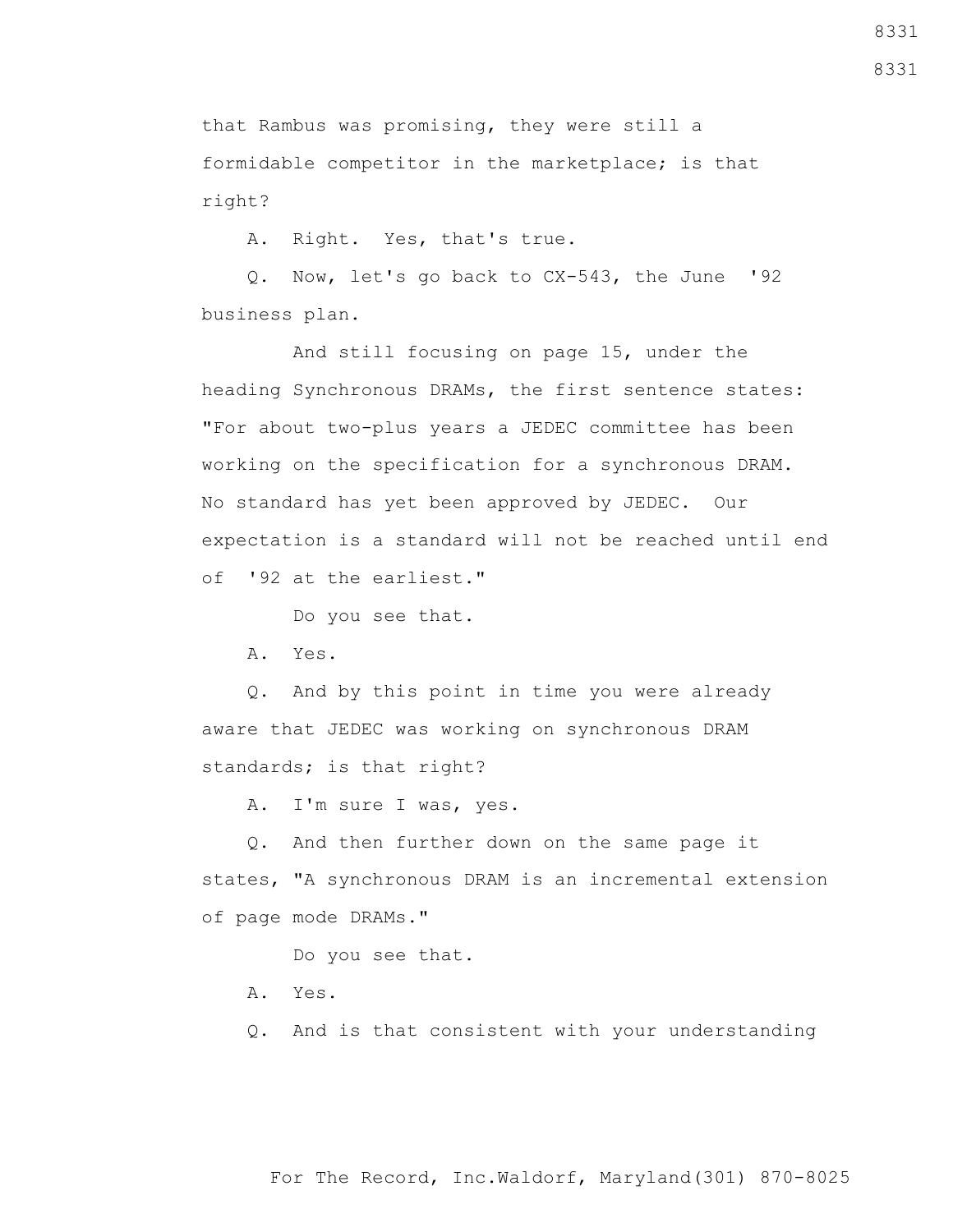8332

of the nature of synchronous DRAMs in this time period?

A. Yes.

Q. Let's turn to page 16.

You recall that earlier I asked you whether -i believe I asked you whether you understood that the interface that JEDEC was developing in the early 1990s was a RAS/CAS interface? Do you recall that.

A. Yes, you did ask that.

 Q. And I thought that you were somewhat hesitant in agreeing to that?

 A. There's a difference between a page mode DRAM and a RAS/CAS DRAM. That's quite a different thing.

 So I agree that it's very much an extension of a page mode DRAM. RAS/CAS I could quibble a little bit more. In the end my answer is yes, but I'll quibble a lit bit more about it, so --

 Q. Well, let me point you to some language on this page, page 16, the third paragraph up from the bottom of the page, the first sentence states, "Sync DRAMs are an incremental improvement on the 20-year-old RAS/CAS interface."

Do you see that.

- A. Yes.
- Q. And then it goes on to state, "The old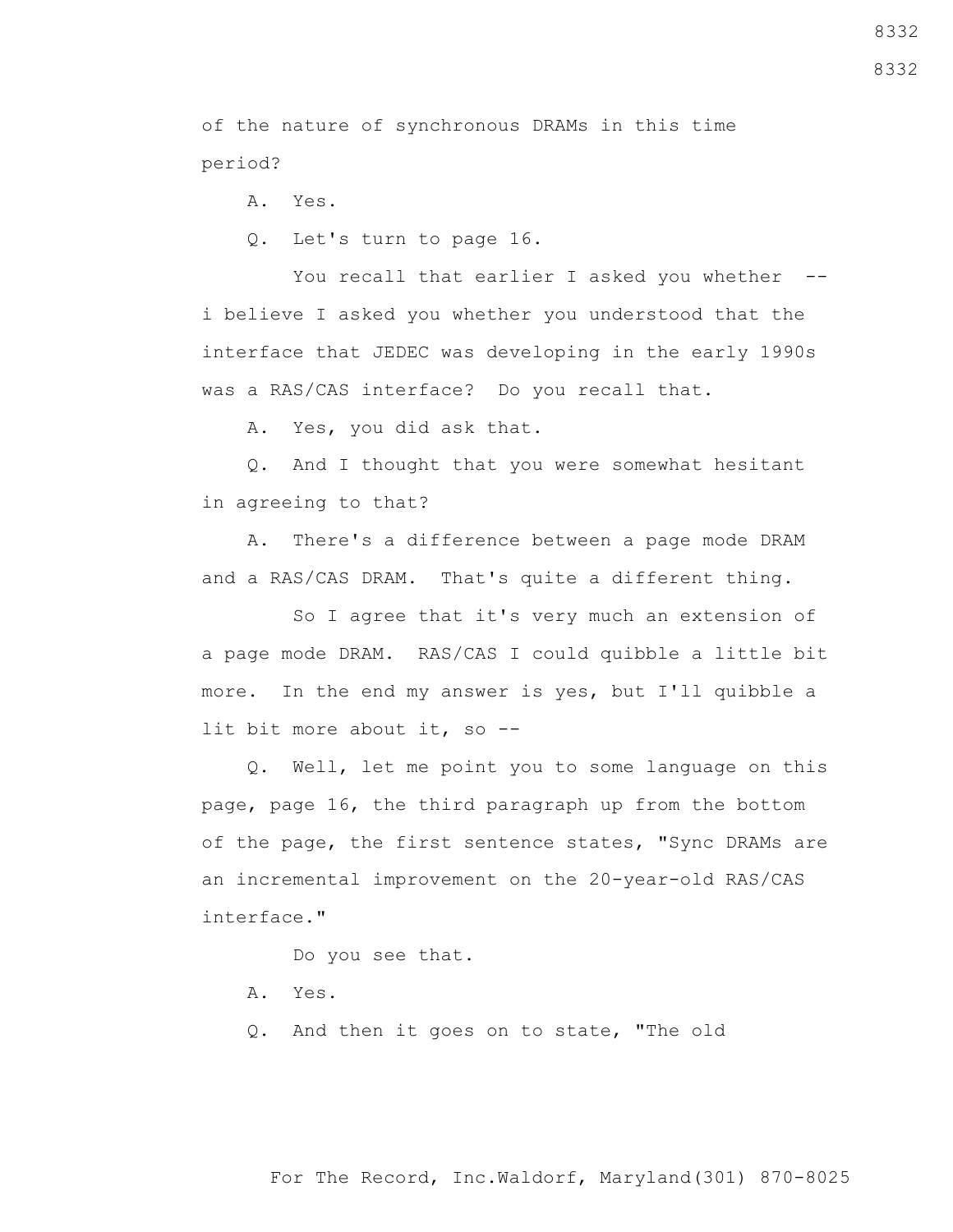interface is running out of gas, but all customers are familiar with it and understand it, so there will be a tendency to try the sync DRAM approach to see if it will meet their needs rather than moving to a completely new interface (Rambus) with the need to have to do a lot of learning and rearchitecting of their system/chip."

Do you see that.

A. Yes.

 Q. Now, focusing on the first sentence there, does that refresh your recollection as to the fact that the sync DRAMs were being developed based on a RAS/CAS interface?

 A. Well, I still don't fully agree with it. In fact, I would interpret this I think differently than you do.

 I interpret this as that sync DRAMs are an incremental performance improvement on the 20-year-old RAS/CAS interface, which I completely agree with that. I would quibble some about whether it's an incremental improvement on the RAS/CAS interface because I don't consider it to be a RAS/CAS interface. But it's a quibble. I'm not arguing strongly with your statement.

Q. Okay. Now, focusing on the rest of the

For The Record, Inc.Waldorf, Maryland(301) 870-8025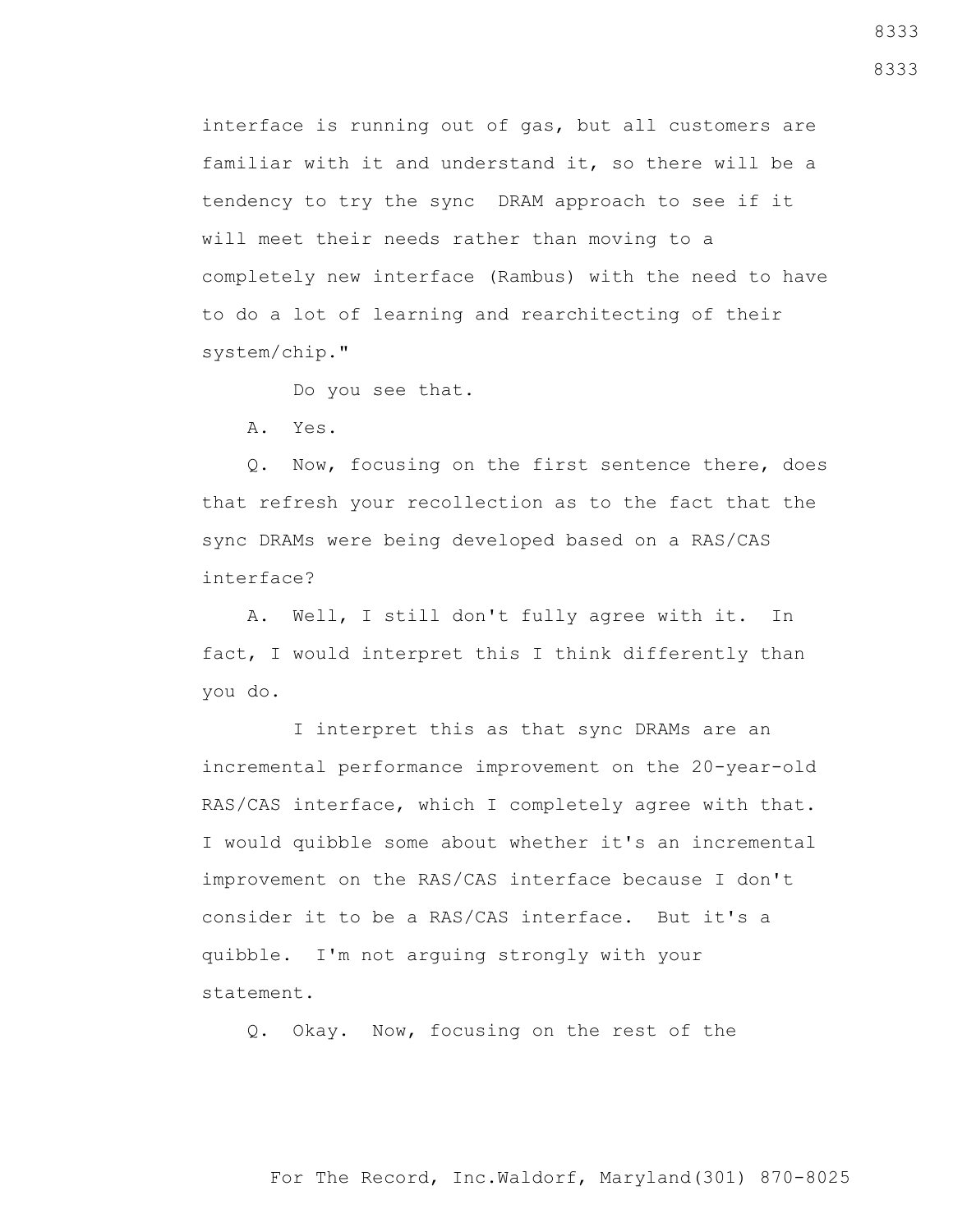language that I read a moment ago, this language speaks of a tendency on the part of DRAM customers to want to work with the technology that they were familiar with and understood; right?

A. Yes.

 Q. Am I right that Rambus was concerned in this time period that that sort of tendency among DRAM customers or purchasers might inhibit its ability to move the industry to a new, more revolutionary interface?

 A. Yes. We realized that unless you needed the performance of Rambus, you wouldn't move unless you had to. So I agree with that.

 Q. And that's because of the costs of moving to a new interface?

A. That's one element, yes.

Q. Are there other elements?

 A. Well, moving from RAS/CAS to SDRAM had costs, too, so -- but that's the major one, yeah.

 Q. Now, turning to page 17, I want to focus you on some language that Mr. Stone focused you on earlier, the paragraph beginning "finally" at the top of the page.

 It says, that sentence, first sentence, says, "Finally, we believe that sync DRAMs infringe on some

For The Record, Inc.Waldorf, Maryland(301) 870-8025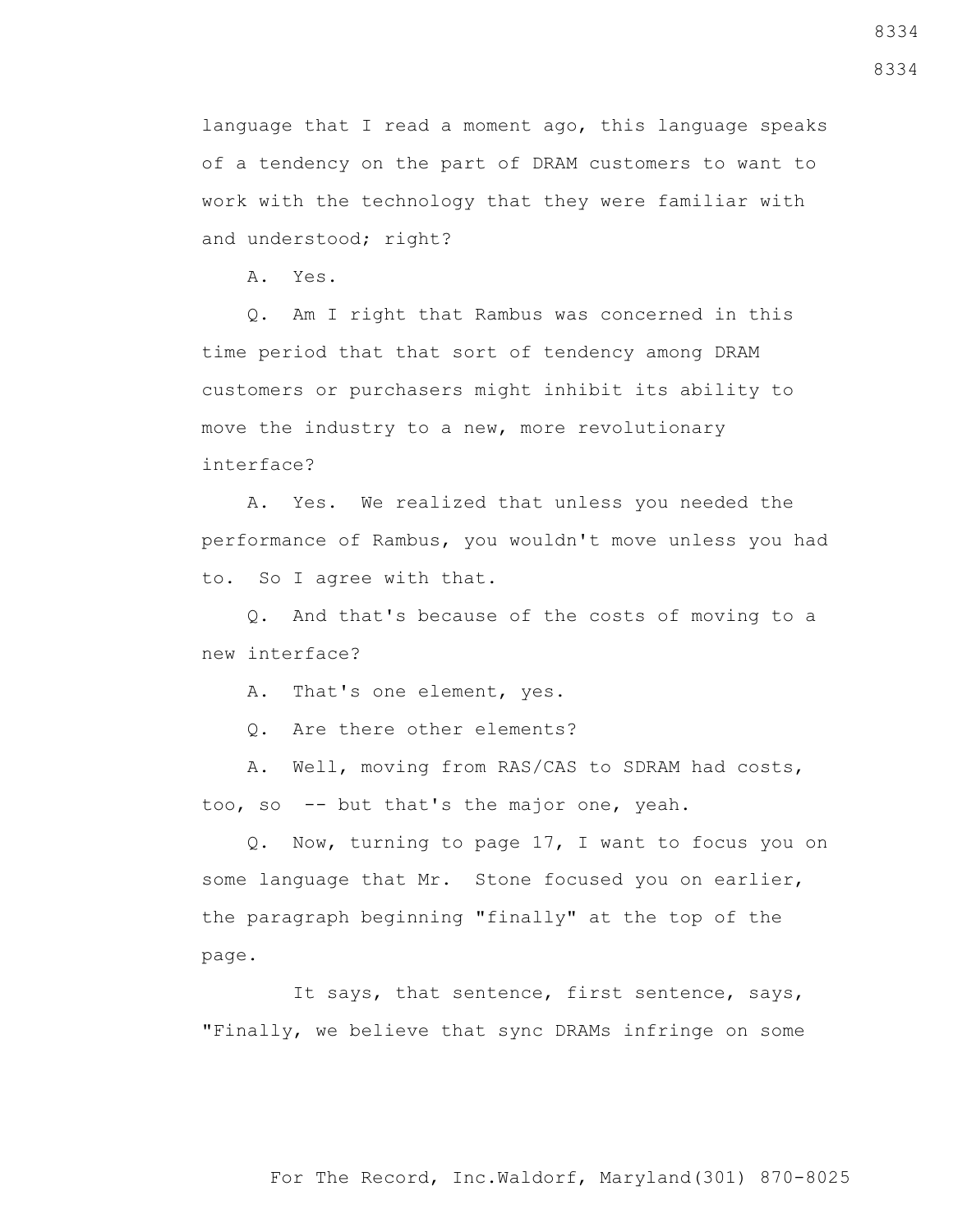claims in our filed patents and that there are additional claims we can file for our patents that cover features of sync DRAMs."

Do you see that.

A. Yes.

 Q. Now, what I want to ask you about now is what knowledge you have about Rambus' efforts to develop patent claims covering features of synchronous DRAMs.

 And before I go further on that, let me establish a couple of things.

 Am I right that during the early 1990s you had certainly some direct involvement in patent prosecution, the patent prosecution process or the patent process on behalf of Rambus?

 A. Yeah. Certainly during 1990 and part of '91 I did. I don't specifically remember how much I had, but yes.

 Q. And am I right that in the early 1990s you had interactions with Rambus' outside patent lawyers relating to efforts to supplement and broaden Rambus patents?

 A. Certainly in the very early '90s I definitely did, yes. I don't remember having too many past about 1991 or so. I just don't remember.

MR. ROYALL: May I approach, Your Honor?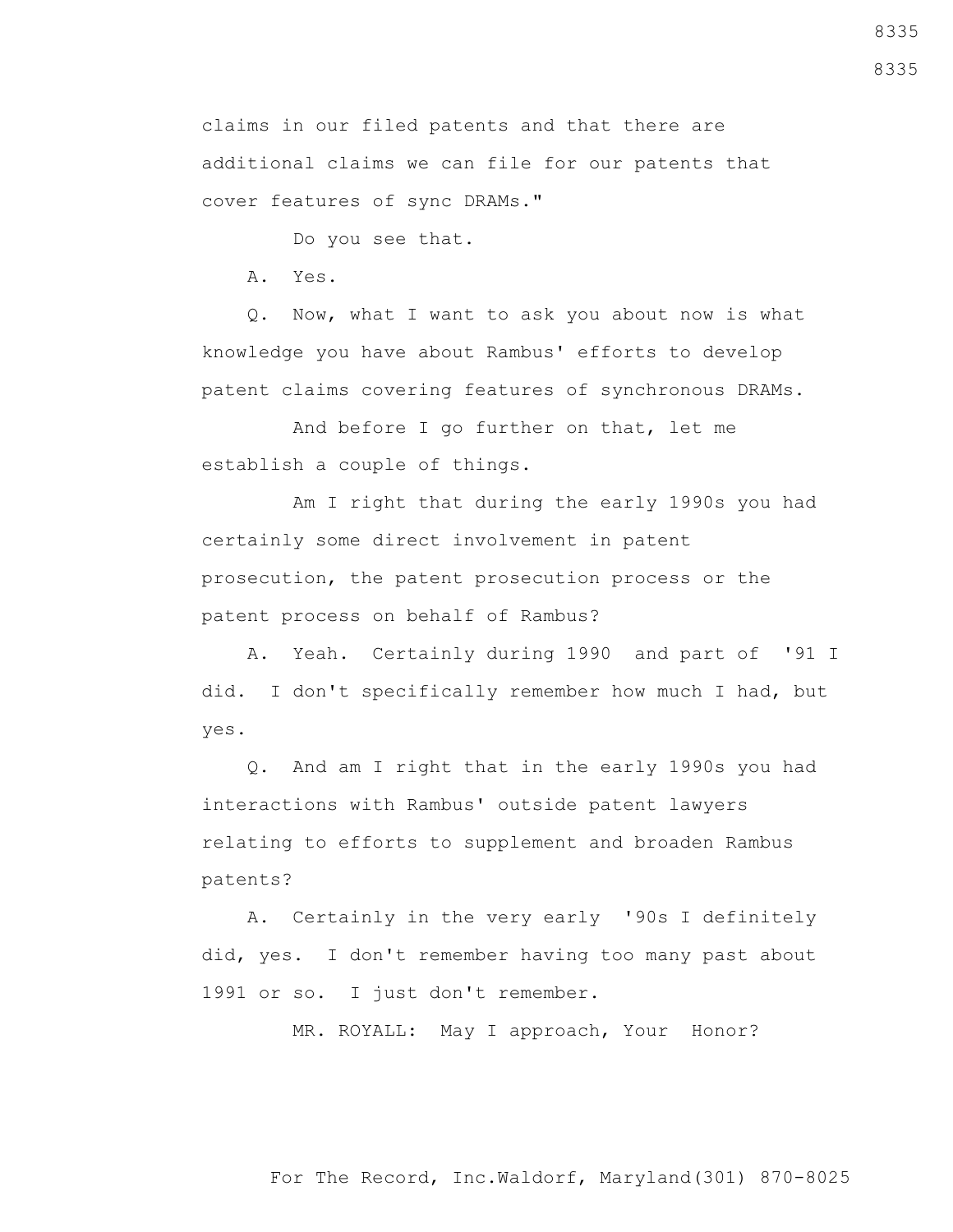8336

8336

JUDGE McGUIRE: Go ahead.

BY MR. ROYALL:

 Q. Just to expedite this, Dr. Farmwald, I've handed you a collection of about -- I think it's five documents. And part of what I want to do is see if I can refresh your recollection as to the time period during which you were corresponding with lawyers relating to patent issues.

You said that -- you had recalled in the very early '90s I think that you had some interaction with Rambus' outside patent lawyers.

 The first document that you should have here in this stack is CX-1936, and do you recognize this, the first page of this, to be a fax cover sheet, a fax sent to you by Lester Vincent, a lawyer at the firm Blakely Sokoloff.

 A. That's what it appears to be. I don't have any direct recollection of it, but it appears to be that.

 Q. And Mr. Vincent, you understood that he was outside patent counsel to Rambus at this time?

 A. Yes. Lester Vincent was our outside patent counsel, yes.

Q. And let's go to the next document, CX-1938.

And do you recognize this to be a February 19,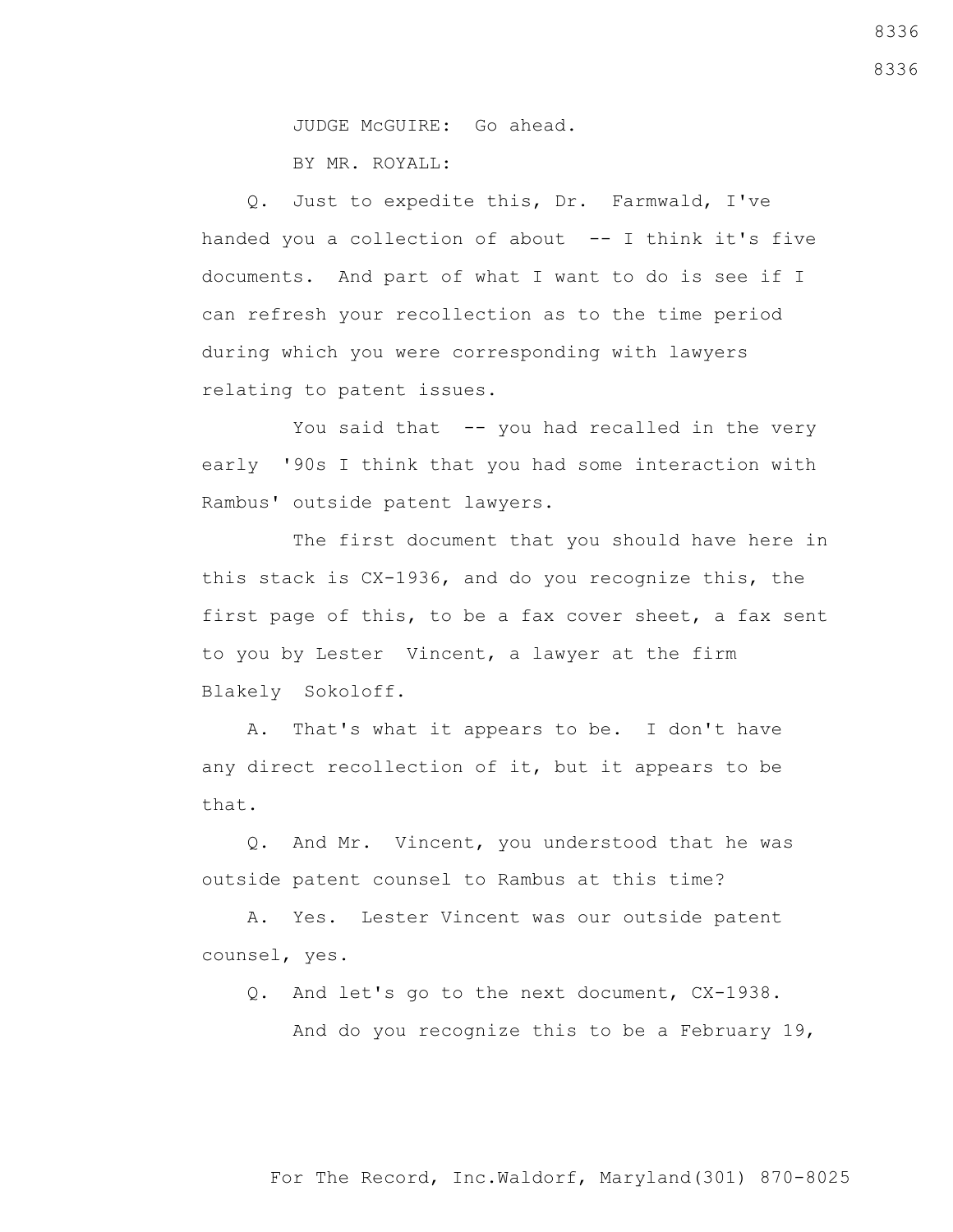1992 letter that was sent to you by Mr. Vincent.

A. Yes.

Q. Relating to patent issues?

 A. That's what it appears to be. Again, I have no direct recollection of it, but that's what it appears to be.

 Q. And then going to the next document, CX-682, do you recognize this to be an e-mail that was sent to you by or from Richard Crisp in November 1992?

 A. Yes. That's what it appears to be. Again, I have no recollection of it -- or there's a mention of an MIT patent. I don't remember that either.

 Q. Well, what this e-mail relates to is a meeting -- it says: "Lester will be here at 2 p.m. thursday. Let's talk about the claims we want to add and look for the supporting documentation."

Do you see that.

A. Yes.

 Q. So just pausing for a moment on this document, does this refresh your recollection that you continued to be involved in efforts to add new claims to Rambus' patents or patent applications at least into the late 1992 time period?

 A. I just don't remember. It's -- i'm not arguing that it's -- i'm not saying it's not true. I just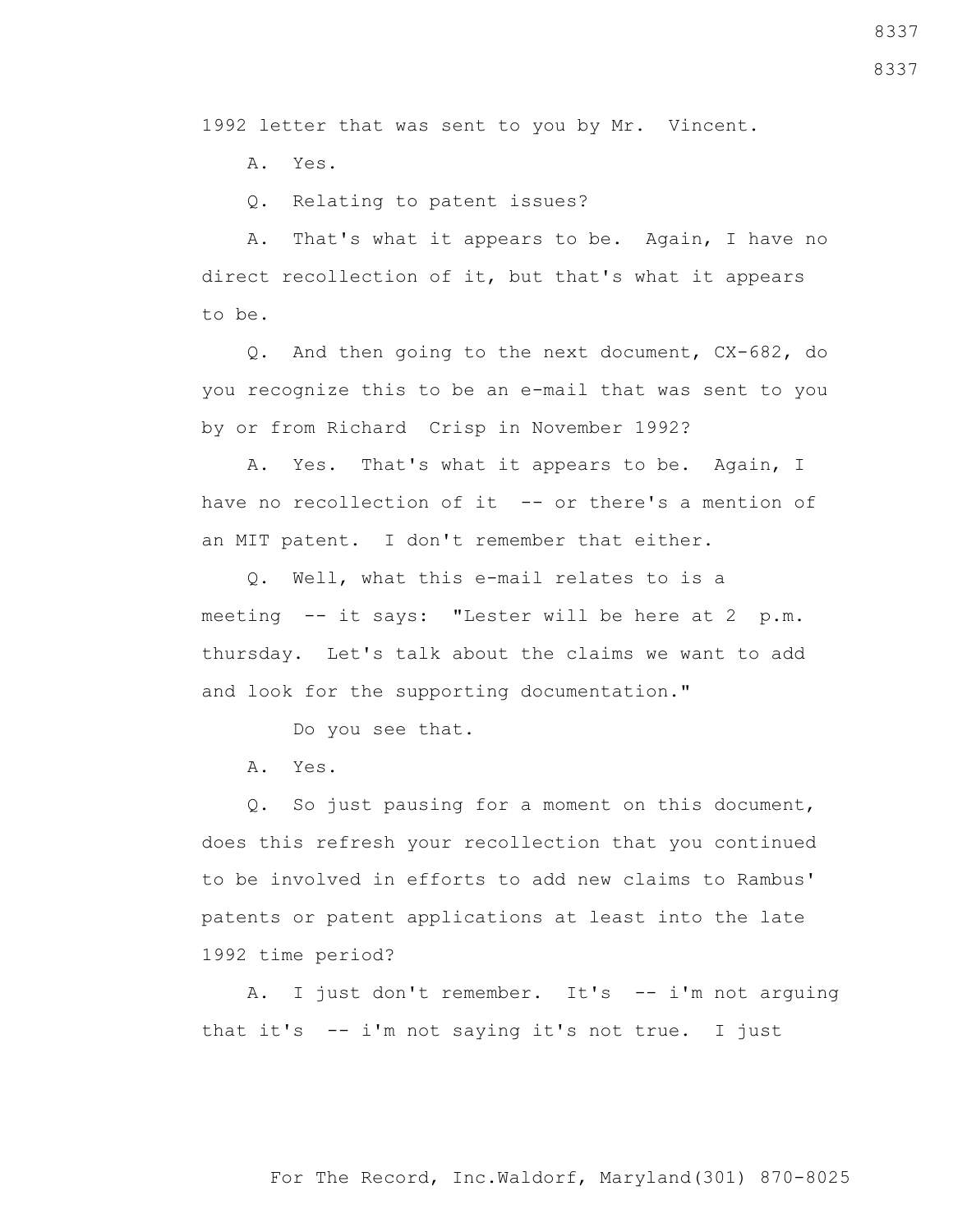don't remember.

 Q. And this document doesn't help refresh your recollection?

A. It doesn't. I don't remember it.

Q. Let's go to the next document, CX-1950.

 Do you recognize this to be a letter, another letter sent to you in the November 1992 time period from Lester Vincent relating to patent issues.

A. That's what it appears to be, yes.

 MR. ROYALL: I believe, Your Honor, that all of the documents I've just gone through with the exception of one are already in evidence, but I would offer  $CX-1950.$ 

MR. STONE: No objection.

JUDGE McGUIRE: Entered.

 **(CX Exhibit Number 1950 was admitted into evidence.)**

BY MR. ROYALL:

 Q. Am I right, Dr. Farmwald, that in addition to corresponding with Rambus' patent lawyers from time to time that you also from time to time had conversations with the patent lawyers relating to patent issues, Rambus patent issues?

 A. I don't remember. I'm sure I did. I just don't remember.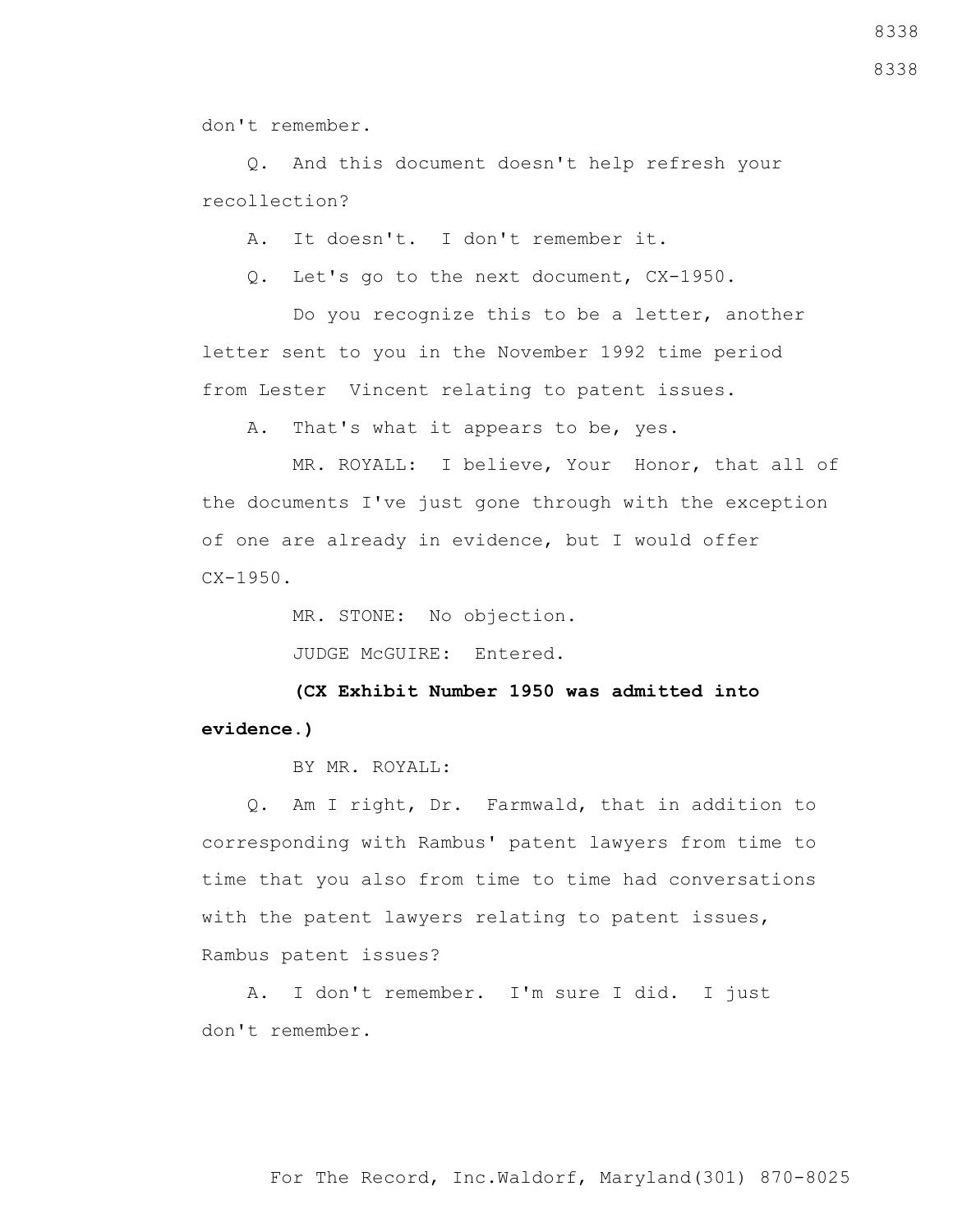Q. Let me ask you to look at the next exhibit, CX-1937. And I'll represent to you that this is a copy of an attorney billing record from the Blakely Sokoloff firm that was sent to Rambus, and let me ask you to turn to page 2.

 And do you see in the narrative description there that there are references to teleconference with Mike Farmwald concerning arranging meeting, and it says: "Prepare for meeting with Mike Farmwald concerning office action. Meeting with Mike Farmwald concerning amendment, divisional applications and prior art, including travel from meeting. Teleconference with Mike Farmwald concerning amendment. Conference with Mike Farmwald concerning draft amendment. Teleconference with Mike Farmwald concerning revisions to amendment."

Do you see all that.

A. Yes, I do.

 Q. Does that refresh your recollection that at least as of this time period, that in early 1992, you were having conversations with Rambus' outside patent lawyers relating to patent issues?

 A. Again, I believe it's probably true. I just don't have any direct recollection of it.

Q. Am I correct that in the 1992 time frame you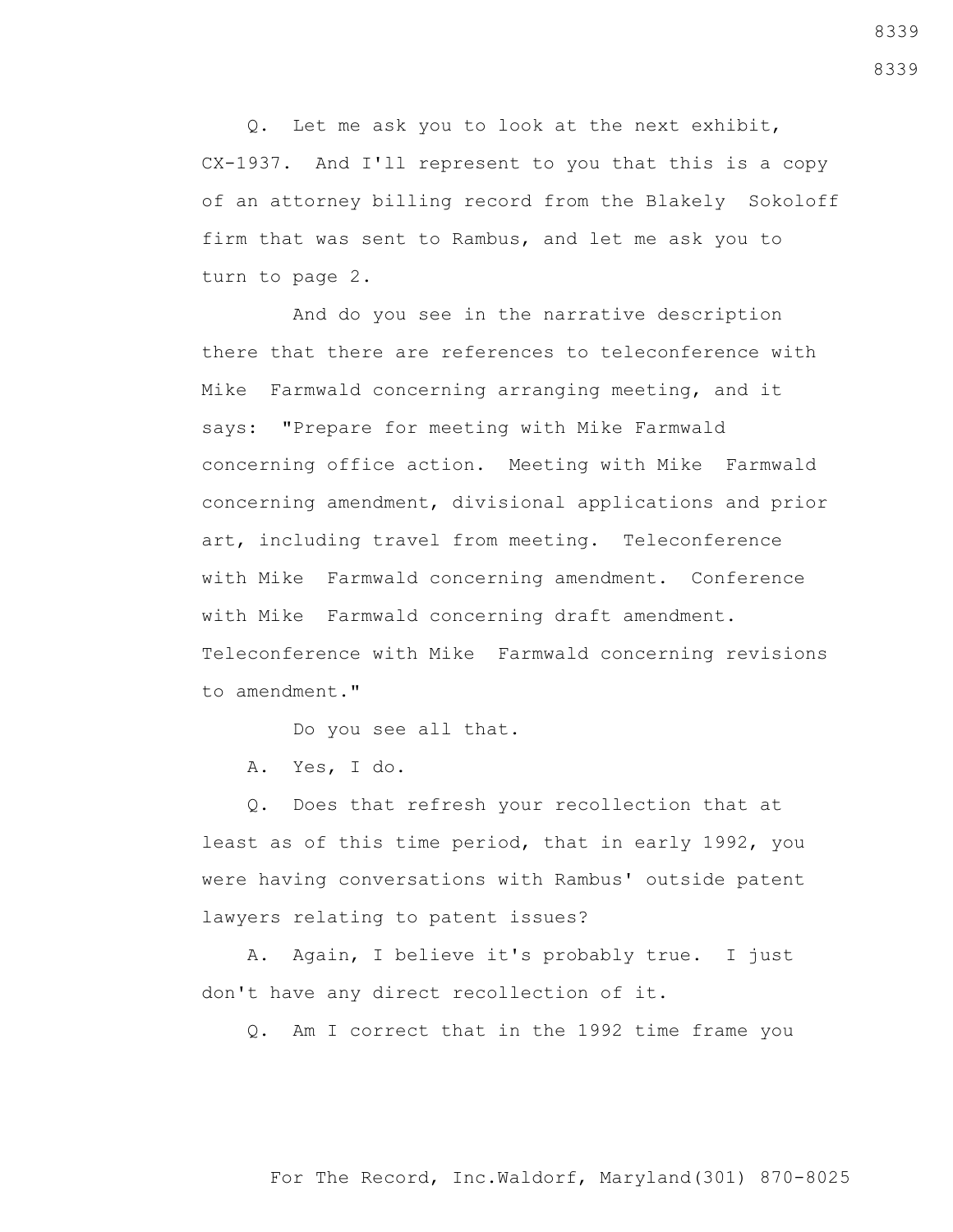8340

were generally aware that Rambus was seeking to develop patent claims covering features in SDRAMs?

A. I have no recollection of that.

## **(Thunder)**

 JUDGE McGUIRE: I have to comment. You're being told to wind it up.

No. I'm kidding.

 MR. ROYALL: Your Honor, if there's a preference to end earlier before we all get rained on, I'm happy to do that or I can go on to 5:30.

JUDGE McGUIRE: I think we should go on to

MR. ROYALL: May I approach?

JUDGE McGUIRE: Yes.

BY MR. ROYALL:

 Q. Dr. Farmwald, I've just handed you a dominant that's been marked as CX-606, and do you recognize this to be a copy of the minutes from the October 22, 1992 Rambus board meeting?

A. That's what it appears to be, yes.

 Q. And you were present for this meeting; is that right?

A. That's what it says, yes.

 Q. And on page 2, if I could ask you to turn there, under the heading Sales and Marketing, do you

#### 5:30.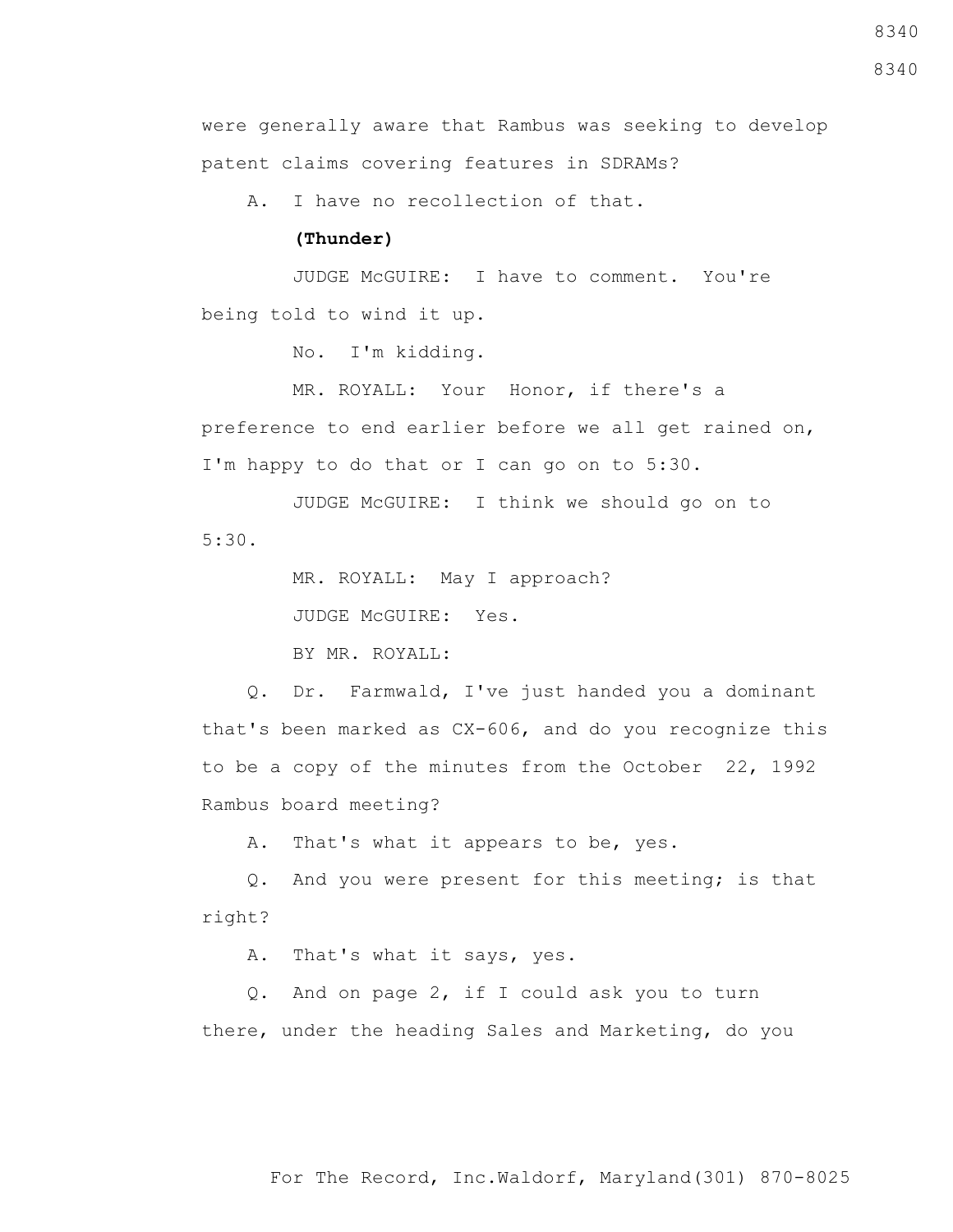see the sentence about, oh, eight or nine lines down where it says, "Mr. Crisp reported on the SDRAM status at JEDEC, the Rambus patent strategy and system-level difficulties with SDRAMs"? Do you see that?

A. Yes.

 Q. Does that refresh your recollection that in this time period in 1992 Rambus was seeking to develop patent claims covering features in SDRAMs?

 A. It doesn't. I don't remember anything about this meeting. I'm not  $-$ - you could take it that way. I'm not sure -- but I could also take it that Richard had taken over the Rambus patent strategy in general, but I'm not sure -- I could take it either way, but no, I don't have any direct recollection of it.

MR. ROYALL: May I approach?

JUDGE McGUIRE: Yes.

BY MR. ROYALL:

 Q. I've just handed you another document marked CX-686, and do you recognize this to be a copy of a February 1993 e-mail sent by Richard Crisp on which you were copied?

A. Yes.

 Q. And the subject line refers to patent stuff? Do you see that?

A. Yes.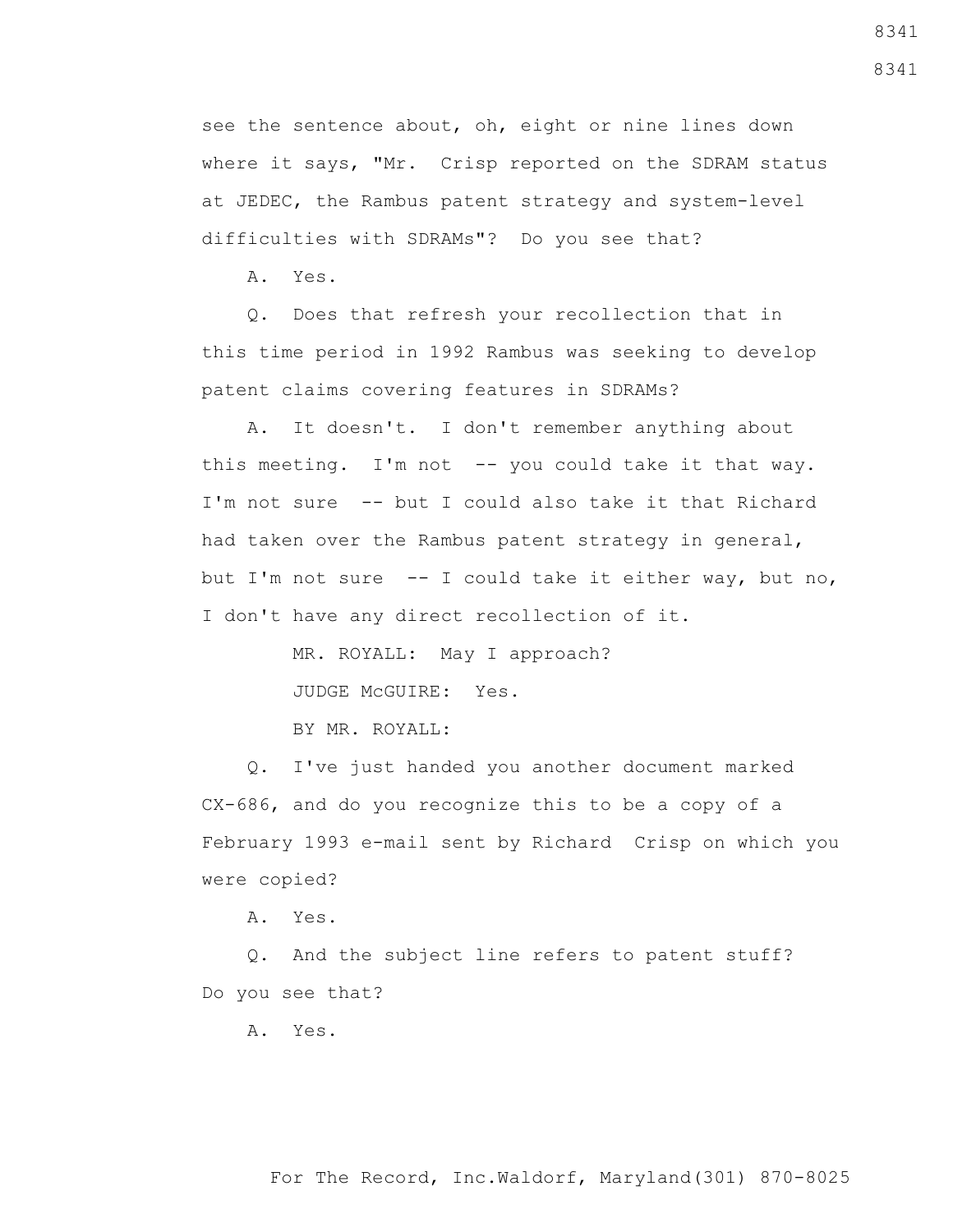Q. And then in the text of the e-mail there's a reference to claims which were under consideration for addition to the original patent. Do you see that?

A. Yes.

 Q. And then there are four numbered items below that, DRAM with programmable access latency, DRAM with multiple open rows -- the fourth one is DRAM using PLL/DLL circuit to reduce input buffer skews. Do you see all that?

A. Yes.

 Q. Were you aware that some or all of these claims were being developed in this time period for the purpose of covering features in synchronous DRAMs?

 A. I don't remember that, no. I just don't have any recall.

> MR. ROYALL: May I approach, Your Honor? JUDGE McGUIRE: Go ahead.

BY MR. ROYALL:

 Q. I've just handed you another document, Dr. Farmwald, marked CX-702.

 Do you recognize this to be an e-mail from June 1992 sent by Mr. Fred Ware to you and to others within Rambus?

A. That's what it appears to be.

MR. STONE: I believe counsel misspoke. I

8342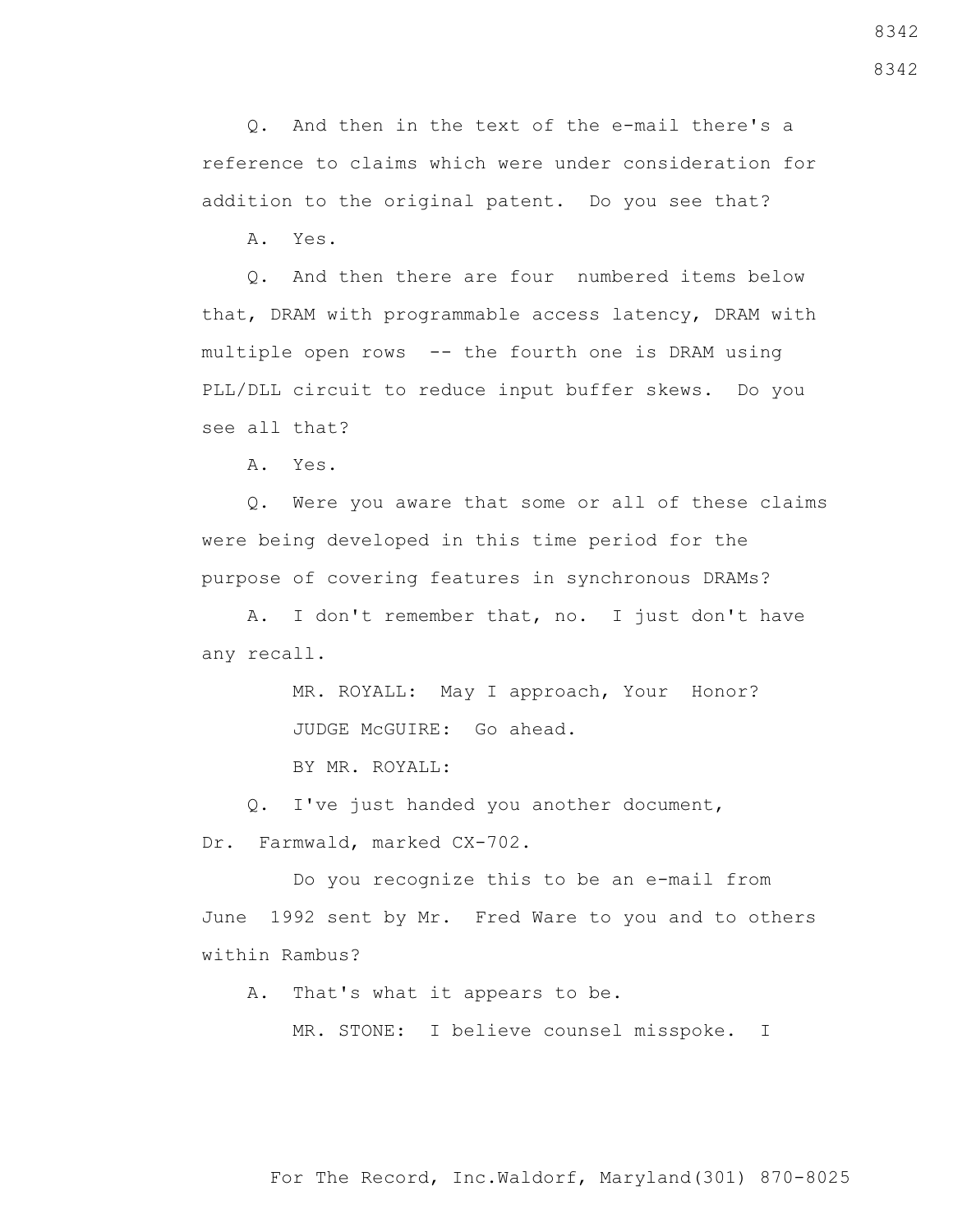think it's June 1993.

 MR. ROYALL: Oh, did I say 1992? I meant 1993.

THE WITNESS: Yeah.

BY MR. ROYALL:

 Q. You do recognize it to be an e-mail that was sent to you in that time period?

 A. Well, I don't recognize the e-mail, but it appears to be an e-mail that I was copied on, yes.

 Q. Well, you weren't copied on, you were -- your name -- you were one of the persons --

A. It was sent to me.

 Q. And the subject line is patent claim status. Do you see that?

A. Yes.

 Q. Do you have any doubt that you received this e-mail?

A. I probably did, yes.

 Q. And Mr. Ware, the author of this e-mail, he was an engineer at Rambus; is that right?

A. Yes.

 Q. And he's someone that you interacted with on occasion relating to patent issues; is that right?

 A. I'm sure I did. I don't have any direct recollection of it, but I'm sure I did.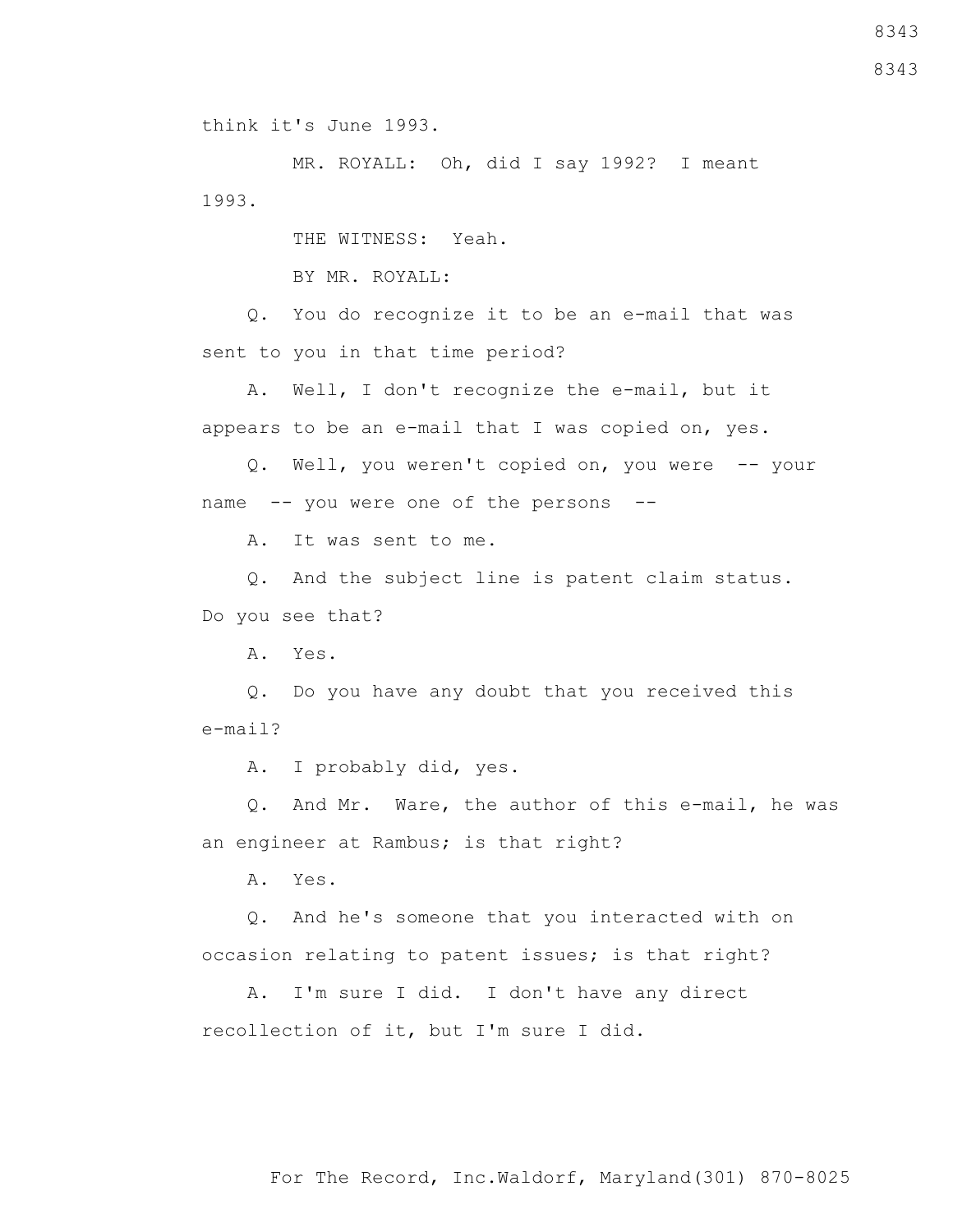Q. And in the first paragraph of this e-mail Mr. Ware states: "I spoke with Lester Vincent and Tom Lee (the other one) on the phone yesterday. The current status of the additional claims that we want to file on the original (P001) patent follows. I haven't received their paperwork, so I don't know the exact titles of these claims."

Do you see that.

A. Yes.

 Q. And then below that there are six numbered paragraphs. Do you see that?

A. Yes.

 Q. And the first paragraph, do you see that parenthetical with -- i'm sorry.

 In the very first paragraph of the e-mail do you see the parenthetical "P001".

A. I'm sorry?

 Q. Well, I'm sorry. I noted that there were six numbered paragraphs and now I'm coming back to the first paragraph in the e-mail.

A. Okay. Yes.

 Q. And do you see in that paragraph there is a parenthetical reference to P001?

A. Yes.

Q. Do you see that?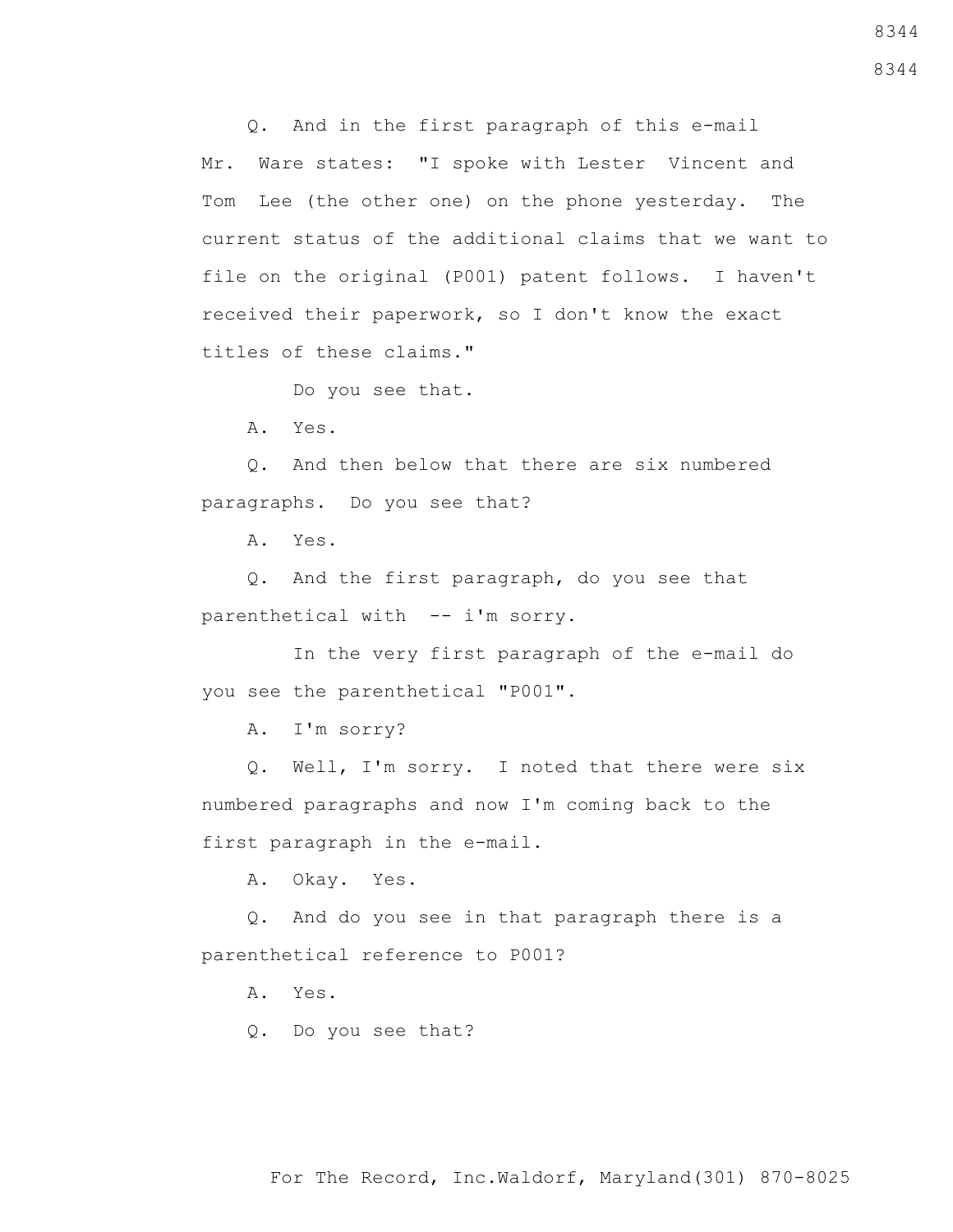And do you understand that to be a reference to the original Rambus patent application, the '898 application.

 A. I think it's a reasonable inference. I don't remember, but I think it's a good inference.

 Q. And then the first numbered paragraph refers to writable configuration register permitting programmable CAS latency, and then it says: "This claim has been written up and filed. This is directed against SDRAMs."

Do you see that.

A. Yes.

 Q. Were you aware that in this time period, June 1993, that Rambus had pending patent claims relating to programmable CAS latency?

 A. I have no recollection. And at this time I was basically off working on starting a new company called Chromatic. I would not have been paying too much attention to this anymore. I don't remember, but I suspect at this point I wasn't really paying much attention.

 Q. Well, does this refresh your recollection at all as to --

A. No, it does not.

Q. -- the extent to which Rambus was seeking to

8345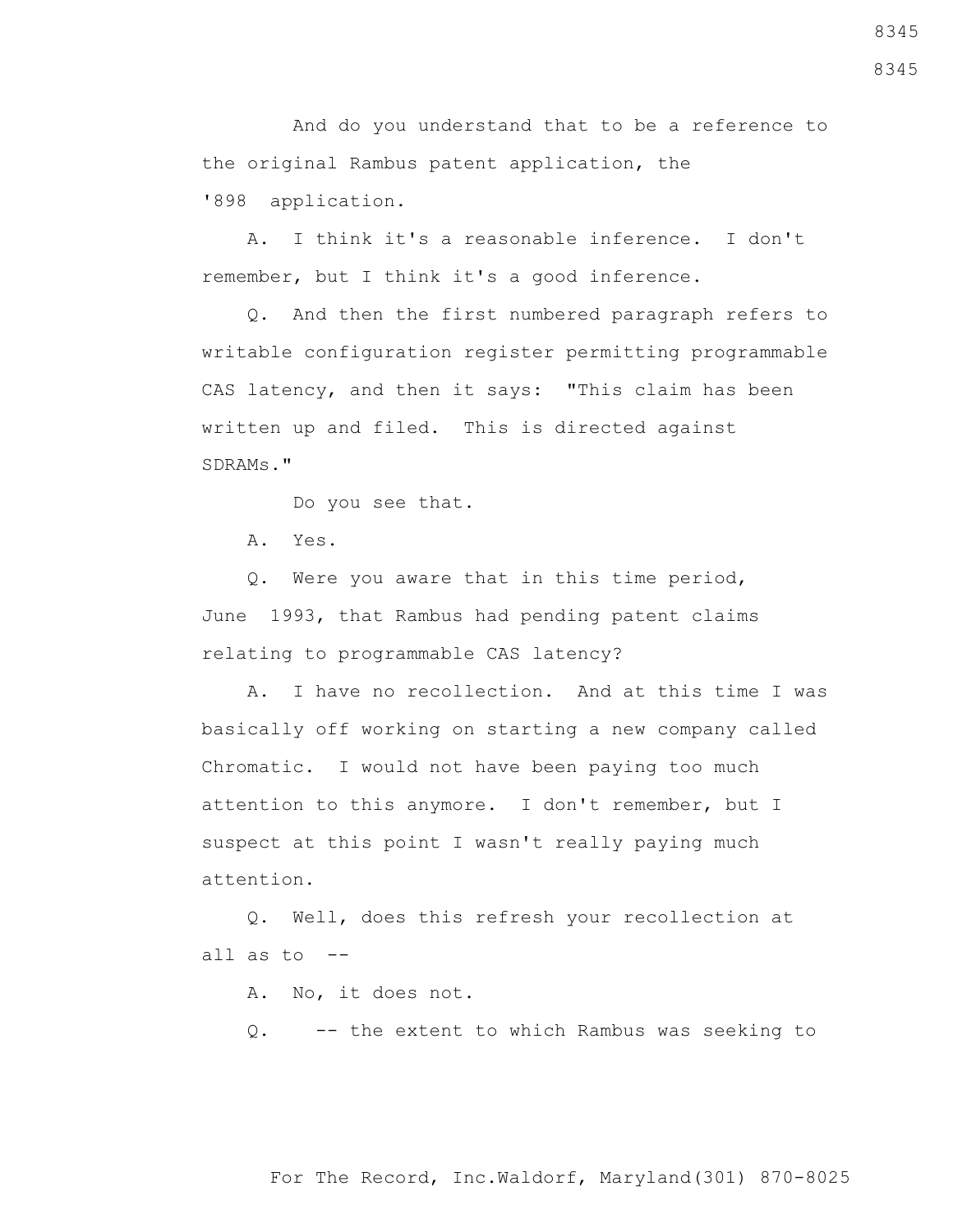file patent claims directed at SDRAMs in this time period?

A. No, it does not.

 Q. Am I right that you were aware at this time that JEDEC was considering the idea of incorporating programmable latency, a programmable latency feature in the SDRAM standards?

A. I have no idea what I knew at the time.

 Q. Let me ask you if you could pull out from your exhibit pile the Billy Garrett trip report from December 1991 that's CX-670.

A. I found it.

 Q. And we briefly touched on this earlier, but let me ask you to focus on the first page of this document.

 And do you see where it refers in about fifteen lines down from the top on the first page of CX-670 to NEC and then it says "Howard Sussman"?

A. Okay. I've found it.

 Q. And then after that it says, "Howard has been pushing the definition of synchronous DRAMs."

Do you see that.

A. Yes.

 Q. And then there's a list of numbered items below that and the second item says, "Latency should be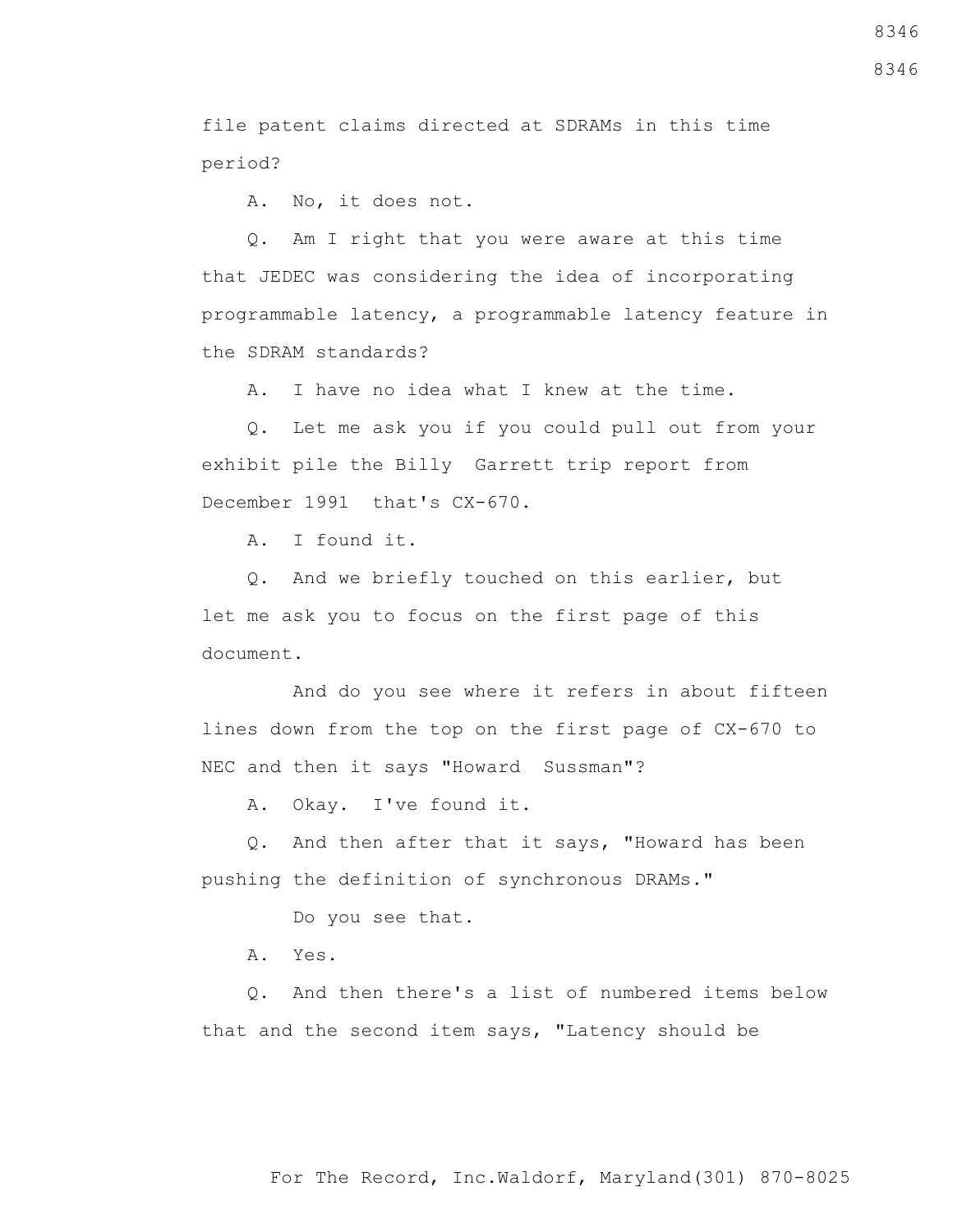programmable."

Do you see that.

A. Yes.

 Q. Does that refresh your recollection that you were aware that JEDEC in this time period was considering the idea of incorporating a programmable latency feature in the SDRAM standards?

A. No, it doesn't. I don't -- i may have known. I just don't remember.

 Q. Let's go back to CX-702, the document we were discussing earlier.

 The third numbered paragraph in that document states "DRAM with PLL clock generation" and then it says: "This claim is partially written up. They need to finish it up and file it. They are not waiting for anything from us. This is directed against future SDRAMs and RamLink."

Do you see that.

A. Yes.

 Q. Were you aware in this time period that Rambus was working on patent claims relating to the use of PLLs on DRAM?

 A. I don't remember specifically at this time frame. I do remember that I felt that we had very strong patent coverage over PLLs/DLLs and that someday

For The Record, Inc.Waldorf, Maryland(301) 870-8025

8347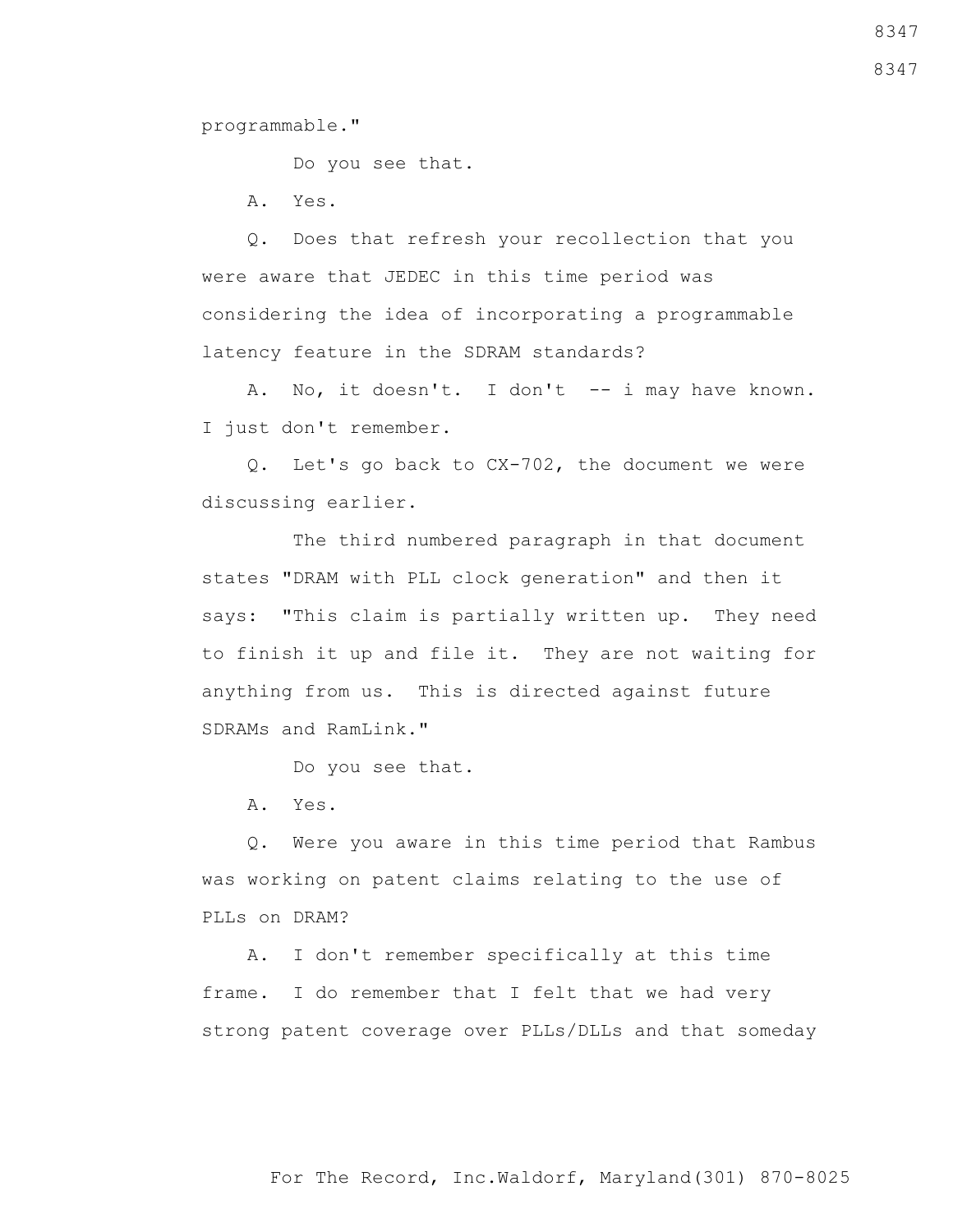other DRAMs would have to use them and that in specific RamLink was going to use them and that was one of the reasons that we told them at the RamLink meeting that we felt they were violating our patents.

 So with respect to RamLink, I do have a recollection.

 Q. Well, does this language and in particular the language "this is directed against future SDRAMs" --

A. That doesn't --

Q. Well, let me finish.

A. Sorry.

 Q. Does that language refresh your recollection that in this time period Rambus was filing patent claims directed against SDRAMs or future SDRAMs?

 A. Well, certainly not against SDRAMs because SDRAMs don't use PLLs, but -- so the answer is no, it doesn't change my recollection at all.

 I do recall, as I said, that specifically with respect to RamLink and I don't remember the time frame -- or this e-mail but that I felt that they were violating our intellectual property on the usage of PLLs/DLLs, specifically RamLink.

 Q. By the way, just to be clear on this, am I right that in your view PLLs and DLLs are basically the same thing?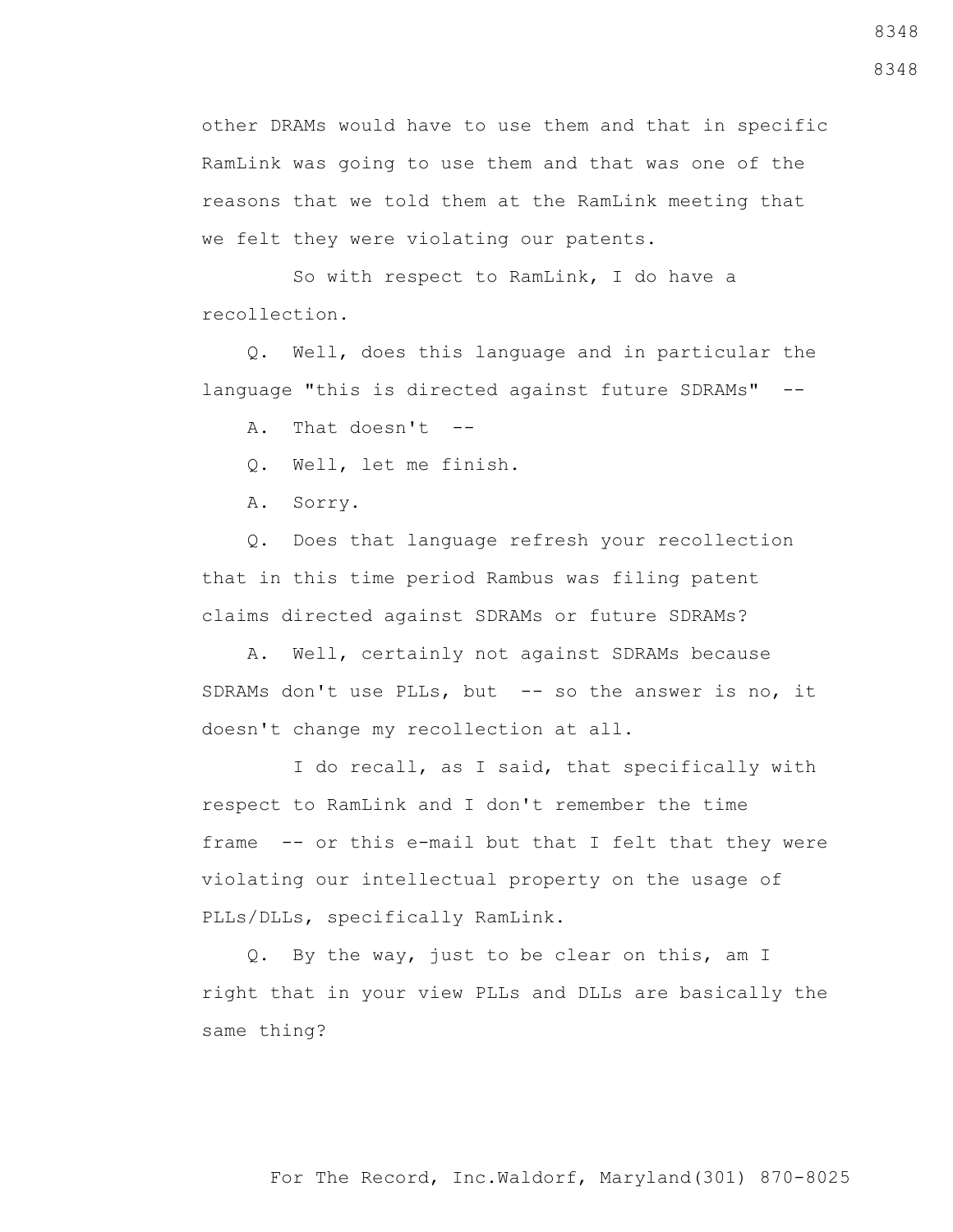A. From my point of view as a systems architect I think they're fairly similar. Circuit designers disagree. But I think they're similar.

 Q. And on the subject of PLLs, am I right that in the 1990 or early 1990s time frame PLLs were very difficult things to design?

 A. They were very difficult things to design on a DRAM. They were very difficult. Some people at this point in time roughly, early '90s, felt that we couldn't do it, that it was impossible.

> MR. ROYALL: May I approach, Your Honor? JUDGE McGUIRE: Yes.

BY MR. ROYALL:

 Q. Dr. Farmwald, I've just handed you another document marked CX-1957 I believe.

 And do you recognize this to be a letter sent to you by Lester Vincent, Rambus' outside patent counsel, in April 1993?

 A. I believe that that's what it is. I don't remember the letter.

 Q. And the letter refers to enclosing draft preliminary amendments for the above-referenced patent applications. Do you see that?

A. Yes.

Q. And then there are three patent applications

# For The Record, Inc.Waldorf, Maryland(301) 870-8025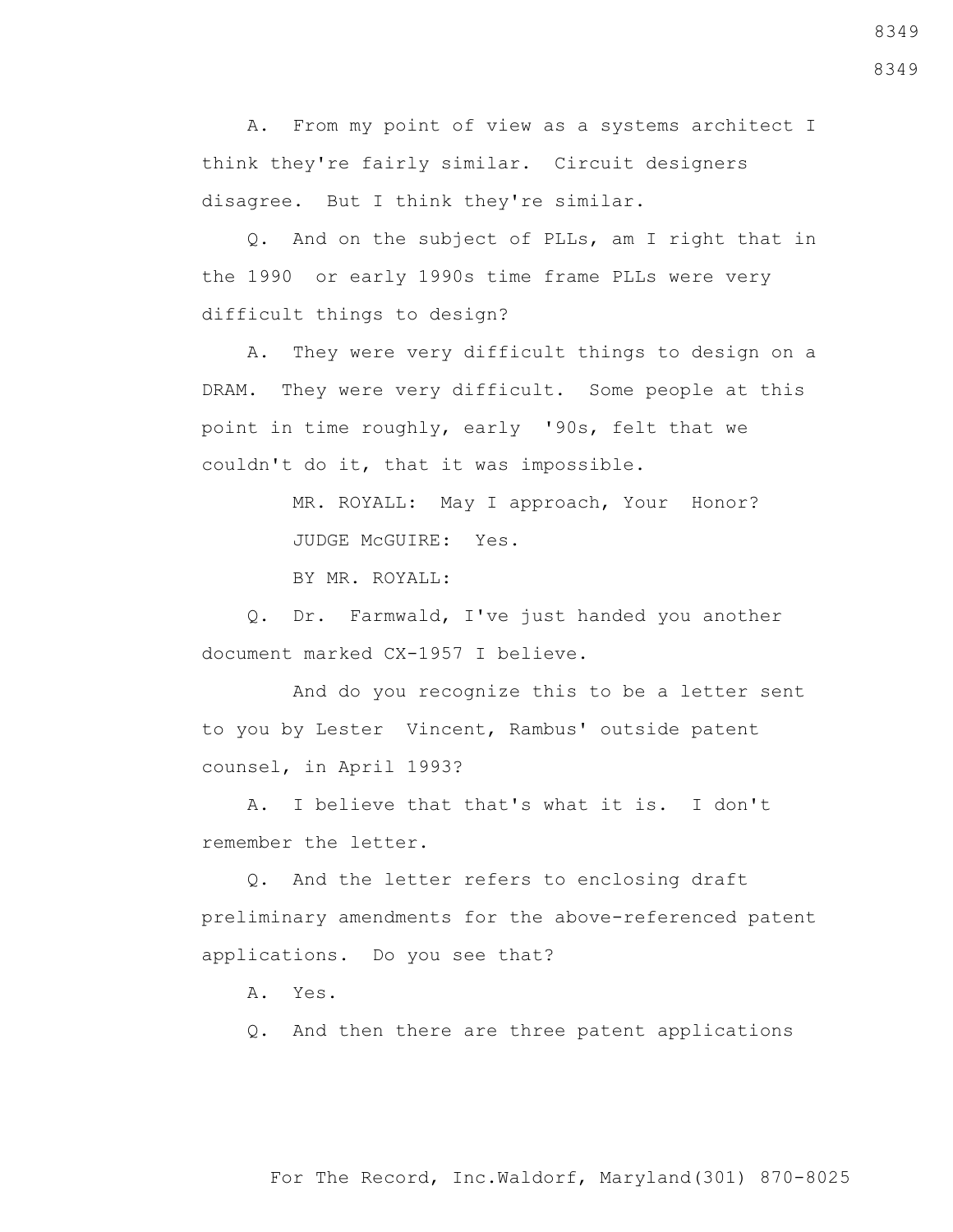that are referred to above that. Do you see that?

A. Yes.

 Q. And do you see that each of these three patent applications is identified with a different reference number?

A. Yes.

 Q. And the first application that's listed here, the '692 application, it's identified with a reference number P007D. Do you see that?

A. Yes.

 MR. ROYALL: May I approach, Your Honor? JUDGE McGUIRE: Yes.

BY MR. ROYALL:

 Q. I've just handed you another document, CX-1959. And I think you'll see that this is another copy of the same e-mail to you and others from Fred Ware dated June 18, 1993, but this version has some handwriting on it.

 First of all, do you recognize the handwriting on this document.

 A. It's not mine. I don't know whose it is, but it's not mine.

 Q. Let me focus your attention on the third numbered paragraph. This is the paragraph that relates to patent claims on DRAM with PLL clock generation. Do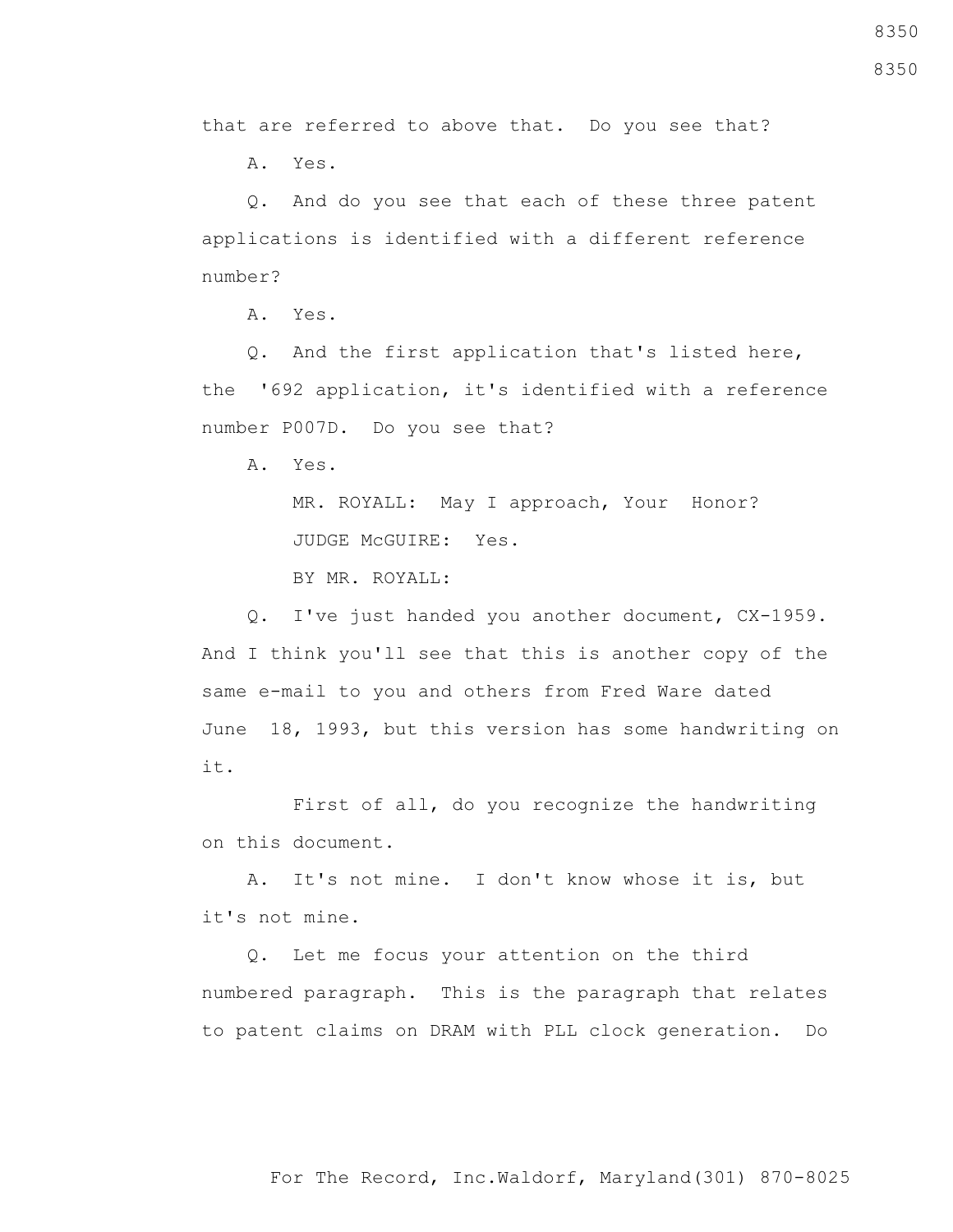you see that?

A. Yes.

 Q. And do you see that in the handwriting in the left margin beside that refers to P007?

A. Yes.

 Q. And then if you look back at the earlier exhibit, 1957, this is Mr. Vincent's letter to you in April of 1993. Again, the '692 application that he wrote to you about that he was attaching preliminary amendments for, that has the reference number ending with P007D. Do you see that?

A. Yes, I see that.

 Q. Okay. Does seeing the same reference number written on this copy of Mr. Ware's e-mail and Mr. Vincent's letter to you from April 1993, does that help in any way to refresh your recollection in terms of your awareness that Rambus in this time period was developing patent claims directed at SDRAMs?

 A. Well, no, it does not refresh my memory, but I will point out that this is not directed at SDRAMs from reading these own documents that you've just showed me,  $SO \leftarrow$ 

Q. Well, the PLL clock generation claim --

A. PLLs are not used in SDRAMs, so --

Q. It says "future SDRAMs."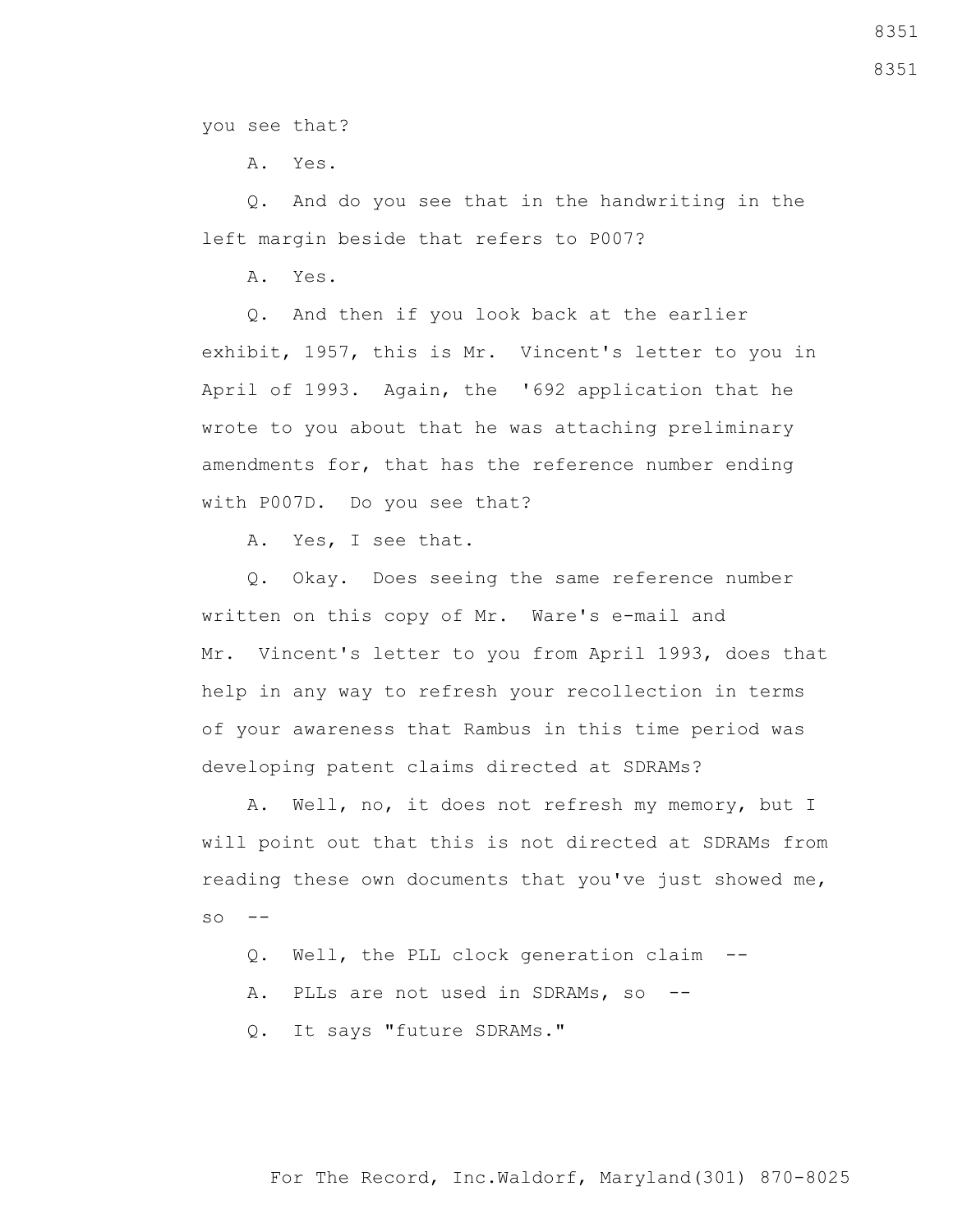8352

A. They're not used in -- well, fine. They're not used in SDRAMs, so they're used in RamLink, so...

 Q. But in any event, seeing these, these documents --

A. It does not refresh my memory, no.

 Q. -- doesn't help refresh your recollection? A. No.

 Q. Now, one last document and I'll be done. Is that all right?

May I approach?

JUDGE McGUIRE: Go ahead.

BY MR. ROYALL:

 Q. Now, I've just handed you a document that's been marked as CX-745, and as you can see, the first page has a handwritten note or is a handwritten note, and then it attaches some correspondence, and I'll represent to you that the handwritten note here is a note that was written by Allen Roberts, Rambus' vice president of engineering.

 And the text states: "This is Lester's attempt to write the claim for the most/SDRAM defense. Please comment."

Do you see that --

- A. Yes.
- Q. -- handwritten language?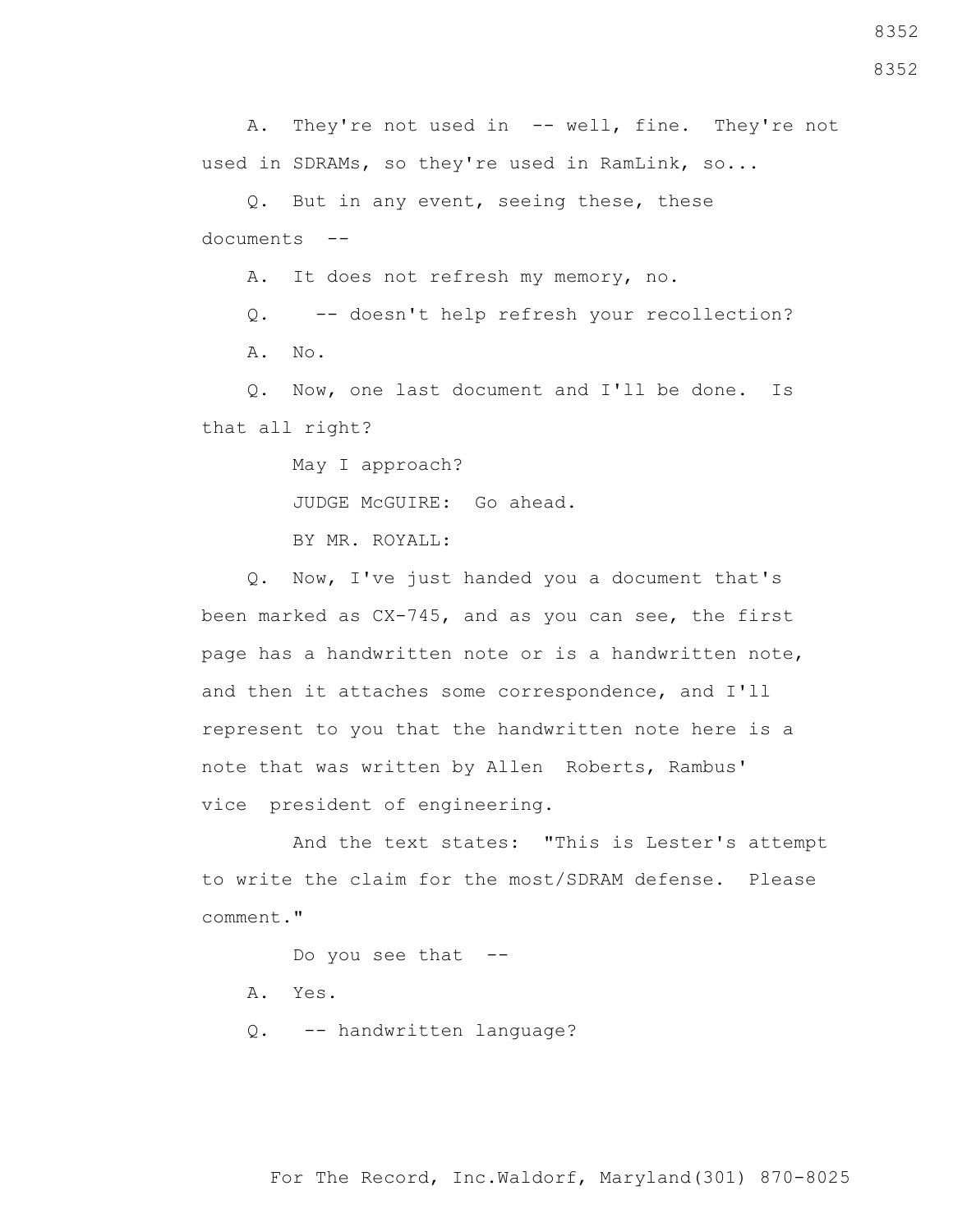And then if you turn to the next page --

 A. I'm not sure that it says "most," but I can't actually read it.

 Q. I'll represent to you that that's what it says.

 If you turn to the next page, page 2 of CX-745, this is a letter to Mr. Roberts from Lester Vincent dated August 1, 1994 . Do you see that.

A. Yes.

 Q. And you are copied on this letter. Do you see your name?

A. I see that at the bottom, yes.

 Q. I'm sorry. I said it was from Lester Vincent. It's from Lester Vincent's law firm and the name is Scott Griffin, who I presume was a colleague of Mr. Vincent's.

A. I don't know who Scott Griffin is, but...

 Q. Now, does seeing this correspondence copied to you from August 1994 attached to a handwritten note from Allen Roberts in which he refers to Lester's attempts to write the claim for the most/SDRAM defense, does that in any way refresh your recollection as to the fact that Rambus in this time period was seeking to develop claims to cover features in SDRAMs?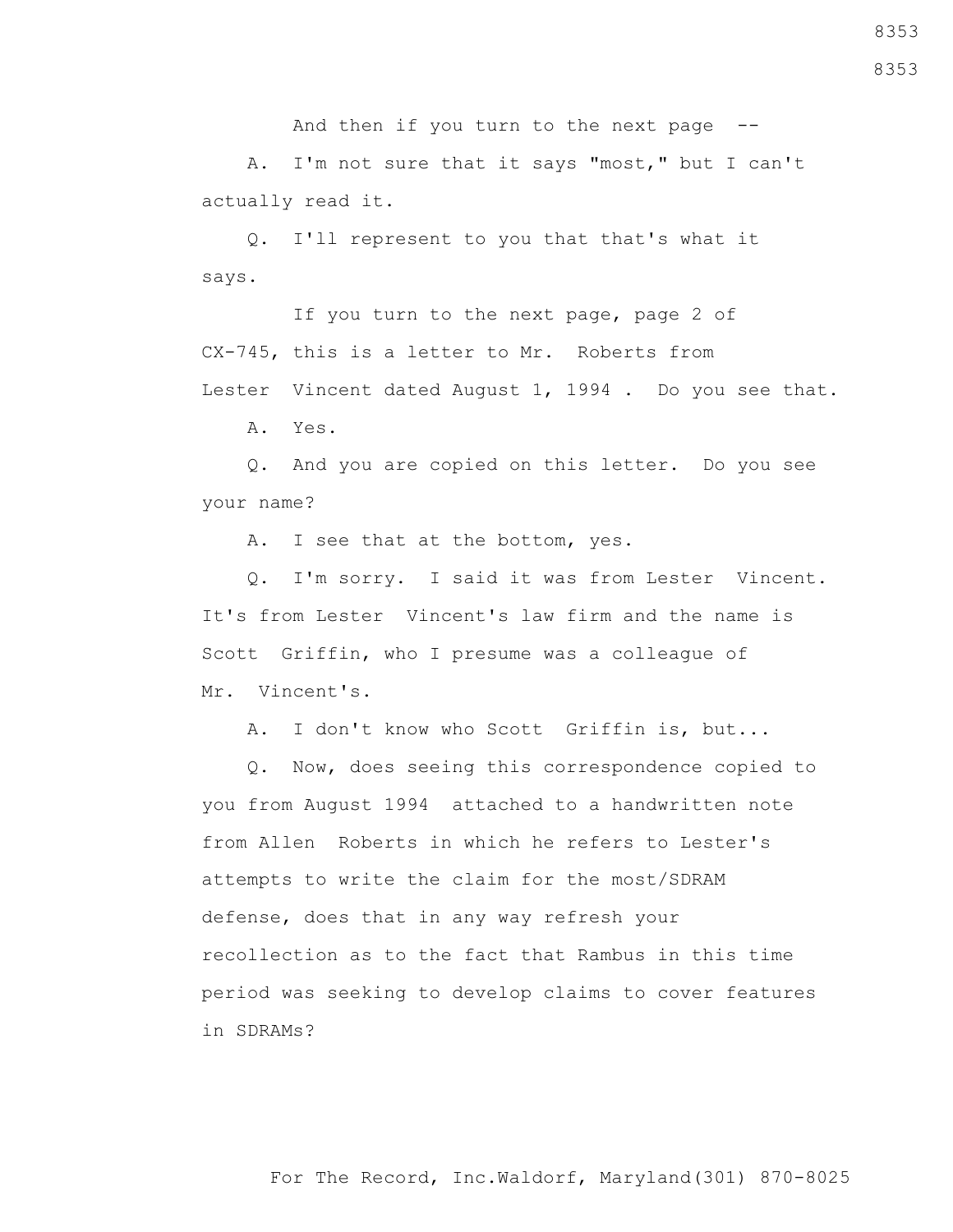A. No, it doesn't.

 MR. STONE: Your Honor, I object to the use of the handwritten note which --

JUDGE McGUIRE: Sustained.

THE WITNESS: It --

 JUDGE McGUIRE: He doesn't know what the handwritten note is. I'm not sure if that's the context of your question, but --

 MR. ROYALL: I'm just asking if it refreshes his recollection. I'm not asking him to vouch for what the note is.

 JUDGE McGUIRE: All right. You can answer that question.

 THE WITNESS: It doesn't. It doesn't remind me of anything. I don't recall this.

 In fact, I'll say I think it's unlikely that I saw or paid any attention to it since I had essentially ceased to become a Rambus employee in August of 1993 and this is August of 1994 .

BY MR. ROYALL:

 Q. Just to be clear, when you say that you're not sure or you doubt that you saw it or paid attention to it, are you referring to the letter on which you were copied?

A. Certainly both, the handwritten note or the

8354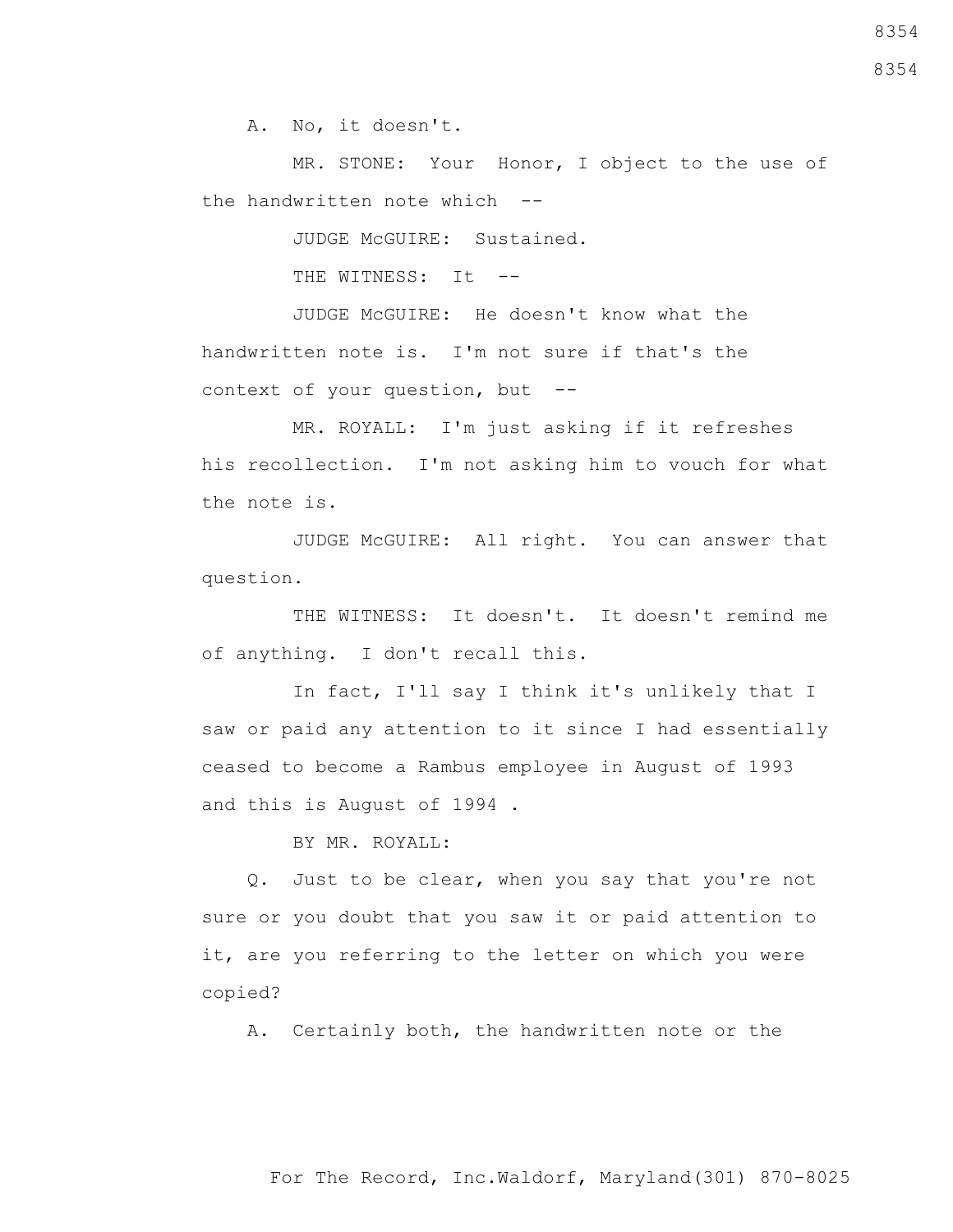letter, either one.

 MR. ROYALL: Your Honor, I'm happy to stop there for today and finish up in the morning.

 JUDGE McGUIRE: Okay. Very good. Then we'll adjourn for the evening and convene tomorrow morning at 9:30. Thank you.

**(Time noted: 5:34 p.m.)**